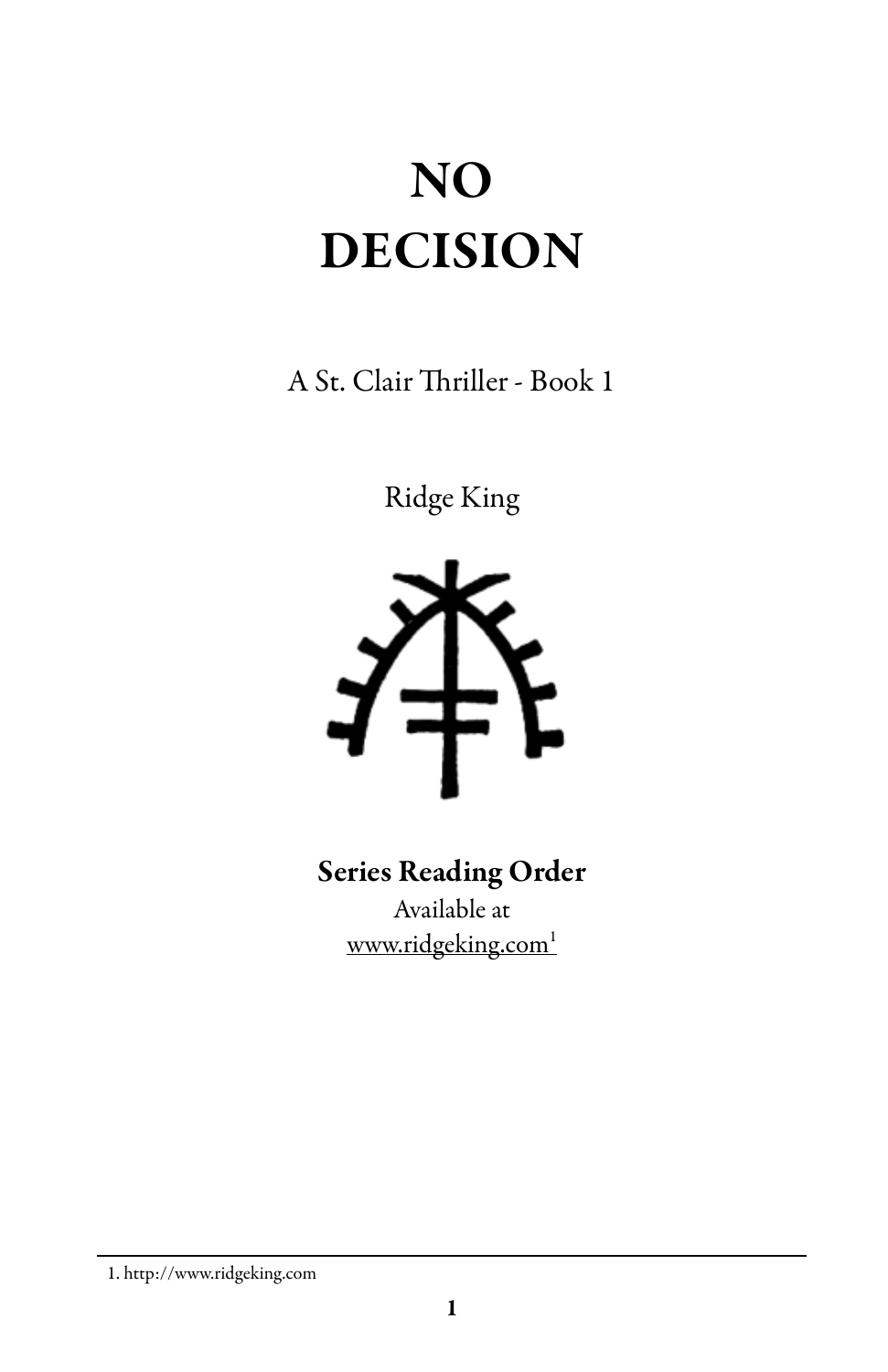# PROLOGUE

"Matthew Hawkins, please, the White House calling."

Matt felt a growl come from his stomach. He knew it was a hunger pang, but he felt a sudden nausea come over him.

"Uh..."

"Is this Mr. Hawkins?"

"Yes... Is this some kind of prank?"

"No, sir."

"Well, who the hell wants to talk to me from the White House?"

He shot a suspicious look at Jack Houston St. Clair, who shook his head and held out his hands and shrugged as if he didn't know *anything* about this.

"The President," came the measured response from a White House operator who had heard the same reaction before.

Matt's mind went numb at the sound of the words: THE PRESIDENT.

His eyes glazed over and he stared straight ahead, almost unaware what was happening, what he was hearing.

"The President?" he mumbled.

"Yes, sir. Please hold while I connect you."

Matt stood still, looking down at the phone on the table below him, frowning, suddenly overcome with a case of nervousness mixed with his hunger. His head floated with the feeling, like a smoker's first cigarette in the morning.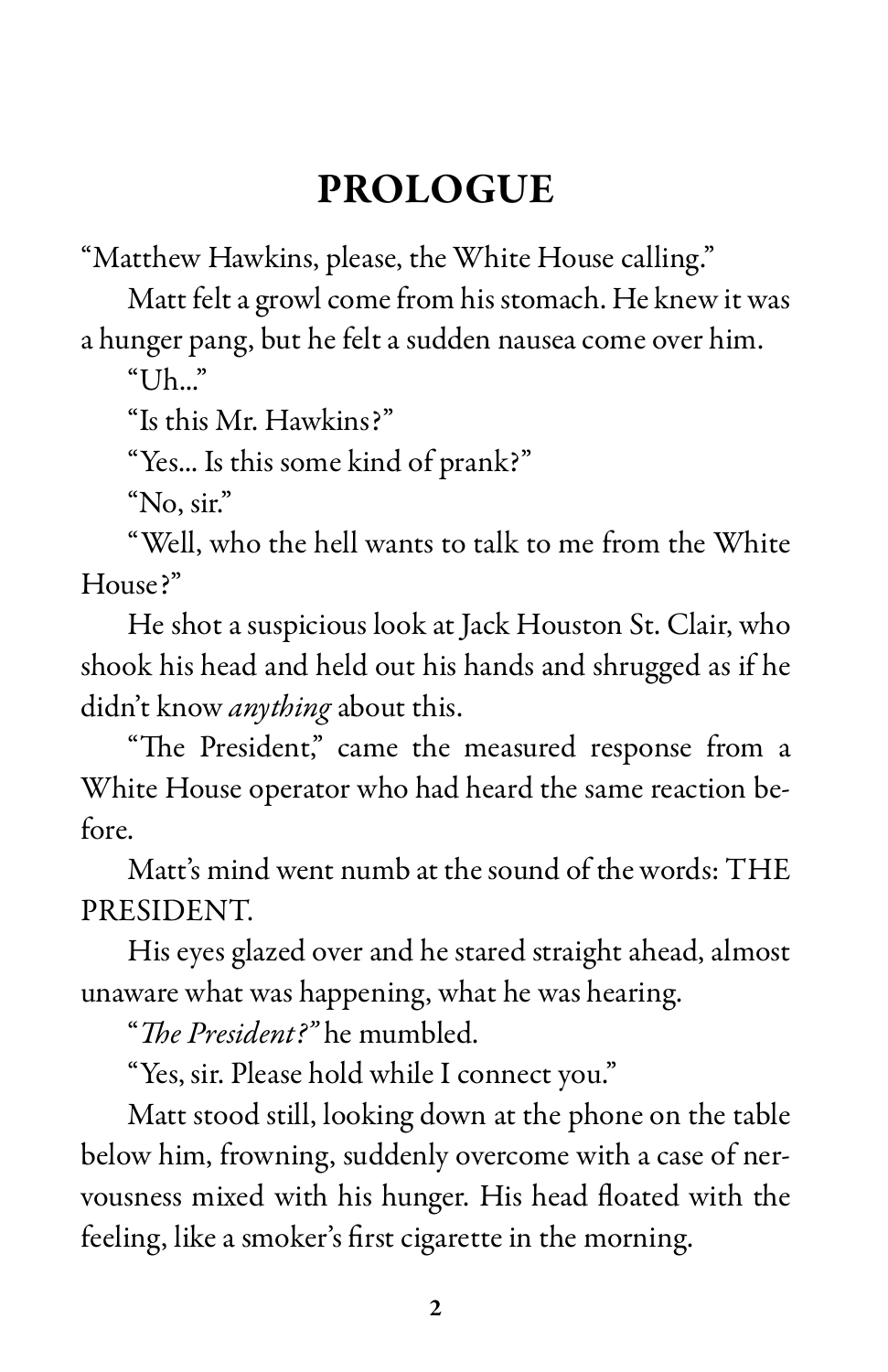"Matt Hawkins?"

"Yes, uh, yes, this is he," he replied, suddenly coming to. He knew that husky voice.

"This is President Norwalk, Matt. I'm sorry to ask you on such short notice, but would it be possible for you to come see me?"

"See you, sir, I mean, Mr. President?"

"Yes."

"Uh, when should I come?"

"As soon as you can. Right now if you can."

"Right now?"

"Yes, Matt," said Norwalk a little impatiently. "If you can." "Oh, yes, sir, I can come now."

"I'm not interrupting you, am I?" asked Norwalk.

"No, Mr. President, I'm just here with Jack Houston St. Clair. He's been trying to—"

"Trying to get you to vote for his dad, right?"

"Yes, Mr. President."

"Well, tell him I've got his dad sitting outside my office. Why don't you just bring Jack along with you?"

"All right, Mr. President, I will."

"Good, I'll expect you in fifteen minutes."

Matt's mind was in a whirl.

"At the White House, Mr. President?"

"Yes, Matt, at the White House. That's where I have my office," said Norwalk indulgently, quickly adding: "I can send a car."

"No, sir. We'll just take a taxi."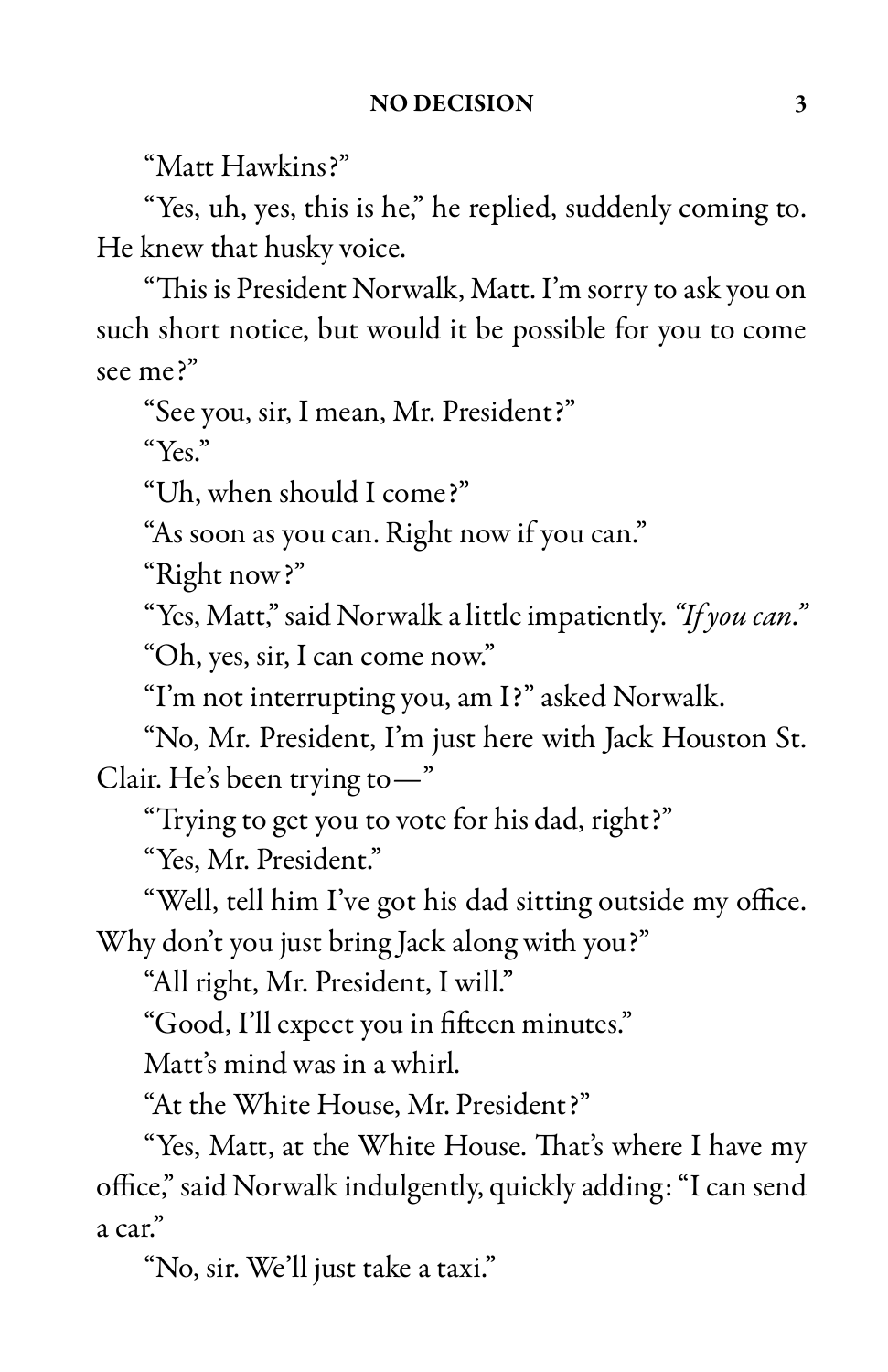"Very good."

He rang off.

Matt replaced the receiver with a clatter, finding the cradle after a few seconds, feeling for it but not really seeing it.

"And you're saying you don't know anything about this, Jack?"

"Swear to God," said Jack.

"He says your dad is sitting right outside the Oval Office."

"I don't know anything about that, either," said Jack. Matt gave him a skeptical look.

"He wants me to bring you over with me."

"Fine. But did he say what he wanted?"

"Don't you think that's pretty obvious?"

"Yeah, he's gonna lean on you somehow, I guess."

"Should I go?"

"You told him you were coming."

"Yeah."

"And you're gonna have to face the music eventually."

"Yeah, I guess."

"Then let's go see what the old man has on his scheming little mind," said Jack.

Matt turned and walked towards the door and put his hand on the knob to turn it. He opened it and stood in the doorway thinking: What could he possibly have to say to me? He was nervous, fearful, unsure, hesitant. Matt couldn't believe, couldn't comprehend that he was attracting so much attention for his one lousy vote. It simply didn't register that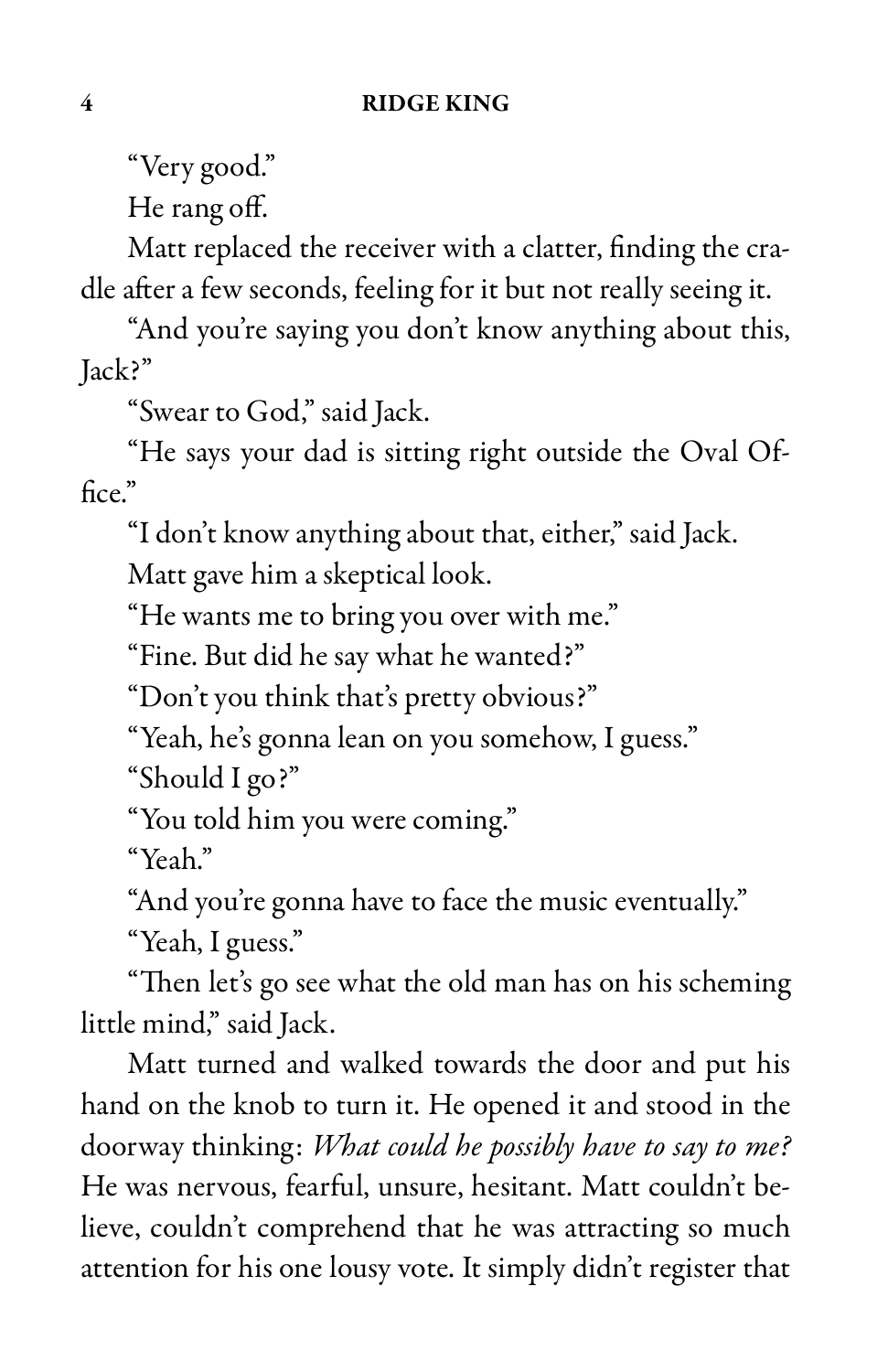he could be so important that the President himself would have to intervene. He was saturated with apprehension, fear and elation.

He glided to the elevator in a daze, following Jack, reached the lobby and walked outside mechanically to take a taxi. The cold air and bright sunshine outside hit him forcibly and he realized he hadn't even put on his topcoat. He stepped into the taxi after Jack.

"Where to, bud?" asked the driver looking at him through his rearview mirror.

Matt sat in the back seat looking straight ahead.

"What?"

"Where to?"

"Oh yes, the White House."

He glanced at Jack, who wore a thin smile.

Matt half thought that a magic carpet would pick him up and deposit him on the White House lawn. He didn't notice the impressed driver's eyebrows rise as he drove off and joined the traffic on Connecticut Avenue for the short drive to the White House.

"Well, this is a first," said the cabbie.

"What?" asked Matt.

"Twenty-six years driving a cab in D.C. and nobody ever—not once—gets in my cab and says, 'Take me to the White House.' Not one single time."

" $No?$ "

"No. I tellya, it's a first for me."

"That makes three of us," said Jack with a crooked smile.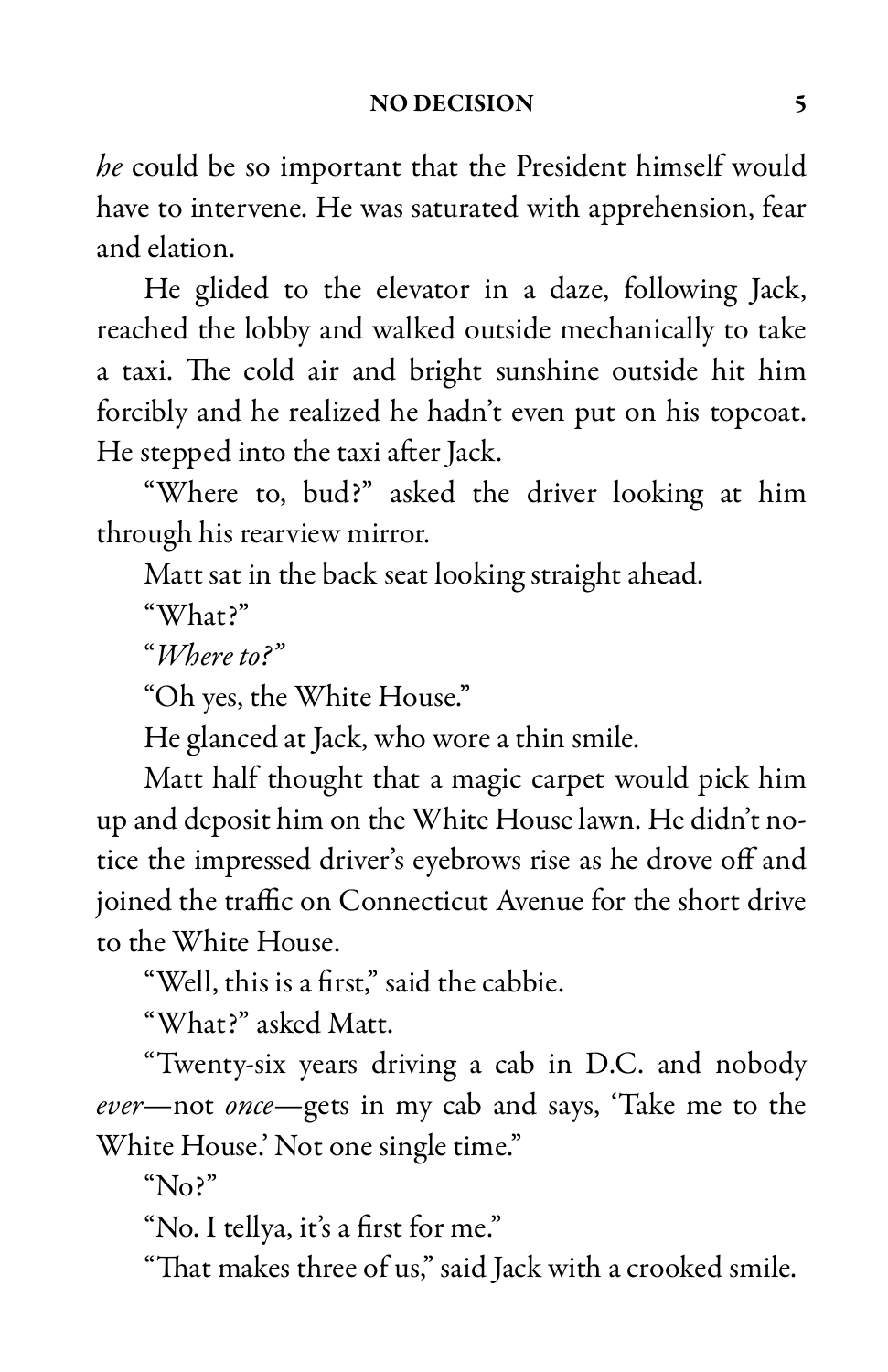What could he say to Norwalk when he asked him to switch his vote? Could he just say "No" to him?

Matt rolled down the window to let the freezing air in. He breathed deeply, trying to restore his senses, which remained dulled to the point of numbness all over. He decided he would just tell the President that he'd made up his mind and that he would appreciate it if the White House would let him vote his way without any interference.

He felt his weakness and hated it. He gently massaged his forehead and then pounded his head with his fist. Everything was so sudden. He should've put off Norwalk a day or two. But no one put off the President when he called. You had to be ready, thought Matt. You had to be ready when they threw you a curve. If you couldn't measure up, you were out. They walked all over you and you were out, out, out!

"Hey, mister!" said the cabbie for the second time.

"Huh, what?"

He focused on the cabbie, who looked over the seat at him and jerked his head backwards towards his window. Matt looked out. A uniformed guard was looking in at him through the cabbie's window.

"Your name, sir?"

"I have an appointment with the President," said Matt.

"Yes, sir, but what is your name?" asked the guard, who recognized that Hawkins had never been to the White House before.

"Oh, Matthew Hawkins."

The guard looked at Jack.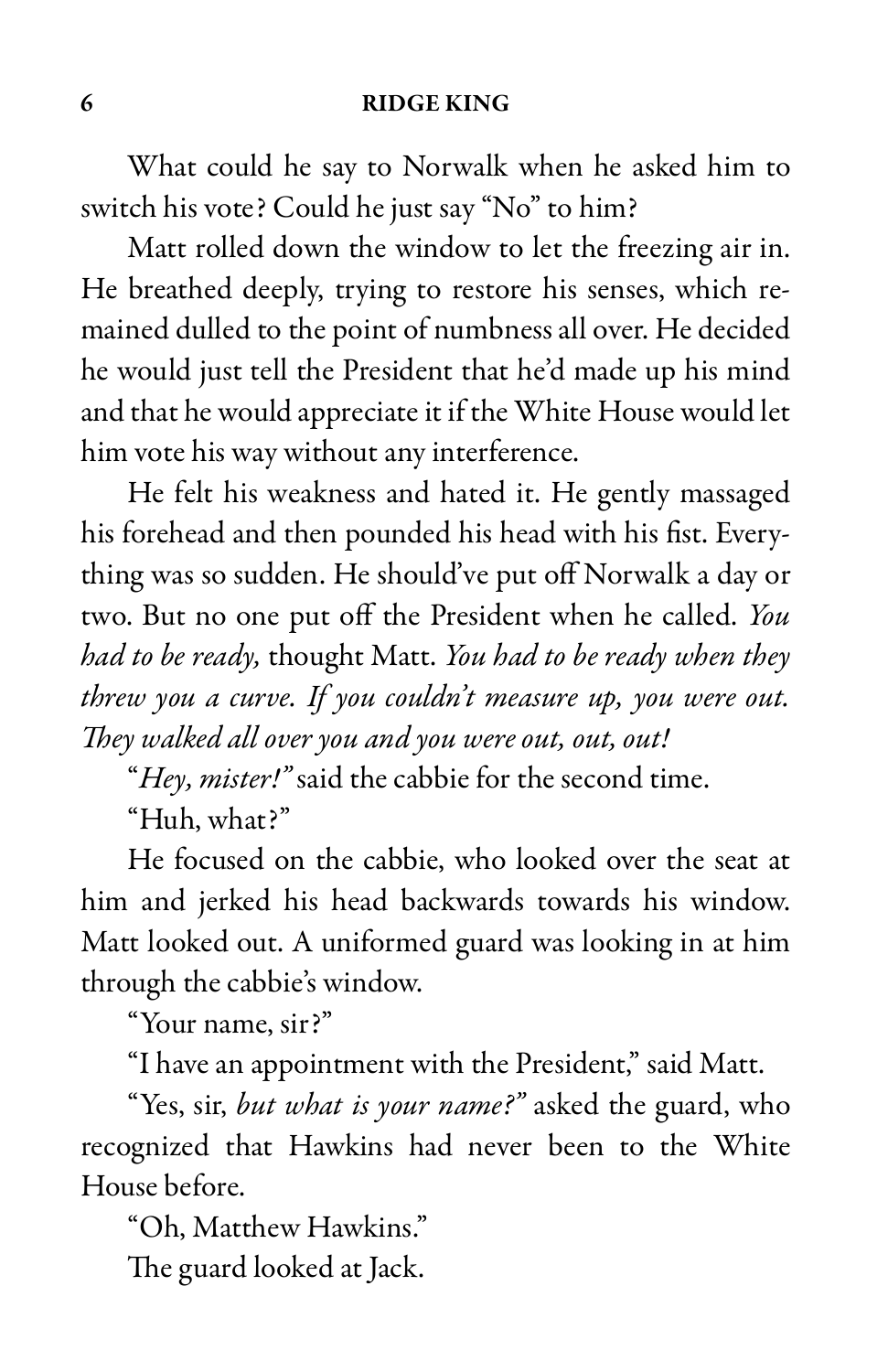"And Jack Houston St. Clair."

"Thank you, sir." He consulted his clipboard. "If you'll leave the cab, we'll take you up from here."

Matt paid the fare and got out. The cab made a U-turn and left the grounds. An enclosed golf cart pulled up and Matt got in after Jack.

Matt's attention was fixed on the curving driveway ahead as the golf cart moved along it. The White House stood out massive and solid before him, the top of it seemed lost to his peripheral vision as they got closer. The cart stopped and the doors snapped open as if by magic. He fumbled his way out and followed one of the guards who led them toward the Mansion.

They gave their names and another guard made a telephone call as they were led to a waiting room in the old part of the White House. They sat alone in a room furnished with fine antiques and carpeted with one large Persian rug.

Matt wondered why they were alone. Surely there must be others waiting to see the President.

In a moment a man entered. They stood.

"How do you do, Mr. Hawkins? And Mr. St. Clair?"

They all shook hands.

"I'm Charles Roebuck, the President's appointments secretary."

Matt nodded and said, "Hello." Jack just nodded.

Matt recognized Roebuck's face now. He remembered seeing his picture in the papers.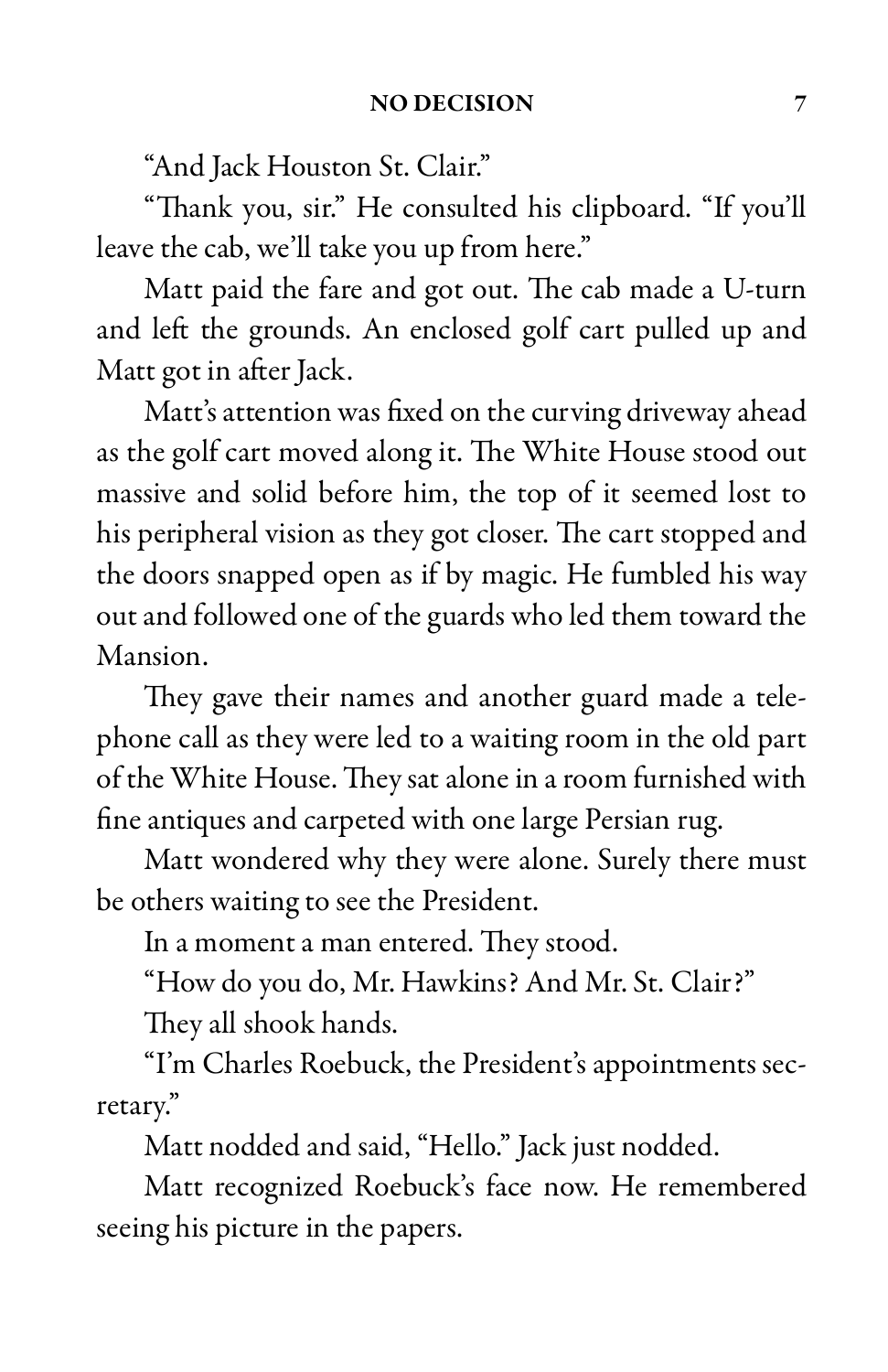"Please follow me, gentlemen," said Roebuck, moving away gracefully. They walked alongside him down a long, richly furnished corridor to the West Wing.

"The President forgot to tell you which gate to use, Mr. Hawkins. You came in the formal entrance. I had to run down here to get you," Roebuck said affably.

"Oh, I'm sorry."

"Oh no, it's nothing. He seldom meets with people who haven't been here before. It never crops up," said the secretary with a friendly smile. He didn't recognize how much Hawkins felt his remark. Matt felt the unique nature of his visit. He was a nobody. On the same level as the Boy Scouts coming to get an award from the President. They have to be told which gate to use.

They entered the West Wing and Matt noticed how much more like a normal business office the surroundings looked, only the ceilings were high and imposing. Expensive moldings. People were coming and going until they reached the area around the Oval Office itself, which was quieter.

"I'll take you right into the Oval Office, Mr. Hawkins. The President's been expecting you," said Roebuck, approaching a thoroughly unprepossessing white door. "Mr. St. Clair, you can join your father. He's waiting in the anteroom just through that door."

"Thank you," said Jack.

"Wish me luck," Matt smiled.

Jack took a long look at the naïve Wyomingite.

"Gook luck, Matt."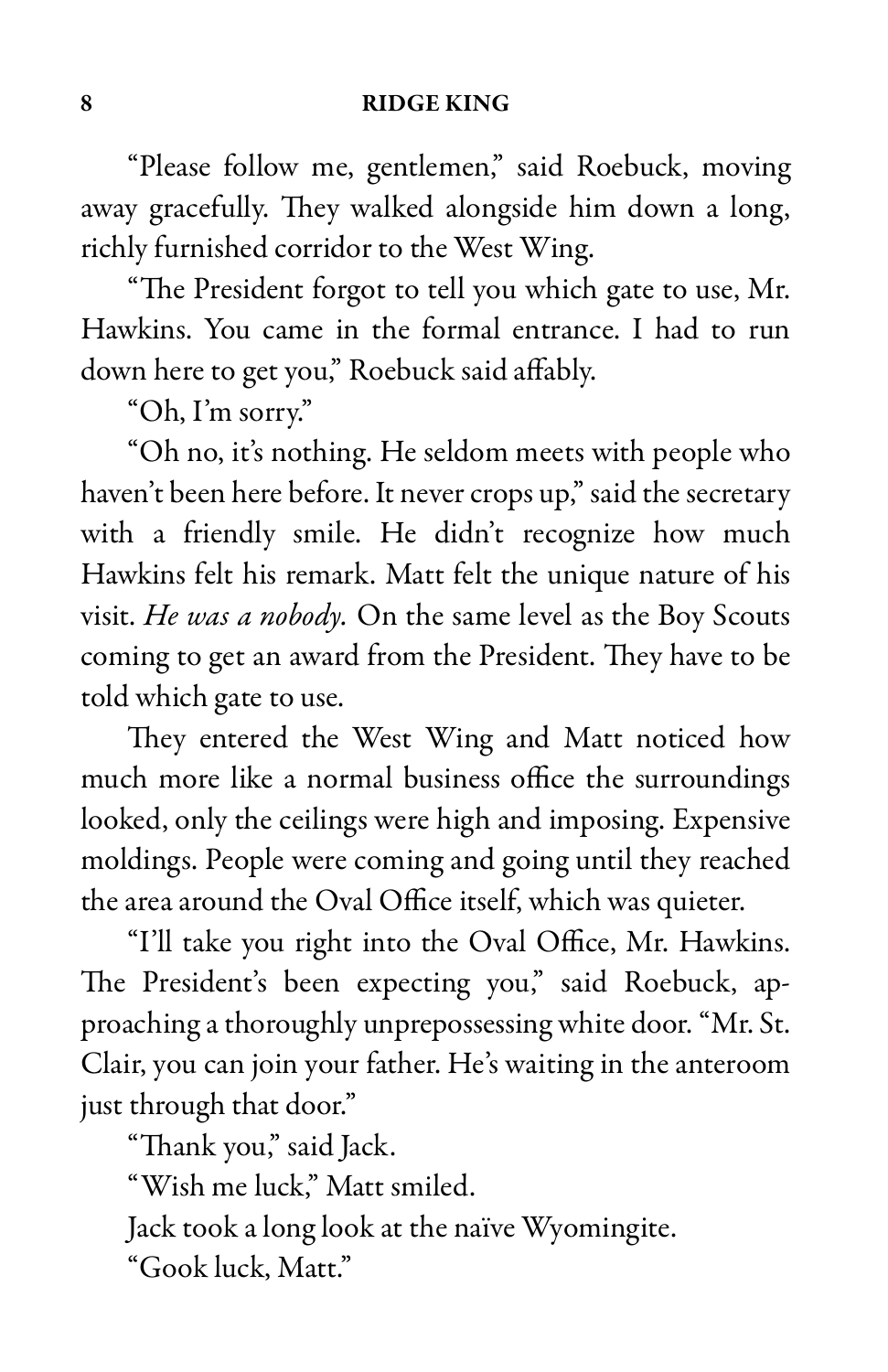Roebuck turned and opened the thick door into the Oval Office.

As Jack turned to go where he was told, he caught a glimpse of President Norwalk sitting behind his desk. A thought raced through his mind:

He's going to eat that boy alive.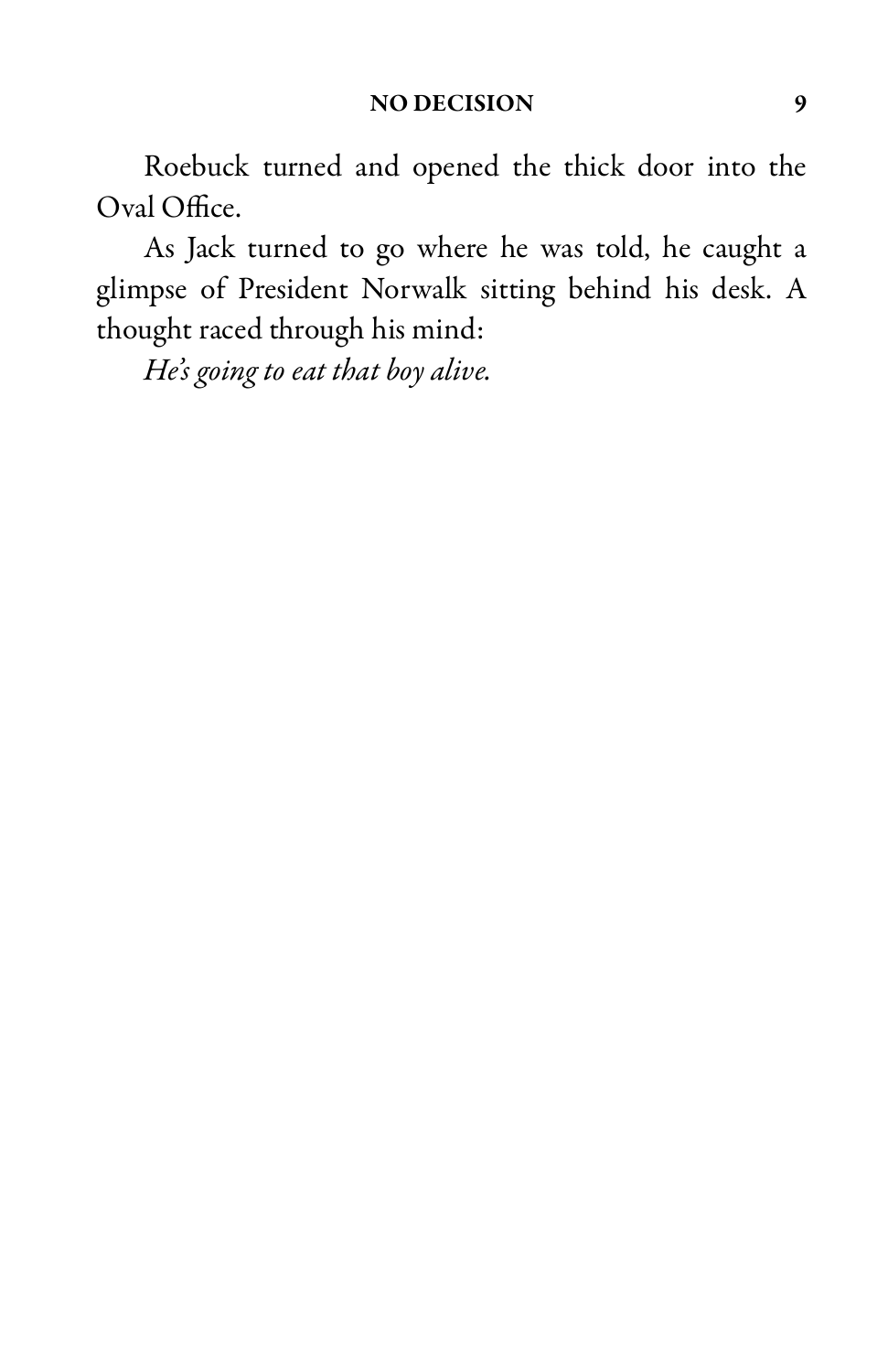# SIX WEEKS EARLIER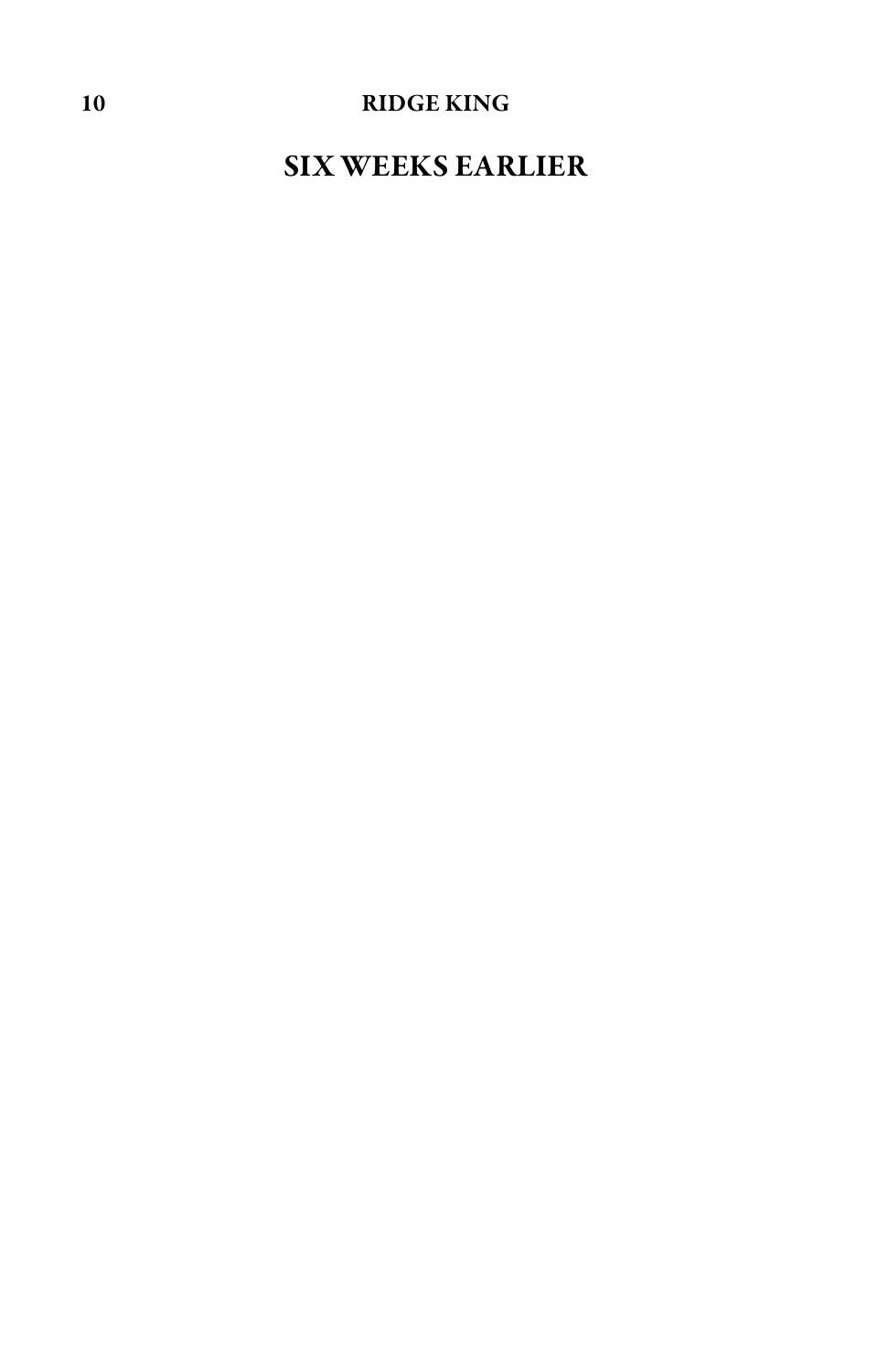# Chapter 1

# General Yin

General Yin concluded his conversation and put the telephone down. He called the staff in. The general rose and walked around the desk. He turned and spoke with authority, but quietly, earnestly.

"I have been ordered to proceed with the operation just as it has been outlined to you. Although you are all aware that the international situation is extremely volatile, we must prepare ourselves and our units to move fast when called upon.

"You will understand, then, the highest importance our superiors are placing on political negotiations. It is with this background in mind that I again urge you all to the efficient performance of your duties. By efficient I mean quiet. Move over to the map one more time, all of you."

Yin looked at their faces, staring down at the map. How young they were. How ignorant they were. What did they know of the blood the desert had soaked up in the old days?

The staff marveled at General Yin's maps. Every detail was noted, every piece of artillery, every supply route. In colors alternate supply routes were marked, as well as secret depots with supplies buried in the Xinjiang desert. Many of the marks existed only on his maps.

"Comrades," the general continued when they were all in place, "you will note the proximity of our future positions to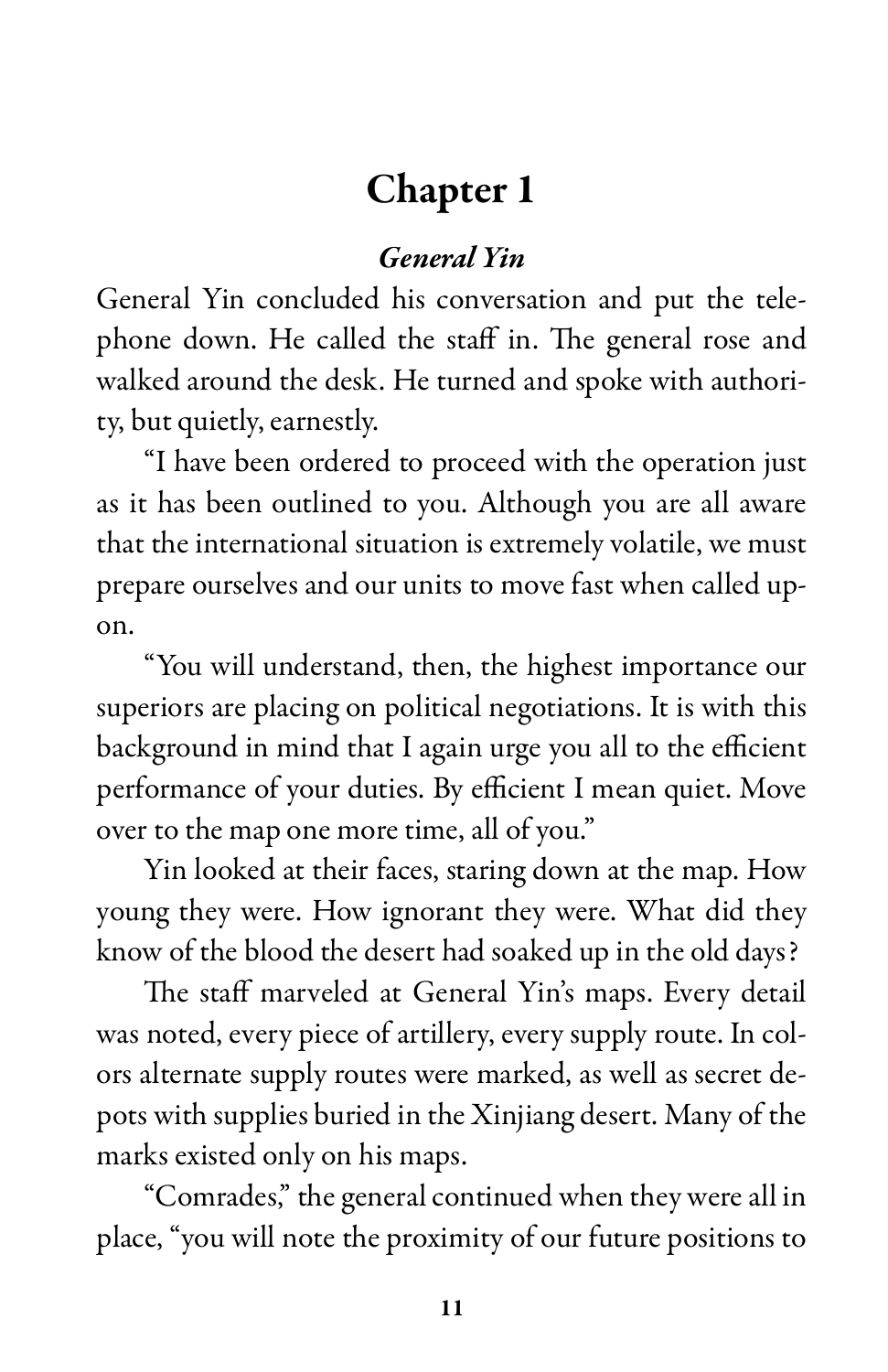the Kazakhstan border. You are all closely acquainted with the underground network along and near the border between our tunnels at Huocheng and the Russian buildup across the border at Zharkent. You must have all your units established underground by morning and out of sight of Russian air reconnaissance. The Russians know about the network of tunnels, but they are not sure of their location, length, size or capacity. Since the Russians have begun to build up the Kazakh border positions, Beijing wants us to be in position if they cross. While in the tunnels, we will remain on full alert. I believe you understand why we are moving now."

The general straightened himself and turned slightly to sit on the table.

"All attention is focused on America. This has eased our position here in the Xinjiang somewhat, but as Moscow and Beijing look to Washington, we cannot expect the same thing from our counterparts across the border. Let me discuss with you the importance of this most recent concentration of Russian troops in Kazakhstan."

With this he looked back at his maps and bent over the table.

"If the Russians move the bulk of their troops along the border, say, above Mongolia or above Manchuria, we may be able to move out of Xinjiang very soon and leave the Regional Militia to defend the area. I have always doubted the Russian High Command would ever do this because in the north, what is it they are protecting from Chinese invasion?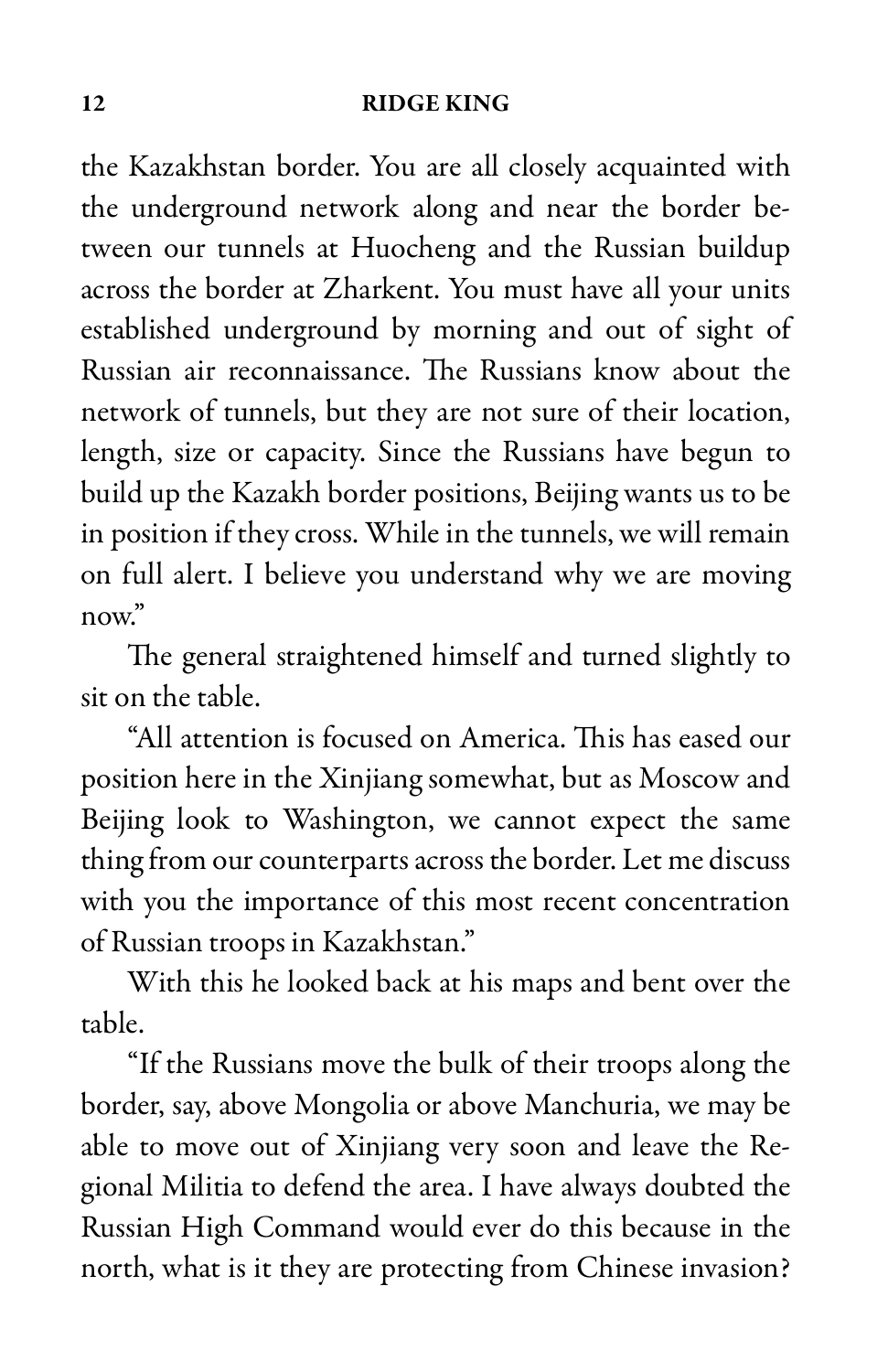They are protecting the Great Siberian *Plateau*, which they neither wish to defend, nor we to attack. Across Kazakhstan, however, lies the most direct route to Moscow, through the Kazakh Hills. To the north of the Kazakh Hills lies the Great Siberian *Plain*, the heart of Russian agriculture. The Russian base, then, will remain here," he stabbed a point on the map, "in the regional capital of Almaty. Since we have news of the Russian advance to the border town of Zharkent, we will go to our tunnels and await their movements. When they withdraw, we will withdraw."

The general sighed, weary with the constant game of hide-and-seek he and the Russian armies played along their mutual border which, when it was the Soviet Union, stretched across the face of Asia from Afghanistan to the Koreas. It had gotten much worse since the break-up of the Soviet Union. At least then there had been one army—now there was the Russian Army as well as the independent republics' armies, but Yin knew it was worse for the Russians coordinating maneuvers and looking out for ruffled feathers than it was for him.

General Yin remained for several minutes leaning over his map table, his eyes squinting down as he surveyed the terrain of the Kazakh Hills, the marshy area around the mouth of the Ili River and Lake Balkhash. Suddenly he spoke to his staff again, as if having forgotten they were there.

"Report to your units."

Placing his pencil on the map, he stood straight again. His staff came to full attention around him. He jerked his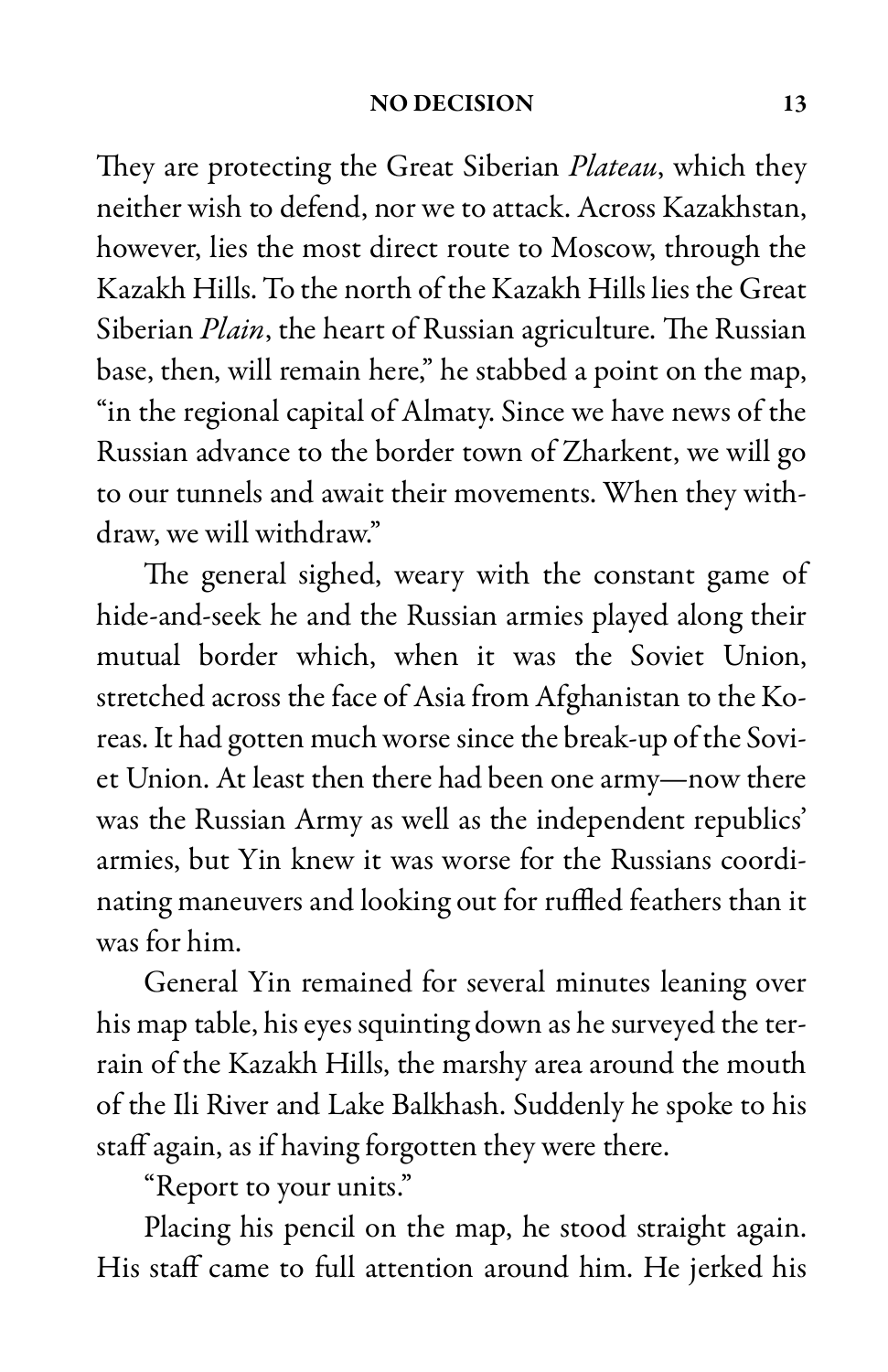chin slightly upwards in what looked like a nervous twitch, but his staff immediately recognized they had been dismissed. They were all particularly happy to have the heavyhanded expertise of General Yin on this silent desert campaign. By staying out of politics, Yin had remained alive and in power long enough to be considered the greatest tactician in the Red Army.

The door closed behind the last of his staff, leaving the general alone. He walked over to the window behind his desk and looked out. He was a short man with fine, gray hair. He had to stand on his toes to unlock the window. Lifting it, he put his elbows on the windowsill and looked west out across the desert into the eye of the sinking sun. His military enclave was on the western outskirts of Ürümqi and his office was in a small wooden building. He saw nothing but the desert stretching out to the west. A couple of hundred miles in that direction was the Kazakhstan frontier, and beyond that the high road to Moscow, a road he had never seen except on a thousand maps all his life and a road he hoped he would never see.

A wind was getting up and the sand whipped the few brush plants that hardly obscured the general's vision as he looked into the slowly fading light of the desert. The general, so old now after many bitter and difficult campaigns, found himself reflecting that with the full moon expected tonight, the desert would be a beautiful place through which to travel. The desert would not be as safe with a full moon, but he didn't worry about that because he couldn't do anything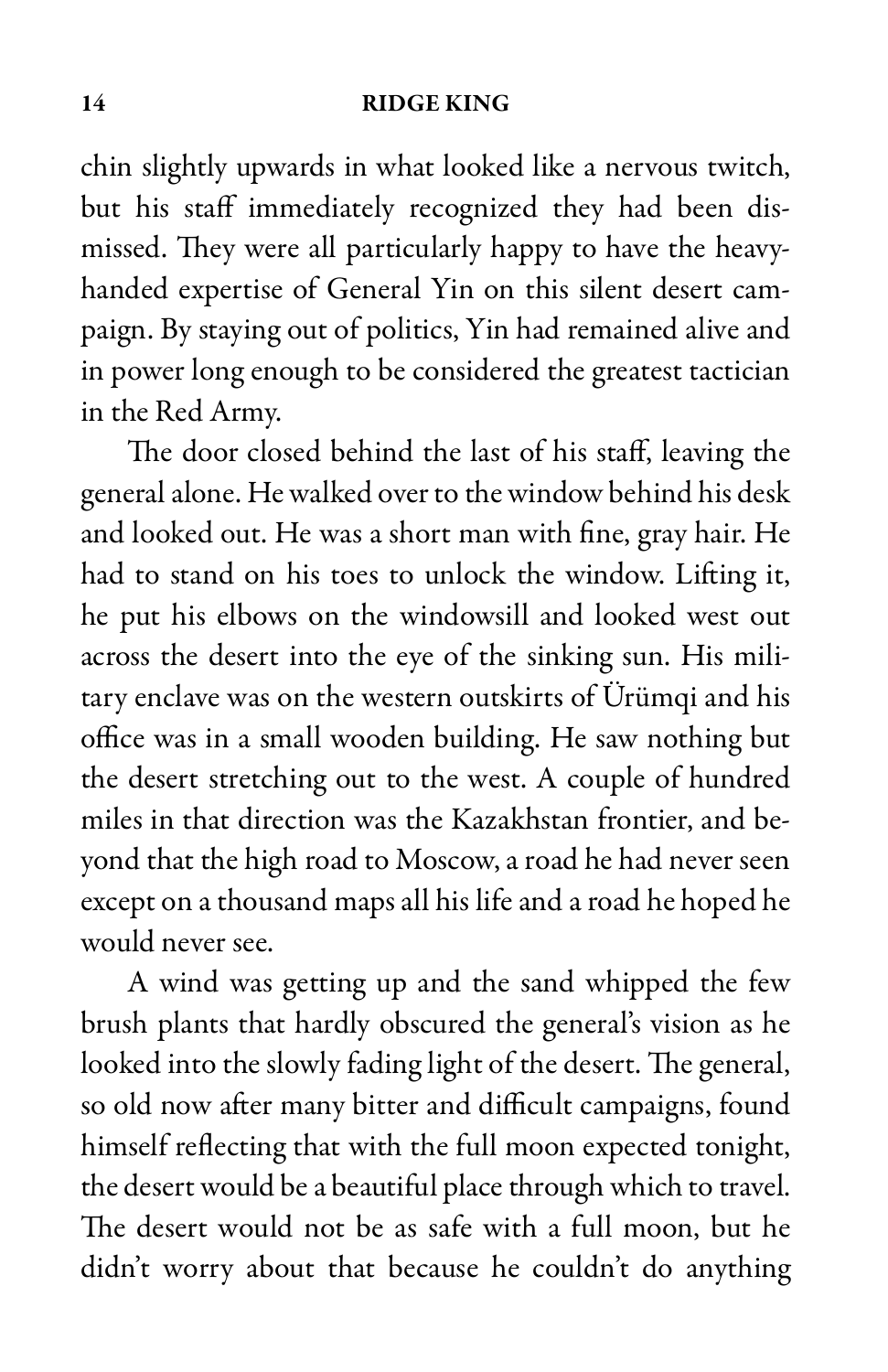about it. From his window, the desert was lovely in the twilight. It had not always been so lovely. Its serenity cloaked a bloody past. Yin's own father, a decorated general himself, told him stories of the slaughter in the desert, of Mao's command to drive hundreds of thousands of fleeing peasants into the desert where they preferred to die of thirst rather than return to be butchered.

So many struggles.

General Yin knew that the Russians had upwards of three million troops and that about a million of them hovered on China's border.

Against that one million Russians, Yin had two and a half million troops ready to field with an easy three million to match the Russian reserve. But even with such a vast superiority in manpower, Yin knew he would lose a long war with the enemy. The superior Russian armor, artillery and other matériel would overwhelm the vast Chinese hosts.

He had been in the Xinjiang now for two months with occasional trips northeast to Chining where several hundred thousand men were deployed ready to march into "independent" Mongolia to stop any Russian advance from the north. In the Xinjiang his forces were made up of many old tribes and former blood enemies crushed into obedience by the current regime: Uyghurs, Kazakhs (the same tribe that largely peopled Kazakhstan), the Tajik, Huis, Mongols and Uzbeks. He had trained them well and knew they would fight hard and, if necessary, to the last man. But it hurt him to think of them going by the hundreds of thousands against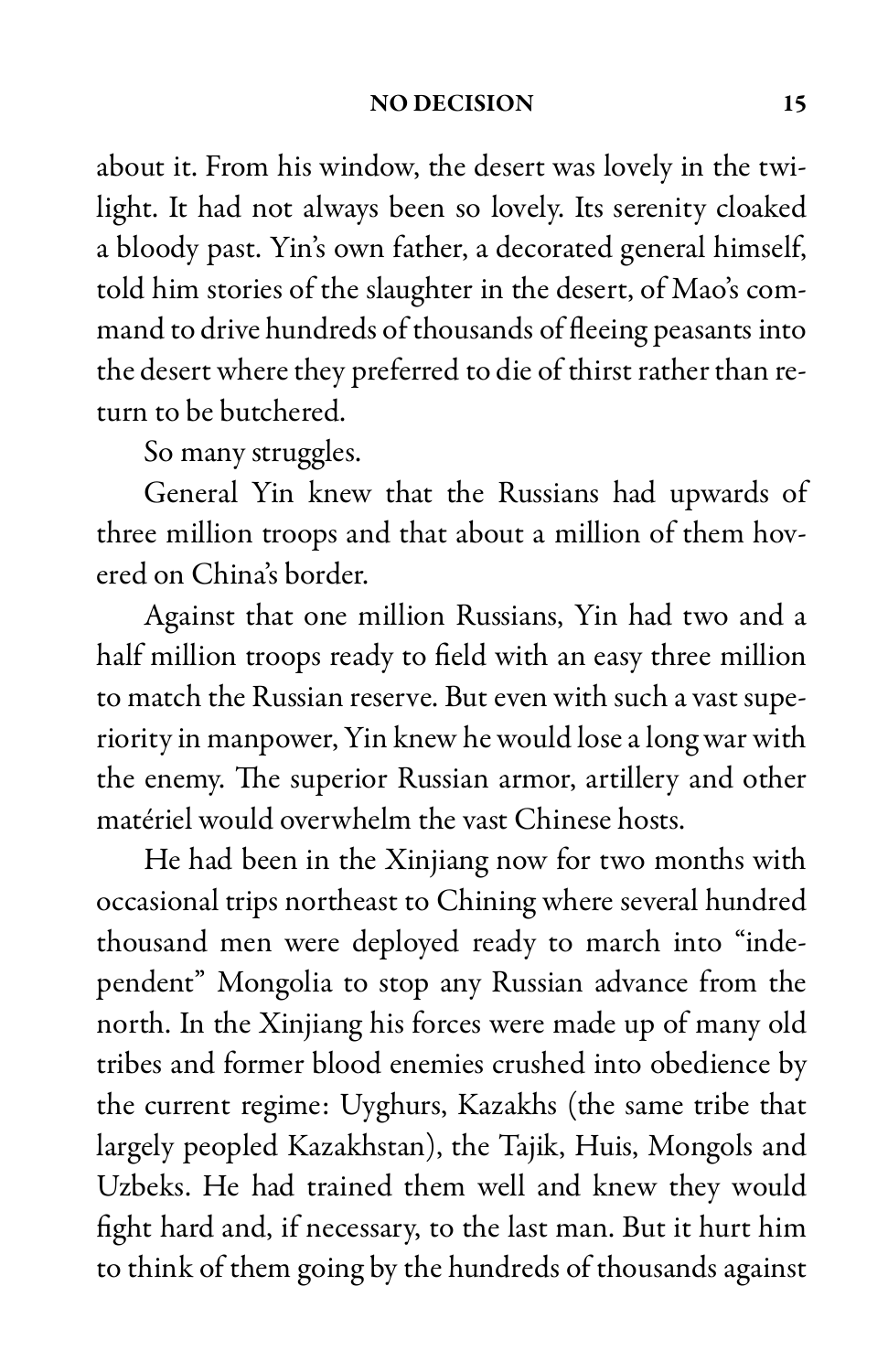strafing fire from Russian fighters because his own outnumbered air forces would be driven from the skies. There were fourteen million people in the Xinjiang Uyghur Autonomous Region; it was General Yin Feng-hsu's job to make sure they remained "autonomous."

The sun sank majestically over the horizon. There was a knock.

"Enter."

A colonel entered with a piece of paper.

"The final weather report, Comrade General."

"Yes," said Yin, not raising his head, which he cupped in the palms of his hands as he leaned on the windowsill.

"Sunset," reported the colonel, "will be in three and onehalf minutes, there will be no rain, clear skies, but wind up to fifteen mile per hour gusts. And a full moon."

"No rain. And yet this entire operation, the coming war itself is all about water. Water, water, water—and here we are in the middle of the desert to fight for water."

The general laughed. The colonel laughed with him, having no idea what the general was laughing about.

"Yes," said the general, looking out into the desert. He turned quickly and suddenly from the window. This sudden movement surprised the colonel, but General Yin didn't notice the colonel's surprise, for his mind was elsewhere. On an afterthought, the general turned around, lowered the window and stood on his toes and locked it. He turned back to his desk and began to collect his papers.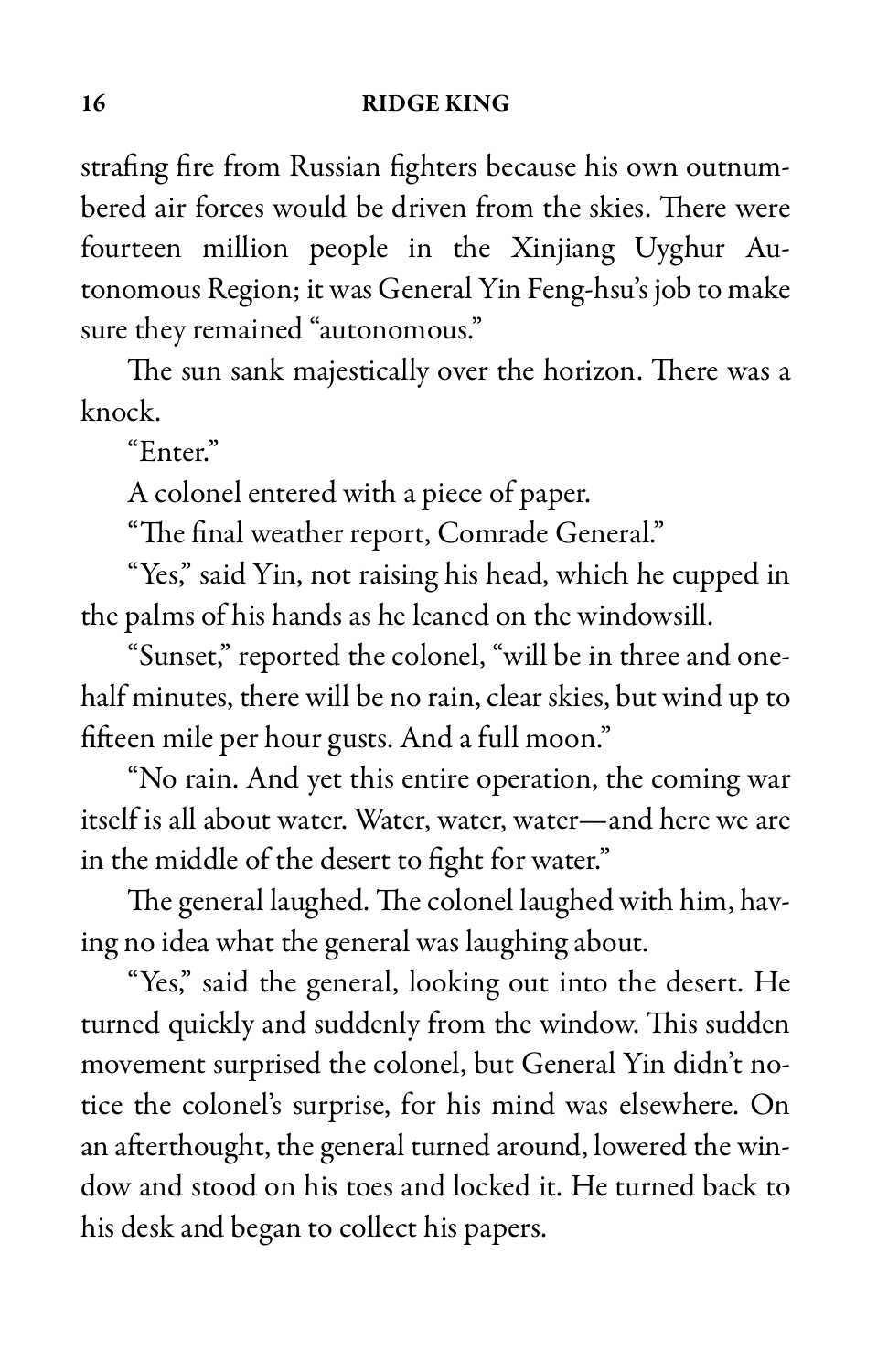"Ten minutes after the official sunset time, Comrade Colonel, you will issue orders to all units to move out."

"Yes, Comrade General."

"As soon as you have done that, return here with the staff and help me with my papers and maps. We must move rapidly to be in place by morning, Colonel."

General Yin turned for a final look at the sinking sun. "It is time."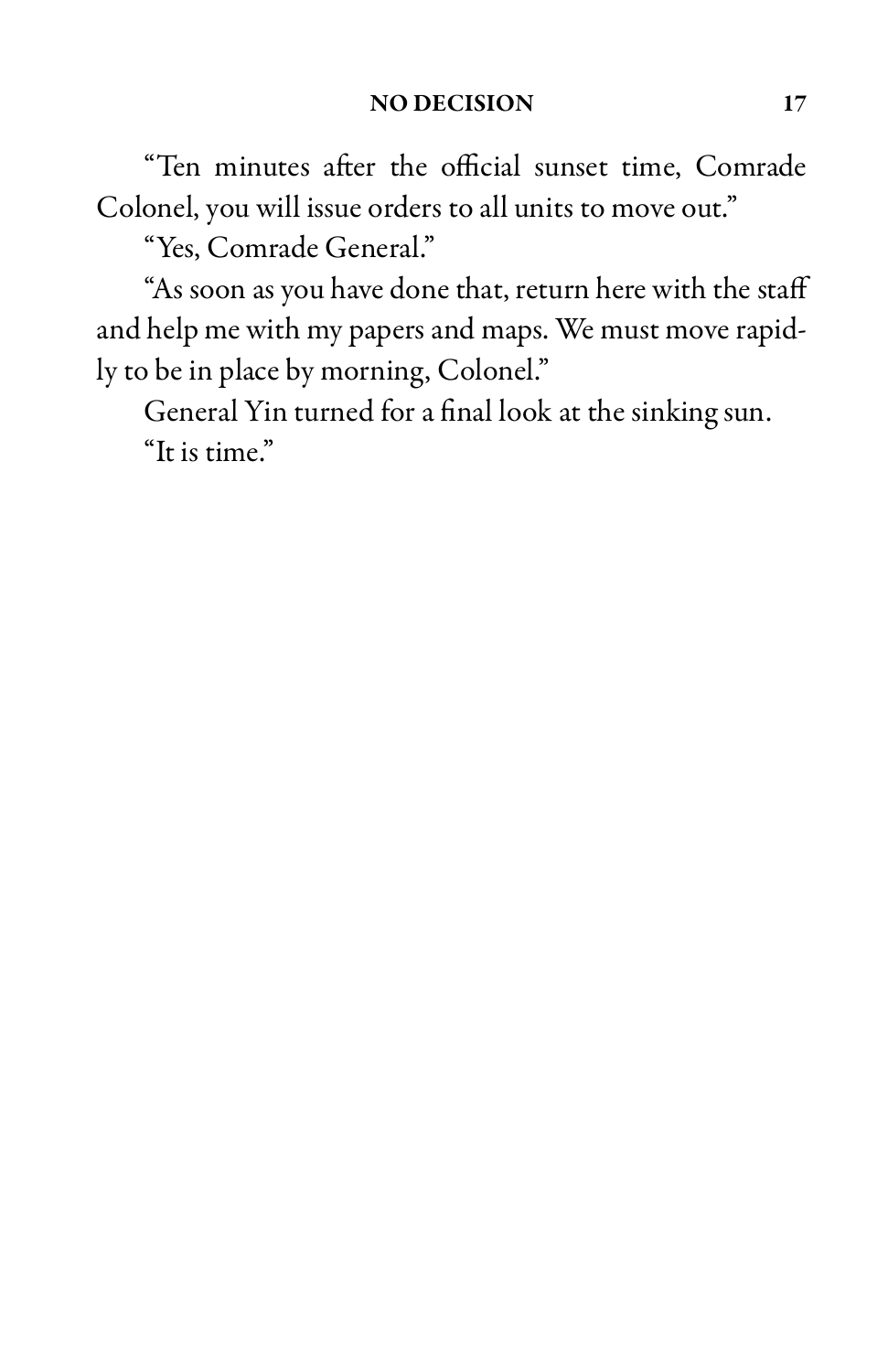# Chapter 2

### General Tulevgin

About three hundred fifty miles northwest of General Yin, Field Marshal Vladimir Tulevgin was riding south towards the Xinjiang border. Under the field marshal's direct command were one and a half million of Russia's three million troops. They were scattered along the fourteen hundred mile long border that the former Soviet Union (and now the independent republics) shared with China. He had well over half a million troops at his immediate disposal in Kazakhstan alone.

Surprising the officers of his senior staff, Field Marshal Tulevgin abruptly ordered the driver to pull over to the side of the road out of the way of the troop transports, tanks and trucks which continued to move south. Several cars containing the rest of the staff pulled over in turn.

The officers poured out of the big JDV-80 cars and watched with intense interest as their leader ordered a portable table set up and his maps laid out. They watched as this hulk of a man removed his hat and put it, together with his baton, on the table beside the maps. He had a head of gloriously furry hair, which made his already overbearing sixfeet-four-inch height seem staggering. The sixty-five year old field marshal, an oft-decorated hero, stood hunched over the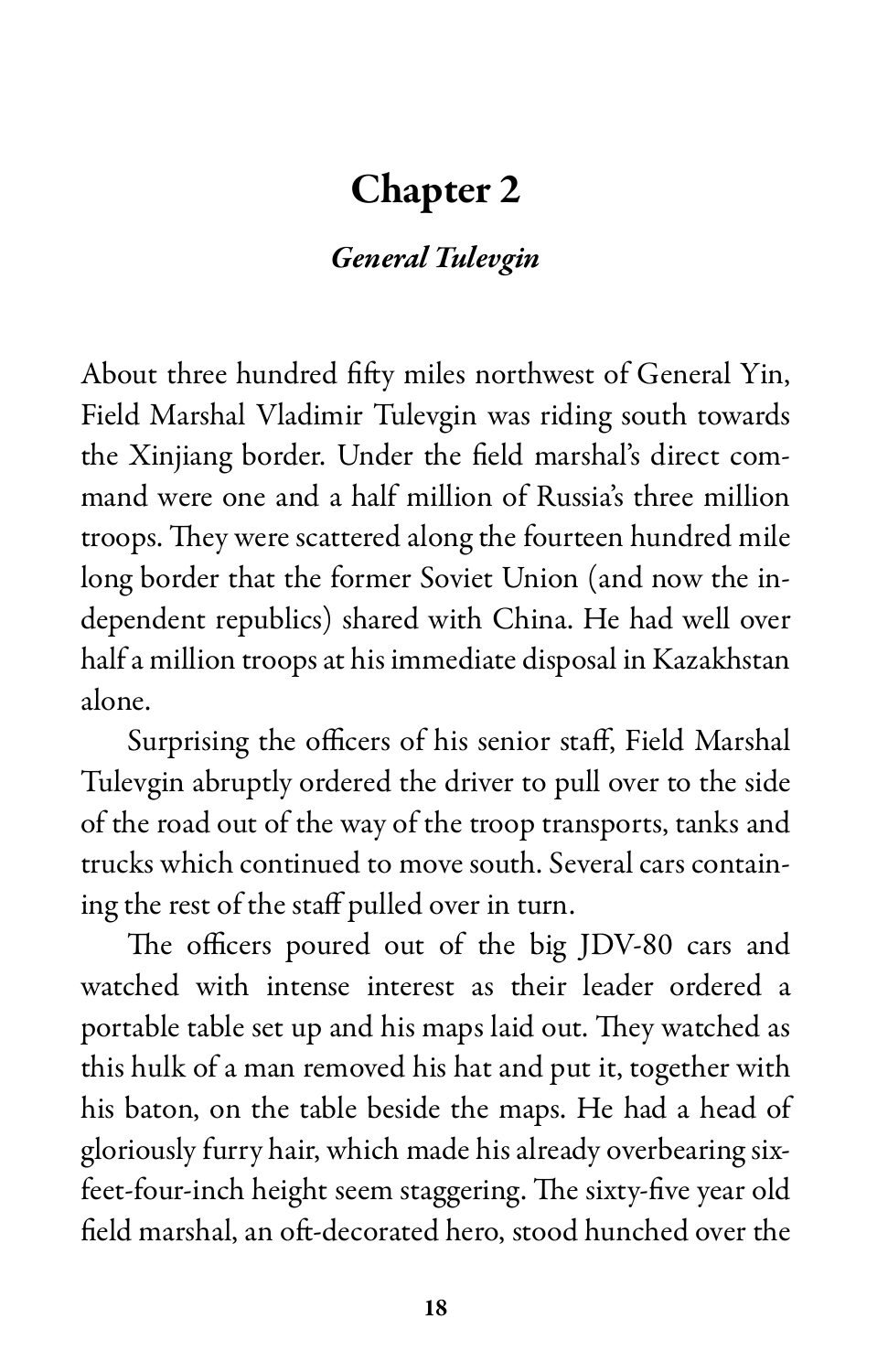table with both hands, palms down, on the maps. His greatcoat fell heavy and massive from his high shoulders to the ground.

Any wandering minds were quickly brought back to the present moment as Tulevgin slowly straightened himself. As he stood, he revealed a twisted frown on his face that scarcely concealed the fury inside him.

Tulevgin had many things on his mind. He was angry, threatened, uninformed, frustrated, beset with tedium – but also excited. He was angry because he'd been forced to meet with elected officials in Almaty that morning, and with others in the national capital of Astana the morning before. He'd been ordered by Moscow to keep the local officials informed on his movements.

What could officials in Almaty or Astana do for him except waste his time and get in his way?

But he agreed to the meeting so he wouldn't ruffle any feathers in Moscow. The local officials didn't know what to ask and since Field Marshal Tulevgin offered nothing to them in the way of information about troop movements or activities or plans, he and his staff simply ate breakfast with the local government and promptly filed out of the hall, into their JDV-80 military cars, and away to the airport where Tulevgin flew far north to inspect some installations before driving south by car and ordering the advance to Zharkent.

Tulevgin was threatened because recent messages from Moscow seemed to shift much of the burden for the solution of the entire Chinese problem to his shoulders. He was in a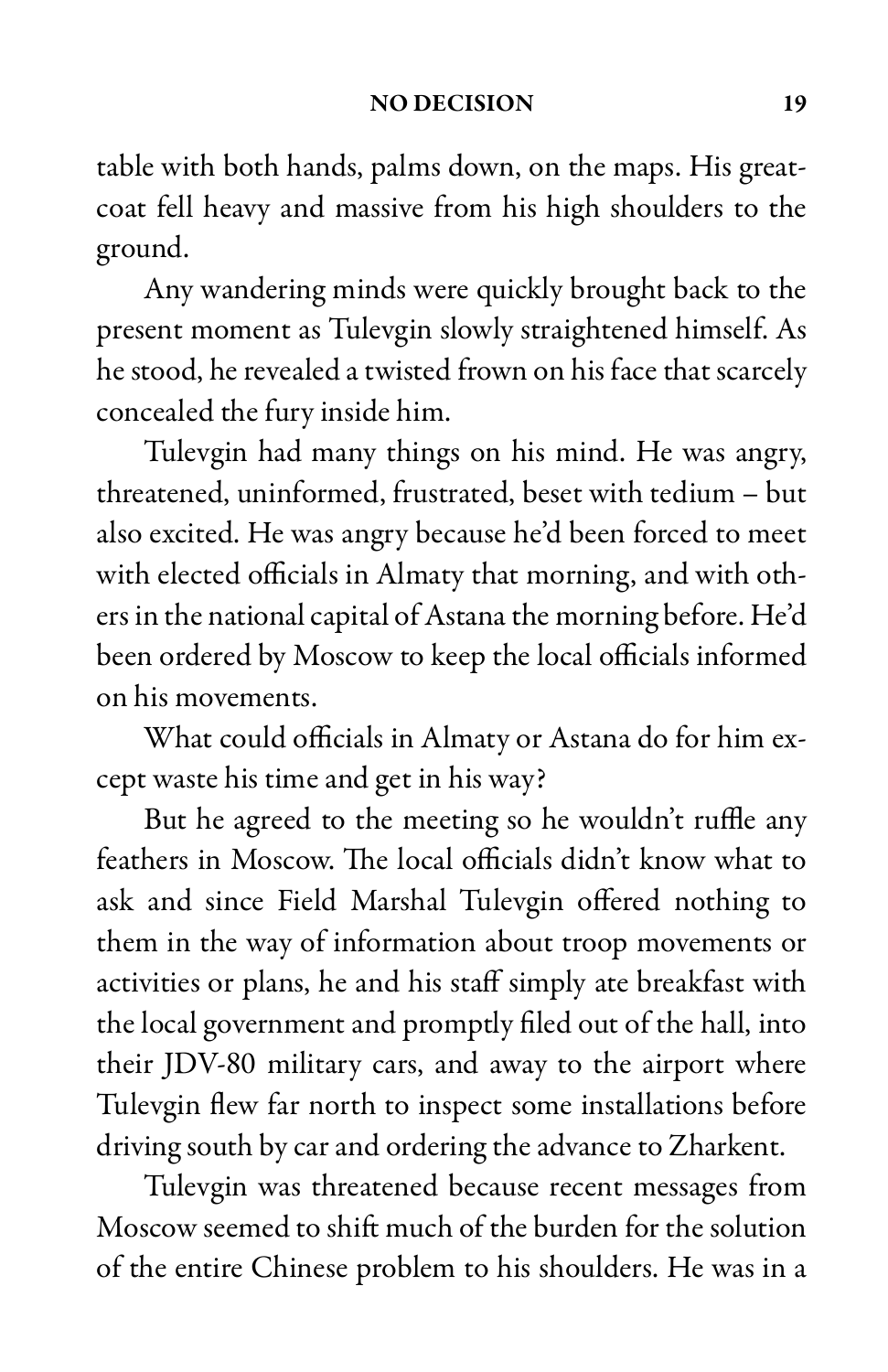quandary. He couldn't move forward beyond Zharkent and he couldn't move back. There was of course no need to move back because the Chinese were not moving forward and weren't about to do so, thought Tulevgin, so long as their crazed superiors in Beijing kept their heads about them. He was well aware at this stage political negotiations mattered much more than military movements. And yet, he was extremely uneasy about his position because he had ambitions, political ambitions, far beyond his present status in the military, which already conferred upon him enough political power to acquire the envy of many shrewd and devious men. Tulevgin firmly decided to return to Moscow as soon as the American position became a little clearer.

The field marshal felt uninformed and desperately lacking any new information from his intelligence unit. Moscow had ordered an all but complete cessation of air reconnaissance flights over Chinese territory until the Kremlin could be surer about the American position. The Kremlin didn't want to take the blame for any accidents that might happen because the already aggravated international situation could not be strained any further. Tulevgin was limited to a handful of air reconnaissance missions per day along the entire fourteen hundred mile border. This crippled him.

He was aware that General Yin was in Ürümqi, or on the outskirts of it somewhere in a desert tunnel, but he only felt sure of this because he kept his own whereabouts quite publicized. With the Russian military advantage, he felt sure that Yin would be following him wherever he trekked, up and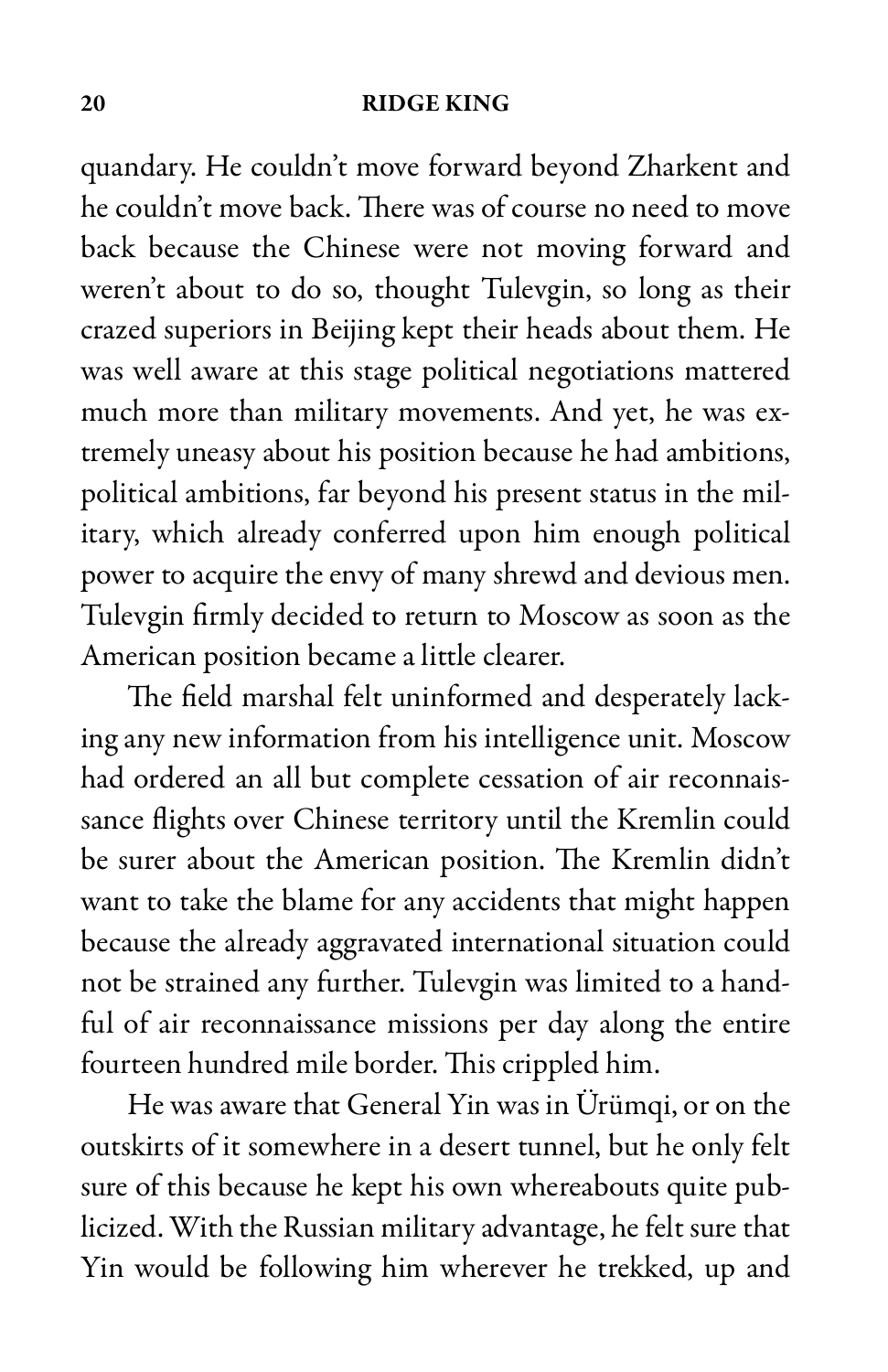down the long, long border, fearing that trouble could not be far from Tulevgin's headquarters. He was aware of the tunnel network near Huocheng, but he lacked much information on that network. It was built in the 1950s when China and Russia enjoyed better relations, and the Russians at that time didn't quite see how they could investigate without making the whole inquiry look a little bit unseemly.

Looking at the long-range situation, however, Tulevgin was more frustrated about the strategy worked out some years ago in the Kremlin. The bulk of Russian military strength was centered in the northern part of the Kazakh Republic so that quick swings could be made to reinforce other units defending the Kazakh Hills to the south and the Great Siberian Plain to the direct north, both of which areas the Kremlin considered vital for the country to survive a prolonged attack. This, true as it was, still placed the Russian Army in an unenviable position of having to counterattack into the heart of the Xinjiang, one of the great arid wastes of Asia. As a long-term danger, this annoyed the field marshal.

On top of this the man was just plain bored with running up and down the long border day after day, week after week, month after month. Yes, he thought to himself, as soon as the Kremlin knows more about the American position, he would get firm orders to move.

He stopped pacing and faced his staff, addressing them with superfluous stiffness.

"We will continue towards Zharkent near the Xinjiang frontier and we will proceed to establish our headquarters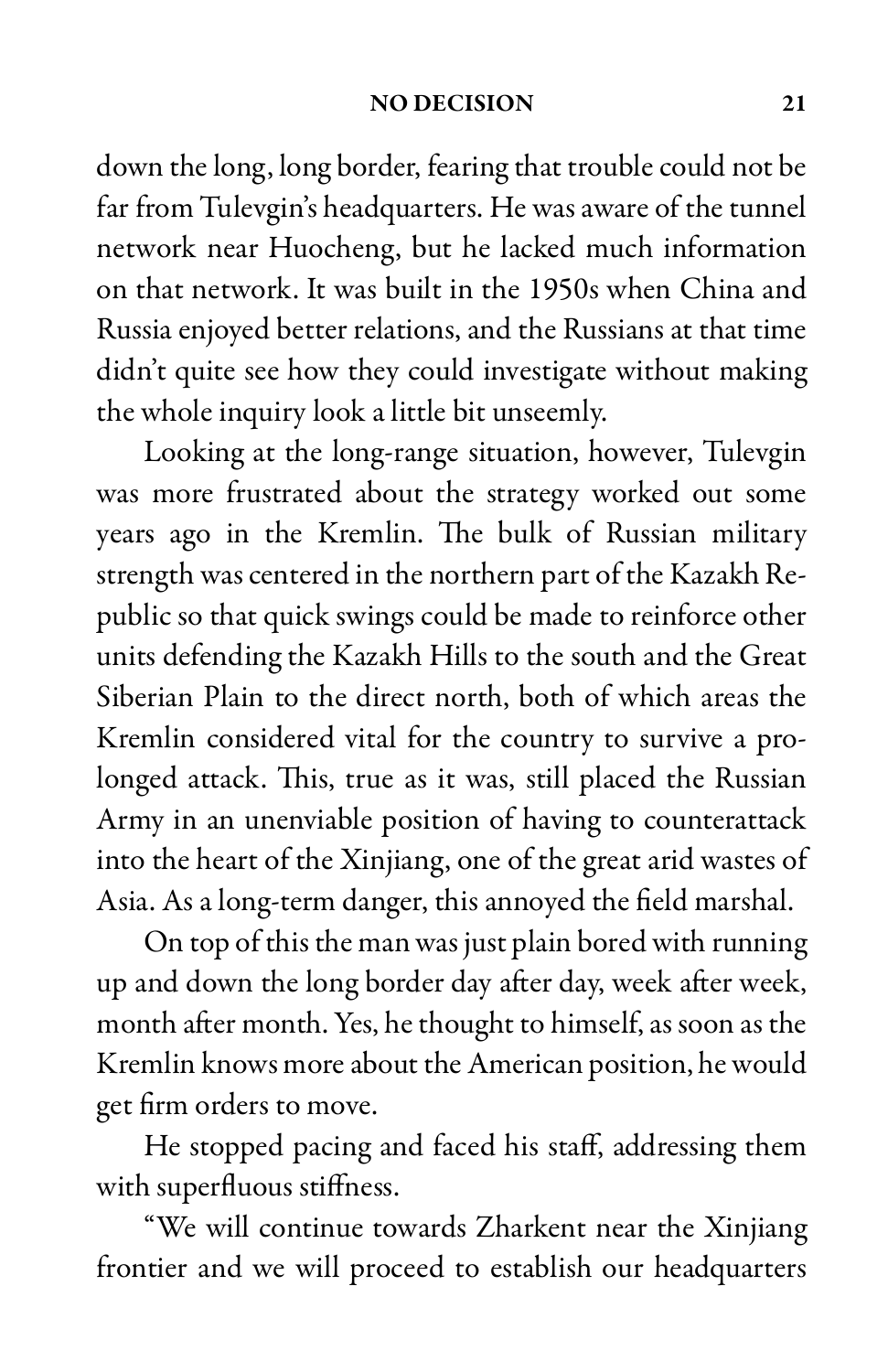there." Two colonels looked at each other and shrugged. Then Tulevgin walked back to his map, looked at it briefly, grunted, took up his hat and placed it on his head, scooped up his baton and struck the table twice with it. While the field marshal returned to his car, two officers collected the maps as another folded the table. In a moment all the cars were back in the column of onrushing vehicles, but this time their lights were on, for dusk had fallen while the field marshal paced. In his car, Tulevgin asked his chief of staff what time he thought they would get to Zharkent. The COS said in about an hour and a half. Tulevgin thought that was excellent, because he wanted to get plenty of sleep that night so he could inspect the Chinese border personally the next morning.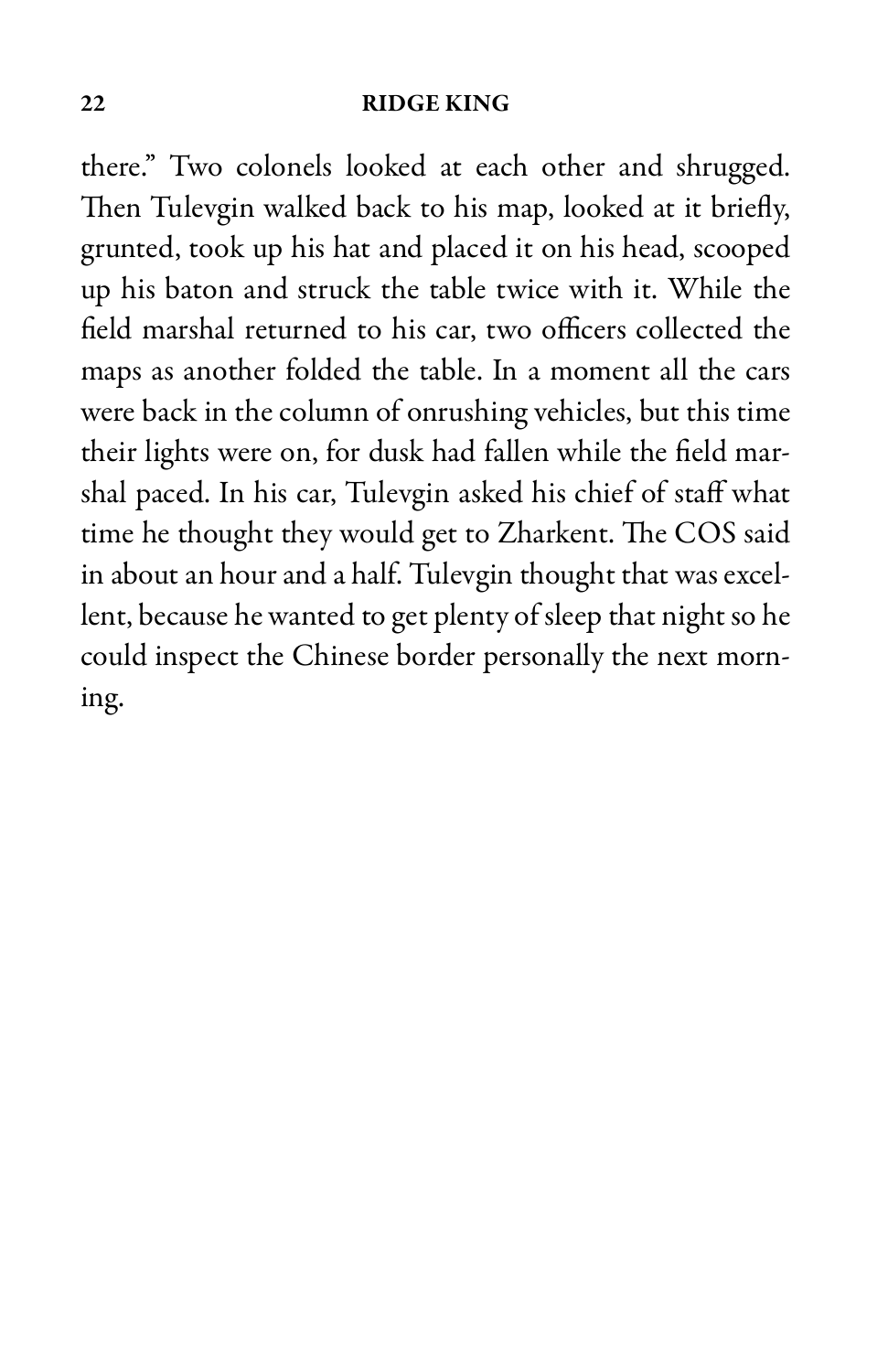# Chapter 3

### In the Capitals

Meanwhile, the forbidding walls of the Kremlin were topped with snow. Inside, the President met in secret session with his closest advisors to discuss the current deterioration of relations between Moscow and Beijing. Also on the agenda was the position of the American government. Nothing was decided. The conversation throughout centered on monumental "ifs." It was determined that the group would meet again the next morning in secret session to discuss the outcome of the American election.

Back in his office, the President sent a top secret scrambled cable to the Russian ambassador to the United States, Fyodor Z. Kornilevski. It read in part, "You will notify us, as previously requested, of any and all significant developments tonight and tomorrow morning. Owing to the extreme delicacy of the international situation at the present time, we require that you do anything you are able to do—including extreme measures—to forward our position in this matter." Then the President, after a brief meeting with his foreign minister, went home to bed.

The winter sun had set in Moscow.

\* \* \*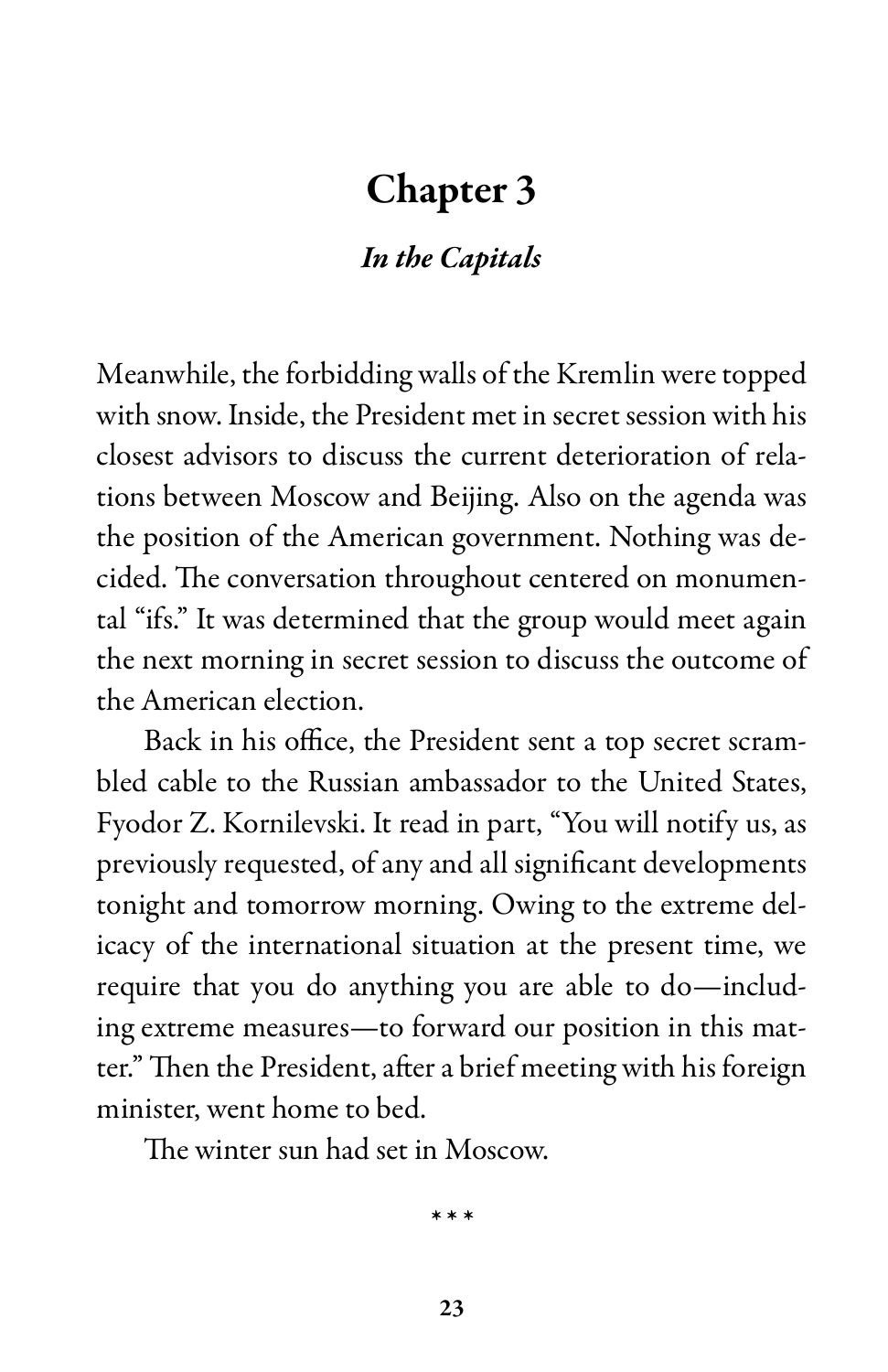In Cairo that afternoon an important CIA agent met one of his operatives in a little-known coffee bar off Marigalzu Avenue. Information was received and orders given as the senior agent mopped the perspiration off his forehead with a white handkerchief. Then they talked just like two ordinary persons who might be interested in the latest political developments in Egypt.

In the Middle East at this moment there were some interesting political decisions being formulated. On this day there had been a summit meeting of the Arab League to discuss how they would react to events occurring in Russia, the United States and China. What this meant to everyone in the world was the ultimate destination of the vast Middle Eastern oil reserves necessary to everyone in the world, and certainly vital to any nation that hoped to remain dominant.

\* \* \*

In Paris, the President of France met briefly with his minister for foreign affairs in the Elysée Palace. Back in the ministry building, the minister dictated a dispatch to his ambassador in Washington. When he left his office it was night and he was already late for a reception at the Polish Embassy.

\* \* \*

In London, the foreign minister had just concluded the dictation of a similar note to his government's representative in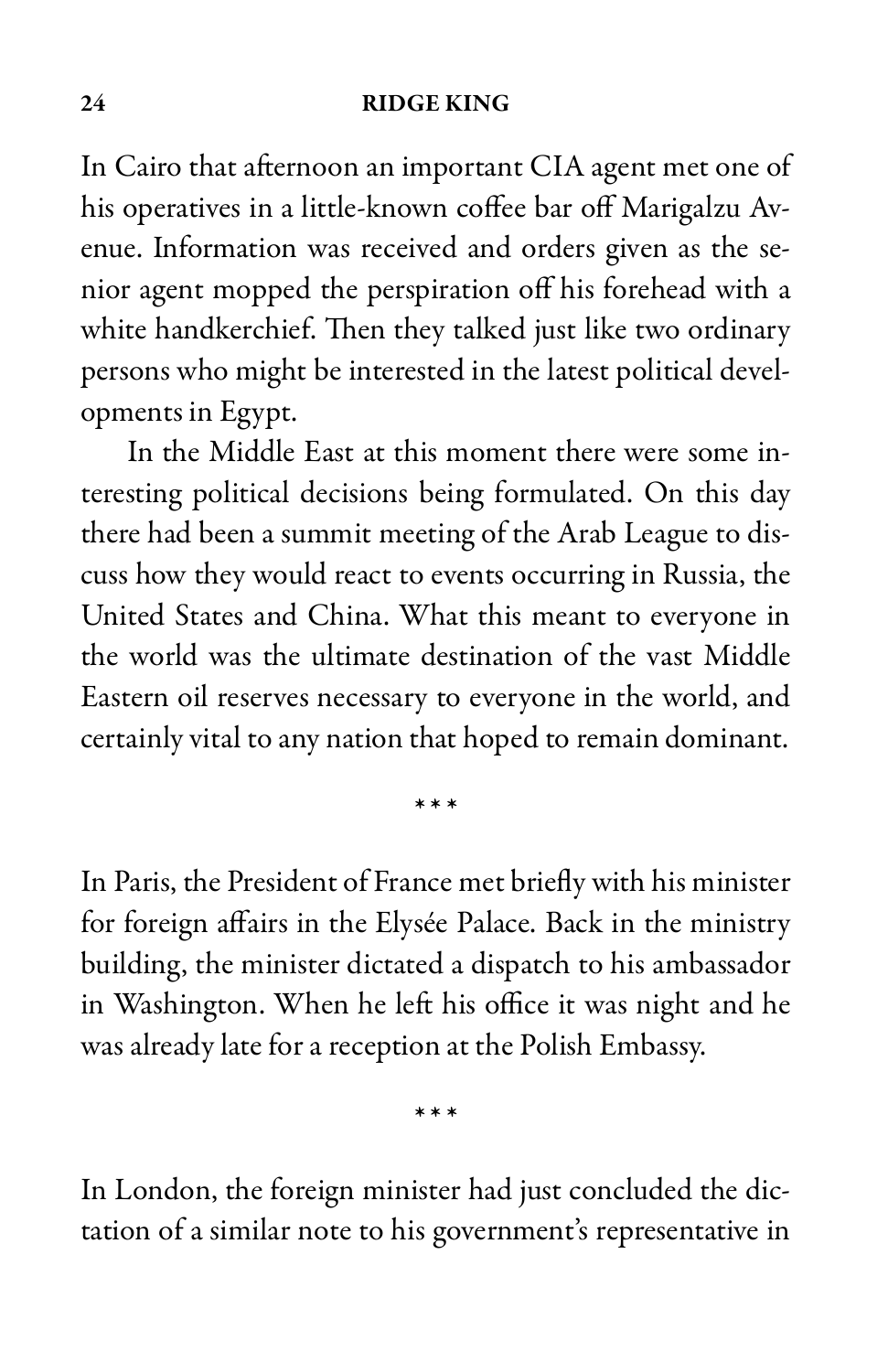Washington before heading out to meet his wife for a concert (another dull Mahler symphony) at Royal Albert Hall.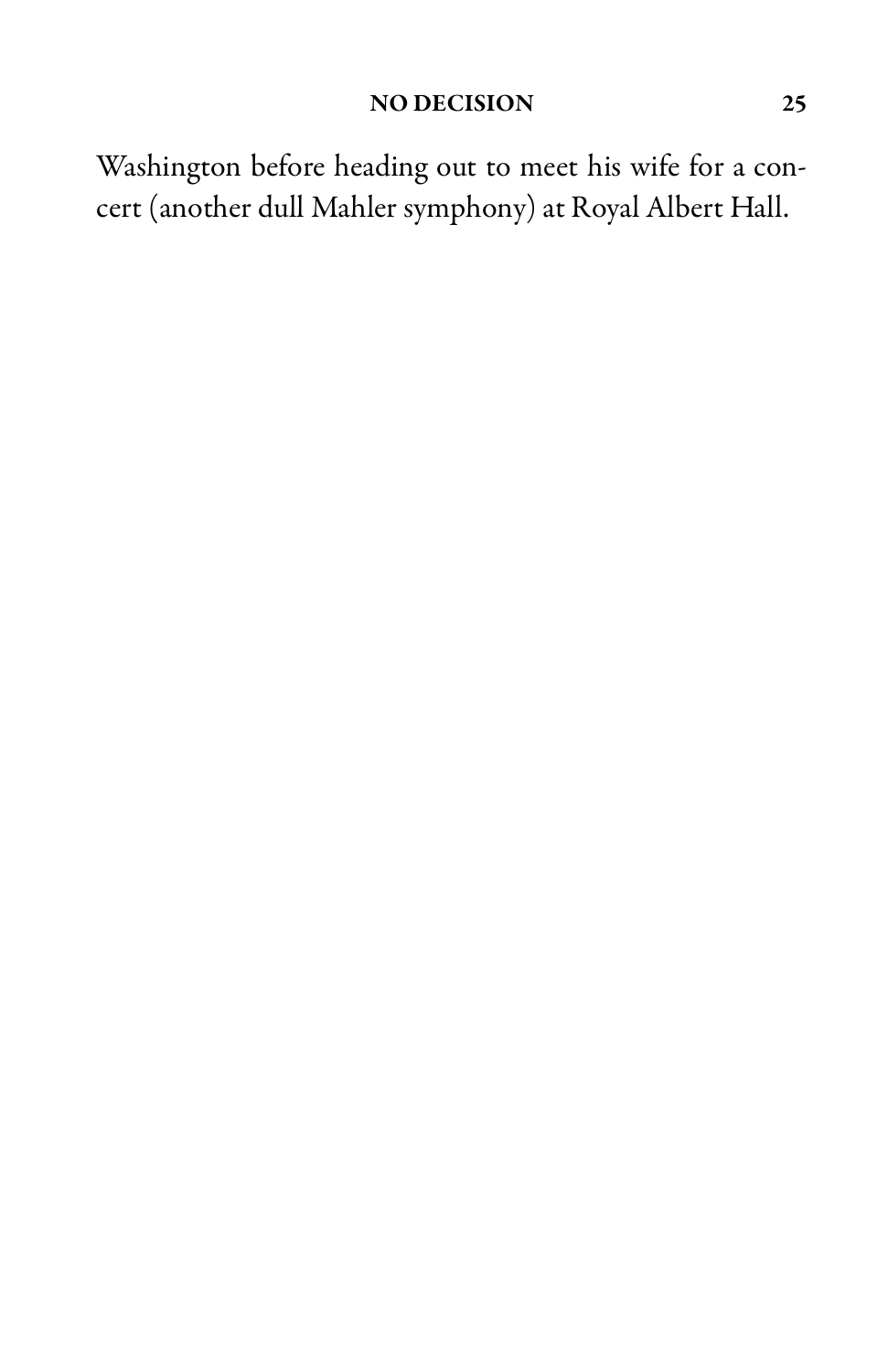# Chapter 4

# Deadlock!

In all centers of political and military power, every practiced eye was directed to the United States on this night. These eyes always regarded the United States with close attention, but every fourth November that attention turned into zealous scrutiny. For all day long in the United States was General Election Day. No one at home or abroad had been able to make any decisions all day. Individuals waited, emperors, princes, kings and Presidents and their ministers of state the world around watched silently, their policies in abeyance; armies stood quietly; governments paused to observe while America voted.

The excitement and tension in an American election came not during the polling, as it does in unstable countries, but in the tabulation of the votes. The artificial drama that came from merely counting votes seemed to grow more intense with each passing election.

By 2 A.M., there was no declared winner. Almost everyone in the United States not yet asleep watched TV. People who didn't ordinarily watch TV had put down their books or esoteric magazines to sit goofy-eyed inches from their sets. Even honeymooning couples found something more important than themselves—on TV. No one in America had ever lived through what was happening.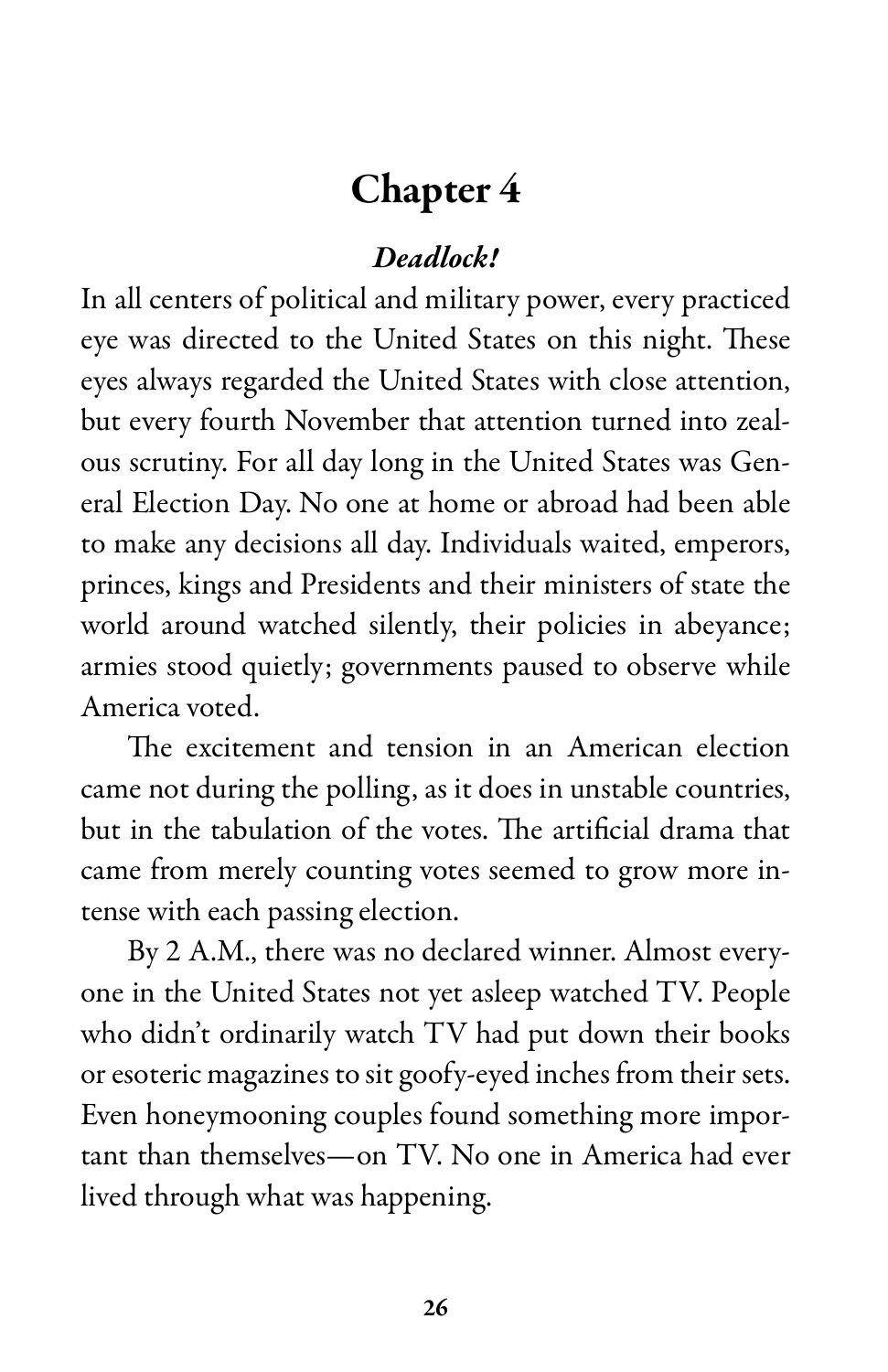The bleary-eyed anchor on NBC News, Aaron Cross, was speaking, listening into his earpiece at the same time.

"I've just been informed that the latest analysis has predicted the outcome of the Presidential race in Oklahoma, New Jersey and California, the last states to come in," he said. The camera cut to each state's figures on the tabulation board. Checkmarks appeared suddenly by a candidate's name. The camera then cut to the master board that showed cumulative popular voting and Electoral College tallies. The anchor's voice spoke over the picture before the camera cut back to him.

"According to our figures, and I don't believe what I'm saying, there appears to be a tie for President!" As he said those words, he imagined a great breathless hush spreading across the land. "We are having all our computer predictions checked to be sure we haven't made a mistake." His voice was rushed and excited. "The Electoral College is deadlocked!" he said emotionally. "There is no winner!"

He called on Chuck Todd, the NBC News political director, to help him explain to the American people the peculiar legal technicality that could produce such an unheralded, unexpected and exasperating deadlocked election. (Producers in the control booth hurriedly scanned their list of experts to find people with knowledge about this esoteric conundrum.)

Chuck Todd, meanwhile, sat somber-faced before the cameras and explained that without a majority in the Electoral College, neither candidate could win the election. Of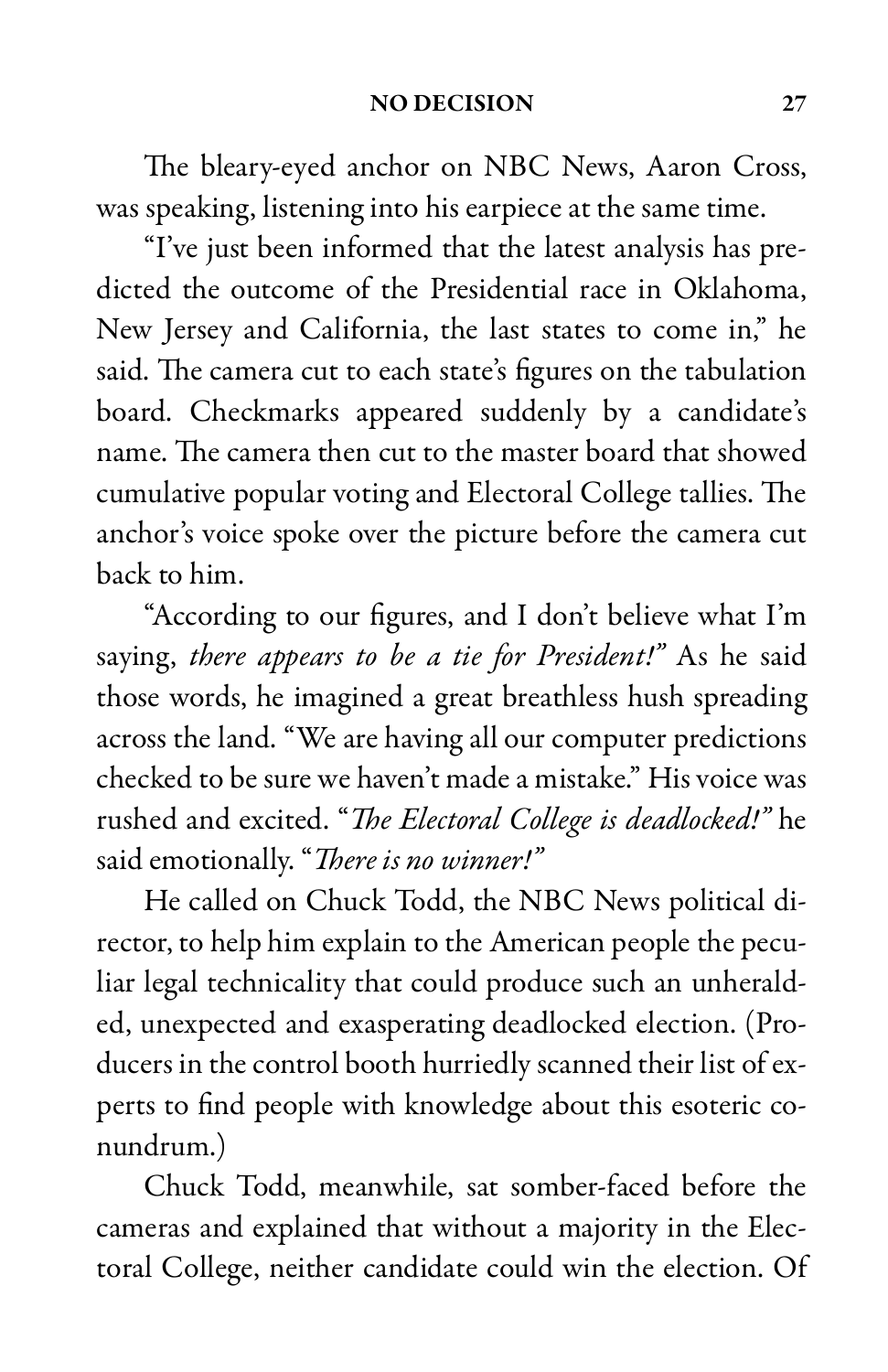course, one candidate was ahead of the other in the popular vote, but under the American system, that didn't matter.

Most of their listeners had heard of the Electoral College at one time or another, but most didn't know what role it played.

"According to the Constitution," was a phrase Americans heard over and over all night. The experts explained that the Constitution directed the House of Representatives to vote to determine who would be President. Each state would have only one vote, so small states suddenly became very powerful. Excited reporters and commentators were discussing all the ramifications on television. Congress was not to meet until January. Who would be the President-elect? How would the quiet transfer of power that normally characterized an American election be carried out? No one knew.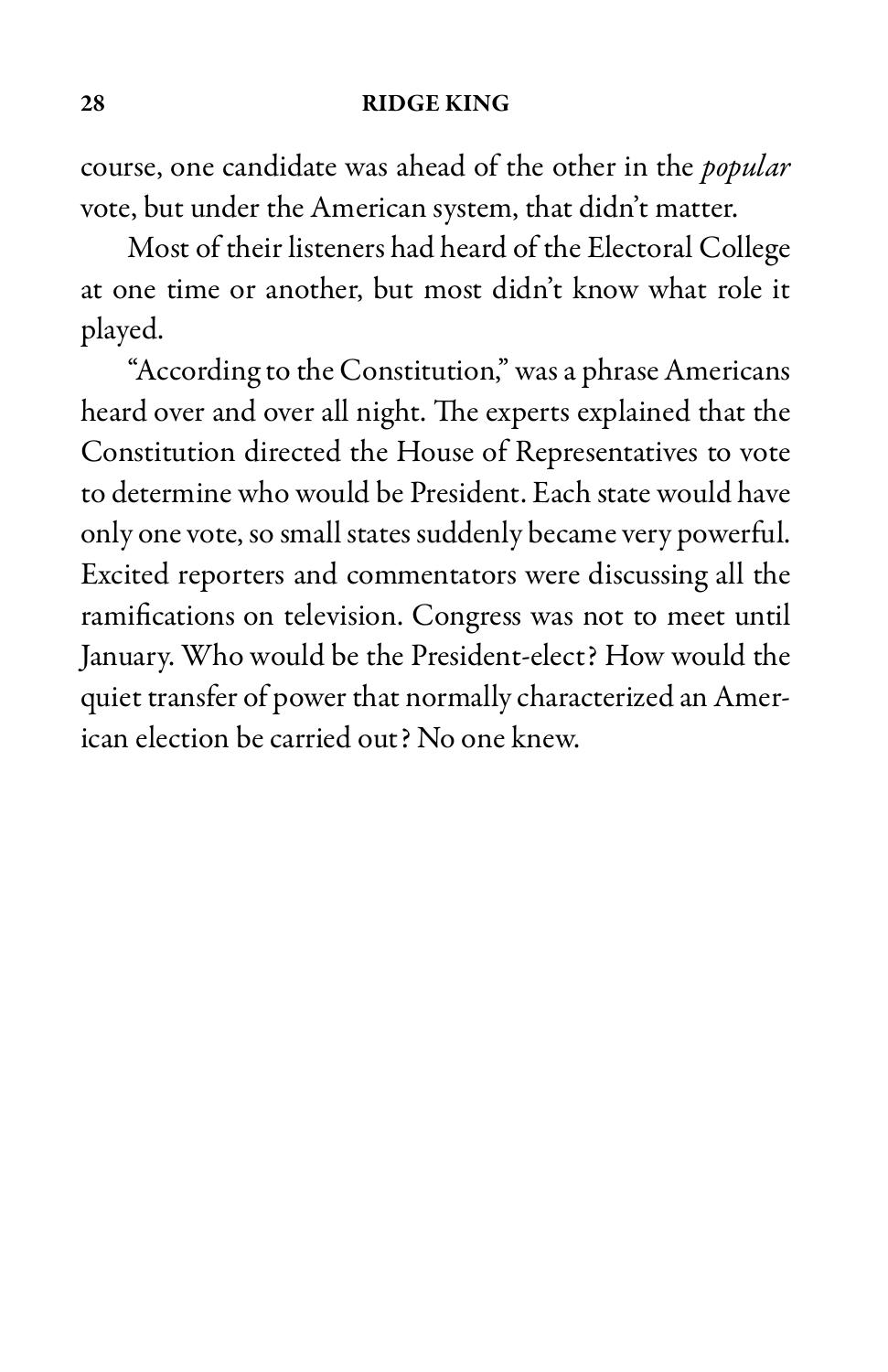# Chapter 5

### Senator Thurston

The senior senator from Michigan, Frederick B. Thurston, stared into a black cup of coffee. He watched reflected light flicker across the surface of the black liquid and disappear. He had come too far, too soon to lose an election this close without a fight, and he meant to use every back alley trick he'd ever learned from his blue-collar childhood to the rarefied air of the Senate to win.

He considered himself lucky to be the Democratic nominee. That honor rarely fell onto the shoulders of a forty-one year old up-and-comer. He knew most of the tricks already because he was a quick study and because in Michigan politics he had to learn faster than someone from Utah.

High up in the Pacific Arms Hotel in the dirty city of Detroit, Fredrick Thurston looked up from his coffee cup. His six-foot, one-inch body was lean and lithe. His skin did not yet sag anywhere on his body, except perhaps a little under the eyes, but that could be attributed to the frenetic pace of the last few days of the campaign. So could the condition of his muscles, which pulled and ached under his skin. His right forearm and hand were red and callused, having been shaken, yanked, pulled, scratched (and bitten twice) dur-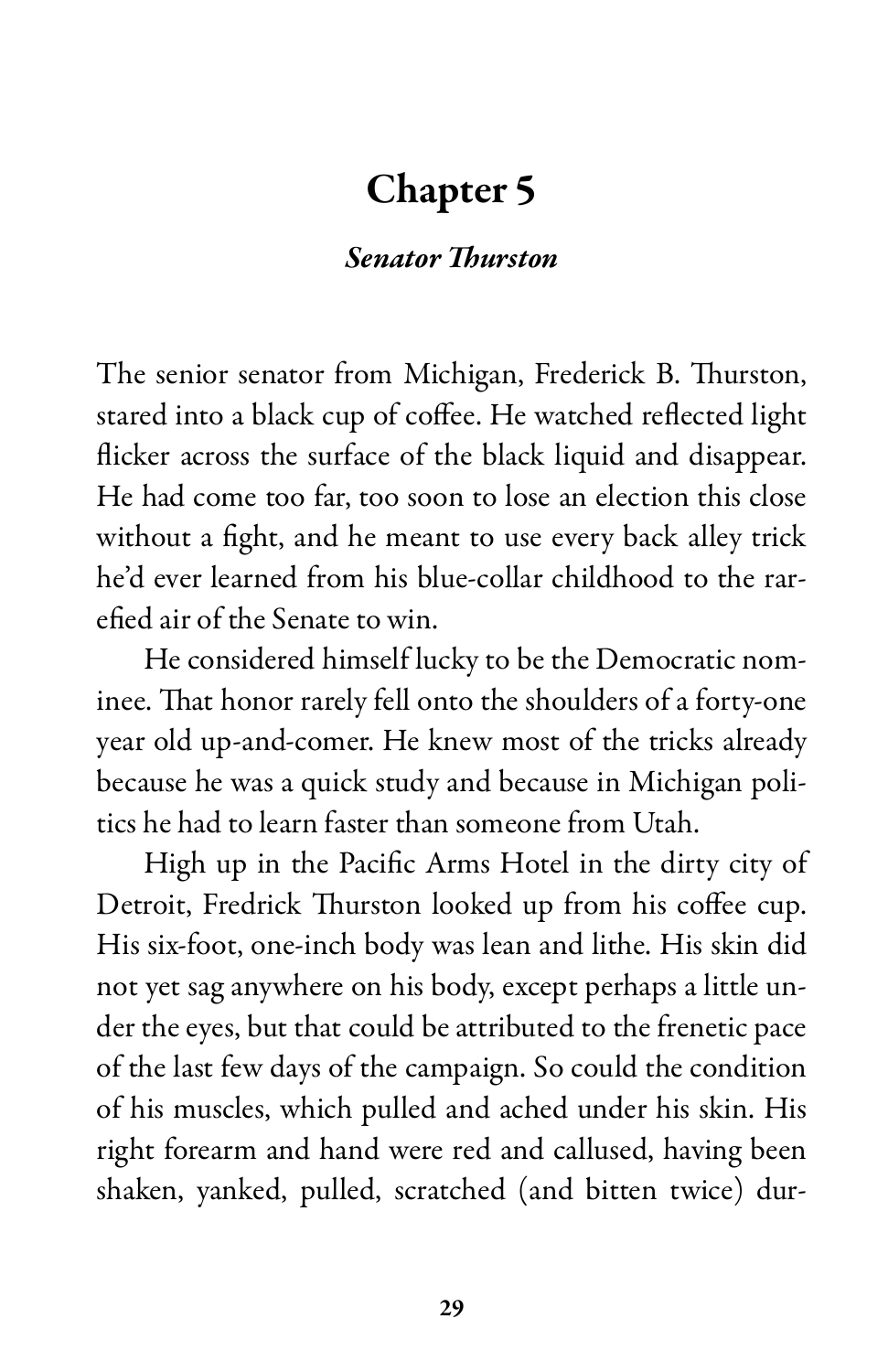ing the campaign. His neatly trimmed hair, wavy and black, hadn't been combed in five hours.

For the past hour, he'd been secluded in a sitting room in the hotel with his closest staff members examining the election returns. There was Jesse Epstein, his campaign manager, who went back ten years with Thurston as his original administrative assistant when he was a freshman congressman; Terry McAvoy, his press secretary, with his perfectly straight, well-cut red hair; Brian Gilbert, his long-time law partner in Detroit, personal friend and advisor; and Steven Ressler, a toy manufacturer from New York who was introduced to him by McAvoy three years ago. Ressler helped with Thurston's campaign for reelection to the Senate two years earlier and was now a top strategist.

"What time is it?" Thurston asked no one in particular.

"Three o'clock," McAvoy answered.

"Well, let's take it from the top," Thurston said after a pause.

Epstein shuffled dozens of papers in his hands and raised his head with a skeptical look that always characterized him. He was a short, dark-haired man with pudgy cheeks and full lips.

"Are you going down to the ballroom?" asked McAvoy, the press aide. "They've been screaming at me all night."

"No, not yet," said Thurston. "Let's have a rundown, Jess."

"Right," said Epstein, looking down at his papers and figures. "We'll win the popular vote."

"Who gives a fuck ... now?" asked Thurston wearily.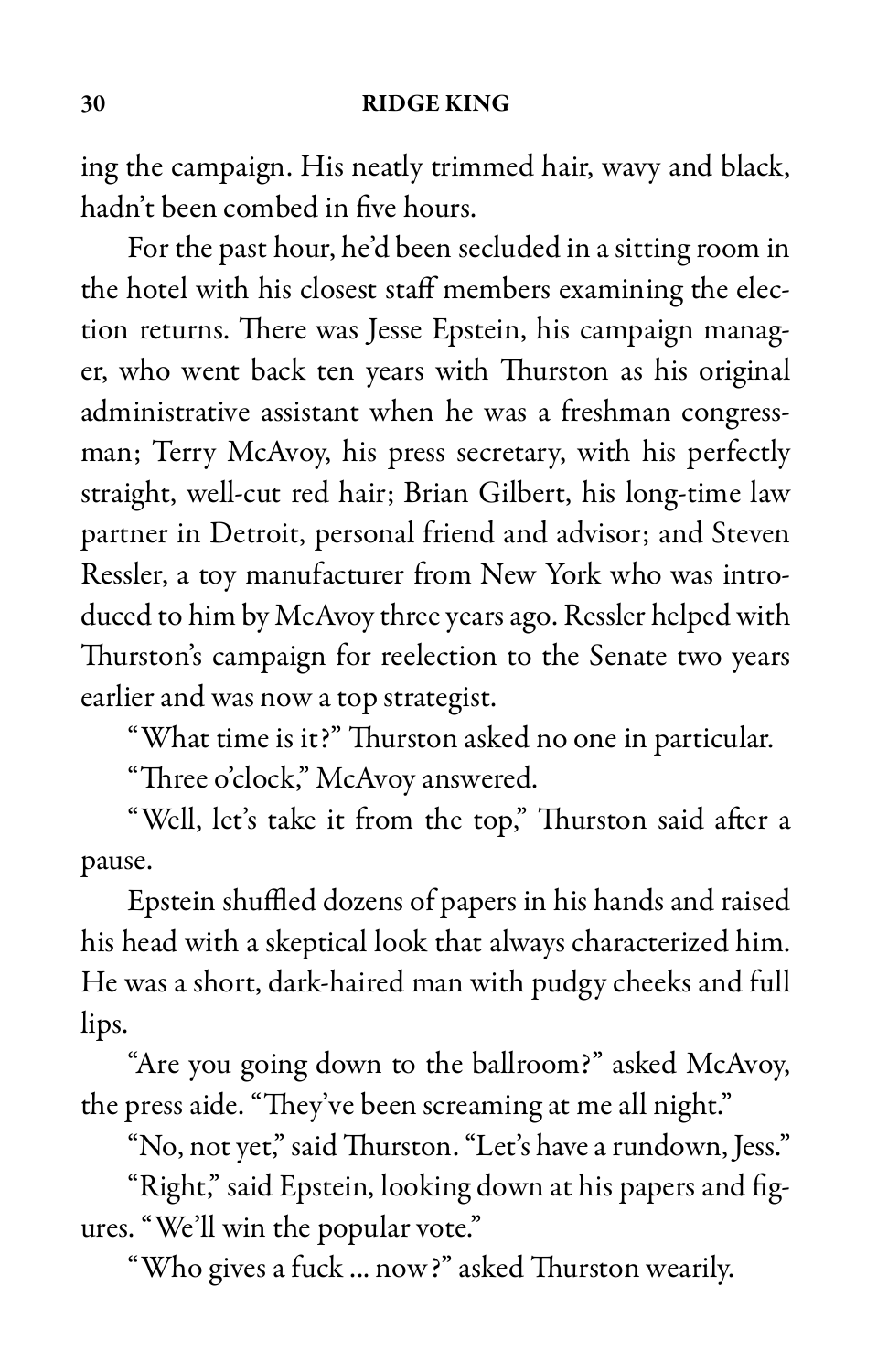"Right, that doesn't make any difference now. We've taken twenty-six states to St. Clair's twenty-four, and that won't make any difference, either. With the electoral vote even, the only way to keep it out of the House is for one or more electors to go against somebody. That shouldn't happen because of all the state laws around to make them keep their word, but if we could get only one to come over to us in a state that doesn't have such a law, we could keep it out of the House."

"St. Clair's people will try whatever we try," said Gilbert.

"We'll know by morning or tomorrow afternoon if we can count on all our people, and who on the other side might be," Ressler used the word archly, "*persuaded* to join us."

"If the electors start breaking ranks, it'll end up in court," said Epstein.

"We don't want to see Bush-Gore again," said McAvoy.

Thurston put his cup down on a side table and fell into a chair opposite Epstein, who spread all his papers out on top of other papers, reports and files on the coffee table.

"If it's that much in doubt, I think we better support straight voting in the Electoral College and take our chances in the House. We ought to do better there, anyway. We have a great majority in the House, and I'd rather have a big majority there than one vote in the College. I'm just worried to death over some little elector somewhere who thinks he can play king-maker."

Epstein looked hard at Thurston.

"What's the matter, Jess?"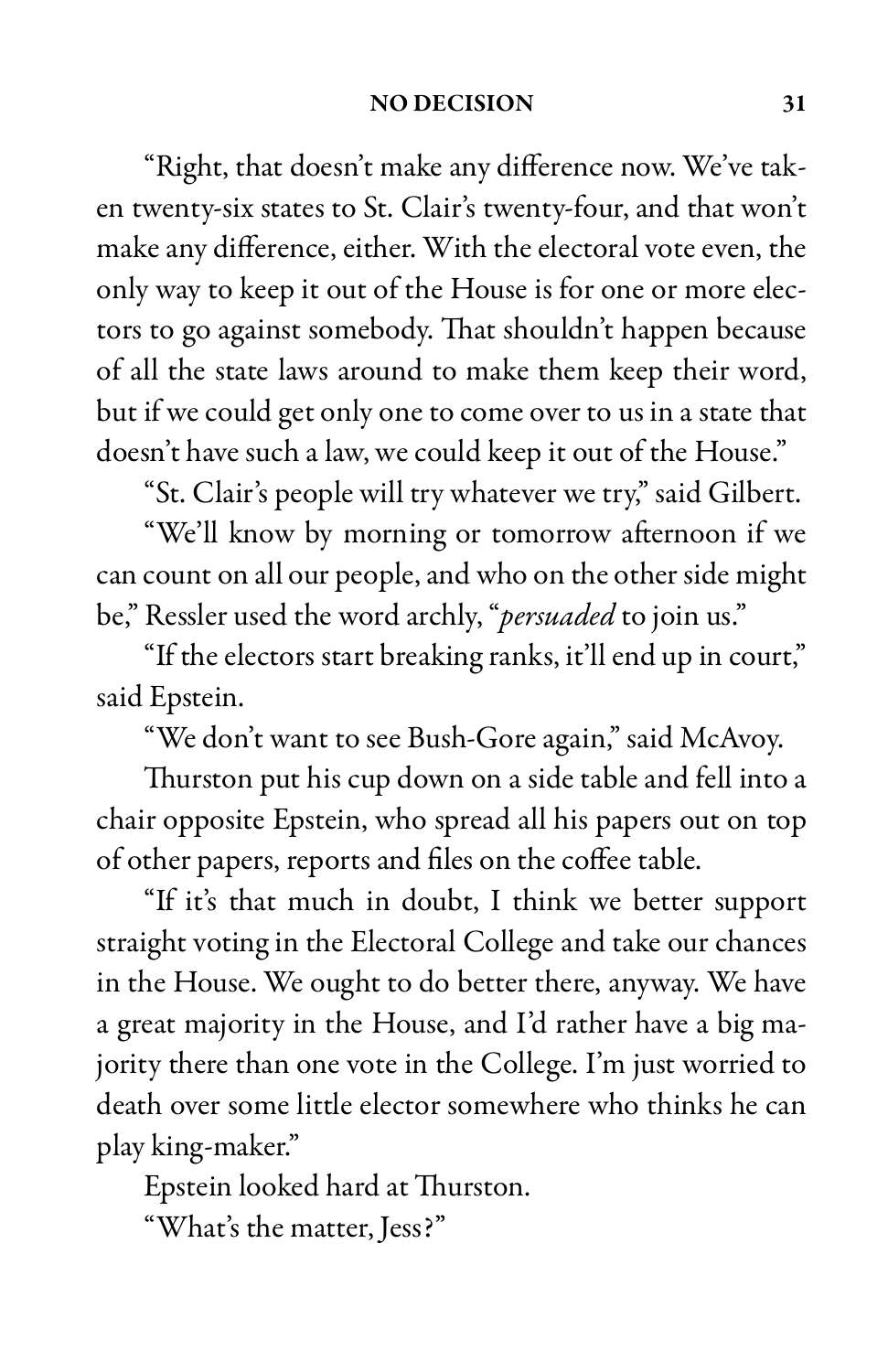"I just want everybody to remember one thing. This election year, everybody's going to be a kingmaker, whether it's decided in a recount, in the College or in the House. Just don't anybody hurt anybody else's little ego. We're gonna need them all."

"You're right, Jess. Let's go on."

"Well, let's take it from New England and work our way across," Epstein began. There were knocks at the door. McAvoy jumped up and answered it, admitting not only the pretty head of Peggy Thurston, but also the sounds of dozens of voices, telephones ringing and computer printers from the room beyond.

"Can I come in?" she asked, peeking round the door.

Thurston got up and crossed the room and kissed her.

"Not now, dear," he said. "We're trying to work out a little strategy. I was going to call you and tell you to get some sleep. Why don't you?"

"I thought I'd wait up. You'll have to go downstairs, won't you?"

"Yes, but not for an hour or so."

"I'll wait up for you, then we'll both go to sleep."

"Okay, honey, we'll be out in a little while." He kissed her again.

She left and McAvoy closed the door. Thurston went back to his chair and sat down again, rolling up his shirtsleeves. McAvoy resumed his lethargic position on the sofa.

"Okay," said Thurston, trying to relax by leaning back. There was another knock at the door. "God damn it!" he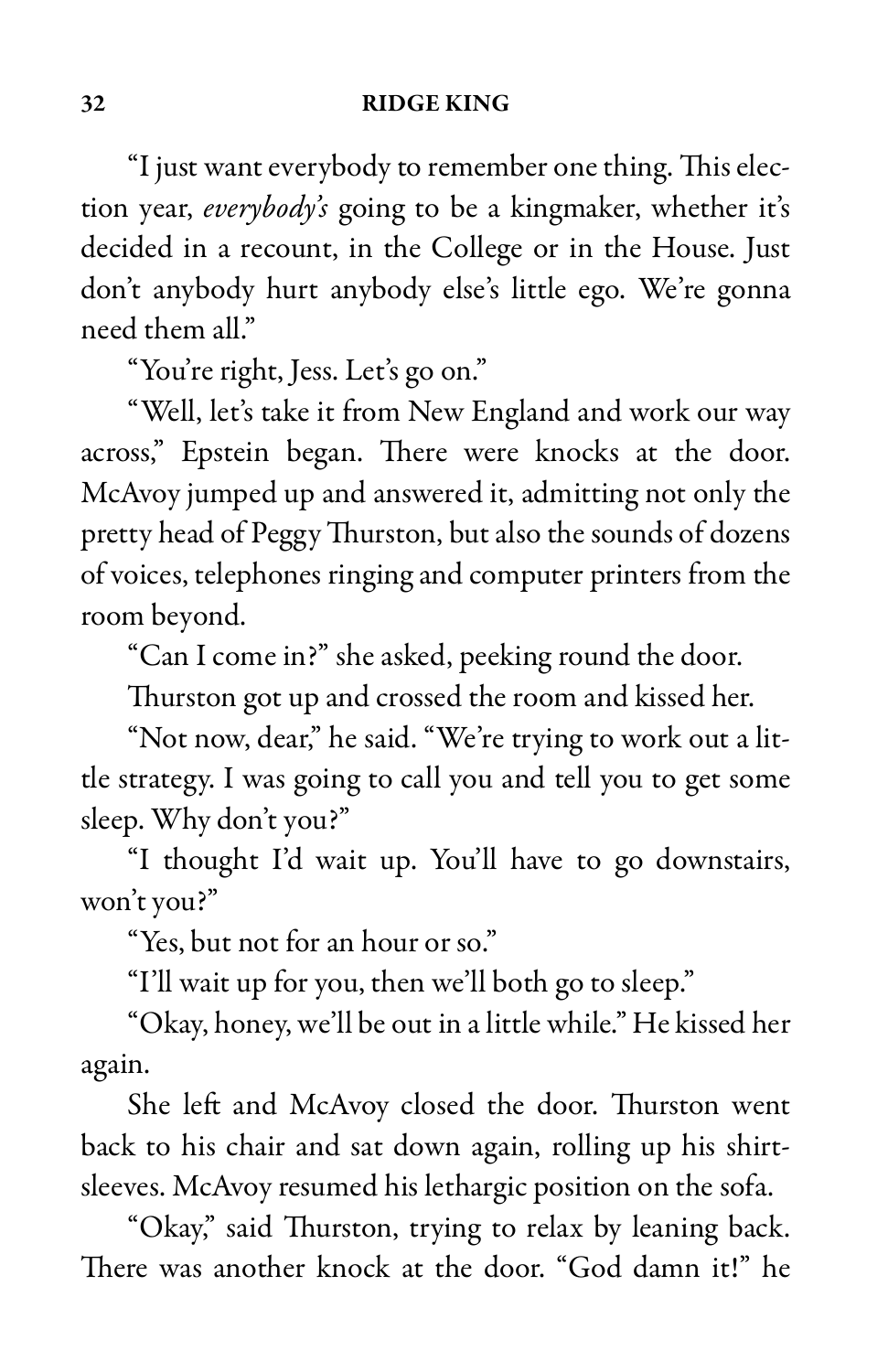said, sitting up. He motioned to Steve Ressler with his head. "Get out there, will you, Steve? And tell them to leave me alone in here until I get ready. No exceptions." Ressler jumped up and went to the door, opened it, and pushed the man there out as he talked to him, closing the door behind him as he went.

"All right, let's try again."

"Breaking the nation up into the usual eight regions, it lines up like this. In the Northeast, six states. Out of those, we took only Massachusetts. They got Maine, Connecticut, New Hampshire, Vermont and Rhode Island. It was close in Rhode Island, but it's theirs. Out of five Middle Atlantic States, they got only Pennsylvania. We took the rest: New York, New Jersey, Maryland, Delaware. Thank God for little states like Delaware or we wouldn't have a tie. In the South's ten states, we took most: Arkansas, Florida, Mississippi, the Carolinas, Texas and Virginia. They took Alabama, Georgia and Louisiana. The real clincher down there is Louisiana. It's never voted Republican – ever! There's one Republican representative. Everybody else is a Democrat: two senators, the governor, all the other congressmen. Nobody voted along traditional lines. It's this damned foreign shit!"

Thurston lit a cigarette.

"I didn't believe it about Louisiana, either," he said. "Difference in votes?"

"Fifty, sixty thousand."

"Not enough to contest."

"No, that's a lot down there."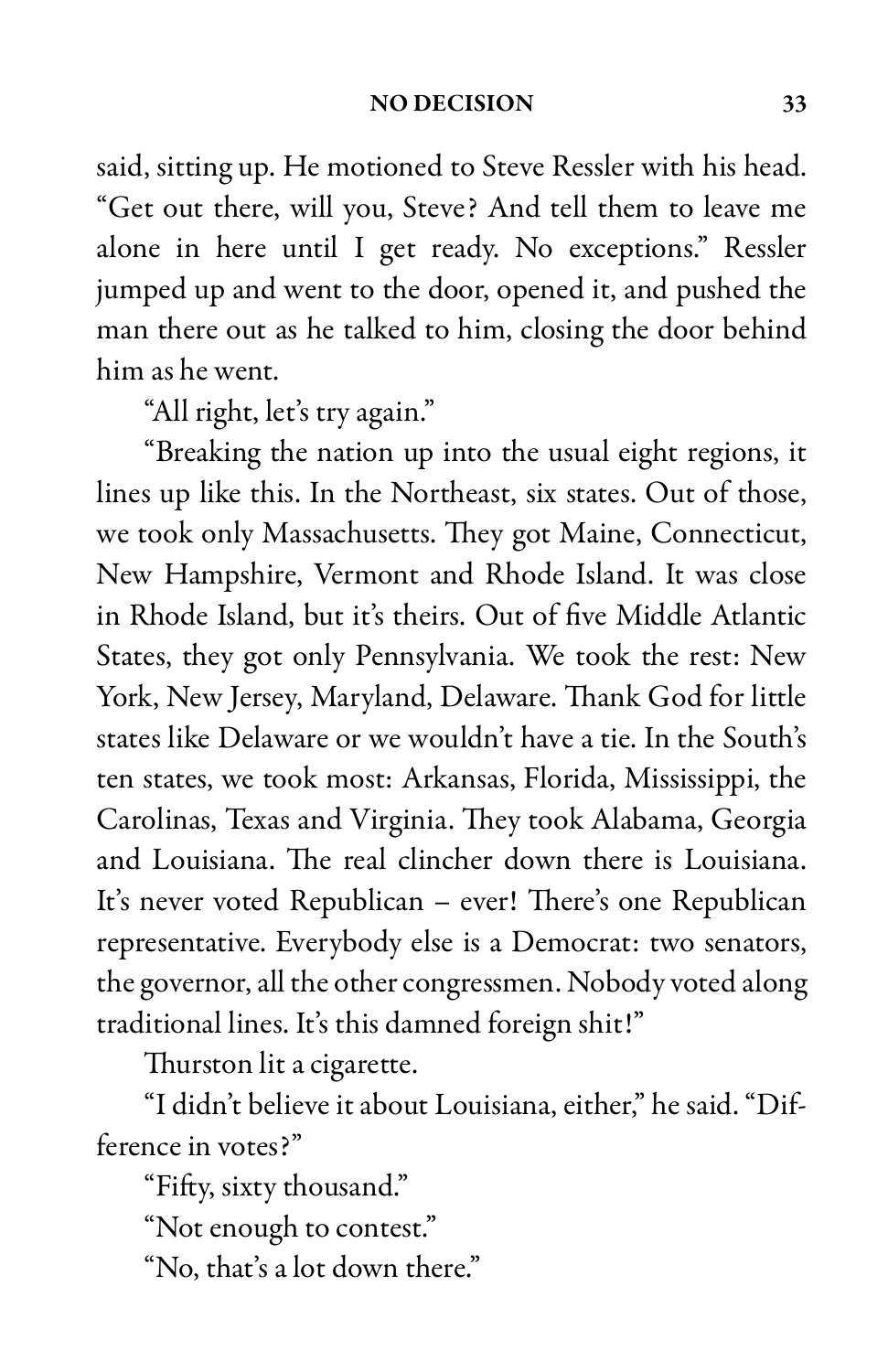"Go on."

"In the five Border States, they took Oklahoma, no surprise. We got Kentucky, Missouri, Tennessee, West Virginia."

"Did all right there," McAvoy commented. Steve Ressler opened the door and returned, sitting in a corner behind a writing table. Epstein continued.

"In the Midwest, we got it bad. They got Illinois, Ohio, Wisconsin and Indiana. We kept Michigan and Minnesota. Six states there. The Farm States: Iowa, Nebraska, the Dakotas. We lost them all." Epstein paused and shook his head sadly. "I'd have bet my mother's teeth we had Iowa and North Dakota, especially in this election. Our polls showed they hated the Russians four to one out there. You know how those people feel."

"You never really know how they feel until they vote," said Thurston, quietly and with no trace of emotion. He crunched the butt of his cigarette in a tray. "You forgot Kansas."

"Yeah, sorry: we lost Kansas, too. The eight Mountain States. They took Colorado, Utah, Wyoming. We took the rest: Montana, Idaho, Nevada, Arizona and New Mexico."

"Surprise, surprise," said Thurston quietly, referring to what they all knew without having to say it. They expected to take both Colorado and Utah easily.

"Then the last five states out West."

Ressler lowered his eyes as if feeling pain, for he and the others all knew what Epstein was going to say.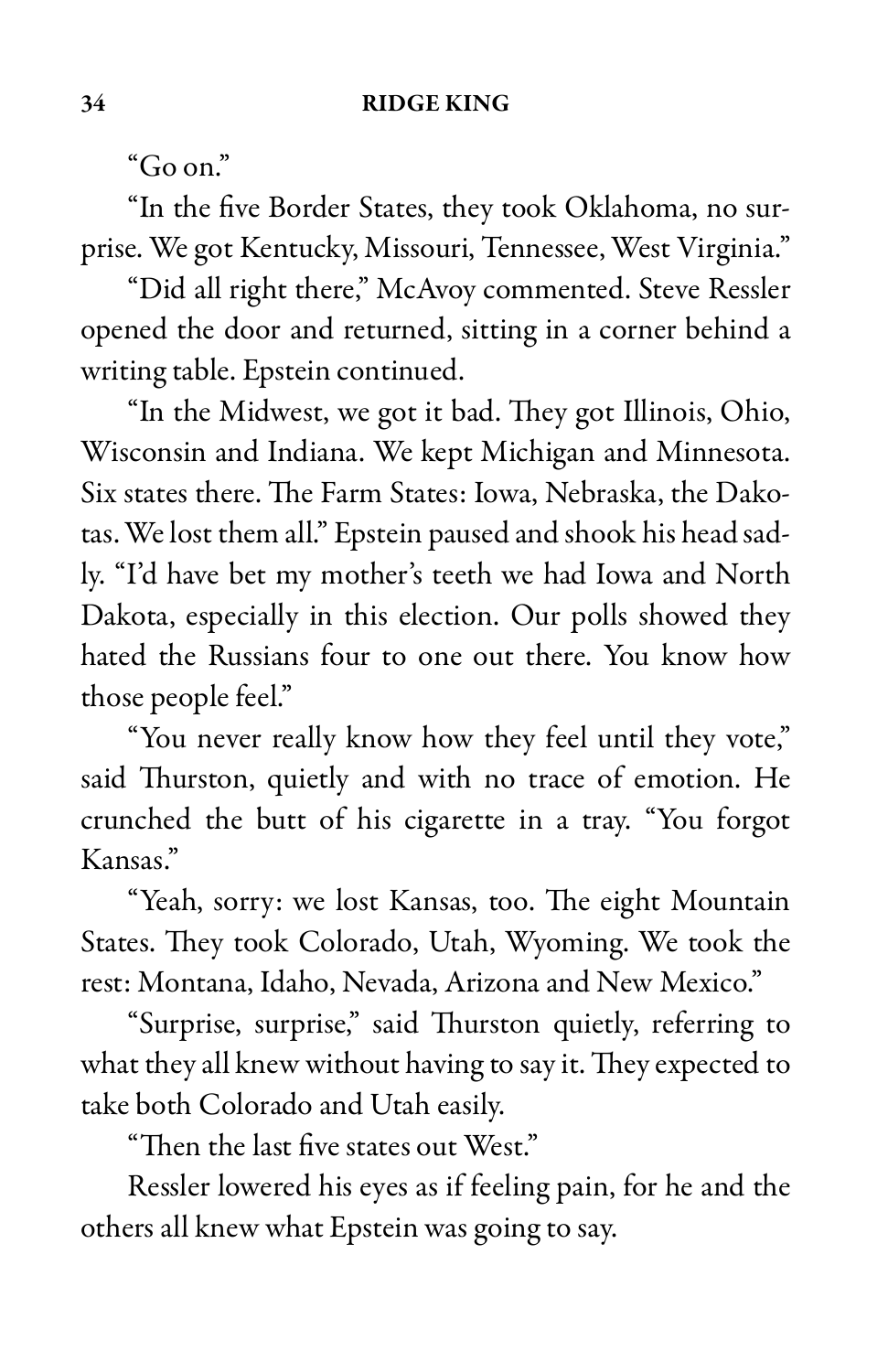"We got Hawaii and Alaska. They got the rest." He halfcrumpled the papers in a helpless gesture and leaned his aching back slowly against the rear of the sofa. They'd lost California, Oregon and Washington. Each state hurt a lot, and all had been undecided that morning.

The rundown revealed in a more formal and cohesive way what had come to them separately and in bits and pieces all night long, from the very first few returns in Maine and New Hampshire. People were indecisive, angry, confused over the foreign issue and seemed to have voted on the basis of that alone. All predictions based on past data were now proved useless in helping to foresee the crazy way in which the states had combined to bring about the present haphazard situation.

Thurston stood up, put his hands in his back trouser pockets and began pacing back and forth. His tie long since had been jerked loose. He sweated in the warm room.

"Gut feeling – we're going to the House."

"I've already got people going over our files on all congressmen, both sides of the aisle," said Epstein.

"Good," remarked Thurston, still pacing. "We'll be doing a lot of face time with them between now and the new session. How much material on the freshmen coming up?"

"Plenty," said Gilbert, "but we'll get more."

"Get a lot more," smiled Thurston. "After a week or so we'll know the exact final vote, and if it's with us, we'll lay it on thick, raise some hell!" Thurston's voice began to move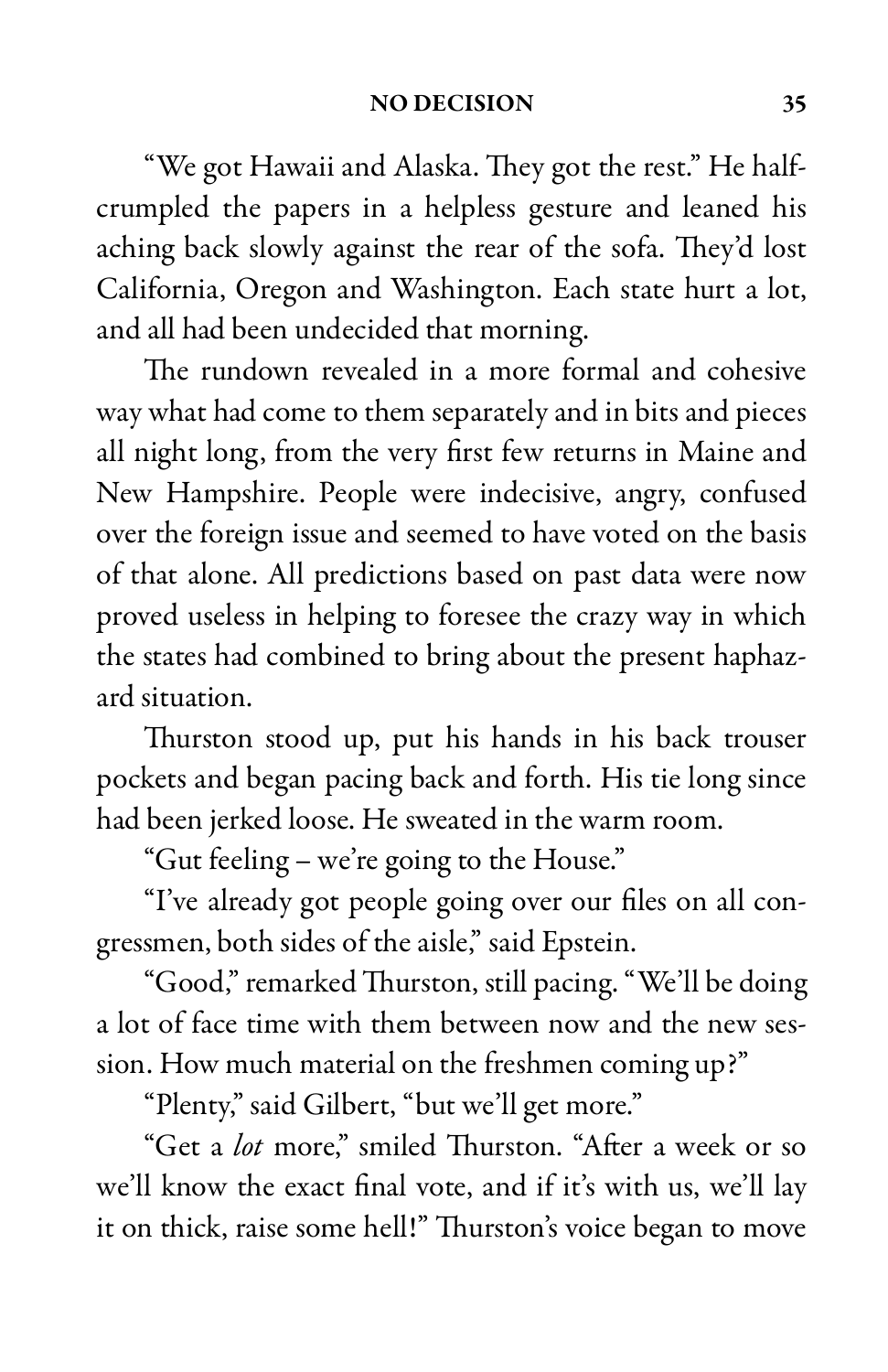faster, rising a little in pitch. The aides knew he was ready to give orders.

"We'll have to come out supporting changes in the Constitution to get rid of the Electoral College, moving for direct popular vote. The small states will kill it, but we have to say it."

"You've been against that in the past," noted McAvoy.

"I just changed my mind. Once the popular vote is in and pretty definite, we'll move for recounts where we think we have much better than even chances. Less than that and we won't move."

"Right," said Ressler, who would have his staff begin arranging details the next day.

"For now we plan as if we're going to the House. Terry, go out and announce that I'll be coming downstairs shortly."

Terry McAvoy jumped up, found his coat somewhere in a corner on the floor, and straightened his tie before leaving the room in a rush.

"After I talk downstairs—oh, something on the order of carrying this thing right through to the end, fighting for principles, all that crap—Brian, you get Niles Overton and Stan Rifkin on the phone. Thank God they were reelected."

Niles Overton of Minnesota was majority leader of the House. Stan Rifkin of New Mexico was majority whip.

"I'll have to talk to them tonight. After them, I'll talk to Lamar Perryman."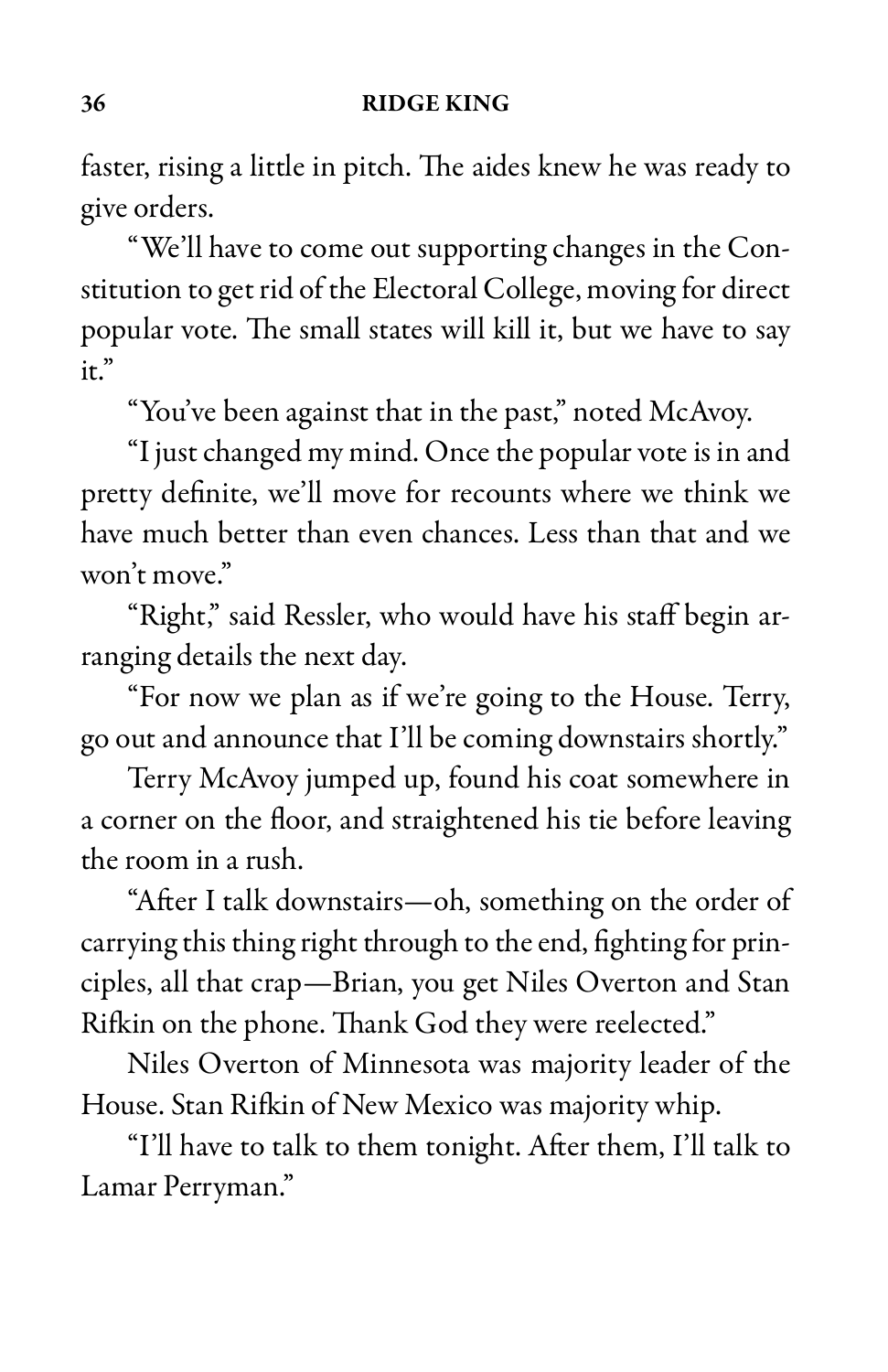"What's Perryman got to do with any of it?" asked Epstein. He never liked the inimitable, irascible congressman from Virginia.

Thurston stopped pacing and looked at Epstein.

"Because I've decided he's going to be speaker in the new Congress."

The room erupted in protest.

When the noise subsided, Ressler spoke.

"Fred, you can't be sure of Perryman. Nobody can. Why him and not Niles? It's supposed to be Niles since the old man died. Everybody knows that. Shit, Perryman didn't even endorse you!"

Ressler referred to the "old man," who was the former speaker of the House. This venerable congressman died during the campaign before Congress adjourned. Overton was majority leader at the time and Perryman merely a congressman with a powerful committee chairmanship. When the speaker was struck, less than two weeks before adjournment, Perryman was elevated to the chair at the old speaker's personal request for the remainder of the session. The honor was designed to cap Perryman's long career.

Thurston's suggestion to keep Perryman in the chair shocked everyone because the man was known to be fiercely independent. He bowed to no one, had a mind of his own, and his position on the Sino-Russian situation was even at this late date unclear.

"I am aware that he didn't endorse me, but he hasn't endorsed anyone for years, and he certainly isn't for St. Clair.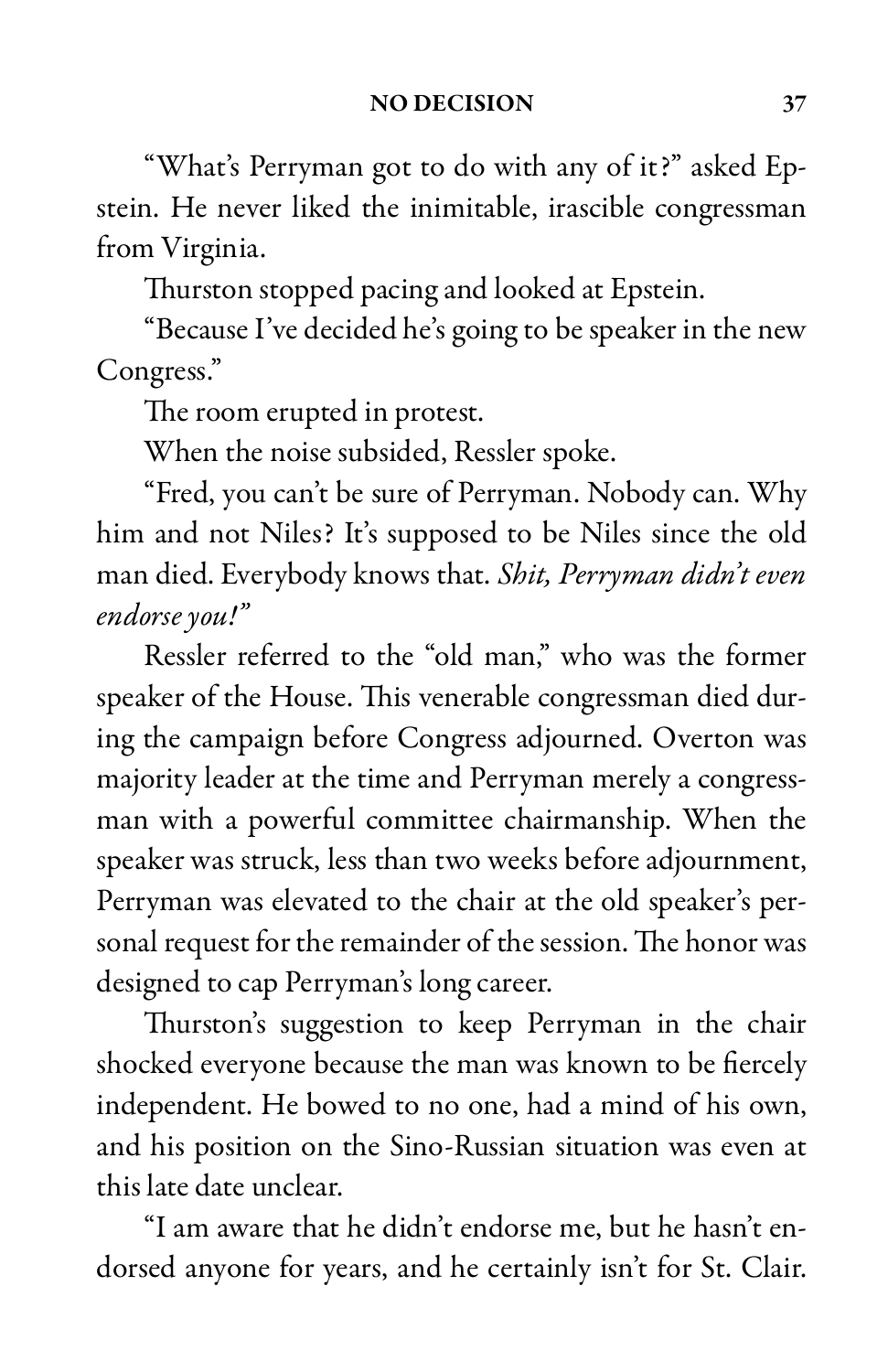The main point is to keep Overton free prior to the session so he can work on individuals. If Overton tells the caucus to go with Perryman, it will. After the election, Perryman will resign and Overton will take the chair the way it was supposed to be. Brian, after I talk to Perryman, have White ready."

"Got it."

It would be unseemly for him not to call his running mate, the Honorable Dexter White, Governor of Nebraska, so he would do it, in its proper turn of importance.

Last.

"And that ought to do it," he said. Gilbert and Ressler were scribbling notes. Epstein found a cigarette somewhere inside his messy clothes and started smoking it after bumming a light from Gilbert. Thurston went into the bathroom nearby and washed his hands and face a long time until soap obliterated his features. He dried himself, combed his hair and arranged his clothing, getting his coat from the closet.

"You ready?" asked Epstein. Thurston nodded. Epstein went over and opened the door. Gilbert and Ressler went out.

"Jess," said Thurston as Epstein was leaving, "will you ask Peggy to come in here? Then we'll go down."

"Sure," said Epstein as he closed the door behind him. Peggy Thurston came in half a minute later, fresh, beautiful, blonde, creamy-skinned, and bringing with her the scent of fine perfume. Really upper crust, thought Thurston to himself as he looked at her coming to him. He wondered how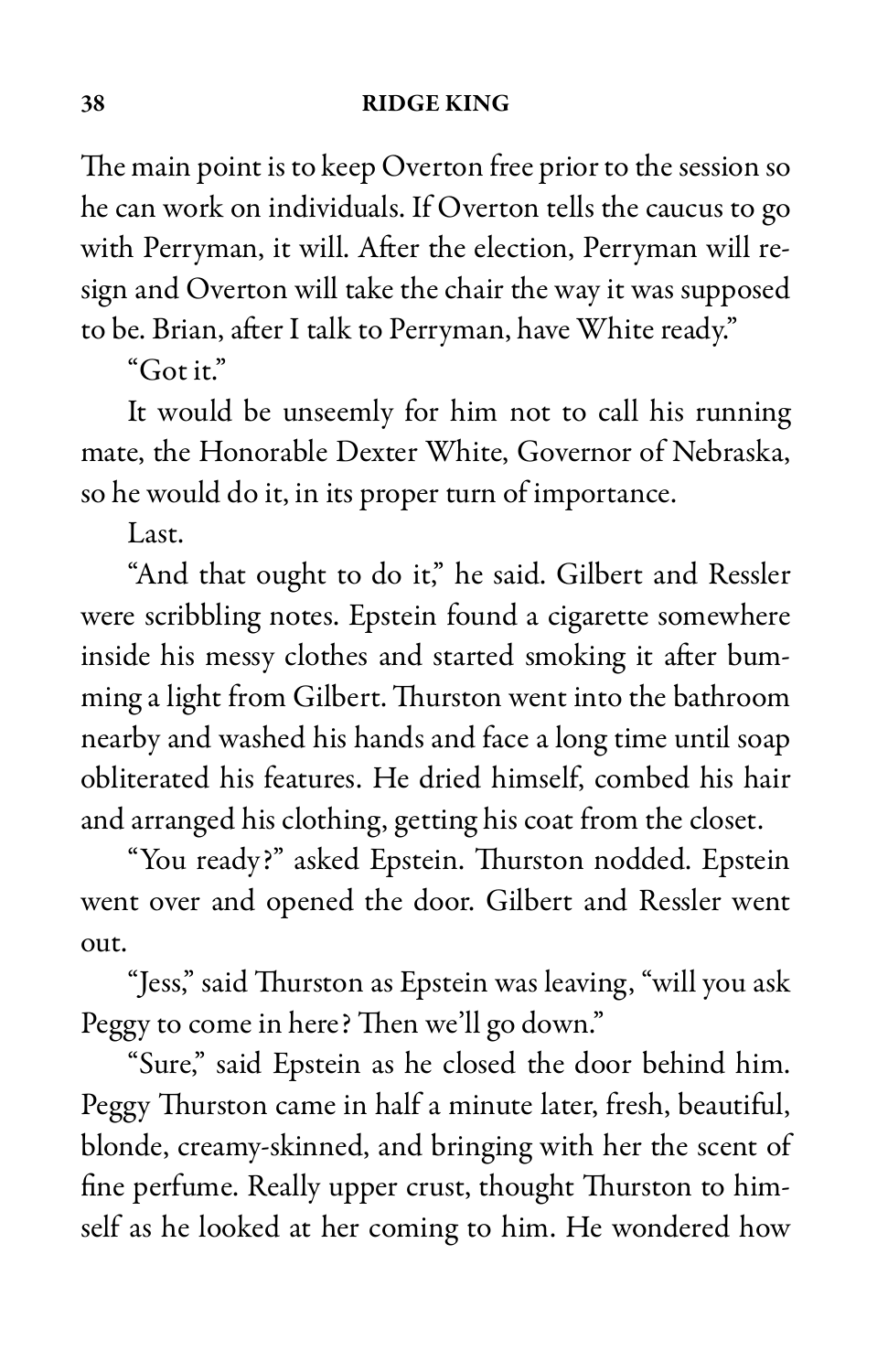she always managed to smell so fresh after these long election nights, and especially this one.

They hugged each other and kissed deeply.

"How are you?" she asked, with a mildly worried look coming into her eyes.

He laughed from his throat, deeply, quietly.

"I haven't been asked that all night. Every time it's been, 'How's it goin'?' "

"Well, I'm asking you. How are you? How do you feel about it?"

He broke away from her softly, rubbing his upper lip with a forefinger, and walked over to look out the window at the dingy cityscape. Most of the lights in the buildings downtown had been off for hours. A few blocks away he could see into the only lighted floor of a tall office building. A cleaning woman in a long, shabby dress and a scarf around her hair was dusting a desk. More than likely, he thought, that woman did not even vote today, had no interest whatsoever in who was elected President of the United States or which party might control the new Congress, or cared even slightly what the FTC, FAA, CIA or ICC might do tomorrow to change her life and the lives of millions of others. If she was even legally in the country.

"I really don't know how to feel," he said, holding his forehead with his left hand. "I know what I'm going to say downstairs in the ballroom," he chuckled, darkly, sardonically. "I always know what I'm going to say in public, don't I? But I don't know how I feel. It's so unexpected, this, this tie."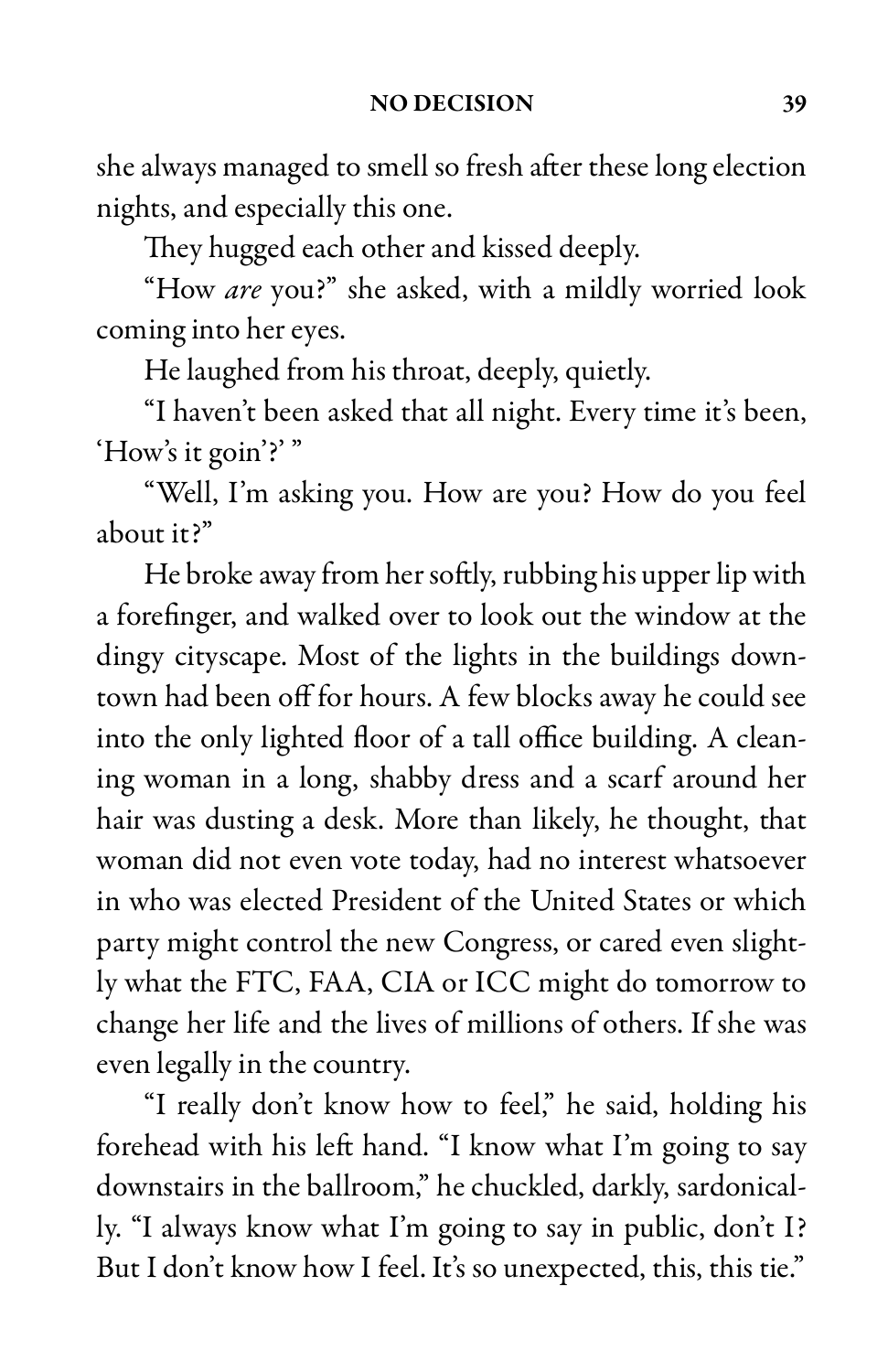He drew his lips tightly over his gums as he clenched a fist. Several times without stopping he hit the back of the heavily padded armchair where he'd been sitting.

"This damned feeling of having it so close and yet still being able to lose it is what gets to me." He looked at her almost pleadingly. "We're so close, Peggy."

"I know," she said, a little wistful. She knew what he was going through. Throughout their marriage, she was keenly sensible of his urges to achieve, succeed, rise in the world. She did what she could to soothe him when his frustrations built to the point of breaking. Long ago she gave up trying to solve them completely. They were too many, too personal in some instances for him to be frank with her about them.

"But every time I get mad at myself I remember that St. Clair's in the same boat I am. He could just as easily have gotten an extra electoral vote as I could've, so I count myself lucky. I'm younger and stronger than he is, and we control the Congress. It'll work out. It just has to work out."

"It will, darling. It will," she said softly, moving over and kissing him.

"Thanks, honey."

"Look," she said, pointing to the television in the corner that had remained on the whole time in the room with the sound down. The camera image just shifted from an exhausted anchorman to the ballroom of the Pacific Arms. "They're downstairs now."

"Turn it up," said Thurston. Peggy walked over and punched a button. Thurston came over and stood beside her,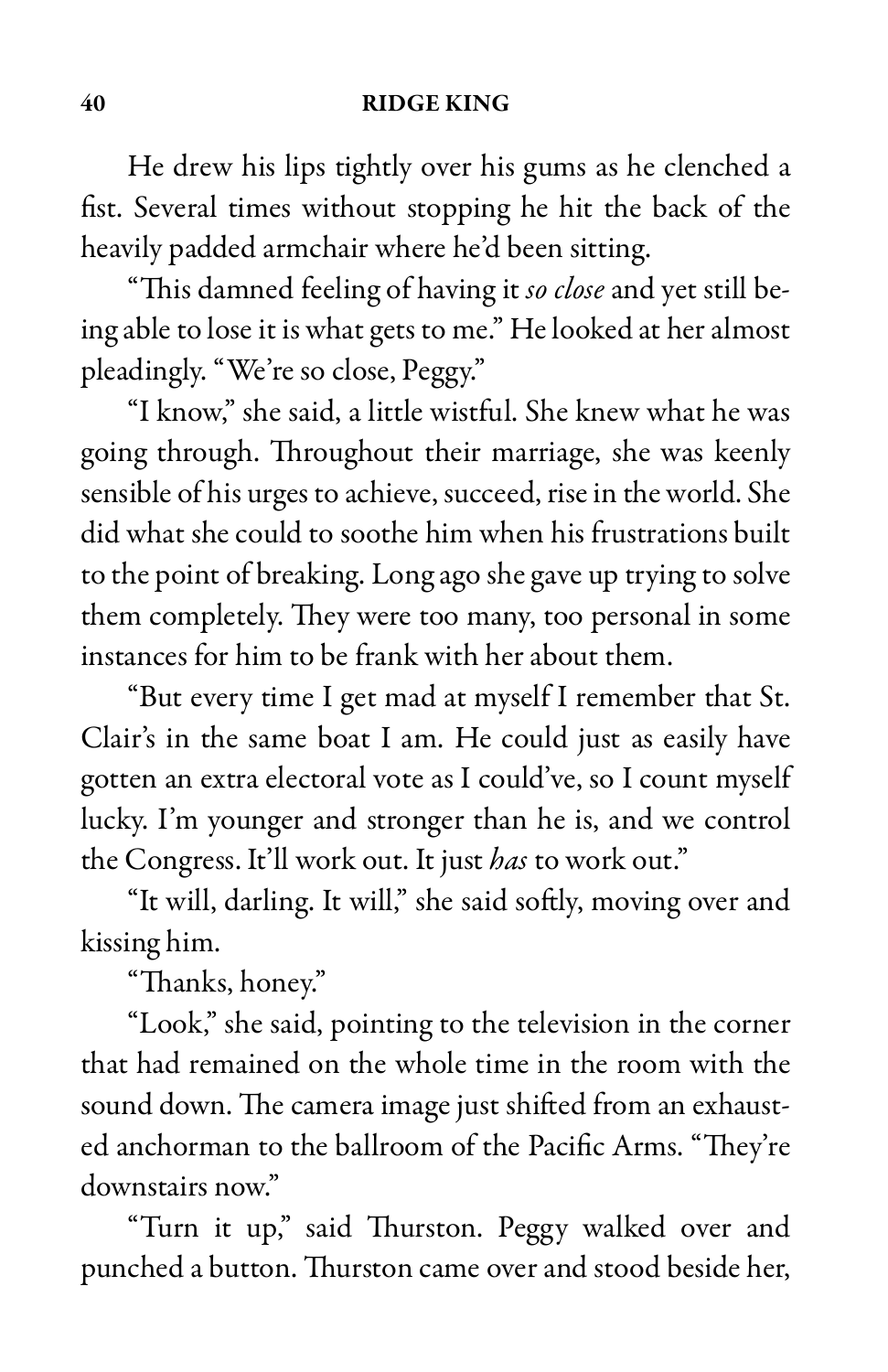looking down at the crowded ballroom packed with people of all ages who were waiting for them to appear. The picture shifted instantly to show a reporter, one of the more important reporters who followed Thurston from his first primary down to this night. Thurston knew him well, and as he listened, he appreciated the sometimes thin, sometimes thick wall that separated their professions.

". . . And now we're back here in the grand ballroom of the Pacific Arms Hotel in downtown Detroit. You all heard the announcement a few minutes ago by Terry McAvoy, Senator Thurston's press secretary, saying the candidate would be down shortly to issue a statement."

"Come on, let's not ruin his timing, honey." They smiled at each other, kissed once more, and then left the room to face the world.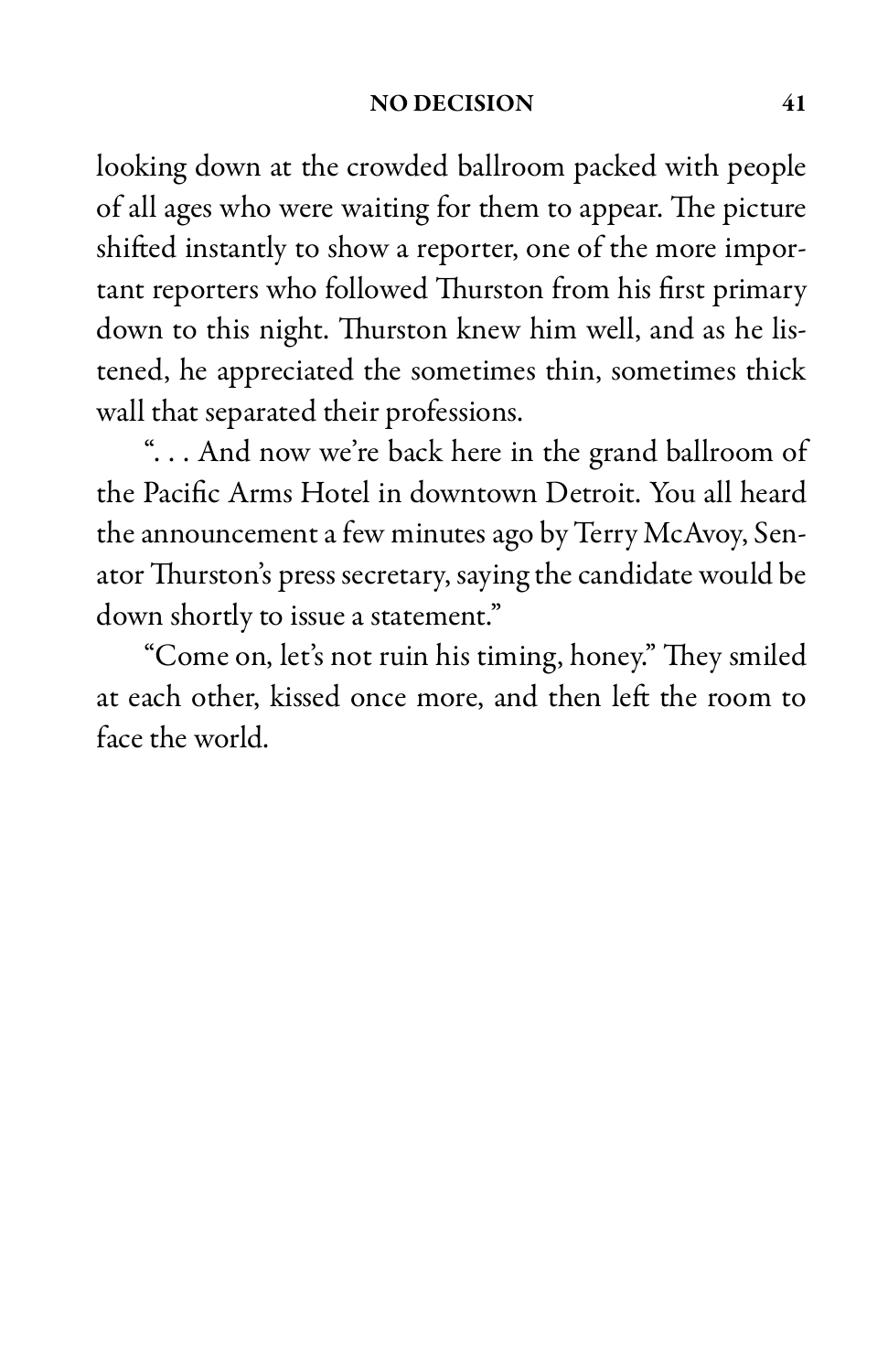# Chapter 6

## Sam Houston St. Clair

Governor Sam Houston St. Clair looked at his wristwatch.

Why, he wasn't exactly sure. Time seemed to be a cheap commodity tonight. All they did was sit around, wait and worry. It didn't matter if it was two, three or five o'clock. He knew *he* wasn't getting any sleep.

He sat at the end of a long table in a quiet conference room in his election headquarters in the Raleigh Hotel on South Beach. St. Clair was sequestered with his closest aides to work on the wording of his statement and to mull over the results so far. They were all gathered around one end of a long oval table with its shiny walnut veneer reflecting the overhead lights. It was out of place in the old room with its high ceilings and plaster molding. The walls had a faded look—not cheap or tawdry, but mellow and dignified.

To his left was Nathaniel Lizniak, his campaign manager. He headed one of the most successful Miami law firms and joined with St. Clair years before when they met in the state Senate. To his right was George Becker, his press secretary, a close personal friend who'd been his aide ever since he was in a position to need one. Next to Becker was Jocelyn Graham, who headed a management-consulting firm in Miami. Next to her was Howard Forbes, a prominent New York publisher, and across from Forbes sat Nathan Brooks, his personal aide and lawyer who handled St. Clair's private business affairs.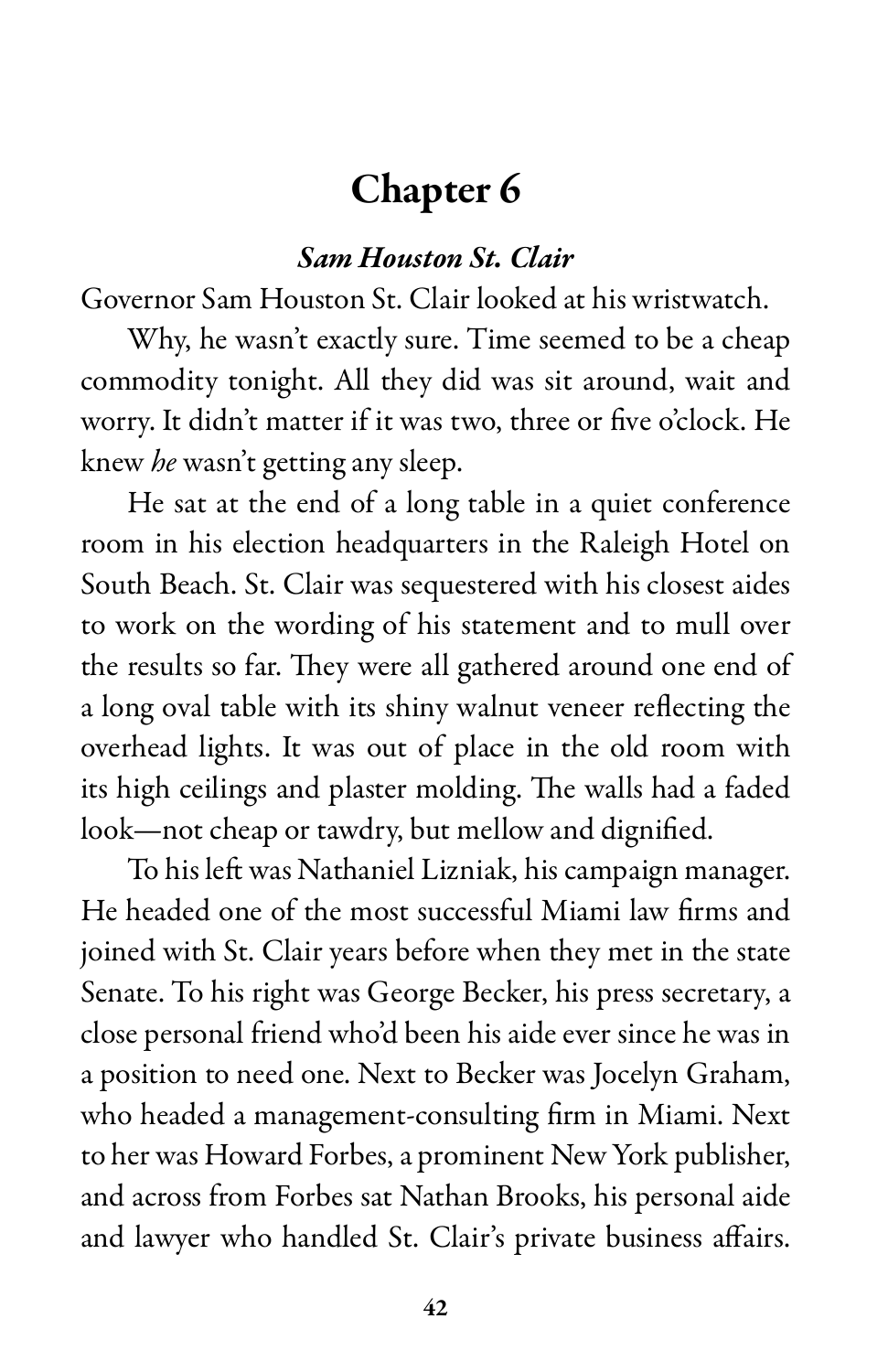His wife Sofia, who usually sat in on all such meetings, was with an interviewer in another part of the hotel. His sons, Jack and Rafael, were also in the meeting. Becker was talking.

"I think we ought to try for recounts in Idaho and South Carolina. The tallies are close in both, closer than anywhere else."

"When all the votes are in," observed Nathan Brooks, "I don't think it'll be close enough to do anything about." Jocelyn Graham agreed with a nod.

"You may be right," she said, "but I think the greatest danger lies in the Electoral College. One vote either way and somebody's going to win this baby! Just one vote either way and somebody wins!" she repeated heatedly, as if someone disagreed with her.

Lew Ames, a long-time aide, spoke, and at once his easy demeanor and self-confidence quieted the others.

"Guys, I'd like for you to consider this suggestion. Perhaps we might make some agreement with the other side about where this fight ought to take place. Should we opt for recounts, wait for the College to meet, or go to the House? Only if this election is as close as it appears to be, will the contest ever enter the House. Someone will have a definite advantage if there are recounts, and whichever that side is will jump at it."

There was a knock.

"Yes?" called Ames over his shoulder.

The door opened and one of his aides brought him a yellow file folder.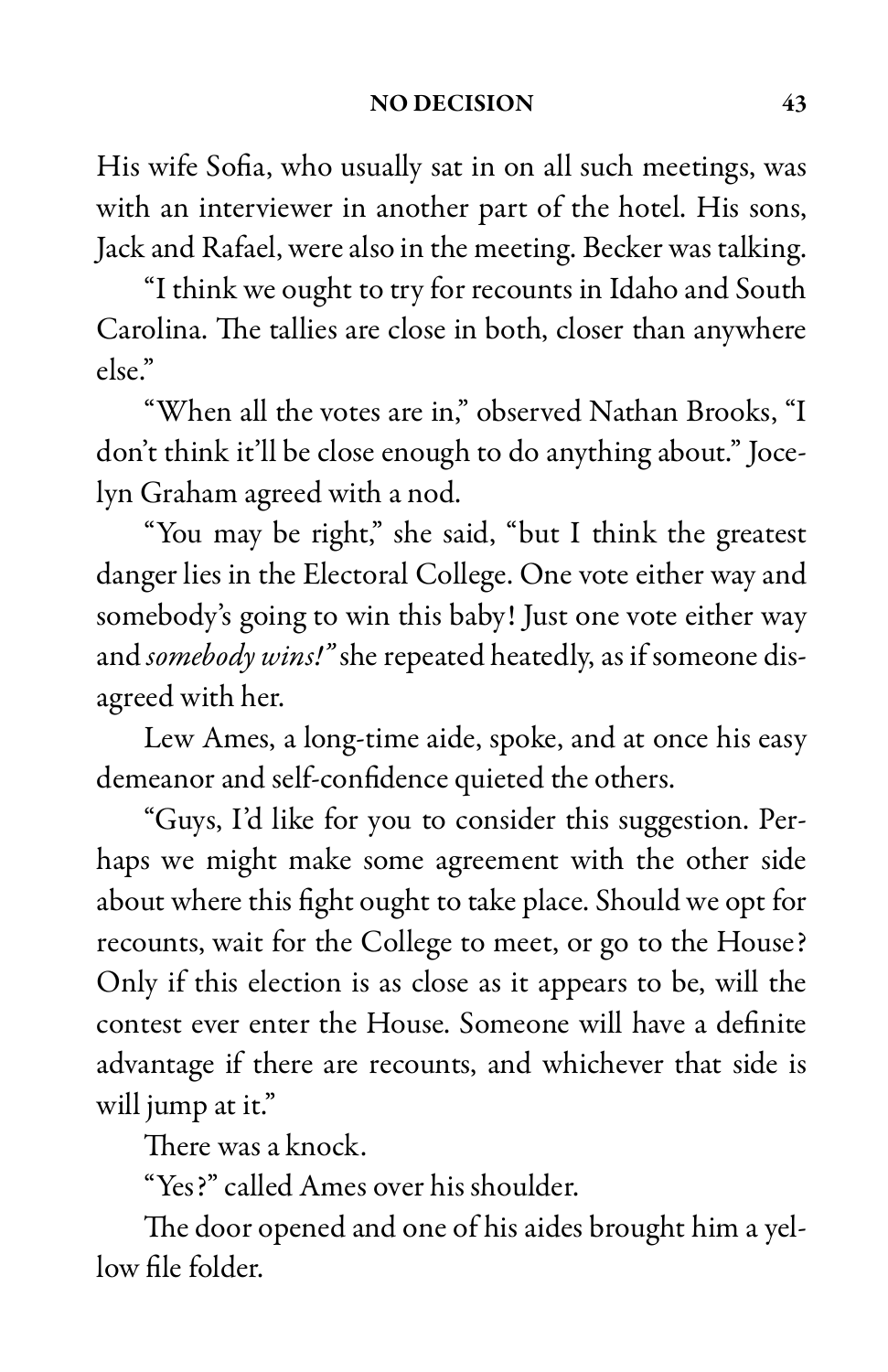"Thank you, John," said Ames.

"McAvoy just announced Thurston's coming down to make his statement."

"Okay. We'll be out in a minute." John closed the door.

"What about your statement, Sam?" Forbes asked.

"Lew has something," he said.

"Yes," said Ames, pulling a piece of paper out of a folder and handing it over to St. Clair.

" 'I would like to thank you all at this time for your steadfast support throughout the primaries, in the convention, and during the campaign. It has meant more than words can express to Sofia and me. We both know that we can rely on every single one of you to continue in this struggle with us until the House of Representatives make the final decision. We pledge to you our determination to carry the fight for moderation and dignity in our government right up to the last day. To the millions of citizens who supported me with their votes, I say to you that though the decision has passed from your hands, your influence will still be the final and decisive factor in the selection of the next President. I offer you, my supporters and followers and citizens throughout the country, my heartfelt thanks and appreciation.' What do you think?"

"Strike 'by the House of Representatives,' " said Becker. "We don't know it'll go to the House."

"That's right," said Ames, and St. Clair drew a line through the clause.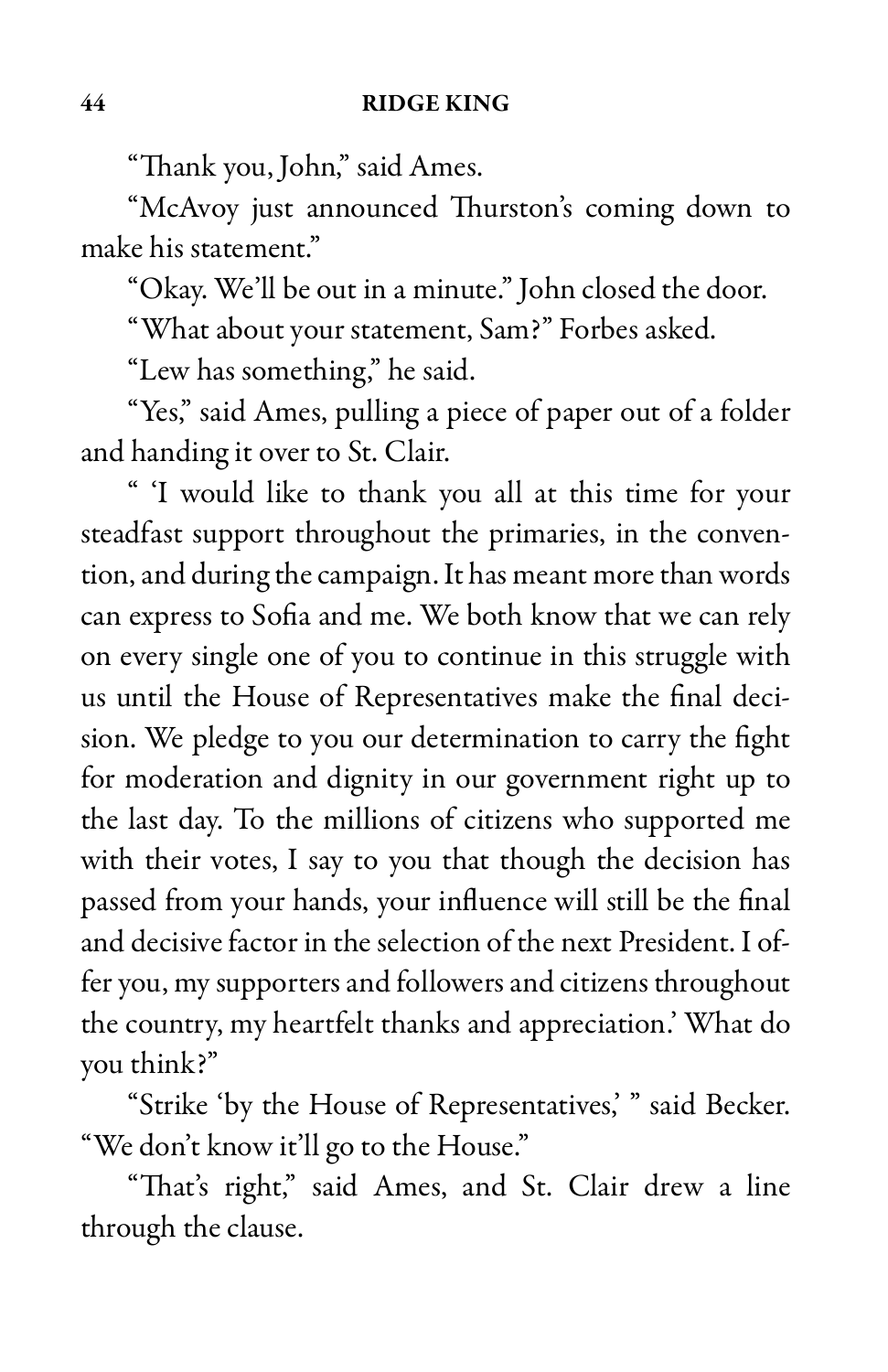"I think it sounds pretty good," said Nathan Brooks. "You don't want to say too much."

"That's right," added Becker. "It's too early."

St. Clair laughed a little cynically.

"Who ever thought election night would be too early to say anything?"

The others smiled.

"Well," said Graham, "we'd better go down the hall if we want to hear Thurston say as little as we plan to."

"They'll call us when it's time," said Forbes. "Let's go over the speech once more."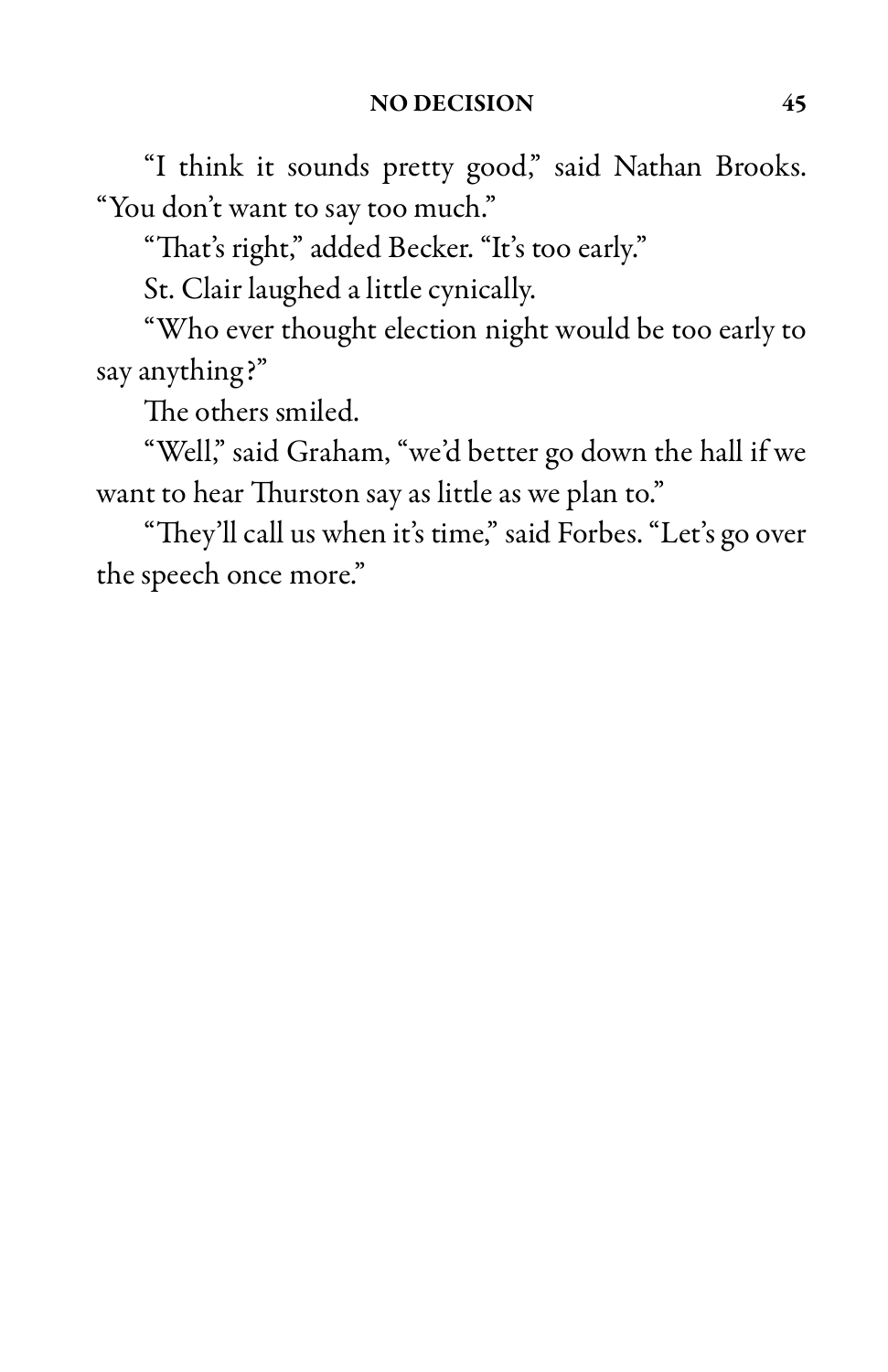# Chapter 7

## No Rest for the Weary

Sofia St. Clair saw her son come through the door after an approving nod from the Secret Service agent standing there. He scanned the room quickly, with the military precision borne of his training, and caught her eye almost immediately. But she had spotted him first.

A mother's eye is quicker than any sailor's, she thought with an inward sigh.

He rushed over with the youthful energy he always had and gave her a big hug and a kiss on the cheek and then held her by the shoulders.

"A tie! What an election!" he beamed, his full lips pulled back over immaculate white teeth. He took his hat off revealing jet-black hair. He looked like a movie star, a Latin movie star, she thought, except when the chandelier reflected a little amber light off his deep jade eyes (like his father's).

"We're all a little surprised," she said wearily. It had been a long campaign. She leaned in close to him and gave him a tired giggle. "I thought we'd lose and go back to Flagler Hall tonight right after his speech, I swear I did."

"No," Rafael said indignantly. "The fight's just beginning."

"I know, I know," she said again, her strength ebbing.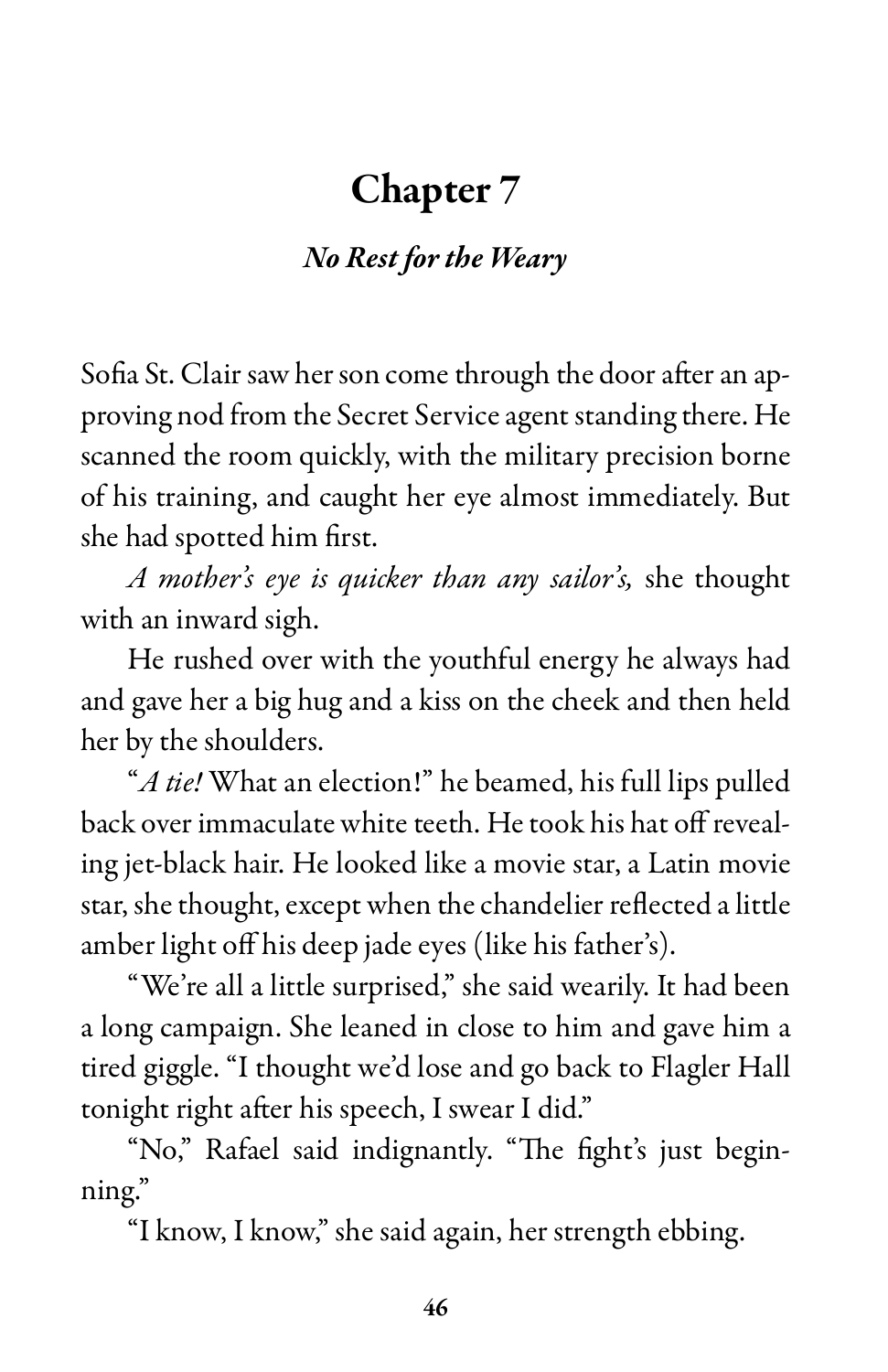"Where's Dad?"

"In the room next door. We'll be going down in a minute. You'll come."

"Damn right I'll come. I just wish I hadn't been on duty, you know?"

"I know."

"That damned captain of mine, son of a bitch, Skye Billings. He rearranged the duty roster just to keep me working late. He wanted me to miss all this. I just got off."

"I'm glad you got here in time. It'll make your father so happy to have you on the platform with us."

"That bastard Billings thought it would all be over."

"Your father can't use his influence with the Coast Guard. You know that, sweetheart."

"I know, but I missed all the excitement."

"I think there's plenty of excitement to go around, even now."

"Where's Jack?"

His mood darkened slightly at the mention of her stepson, and his step-brother.

"He was here a little while ago," she said, looking around.

"Shouldn't he be here with Dad?"

"Quit finding fault, Rafael." She was too tired right now to coddle him. "Jack's been here all night with your father watching the returns come in. So give it a rest."

This was like a slap across the face to Rafael, a splash of cold water. He realized he was being petty, looking to pick a fight. And this was his dad's night, and his mother's, not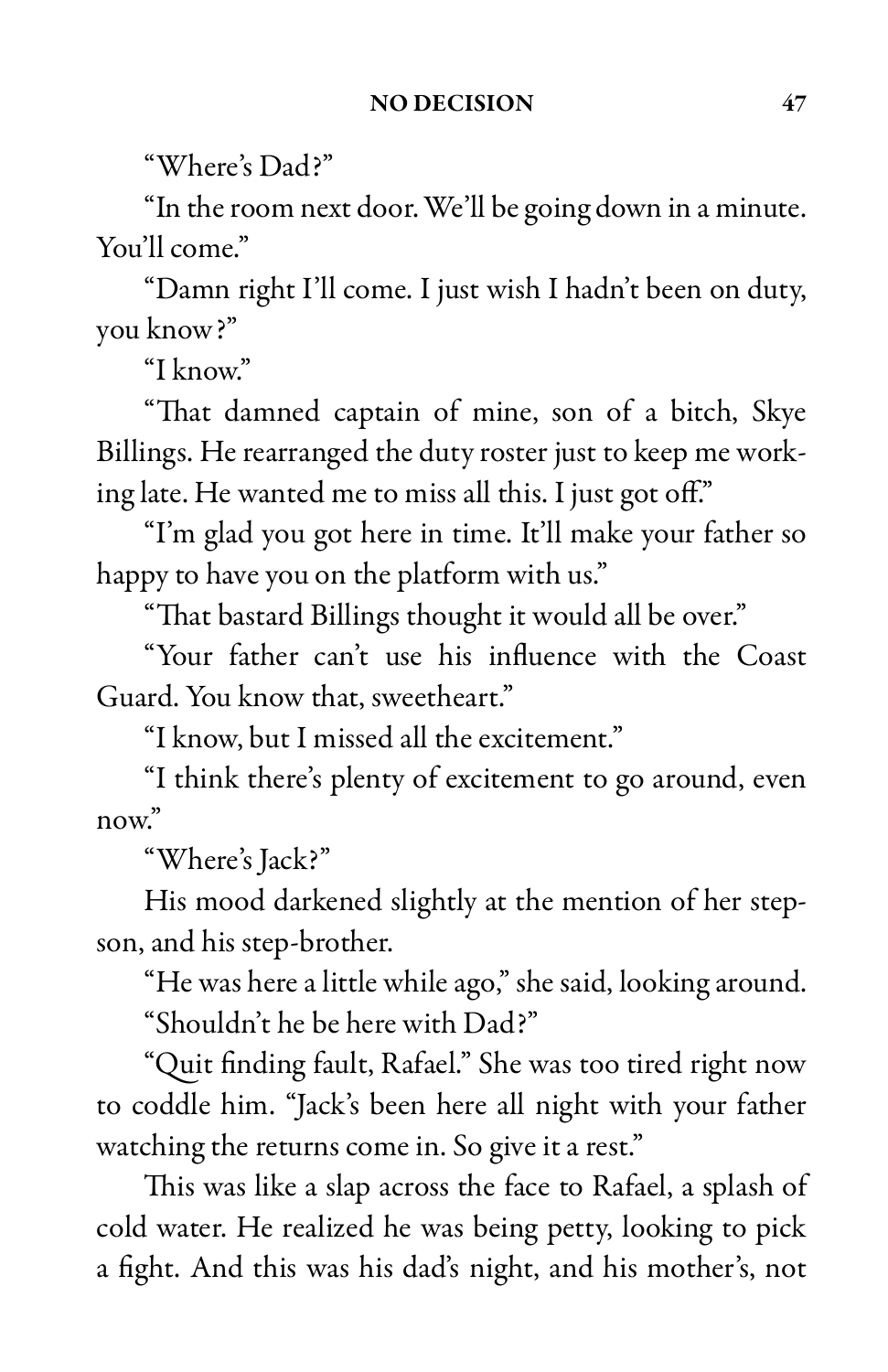the time to be forcing himself onto center stage. And anyway, Jack could wait.

"Sorry. You're right. It just drives me crazy that we're about to win the Presidency and I have a Democrat for a brother."

"Other people think it's funny."

She saw his angry eyes.

"I don't think it's funny."

Why can't these boys just get along? she thought.

Her cell phone rang. She looked at the Caller ID and smiled.

"It's Ramona."

"Say Hi to her for me. I'm gonna find Dad," Rafael said, kissing her on the cheek and rushing off.

"Hi, there, Ramona."

"What do you think of all this?"

"I think I want you to buy me a drink."

"Before the speech?"

"Yes, now. We've got a few minutes."

"Come on over. I have your brand, baby."

She hung up, told her Secret Service detail chief where she was going and left with another agent close behind, walking down the corridor to another suite where the door was open. She went in and every eye turned toward her.

There was an ever so slight pause, and then everybody broke into applause and wild cheering.

Her best friend Ramona Fuentes came rushing over to give her a big hug.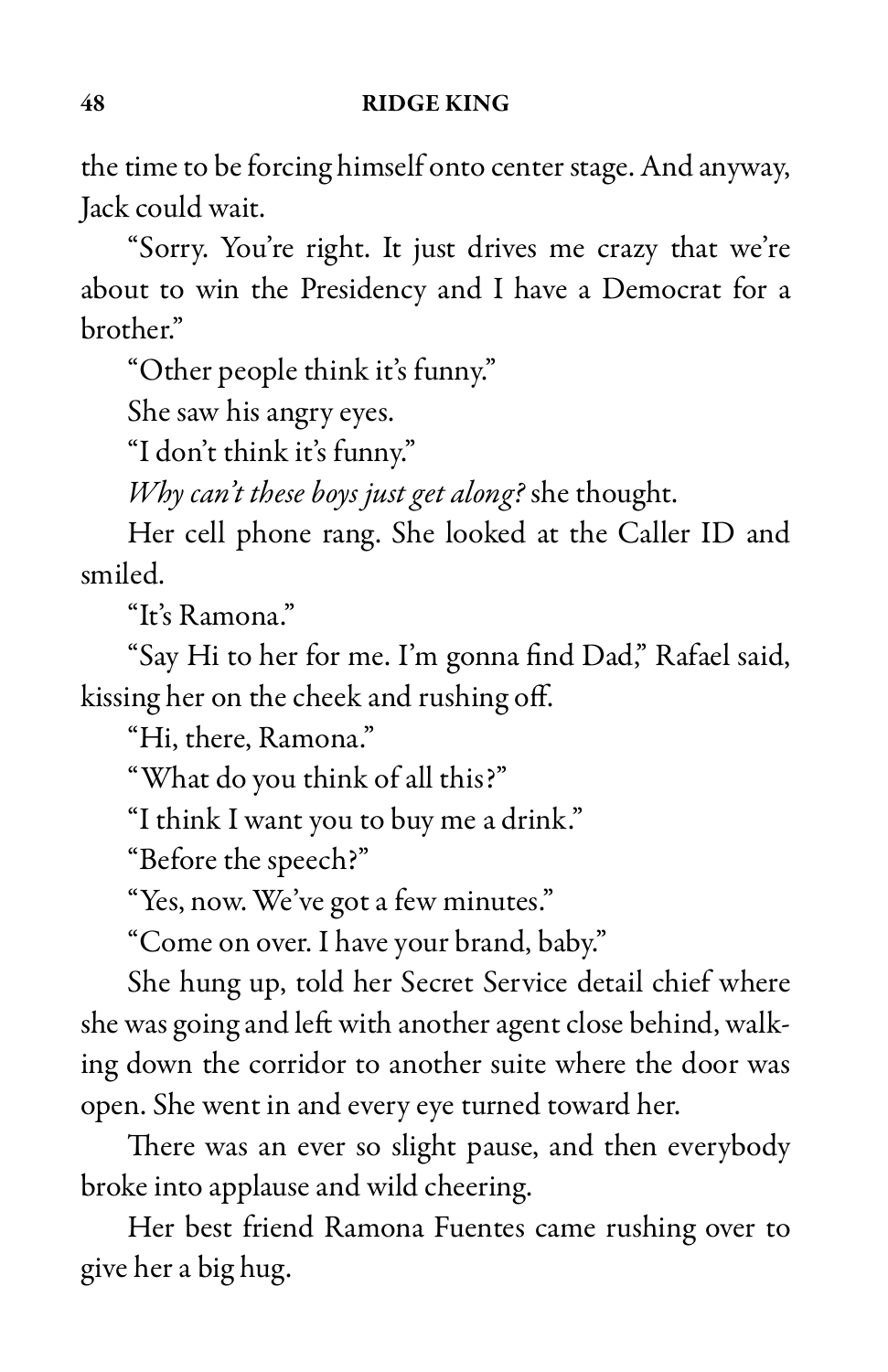"¡Ay mujer! Are you happy?"

Sofia was caught flatfooted by the question. She'd been so convinced that they were going to lose, she'd been looking forward to making the short drive from the Raleigh up to St. Clair Island where they could once and forever relax.

In fact, she was so convinced they'd lose, she forgot to be happy they *hadn't* lost.

Well, lost yet.

"Um, si, sure I am."

Ramona's daughter Raven came up behind her and gave Sofia a hug as well.

"¡Felicidades, Mami! I've never seen anything like this," said Raven.

"No one's ever seen anything like this," said Ramona with a dismissive flick of her wrist. "Completely unprecedented."

"About that drink," Sofia poked gently.

Ramona threw up her hands and laughed like a wild woman at a Dionysian feast.

"¡Santo Dios! This lady needs a drink," Ramona called over her shoulder to her always-nearby assistant. "Lourdes, get her Bacardi Black on the rocks, a slice of lime, si?"

"Lourdes knows," said Sofia with a nod toward the beleaguered assistant. Working for Ramona Fuentes was no easy task. Most of her "assistants" didn't last a year. What was the word "slave" in Spanish? Esclava, of course. But Lourdes had outlasted them all.

Lourdes was there is ten seconds with a highball glass half filled with Bacardi Black. Sofia took a welcoming sip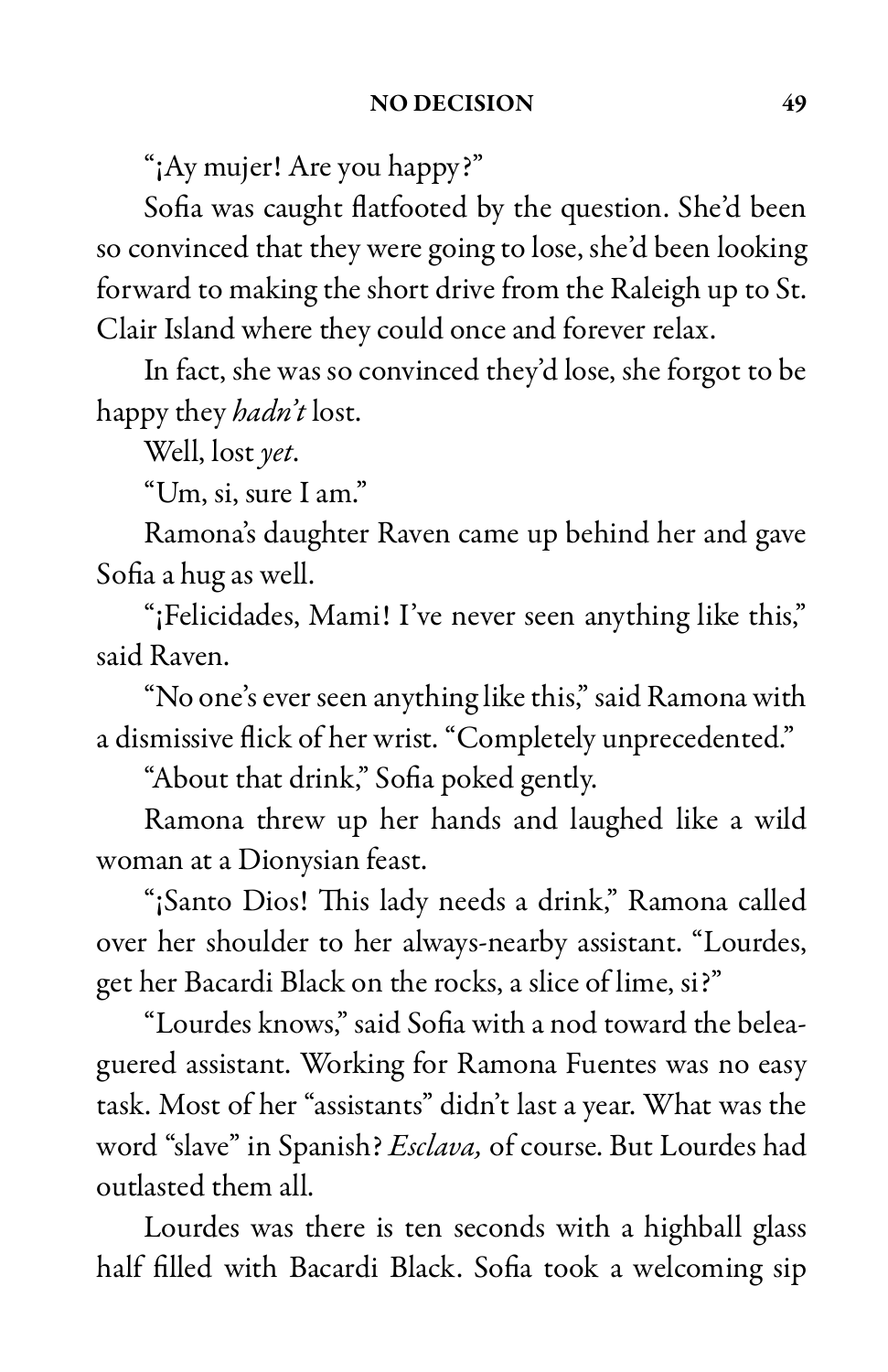of the dark-hued rum and licked her lips. She looked at the smiling Ramona.

"I can't believe how good this tastes," she said.

Ramona wagged a finger in her face and squinted with laughing eyes.

"And you thought the campaign was going to be over and you could go back to that island of yours and relax, didn't you?"

Sofia smiled and nodded. Ramona knew her every thought. She leaned in.

"I did. Between you and me, I thought this was it."

"Between you and me," Ramona whispered as she put her arm around Sofia, "so did I!"

They weaved through the crowded suite and glanced occasionally at the TV. Sofia polished off the Bacardi and as if by magic Lourdes appeared.

"Uno mas, Señora?"

"Si, Lourdes, por favor," Sofia said, handing her the glass.

"And a glass of Champagne for me, Lourdes," said Raven. She slipped away like a shadow.

Two of Ramona's daughters came charging across the room when they saw their mom was with Sofia. Raven, the older one at thirty-seven, and Antonia (only twenty-one) gave Sofia kisses on the cheek.

"You must be so happy!" Antonia shrieked.

Lourdes returned with the drinks.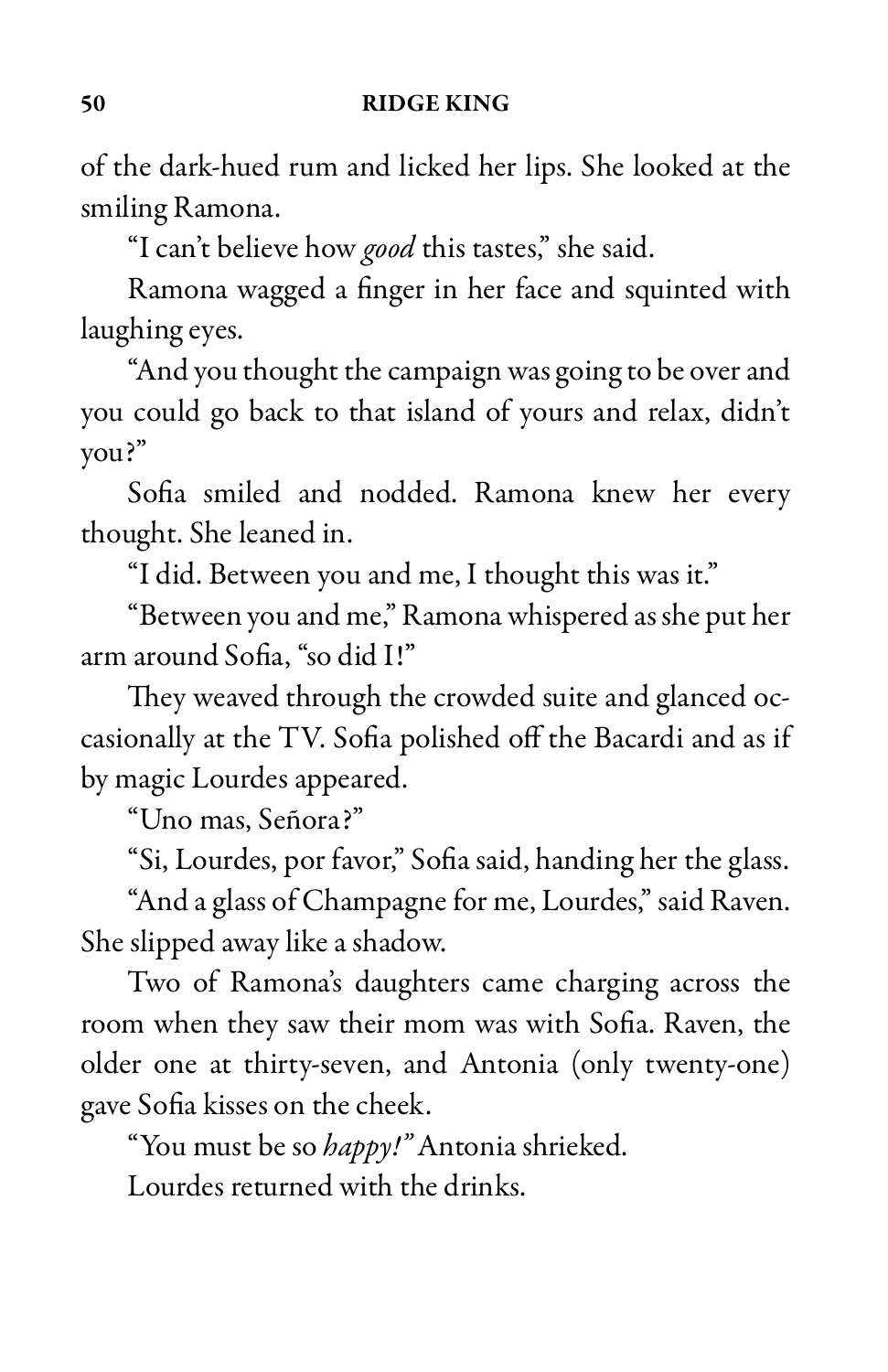"Yes, you live to fight another day," Raven added a little more somberly, drinking from her glass of white wine filled to the rim. How many has she had tonight? wondered Sofia.

She was well aware the toll a Presidential campaign took on anybody involved in one, none more so than the candidate and his wife. Sofia took an admiring look at Antonia, who still had that blush of youth and the indescribable energy that goes with it. Raven, on the other hand, had been around the block a few times, and it showed in the tense lines around her mouth and eyes, no matter how many times she had them fixed.

And yet, their mother seemed not to have aged at all. Yes, she looked her age, fifty-three, but she was master of her universe in ways her girls were not and never would be. She'd lived as hard as Raven, but still had the youthful idealism and confidence of Antonia.

She wasn't a victim of life, Ramona Fuentes, she was a conqueror of it.

Just then, Rafael came running in, glancing around for his mom. He spotted her with the Fuentes women and hurried over.

"Hey, girls! Señora Fuentes," he said, kissing all three of them, mother first. Whereas Raven accepted a kiss on the cheek, holding her wine in one hand, Antonia put her arms around Rafael's neck and gave him a hug along with a kiss.

The mothers exchanged glances and raised eyebrows.

"Oh, Rafael!" said Antonia, "you look so great in your uniform. Tan guapo."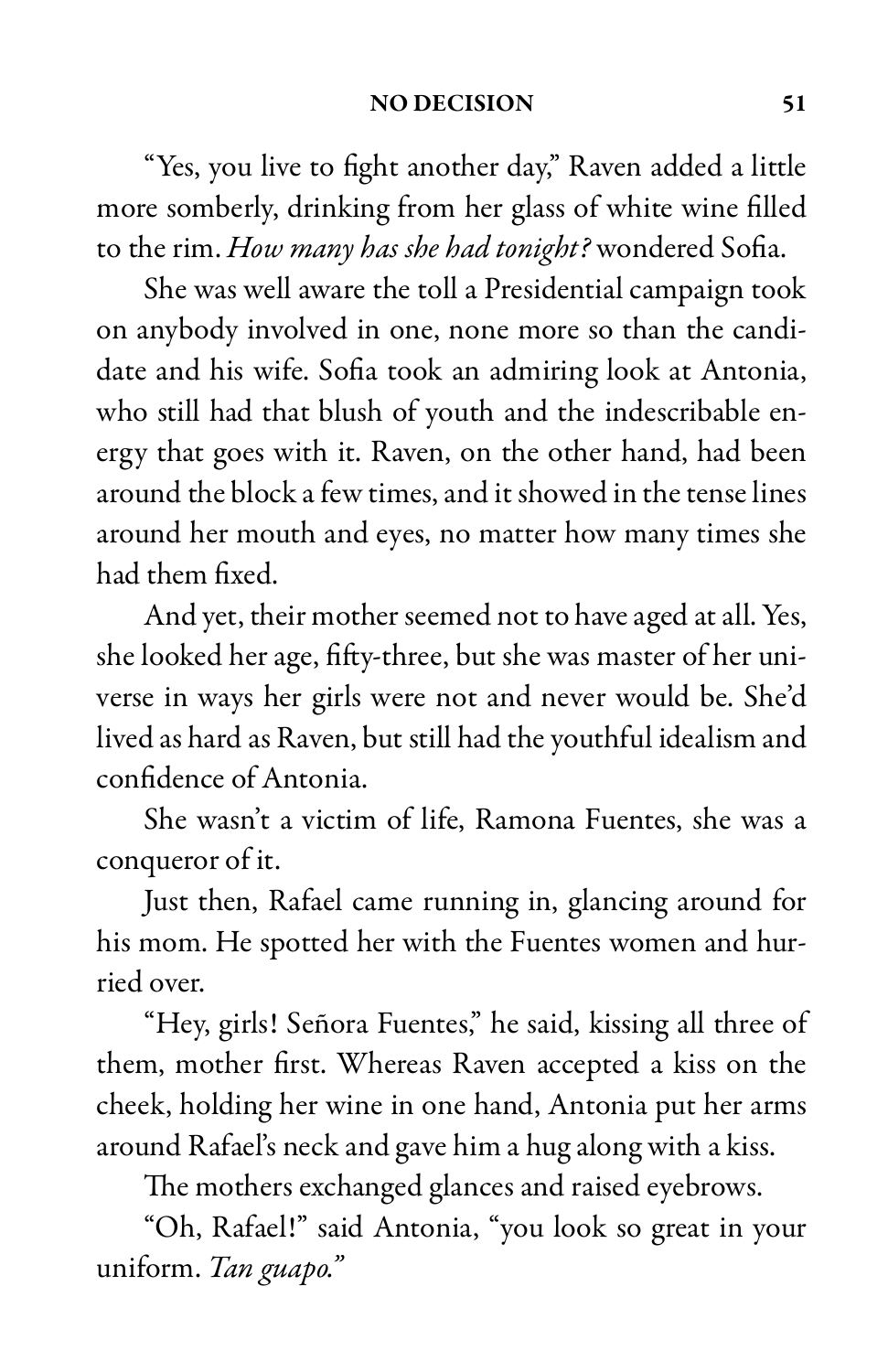Rafael stood back and straightened his shoulders and executed a smart salute.

"Why, thank you, Miss Fuentes," he said, throwing in that dazzling St. Clair smile. He took Antonia by the hand and turned to his mom: "Nat Lizniak says Dad's just about to go down, so we need to go over now."

Sofia and Ramona finished their drinks quickly.

"I'm ready," Ramona announced.

Antonia gave a girlish laugh.

"Where's Jack?" Sofia said, looking around. "I thought he might be here with—"

"I saw them leave together," said Raven with a little more than a trace of bitterness. "Toward the elevator."

"Well," Rafael laughed, pulling out his cell phone, "Dad said he wants Jack on the podium so people can see at least one Democrat's standing behind him."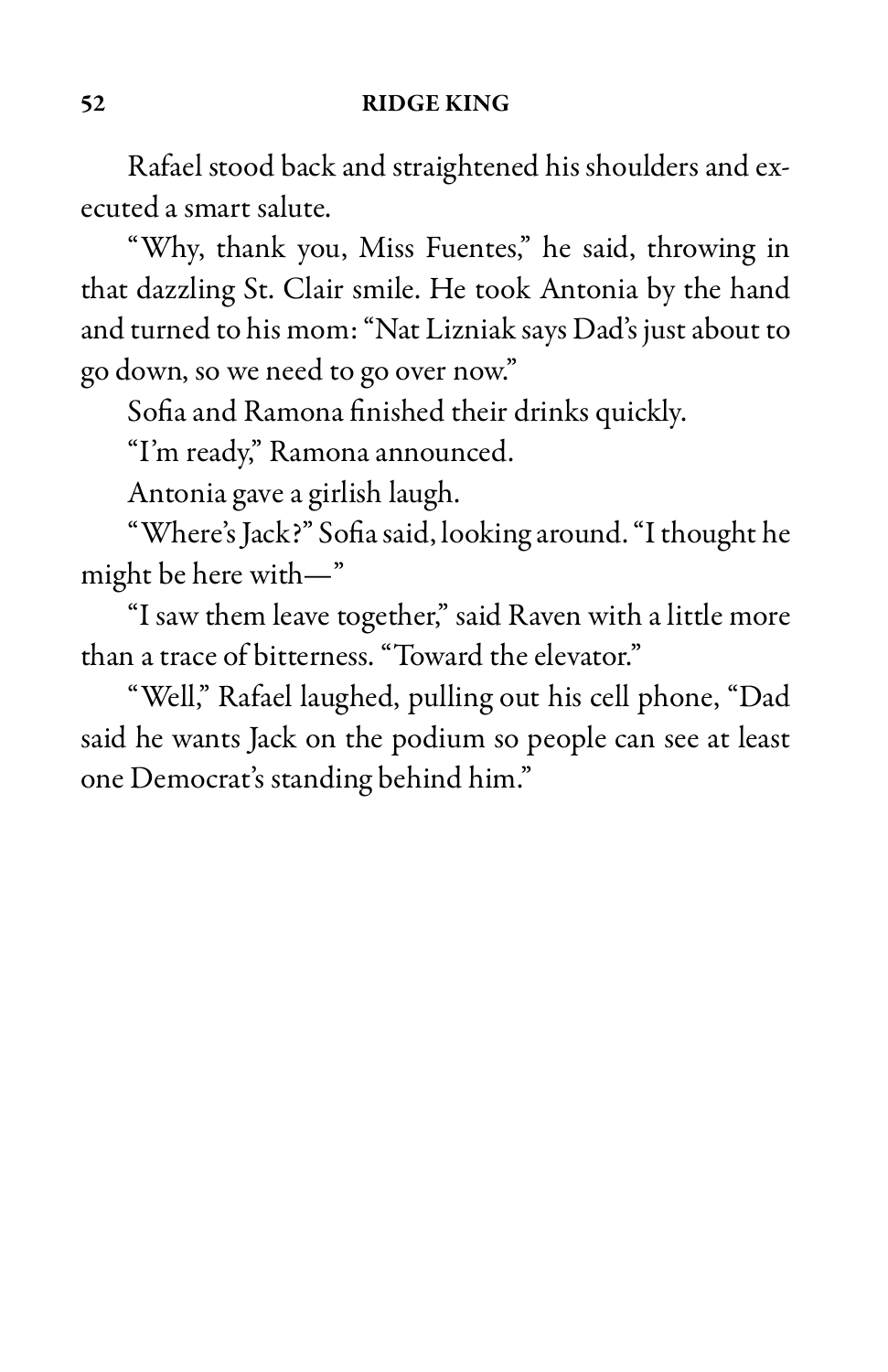# Chapter 8

## Moon Over Miami

Jack Houston St. Clair and Babylon Fuentes were kissing under a palm tree down by the Raleigh pool. A Secret Service agent kept a discreet distance, looking for all the world like an unemployed shoe salesman lost in the festive surroundings. Guests splashed in the pool as political operatives clad in suits and ties moved up to and away from the busy poolside bar. But even they were laughing, smiling, enjoying the perfect South Beach weather as they realized they were celebrating *not losing* the election.

As he looked at the crowd (and listened to it), Jack realized that he hadn't been the only one thinking there was no way his dad would pull off an upset over Thurston. And while he hadn't really, the tie was even more surprising than the loss would have been. That's the only reason all these Republicans were wandering around like dizzy zombies, stunned by their *almost* success.

There'd been a never-ending rush of stories regaling a fascinated public with the fact that the Republican nominee for President had a son who was a registered Democrat. He'd been forced to give hundreds of interviews explaining why he was supporting his dad. Was he a hypocrite? His answer had been a simple one: he disagreed with his father on "cer-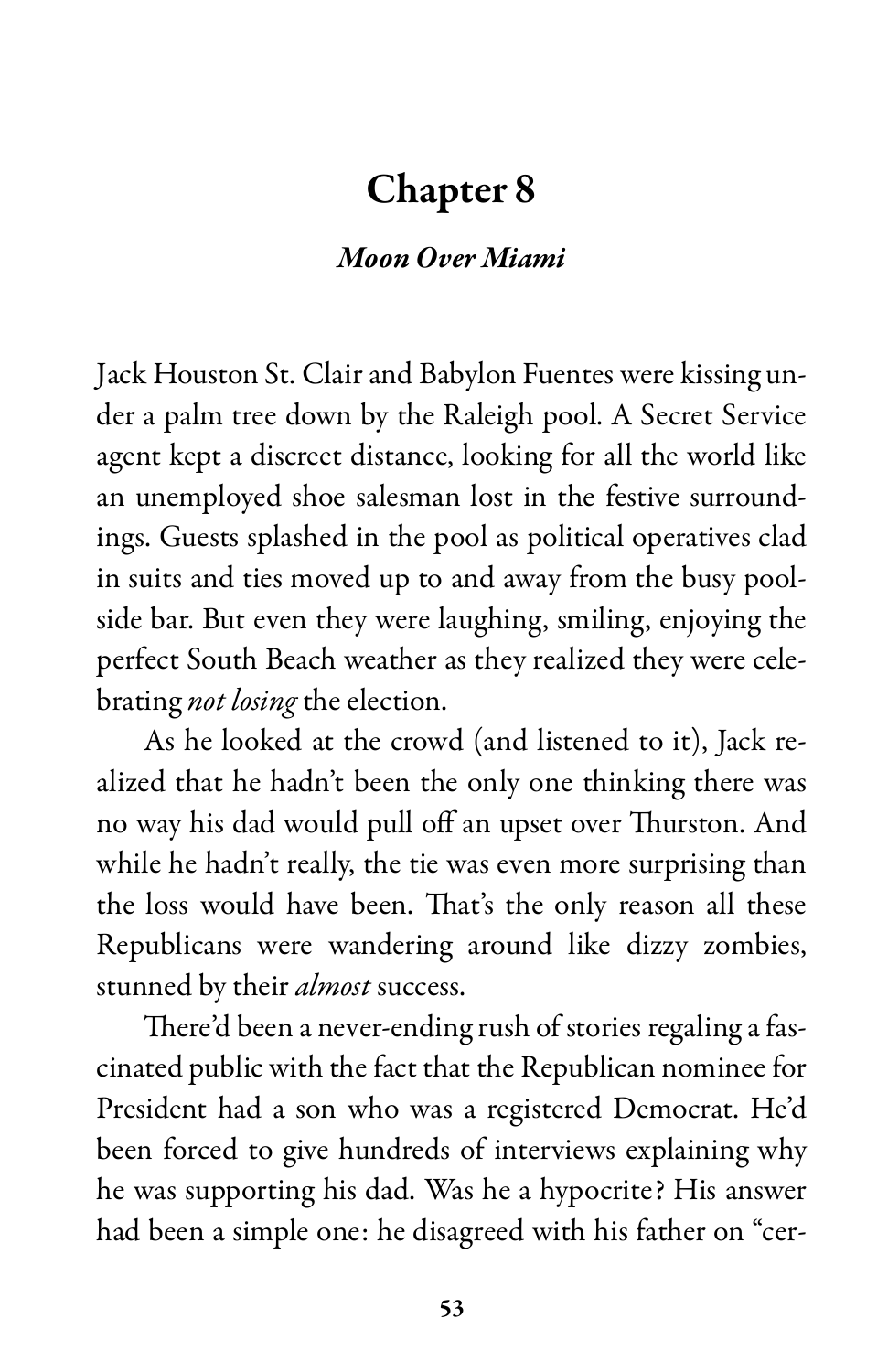tain points in the Republican platform," but not enough to support Thurston. (The truth was he did support Thurston's views more than his dad's, but he loved his father in spite of their tempestuous relationship, and he was not about to spurn him when he was running for President. Period. End of story.)

"It's kinda creepy with that guy watching us," said Babe, taking Jack's earlobe into her mouth and nibbling it.

"You used to think it was sexy," Jack leered in the moonlight, listening to the gentle breeze rustle through the palm fronds high above them. They were just far enough away from the poolside craziness to be able to hear the surf crashing onto South Beach just a few feet away.

"Yeah, well, I guess I'm a little bit over it."

"Want a drink?"

"Sure. We got time before your dad's big speech?" "We'll make time."

Jack took Babe by the hand and pushed his way through the crowd ten deep at the outside bar. He raised his arm just enough to catch the eye of Bubba, the big barrel-chested head barman. He saw Jack was with Babe and quickly poured a double Balvenie on the rocks for Jack and a rum and tonic for Babe. Jack made his way around the edge of the bar to the service bar where Bubba filled the waiters' drink orders and picked up his drinks, which were in glasses, not the usual plastic handed out at the pool bar.

"Thanks, Bubba," Jack smiled. "Can't have that Balvenie in a plastic glass."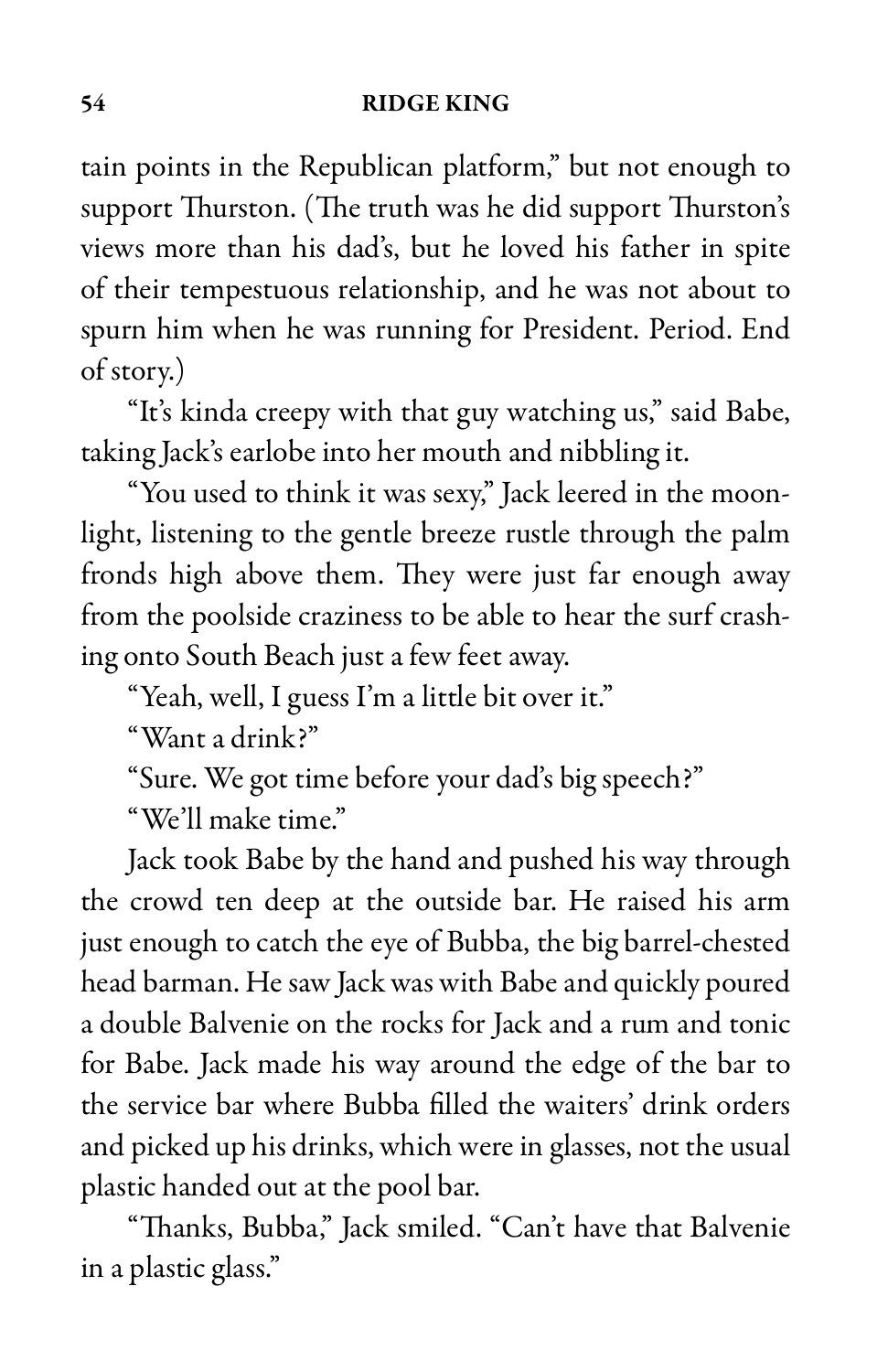"Special customers only. Babe, you're lookin' babelicious."

"And you're looking bubbalicious," she smirked.

"You know, guys, that was funny for the first hundred times, but now it's really stupid," said Jack.

"Hey!" screamed an irate patron at the packed bar. Bubba flipped him the finger.

"When I get there I'll get there."

"We'll leave you alone," said Jack. "Throw these on my tab."

"Hey, Jack, those are on me. And best to your dad. It was a close one."

"Bubba, it's still a close one," Jack laughed.

They took their drinks and went back to the other side of their tree, the side facing the water, away from the glare of all the pool action, the Secret Service agent keeping a weather eye on their every movement.

"What about later? You staying over?" he asked. "We can swim naked in the pool."

"There's still Secret Service."

"I'll leave the lights out in the pool."

"I drove over with Mom and Antonia."

"So what? I'll get you home tomorrow."

"Okay."

He leaned in to kiss her, the fragrant taste of rum on her tongue. He felt her hard firm breasts against his chest. The light from the full moon shone in her lustrous hair, the feminine scent of which filled his nose, making him giddy with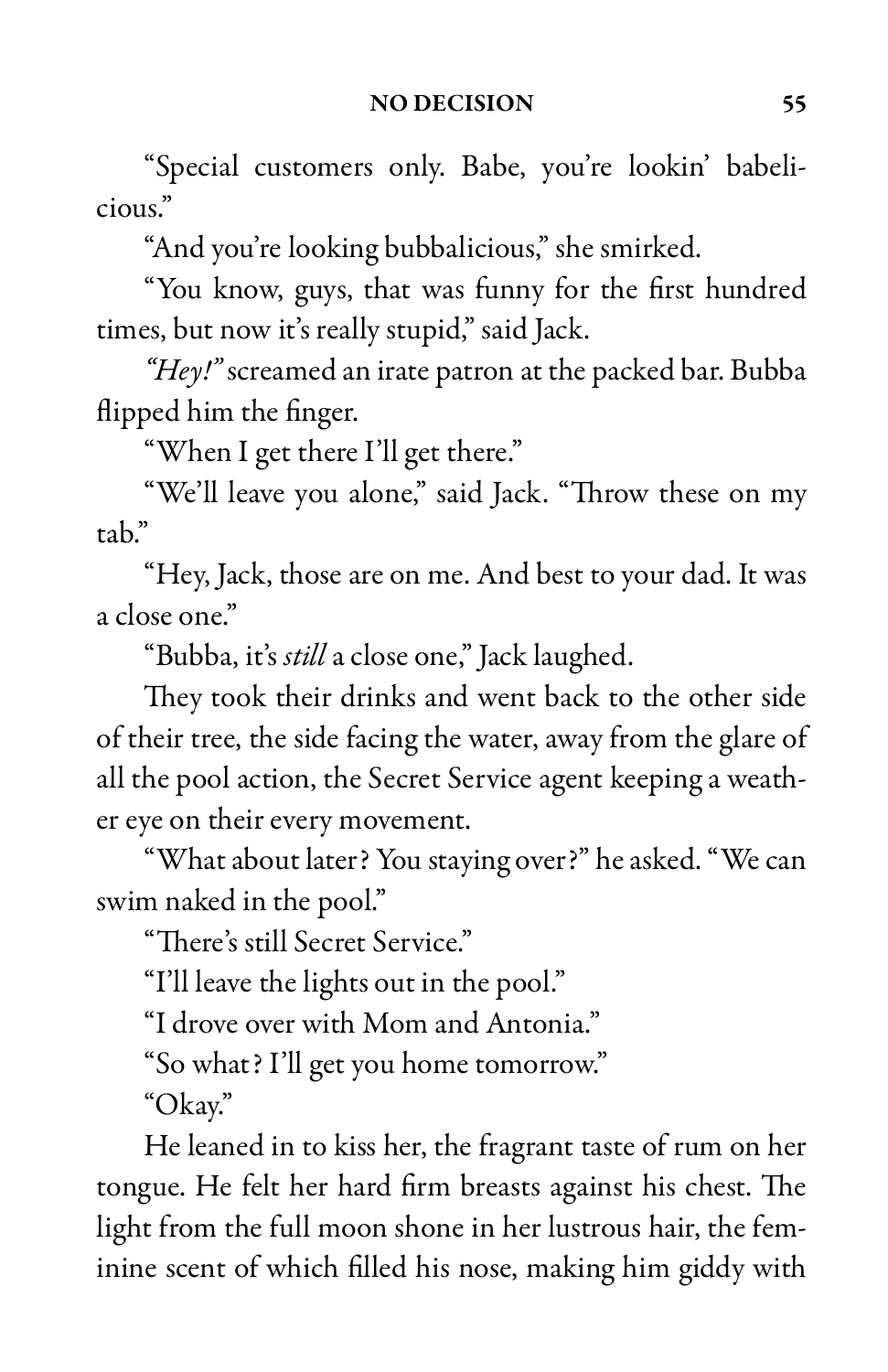expectation. Tonight would be a good night, the campaign be damned. He'd been away from Babe too much to deny himself tonight.

Just then his cell phone rang.

"Fuck it," he whispered.

He pulled out his phone and looked at it before touching the screen.

"Hey, Rafael," he said. He listened. "Right. We're on our way."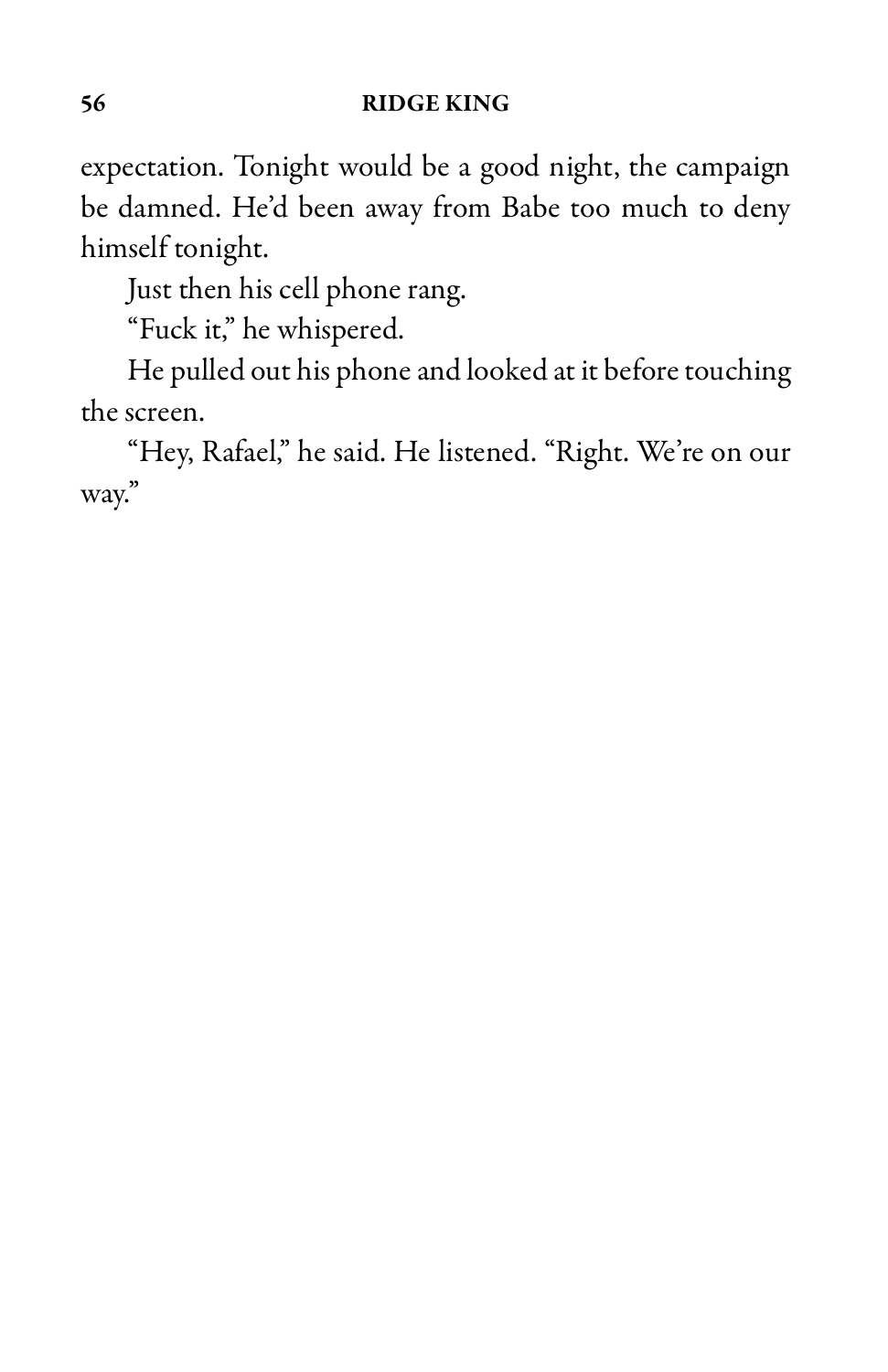# Chapter 9

## Path to the Presidency

Sofia St. Clair was sitting in the next room near a bar set up by a window looking out over the Raleigh's famous pool. She'd left Ramona and her daughters in the room beyond. She saw her husband come through the doorway after Graham, Brooks, Ames, Becker and Forbes and two or three others.

"Hello, dear," she said as he came over, bent down and kissed her cheek.

"Hello, how was the interview?" he asked lamely.

"Oh, you know, one of those ladies' things for Good Housekeeping about election night jitters. As if I'd had 'jitters' in years."

St. Clair chuckled knowingly and looked at the TV set in another corner of the room around which people in his inner circle were clustered, sitting on the floor when the chairs and sofa were filled. Gradually an ominous quiet filled the room.

St. Clair spoke up so everyone could hear him.

"Don't get so excited, everybody. He isn't coming down the mountain with an eleventh Commandment."

Everyone laughed and the tension broke.

"If he did, he'd break that one, too," said someone, and the roomful of people rocked with laughter.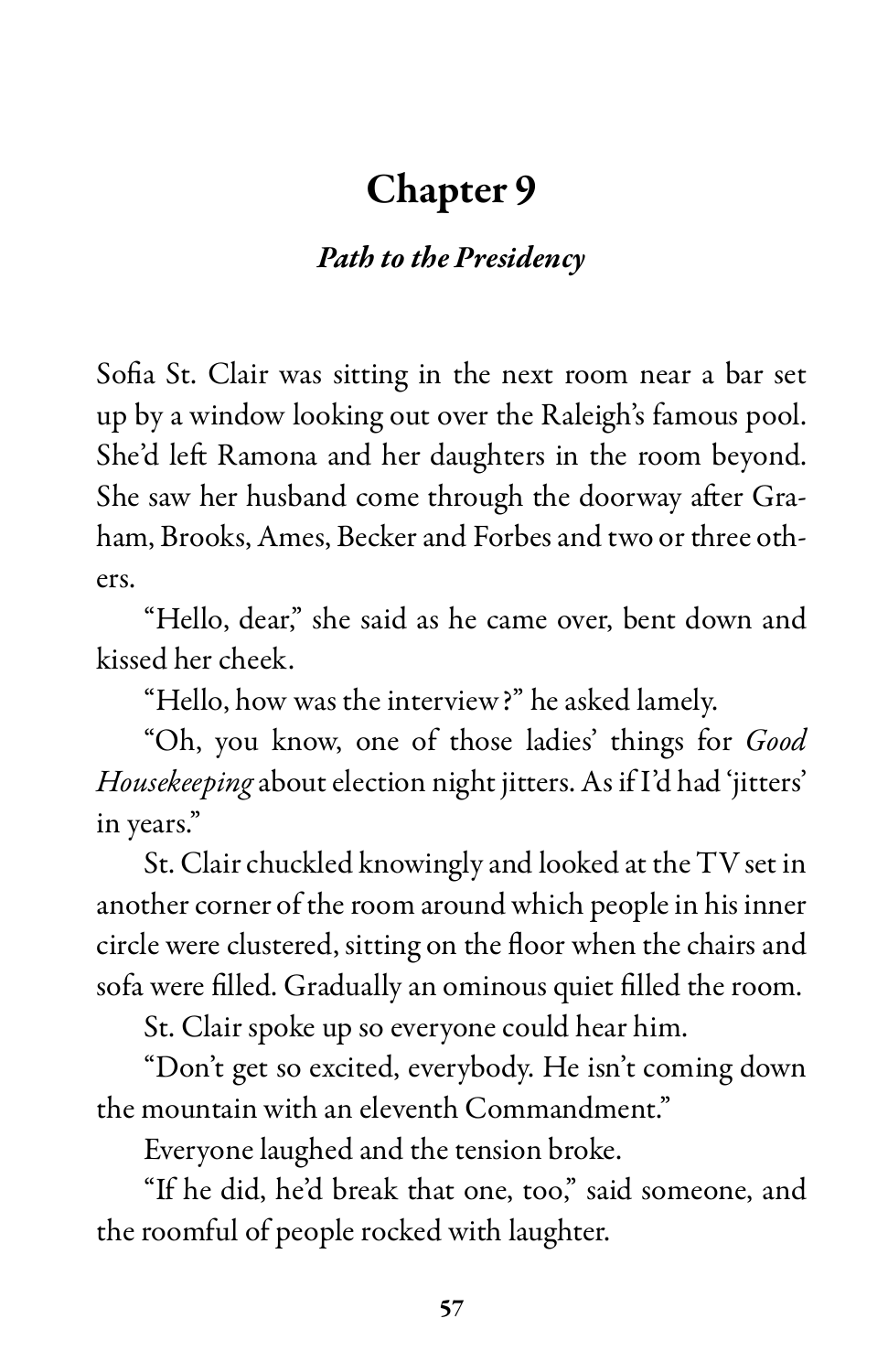St. Clair turned to the makeshift bar and poured some Pinch over ice.

"I could use this before we go downstairs," he said in a low voice. "Are you ready?"

"Umm-hmm," she cooed wearily.

"Want something?" he asked, nodding at the bar as he took a generous draft of the well-aged Scotch.

"No, thank you, dear." She beamed up at him. He turned his attention back to the television. "I had two Bacardis in the other room with Ramona."

Sofia St. Clair was proud of her husband. Always had been. Still was. As he watched the TV showing a mass of people waiting to see Frederick Thurston, she admired her husband's looks. He was a tall and powerful man in physical appearance—six-feet-two, a big forty-six inch chest, not at all fat, but strong and sturdily masculine in his bearing and manner of movement. He looked like the former Naval officer that he was, attached to General Wilson's staff in the First Iraqi War. He was awarded the DSC, DSM, a Bronze Star and a Purple Heart. She kept them on the mantelpiece at home, even when his political aides wanted him to move them to his office where more people would see them. Her husband had engaged in actual combat more times than any other officer on the general's staff simply because he always seemed to be in the hottest place at the hottest time. He'd been in more land battles, he often joked, than naval battles.

His fine dark hair was slowly turning to a silky silver. He hadn't lost a single hair, and the upright dignity of his facial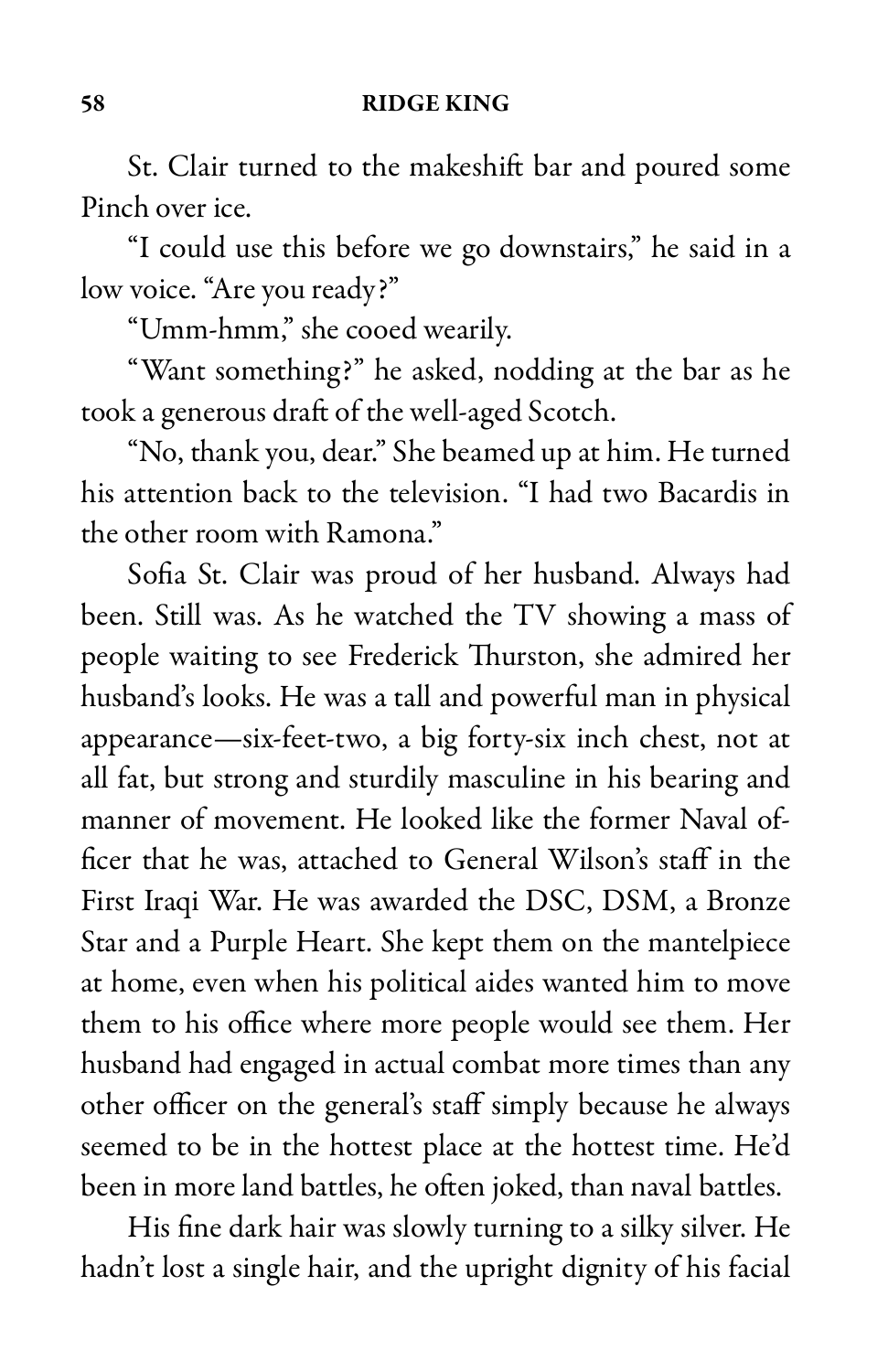features made him a most handsome man for someone sixty-four years old. His face was not lined with age marks. The deep lines were those beneath his cheeks that appeared when he smiled. They slanted down on either side of his mouth leading to his dimples. His face seemed to say to those interested in reading faces that this was a nice man who knew when to have a no-nonsense air about him and when to clap someone on the back, but a man who felt his integrity and took it seriously.

Sofia was convinced he was the handsomest governor in Florida history.

\* \* \*

St. Clair took another long draft of the powerful whiskey as he looked away from his smiling wife and down into the lights reflected in the Raleigh pool.

A year before the election no one seriously considered St. Clair as a Presidential possibility, although there was some talk; there always is. Then, while St. Clair headed a trade mission to Beijing, a Chinese naval vessel shot down an American jet over international waters. The crew was killed. The Chinese thought it was a reconnaissance plane from the Russian fleet, which was active off the coast. While still in Beijing, St. Clair denounced the act and the Chinese gave him his passport, their thinking being that the Americans should have the same fear for the Russian threat as they had. President Norwalk angrily recalled the entire mission, which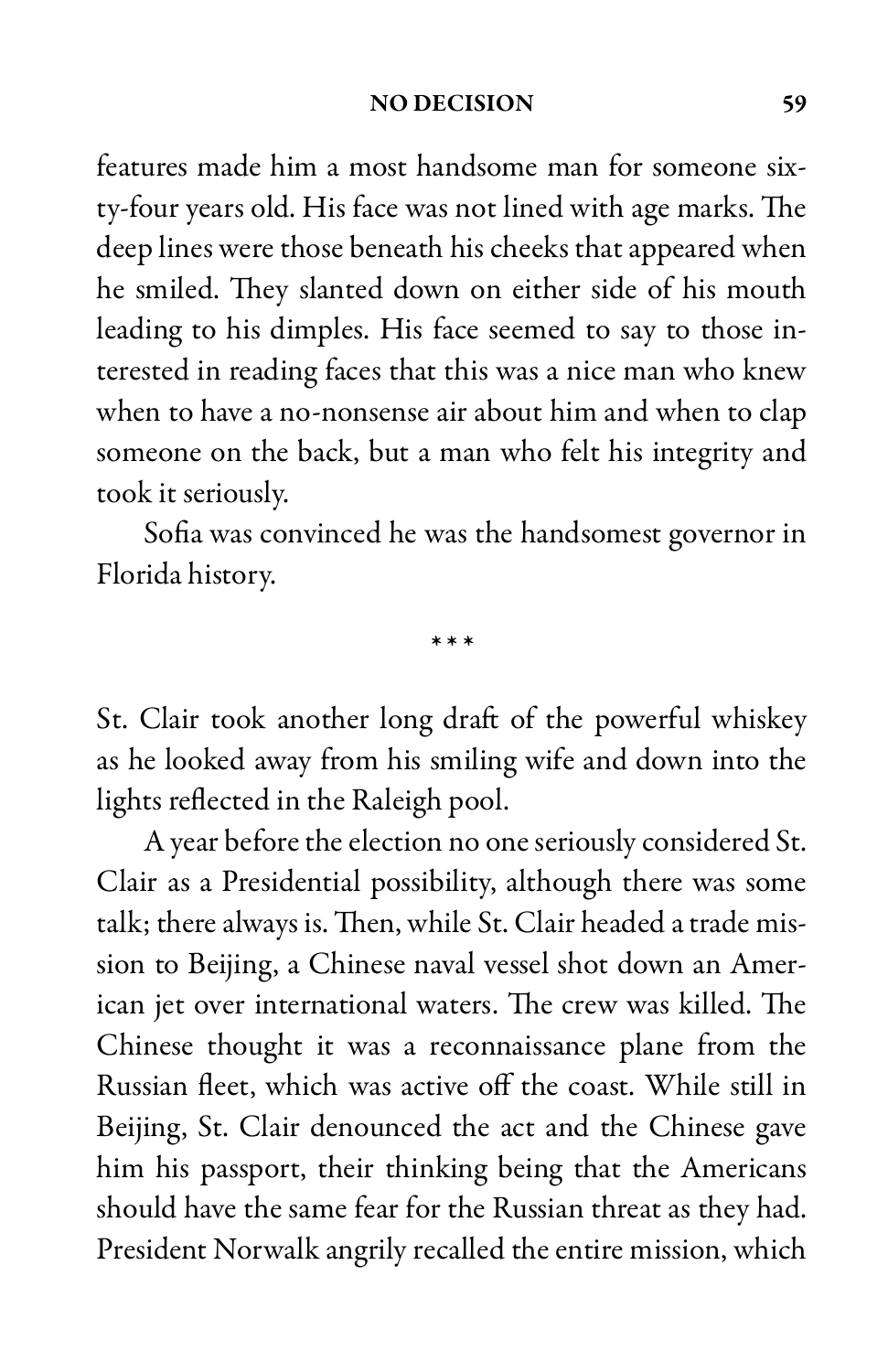included two Cabinet secretaries, and for a week or two the whole diplomatic community held its breath for fear the two powers would sever their relations. Neither country wanted that (China held too many U.S. dollars and the U.S. needed cheap Chinese goods) and the whole affair soon went away.

Its effect on St. Clair's political future did not go away, however, and when he returned to the United States, he got a hero's welcome.

Several Republican state delegations, headed by his own, went to the National Convention tooting St. Clair's name. The primaries were largely inconclusive. The Republicans had very little new blood injected into the party during the eight years of Norwalk's presidency. Leon Coker, current Vice President of the United States, was only a year younger than Norwalk, and though he tried to capture the nomination, the delegates opted for St. Clair, who, though he was a year older than Coker, seemed years younger and even more vital and charismatic. No one believed Coker could defeat the dynamic governor from Florida, so St. Clair got the Republican nomination on the sixth ballot, in a delayed convention nominating process that hadn't been seen in generations.

The campaign was a new experience for St. Clair and his wife, because the two-term governor had never really fought to get elected before. Although on this election night he was not yet the winner, he had been able to stop what looked like the oncoming Thurston juggernaut.

For the moment, anyway.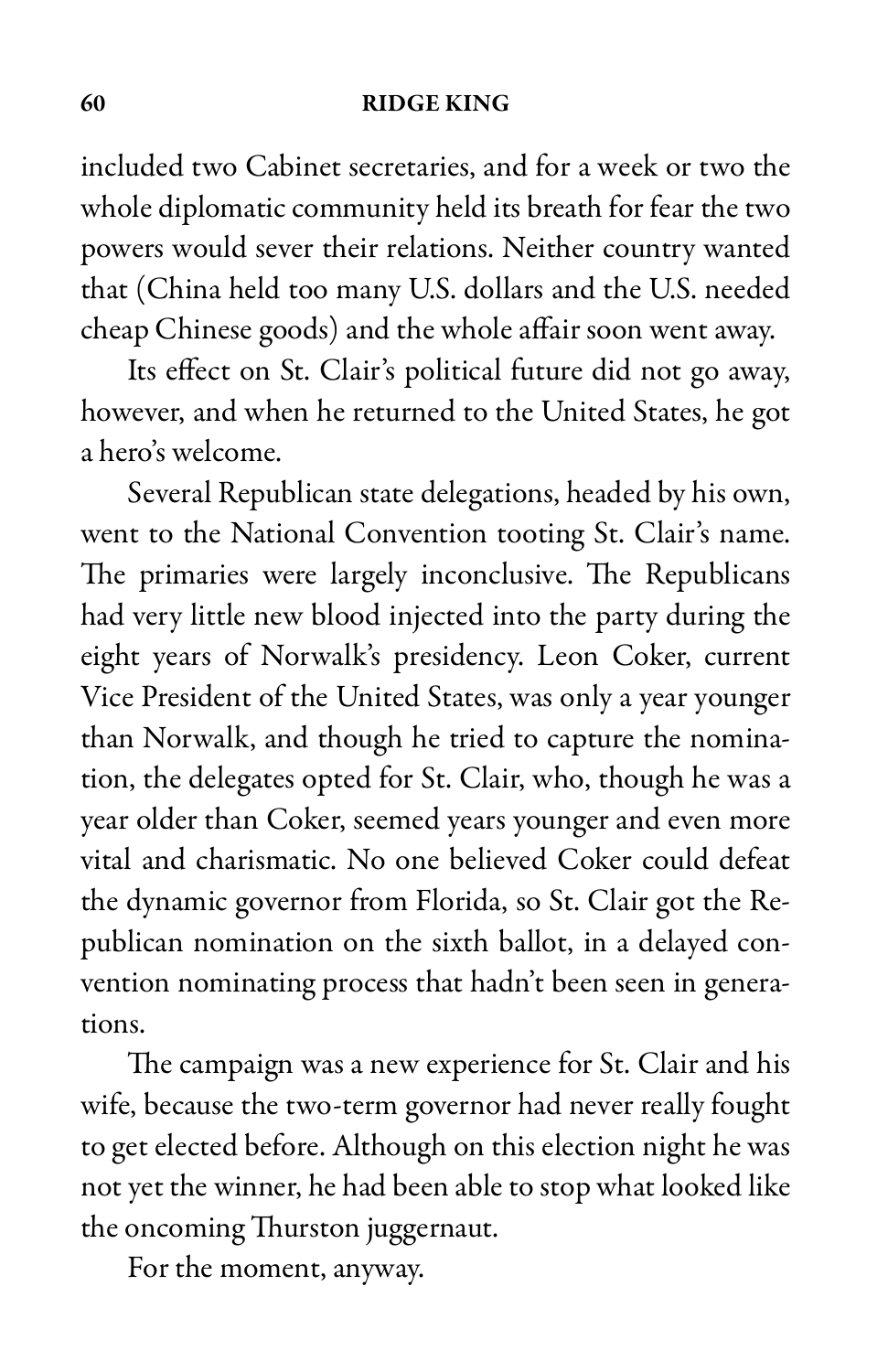His sons had been involved in the campaign in a small way. His older son Jack had been a bigger help than he thought he would be. His younger son, Rafael, was executive officer aboard a Coast Guard cutter based in Miami, so there wasn't much he could do. Sofia was his mother. (Jack was born to St. Clair's previous wife, a Boston Brahman named Louise Perkins, who died years ago.)

St. Clair attributed getting this far to President Norwalk's vigorous campaigning on his behalf, a strain on the man none had wished to impose. But Norwalk was a great help because he was still a popular President. He hated Thurston's pro-Chinese policy. Everyone knew it. He made it plain to St. Clair in one of their meetings that he considered Thurston a menace to the balance of power that had preserved the peace for so many years. The whole importance of Norwalk's presidency depended on the election of someone who would continue his policies.

St. Clair frankly believed Thurston would defeat him if the question ever came before the House. He'd never served in Washington except at President Norwalk's pleasure. Thurston had been elected to both houses of Congress. The Democrats had a solid majority in the House. The Democrats controlled more states outright than the Republicans did. His only really important advisor, besides Sofia, was President Jeffrey Norwalk himself. St. Clair talked to Norwalk often during the course of the grueling, tumultuous campaign. He offered much good advice and St. Clair took all he could get, including the President's choice for his run-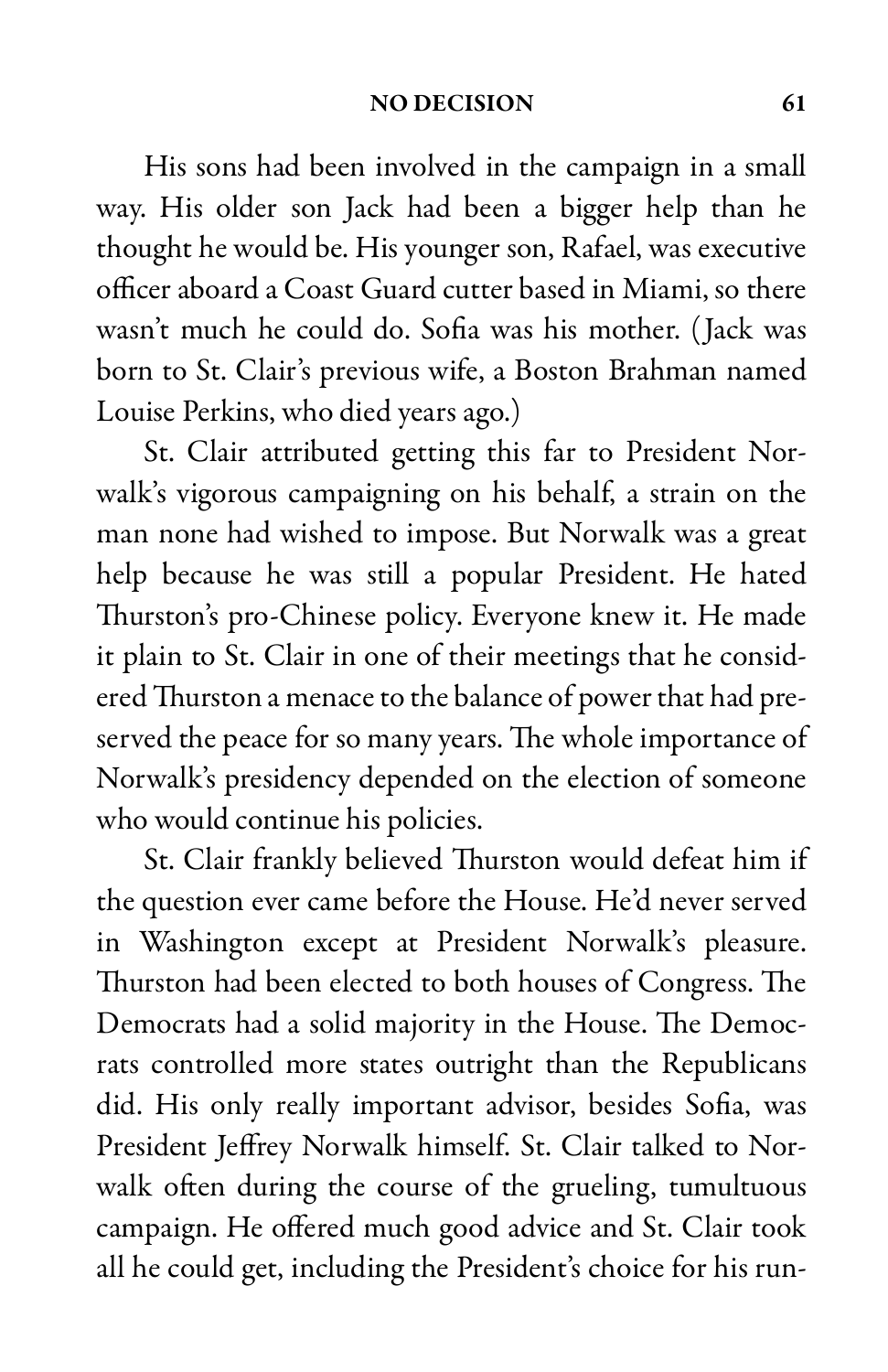ning mate, Senator Robert Degraff of Oklahoma, a young man who lost his bid for the nomination but who had a national reputation. St. Clair had learned much in a short time from the foxy old President. And he knew they would talk tonight before they both turned in. He knew the old man was far from asleep even at this late hour.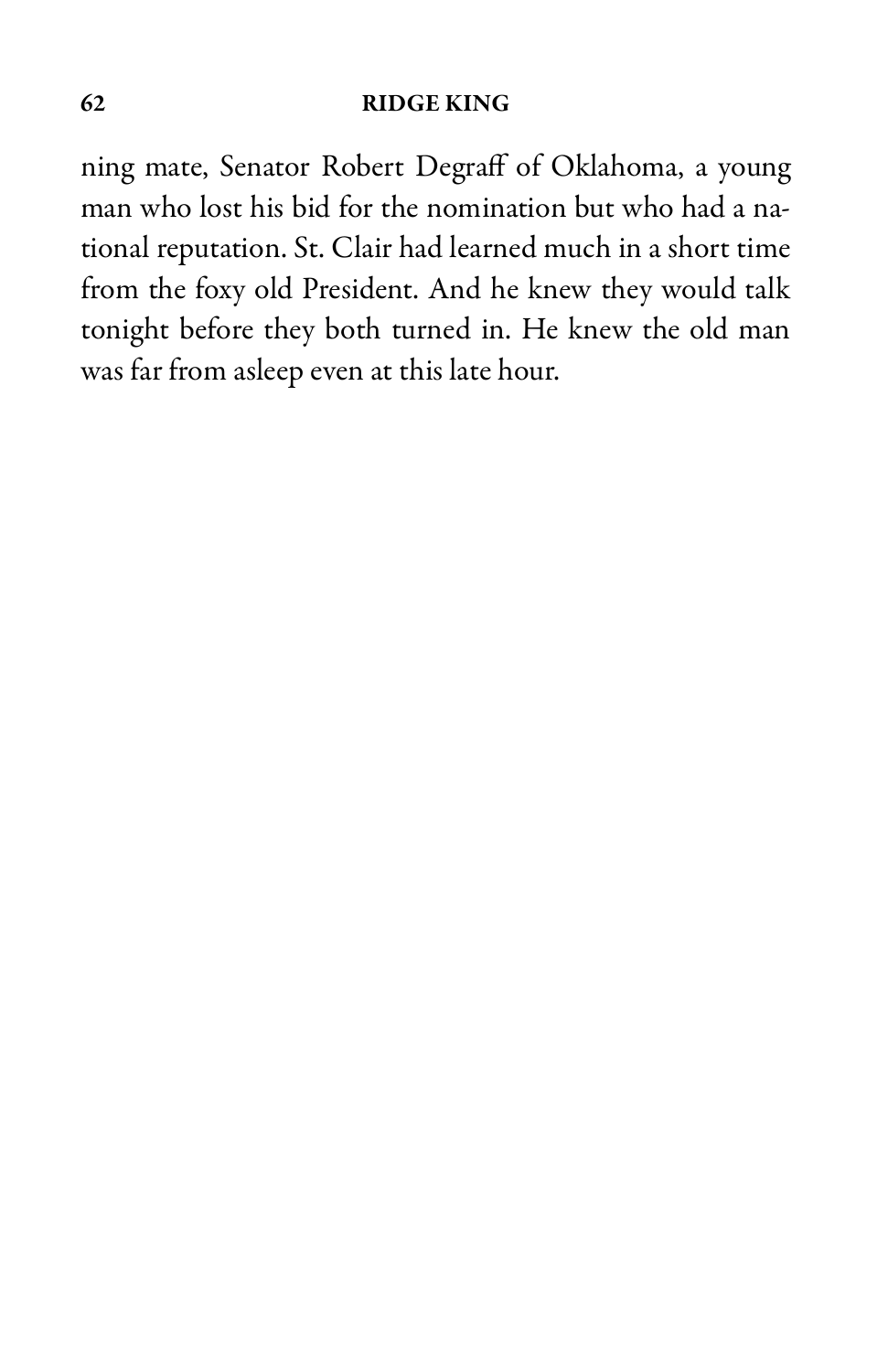# Chapter 10

## Lamar LeGrand Perryman

Down in Albemarle County, Virginia, in the town of Charlottesville, in a large white clapboard house with four imposing wooden Doric columns surrounded by two hundred acres, a telephone rang and rang and rang. Finally a light came on and the ringing stopped.

Lights spread into the downstairs and upstairs halls. An old butler climbed the stairs in his plaid bathrobe. At the top, he turned towards the front of the house, walked down the long, elegant hallway with its subdued sofas, Chippendale armchairs, Persian rugs and French mirrors until he came to two large doors which stood floor to ceiling, a full twelve feet high.

The butler went in without knocking and walked to the closed drapes of one of two sets of French doors that gave onto the upstairs verandah. He sashed the drapes of one of the windows allowing the full moonlight to flood into the room, picking out for him the massive bed on the other side of the room with its stately canopy high above its ornately carved four posts. The butler walked silently across the room, approached the high bed, stopping just short of the two steps used to get up into it, and reached out to touch the shoulder of the Honorable Lamar LeGrand Perryman.

He knew the old man was awake even as he reached out to touch his shoulder.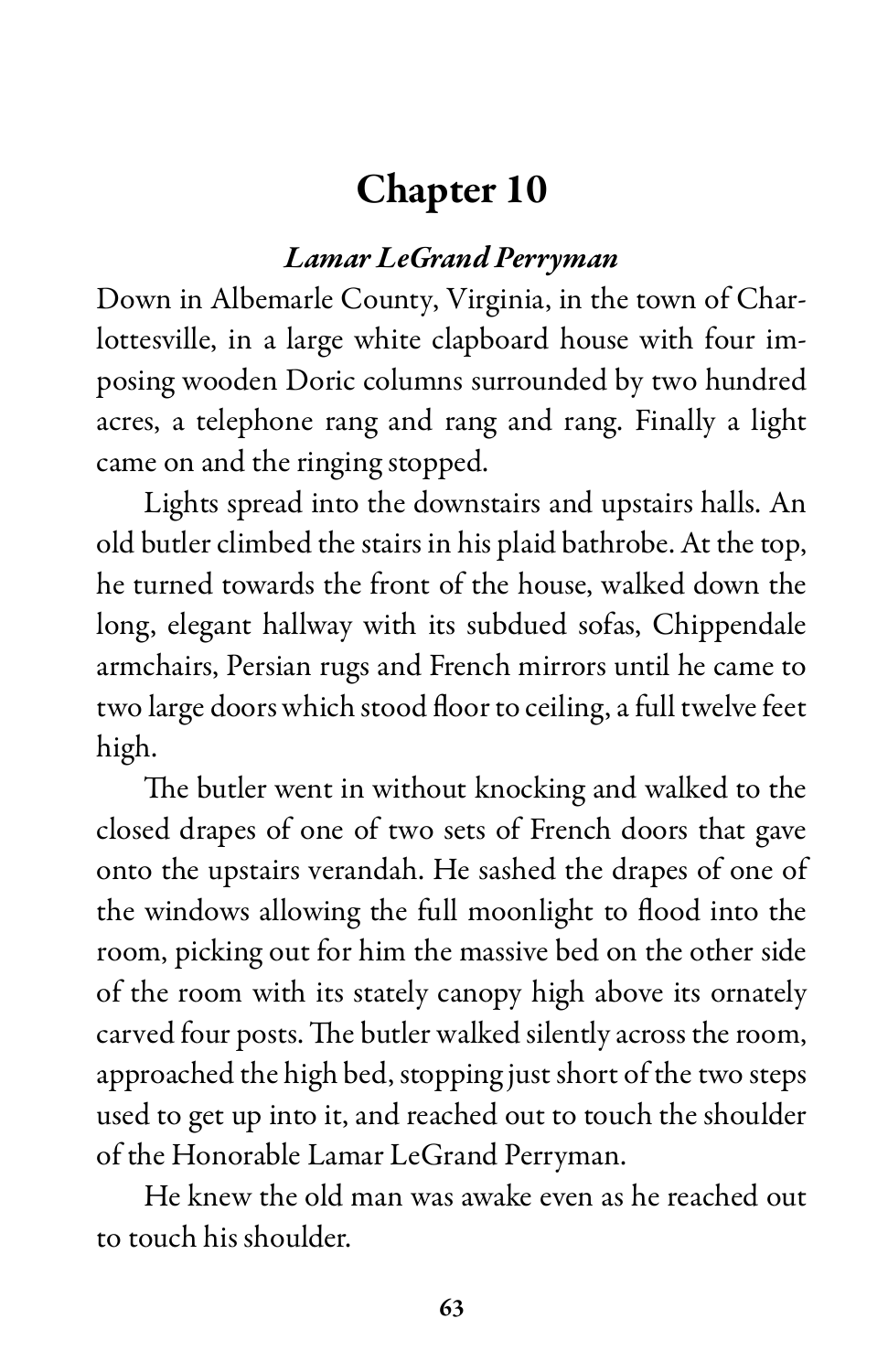"What ... is it, William?" said the old man. "... I heard you comin'." The voice was low, slow, yet distinguished and gentle.

"Telephone, suh," said William in his higher voice. "Congressman Overton—says it's impo'tant and that I oughta wake you up if 'n I hadta."

"Must be important, then," the old congressman said, without moving, his head still wrapped in peaceful shadows while the moonlight playing through the trees danced on the white coverlet draped over his portly frame.

William went into the congressman's dressing room adjoining the bedchamber and returned in a moment with a dressing gown draped over his arm. He approached the bed, drew back the coverlet and sheet and held the gown. The old man gripped the post, as was his habit, and hauled himself up into a sitting position. He always refused help getting out of bed, saying that if he couldn't, he shouldn't by damn it, and that the affairs of state could damn well wait until he could. He stood and slipped his arms into the waiting robe. The moonlight provided all the light necessary for this business.

Perryman started out and William followed him, but overtook him going down the hall. He was holding the phone for Perryman by the time he reached the top of the stairs, where the upstairs phone was kept. Perryman wouldn't allow a phone in his bedroom.

"Thank you, William," said the old man, whose eyes were practically closed against the full light in both hallways.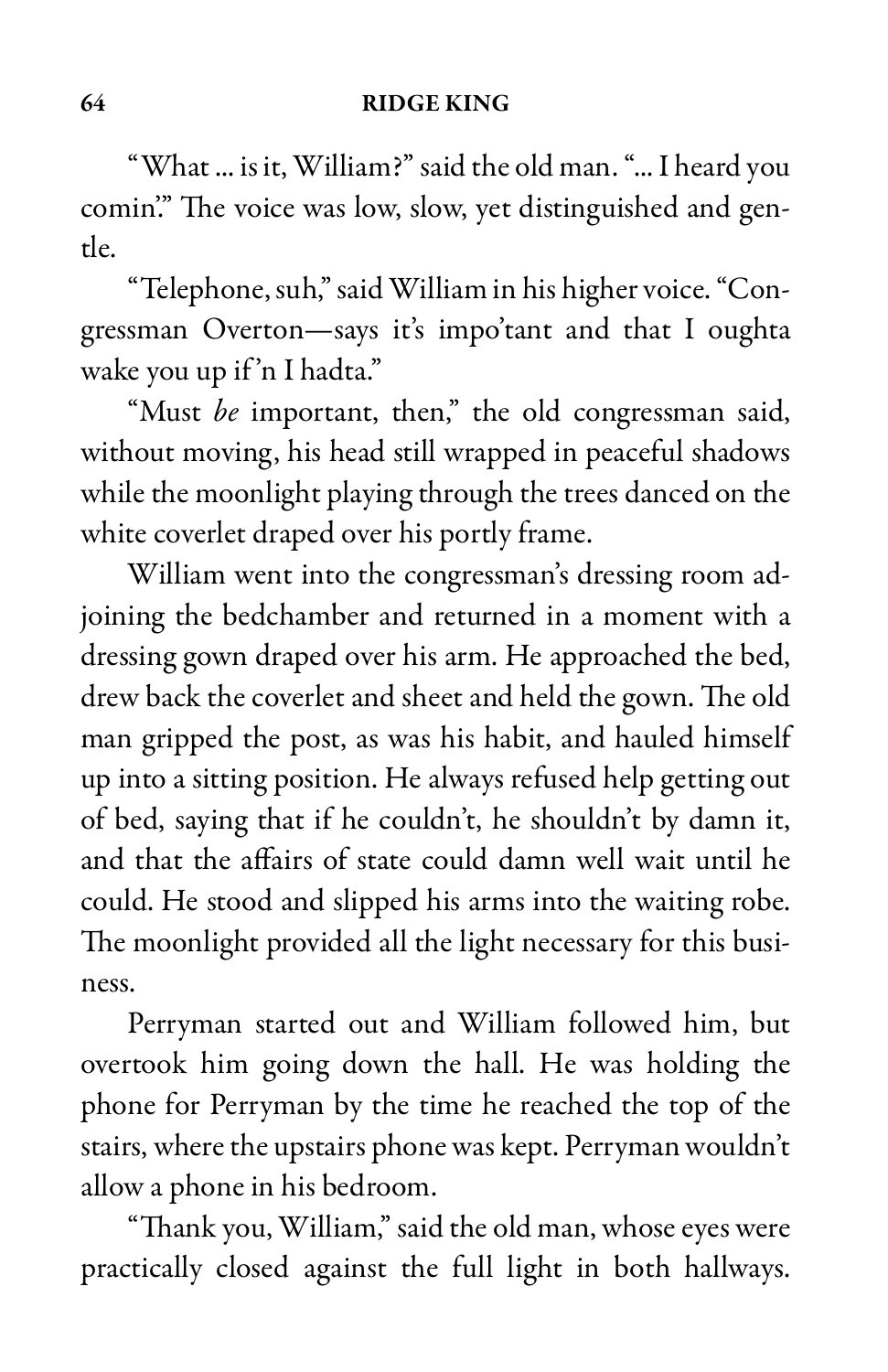William retired out of earshot into another room. Perryman held the telephone to his ear and said, very slowly, "He-ll-o?"

So stood the aristocratic honorable congressman in his floor-length cashmere dressing gown as he listened to Majority Leader Niles Overton tell him the plan Thurston had divined to free the influential majority leader for other more important things prior to the assembling of Congress. As Overton talked, Perryman's hunched shoulders seemed to square themselves. But the change in posture and his suddenly alert mind did not come to him because he felt some great honor being temporarily thrust upon him. That was nothing to him. While Overton finished, Perryman's mind was already forging ahead to the floor of the House and other matters secreted inside his somewhat large head.

"Now it ... wouldn't do," he drawled to the majority leader, "to have two speakers die in the chair one right after t'other." They both laughed a little.

"I'm not worried, Lamar. I know you'll do just fine. We'll be getting together on this thing later. Thurston said he'd call you tonight, so you might want to wait up."

"I'll do that, Niles, now don't you fret," the old gentleman said.

"All right then, Lamar, I'll let you go."

"Good night, Mr. Majority Leader," said Perryman goodnaturedly.

Overton hesitated just a second and Perryman caught it, just enough to show how badly Overton really felt about not being in a position to argue in his own behalf for the speak-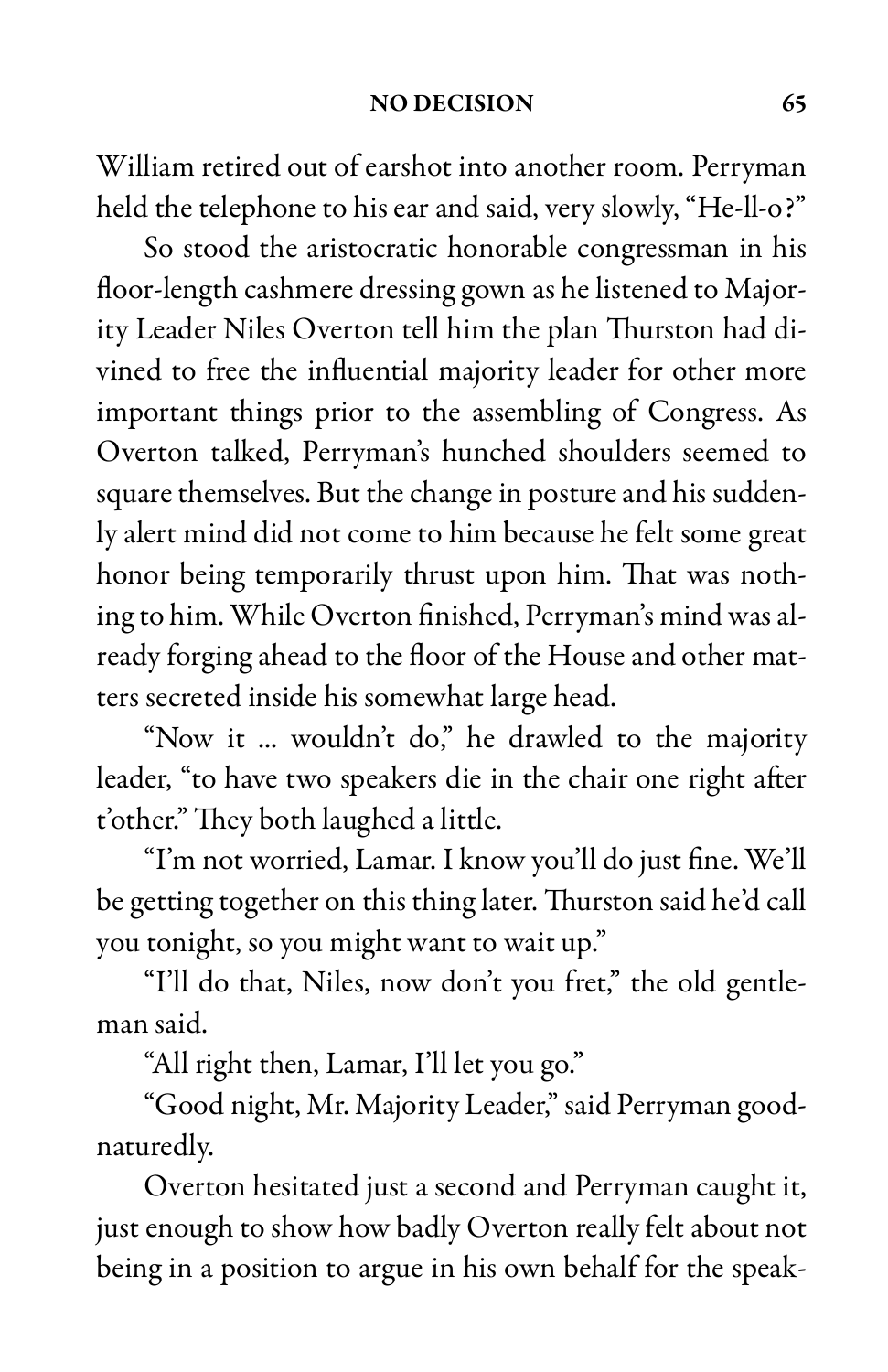er's chair. But he replied with a little laugh in his voice meant to please and flatter Perryman.

"Good night, Mr. Speaker."

If anything could be said about the venerable representative from Virginia, it was that he could never be flattered, and almost never pleased. He was the only one who knew it, though. Publicly he pretended to be flattered often enough, but he even more publicly pretended to be pleased. He seldom was in the latter case and never in the former.

Congressman Perryman put down the receiver, rewrapped his dressing gown and tied it back again. When he spoke his voice was not slow and sleepy, as it seemed to be to Overton.

"William!" he snapped out sharply. The butler came through a door instantly.

"Yessuh?" answered William.

The old man started pacing, with hands behind his back and his belly leading him on by a foot, addressing William as he might a general staff preparing for battle.

"What time is it?"

"Fo'clock, suh."

"I'll stay up, William."

"Yessuh."

"Roust out Becky to get my breakfast. Juice, coffee, toast this morning."

"What kind o' jams, suh?"

"What? Oh, blackberry, I s'ppose – no, bring me some of that marmalade the British ambassador gave me."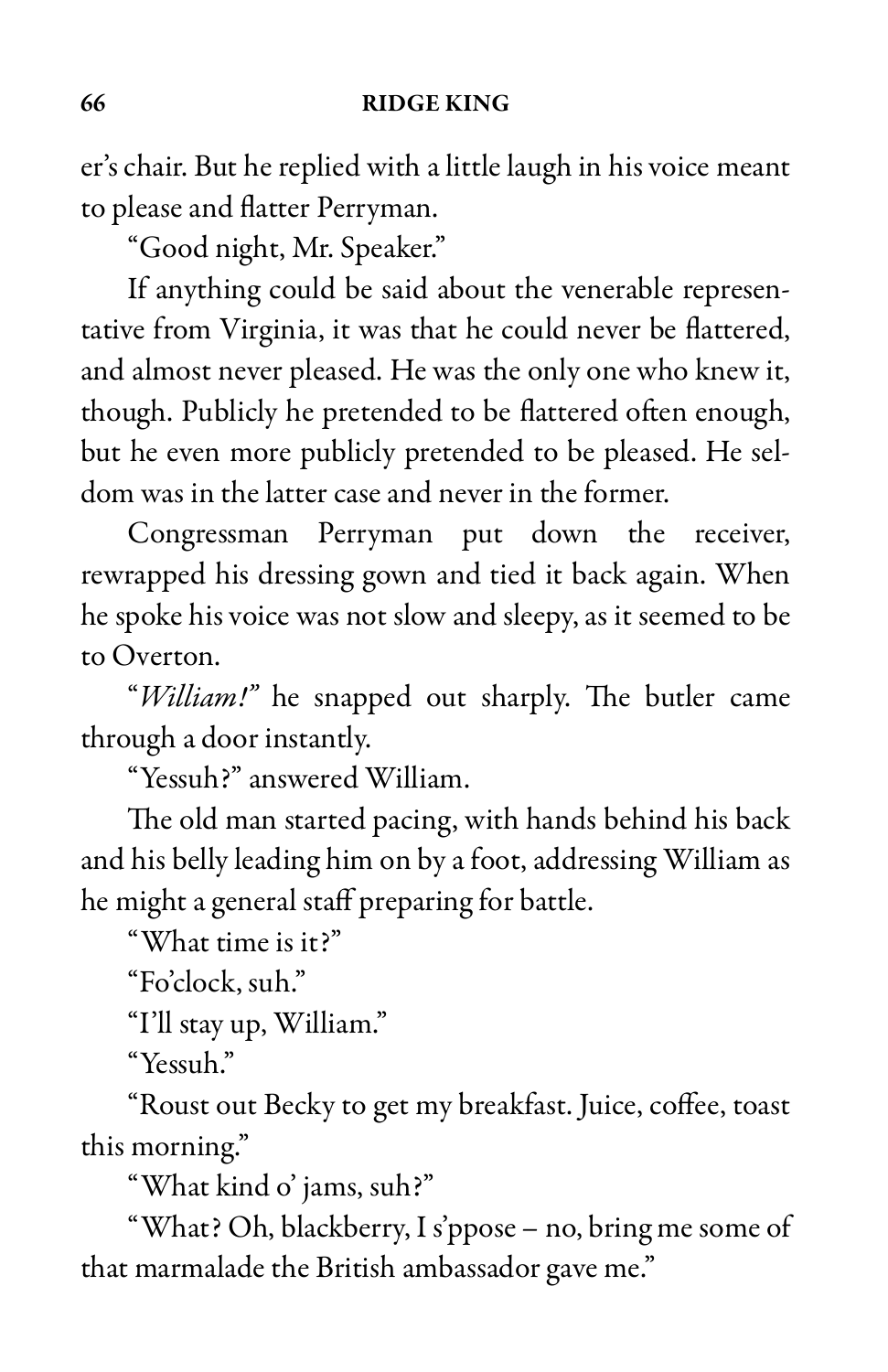"Yessuh."

"Light the library."

"Yessuh."

"I'll eat in there."

"Yessuh."

"I'll take calls from now on."

"Yessuh."

"Lay out a suit of clothes."

"Yessuh."

"Roust out Tyree. Tell him to get the car ready. I'm goin' to Washington this mornin'."

"Yessuh."

"You and Tyree will come with me. Becky stays here 'cause we'll be back."

"Yessuh."

Perryman stopped.

"William?"

"Yessuh," said the butler, looking back with interest at Perryman. He liked to see the old man excited.

"William, you are looking at the next speaker of the House of Representatives and not just speaker for a couple of weeks."

"Lor', Mr. Perryman, I'm proud fo' that."

"No need to be, it doesn't mean much to most people down in Washington. Not much glory in a thing like this. I won't be speaker long, William," he said with a glint in his eye, "but I have a hunch, yes, William, a mighty solid hunch,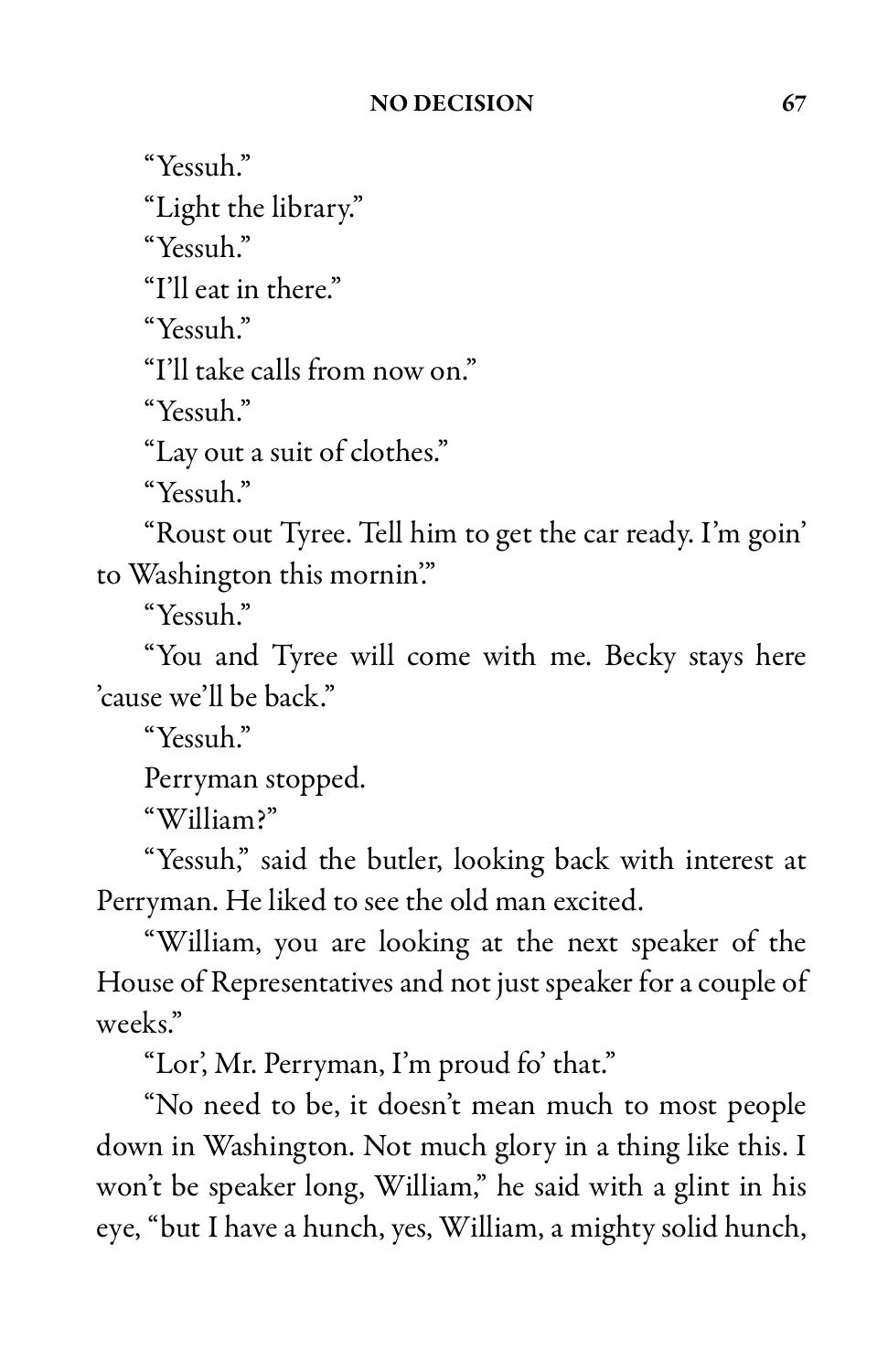people will remember I was speaker when the time comes I'm not again."

"Yessuh."

"All right, light the library and get on about it."

William "lit the library" and then ran around waking Becky the cook and Tyree the chauffeur. Then he went upstairs to arrange the congressman's wardrobe before going down to his quarters to get together his own.

Becky got out eggs, bacon, grits, coffee, bread she'd baked fresh the day before and a jar of Tiptree Tawny Orange Thick Cut Marmalade made by Wilkin & Sons, Ltd. (a little on the bitter side for her taste), and started making breakfast for Perryman and the two other servants.

The congressman's light breakfast was ready very soon and she took it into the library where he was at his desk with his feet propped up, thinking. She scolded him for eating so little and said she put some bacon on the tray. She stayed and watched him eat, fussing around him.

"You didn't eat that bacon," she pointed out, standing arms akimbo as he blithely looked the other way. "Eat that bacon!" she demanded.

He looked at her sharply and extended his arm slowly and with imposing majesty towards the library door before he snapped out at her.

"Woman, get out of here *and leave me alone!*"

"Not till you eats all that bacon!" she snorted back at him, not moved a bit by his imperious command. "Eat!"

He rolled his eyes to heaven.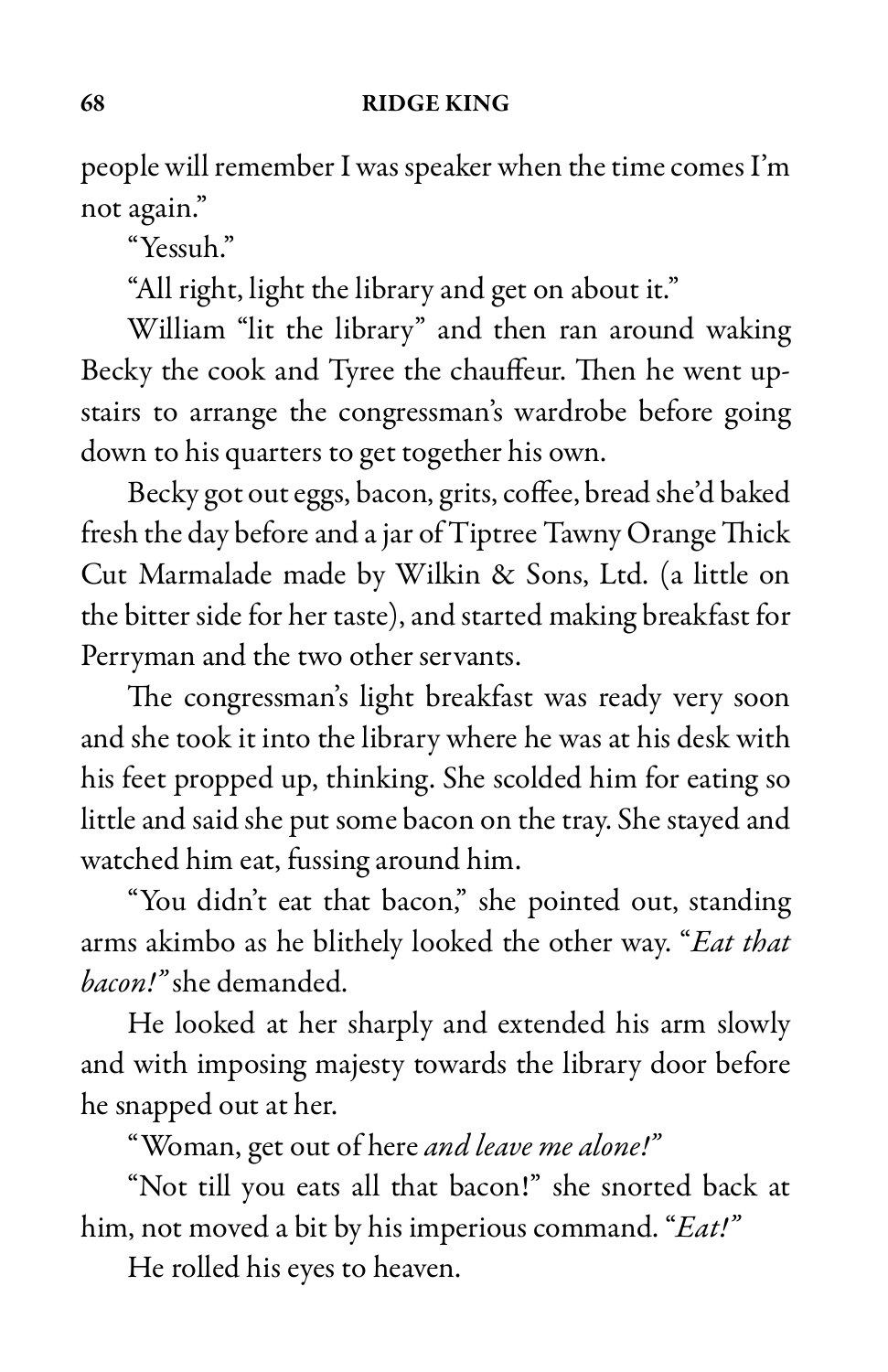And then ate the bacon.

Tyree went into the garage and took the old Lincoln limousine to gas it up for the congressman's trip later that morning.

Finishing his breakfast to Becky's satisfaction, Perryman climbed the ladder as she went away with his tray. He was looking for a certain reference book. He was just down when the telephone rang again. He snatched it up eagerly, but answered in a slow, sleepy drawl.

"He-ll- $o$ <sup>"</sup>

Thurston's voice was slow, steady, respectful.

"Hello, Congressman—Fred Thurston. I'm sorry to wake you up, but I guess you've already heard from Niles."

"Yes, indeed I have, Senator. He has informed me of your strategy and I concur wholeheartedly. He'll be of much greater value to you in the weeks before Congress convenes."

"That's what I was thinking, Lamar. He'll have to make some trips for me I couldn't ask you to make."

Perryman was not flattered. He knew he wouldn't have been called on to make the trips anyway.

"I'm glad I can be of some help, Senator," said Perryman politely.

"And you can be ... Lamar. You'll have to keep a tight rein on the House and the caucus after you're elected speaker. It might not be easy. Niles and Stan are coming here tomorrow to plan strategy."

"Senator," injected Perryman, "I will be happy to jump on an airplane and come myself, if you think it necessary."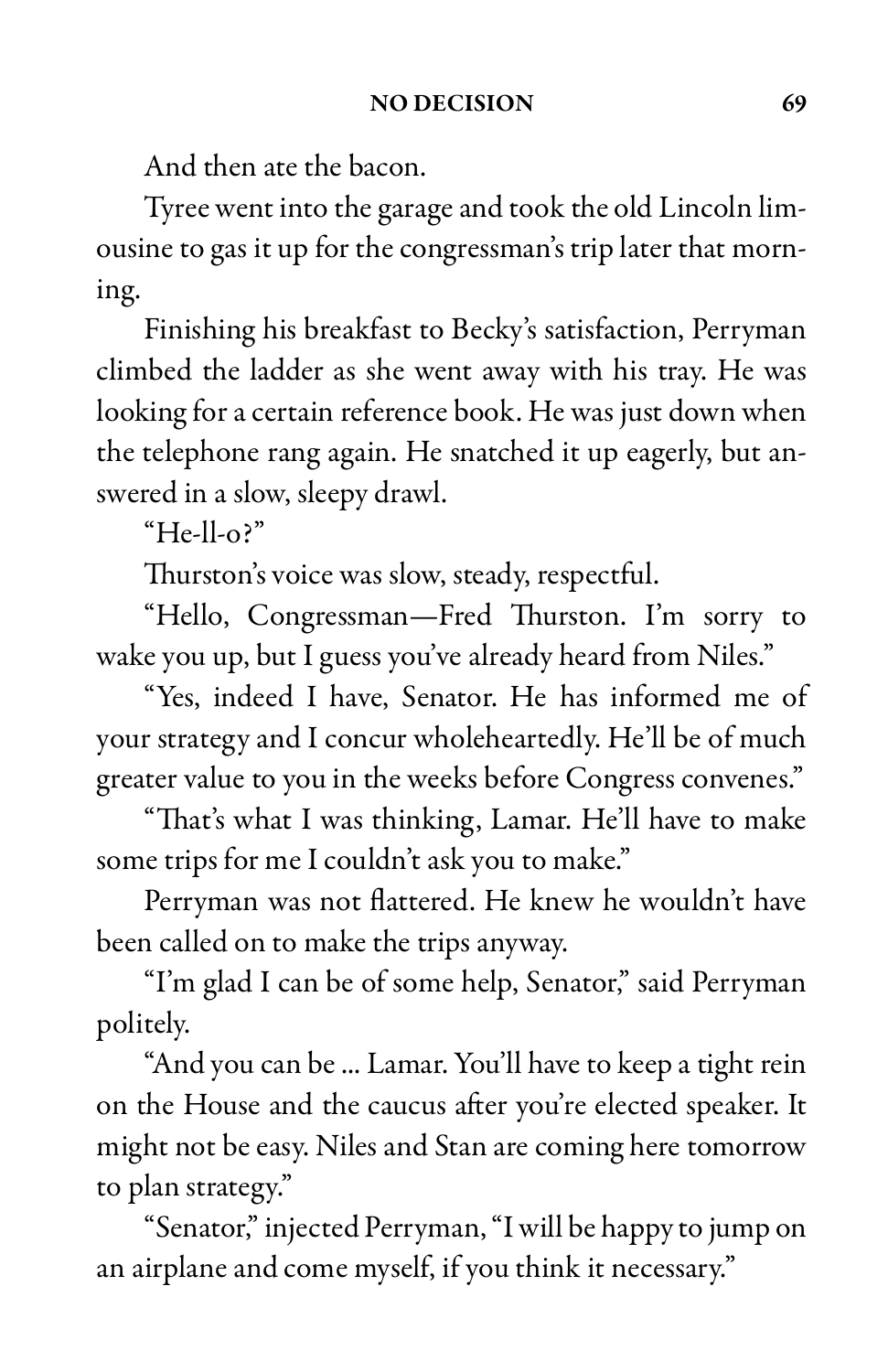He knew Thurston would not think it necessary.

"It's nice of you to offer, Lamar," replied Thurston, "I wouldn't want you to go to the trouble, but I appreciate it. Niles will fill you in later."

What he meant, thought Perryman, was that he not only didn't think his advice meant much, and never had, but that he didn't think his influence was that substantial. His influence might not be now, he thought, but his power soon would be.

"Thank you, Senator. I'll look forward to hearing from you and the majority leader, then, after you have deliberated."

"Thank you, Lamar. Good night."

"Good *morning* to you, sir."

"Yes, it is morning, isn't it?"

Perryman heard a click as Thurston disconnected. He slowly lowered his receiver and replaced it in its cradle. His mind was working faster than it usually had to.

Perryman wiped the palm of his hand across his mouth, removing the thin film of sweat on his upper lip. He realized that he would have to make some basic decisions rather soon and he wanted to be prepared to make them for the benefit of the country. He was asking himself questions Overton and Thurston thought he'd answered for himself long ago. Perhaps, thought Perryman with a slight smile, they thought he was far past the age when men made all their final decisions lest death should catch them short.

Perryman returned to his books and pressed a button on his desk that brought William to the library door.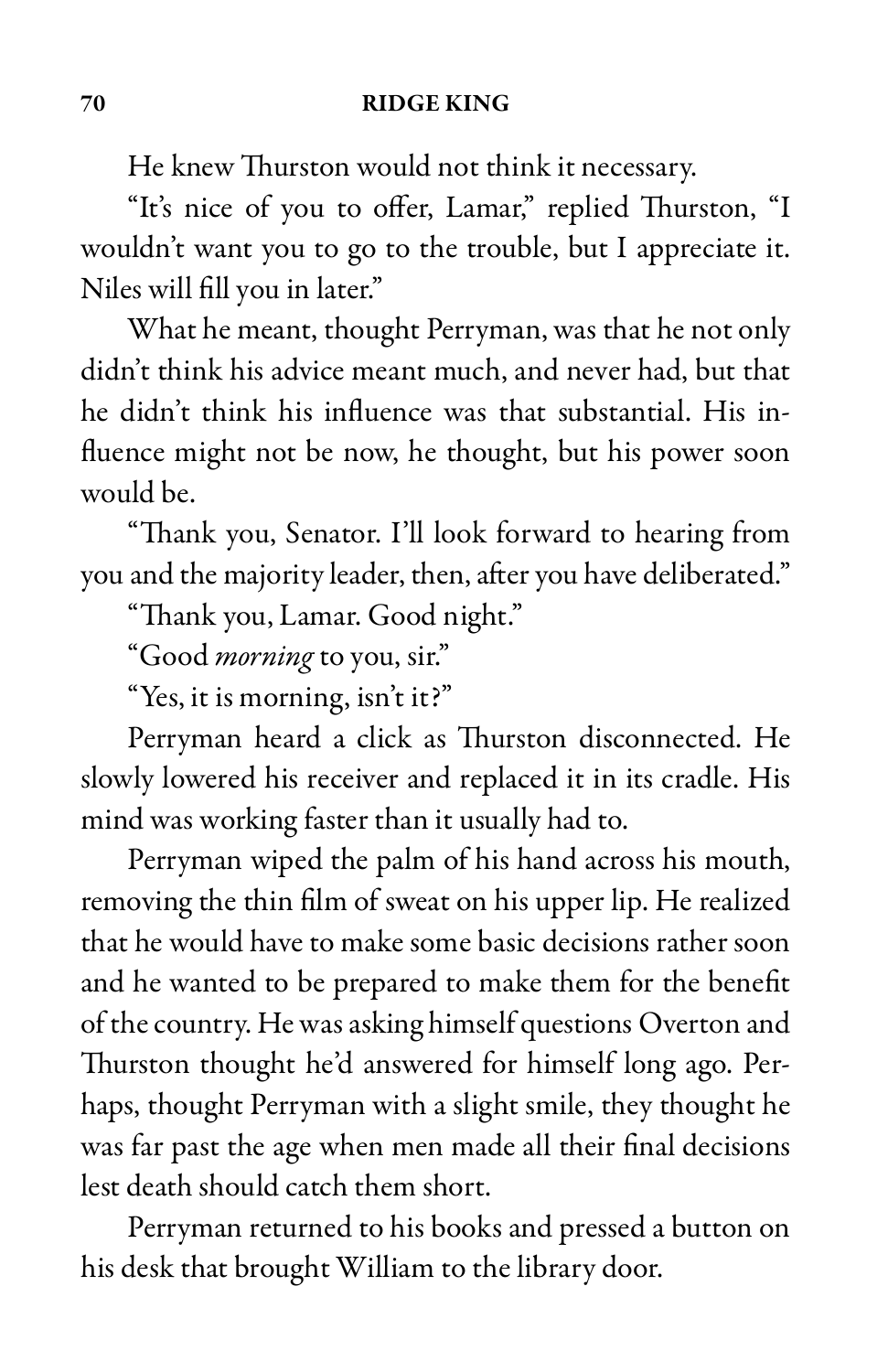"Yessuh?"

"I'll dress now, William."

"Yessuh." William turned and moved slowly up the stairs to prepare to dress the congressman. Perryman himself went back to his ladder and fetched down some books he wanted to take with him to Washington.

In an hour he would be dressed in his habitual winter worsted suit, heavy topcoat, Homburg, gloves and walking stick, the picture of a distinguished elderly gentleman.

But I've still got some poison in my fangs, he smiled to himself as he moved slowly up the stairs.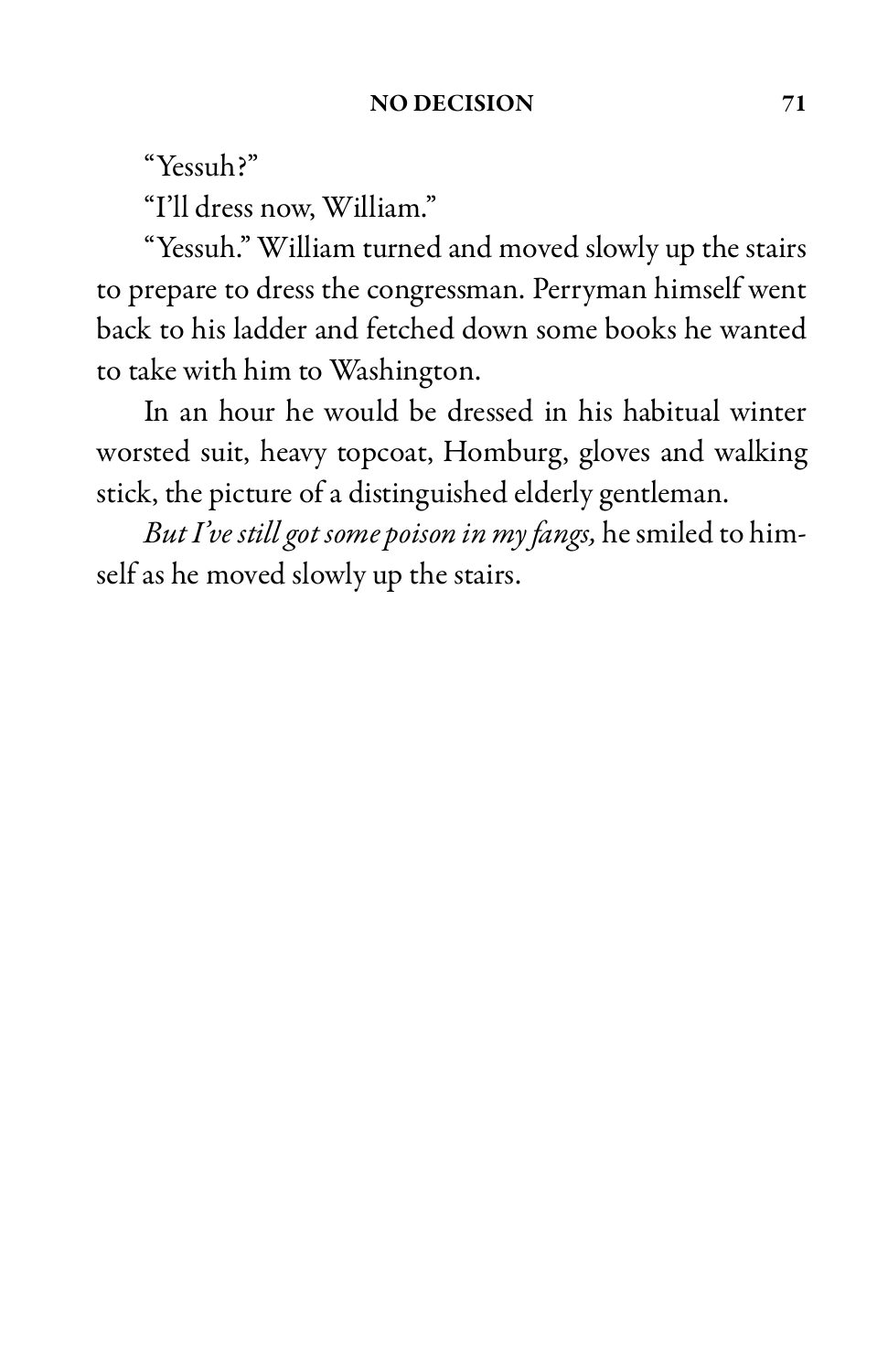# Chapter 11

## Matt Hawkins

It was five o'clock in the morning in Jackson, Wyoming, and in the pre-dawn light that filtered into the room, Matt Hawkins was making love to his wife, Sue.

The snowy November landscape cast a pale, muted halfwhite light through the heavy-hanging drapes. The light played across the muscles of Hawkins's body, creating quiet rippling shadows among the bulging sinews of his back and thighs. The well-defined muscles shifted as he lifted for each new thrust, and beads of sweat rolled off his back. The prickly sweat between his legs lubricated his movements. The small of his back was a puddle of darkness. The room was quiet but for their labored breathing. He was thinking now of the time they did it behind a waterfall roaring off a mountain in the Teton Range. They'd been in college then.

His head was on her shoulder, turned away from her face. He stopped momentarily, lifted himself on his elbows and kissed her smooth shoulders, sweaty neck and lips.

There was no mistaking the fact that Matt Hawkins was handsome and his wife beautiful. It was something all the people agreed on, whether they voted for him or not. He was twenty-nine years old and she was two years younger. He had dark, curly hair that gave him a boyish attractiveness that brought out more than a maternal instinct in women. His complexion was such that he retained the slightest tan and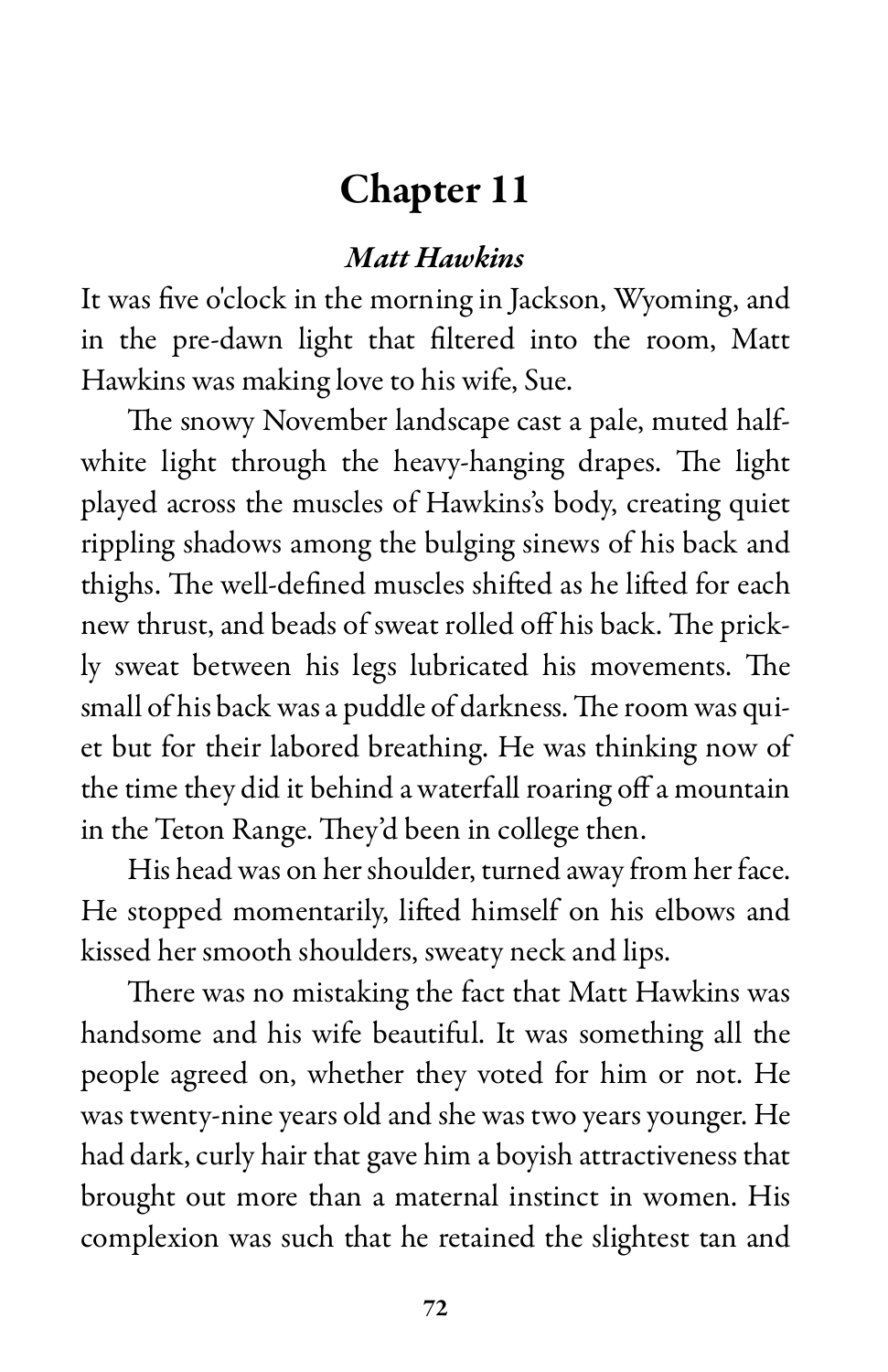#### NO DECISION 73

looked exotically dark to the bleached faces of Wyoming, used to long and bitter winters. He was healthy and warm looking, having what many women voters called a cozy personality.

Many women who went to Moran High School with him remembered that "cozy" personality and the times they curled up with Matt in front of warm winter fires in isolated mountain cabins. Many wished then and now that they could have caught Matt and married him, but he always moved on to someone else, even though he never hurt anybody when he left. No one he ever made love to could say she'd been hurt by Matt Hawkins. Most were happy for the experience and didn't try to argue when his restless nature asserted itself. Matt knew he never hurt people and was very proud of the fact that he could bed most of the women he wanted without causing any trouble when they broke up. He never gave them false hopes. The word "love" was never used.

Sue Williston, with her gleaming dark brown hair and light hazel eyes, was the one who finally got him. She met him at the University of Wyoming, she studying English, he preparing for the law. They married in his first year at law school, but even now they had no children.

He kissed her lips again. It was getting lighter outside.

"Happy?" he asked, still inside her.

"Um-hmm," she purred.

"About this?" he said, flexing.

"I thought you meant about the election," she said, laughing slowly, "not the e-rec-tion."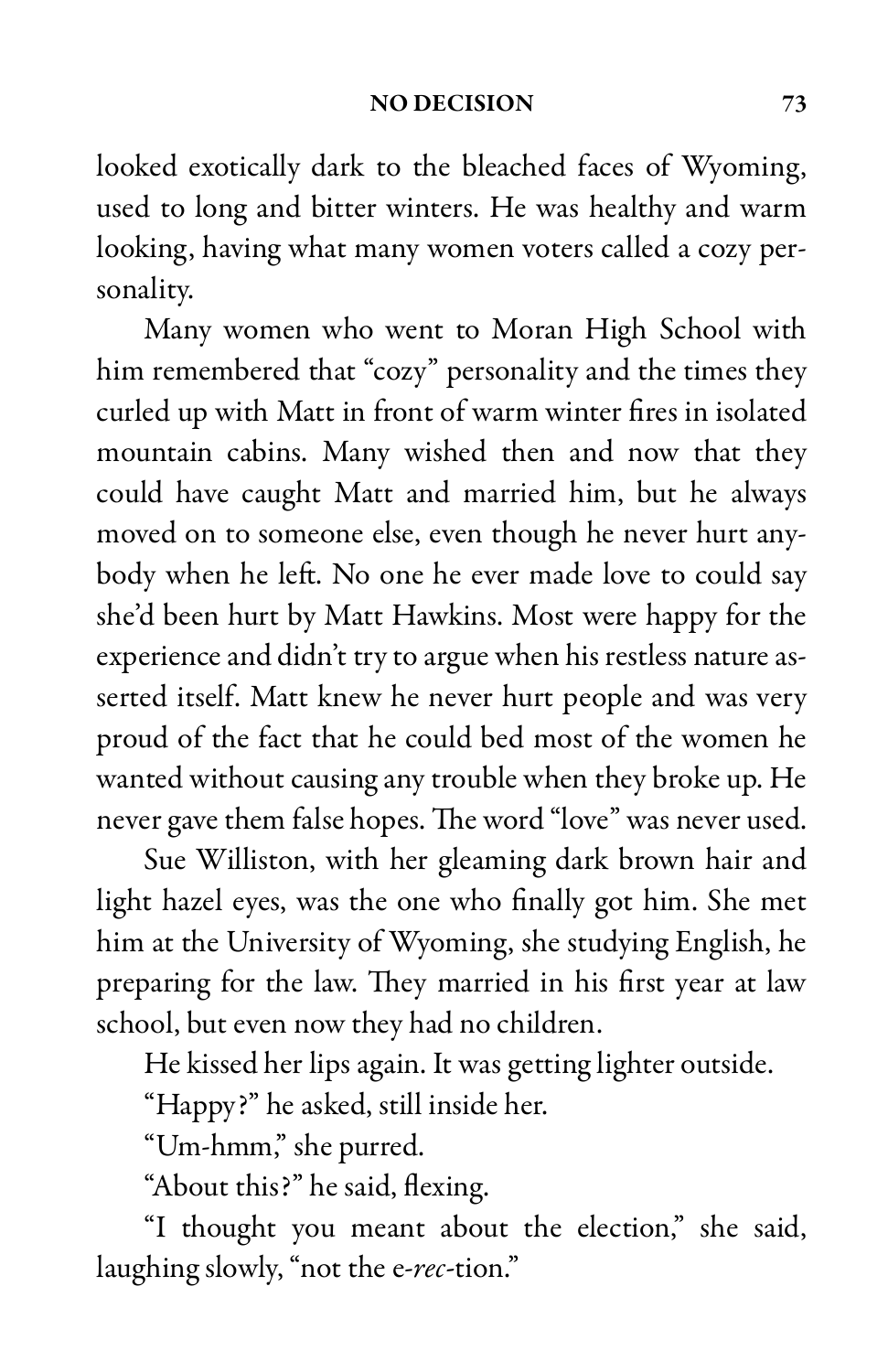"Well, it rhymes. You *might* be happy about both," he said. "After all, you are married to the new representative from the state of Wyoming."

"Succeeding defeated William R. Crampton," she intoned. "Well, you're not the congressman from Wyoming yet, hot shot," she pointed out.

"Well, not yet. But soooon," he leered. "Crampton's a lame-duck till I get sworn in next January."

"I never liked him."

"I didn't either, at first, but I didn't know him then. As the campaign went on, I liked him more and more. Kinda hate to see him go."

Crampton had been the single representative from Wyoming for many, many years. He'd been considered untouchable by anyone in either party. Republicans never fought him and many people thought Hawkins was just plain lucky to beat him in the Democratic primary. The combination of his youth, looks, obvious legislative talent and his law background and reputation in Jackson and Cheyenne pulled it off even without campaigning in every part of the state.

Hawkins once said to an aide that if the voters could see him, not on television, but in the flesh, he knew he could win. Throughout the campaign, Crampton refused to debate him publicly, knowing Hawkins had the kind of magnetism that would turn Crampton into Nixon—and Hawkins into Kennedy. So the main push in Hawkins's campaign had been to show himself in person to as many voters as possible. It worked. They were electrified by his warmth, outgoingness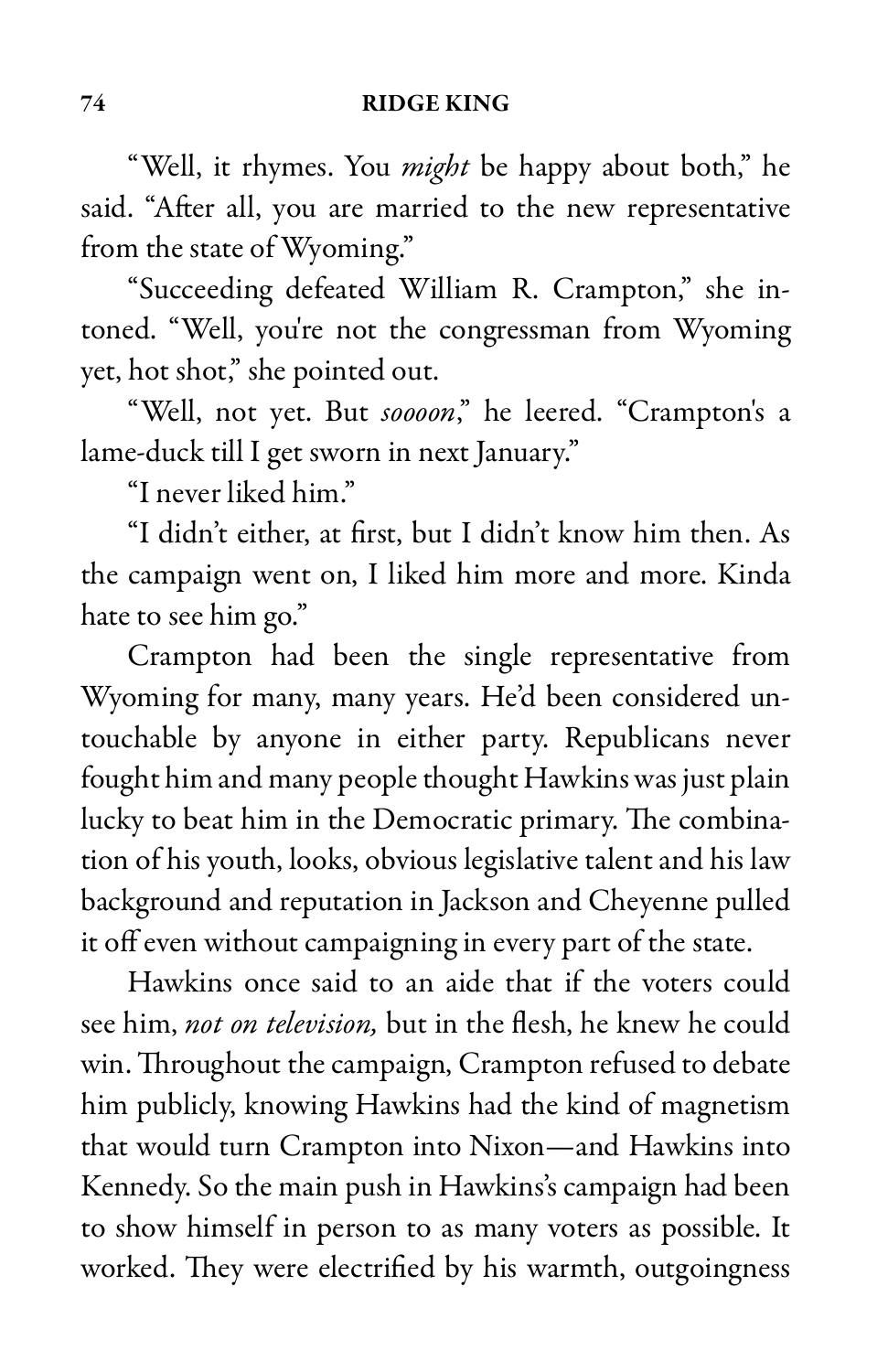#### NO DECISION 75

and youthful brashness. Especially the women. One poll of two thousand women in Cheyenne found only three hundred fifty two who wouldn't vote for him.

"You're losing it," said Sue.

"Oh," said Matt, bringing himself back and forgetting about old man Crampton.

Sue could tell his heart wasn't in it as he pushed deep inside her, again and again, a soft, wonderful grunt coming from him each time. But his body was certainly there, and when she thought about it, that mattered more to her—his body. That's what attracted her to him in the first place. Yes, she was attracted to the other things in the man, but his body was what kept her. For her part, without sex there wouldn't be much else to their relationship. For a man like Matt, for whom sex was always available when he wanted it, other things she didn't even consider mattered more. And though Sue was beautiful, and had a gorgeous body, she fell behind him in those "other things," such as ambition, glory, power and money, all of which Matt thought about endlessly. To the point of boredom, in her opinion.

And now they had to go to Washington.

Matt propped himself up on his arms, looking at Sue as they made love, but her eyes were closed and she was breathing heavily, about to come. She always closed her eyes just before. Now she clawed his back, and he laid his head back on her shoulder, away from her face, scarcely feeling her fingernails in his tight, agile back, thinking how, over the years, the emotion had slipped away from their love-making, one fuck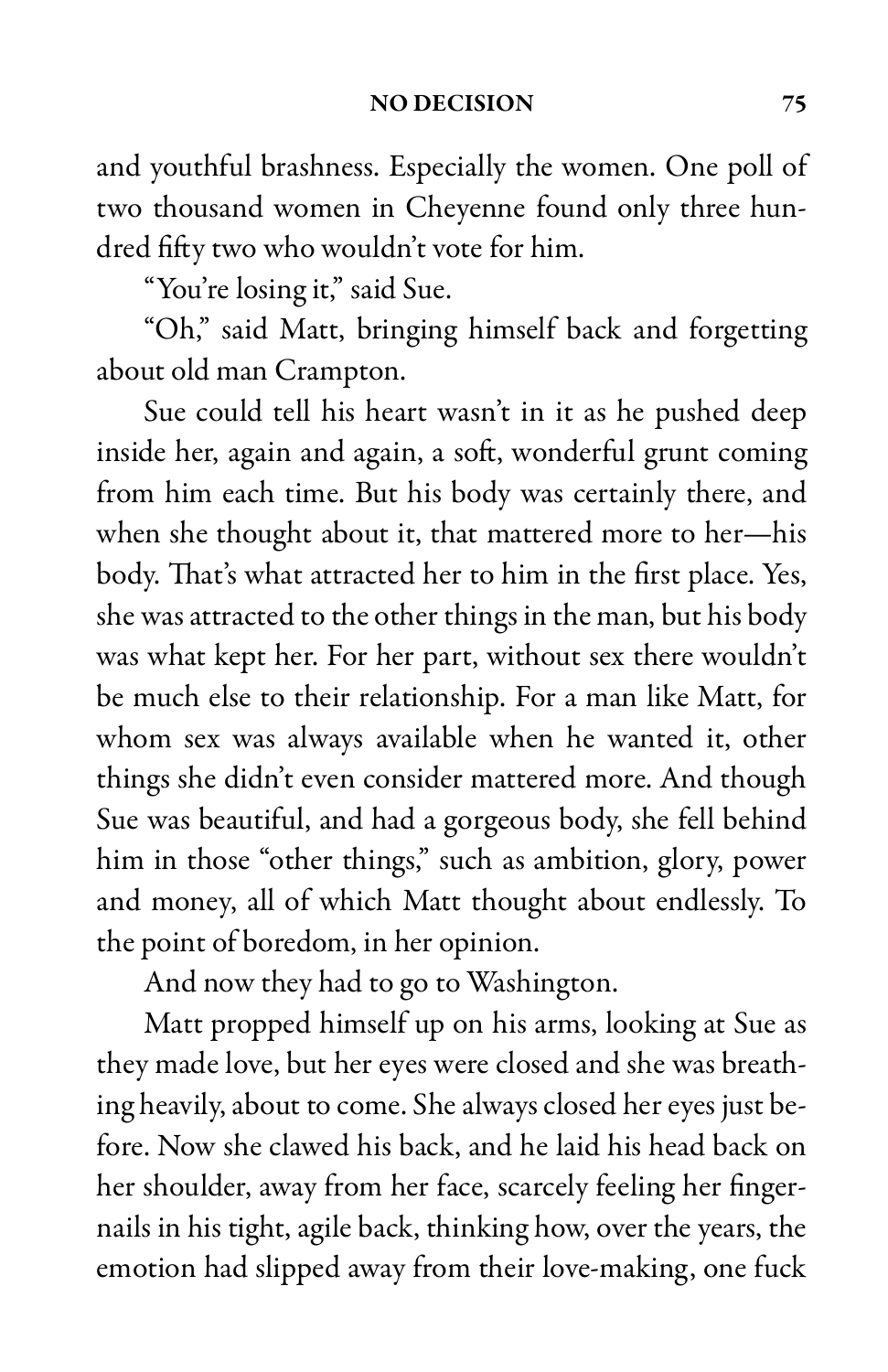at a time. He knew they wouldn't be together forever. So did she. He wouldn't be surprised if he came home one day and found a note on the refrigerator.

They finished. He lifted himself on his strong arms and rested beside her, running his index finger across her sweaty forehead, down her nose and onto her neck. The house was hot, sealed against the snow and cold outside, and they were both lying in pools of sweat. He pulled the top sheet up over them gently, the coolness of the cotton soothing his hot skin and muscles.

"We'll have to start packing this week," he said.

She rolled over on her side to face him, though she could barely make out the contour of his face in the half light.

"It's going to get pretty tense in Washington, isn't it?"

"Sounds like it—from the way things are shaping up."

"Will it involve you much?"

"Nobody even knows I exist outside of Wyoming."

"You never know," she said.

"I know," he said, moving closer to her and kissing her again. He slipped his arm under her head and held her to him.

"Get a little sleep, Mrs. Congressman."

She closed her eyes.

But, try as he might, as exhausted as he was after all he'd been through, he was wide awake as his mind raced ahead to think about the wonderful challenges that lay ahead.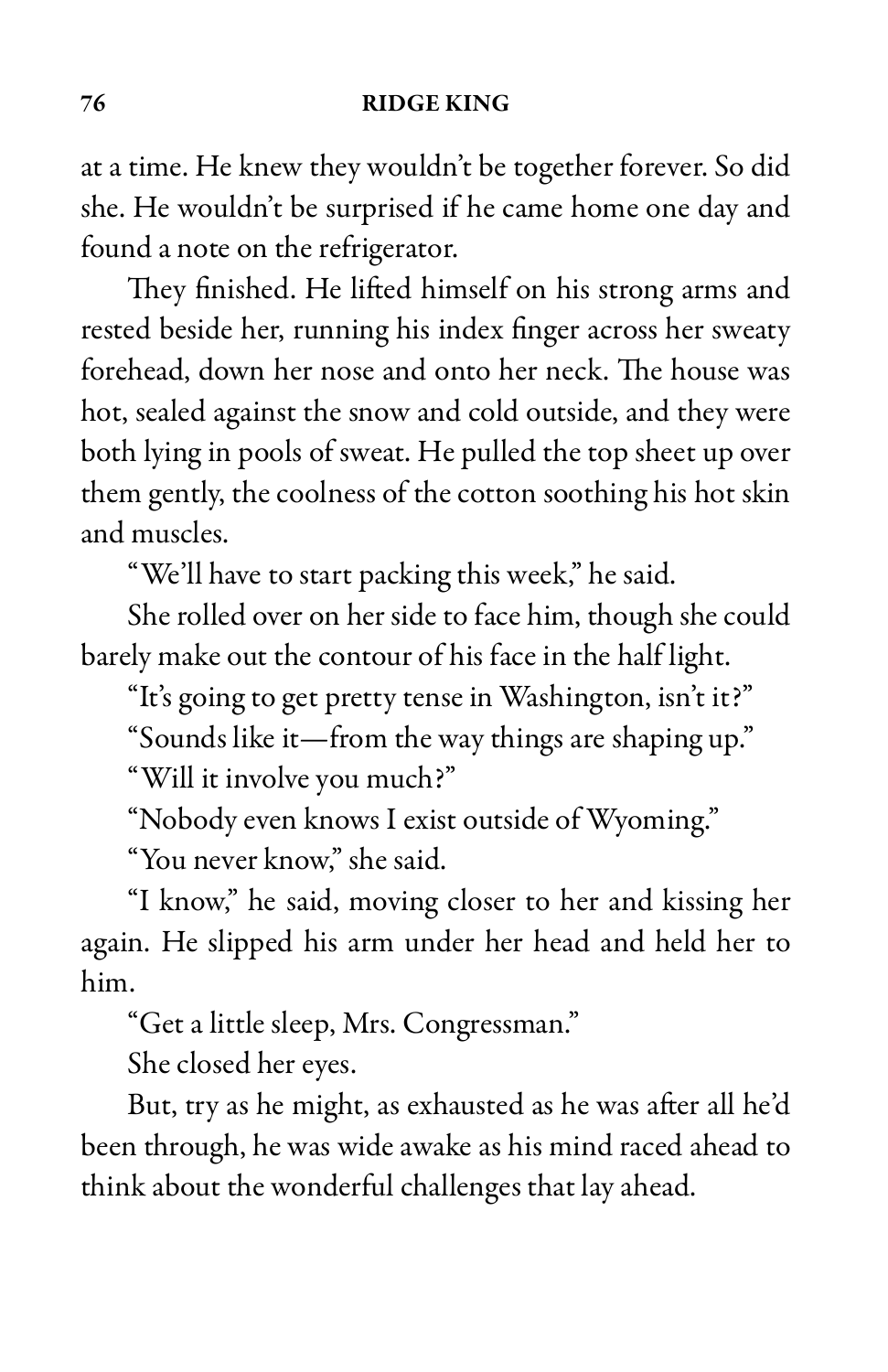# Chapter 12

### The Last Call

Governor St. Clair had been on the phone most of the night. He was extremely tired after he returned to his suite from the blaring convocation of trumpeting voices and noise that had been the ballroom's sendoff. He only talked to three people, however: Congressman Duncan Olcott, Robert Degraff and Jeffery Norwalk, in that order.

At 3:30 A.M., St. Clair called Minority Leader Duncan Olcott of Illinois. His secretary answered and said Mr. Olcott was on another line and had two calls waiting but that she would tell him St. Clair was on the line. In a moment Olcott answered.

"Hello, Sam?" Olcott said in a rush.

"Yes, hello, Dunc."

"I've been waiting for your call," said Olcott, "I've already called all my part of the delegation. All my people are steady. I've been working on theirs, but they're afraid to talk to me before they meet with Healy. He's called them all to Chicago tomorrow, but I'll keep trying to get at 'em."

"Thanks, Dunc," replied the candidate, thinking now about the troublesome mayor of Chicago, Edward Healy, a real force to be reckoned with in Illinois, and Olcott's bitter enemy. "But what are the chances it all might be settled in the College?"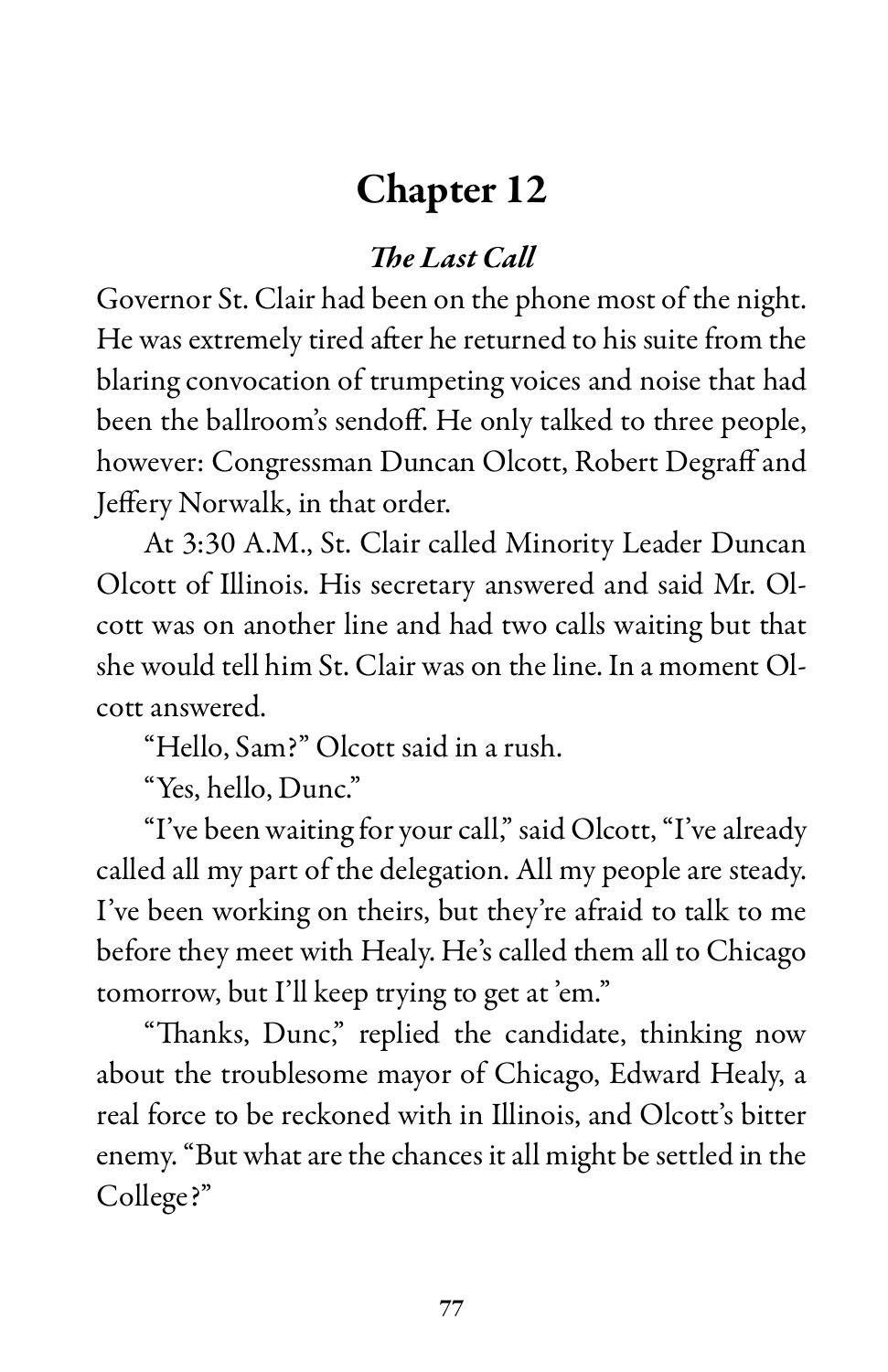"Don't know. I'll tell you this, Sam. The people that vote against their party on this one, whether it's in the College or the House, and I don't care which way their state voted, are going to be crucified. I don't care who they are or what they feel on the issues. We've got to make sure all the Republicans in the House know exactly what's expected of them. In this kind of fight we're looking for bodies and everybody knows it."

"I guess you're right. Then you think it'll go to the House without much doubt?"

"I'm pretty sure of it. Even though it hasn't happened in over a hundred years. Since we've only got twenty states for sure, we've got our job cut out for us. It won't be easy, Sam, you know that."

"Yes," said St. Clair. "What do you suggest I have my people do?"

"I'll fly over to see you tomorrow, Sam, and we'll meet with your people. We need files on every congressman and we'll have to divide them up and somehow go to them all—the crucial ones, that is."

"All right, Dunc. I'll see you tomorrow. You talked to Frank?"

"Yes, I called Frank an hour ago. He'll come with me." Frank Holtzman was the minority whip from Waterbury, Connecticut.

"All right, Dunc. I'll see you tomorrow."

"Fine, Sam. And Sam..."

"Yes, Dunc."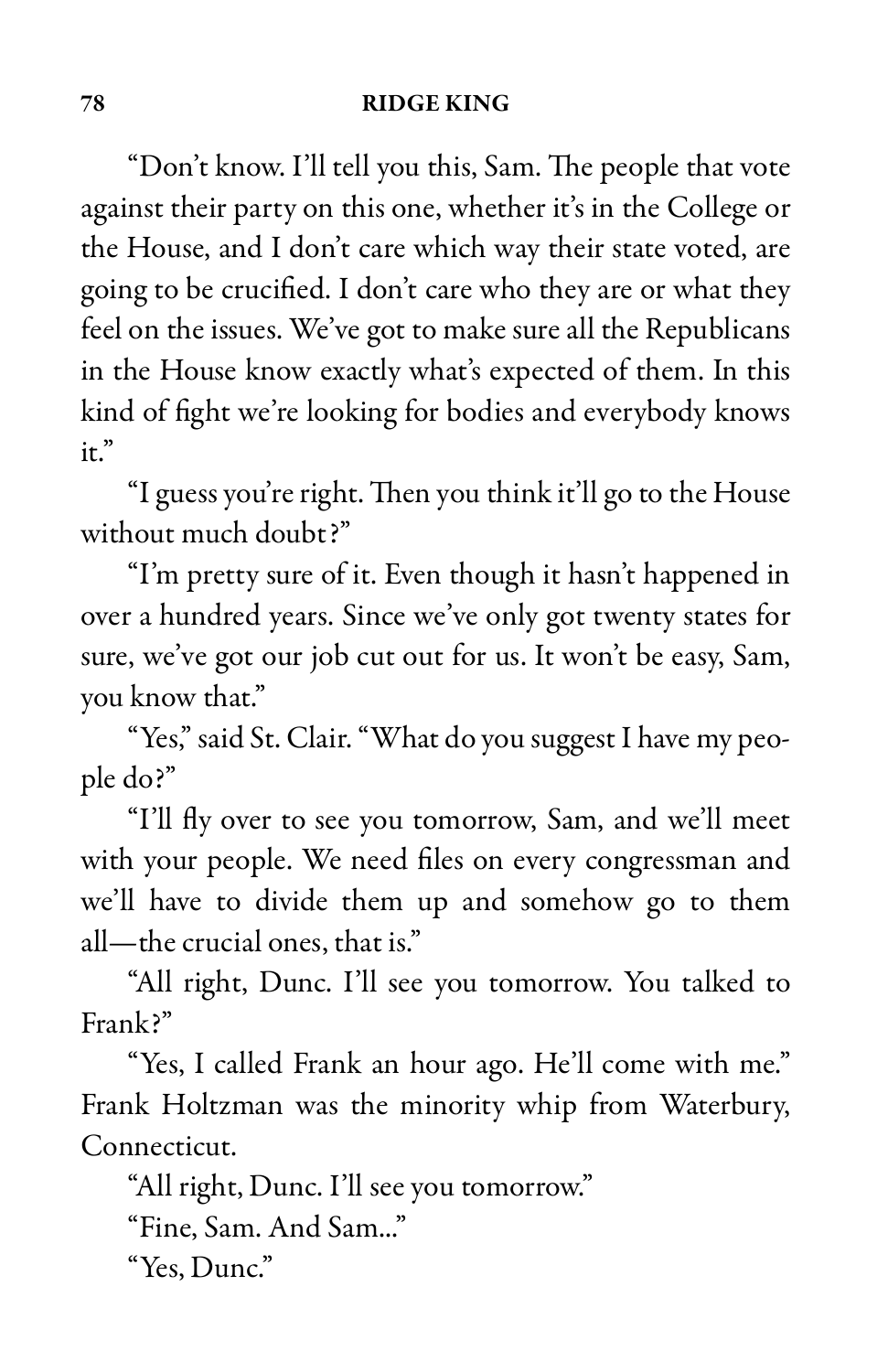"Don't you worry, boy. We'll pull this one through somehow. I'm not sure how just yet, but we'll pull it through."

"All right, Dunc. See you tomorrow. Good night." "Good night."

Then he talked to the junior senator from Oklahoma, Robert Degraff, his running mate. Degraff said his own House delegation, though Republican, was in some doubt because of the enormous influence of John Fulton, who controlled the four-to-two Republican majority in the delegation.

Fulton personally hated both Degraff and Norwalk. Degraff said he was still working on his fellow Republicans, but that they were afraid to commit themselves without first talking to Fulton. He said he would fly to Miami the next day. St. Clair was very pleased with his running mate. He was serious, hard working and idealistic—and just thirty-eight.

Then St. Clair placed a call to the White House.

"This is Governor St. Clair. Is the President awake?"

"Yes, Governor. He left instructions to put you through immediately."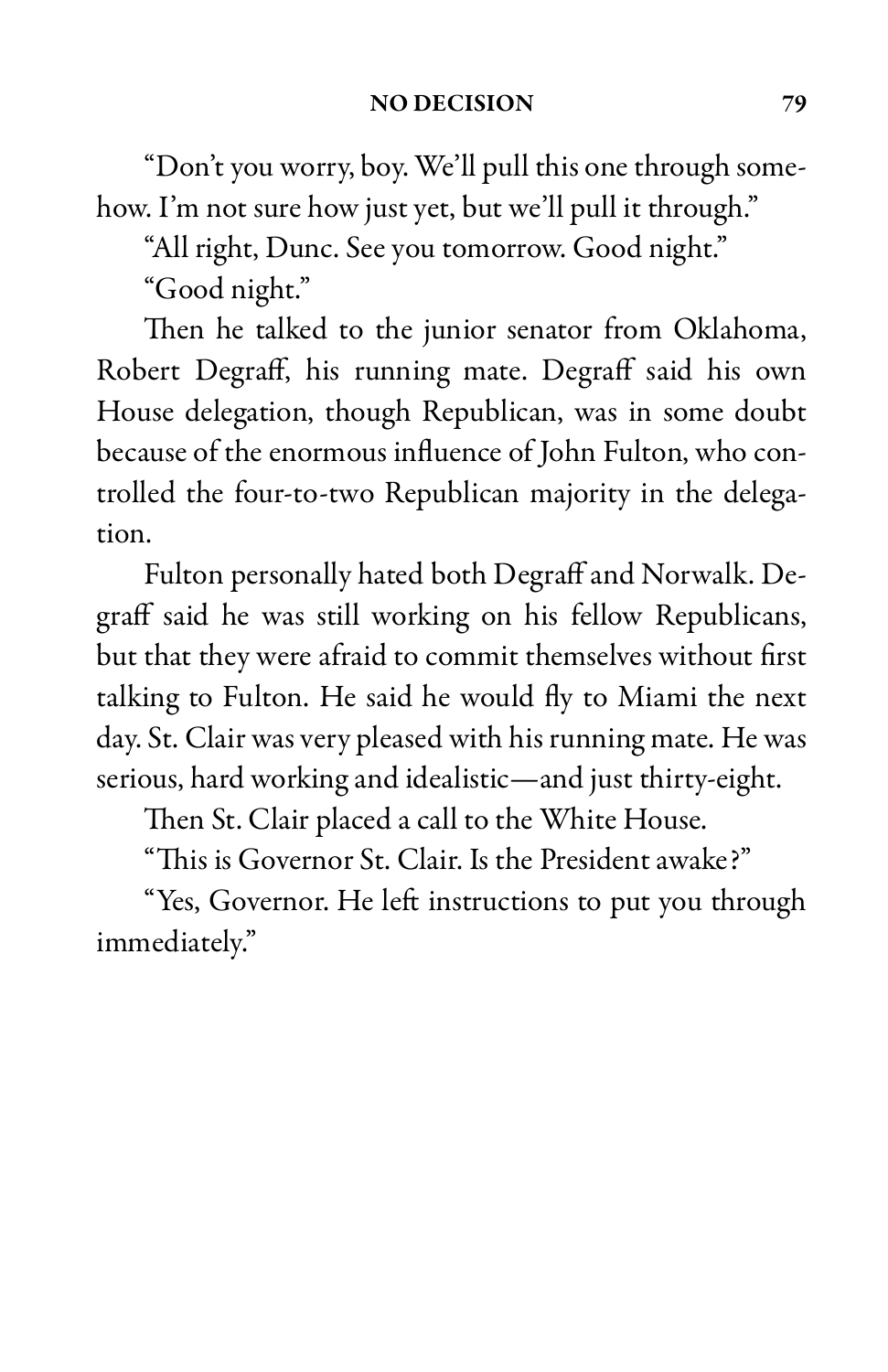## Chapter 13

### The Oval Office

President Jeffrey Norwalk stood looking out the windows on the south side of the Oval Office into the dark but glittering Washington night. The winter having killed all the leaves on the trees between the White House and the Washington Monument, the President could see the monolithic slab of rock pointing like a pin-prick to heaven, towering over the city with undiluted brilliance and unmolested majesty, the harsh spotlights seeming to coat the monument not with a garish night time make-up, but with an invisible shroud of honor and dignity. He knew the same kind of lights were shining on the White House, making it look, even in the night, like an undefiled object, clean and pure in its neoclassical simplicity, overpowering in its quiet strength, sturdy and immovable in times of shifting factions and restless masses, representing to many millions of Americans who thought they were as pure, unadorned and inviolable as the great big house where they put their best man every four years, a kind of self-image.

Early in his administration, when he was in the Oval Office late one night and looked out the windows as he was doing now, the brilliant lights that flood the building were located forty yards from his office windows, pointing straight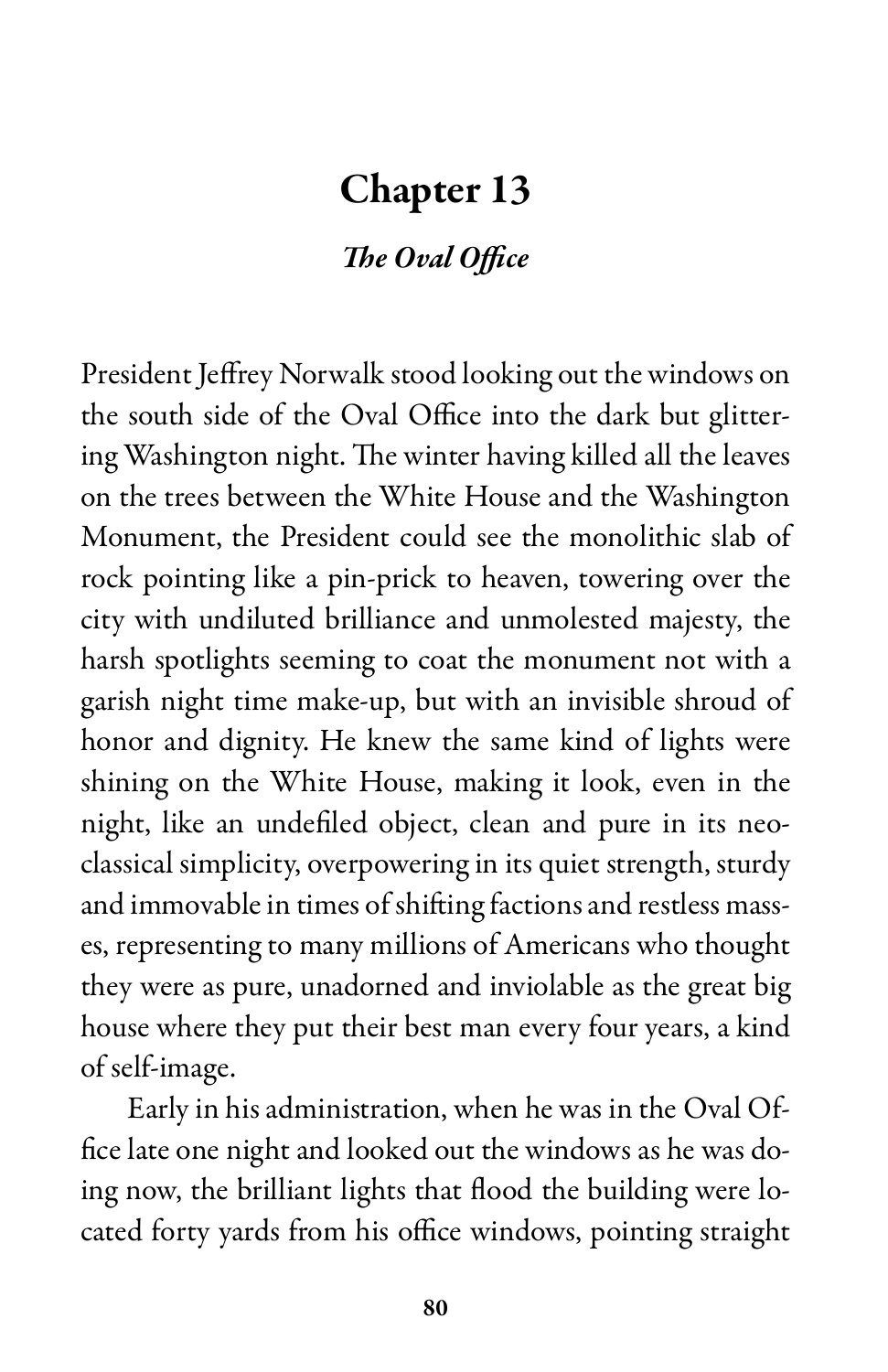#### NO DECISION 81

at him. They blinded his vision and he couldn't see outside clearly. And they made him restless. To him the lights immediately symbolized (so briefly had he been in office) the attention of the world, so powerful was their focus on him and his new home. The very next morning he ordered them to be shifted so as not to obstruct his view of the city at night.

He turned away from the south windows into the Oval Office itself, which was very dark, illuminated only by his small desk lamp. He walked over to the French doors on the east side and looked out into the Rose Garden whose now absent blooms, so healthy and life-restoring in the spring, he would not see again as President: perhaps never again, he thought. Former Presidents seldom returned to the White House, much less the Rose Garden. He took pleasure in that garden more than any other part of the grounds. He'd planted bushes there himself, and recalled one occasion when the wholesome dirt covered his hands, and the sudden rush of reporters when someone spotted him with a couple of staff members and the secretary of state on their hands and knees. He mused that perhaps it was his love for growing things that urged him on to become President. It was his habit to look at nations and peoples as flowers and plants. They had to be cared for, nurtured, fertilized, watered, protected from winds and frosts, or from great heats.

He knew that was all a lot of bullshit. It was his lust for power that made him President. And his full appreciation of power that made him a good one. He had no apologies.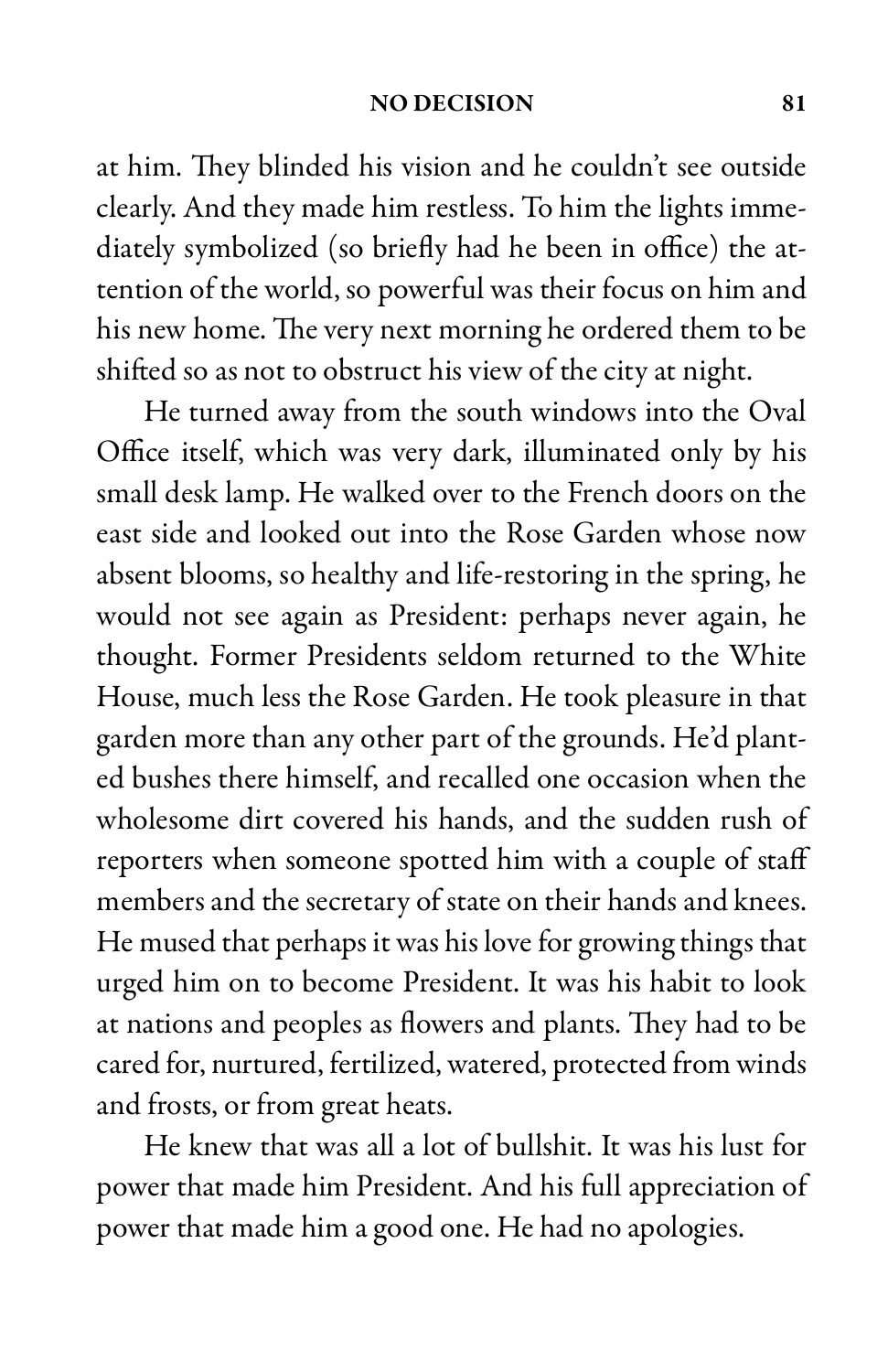How strange, he thought, returning to the Rose Garden, that the President of the United States should have only this small, neat garden in which to stroll when the kings of France had had the acres of formal gardens at Versailles.

Of course, he thought, there weren't any more kings of France. Maybe the Rose Garden wasn't so bad, after all.

He opened one of the French doors, eleven and a half feet high, and swung it outwards, bringing in a sudden rush of cold November air that chilled him more than he thought it would. He was getting old, he thought: seventy-three and he felt each one of those years. He was a long way from the forests of Ohio where he grew up and camped out on many a wintry night.

Stepping out onto the small portico outside the French doors, Norwalk felt the winds whip round his head, mussing his gray hair. He walked down into the Rose Garden, feeling the frost crush under his feet. It was cold, he thought again to himself, as though having to remind himself that he was freezing.

He'd been thinking all evening about the inconclusive election, and finally made up his mind a little earlier what he would do about it.

His mind was overburdened with the election, with Frederick B. Thurston, his enemy, and Sam Houston St. Clair, his protégé. He was skipping around in his mind from thought to thought, impression to impression, sensation to sensation, trying to judge his life, weigh the effectiveness of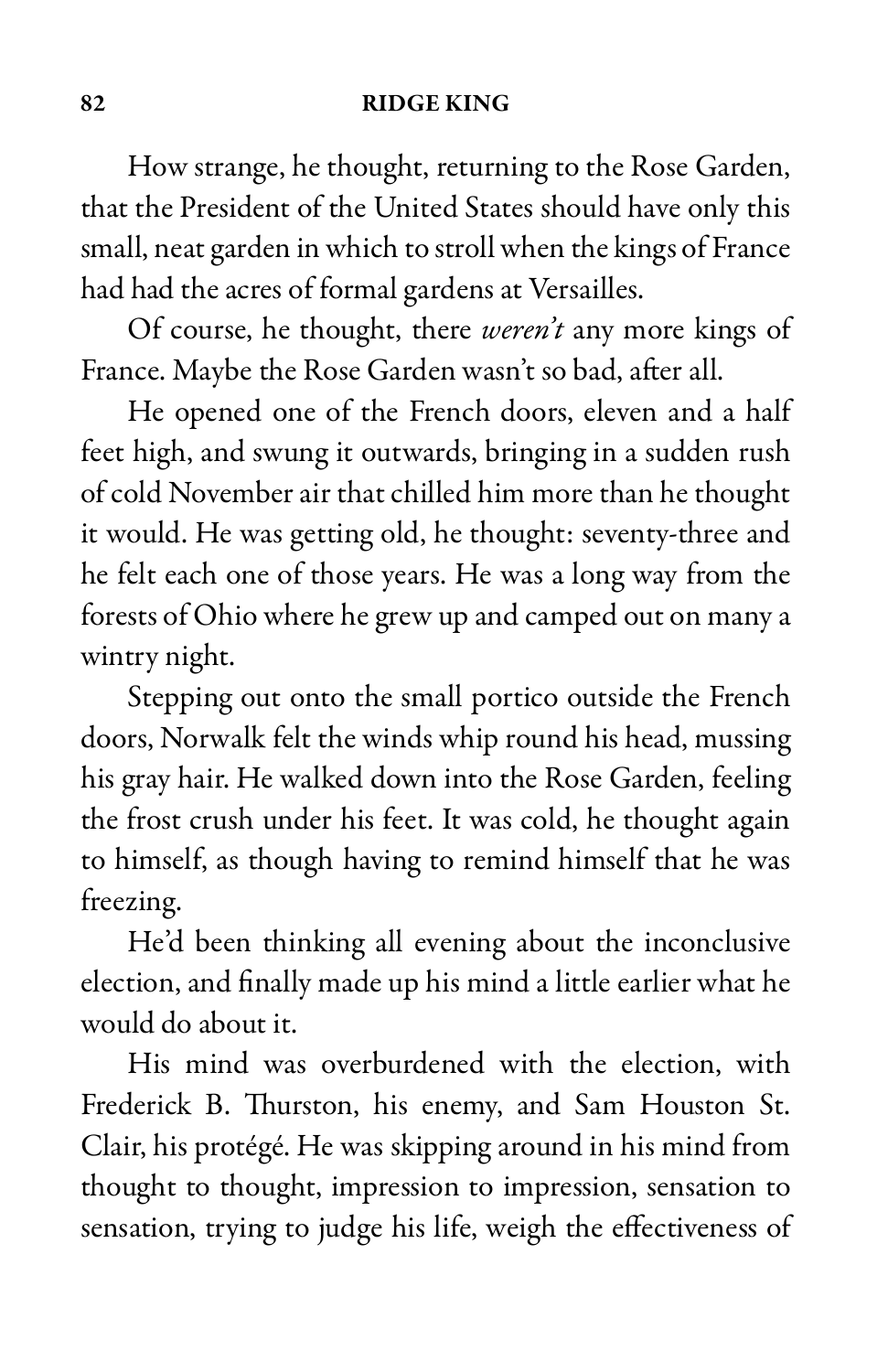NO DECISION 83

his two terms as President, Russia, China: their feud and totally irreconcilable destinies.

He forgot them for the moment.

Norwalk was lost in his daze, though his vision was as sharp as the air was bitingly cold. He felt numbed, however, as though his eyes were not connected to his brain. He looked around the garden as if seeing it for the first time. It was all clear but strange. He walked out of the Rose Garden, around the West Wing to the front. Only a few cars were cruising Pennsylvania Avenue at this late hour, slowing even as they passed to stare at the place he'd called home the past eight years.

He walked toward the fence that surrounded the grounds. The curving drive sloped slightly away from him to one of the two car entrances on this side of the White House. Two guards were chatting together in the warm guardhouse. Norwalk stayed out of the light by walking beneath the bare branches, strong and outstretched, of a tall ancient oak tree.

Walking down to the fence, he took one of the bars in his hand and held it. He felt slightly dizzy. The iron bar was freezing and seemed to sear his hand with the cold.

Just then he heard rapid footsteps and turned towards the guardhouse and drive, his hand coming off the bar.

Running towards him at a fast clip were the two gate guards and several White House police and soldiers who were running down the drive as fast as they could, their greatcoats flapping in the light breeze. He was startled and for a moment physically afraid, having forgotten where he was. He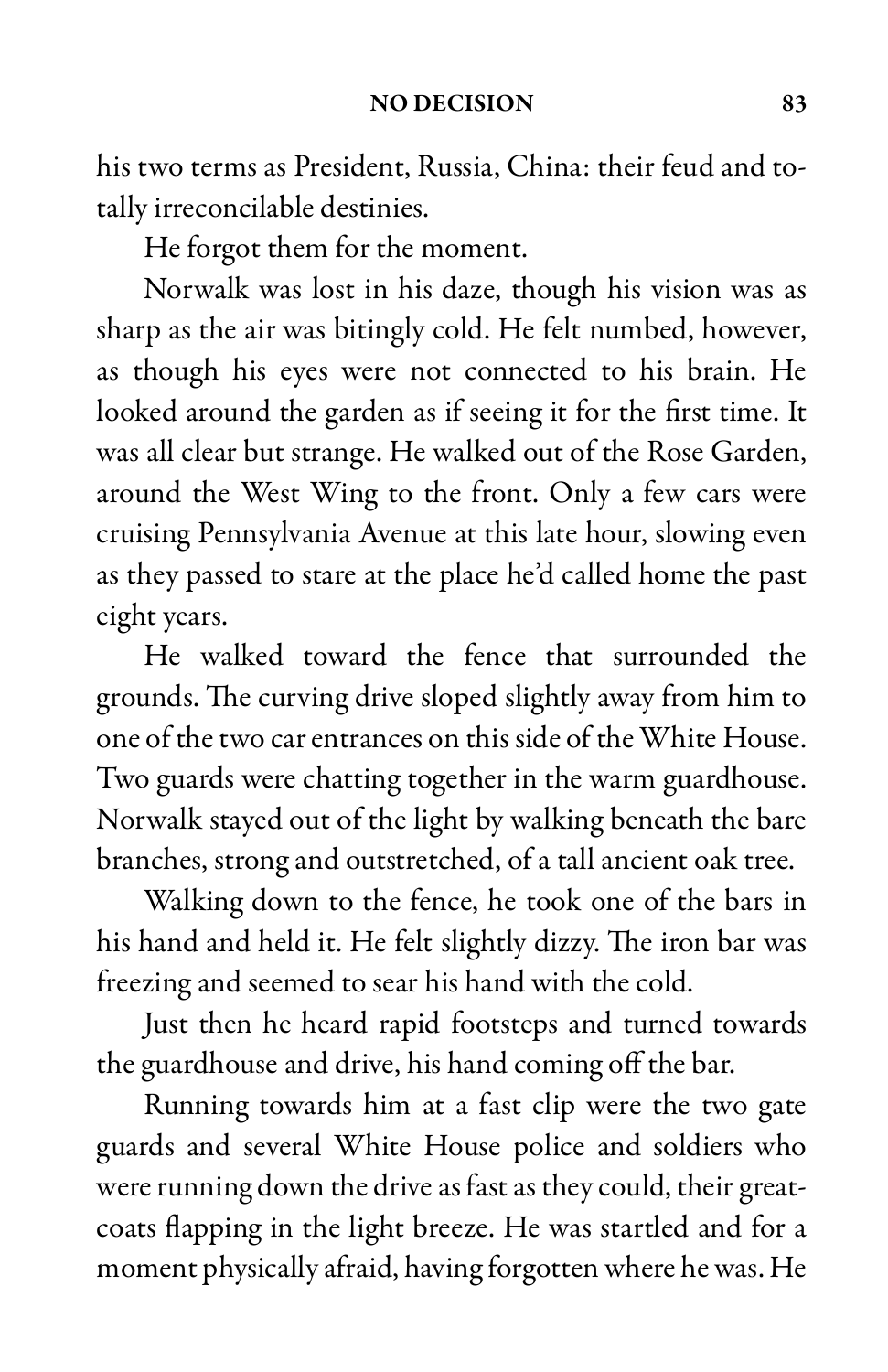felt the threat of assassination every President lives with dayto-day flash through his mind until he remembered where he was. In an instant he was fully surrounded and several flashlights made him close his eyes. He faintly saw some of the light reflect off the cold metal of drawn revolvers. There were two or three gasps from astonished guards.

"Mr. President," said one of them. "We had no idea it was you. The Secret Service didn't tell us you would be out walking tonight—and unescorted."

There was a hint of irony in Norwalk's voice when he spoke.

"No, because I didn't tell them. I'm sure the sensors on the door I opened have them running down here right now."

And he was right. From the direction of the Rose Garden half a dozen agents were running toward them frantically. They slowed down when they saw the President with an escort.

"I'm sorry, Mr. President," said an Army officer who had run down from the White House portico with the others. "We have to take every precaution. Back to your stations, men," he ordered crisply. The flashlights were lowered and the men went away. The officer came to attention and saluted smartly.

"I'm sorry that you were interrupted in your walk, Mr. President." He hesitated. "Would you permit me to offer you my coat, sir? You aren't wearing anything and it's very cold out tonight. Less than twenty degrees."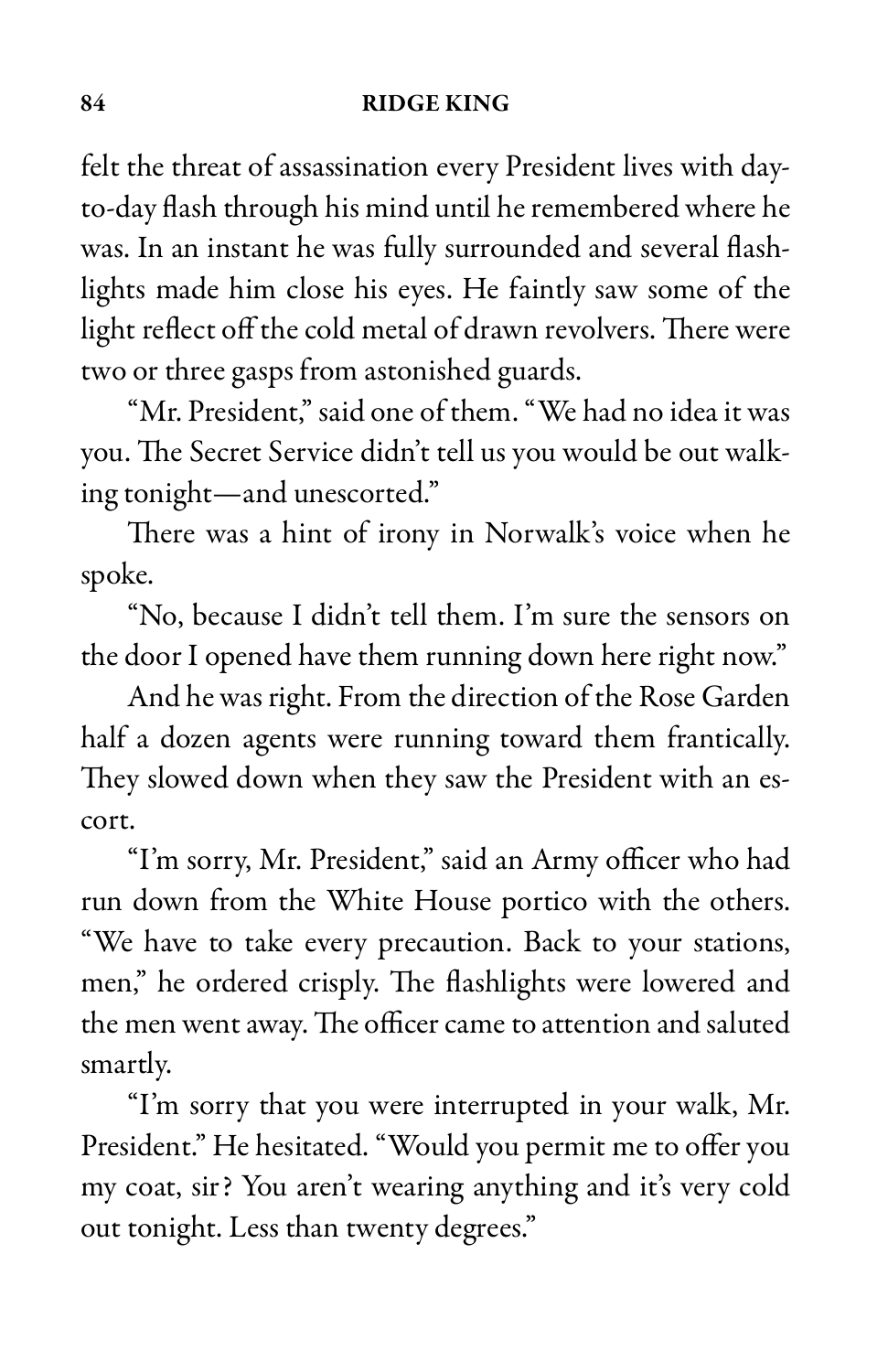Norwalk was quite aware of the cold now that his stupor was gone.

"That would be very kind of you, young man." The officer rapidly slipped off his coat and draped it over the shoulders of the old President.

"I'll go back now. Don't know why I stumbled out here in the first place. Must have given the others a shock, and you, too," he paused and chuckled. "What's your name, son?"

"Benson, sir."

Norwalk looked at his insignia.

"Well, Lieutenant, thank you. You are very efficient. I don't know you, do I? Are you new here?"

"Yes, sir. I've been here about three months."

"Three months," mused Norwalk.

Both men were thinking the same thing: the President always welcomed staff members of the White House to their new jobs. But such occasions were group affairs and were set up only several times a year. While the individuals remembered everything about the informal chat they had with the President, he himself could not be expected to remember every individual.

"Three months," Norwalk mused again. "I'm sorry, Lieutenant Benson, I don't remember you. You will understand, I'm sure"

"Of course, Mr. President."

Norwalk smiled at the young man's serious face and ramrod back. Then he lightly laughed.

"Will you do me a favor, Lieutenant Benson?"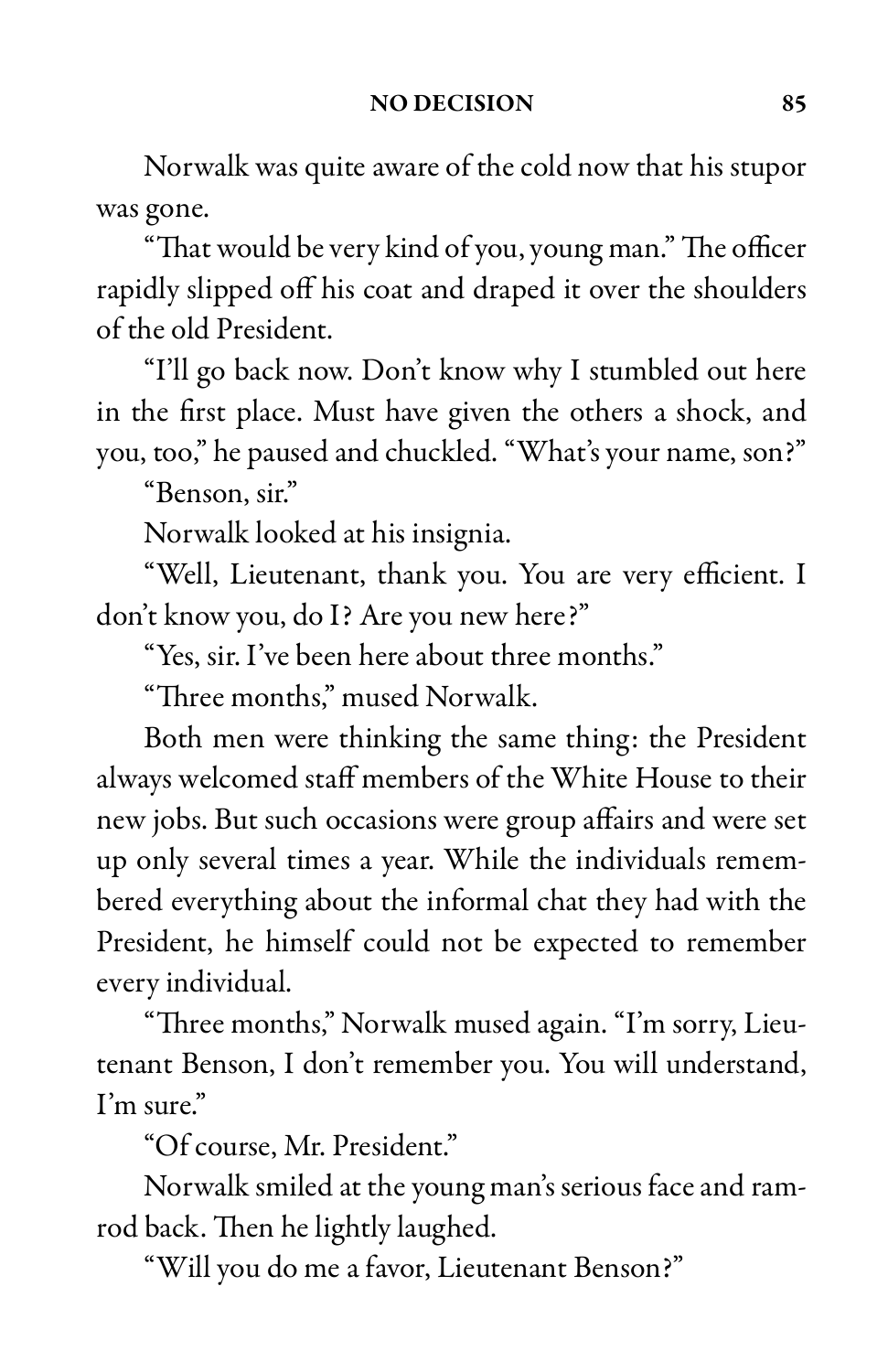"Certainly, Mr. President."

"Stand at ease."

"Yes, sir," said Benson, relaxing as much as he could.

"Why don't you walk me back to my office, Benson. You and my detail here can protect me from any would-be assassins leaping from the trees."

"I'd be delighted, Mr. President," said Benson, smiling.

They walked back the way Norwalk had come.

"Will you be missed at your post?"

"No, sir. The captain won't mind when I tell him where I was."

"No," remarked Norwalk, "I suppose he won't." They went into the Rose Garden where Norwalk stopped.

"Do you like flowers, Benson?"

"I haven't had much time for flowers, sir," replied Benson, thinking it over and using the perfect excuse for any question.

Norwalk smiled broadly, then laughed. All his laughs seemed to grow out of slowly broadening smiles.

"Do you think I'm a busy man, Lieutenant?"

Benson flushed with excitement at being there in the Rose Garden talking about flowers with the President of the United States in sub-twenty degree weather. He could only answer one question at a time.

"Sir, you're the busiest man in the world."

Norwalk held his finger up in mock admonishment.

"There then, Benson, let that be a lesson to you. If I, the President, can take time to smell flowers and even to plant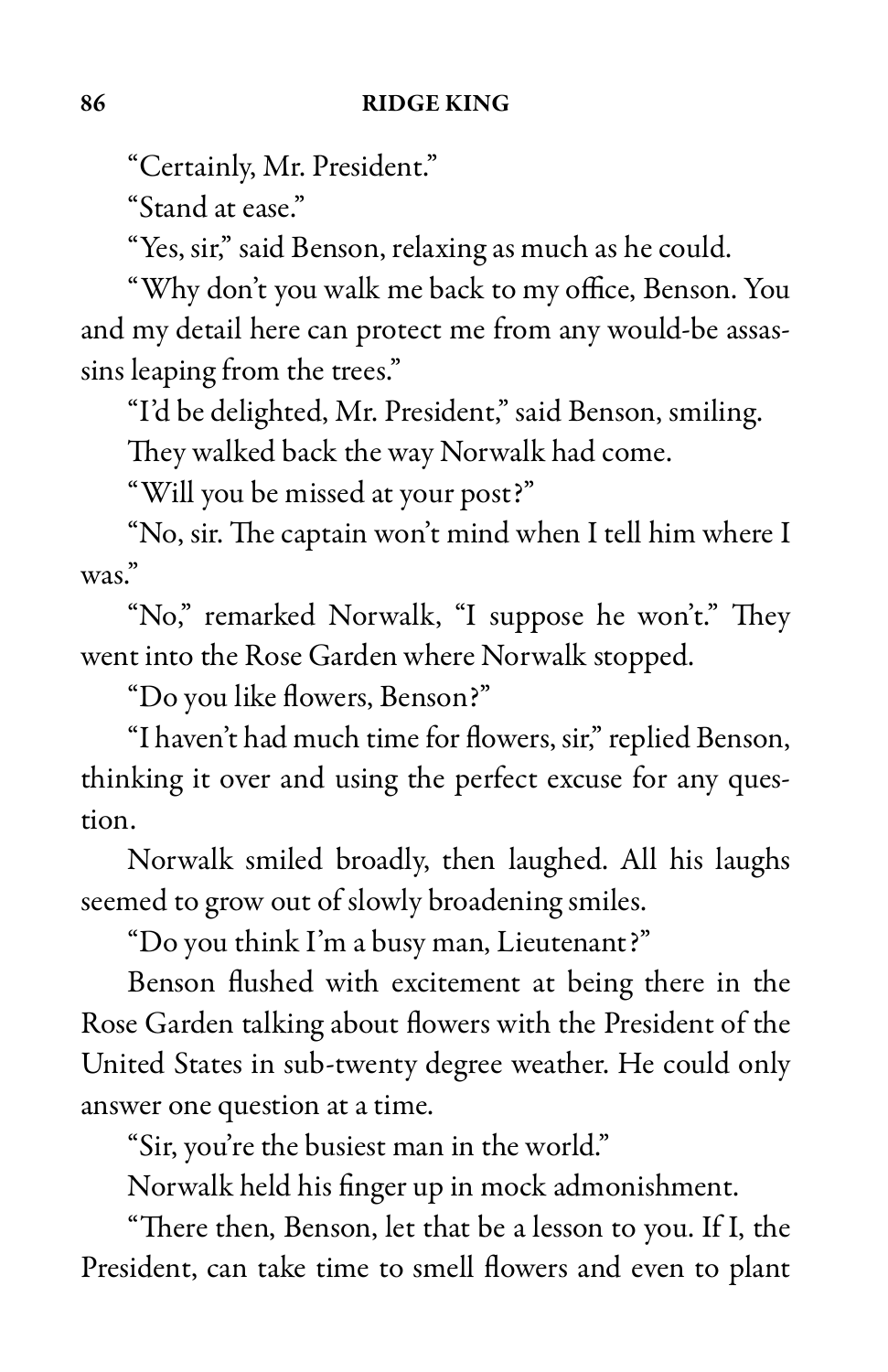NO DECISION 87

and pot one now and then, it follows that a young lieutenant can do the same."

Benson blushed and held his head down, saying, "Yes, sir."

The President turned to the Secret Service detail.

"The rest of you can return to your posts. I won't be slipping out again. Not tonight, anyway," he added with a twinkle in his eye. "Come to my office with me, Benson," said Norwalk on an impulse as he shot up the portico and through the still-open French doors.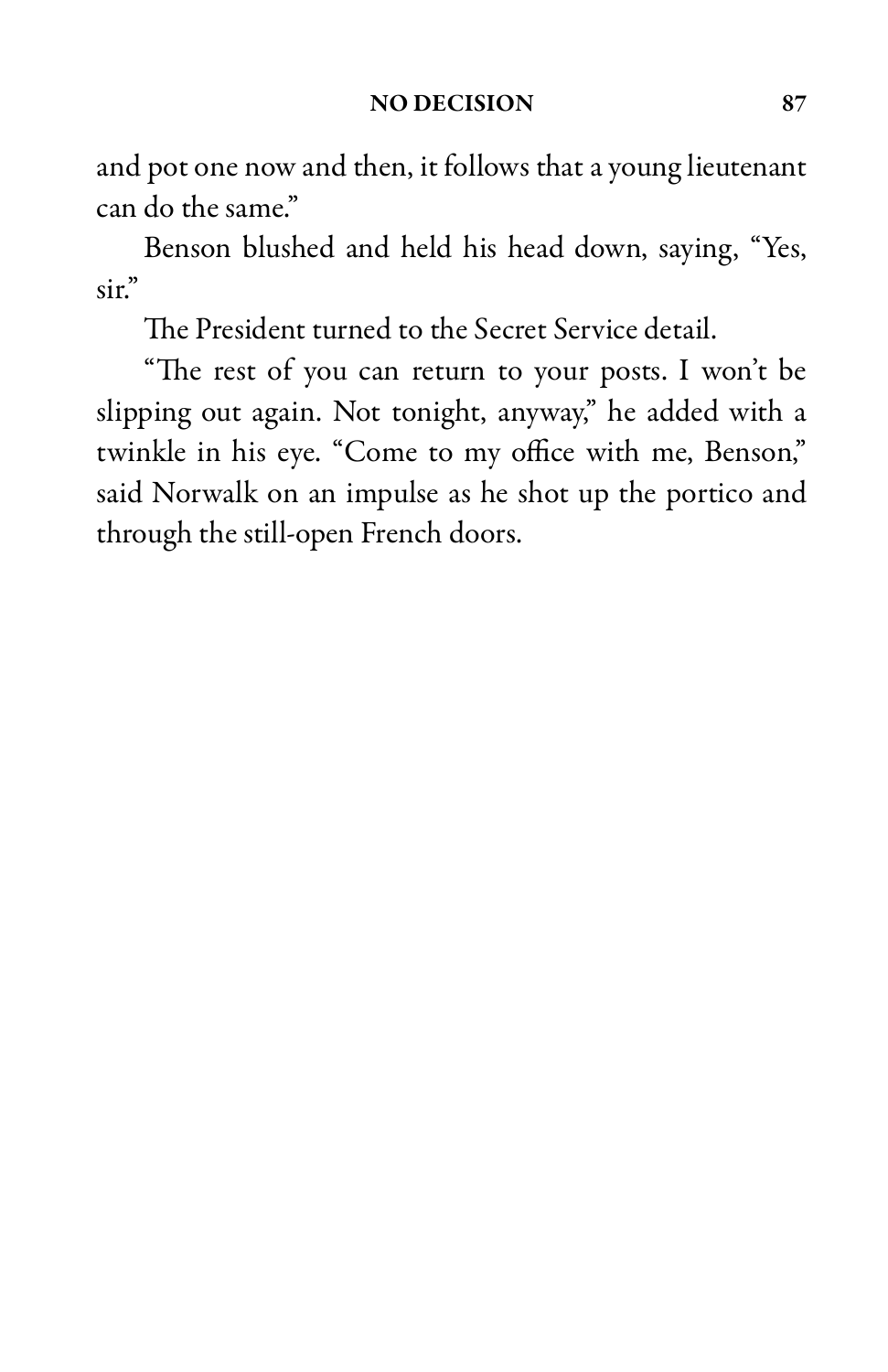## Chapter 14

### The Keystone File

Once inside the Oval Office, Norwalk looked over at Benson.

"Close the door."

The lieutenant closed the door and the heat quickly returned to the room. Norwalk took off Benson's coat and handed it to him and sat behind the desk.

"Sit down, will you, Benson?"

Benson looked around him into the dark shadows in the corners of the quiet room.

"Thank you, sir," he managed to say as he sat down.

"Tell me, Benson have you been in here before?"

"When I first came here they gave us a tour."

"Not since then?"

"No, sir." He paused. "Are you sure I'm not keeping you from anything, Mr. President?"

"Of course, my good man. You wouldn't be here if you were. I was just thinking about the election, the result, and waiting for a phone call."

Benson looked startled.

"You have to wait for a phone call?" he asked. The tone of his voice was unmistakable. The President doesn't have to wait for anyone to call him—*anyone*.

"Well, it's not that pressing a phone call, and I had to do some thinking for myself, Lieutenant."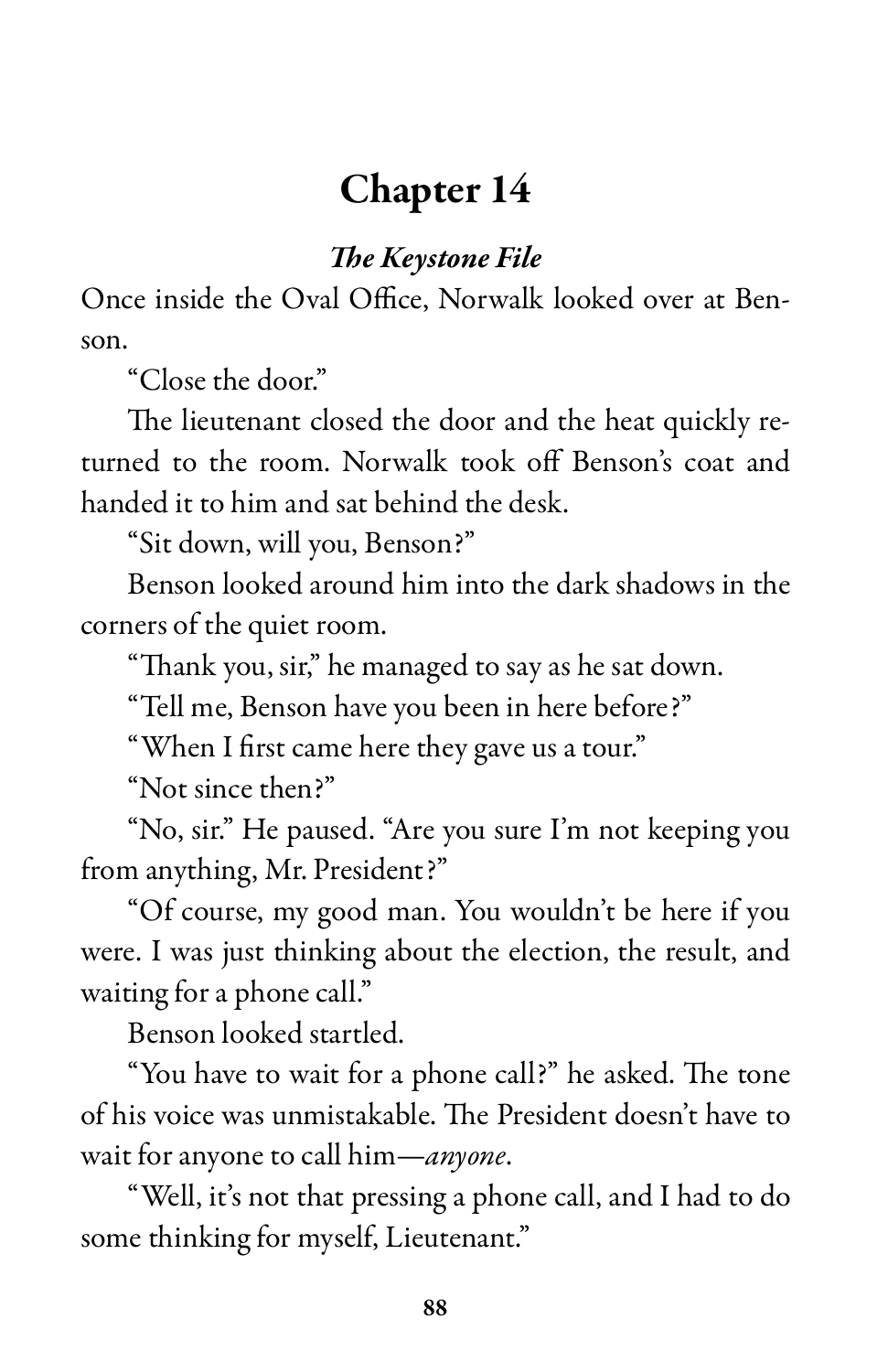"I'm sorry, Mr. President, I didn't mean to pry." Norwalk laughed again.

"I'm sure you didn't, Benson." Norwalk paused. "Tell me, what did you think of the election results? Be honest."

"Well, Mr. President, I voted for Governor St. Clair and I'm sorry he didn't win."

"Well, he hasn't *quite* lost, Lieutenant."

"No, Mr. President."

"But then, he hasn't quite won, either."

"Yes, Mr. President."

"Why did you vote for St. Clair?"

"Because I don't like the Chinese, sir."

Norwalk raised his eyebrows and said, almost to himself, "That's pleasantly simple."

"Excuse me, Mr. President?"

"Never mind. Do you know what's going to happen with this election?"

"I've been on duty since eleven o'clock, Mr. President, and from what I've heard from the captain, it's going to go to the House of Representatives."

"Do you know anything about all that?"

"No, sir. I never thought what would happen if there was a tie. It's never happened before, has it?"

"Well, a long, long time ago, but not quite under these circumstances," he said, looking away from Benson into the dark shadows in the room, looking into his past, his own and the nation's. "It happened a long, long time ago," he said softly.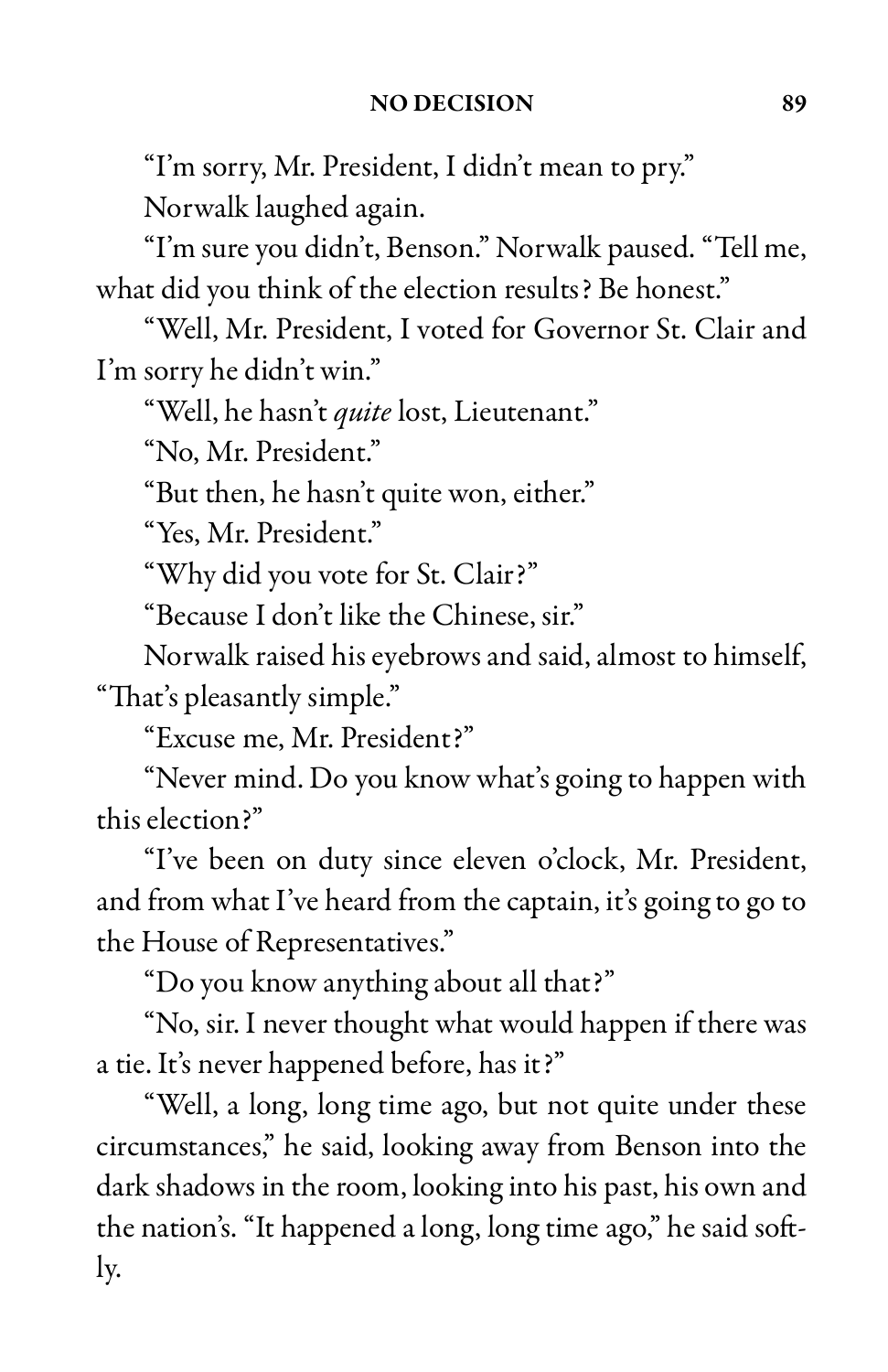"To which President?"

"To Thomas Jefferson, for one."

There was a long pause as both men thought the same thing: Why was the President talking to an inconsequential first lieutenant about a matter of such great national importance?

The console buzzed. Norwalk touched a button.

"Yes?"

"Mr. Slanetti is here, Mr. President."

"Very good. Send him in."

"Ah," said Benson with a slight smirk.

"What's that mean, Lieutenant?"

"Oh, nothing, Mr. President. Just that I know his name. It's hard to remember all the people who work for you. We have to memorize them."

Norwalk laughed.

"I have the same problem you do, Benson."

"I know he's your aide for Congressional liaison."

"Right you are, Benson, right you are. And he's going to be earning his salary the next few weeks."

The door opened admitting a flood of white light from an outside corridor and a man in his early forties walked in.

"I've looked over those files of mine you asked about, Mr. President," said the man as he walked into the room, the white light behind him, looking rather curiously at Lieutenant Benson as he came over.

"Yes, thank you, Phil," said Norwalk. "Lieutenant, this is Phil Slanetti, my— well, you already know, of course."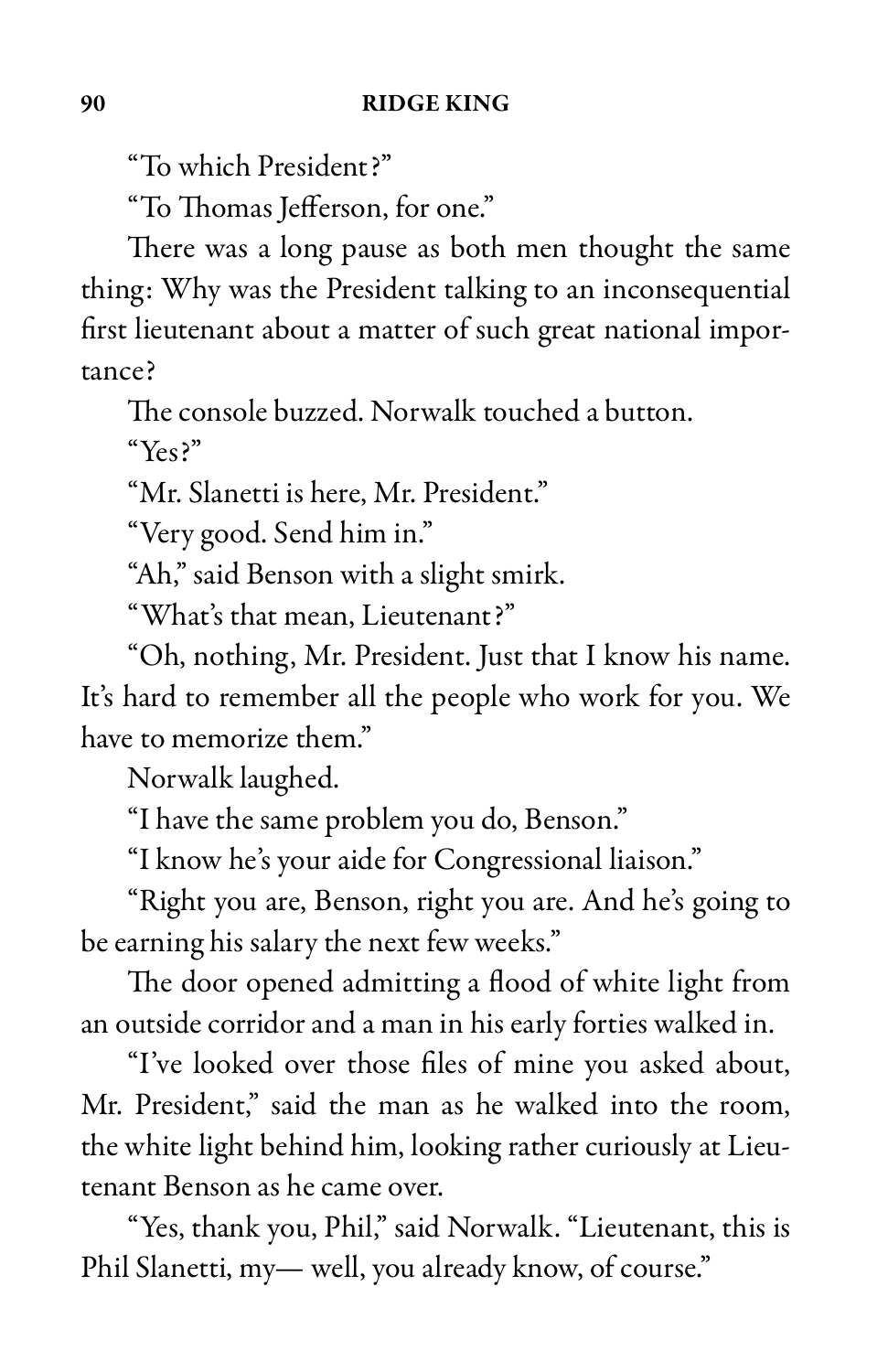Benson jumped up quickly and faced Slanetti.

"Yes, Mr. President."

"Yes, very good, Lieutenant," said Norwalk. "Well, I think that will be all, Benson. You may return to your station."

"Yes, Mr. President. And thank you, sir," said Benson, coming to full attention. He performed a neat about-face and left through the open door Slanetti used.

"Have a seat, Phil," said Norwalk. Slanetti took Benson's chair. "You're probably wondering what in God's name he was doing here."

"I was wondering," Slanetti offered.

Norwalk laughed again. "I just bumped into him a minute ago when I was outside walking."

"Outside walking, sir?" asked Slanetti, skeptically.

"Yes," said Norwalk. "Even Presidents take walks. Now tell me about those files you've been keeping."

"They are up-to-date, Mr. President. The only information they lack is what I will add when the freshmen members come to Washington. But for all existing members, they are quite thorough."

"You mean you've been keeping them up-to-date all this time?"

"Yes, sir. Just a habit, I guess. Once I have a file, I like to keep it updated until I deactivate it. You never said to deactivate them."

"I guess I didn't." "No, sir."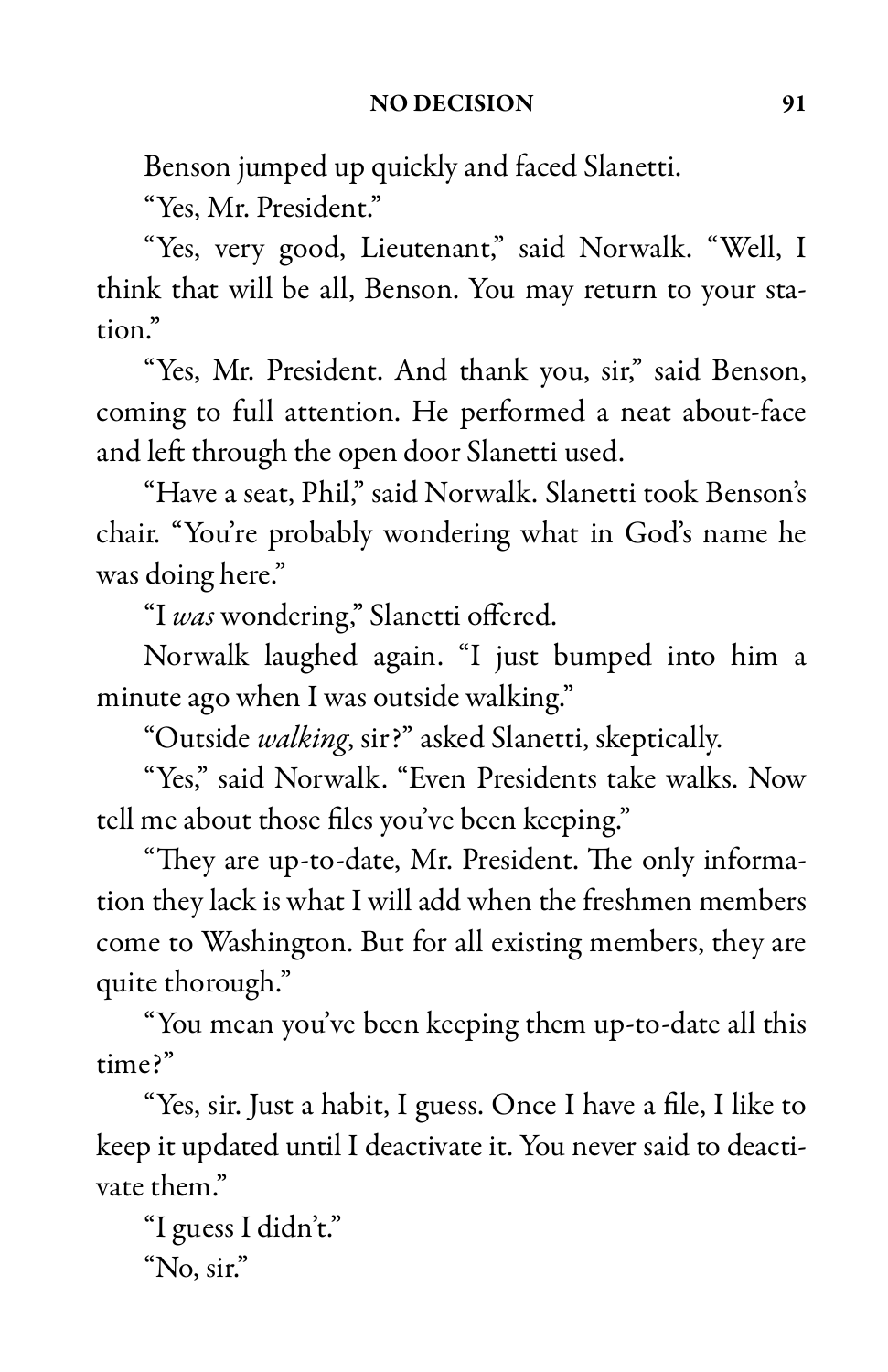"Actually, I forgot all about them right after the election," said Norwalk. "I'm waiting now for St. Clair's call. Mind staying with me a little while?"

"Of course not, sir. Happy to."

"Good," said Norwalk, reaching for his pipe. He filled the bowl and then lit the tobacco, saying out of the side of his mouth as he puffed to catch the flame, "You can smoke if you like, Phil. But you don't smoke, do you?"

"That's right, I don't, Mr. President. But thank you."

"Hmm," said Norwalk, puffing contentedly. "My wife would have patted you on the back, Phil. She hated my smoking. I finally gave it up for this damn thing, but since she died I've grown to like it."

"Yes, sir," Slanetti said unemotionally.

Norwalk caught the lifeless tone in Slanetti's voice. A real functionary. A minion. But you needed people like him in a job like this. They *did* things. Things you couldn't do.

They sat for a few minutes, Norwalk quietly rocking in his large, high-backed, black leather swivel chair, blue smoke rising and clouding the light, Slanetti observing the man he served, his head safely covered in shadows as he sat just outside the small circle of light cast by the old desk lamp.

It was at this point that St. Clair placed his call. There was a clear, and in the quiet room, sharp buzz as a light registered on the President's console. He leaned up and punched a button activating the speakerphone.

"Yes?" he asked.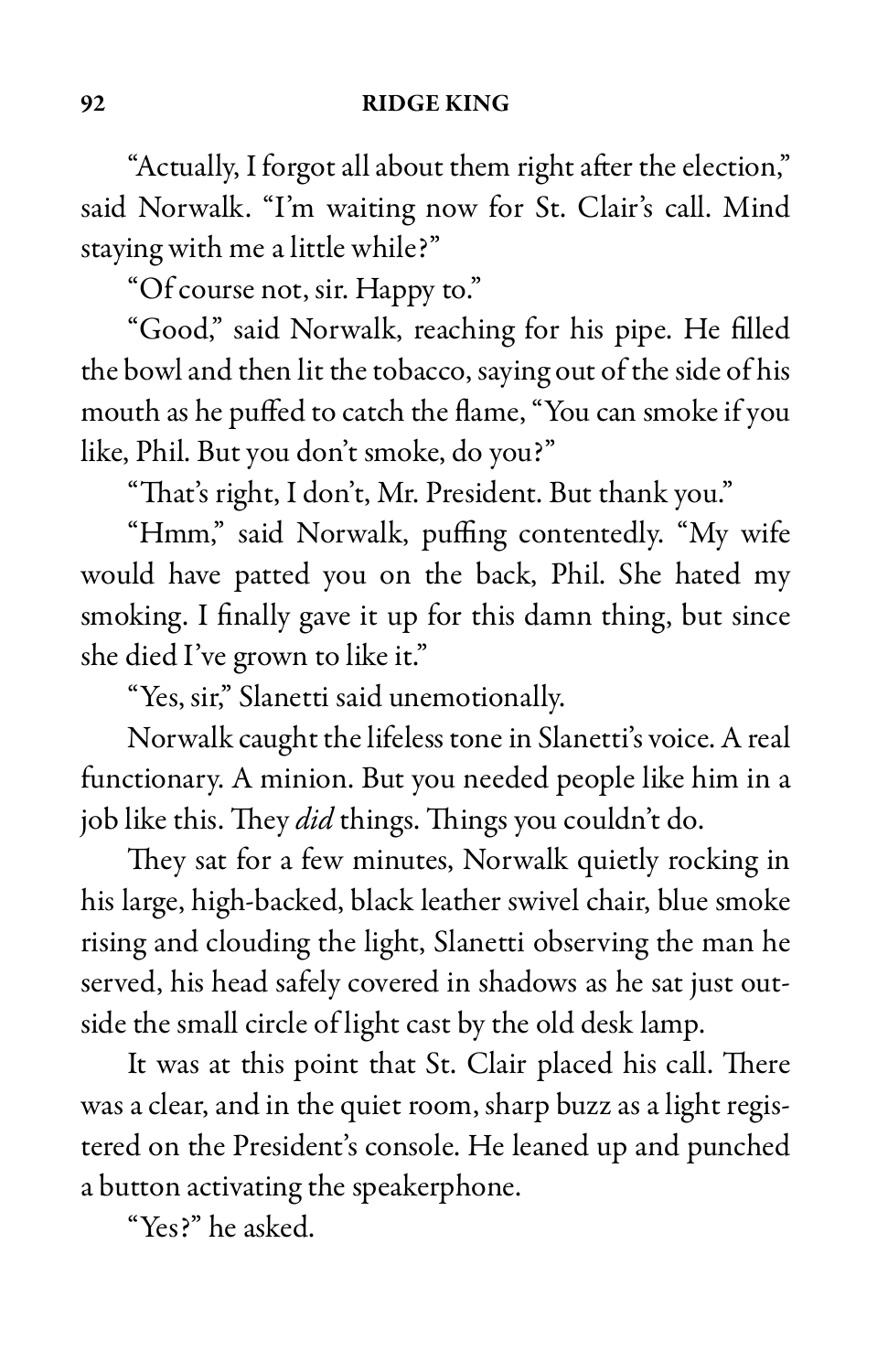"Governor St. Clair is holding, Mr. President," said a White House operator.

"Put him through." There was a familiar click and Norwalk knew the line was open. "Hello, Sam."

"Yes, Mr. President. I hope you weren't asleep. I'm sorry for being so late with this call."

"I understand the reasons, Sam. Tell me what your people think."

"Well, they're pretty upset, as I guess we all are. I've talked to Dunc Olcott. He's called Frank Holtzman and we're going to have a meeting out here tomorrow to look over the roster of the new House and see how things stack up."

"They feel pretty sure that it'll go to the House, then?"

"That's what they think, sir. Dunc is sure of it. I myself am afraid of an elector swinging the decision one way or the other, and as long as they aren't controlled, that could as easily happen against us as for us."

"That's what I've been thinking, too. I may have an answer for that, if what I have in mind works out. And I think it might. But listen, you meet with your people, make your decisions about the various members involved in a contest in the House. When you feel sure about the individuals that may cause trouble, on either side, you get back to me and we'll set up a meeting. We've got a while before the new Congress comes to town and there ought to be time to do something."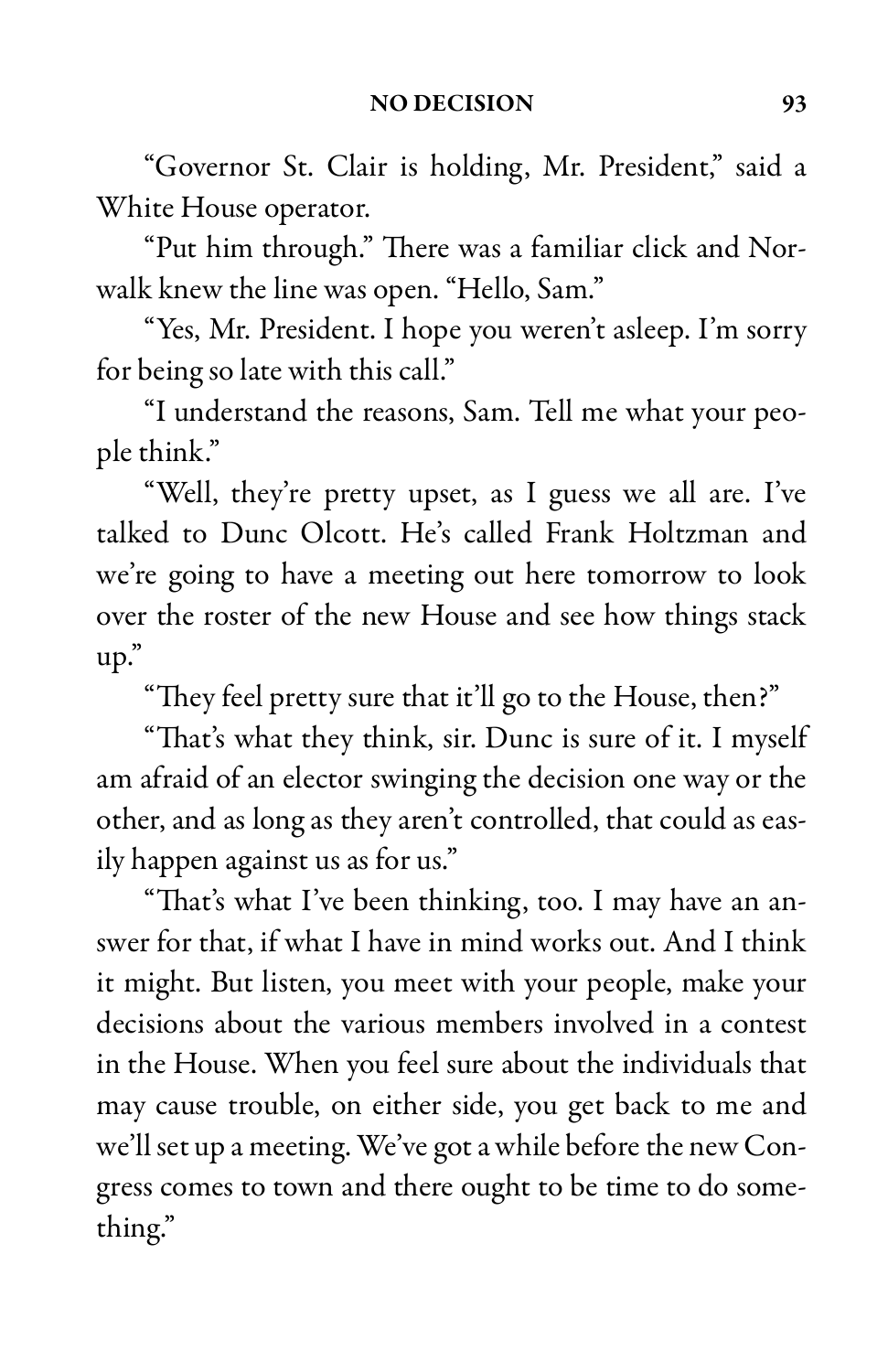"Very good, Mr. President. I'll do just that. What have you got in mind?"

"Well, you just leave that to me. When you get your list, you call me up."

"All right, Mr. President. I'll get back to you."

"Good, Sam. Give Sofia a kiss for me, will you?"

"Yes, indeed, Mr. President."

"Good night, Sam."

"Good night, Mr. President."

Norwalk punched a button and leaned back in his chair. Blue smoke once again clouded the yellow light from the oldfashioned desk lamp, a gift from his late wife, whose smile shone out from his favorite photograph of her at the lamp's base. (She was precariously balanced high atop a disgruntled camel in front of the Pyramids, a side trip they'd made on a state visit to Egypt.)

"Well, you heard that, Phil. What do you think?"

"I think you're going to want me to work with Governor St. Clair's people on this."

Norwalk sat forward in his chair and put his hands on his desk, looking into the darkness around Slanetti.

"Partly. You are going to work for St. Clair and his people, not necessarily with them. I'm not quite sure how I want this thing handled. You can understand that. This is going to be delicate work. Very delicate work, indeed. I haven't asked you what kind of information you have in those files, but I can imagine. Some of the stuff the whole town knows, but nobody talks about. I'm sure you know which is which."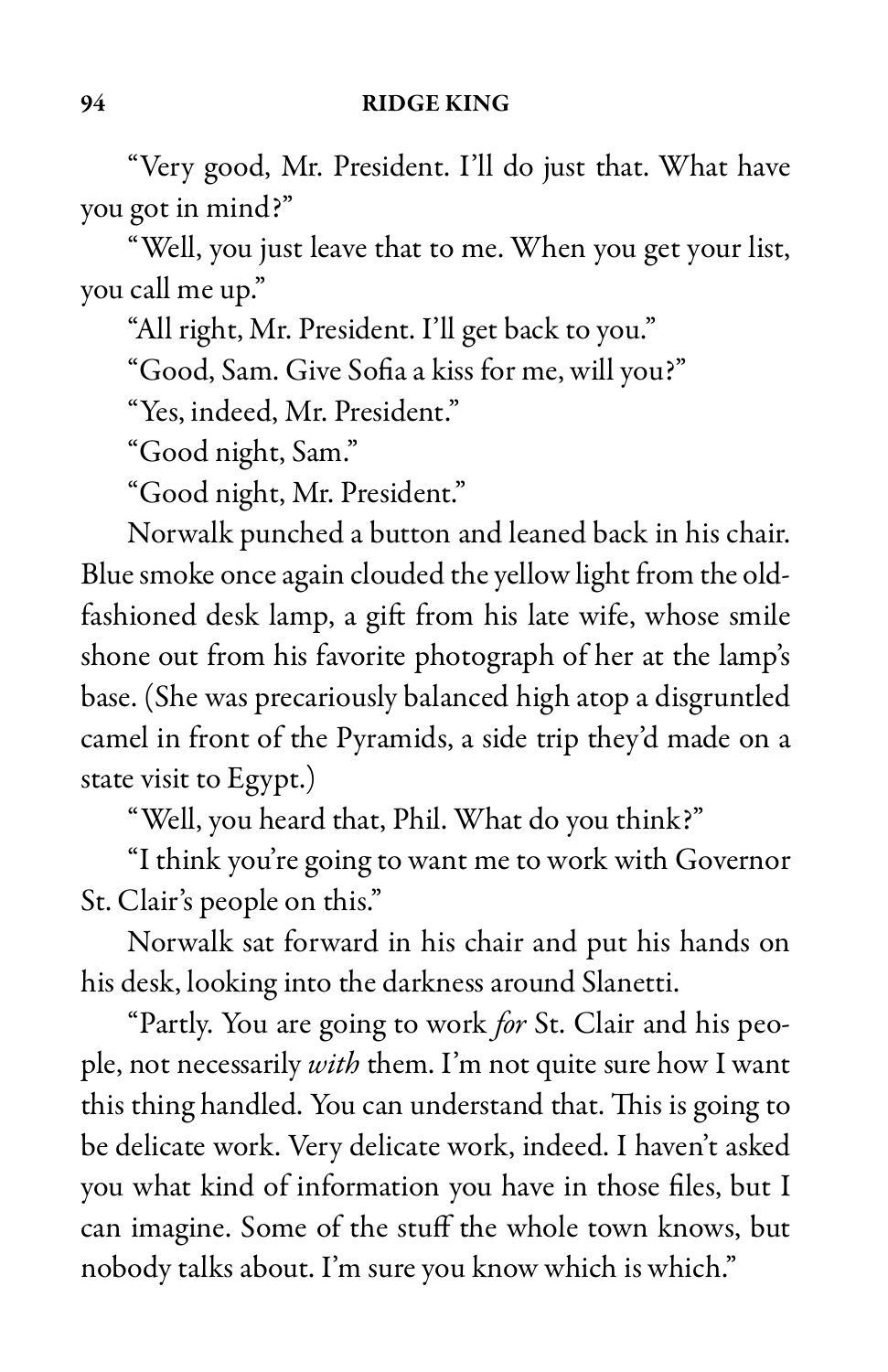#### NO DECISION 95

"I've made myself acquainted with all the details, yes sir. Even some of the most scandalous items could not be used because everybody knows about them already and the member involved knows he'd be protected by the silence of his friends and associates. But there's enough material for your purposes, I think, Mr. President."

"For  $m\gamma$  purposes, Phil?" the President asked, raising his eyebrows.

"For the purposes ... at hand, sir."

"Considering the turn of events, I'm glad to know you've been keeping those files. I'm also glad we didn't have to use them four years ago."

"I know what you mean," said Slanetti.

"I'm sorry we have to use any of it at all, Phil."

"I can understand that, Mr. President."

Norwalk leaned back again and thought back to his own campaign for reelection four years back. He was under considerable pressure in that election. The Sino-Russian enmity had had a particularly violent flare up, but that was nothing to compare to today's dangerous climate. There was a wellfunded third-party candidate of extremely dangerous potential that Norwalk was afraid might conceivably take enough electoral votes to throw the election into the Democratic Congress. Without question, had that happened, Norwalk would have lost the election. So he had a young aide of his, fresh from the Justice Department, this same Phil Slanetti, work up an in-depth file on the private lives of every congressman and senator, including anything that could remote-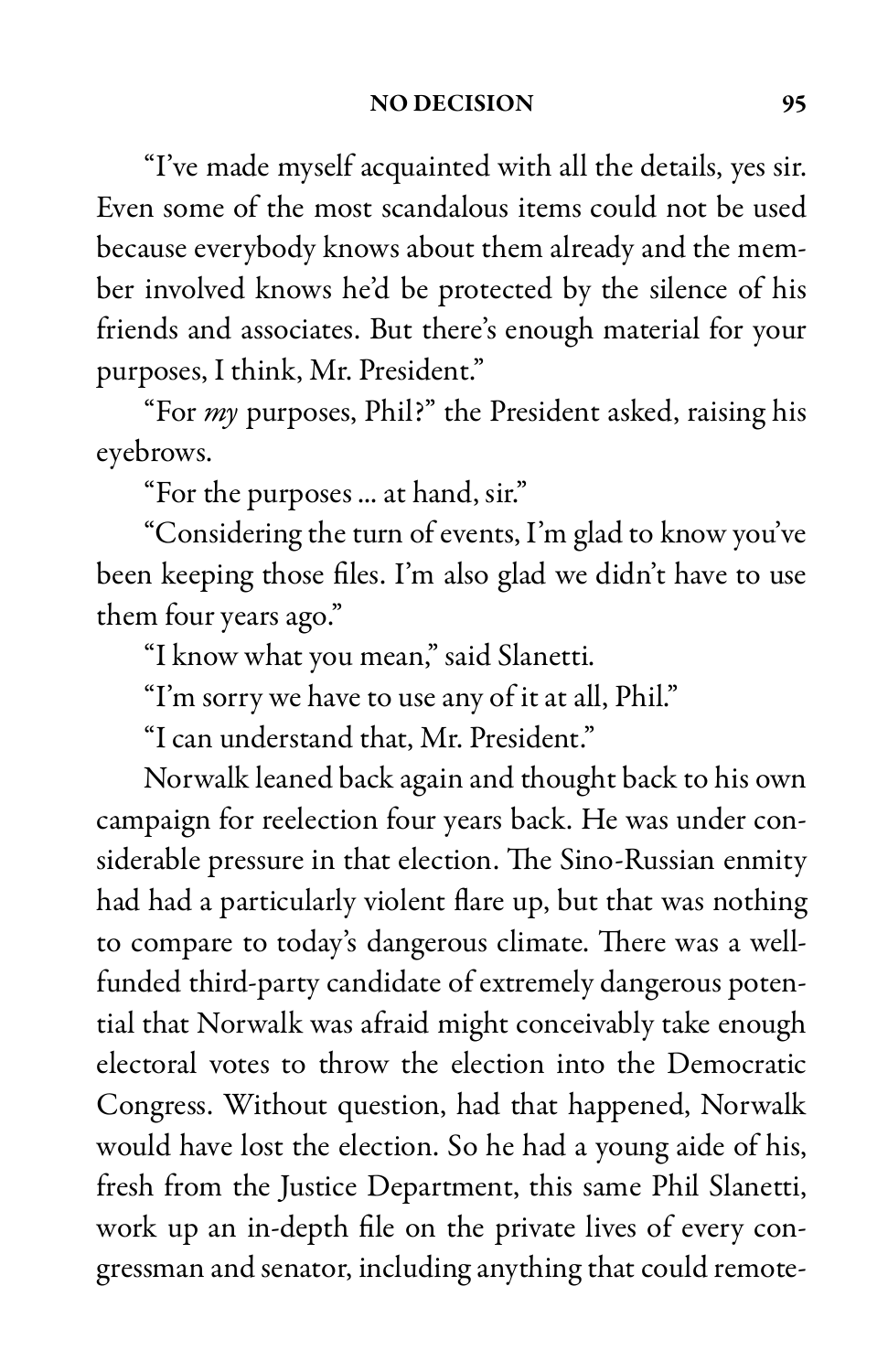ly be used publicly or privately against the member's reputation, his career, his family, his business interests, his dignity, welfare, etc. It was an ambiguous assignment in its description. Norwalk never had to use the files, and only he and Slanetti knew of their existence. He hadn't even told his campaign manager.

Norwalk now realized Slanetti had in his possession some of the most highly inflammable information the government had anywhere. It was the kind of information no one liked and of which everyone, in varying degrees, was afraid. The question was: Would they be afraid enough to vote for St. Clair against their wishes, against their consciences, senses of personal integrity and constitutional duty? Of course they would, thought Norwalk, cynically, they're politicians. There were damn few of them that weren't crooks in one way or another by the time they got to Washington, and the ones that weren't were soon converted by the piles of cash coming out of the expensive leather briefcases of K Street lobbyists.

"Yes, very delicate, indeed," Norwalk repeated. Slanetti waited patiently. "Here's what you do, Phil."

"Yes, sir."

"Sam's people are going to meet with Olcott. They'll do what we can't do right now, which is make a canvas and find out where the members stand today. When they know I'll have Sam come down here. We'll—you and me—we'll have a look at this list. Then we'll just see what they can do on their own. I'll work with them in the open, pressure as many mem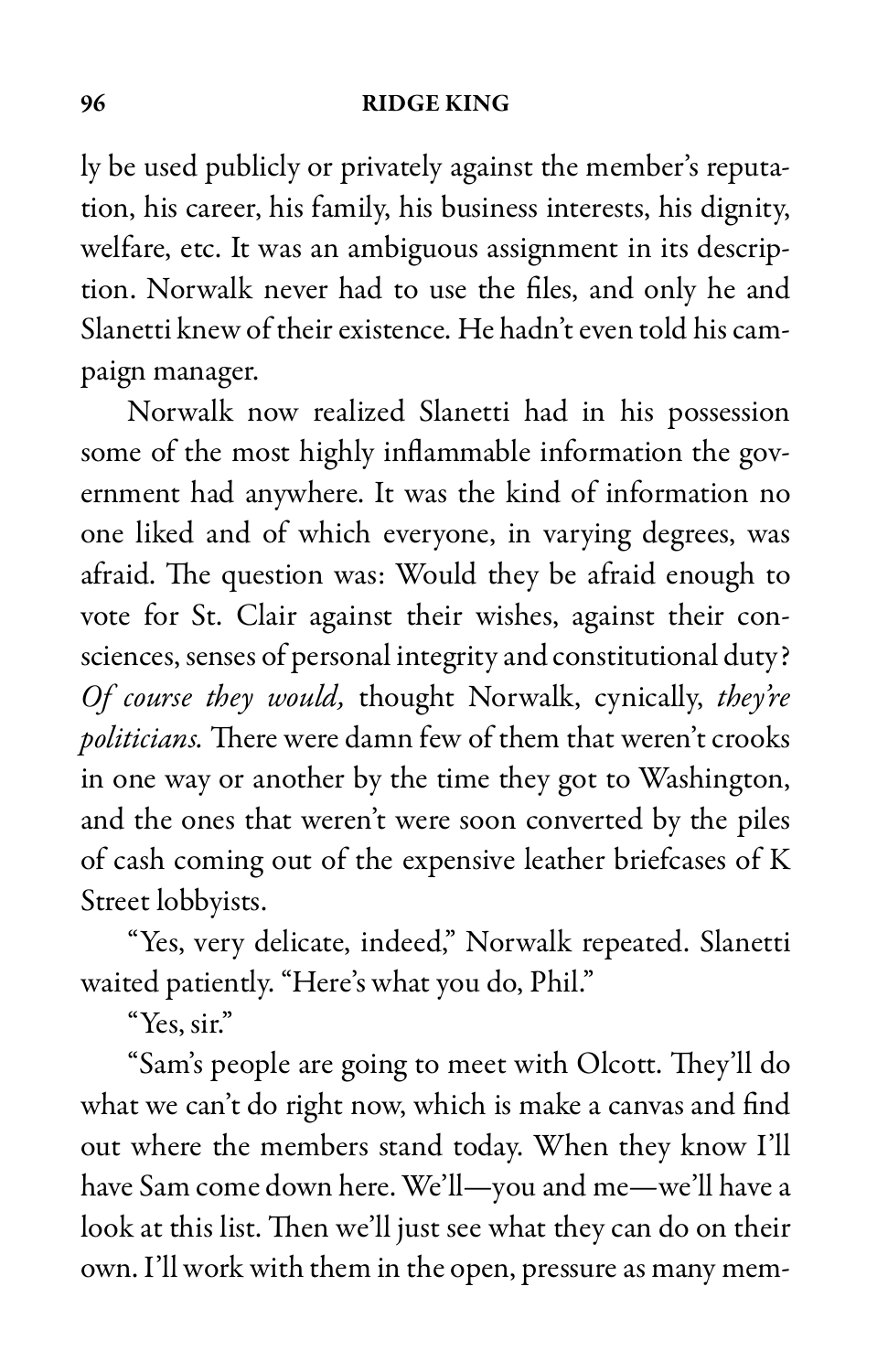bers as I can in the conventional sense. I don't want to have to use you if we don't have to."

"If I may say so, Mr. President, they won't be able to do it on their own."

"You're right," Norwalk sighed, puffing away.

"If I may, Mr. President, I'll draw up my own estimate of the way I think the House will vote so that when Governor St. Clair brings his list, we'll have them to compare."

"Good idea, Phil. Do that. It could be interesting to see who's not on whose list."

"Yes, sir."

Norwalk hesitated, something he seldom did.

"How good is this file, Phil?"

"Good, Mr. President, very good," said Slanetti with the same unemotional voice he always seemed to use but which struck home to Norwalk as it never had before.

"Then it's very, very bad, Phil."

"You could say that, Mr. President. Or you could say it's very, very good."

"Let me just give you a name—a file you're bound to know. What have you got on, say, Niles Overton?"

"The majority leader is so-so. But even his hands are dirty."

"He's wanted to be speaker for years. Much on him?"

"There is one thing that could ruin him completely. He's not a silent partner, exactly, but more of a beneficiary, in a land development company in Minnesota. Most of the money is funneled through his ex-wife, and she gets over two hun-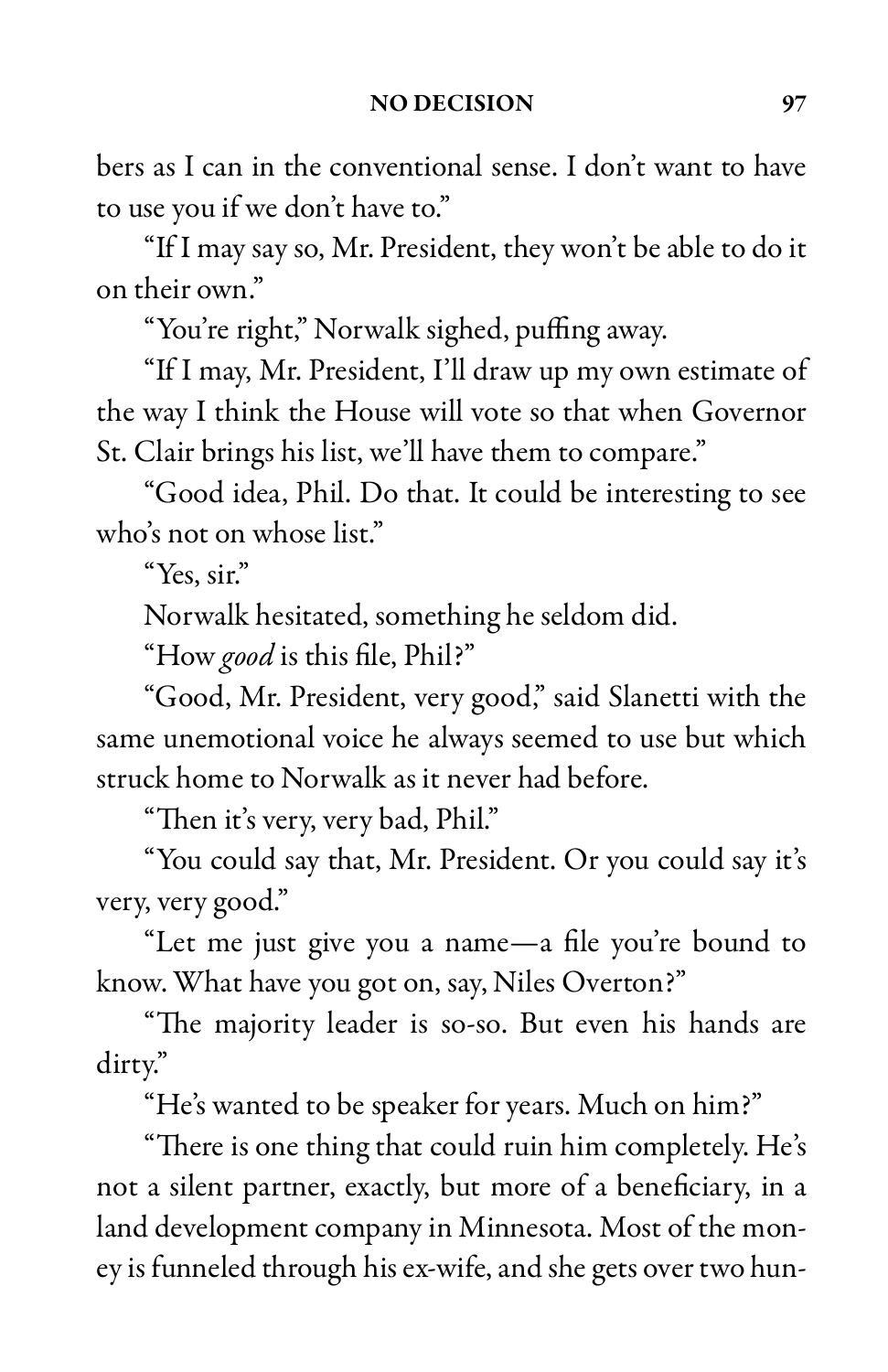dred and fifty thousand dollars a year off the company's developments."

"Is that illegal?" said Norwalk.

"Not until you find out his ex-wife—well, not her exactly, but a shell company controlled by her—started invoicing the company just before it bought large tracts of land along the eventual route of a new interstate highway that went through the state, something Overton knew about in advance because of his position on the House Public Works Committee."

"That's big enough to drive him out of office."

"That's what I assumed, Mr. President."

"How about, oh, someone like John Fulton of Oklahoma? Bob Degraff will probably have a hard time with his own state if it comes to the House. Fulton hates me and he hates St. Clair."

"Fulton is easy on the surface, but he'll be hard in fact. He hates Robert Degraff, that's common knowledge. But he's guilty of extortion. Because he's ranking member on the House Interior and Insular Affairs Committee, he's had plenty of opportunities. He's been accepting great sums of money for years for his influence and support of the oil lobby. But it's not directly from the oil lobby – it's from the equipment and parts manufacturers that the money gets filtered, from subsidiaries all based abroad, not here in the U.S. Those parts companies have a much smaller profile than the big oil lobby. He's smarter than most, though. He keeps it all in an un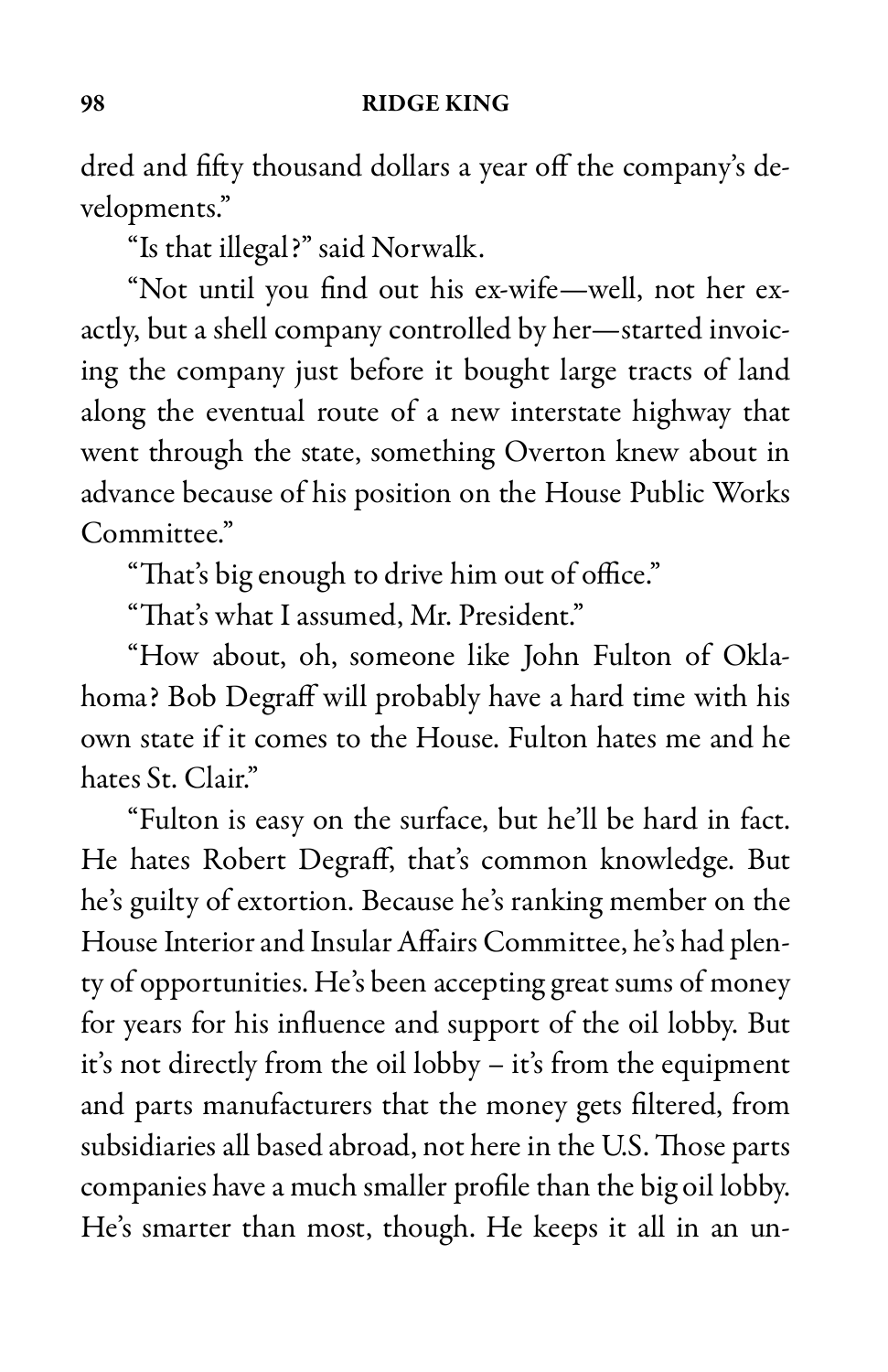named, numbered bank account on the Isle of Wight. It's unreported, untaxed and very illegal."

"John Fulton, huh?" said Norwalk with a slight smile on his face. "How much has he got over there?"

"It's hard to know exactly, sir, but easily more than twelve million<sup>"</sup>

"My God, Phil. There are no surprises in politics, you know?" Norwalk said rhetorically as he got up and walked to the windows on the south side of the office and looked towards the Washington Monument. He turned back to Slanetti who rose and faced him.

"How did you find all this out, Phil?"

"In Overton's case, it wasn't easy. Well, none of them are easy. I checked his IRS file. It showed nothing, so I checked his wife's file. Nothing again. The partners' files. Nothing out of the ordinary. Run-of-the-mill private sector multimillionaires like most of the hogs eating the pork. But if you look at the uncles, aunts and nephews of Overton's ex-wife, not his current wife, you hit pay dirt. They're all millionaires many times over. And it all comes from Overton. Even his current wife doesn't know about any of his illegal activities. And when you check the company's transactions and compare them to Overton's voting record in his committee, it all works out."

"And bingo, just like that," said the President quietly.

"Yes, sir," said Slanetti unemotionally, bland as sand.

"How'd you track it down?"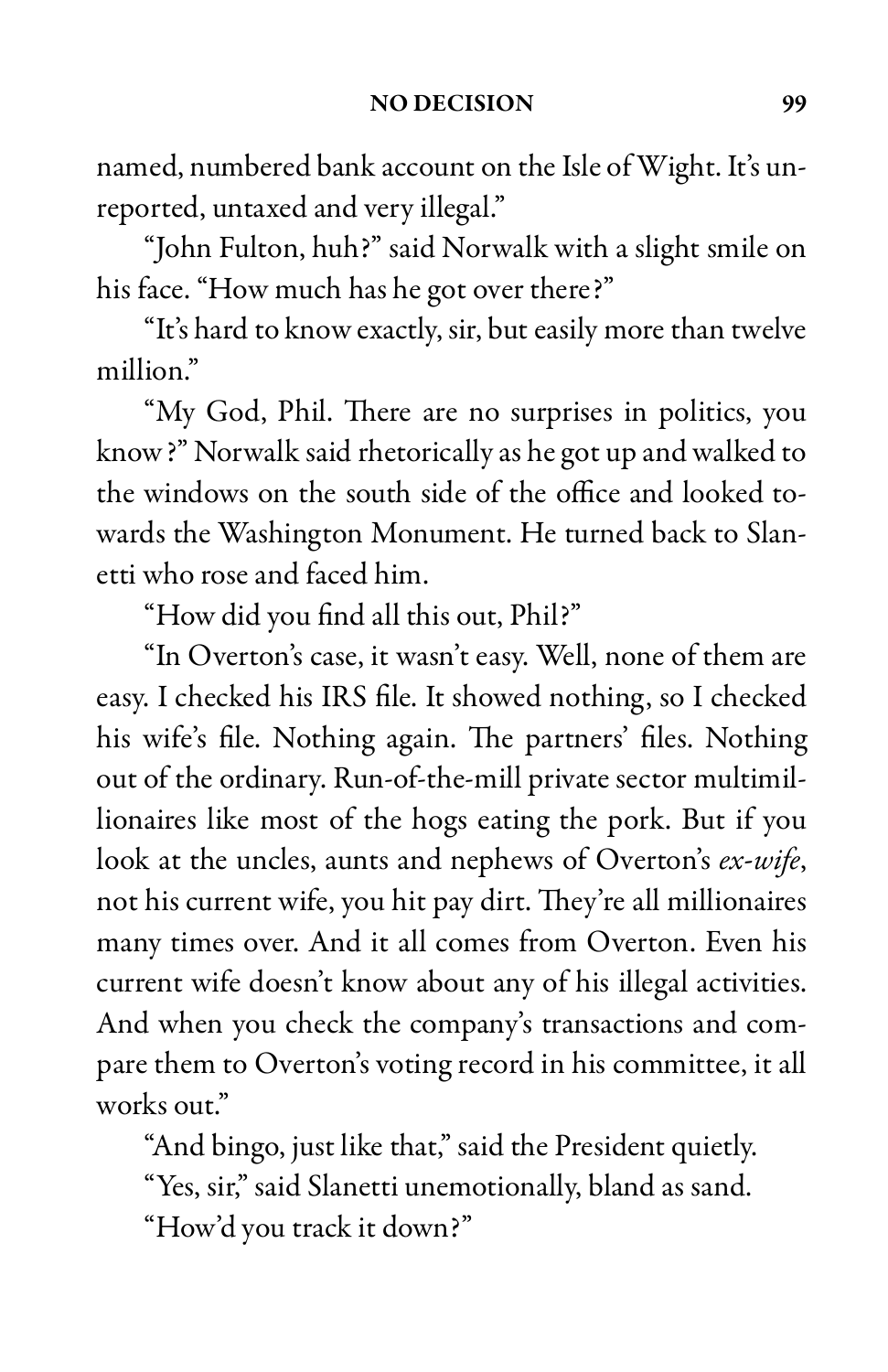"Not so easy. I have informants in most lobbies that I can count on when I need them. I was aware of the payments to Fulton in recent years, though I have no full retrospective accounting. At any rate, I knew what he was getting. It was never reported, I checked that first. Then it was just a matter of time and looking before I found out where he kept it. I have some discreet contacts in Switzerland, which led me to the Isle of Wight. A little money works wonders with regard to information, Mr. President. Then I checked the deposit amounts on the Isle of Wight—I was able to get those for the past few years—with the amounts I had been informed he was paid. Bingo. That's where he keeps his money."

"So you also have files on Overton's ex-wife, Fulton's people, their aunts and uncles and partners?" remarked Norwalk as he returned to his desk and sat down. Slanetti remained standing.

"Yes, sir. I have expanded the original concept somewhat, just to make the files complete."

"Expanded it?" Norwalk's eyes showed extreme interest.

"Yes, sir. I investigated any person who could be connected in an illegal way with the person I was interested in. You can often go through someone to get the man you're after. I also made investigations of selected persons on our own side, purely for defensive purposes."

"I see," said Norwalk. He banged his pipe upside down in the ashtray and refilled it. "It's a sound assumption, Phil. It's good to know what others can use against you, even your friends"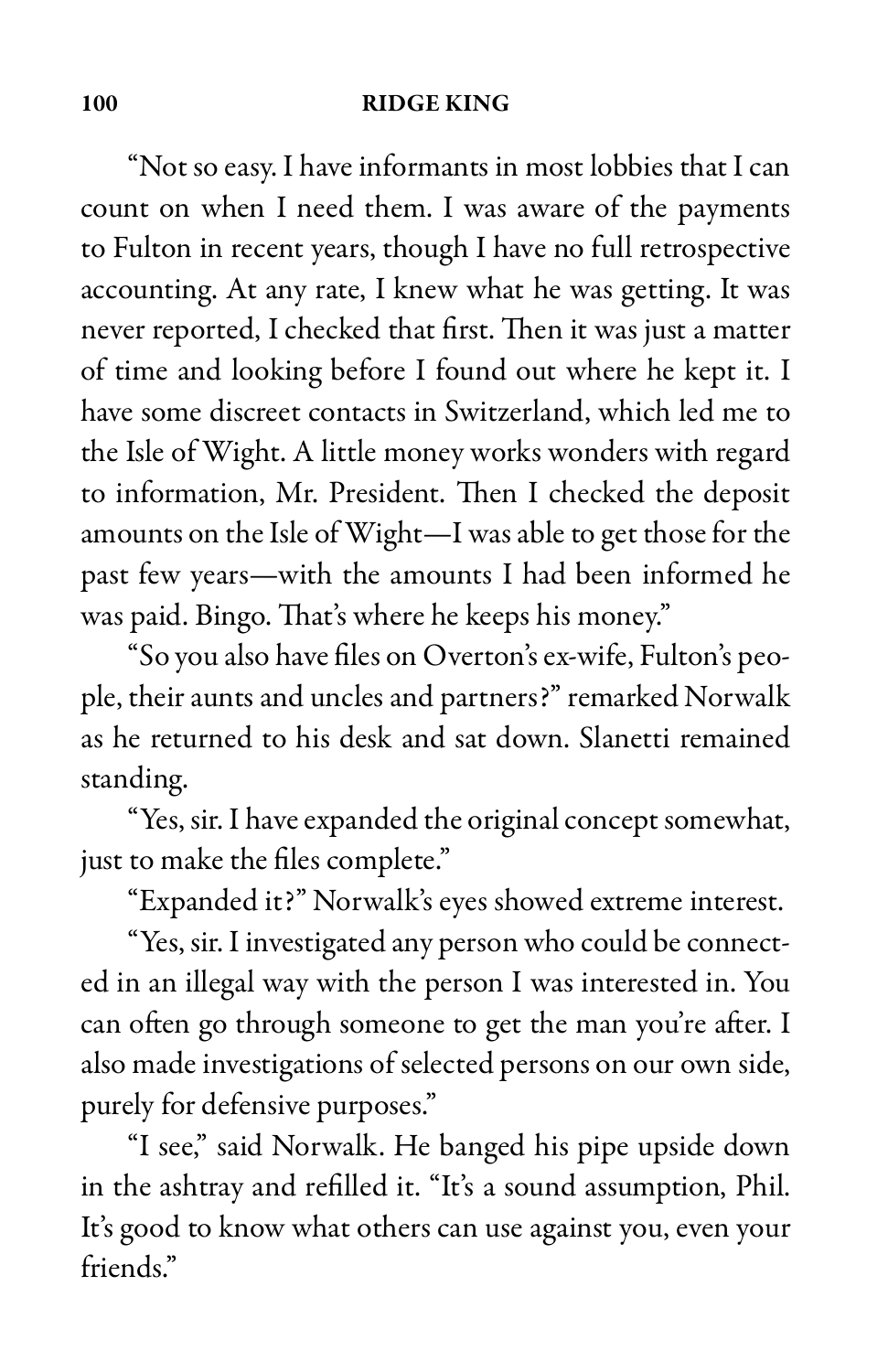"Just my thinking, Mr. President."

Norwalk was tempted to ask Slanetti one certain question pertaining to his own life, his "forgotten" past, if a President can have one, but he assumed that if no one else in the country knew certain things, maybe even Slanetti didn't. He looked sharply at Slanetti, but as the aide for congressional liaison was standing, he could just barely see his face, which was above the circle of light on the desk. He did ask something, however.

"Funny the media doesn't dig deep enough to find more of this stuff, don't you think, Phil?"

"Not really, sir. Maybe in the seventies and eighties, but now it's all about drugged out rock stars and whether they're wearing underwear. The media is pretty much in control."

"It's amazing when you invite a network anchor to a state dinner for the French President how tame the questions get at the next interview."

"Exactly, Mr. President. Of course, you have to throw them a fish every now and then, even one of your own."

"When they've been attacked, anyway, and bleeding from a wound."

"Yes, sir. Unfortunate, but it happens. The people think that person's just a bad apple, the rest of the apples are okay."

"So your investigative system is better than anything the media can throw at Congress."

"It is unexcelled, Mr. President. Newspaper reporters, network reporters, insurance company investigators, even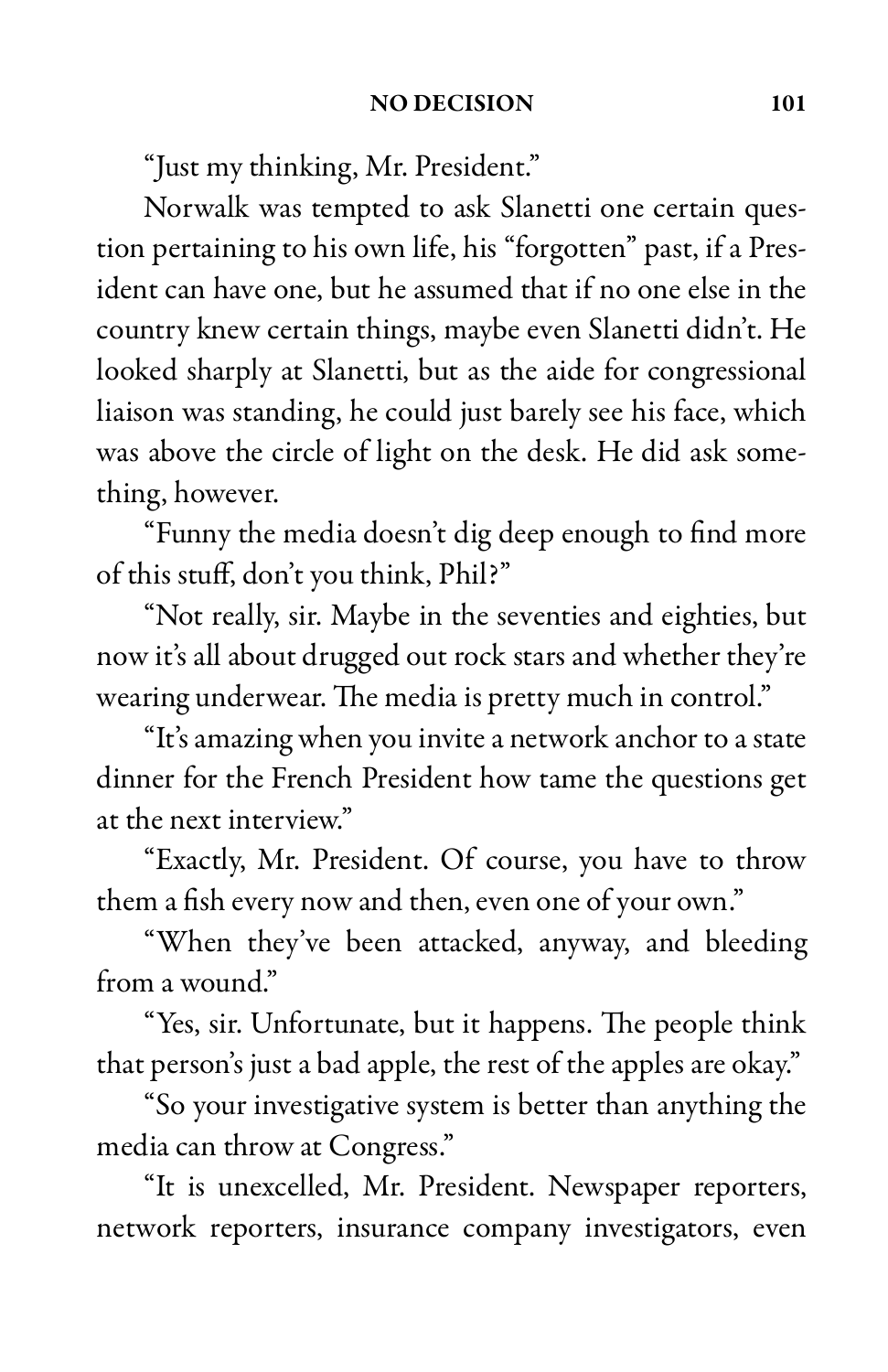most police, don't have the resources of private information that I have at my disposal."

"What resources?" asked Norwalk. It was the only stupid question he ever asked in his life. Even Slanetti took the liberty of thinking so.

"The federal government," replied Slanetti.

Norwalk blinked, feeling incredibly stupid. Maybe it was the late hour.

"Yes, well, we'll talk more about it later," said Norwalk. He rubbed both his eyes with his hands. "God, I'm tired," he said, standing up. "You can go on with your work, Phil. I appreciate your thoroughness, and even more than that, your loyalty."

"Thank you, Mr. President," said Slanetti. He then turned and went to the door.

"Oh, Phil?"

"Yes, Mr. President?"

"What are you planning on doing after we leave office?"

"Haven't decided, Mr. President."

"Right."

Slanetti closed the door behind him.

Norwalk watched him go and then touched a button on his console.

"Yes, Mr. President?"

"I'm going up to bed now."

"Yes, Mr. President. Good night."

Norwalk went towards the door that led down the corridor to the elevator. A guard was standing by the elevator.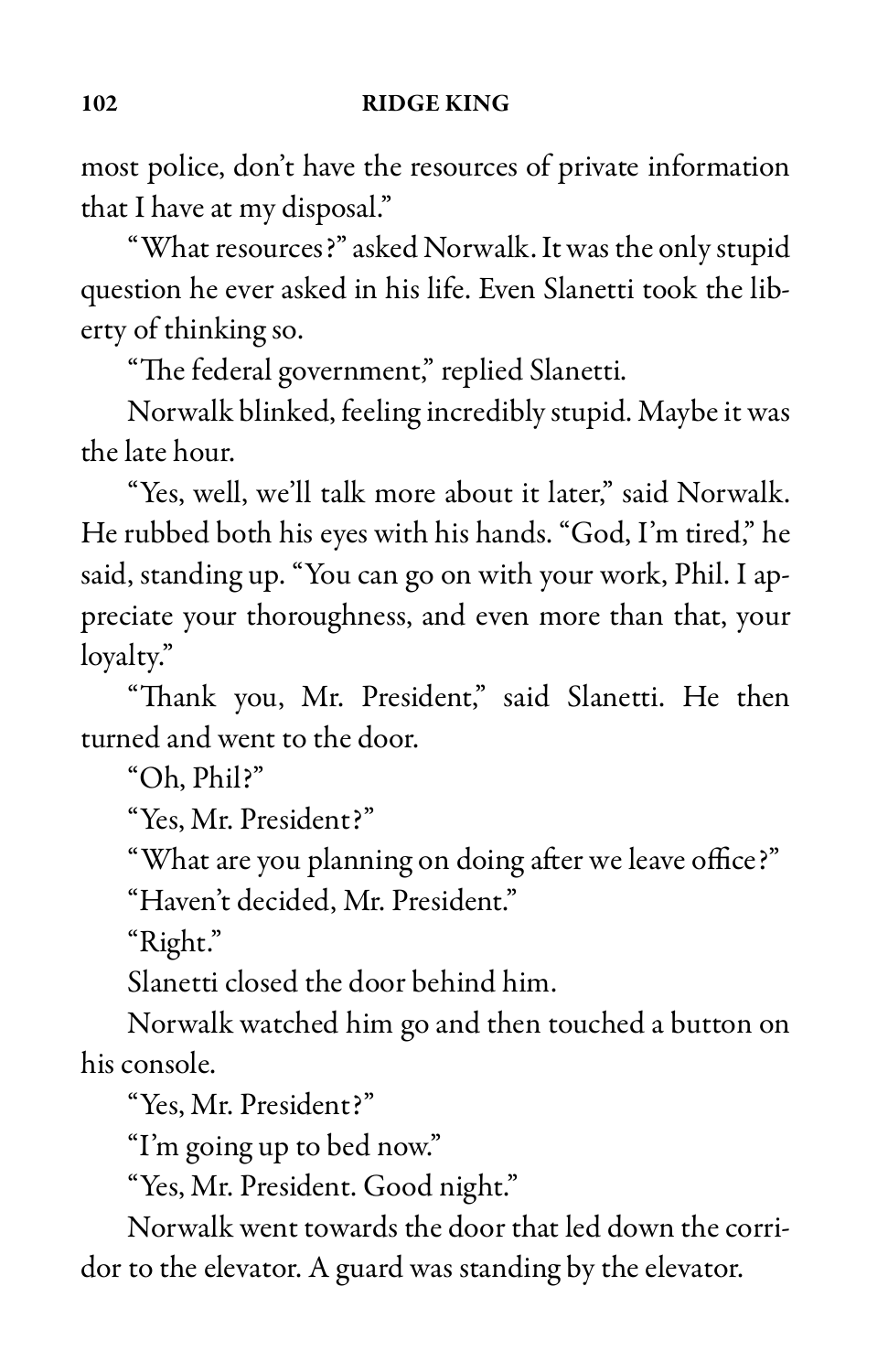"Good night, Mr. President."

"Good night, Alfred," he said.

Oh well, he thought as he went up to the second floor living quarters, bad as all this was, he felt completely justified in using the information Slanetti gathered simply because of the volatile nature of the Sino-Russian conflict. Nothing was more important to Norwalk at this point in his life and career than the certain election of Sam Houston St. Clair to succeed him. He was willing to suspend the laws of the land in order to acquire the information needed against the opposition. He saw that Slanetti had already done most of the footwork necessary and already compiled what he needed.

He knew he could sleep a little late tomorrow. The Russians and the Chinese ought to be quiet for a few days owing to the inconclusive election results. Chances were they were as startled about the developments as everyone in Washington was. The elevator doors opened and he walked down the hall to his bedchamber. Lonnie, his night usher, came out of another door and opened the door to his bedroom.

"Long night, Mr. President, yes?"

"Long night, Lonnie."

Minutes later, as Norwalk fell asleep, his mind slipped back to earlier in the evening when he'd been watching the results come in on TV and realized a tie existed in the Electoral College.

He'd called Slanetti, who was working late in his office, when he first remembered those old files. He'd asked if Slanetti still had them.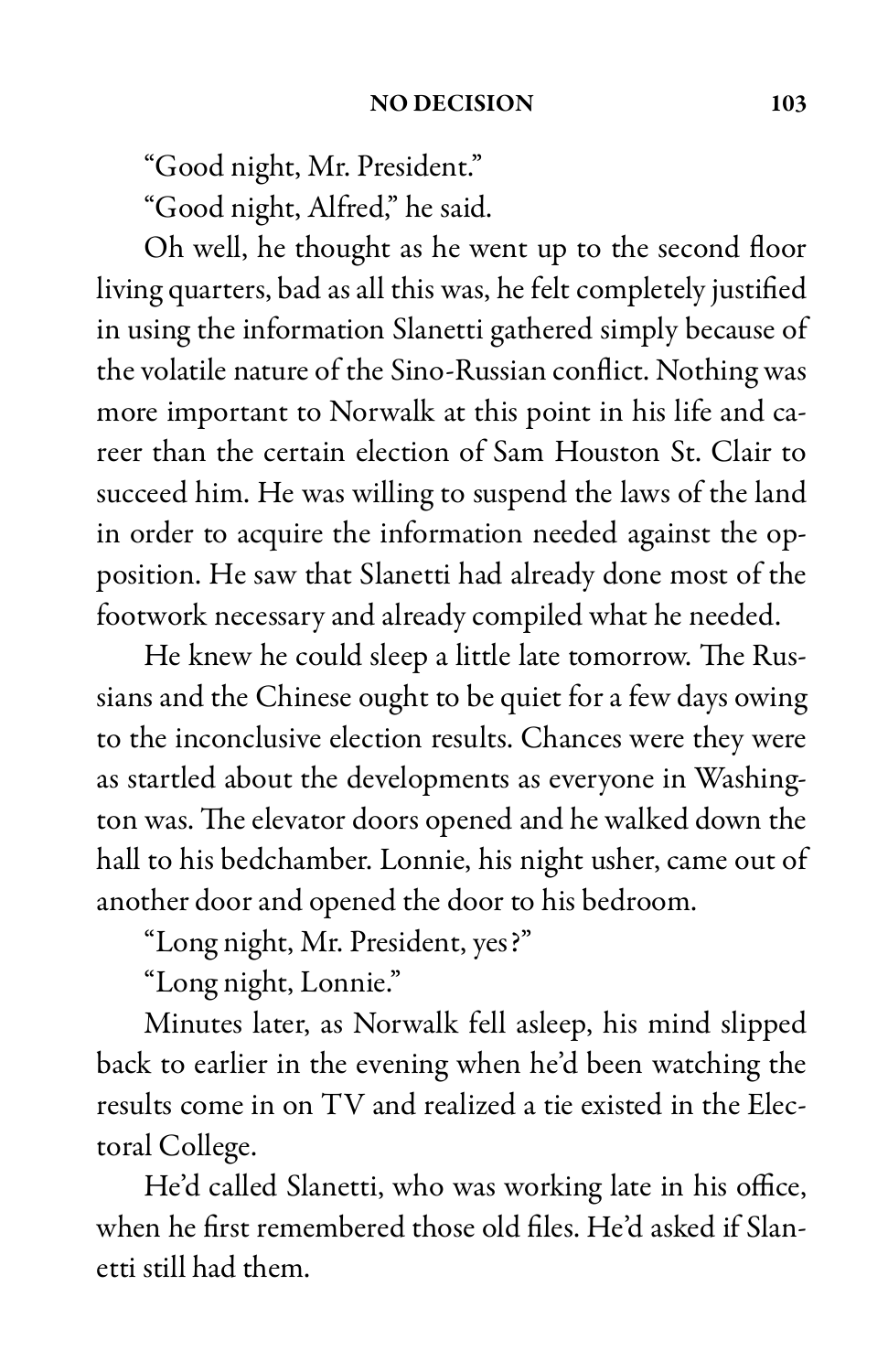"Oh, yes, Mr. President. You never told me to deactivate them, so I've been keeping them up-to-date all these years. They're quite thorough."

Perfect, Norwalk thought. What great good luck!

"By the way, Phil, what was the name we gave those files?"

"A very fitting name, Mr. President. You said you'd had one term to construct a firm foundation on which peace could prosper and you desperately wanted to have another term to put the last piece in place so the whole structure would hold."

"Noble words, Phil."

"Yes, sir. Code name is the Keystone File."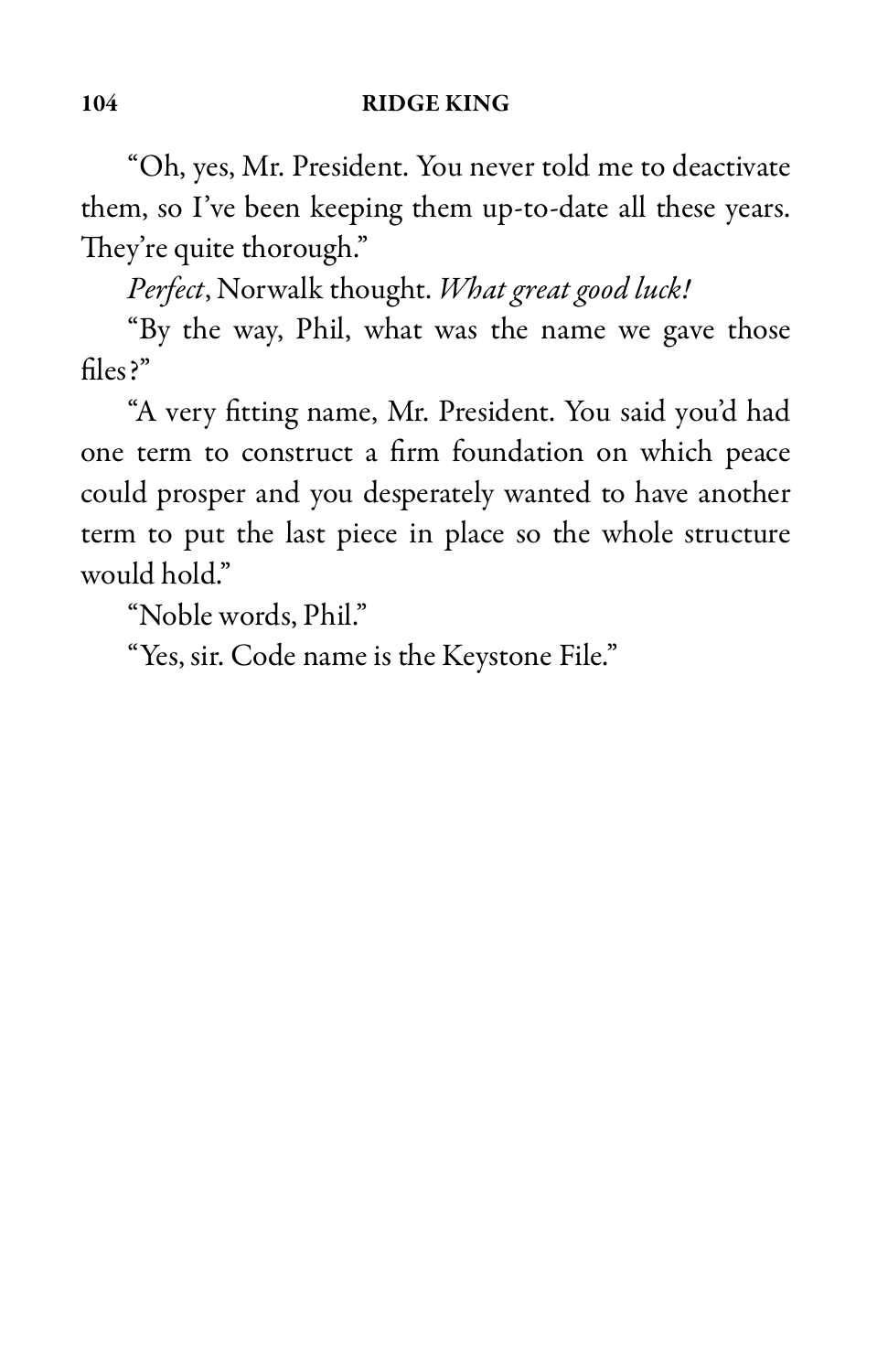## Chapter 15

### The Mirta

Paco Agular knew there was trouble when he felt water on his flip-flops suddenly rise to his ankles just seconds before a muted alarm sounded in the forward section of the Mirta.

José Asanza, what you might call the "captain" of Mirta, came rushing back through the narrow passageway.

"Paco, you and Ramos pull out the Zodiac. Get it above and be ready to inflate when I give the word," he said in Spanish.

There was a quiet panic among the five-man crew. Everything a crew did on a narco-submersible was done in quiet.

"What's leaking?" Paco asked.

"Fuck if I know. Looks like the exhaust valve, where it's bolted into the hull. We've had trouble with it before."

Most narco-subs were scuttled after a single mission. (A single load could fetch \$200 million wholesale, and the sub only cost a million, sometimes two. A minor cost of doing business.)

But Mirta had avoided that fate because she was a top-of-the-line ship (she was named after the Cartel boss's *abuela*), had made seven round-trip voyages from Colombia to Florida and Mexico, and was in great shape, except for the leaky exhaust valve that even now was spewing water into the ship like something that reminded Paco of the water gushing into Titanic about to rise over Leonardo DiCaprio's head when he was chained to that pipe.

They had been running along at 15 knots, even if the seas were a little rough right now, but basically taking it easy after a harrowing trip up from a remote part of Colombia's Caribbean coast near Soledad all the way to an uninhabited island that was one among dozens off the coast of Little Torch Key in the middle of the Coupon Bight Aquatic Preserve in the Lower Florida Keys. It had been pitch black when they unloaded over ten tons of cocaine into a series of go-fast boats that took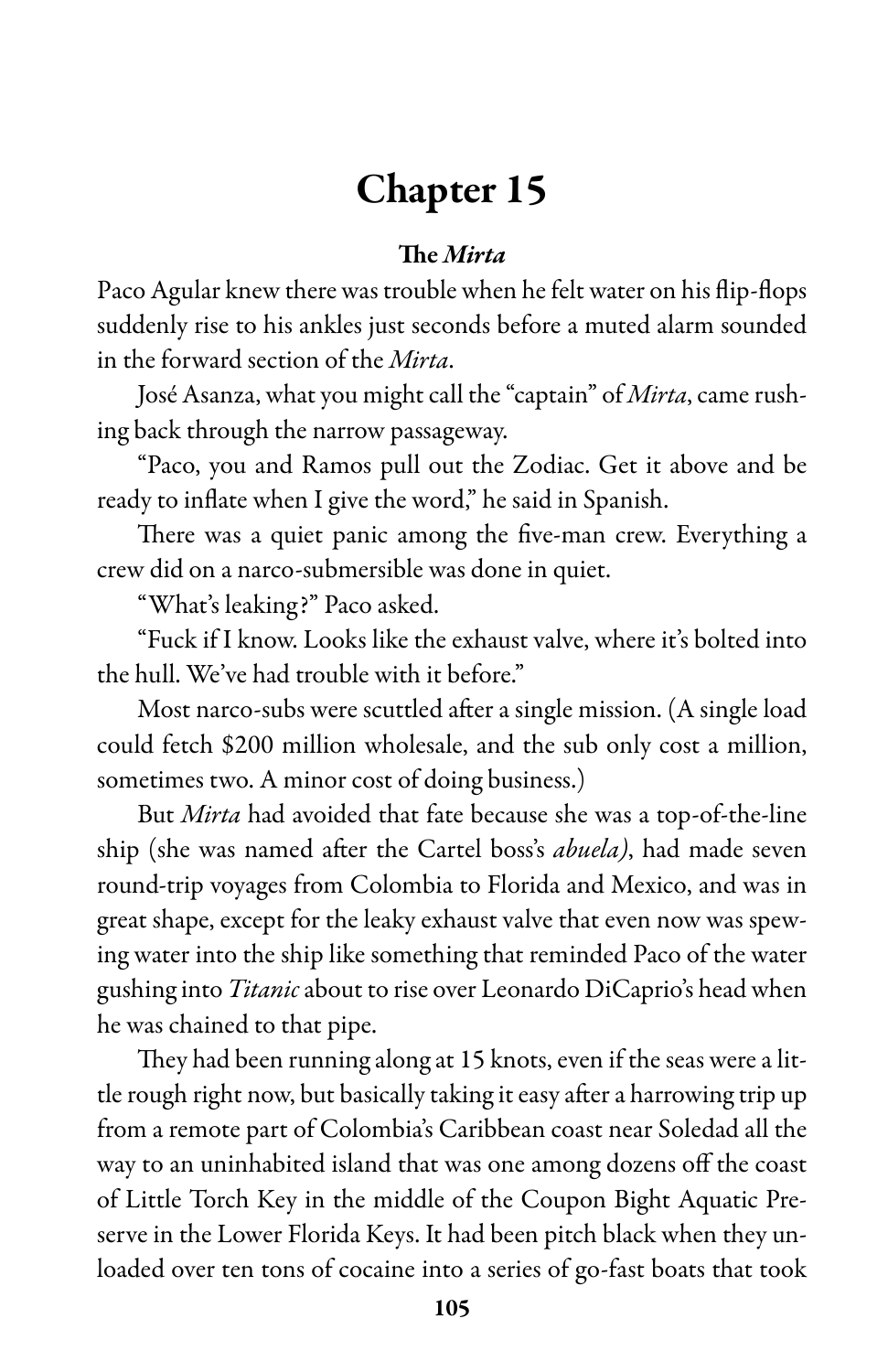the product to safe houses and trucks waiting at various spots along U.S. 1.

The cargo they were transporting back was what interested Paco more than the coke they'd delivered. They were bringing back \$65 million in small U.S. notes: 5s, 10s and 20s, plus 50s and a fair share of Cnotes.

The public always focused on the drugs imported into the U.S., without wondering how the cartels got the money those drugs generated *out* of the country. Part of it was money laundering. A lot of it was money laundering. But a lot of it just had to be hauled out like so many sacks of trash. And what better way to make use of a submersible that would otherwise head back home empty?

Paco inwardly grew more frantic as the water rose another foot up to his knees and he dwelled on the thought of \$65 million sinking to the bottom of the ocean out in the middle of nowhere.

Paco pulled the Zodiac out of the aft section of the ship and pushed it ahead to Ramos.

"Pull it up forward and I'll be right there," he said, leaving Ramos to manhandle the craft forward while he dipped back to the tight little bunks that formed the sleeping quarters when the crew was off watch. He found his small caliber Beretta M418 and slipped it into his pocket, hurrying back forward before anybody noticed. He didn't know where he would end up, but he wanted the comfort of having the small Beretta with him. A later model, it carried eight rounds, plus the one in the chamber.

Paco and Ramos quickly hauled the Zodiac up to the hatchway as the Mirta broke the surface. While José and another crewman desperately worked to staunch the broken seal on the exhaust pipe, Paco and Ramos waited by the hatch.

José yelled up to them.

"Open the hatch and inflate the boat!"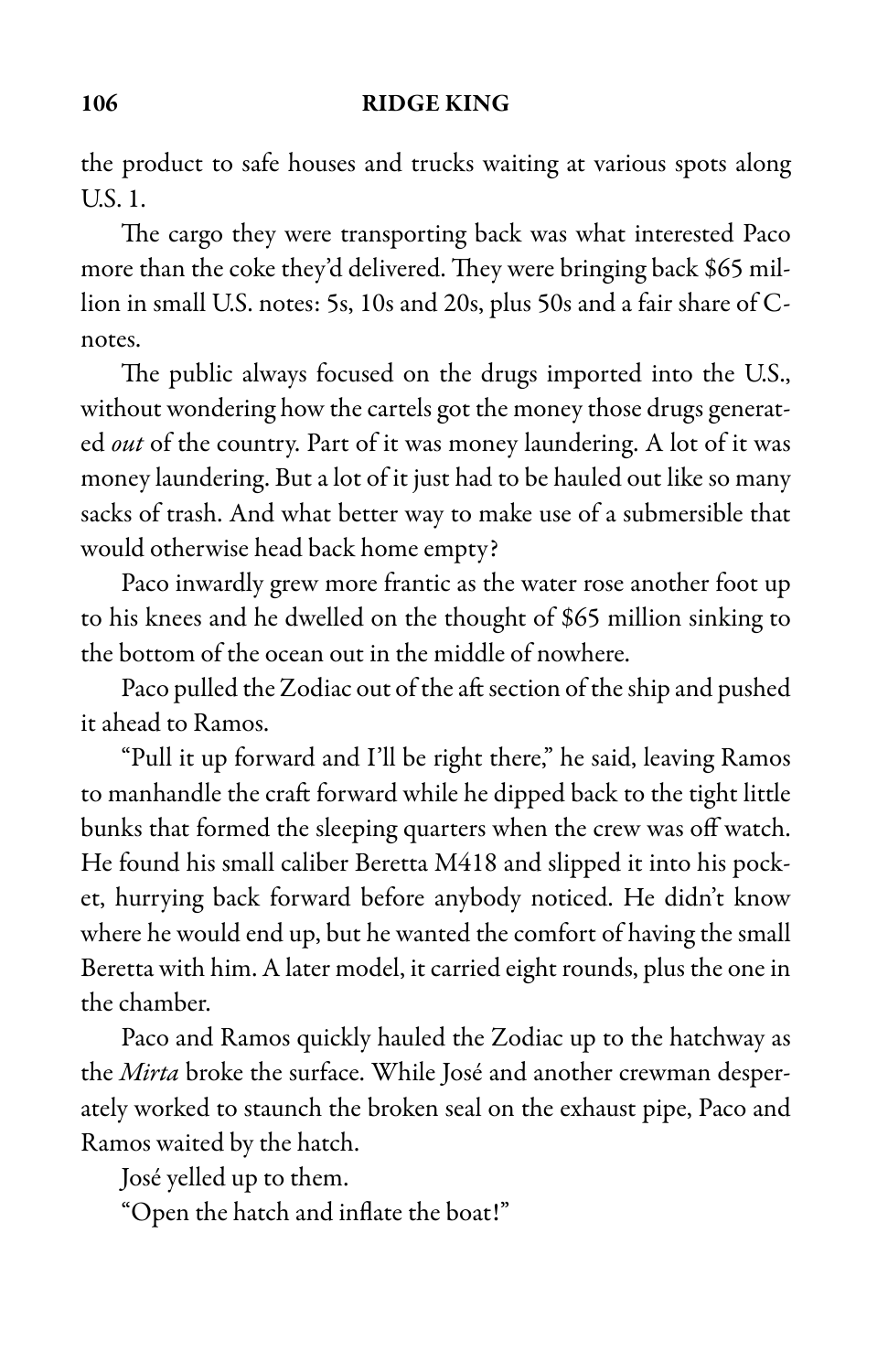#### NO DECISION 107

They pushed open the hatch, seawater dripping down onto their heads. Paco was first out. He hauled up the Zodiac bow first until it was all the way up and resting on the flat surface of the sub.

He glanced around him in every direction, but saw nothing. Ramos followed the raft out of the hatchway and together they inflated the craft and tied it off to cleats on the port side. A 55-horsepower motor was hoisted up to them and they fastened this to the stern board and made it ready.

Glancing up at the sky, Paco saw the faintest trace of light in the east. It would be dawn soon enough.

Paco could feel Mirta settling fast. It wouldn't be long now. He stuck his head down through the hatch. He could hear a litany of the most vile curse words known in the Spanish language coming from the fanatically stressed-out captain.

"You need me, José? What can I do?"

José's face appeared in the dark passageway below. He shook his head.

"It's no use. We're sinking." He turned to the other crewmen with him. "Vamos! Ahora!"

The other crewmen scrambled up the hatchway ladder as Ramos untied the line and hopped into the Zodiac.

Paco looked back down into the darkened interior.

"I'll get our exact coordinates so we can pass them along," said José, disappearing for a half minute.

"Start the engine and hold steady," Paco told Ramos.

The crewmen rolled over into the Zodiac as Paco leaned back into the hatchway looking for José, who suddenly appeared with a stack of money bound in tight plastic wrap. He pushed it up to Paco, who took it and tossed it over his shoulder to Ramos as José crawled out of the doomed Mirta.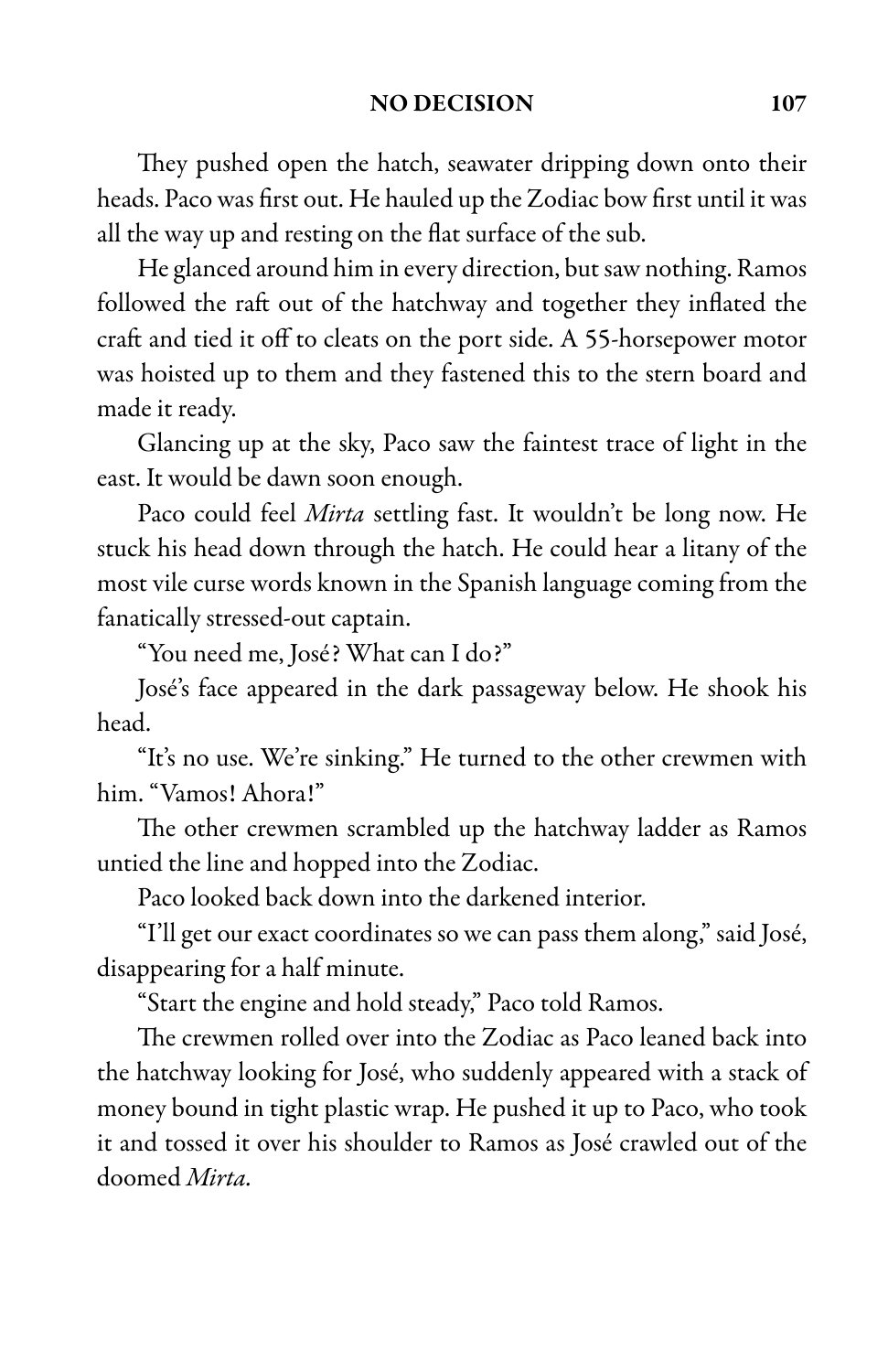"Expenses," said José, forcing a smile as he came out of the ship. He handed his satphone to Paco before pulling up two cans of fuel for the Zodiac.

"How far can we get with this much gas?" Paco asked.

"We got lucky, Paco. We're in the Dry Tortugas, not far out at all."

"That is lucky," said Paco, absorbing all that José said without actually saying it.

"The last position I took about an hour ago put us south-southeast of Fort Jefferson on Garden Key. If we head north-northwest, we could hit Long Key and then we'd be safe."

"But we're only eighty or so miles from Cuba. Don't we have enough gas to get there?" The last place Paco wanted to go was Cuba, but he thought he had to make the suggestion, if only to prove to José why he was the captain and Paco wasn't.

"I don't think so. The Americans will have to let us go. The Cubans, you never fucking know with them. A Zodiac this nice would be a big addition to their Navy," he laughed. "In these seas, the gas won't last long climbing swells. And if we run out of gas, we go where the current takes us, and that could be anywhere. Too many sharks in the Florida Straits."

"Yeah."

"Without Mirta, the Americans have nothing on us." He looked over to the other crewmen. "You all have your papers?" Everybody nodded. They carried their papers in their back pockets as a hedge against something like this happening.

José pulled out his compass that glowed in the dark and looked at it.

"I'll take the rudder," said Paco, taking the compass from José.

"OK, amigo. Hold on to my satphone. When we get under way, I'll give the coordinates to our central so they'll know where Mirta ended up. These waters aren't fifty feet deep. They ought to be able to recover the money in a couple of months, when we're long out of the picture.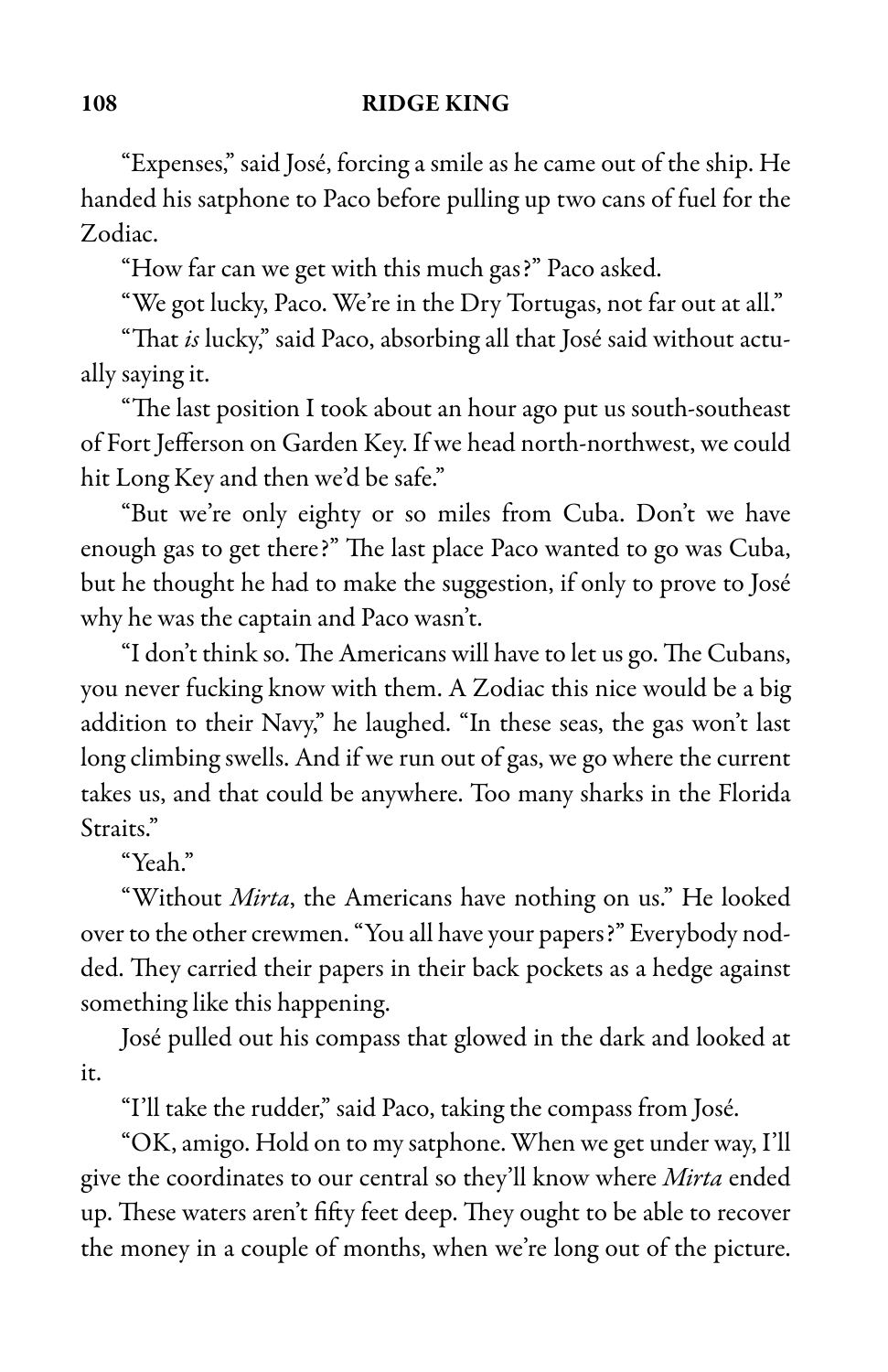Steer a course north by northwest and in an hour or so we should see some land. Go very slowly so we don't use much gas."

Paco moved back to switch places with Ramos and settled in by the engine, holding the compass in one hand. He stuffed José's satphone into the pocket holding his Beretta.

"OK, everybody," José addressed the crew, facing forward. "It's bad what's happened here, but it happens. The good news is we're not going to die like our friends last month off Mexico." Paco knew he was referring to another sub that went down without a trace a hundred miles off Puerto Vallarta. "And when we get clear of the Americans and get back to Colombia, we'll all get paid."

Paco laughed to himself. These jokers would only get \$10,000 for the trip, hardly the princely sum he'd been expecting until Mirta took on water. He looked over his shoulder as José explained to the crew where they were and what would happen once they reached shore. He watched as *Mirta* settled lower and lower into the water and then, with only a little gurgle to mark the moment, slipped silently below the warm waters of the Gulf of Mexico, taking \$65 million in cold hard cash with her.

José pulled up the big stack of bills secured by plastic wrap and ripped it open.

"There's no evidence of anything, so everybody put some money in your pockets. We'll need it later to get home. They can't prove anything."

After everybody had money tucked away, José tossed the rest of the plastic bag full of cash overboard, shaking his head as he did so.

Paco looked up as the Zodiac topped a broad swell and thought he saw a light flash before the Zodiac dipped into a trough. At the top of the next swell he saw it again.

"José," he called out. "Dead ahead. A ship's light."

José stopped his yakking and whipped out his Barr & Stroud field glasses and took a look.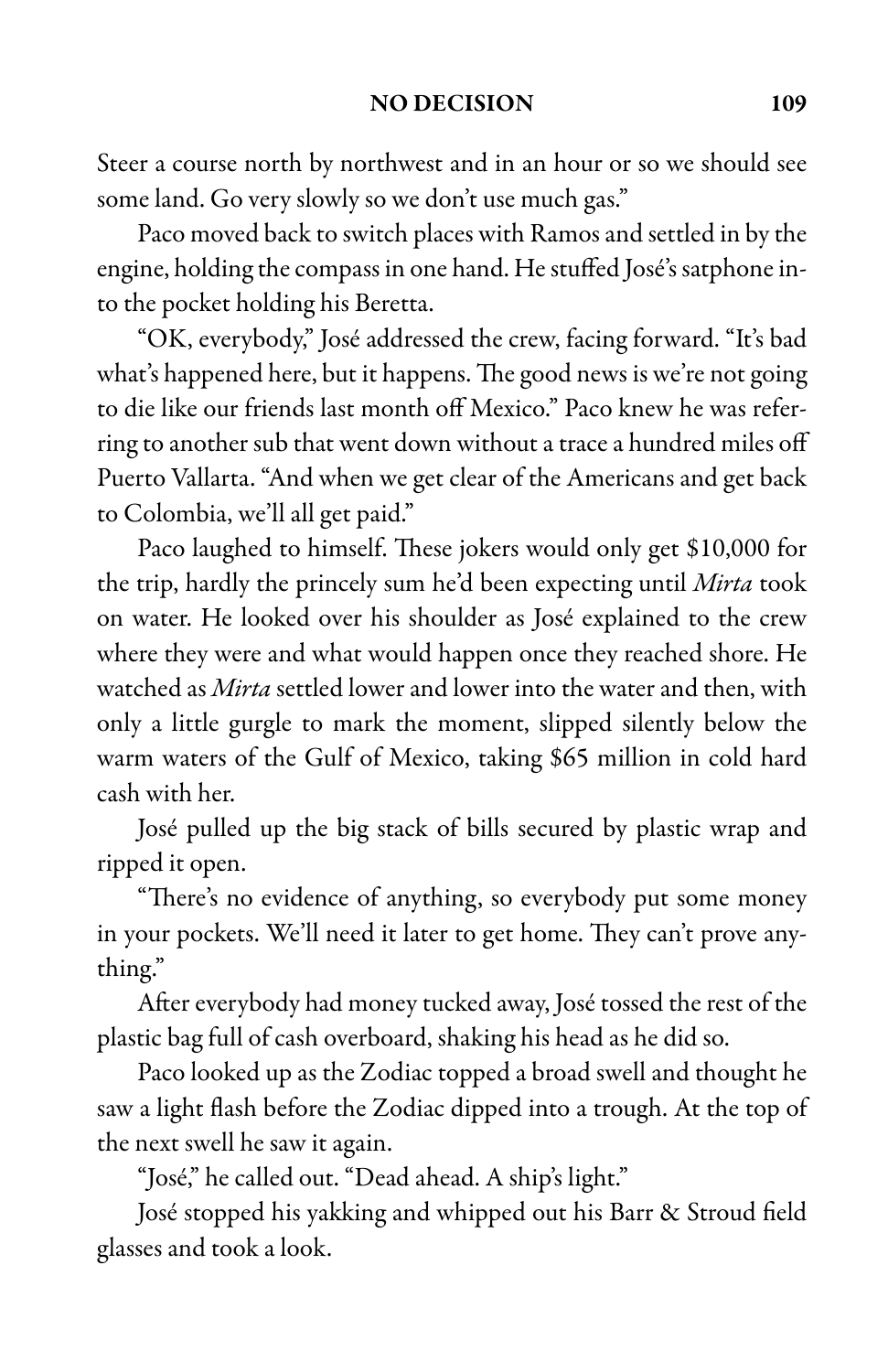When the trough pushed them up to the next swell, Paco rode it for a few seconds so José could get a better look. That was all he needed. Paco had seen it, too.

"That's no ship, Paco. That's Fort Jefferson." José turned back and looked into his binoculars. Over his shoulder, he said, "Bring her up to half speed and let's get some shitty American coffee for breakfast."

Paco looked over his shoulder at the spot where Mirta had just sunk. He quickly glanced at the gas level in the tank and at the precise reading of the compass. He stood up to get a sense of the distance from dead reckoning and took special note of the time on his wristwatch.

He brought the speed up to half as José came back towards him.

"Give me the satphone. I'll tell our people the coordinates and then we'll ditch the phone so the Americans can't trace anything."

"Ah, you have the coordinates?" Paco said redundantly, almost trying to sound slow in the head.

José tapped his shirt pocket and smiled.

"Just wrote them down."

In the three or four seconds it took Paco to reach into his pocket and pretend to fumble around looking for José's satphone, a hundred things went through his mind all in a flash, so he only had the fleetest of moments to decide to pull out the Beretta instead of the satphone and shoot José right in the middle of his forehead before he even got his eyes open wide in recognition of what was happening.

José took the shot to the head and fell overboard as the other crew members turned around in shock. Paco pulled the throttle back to idle and shot each of the crew in the head before they even had a chance to rush him.

Once they were dispatched, he got some speed up and circled back to find José floating face down in an up-rolling swell. He caught up with him, brought the engine back to idle, and grabbed the man by his hair. He leaned over and with his other arm, took José by one of his legs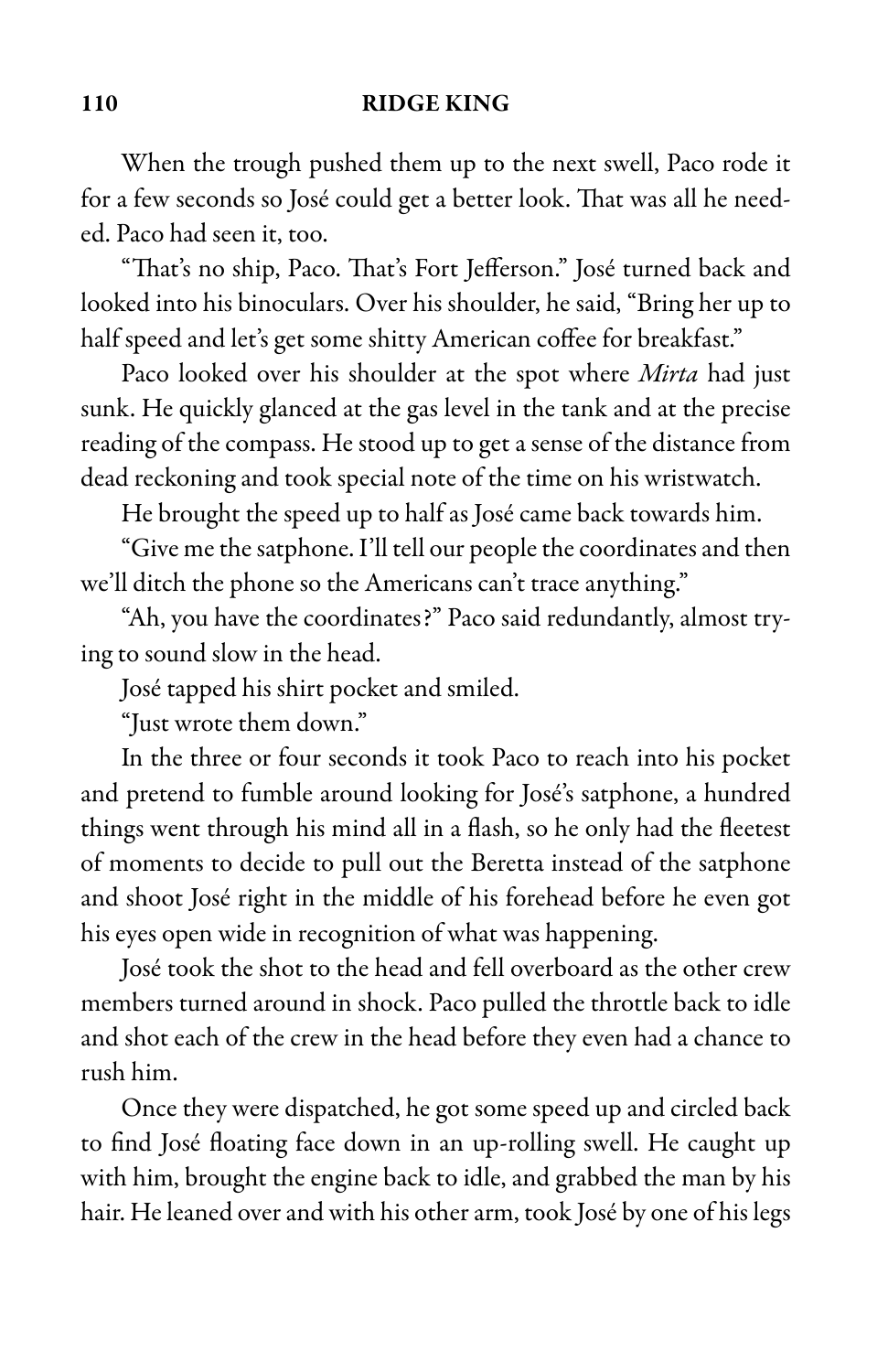and hauled him into the Zodiac, fishing around in his shirt pocket for the piece of paper with the coordinates.

He took a waterproof flashlight from the kit and examined the coordinates over and over until he could recite them perfectly.

Stuffing the paper into his own shirt pocket, he repeated the coordinates over and over in his mind as he heaved José back over the gunwale and into the rough waters of the Gulf. Each of the other crew members followed in short order. He took care to splash some seawater all over the front of the Zodiac to rinse some of the blood away, but he couldn't get it all. He didn't want the blood to be too obvious to the park rangers when he landed at Fort Jefferson.

Taking a look around the Zodiac and thinking that everything looked as shipshape as it was going to look, he went back to the idling engine and brought the speed up to full throttle as he made for Fort Jefferson.

Along the way, he tossed the satphone over the side. The thing that most impressed him about the loss of the submersible off Puerto Vallarta was how furious the higher-ups had been that the crew hadn't sent along the coordinates when the ship went down, making it impossible for them to attempt to recover the cargo. It was a total loss.

If they didn't know the coordinates of Mirta, then they couldn't recover the \$65 million resting easily in her hold in less than fifty feet of water.

Up ahead he saw a great number of lights now as the silhouette of Fort Jefferson came into view. He also saw a powerboat approaching the Zodiac at high speed.

He'd been reciting the coordinates in his head even since reading them. At this moment, he took the slip of paper out of his pocket, looked at the coordinates to verify he had them firmly memorized, and ripped the paper into shreds and tossed them overboard. As soon as he recognized the logo of the National Park Service on the side of the patrol boat bearing down on him, his Beretta went over the side as well.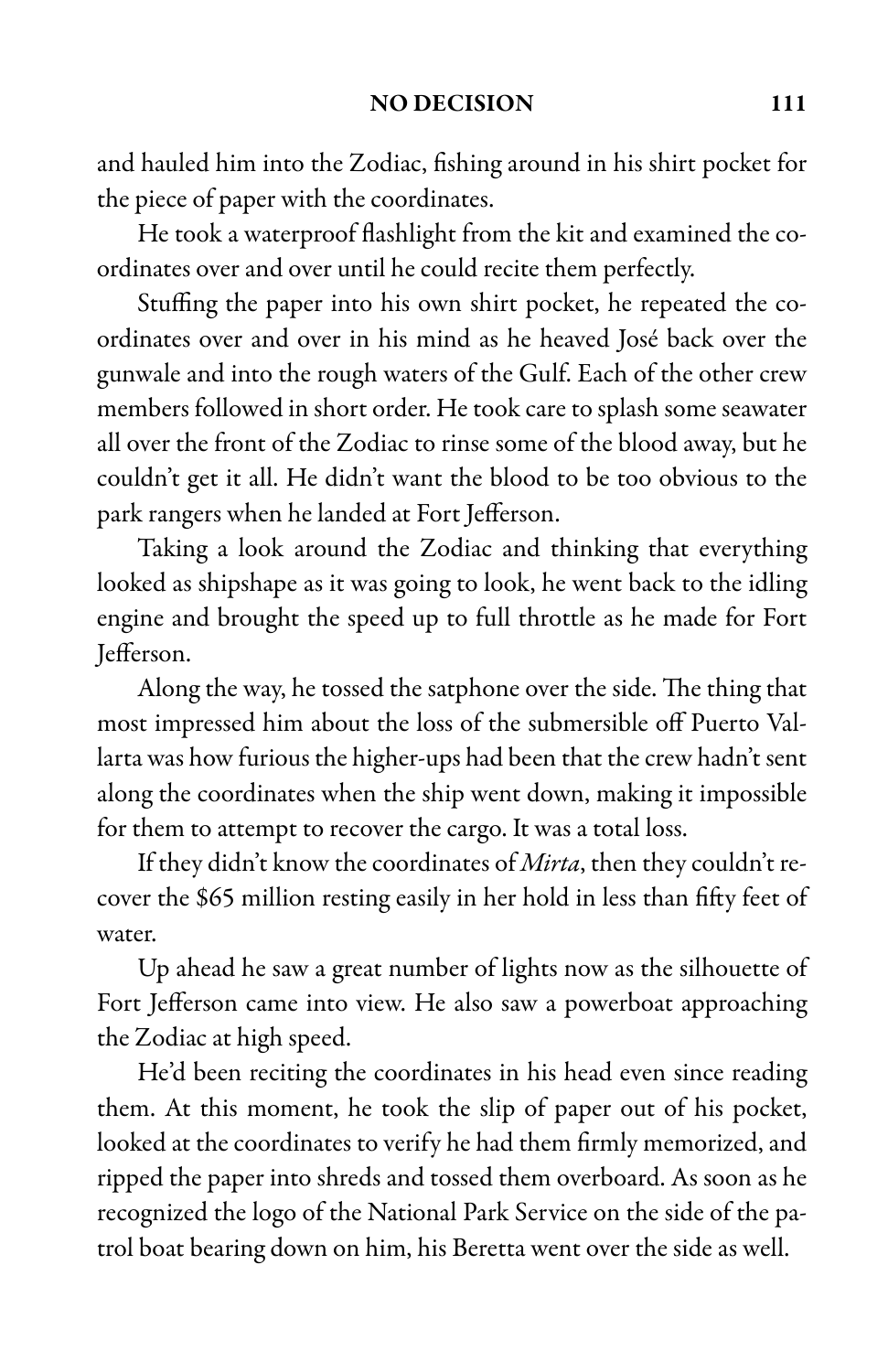Paco smiled.

"Ahoy there!" he yelled out in perfect English.

The boat circled him and a ranger called out through a bullhorn to find out if he needed assistance.

"Yes, our ship sank!"

"We are coming alongside!" came the reply.

Paco cupped his hands together to shout back, showing them that he wasn't armed.

"OK, thanks!"

He sat back and waited for them to approach.

He hated the name Paco. In Spanish, it was a nickname for Francisco. Because he really wasn't Paco, or Francisco, or Agular. He was Laurencio Duarte, an undercover agent for the DEA who had just come up with a plan to make a whole lot more money than the piddly couple of million he expected to get from his secret deal with Omer Flores.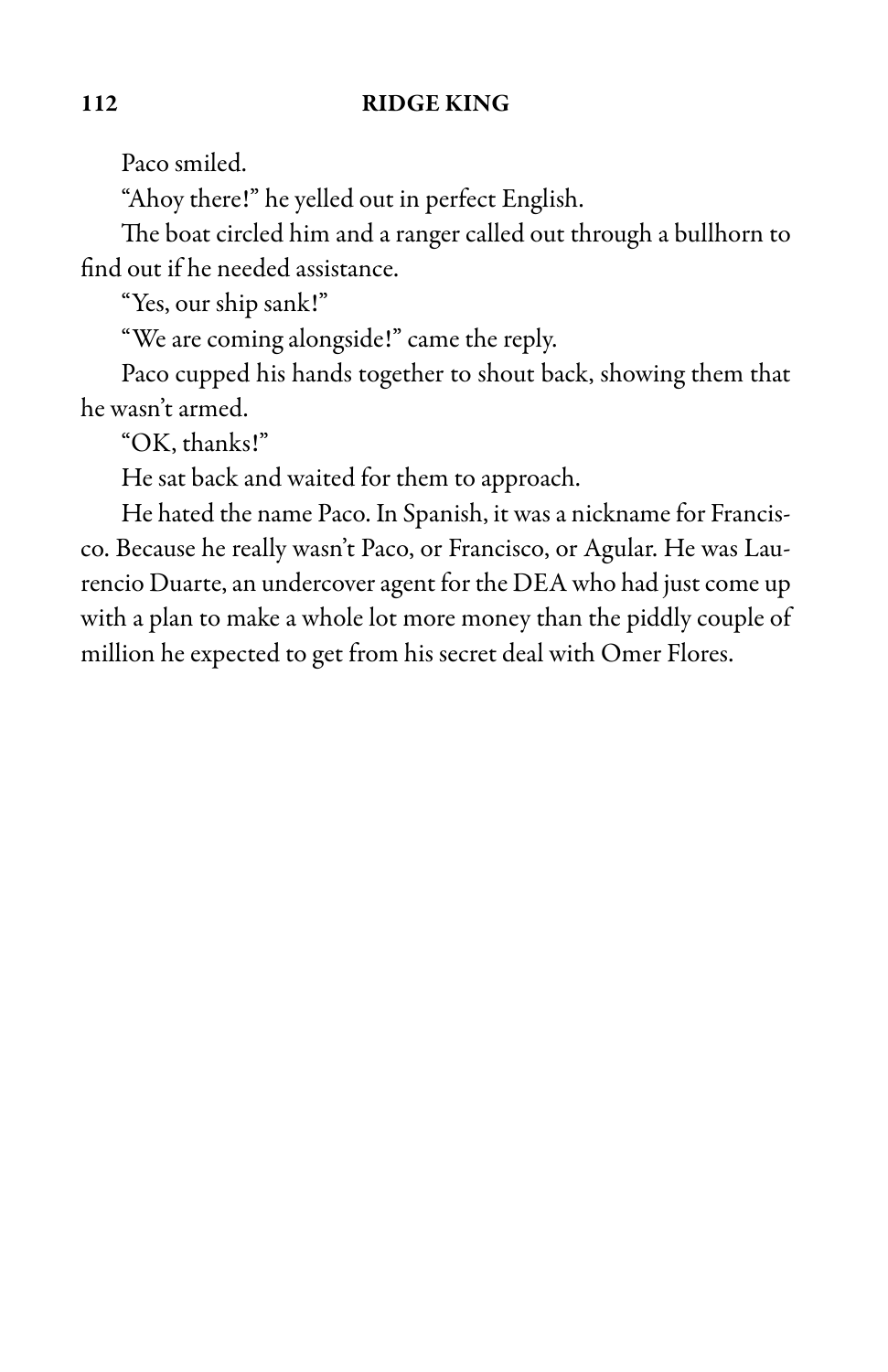## Morning Thoughts

Dawn was just breaking as Lamar Perryman's limousine pulled onto Arlington Bridge. Perryman was glued to the cable news channels on the TV monitor in his car. Everything was focused on rehashing the evening's news, over and over again, hour after hour. Perryman hoped the Constitutional scholars the networks had hauled out of bed were earning overtime aplenty.

The only new item was an announcement that the lame-duck President Norwalk would address the country at 1 P.M. that afternoon.

Perryman had been surprised to get the call that would make him speaker in the next session. And he fully understood why Thurston wanted to keep Overton busy applying pressure to the undecided members. Perryman could conduct the largely ceremonial functions of speaker while Overton counted votes in the cloakroom and worked behind the scenes.

The Virginia congressman was even more impressed that Thurston had made this call after Perryman refused to endorse any candidate in the election. Perryman had answered all the questions from the press—not to mention members of his own party—with his position that the Sino-Russian conflict was a confusing one and he wasn't sure which path was the best to follow. Thus, which candidate to endorse?

Secretly, and no one knew this, he fully supported the Norwalk-St. Clair pro-Russia policy.

He deeply distrusted Chinese ambitions over the long haul. They were hoarding American cash by the tens of billions, and had been for years. They were ever-increasingly a major importer of goods to the U.S., costing millions of Americans to change livelihoods as all the lower paid jobs went overseas to sweatshop factories or to illegal immigrants at home in the face of an inability of either party to develop a comprehensive immigration policy. In fact, as old as Perryman was, he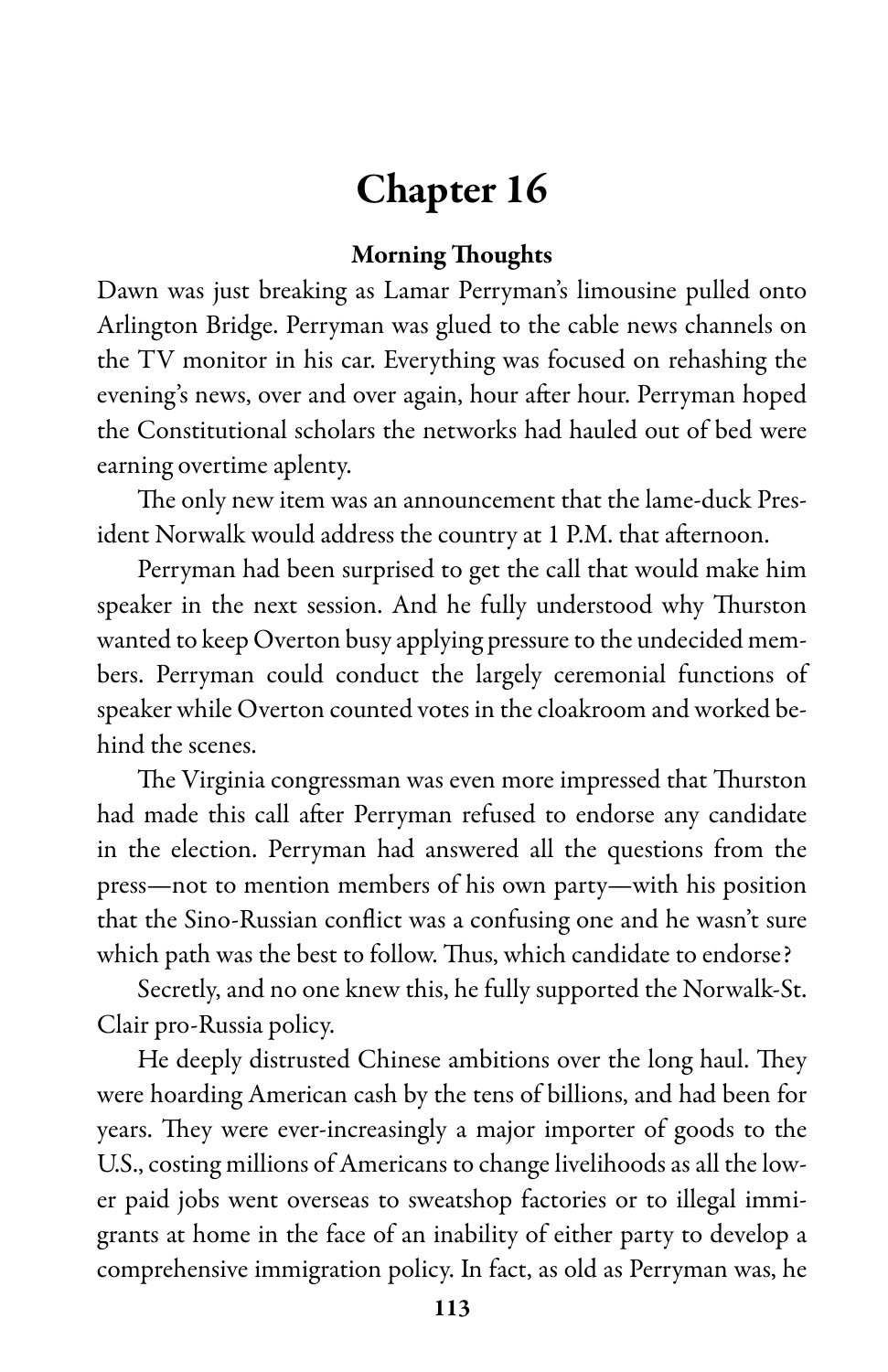couldn't remember the time when there *had* been a cohesive immigration policy.

All those iPads and iPhones sold by Apple? Made abroad. Perryman remembered a meeting he attended in San Francisco in which President Norwalk asked Apple's senior management if there were any way their products could be manufactured in the U.S. rather than abroad.

The CEO had shaken his head. "Those jobs aren't coming back, Mr. President." Perryman actually thought it was nearly impossible to have a cogent immigration policy. After all, hadn't we stolen the country from the Indians? Who's to say who *really* belonged in America?

Well, while Apple's products continued to sell like crazy in America, they certainly weren't made here.

What child (or adult, for that matter) could look under a Christmas tree and not find that almost all the gifts had been "Made in China"?

Like the wars in Iraq and Afghanistan, the Middle East peace process, the economic doldrums in Europe, solutions to the really important issues kept rolling over from one administration to the other, from one party to the other, back and forth, on and on, with no forward motion coming from any source. It frankly disgusted him that no one who finally achieved power would exercise it plainly *except* to benefit the short-term special interests that got a President elected in the first place. And then reelected. And this he thought was true of both parties. He thought it ironic, though also emblematic, when he first heard that Clinton and Bush had the same tailor: only the special interests were different. The cut of the cloth was the same.

Also, the Chinese stash of American dollars always gave them an upper hand in trade negotiations with the U.S. No trade envoy in Republican or Democratic administrations had ever made any progress with the Chinese in terms of equalizing trade agreements. The Chinese are just plain smarter than we are, thought Perryman, and the threat,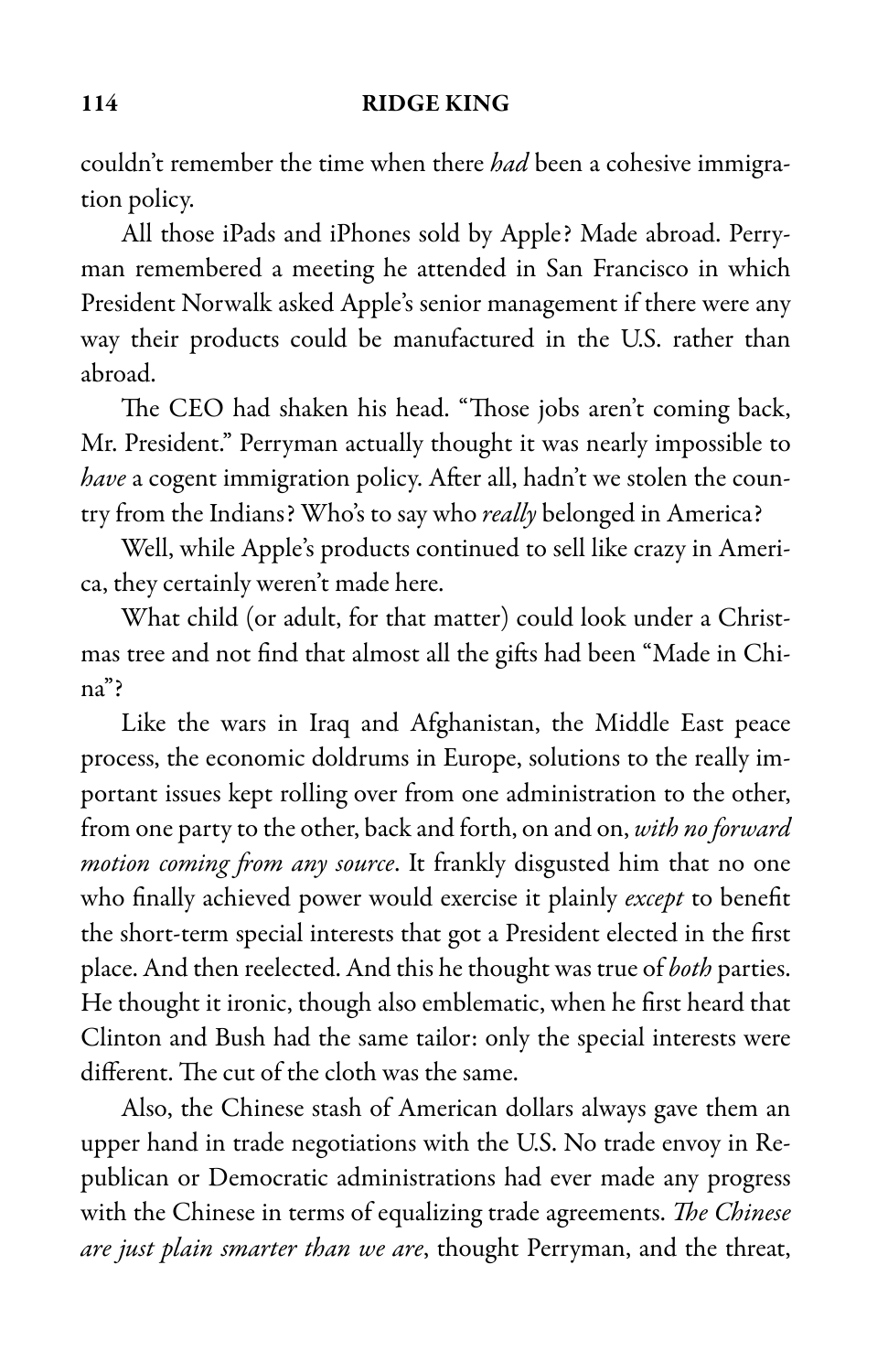never spoken but always implied, that the Chinese could flood the currency markets with American dollars, was always in the back of the minds of Washington policy-makers. The U.S. was just plain cowed and out-maneuvered by the Chinese—that was Perryman's view.

Perryman picked up his walking stick and tapped on the window between him and Tyree. The window came down.

"Pull over to that Starbucks on the corner, Tyree, and get me one of those latte things I like."

"You know what the doctor said about those coffees, Mr. Perryman."

"You and Doctor Rembert can discuss the deleterious effects of the caloric content of my coffee at my funeral, Tyree."

Tyree smiled and pulled over. He eyed the pocket edition of Merriam-Webster's Collegiate Dictionary, twelfth edition, that he kept on the seat whenever he drove the congressman. He wanted to look up that word, dele-, deleterious, whatever it was. He pulled the car to the curb and touched the flasher button.

In the back seat, Perryman reviewed the history. The Russians were now preparing to invade China as a *defensive* measure, and Perryman believed the Russians had every reason to be as frightened of Chinese intentions as Norwalk, St. Clair and Perryman were. After all, it was the Chinese that precipitated the whole crisis by building that damned canal to divert water away from Kazakhstan and Russia. Water without which Russian crops would wither and die, throwing half the country into famine within a year.

The car roared to life as Perryman settled in with his calorie-rich six-dollar cup of coffee.

"Be mindful of the potholes, Tyree," he cautioned. He sipped his coffee, but not through a straw. He was brought up never to use a straw. Never been one in his house. His mother would have slapped his face sideways if she ever saw him drink through a straw. "So common," she used to say disdainfully whenever she saw someone do it. He still mar-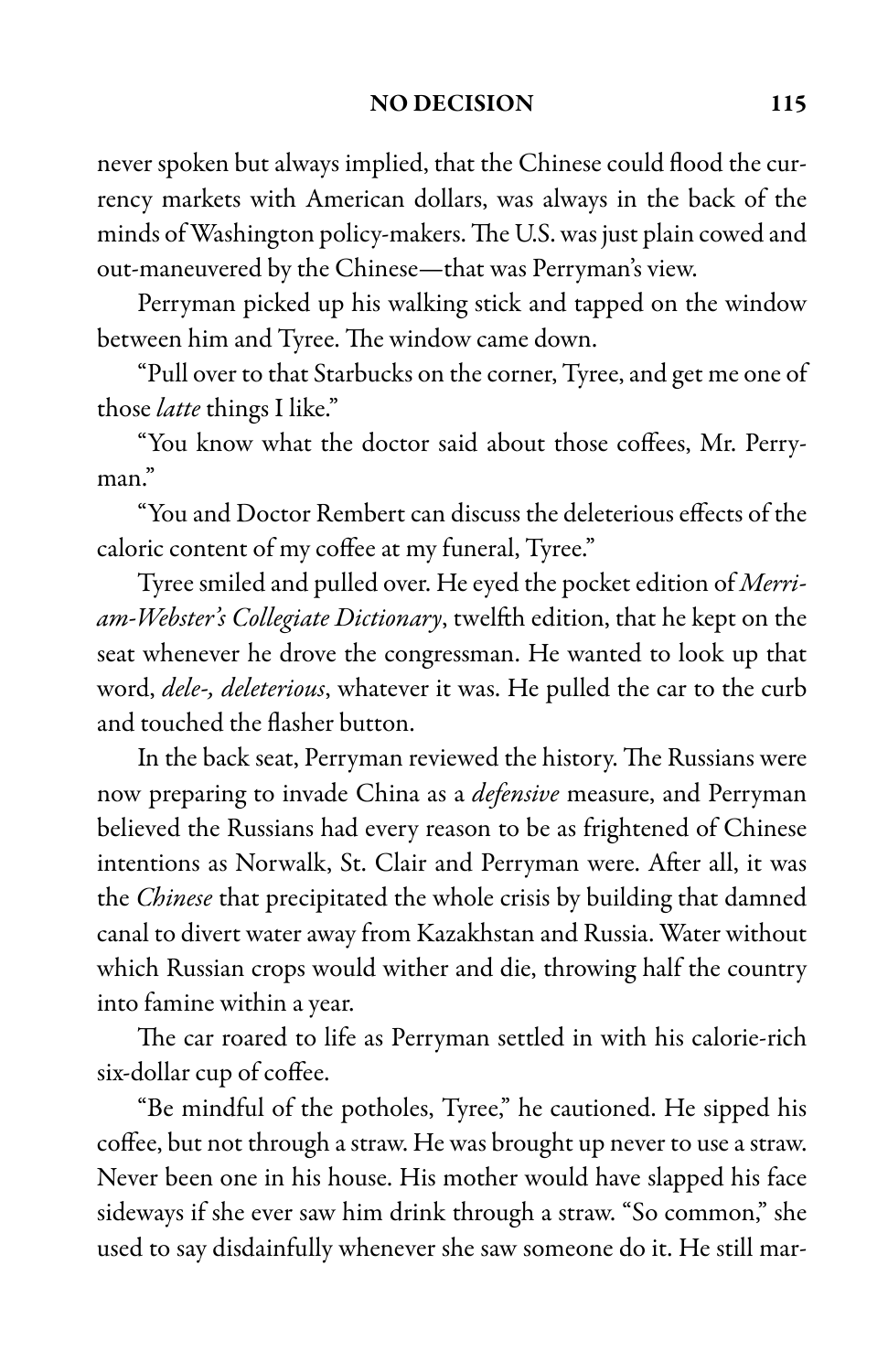veled when he saw fools at a White House state dinner ask the waiters for straws for their Diet Cokes!

Question uppermost on his mind now was how he could use his newfound power to advance the Norwalk-St. Clair position over that of Thurston and his own party. Having been sidelined for so many years, his new position might give him just enough marginal power to make a difference.

What a grand idea that is, he thought. He remembered that segment that always ended Aaron Cross's NBC broadcast. It was a series called "Making a Difference."

That's me, God damn it! Finally making a difference!

The old man smiled and he held his coffee cup well away from his fine overcoat as the car hit a nasty pothole.

"Sorry, Mr. Perryman," said Tyree.

"That's all right, Tyree," Perryman smirked as he brought the Starbucks cup back to his lips. "I saw it comin'."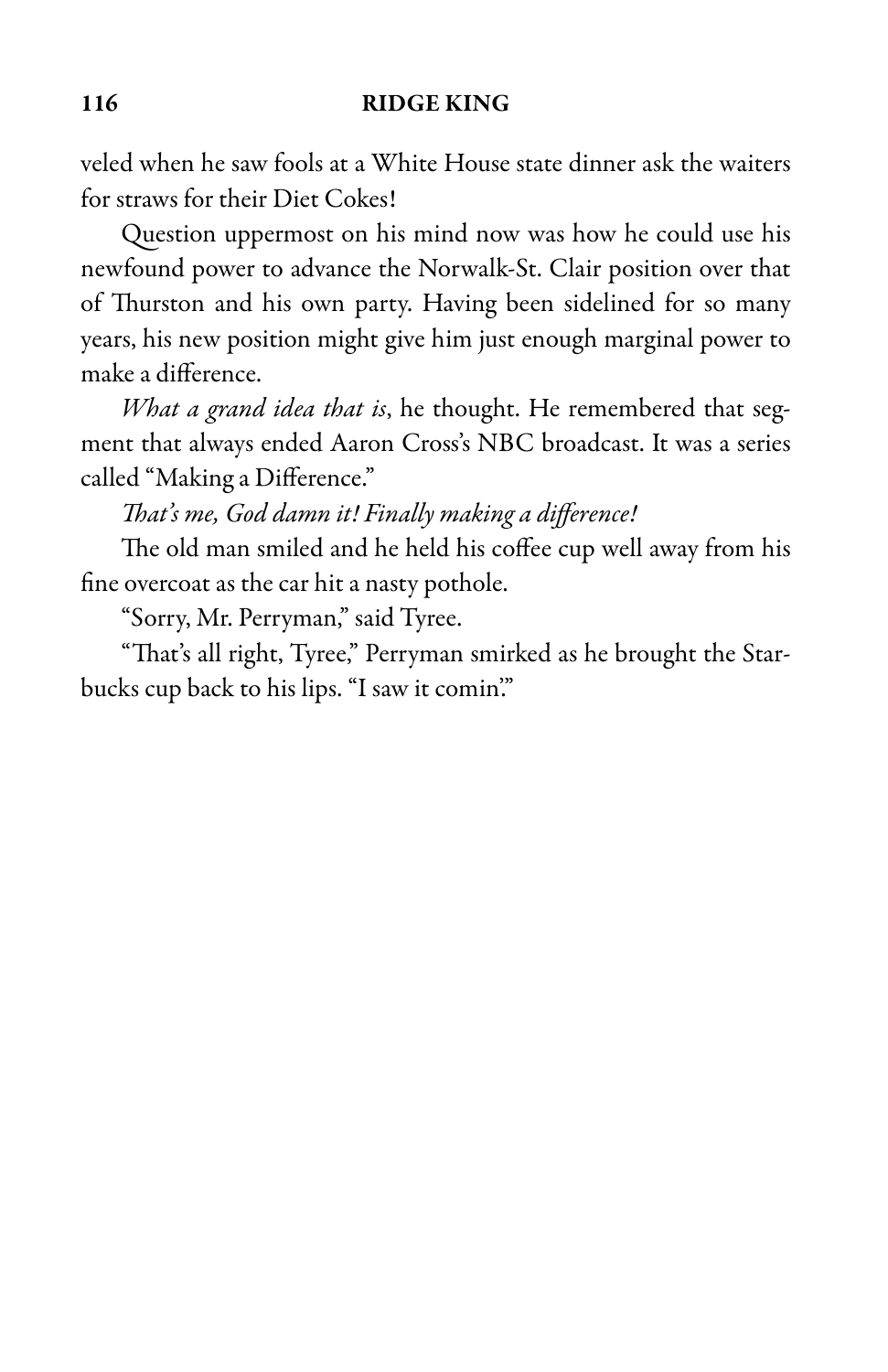## Scrambled or Fried?

The phone rang in Jack Houston St. Clair's bedroom and he snapped it up on the third ring, before it went to voicemail. He glanced at the clock on the end table: 7:05 A.M.

"Oh, Jesus," he moaned.

He was still incredibly groggy after getting home last night a mere three hours ago. He and Babe had thought about just *sleeping*, they were both so exhausted after the rigors of the campaign, but once they lounged around in the hot tub next to his pool for half an hour, they came in and couldn't keep their hands off each other. But, as hot as their passion was, it was quick, and they both fell into a deep and thorough sleep.

"Yeah?"

"Sorry to wake you, Jack," said his father, "but we're getting up early to do a little strategy, so if you feel like it, bring Babe over for breakfast."

"OK, but I need thirty or forth minutes just to see if everything works," he said.

The elder St. Clair laughed.

"You're telling *me*? I'm the one with the sore joints. You're the ex-SEAL, don't forget."

Yes, he was the ex-SEAL, all right, but he didn't feel like one just then. Babe wanted to sleep in a little longer, so he hauled himself out of bed and crept toward the bathroom where he threw himself under the cold jets of water that he knew would revive him. (Although, he thought, even "cold" water in Miami was often 75 or 80 degrees.)

He came out and threw on a robe and went out into the Game Room overlooking the 9th green that separated his modest house from the grand Flagler Hall on the other side where his dad lived. The waters of Biscayne Bay sparkled as they caught the early morning November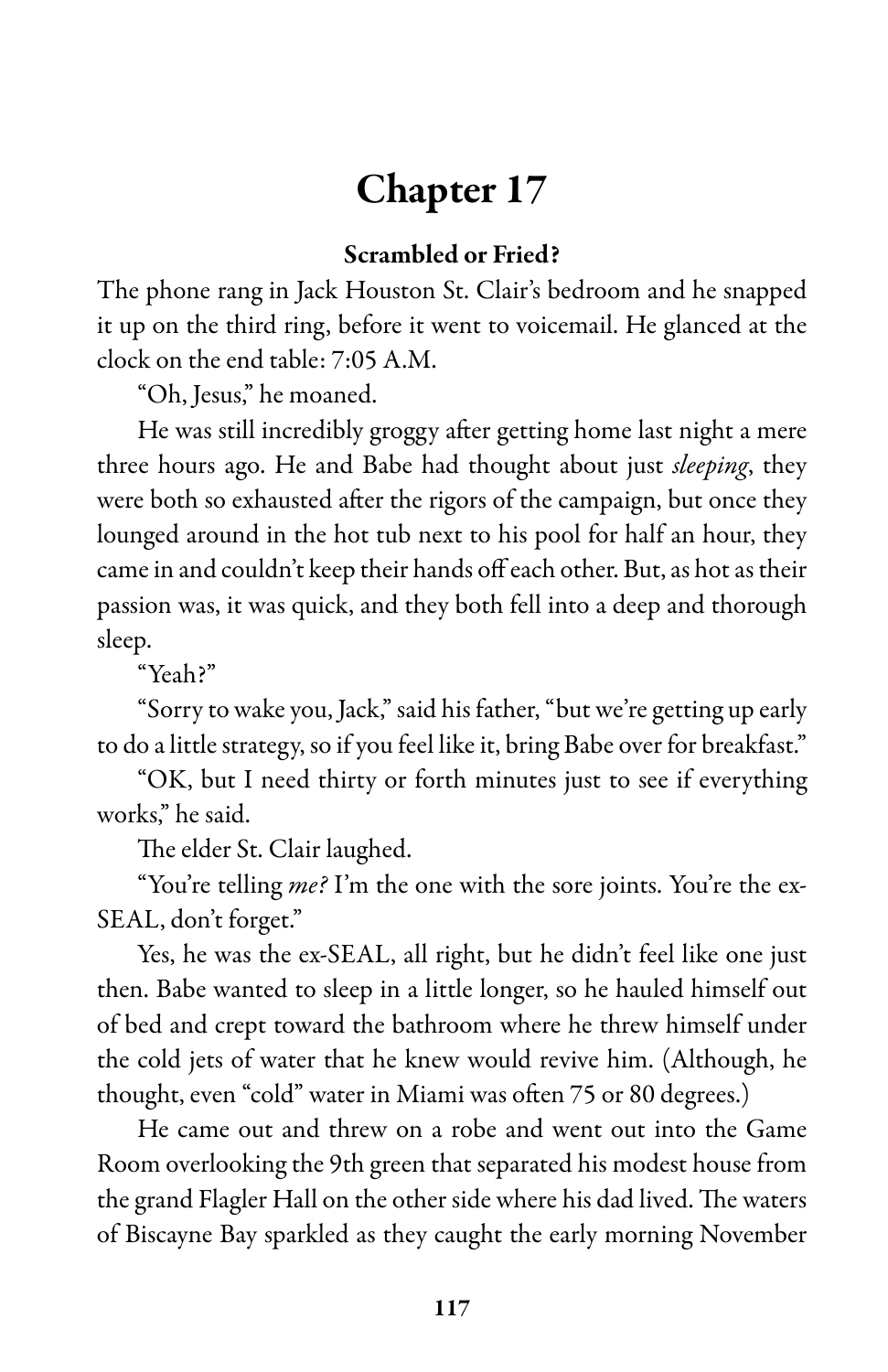sun, like so many millions of diamonds being bounced around on a turquoise blanket.

Jack smelled the coffee and turned just in time to see Gargrave coming into the Game Room from the kitchen carrying a pot that he placed on the bar.

"I saw the caller ID, sir, and thought you might be wanting this."

"Thank you, Gargrave. You're reading my mind, as always."

He'd known Gargrave for years, when they worked together in the service. Jack had been a member of the super-secret SEAL Team 9, the one SEAL team (there were ten teams altogether) the Navy never admitted even existed. While he still wasn't happy about the  $way$  he left the SEALs, he was glad now that he was out of the military.

Gargrave had been a member of Squadron M in the Special Boat Service (SBS), a covert element in the Royal Navy. Their units shared a secret assignment in Afghanistan.

When Jack left the Navy, Gargrave followed him and became a sort of butler or major domo to Jack, who needed someone not only to manage his house, but to help run St. Clair Island as well. He was also a big help to Jack as a backup operative running the St. Clair Agency, Jack's detective agency with a meager three employees. When those rare occasions came along when Jack took a case, Gargrave was an invaluable asset. Ex-military men could be very useful in such work.

"Breakfast, sir?"

"No, I'm going over to my dad's to eat."

"Very good, sir. And the lady?"

"Let her sleep. When she gets up, she'll probably come over to the Hall. Now we have this damned tie, we're playing everything by ear, even breakfast," he smiled as he took a long draft of the coffee.

Jack went back down the hall and quietly slipped into his dressing room where he got some clothes on and headed back out through the Game Room's sliding glass doors.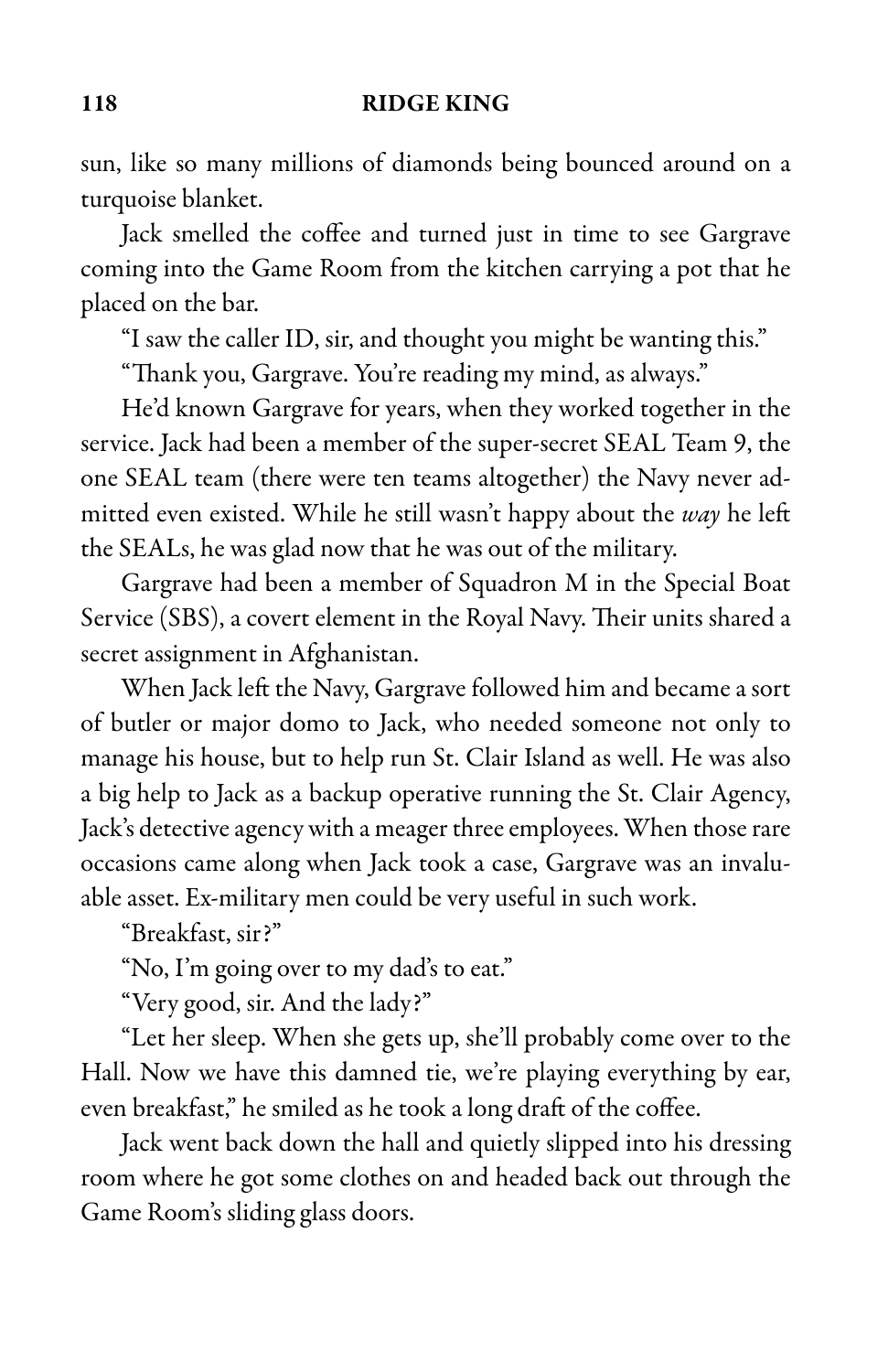He glanced at his three boats tied up at the dock, at a uniformed soldier standing on the quay with his rifle, looked across the Bay toward Miami, being sure to check out the 9th green (they were supposed to cut it yesterday, and hadn't) as he crossed to Flagler Hall.

Henry Flagler (one of John D. Rockefeller's original partners in Standard Oil), whose Florida East Coast Railway had started first Jacksonville, then went down to Palm Beach, and then Miami before crossing the Keys to finally end up extending all the way to Key West, had built the 55-room mansion as one of his winter homes in Florida in 1902. It was a masterpiece of Beaux Arts architecture.

Flagler died in 1913. In 1914, a Force 4 hurricane devastated Miami, leveling almost everything in its path, gutting Flagler Hall, but leaving its "bones" fully intact.

One of Jack's ancestors had washed ashore during the hurricane and taken shelter in the huge house and weathered the storm there.

When Flagler's widow saw the ruined mansion, she sold it to Jack's ancestor for a song (along with the island itself). All St. Clairs since then had been raised on the island. The island was the foundation of their fortune, as it kept giving back money as each parcel of the island was developed over the generations. The key to the St. Clair fortune was that you couldn't buy a lot on the island. You had to lease it from the St. Clairs. Flagler Hall had been turned into a clubhouse once the golf course was built, and the current head of the family lived on the upper floors while the lower floors were used as the clubhouse.

The St. Clair Island Club was the most exclusive club in Florida, one of the most exclusive in the whole world. You couldn't apply for membership: you had to be invited. There were only 400 members worldwide.

After passing the Secret Service detail out in front of the house, he went around to the southeast side of the Hall where an open patio led up to a glassed-walled room often used for breakfast because it caught so much of the morning sun. He saw Sofia and his dad just walking out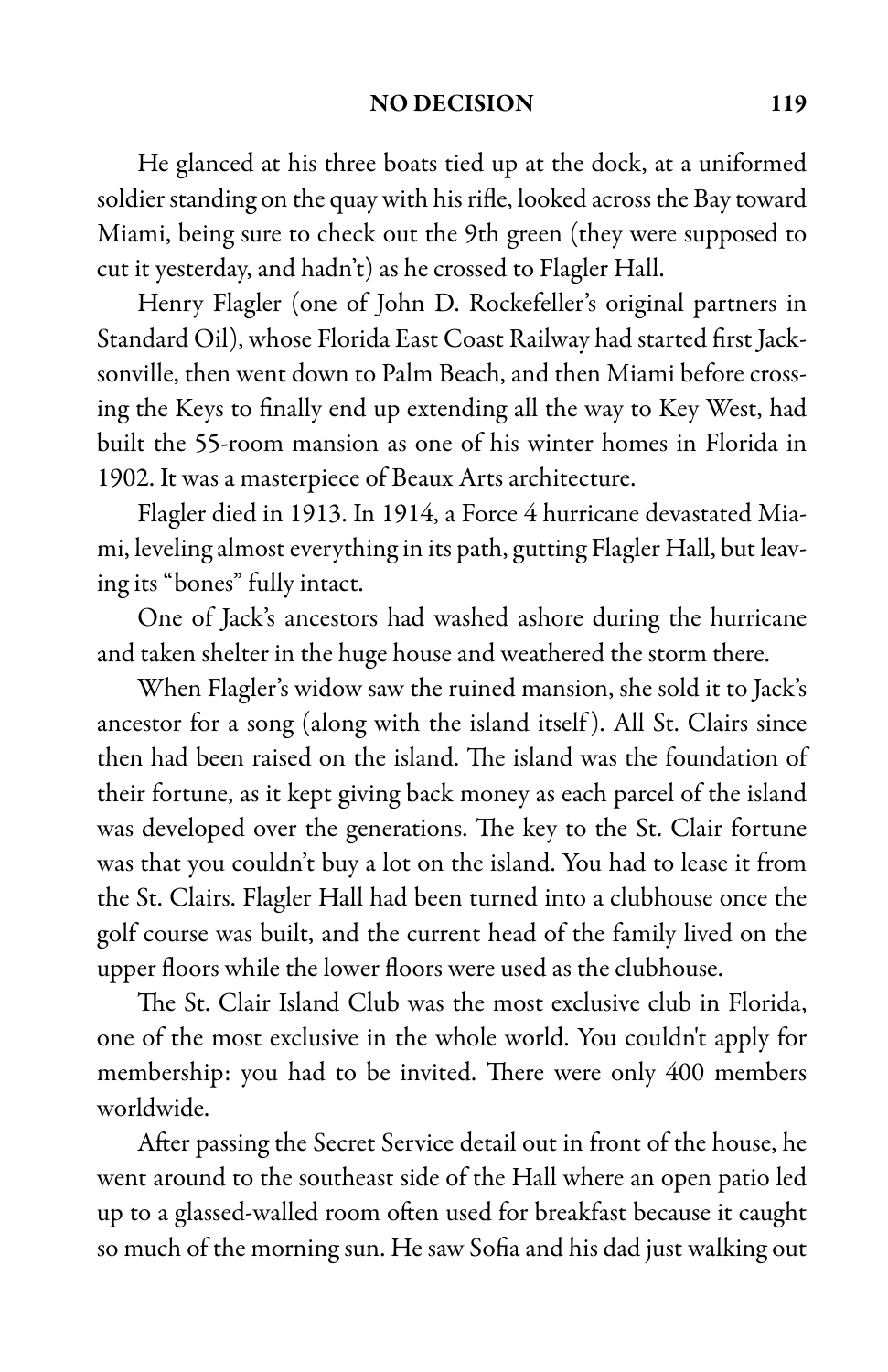of the house and taking their seats. Felipe the houseman was pouring coffee, American for his dad and Cuban for Sofia.

Jack nodded toward a Secret Service agent standing guard a slight distance from the patio.

"Bet you're glad you got assigned to my dad, Ralph," Jack said, extending an arm toward the Bay and taking in the whole beautiful gorgeous panorama.

"Yeah," Ralph laughed, "I could be up in Detroit with Thurston."

"Where it's snowing," Jack laughed.

"Yeah, where it's snowing."

Jack opened one of the French doors as Ralph spoke into his mike to report to his central that Jack was joining the Governor.

Sofia and Sam looked up and smiled tired smiles.

"You guys look as tired as I feel," he said, nodding to Felipe. "Café con leche, por favor, Felipe," who nodded and went off to get the coffee.

"What a night, huh?" said his dad.

"I thought it would be over," said Sofia. "One way or the other," she shook her head, draining the small cup of Cuban coffee, a *colada*, dark and intense. "Una mas, Felipe, por favor."

"The worst thing about being a politician is having to do those God damn morning shows like *The Today Show* and be on your toes—or look like you're on your toes—when what you really want to do is fall into bed and get some sleep."

"He's turned down twenty interviews already," said Sofia, taking up the demitasse cup that Felipe put in front of her.

"More like fifty!" Sam boomed. "They can damn well wait a few hours. Nothing's going to happen right away. We're all frozen, deadlocked."

"So what's it looking like this morning?"

"I've got the whole senior team coming over in about an hour to do a little strategizing. Want you to sit in on it."

"Right."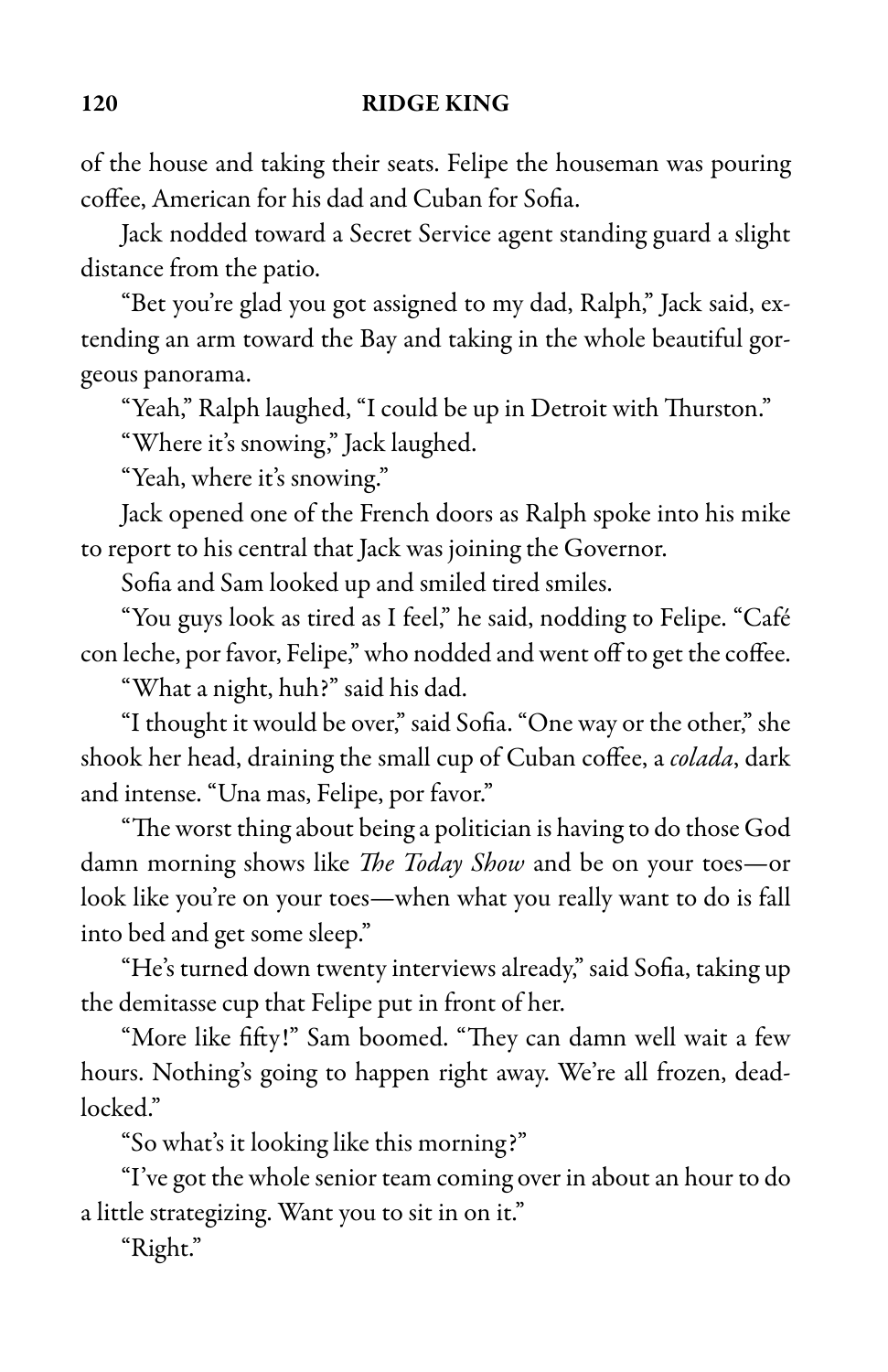Felipe hovered.

"I'll have two poached eggs, bacon and sausage," said Sam. "Sofia?"

"Una tortilla de cebolla, Felipe. But just half of one. I'm not that hungry after last night."

"Si, Señora. And you Mr. Jack. Scrambled or fried?"

Jack either had his eggs fried or soft scrambled.

"I think I'll have the other half of Sofia's onion omelet. Those are good."

"Yes, Mr. Jack."

"But I'll have bacon and sausage like my dad. Extra of both."

Felipe nodded and left the room.

"So, Jack, before all the shit hit the fan, what were you planning to do today?" asked his dad with a booming guffaw.

"I was going down to the Bankers Club for lunch. Got a new client."

"Why you keep dabbling in that low-rent detective agency is beyond me, Jack."

"I don't call it 'dabbling,' Dad," said Jack, his anger rising. "I call it a 'job,' and I have the luxury to do it because Grandpa left me a big enough trust fund so I don't have to jump every time you bark."

"Boys," said Sofia quietly.

"Sorry," said Sam.

"Me, too," said Jack.

But they weren't. Each felt the other was right.

Jack was always surprised how hard Sofia worked to make his relationship with his dad easier. She was like the lubrication that kept their two powerful gears from grinding each other down into inert black dust. And she wasn't even his mother.

"Where is Rafael today, anyway?" Jack asked. "I saw him last night, but then he disappeared."

"He had to work this morning."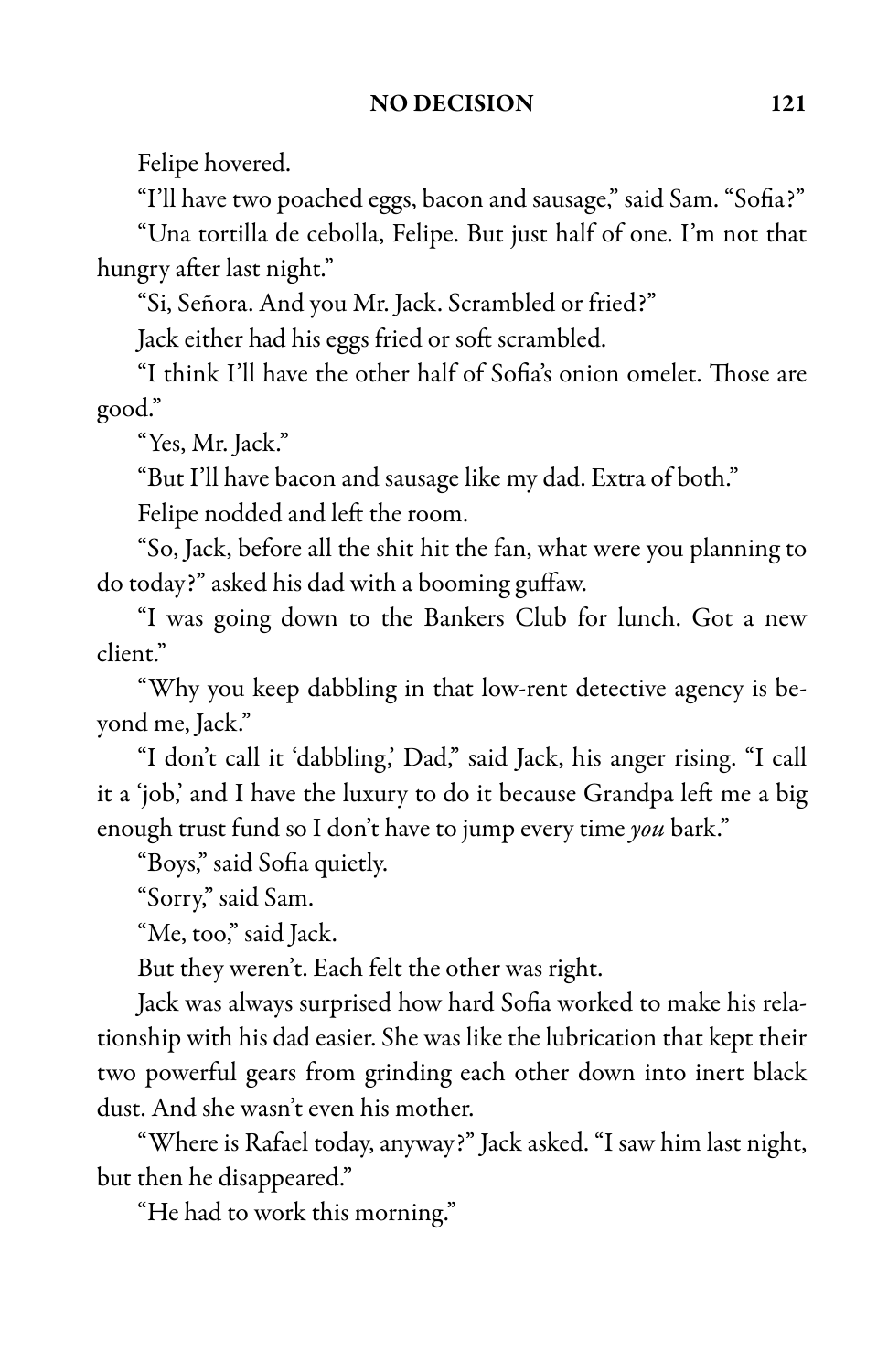"That Skye Billings really puts him through the ringer ya-know? Sure you couldn't ask Norwalk to get this guy transferred to the Aleutian Islands or somewhere?"

"I'd love to, but that kind of thing is delicate, especially when it's no secret that Captain Billings doesn't get along with his executive officer."

"Who just happens to be your son."

"Rafael can take care of himself," Sofia said. "Skye Billings is just jealous of Rafael, that's all there is to it."

"He thinks Rafael's been coddled because of his family, but that boy works hard at everything he does," said the Governor.

"He's got to prove himself more than Skye does."

There was a slight pause at the table. Jack saw Sam and Sofia looking outside. He followed their gaze and saw that they were looking at the miracle of beauty that Biscayne Bay could sometimes be on a winter morning in Miami, when the sun was just right, there was a nip in the air and the water sparkled.

"God, whatever else, we're lucky," said Sam.

"We are," Sofia echoed.

"You know, as bad as things are in the world, with all its problems and trouble, I still look on this time as the 'good old days.' Whatever happens, whoever survives will look back and remember how really wonderful it actually was."

Jack smiled as he looked at his dad. He noticed Sam had reached over and was holding Sofia's hand as they looked out over the water.

Dad's right, he thought, Life is good.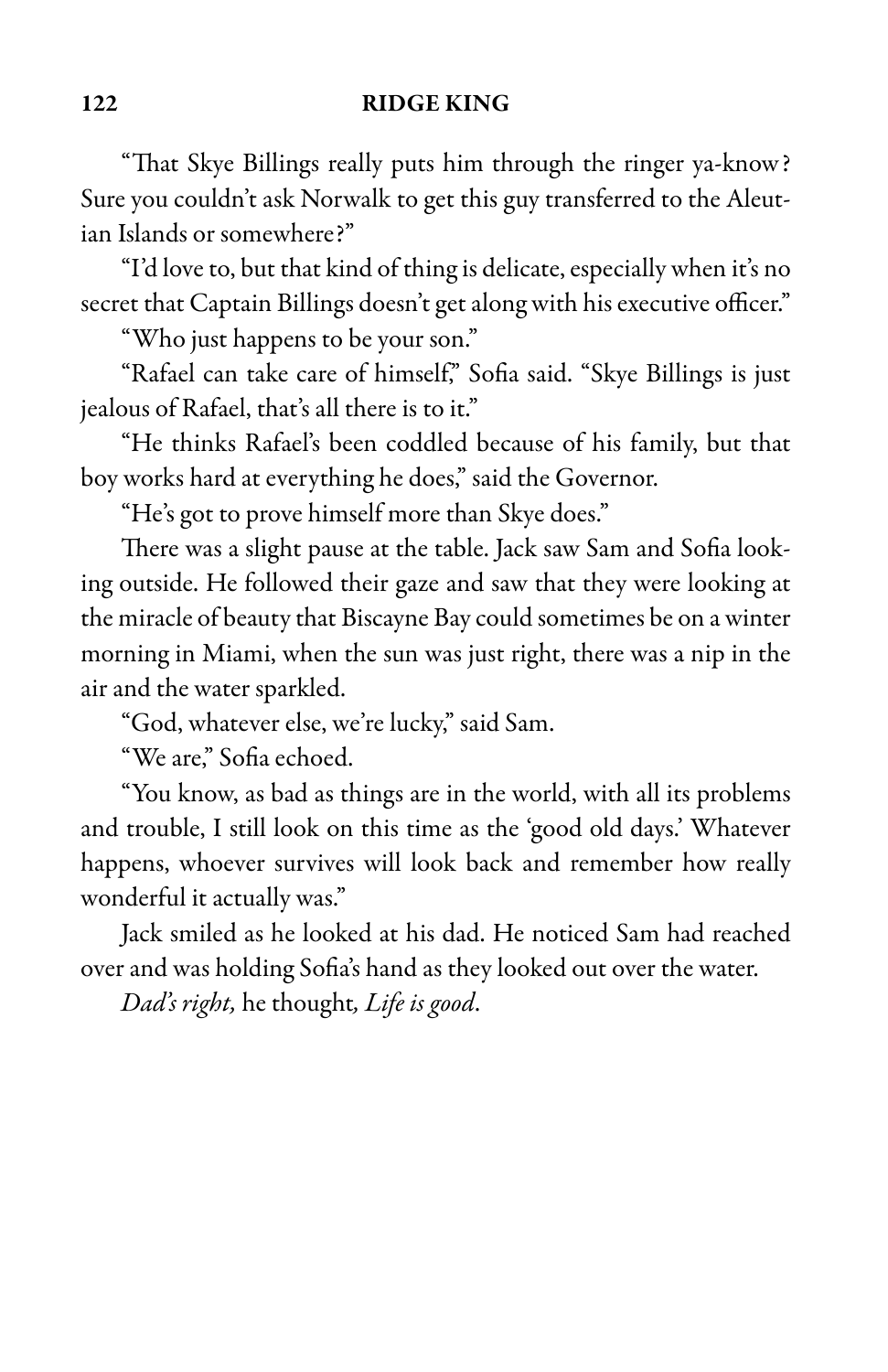## Getting Home

Omer Flores and the other passengers on American Airlines flight 875 from Tegucigalpa to Miami were allowed to deplane when it was announced that there would be a two-hour delay in San Pedro Sula, the second biggest city on Honduras after Tegucigalpa. He was hot, dirty and tired, having been delayed for two hours already and stuck on the tarmac in Tegucigalpa.

So now I'm four hours behind, he thought, pissed off.

He pulled two phones out, put his "official" DEA phone back in his pocket and used the other one to text Derek Gilbertson in Miami: Running 4 hrs. late. Call when I get MIA.

He hadn't heard from Gilbertson the day before—when he'd expected to—about the funds transfer from Dade International Bank (DIB) to his two banks—the Bank of Jamaica and the British bank in the Caymans—where he kept his personal accounts and where he thought, by this time, his share of the money would have shown up. He was a little nervous that it hadn't, and he wanted to know why.

All he knew was that Gilbertson kept putting him off, that there had been a funeral a few weeks ago and that the "paperwork" was not getting through the pipeline fast enough to please everybody involved.

Especially Omer Flores.

At the time, Flores had been in the jungle collecting another \$20 million from traffickers to push through that pipeline and hadn't had a lot of time to deal with "paperwork" problems. Uppermost on his mind was the often delicate task of just staying alive, something always on the mind of an undercover DEA agent.

It hadn't been easy for Flores to work his way up to the level where he was now, a level where he could command a respectable piece of the action of the laundered funds he'd been pushing through channels for the DEA.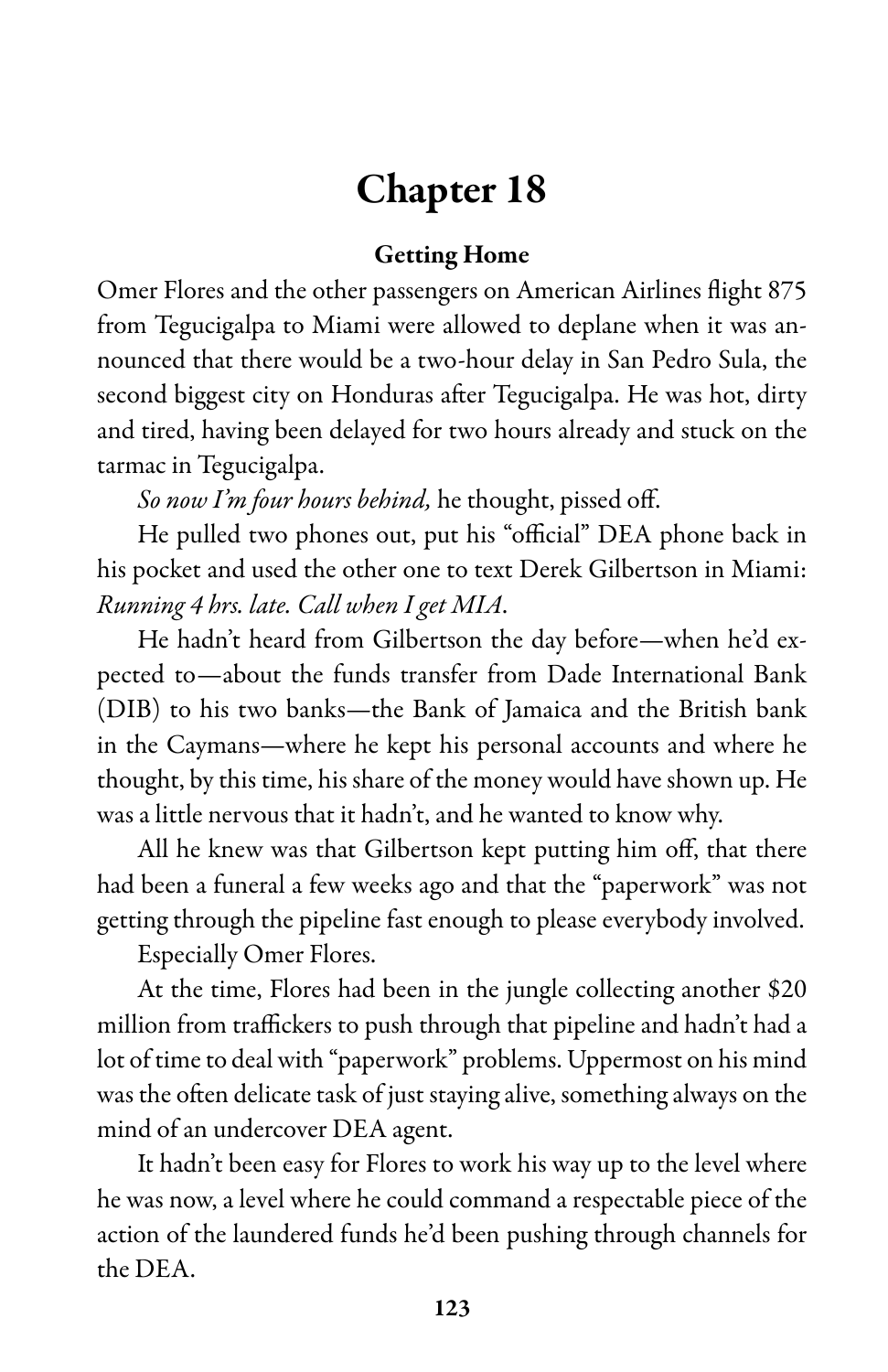And now that he was in a position to bank a chunk of Big Money, he was a little anxious to see that the "process" went smoothly. Which meant that he had to keep a watchful eye, not only on his pal Derek Gilbertson, but also on his colleagues at DEA. It was almost as nervewracking as looking over his shoulder at the Sinaloa and Zetas cartels.

"Damas y caballeros, se les informa que habrá un retraso adicional de una hora para la salida del vuelo 875 de American Airlines, rumbo a Miami ..." came over the speakers.

Damn! He'd have to cool his heels for still another hour in San Pedro Sula. Would it ever stop? Sure it would. When he had put away five or six million offshore, left the DEA and disappeared without a trace. He knew how to disappear. He just wanted to make sure he had enough money to make it worth his while.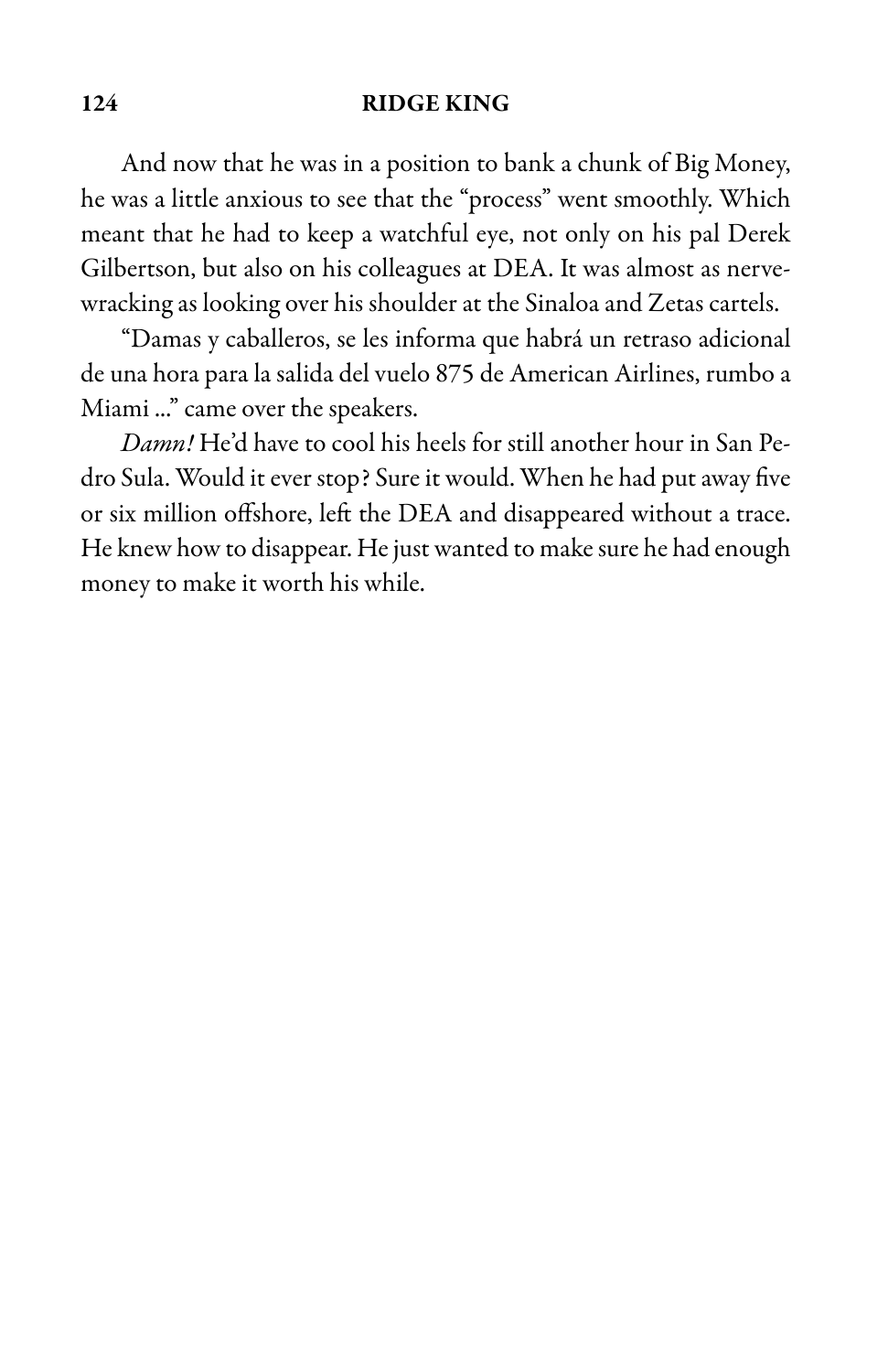## Before Dawn

It was hours earlier in Wyoming and Matt Hawkins was wide awake and staring at the ceiling while Sue slept peacefully, a soft purr rising and falling with her breath.

He'd come quite a long way in his twenty-nine years, if he did say so himself. He couldn't wait to get to Washington and the new adventures that waited for him there. He thought back to his youth growing up in the Grand Tetons, son of a dad who was a ranger there, a dad who'd taught him about the sanctity of nature, about the bond that existed between the natural world and the world of man.

He thought back to the first girl he'd taken into the mountains on a camping trip when he was still a freshman in high school. She'd wanted to see an elk, or so she told him. But they both knew all either of them really wanted was to get laid. She was two years older than he was, and that was fine with him. They did see an elk, maybe two.

It wasn't until college that he met Sue. She was ambitious, maybe even more so than he was, which was saying something. He was drawn to her edgy personality, her sharp wit, pushy insouciance, bold ideas.

In addition to which, in bed she was a wild animal. Sex, sex, sex. Never was there too much sex for Sue Williston.

Things had tapered off in that regard, however, as the pressures of her highly successful law career grated against his own ambitions politically. But she had been the model politician's wife, was a part of his inner sanctum of advisors, the Hillary Clinton to his would-be Bill. The main difference between Sue and Hillary was that Sue wanted power without the crap, influence without the posturing. No baby-kissing bullshit for Sue Hawkins. No pandering to political gabbers at nursing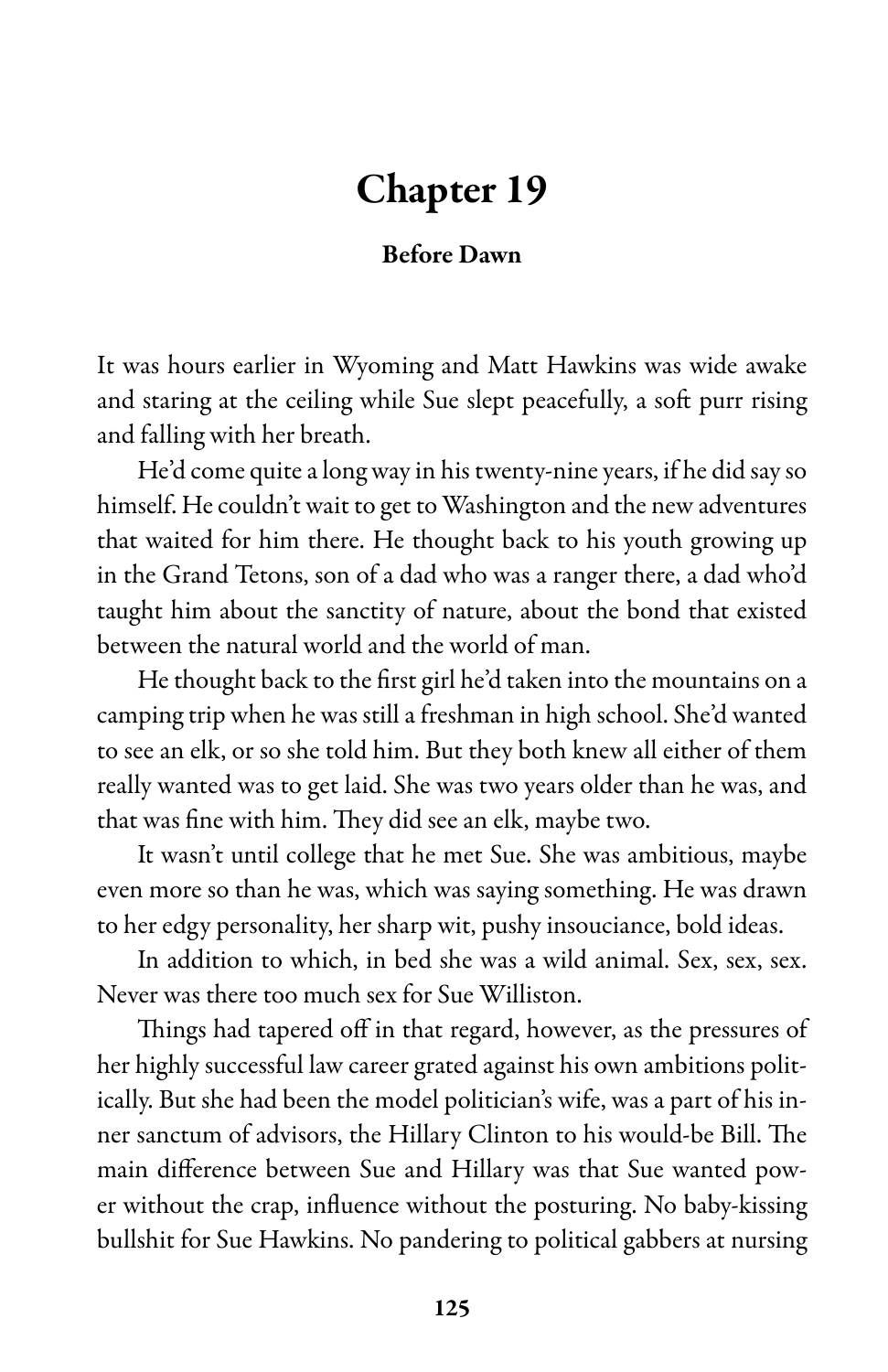homes that wasted your time. She wanted big money and wanted to make it representing interests that needed access to power. She wanted to be the power behind the elected officials, and she was quite frankly a little puzzled when Matt first came to her about running for old man Crampton's seat. She didn't come right out and say she thought he was nuts, but he could see it in her eyes.

"Well, it's your life," she reminded him.

By this time, of course, they'd long since made the move from Jackson in the northwest part of Wyoming to the capital of Cheyenne in the far southeast corner.

When he made up his mind to run against Crampton, he called the congressman's office and made an appointment. Everybody on Crampton's staff knew who Matt Hawkins was—the promising young lawyer who was the talk of the town. He'd met Crampton at several functions, but they weren't chummy.

"So, what can I do for you, my friend?" was how Crampton opened the meeting that day a year ago.

"I wanted to drop by personally to tell you I'm going to run against you in the primary."

"Oh, really?" Crampton replied without missing a beat. He did, however, get up and go to a bar against the far wall where he poured himself a drink. "Offer you something?"

"What are you having?"

"Oh, George Dickel—it's a sour mash whisky."

"I'll have what you're having."

"Ice?"

"I'll have what you're having."

Crampton brought the two glasses over and handed one to Matt before taking his chair again.

"Now, what in God's name do you want to run against me for?" Matt took a sip of the Dickel and made a face.

"Whoa!"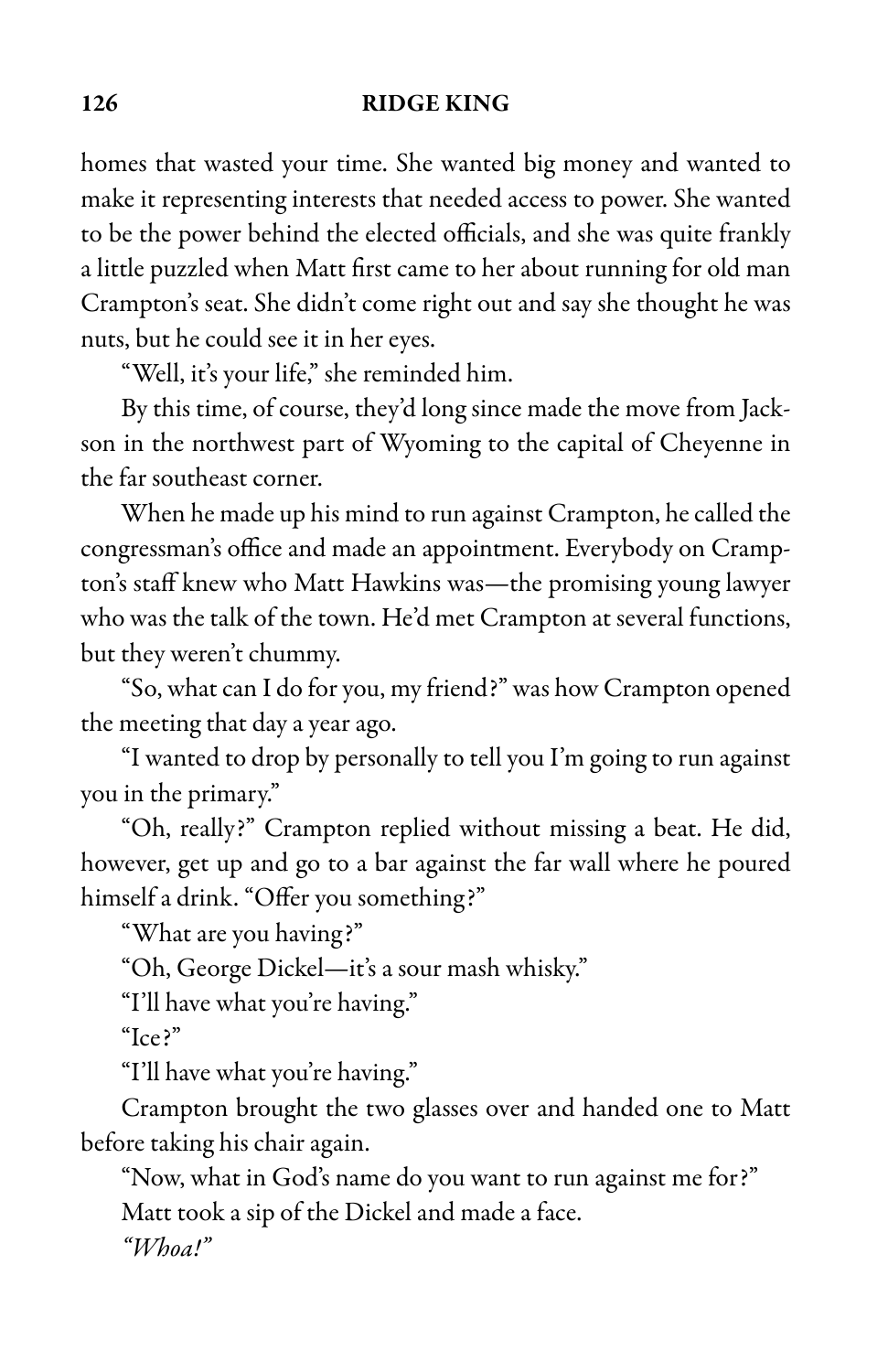"You look more like a Scotch man, really," said Crampton. "Got a taste for this stuff from a Virginia congressman, Lamar Perryman."

"Chairman of the Ways and Means Committee."

"Yes, a powerful congressman."

"Well, the reason I want to run against you, Mr. Crampton, is that I don't think you're ever going to retire and give somebody else a shot."

The seventy-two year old Crampton laughed at this, a big belly laugh.

"You may have a point, young fella. Ever since my wife died a couple of years ago, I've found that my life in Washington is more rewarding than what I'd have back here if I did retire." Hawkins didn't say anything. Crampton went on. "No one has ever challenged me in a primary contest, you know that?"

"I do. That's why I think it might rustle up a little excitement," Matt smiled ingenuously.

Crampton had to admit he liked the guy, but he didn't let on.

"I'll fight you tooth and nail, you know that?"

Hawkins got up and placed his now-empty glass on the congressman's desk.

"I do know that. But I have a feeling: this is my time."

Crampton got up and they shook hands.

"Thanks for the courtesy of coming over to tell me personally."

"My pleasure, Congressman," Matt said, smiling a brilliant smile that soon the voters of Wyoming would come to know all too well.

\* \* \*

They got to know that smile well enough to win Hawkins the primary, but only after a spirited defense by Crampton, and only by a margin of two percent.

Crampton came to see Hawkins at his office after he'd lost the Democratic primary.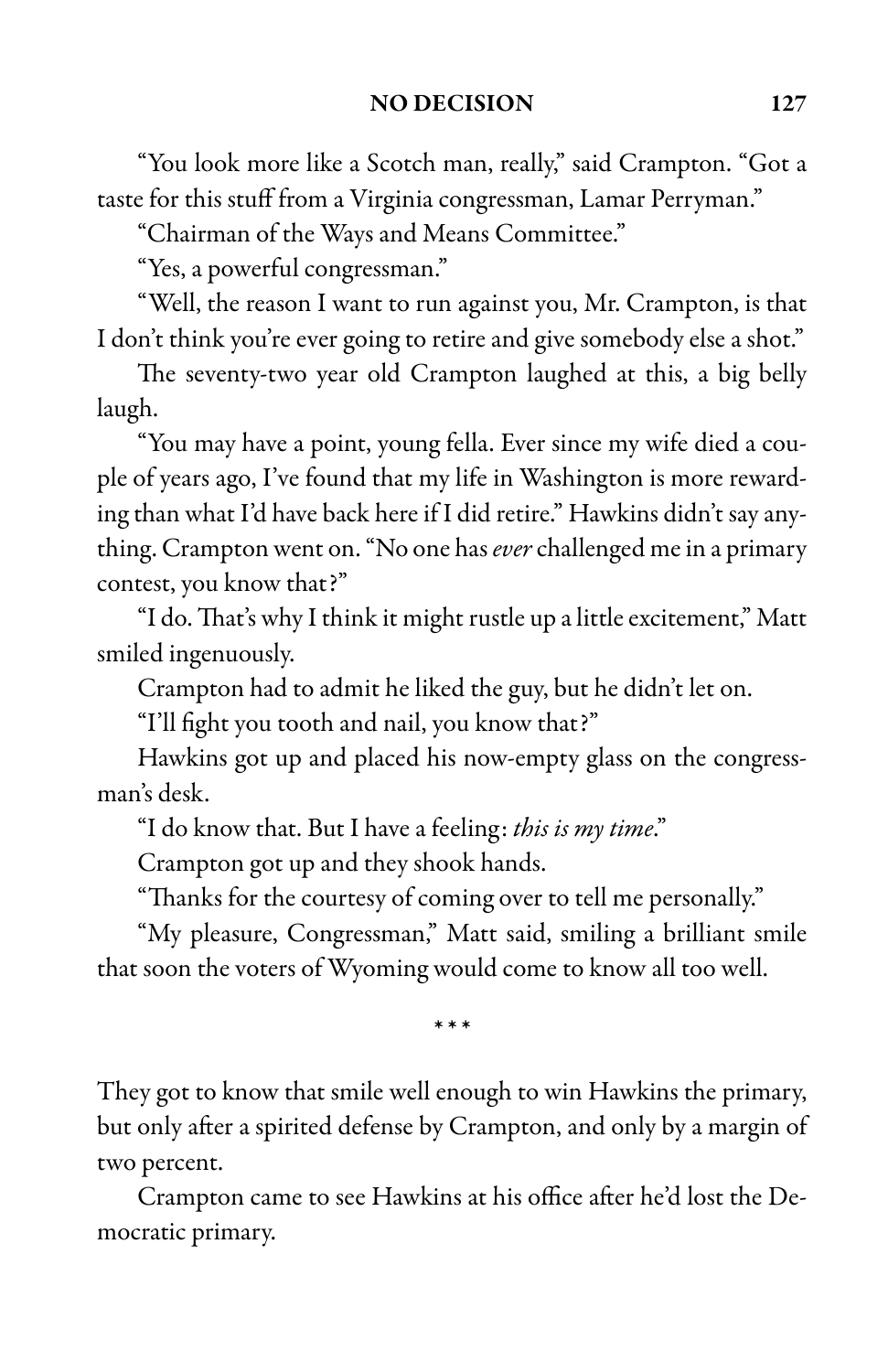"Sorry I don't have any George Dickel to offer you, Mr. Congressman," Hawkins said with a laugh.

"That's all right—I didn't think you would, but there's a saloon near your office that I'm particularly fond of, if you have a few minutes to spare an old congressman."

"My time is yours, sir," Hawkins said, getting up and following Crampton the three blocks to a Cheyenne watering hole where they took seats at the bar.

"No hard feelings?" Hawkins asked as he lifted a glass of Scotch (Johnnie Walker Red and a splash) to touch the lip of Crampton's glass of Dickel on the rocks.

"Not at all," said Crampton, taking a long sip of his whisky. "But since you won by such a *small* margin, and since the Republican candidate is so weak, I think I can still win the general election by running as an independent." Crampton flashed a playful smile.

There was a pause. Now Hawkins knew how Crampton felt when he first visited him.

"You're not worried that we'll split the vote and elect the Republican?"

"No. I think if I'm in the general election, I'll get a lot of Republican votes, and I think if I can pull enough of those votes while holding on to thirty-five or forty per cent of the Democrats that voted for me in the primary, I've got a good chance of beating both of you."

"That's one way of looking at it."

"It's that or retirement." He leaned in and for the first time since they'd met, Crampton seemed incredibly intense, serious and earnest. "And I do *not* want to retire."

"Why don't you move over to K Street and join one of those law firms and be a lobbyist? You'd be a valuable asset."

"I don't want to be a lobbyist. Such scumbags. They've got a stranglehold over the Congress as it is."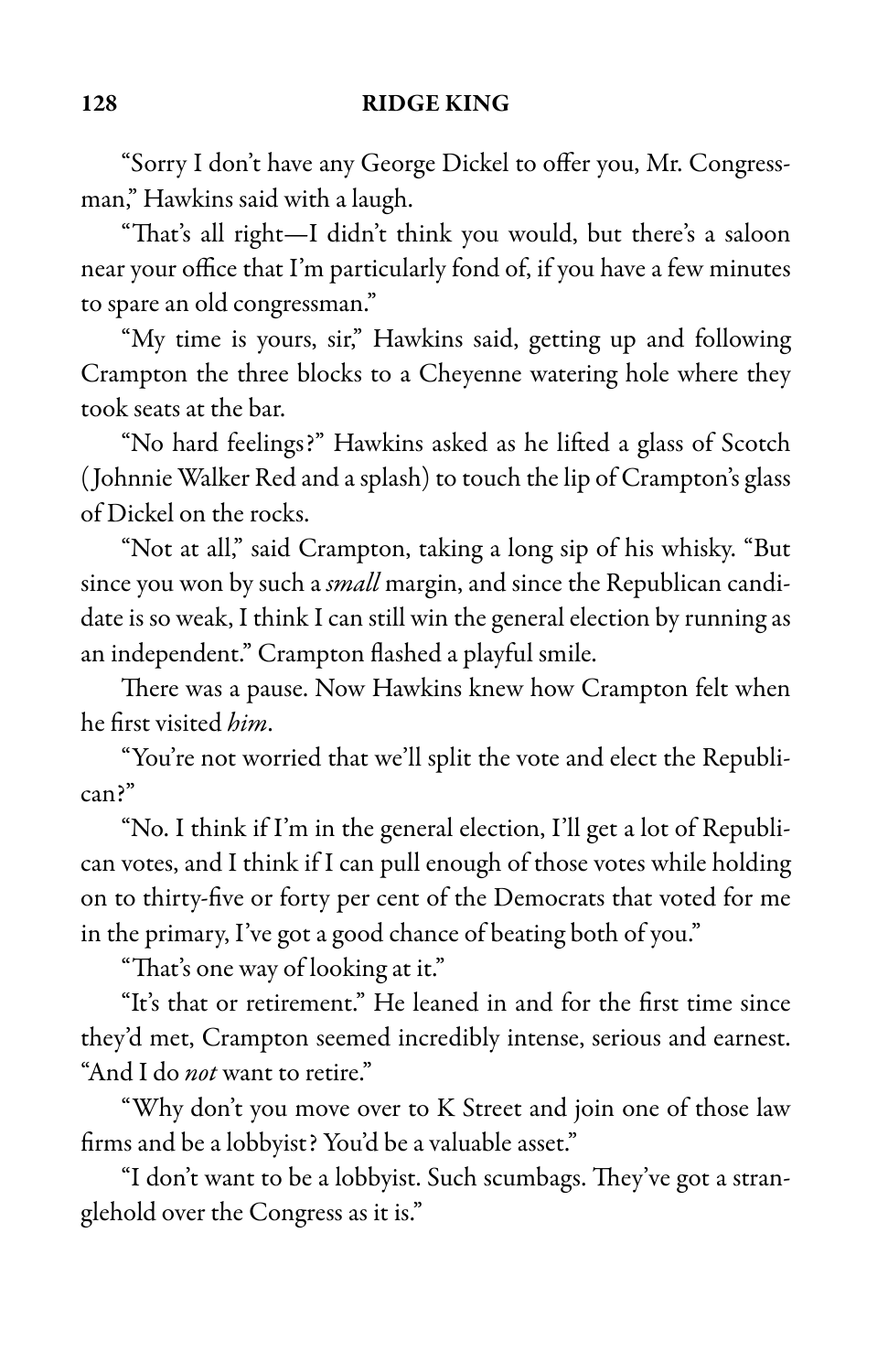"Well, then you'll just have to run against me—and lose," Matt smiled as they touched glasses again.

"It was a nice thing you did when you came around to tell me you were gonna run against me. I'm here to repay that courtesy," said Crampton.

"Thanks. I appreciate it."

They parted as friends, and Hawkins went on to beat Crampton and the Republican in the election, bringing in fifty-three per cent of the vote.

No runoff.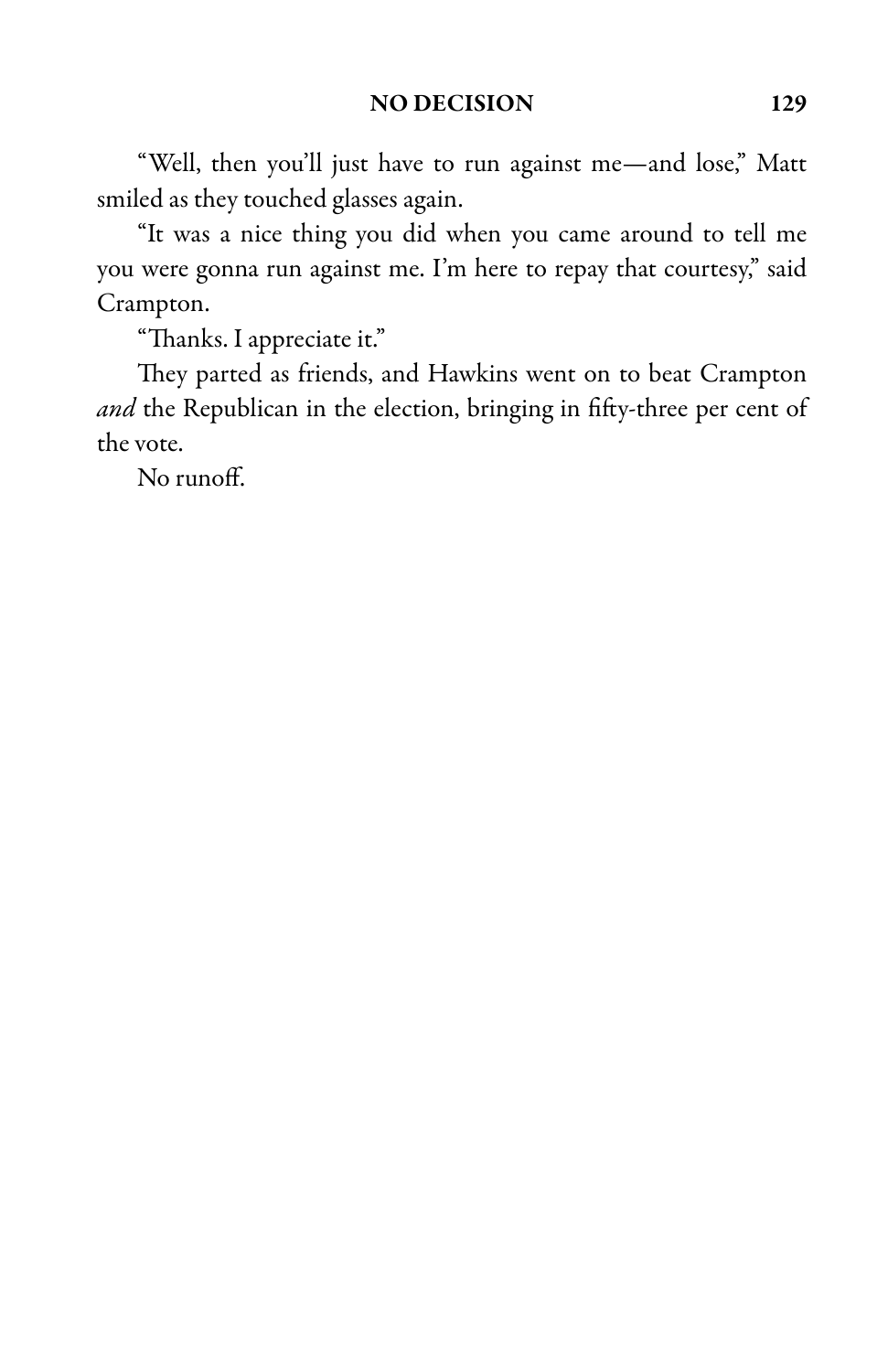## At Sea in Fearless

Executive Officer Lieutenant Rafael St. Clair took the slip of paper from a seaman who'd just come from the radio shack and held it under the light suspended over the darkened front rail of the bridge on the U.S. Coast Guard Cutter Fearless.

At the same time, Captain Billings made his way onto the bridge from the port side door and came over to stand beside St. Clair.

"Anything interesting, mister?"

"Message through DRMC Sector Key West from the park rangers at Fort Jefferson, sir. Seems they've had a raft land there with a half dozen Cubans aboard."

"And they want us to repatriate them, right?"

"Yes, sir."

"Rafters?"

"Yes, sir."

"That'll take us a little out of our way."

"Yes, sir."

"We won't get back to Miami for another twelve hours."

St. Clair didn't say anything. He found that the less he said around Captain Billings the better. It seemed like every time he opened his mouth or expressed an opinion, the captain jumped all over him. Of course, given their awkward personal relationship, that could be no surprise. So St. Clair found it the wiser policy simply to say nothing, or to say the very least he had to without appearing to be rude or insubordinate.

Skye Billings looked at St. Clair through the indirect dim light refracting off the hard edges of the metal on the bridge. They could just see each other's outlines, though their eyes glistened in the half-light. Without looking at his watch, St. Clair guessed it to be about 0300 hours.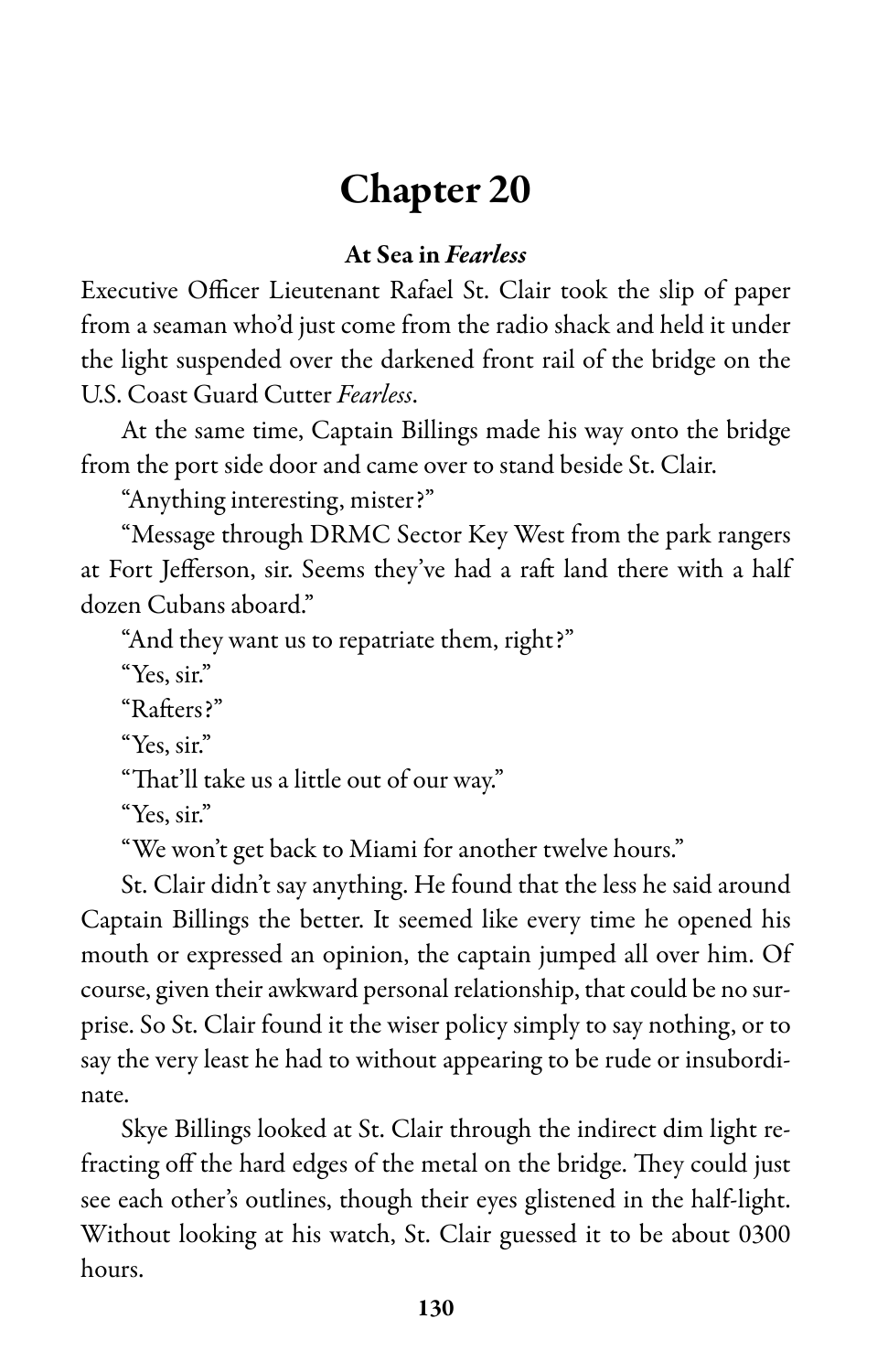"No, sir, not for at least twelve hours."

Quietly, so no one else on the bridge could hear, Billings said:

"And it's Raven's birthday."

"Yes, sir."

Billings looked at him sharply.

"I don't want to miss her birthday."

"No, sir."

Billings looked away, out ahead. In a much louder voice, he said:

"Plot a course for Fort Jefferson, Lieutenant, and send a signal through DRMC Key West that we are on our way."

"Yes, sir."

"Establish direct communications with the ranger station at Fort Jefferson."

"Yes, sir."

"Also, see what other ships—Coast Guard or Navy—are in the area that might make the trip to Cuba for us. I've noticed a little problem with our rudder controls that concerns me. Got a report from Chief Renzo about this a couple of days ago."

"Aye, aye, sir."

St. Clair saluted smartly and Billings nodded, bringing his hand up casually to return the salute halfheartedly, and turned to leave the bridge.

When he was gone, St. Clair turned to Ensign Doheny.

"Ensign, plot a course to Fort Jefferson where we will pick up some Cuban rafters."

"Aye, aye, sir."

"And go to the radio shack and get me a list of any other military vessels within two hundred miles that might render assistance by repatriating the Cubans to Havana. We have a rudder problem."

"Aye, aye, sir!"

Doheny disappeared through a hatch.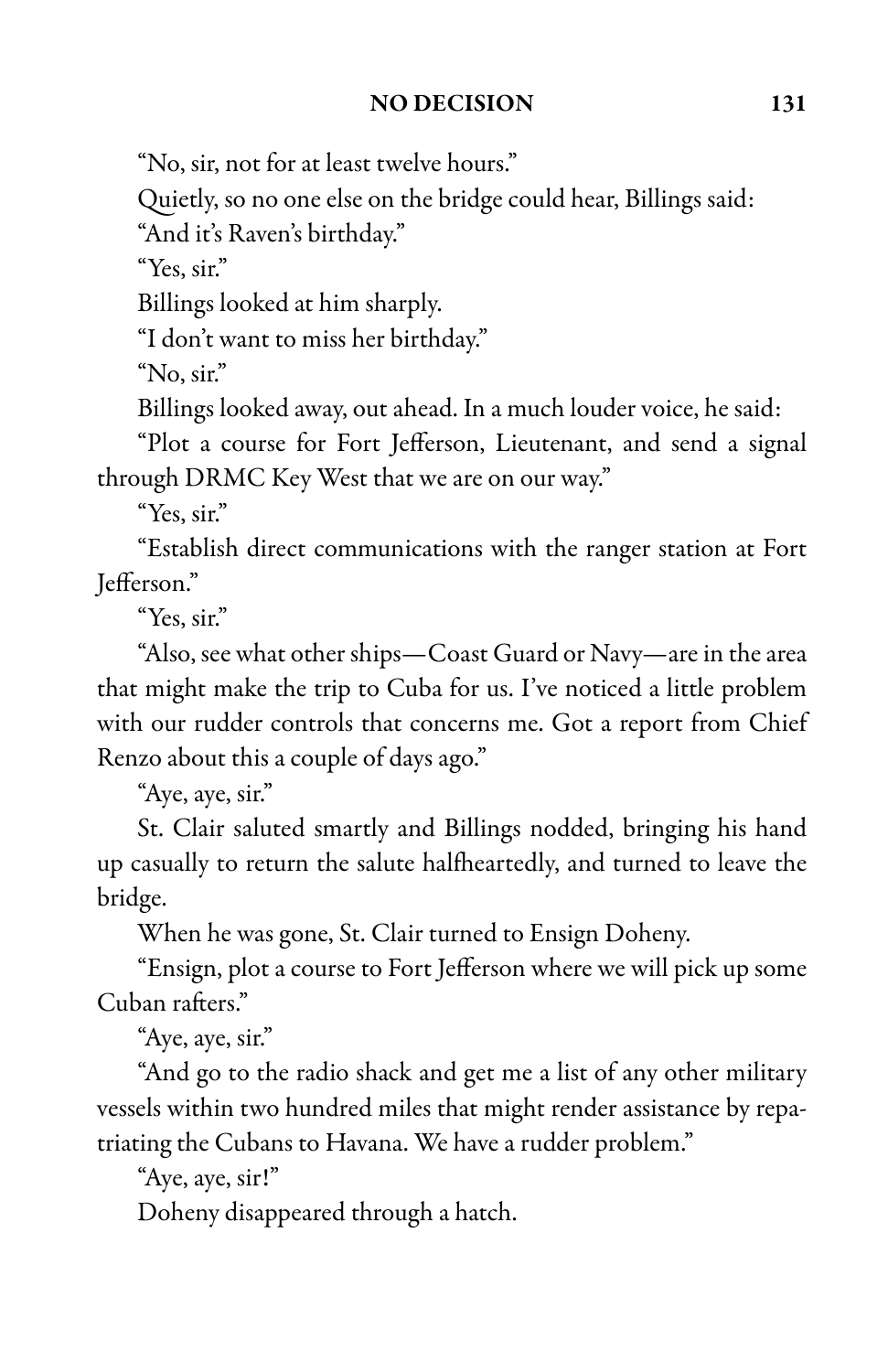There was nothing wrong with their rudder, St. Clair knew, because all the paperwork having to do with the ship went through the executive officer's hands before it went up to the captain. Chief Renzo had merely put in writing that the rudder needed to be examined within the next 90 days to meet a maintenance requirement. St. Clair knew that Billings had only mentioned this "rudder problem" out loud on the bridge so that he could send a message (to him alone) that he was using this as an excuse to get back to port in time for Raven's birthday.

As Billings had confided to him when they were on better terms, "Raven, as sexy as she is, can be a little high maintenance, know what I mean?"

And yes, Rafael St. Clair knew exactly what he meant.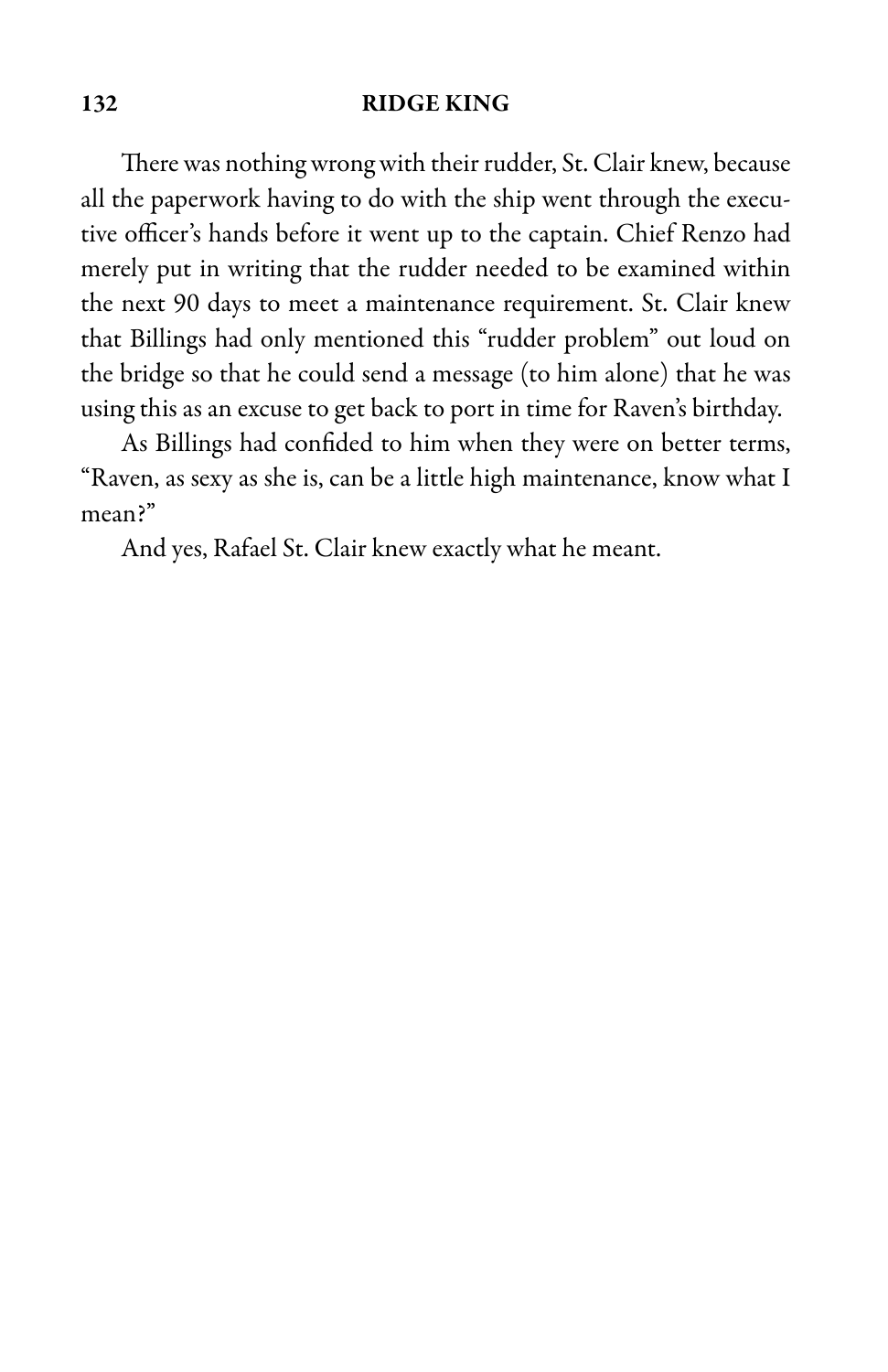## Kornilevski Calls

It was 7:13 A.M. when the phone rang in the Chevy Chase house of Secretary of State Thomas P. Uptigrow. Only half asleep, his wife punched him in the arm on the third ring.

"That's why it's on your side, big shot."

Uptigrow, whose already burning stomach ulcer hadn't benefited from the indecisive election results, hadn't been in bed more than two hours. He wanted to reach out and slug his wife, but he was used to her sarcasm by now, and hadn't been laid by the grumbling woman in five years. Instead, he reached a weary arm out and picked up the phone.

"Yes?"

A heavily accented operator said:

"Hold for Ambassador Kornilevski."

Uptigrow rolled his eyes. What in God's name does the son of a bitch want at this hour?

"Who is it?" asked his wife.

"You don't wanna know."

"I can't wait to get outta this town," she said groggily as she rolled over into a fuzzy oblivion.

And for his part, Thomas P. Uptigrow couldn't wait, either. He'd been a happy undersecretary of state for Latin American affairs when Norwalk tapped him to replace his original secretary after he'd got himself embroiled with a time-share scandal in the South Pacific. It didn't take much to ruin a career in Washington these days, he mused. But the strain and pressure of the "promotion" had been too much for his ulcers, too much for his wife, and now this career diplomat couldn't wait for Norwalk's term to expire so he could take early retirement and move back home to Kansas City.

"Mr. Secretary?" came the urgently hushed voice of Fyodor Z. Kornilevski, a voice Uptigrow knew intimately.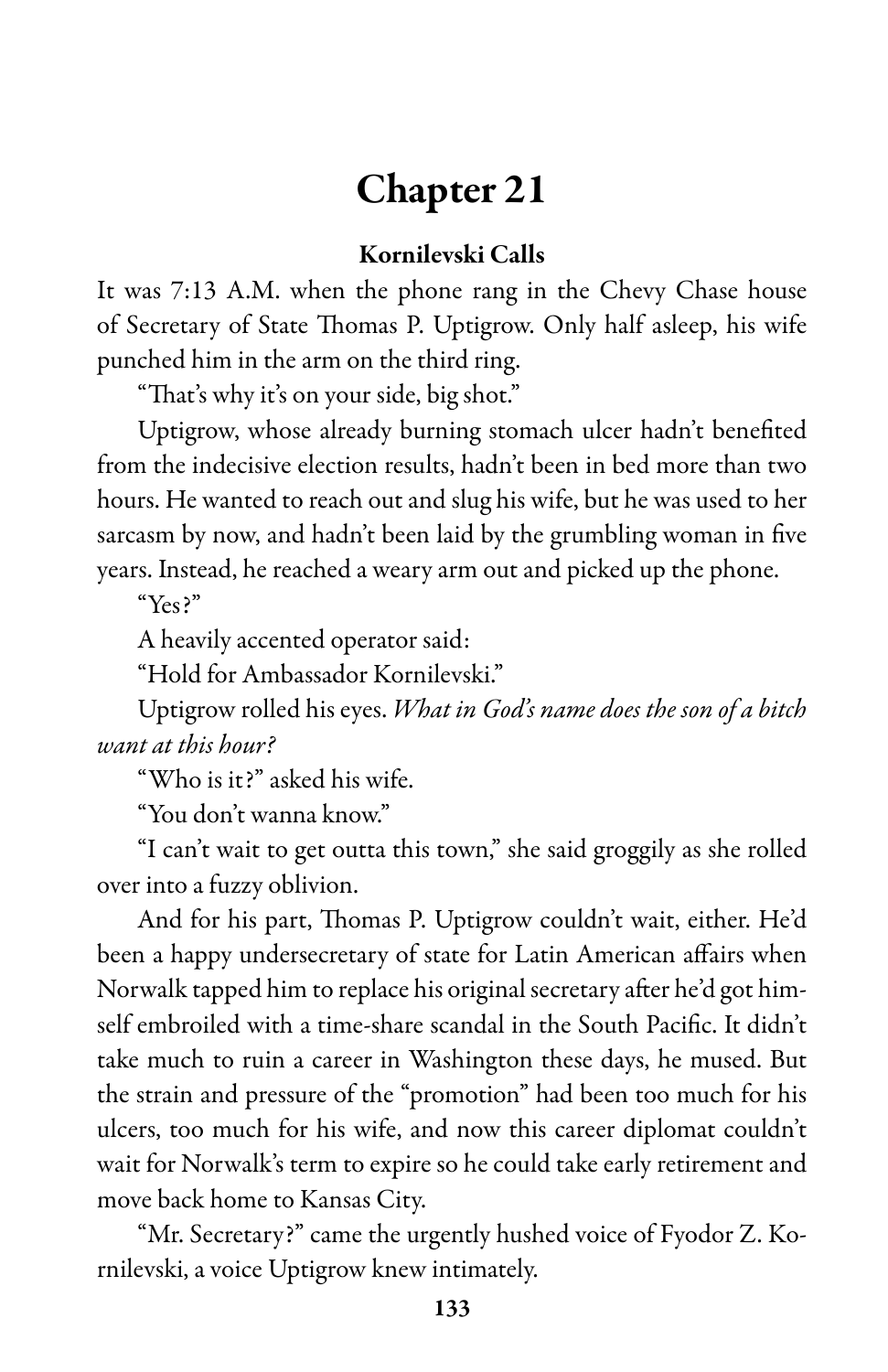"Yes, Mr. Ambassador, this is he. Can't this wait? I don't know any more about the election than you do, and—"

"It's not that, Mr. Secretary, it's just that I must insist that we meet. It's of the utmost importance."

"Meet? Now? What about?"

"I cannot discuss the subject on the telephone." There was a beat. "I, uh, I'm sorry to wake you up."

"It's not like I was really asleep," Uptigrow said testily, the sound of his overweight wife's snoring now rising as she slipped into a deep slumber. Uptigrow envied her almost irrationally.

"And how is Mrs. Uptigrow?"

"She's doing better than I am right now."

"It would be preferable if you came to my embassy for the meeting."

"When exactly did you want to meet?"

"Within the hour."

A heavy groan.

"And it can't wait, absolutely can't wait?"

"No, and I cannot discuss the delicate matter over the telephone."

"You said that already. I'll see you in an hour," he rang off, thinking, This better be worth it, you motherfucker!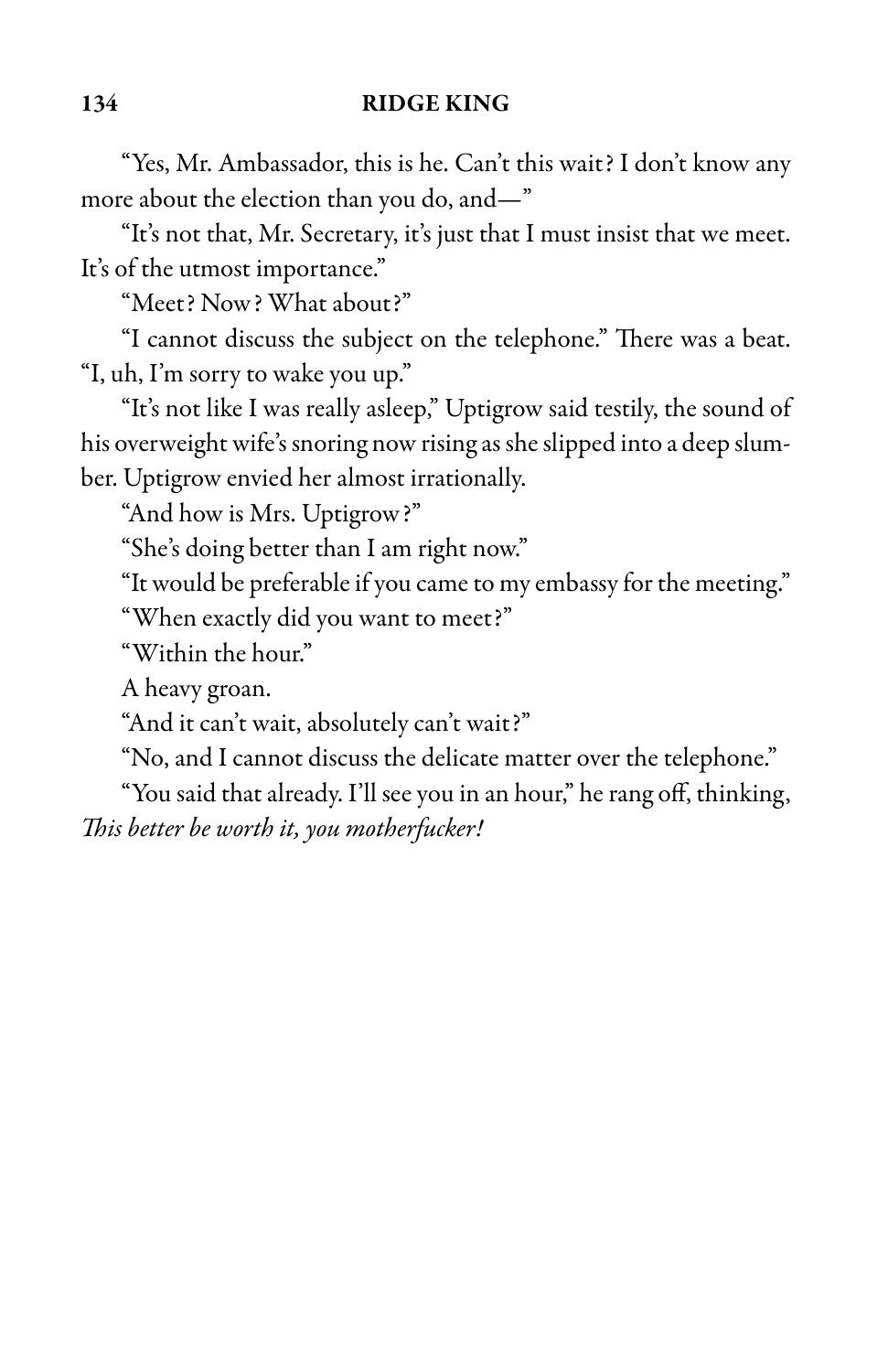## The Kremlin Dilemma

In Moscow hours earlier, when the ramifications of the stalemate in the Electoral College were beginning to be understood by Russian analysts, a hurried meeting took place between the President of Russia and Foreign Minister Nikolay Mikhailovich Lebedyev. The President paced back and forth in front of a huge fire burning in a fireplace Lebedyev thought must be at least eleven or twelve feet high. A man of normal height could not reach the mantelpiece, which was decorated with various gifts the President had received over the years from foreign dignitaries.

Lebedyev and several aides sat in chairs facing the President's desk as their leader droned on about the "delicacy" of the "situation." Lebedyev could tell the man was scared shitless. Suddenly, the President stopped.

"Did you hear me?"

Lebedyev snapped out of his reverie. He'd been focusing his attention on the stuffed head of a huge antlered deer, one of several mounted above the massive fireplace, obviously moldy relics from Czarist days. The President was not known for killing animals, just people who disagreed with him.

"Yes, of course, sir."

"Then do you agree?"

"There is risk associated with either choice, Mr. President."

"Spoken like a true *dip-lo-mat*," the President spat. "Well, I've made up my mind—we will issue the ultimatum to the Americans. You, Lebedyev, will deliver this message directly to Norwalk, and you'll do it personally."

"Very good, Mr. President."

The President came over and took Lebedyev's hand, pulling him up out of his chair and close, almost a hug.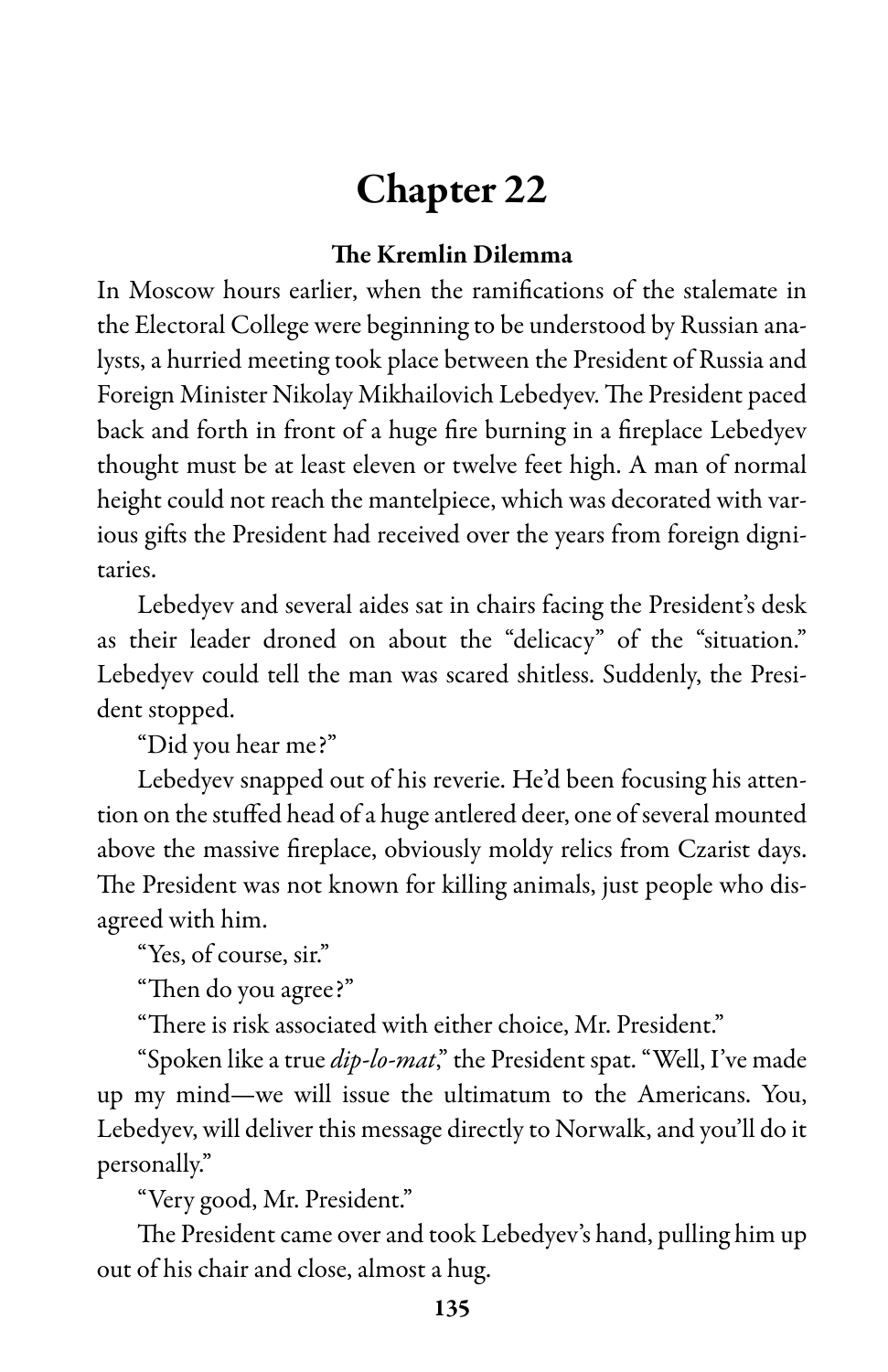"I can see it in your eyes, Nikolay Mikhailovich. You think I'm being too rash."

"Only you can make the decision, sir. I can only advise."

"But you advise bluffing, give them the deadline and then not act on it."

"That is my advice."

"No, I reject it! We will attack!"

"Yes, Mr. President."

"You and your people go. The plane is waiting."

His mission was quite simple, really, Lebedyev thought as he and his staff were taken by helicopter to the private Blededov Airport where they were to board a Skorsk-class X-2 aircraft—the fastest they had—for the flight to Washington.

Lebedyev was to inform President Norwalk that Russia would unilaterally attack China twenty-four hours after Lebedyev delivered his message.

They were couching the attack as *defensive* in nature, timed to prevent China from diverting water from the Black Irtysh River through the newly built Mao Canal where it would join the Karamai River. Air strikes would concentrate on the earthworks built to channel the water away from Russia.

The attack would come from the Mongolian frontier in the north (to draw a million Chinese soldiers away from the area of concern) and the Xinjiang in the west, a direct route to the canal operations.

Most important, Lebedyev was to emphasize Russia would not, repeat, would not, use nuclear weapons of any kind, even tactical. Such restraint (and the use of conventional arms) was meant to show the invasion was defensive in nature, given the provocative nature of the Chinese leader's anti-Russian posturing.

Lebedyev's mission was to enlist Norwalk's neutrality. The Russians already knew Norwalk favored their position. They thought it better to get on with their attack policy while the White House still housed a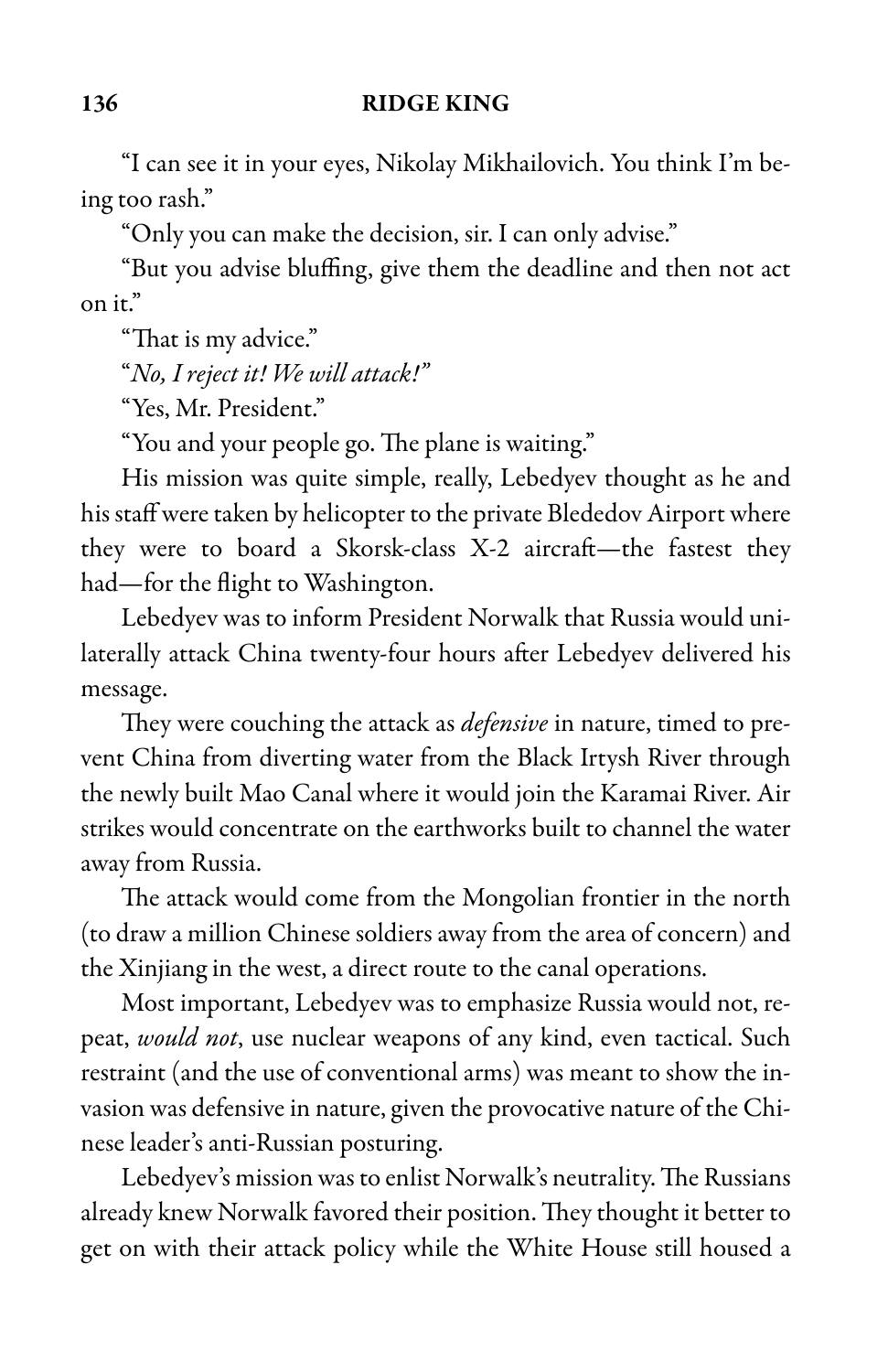President who was on their side, rather than wait to see who would get elected to replace him.

The Chinese weren't waiting to finish the Mao Canal completely. The Russians couldn't afford to wait, either.

It was hoped that by sending Lebedyev on this trip at the eleventh hour, the Russians could persuade Norwalk to join them, at least emotionally, since he'd made it very clear to the American people that he thought China was acting as the aggressor and that Russia was the aggrieved party. Norwalk had a lot of credibility in Europe and elsewhere.

Lebedyev did not agree with his superior, however. Lebedyev thought he was wasting his time—one long trip to Washington for a few hours, leg cramps and discomfort all the way, a few meetings with the insufferable Kornilevski with his sweaty forehead and nervous bluster. A twenty-minute meeting with Norwalk.

And then the long trip back. More leg cramps.

No, he thought the best they could hope for was Norwalk's silence on the issue. He was after all what the Americans called a "lame-duck" President, and he didn't think Norwalk would find it prudent to side too publicly with the Russians. The best they could hope for from Norwalk, Lebedyev thought, was a studied neutrality, a pointed silence. Norwalk had to pretend to leave the matter of American policy with the incoming President, whoever that might be.

Lebedyev ordered a double Strindof vodka from the steward as the plane taxied down for takeoff, tossed it back and then ordered another one.

"Chill it a little more, will you?" He glanced at an aide across the aisle. "Even in this plane," he said, admiring the excellence of the craft he was in, "it's a long journey to Washington."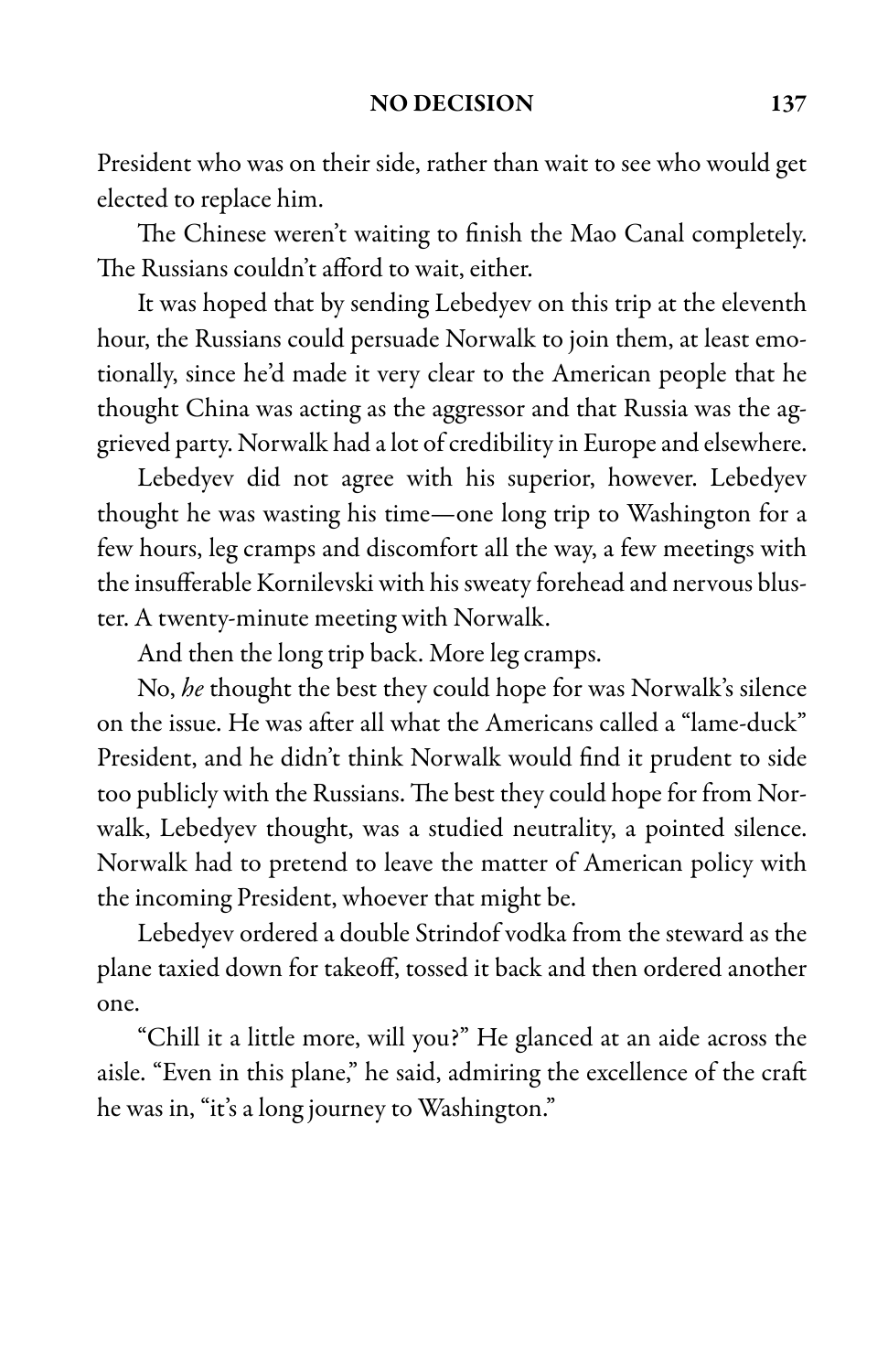## Carrara Marble

A little before 9 A.M., the elevator doors opened onto the wide marblefloored foyer of the penthouse at Miami Tower (formerly the iconic CenTrust Tower) and Ramona Fuentes walked out into her little fiefdom.

She never failed to think of her husband Héctor the very minute the doors slid open, even before she raised her eyes to see the name of the law firm stenciled on the high glass doors that led into the reception area.

The sight of the marble immediately took her back to the quarry in the little town of Carrara in northern Italy where Héctor had "dragged her kicking and screaming," as he would later tell their daughters with a huge laugh.

"Can't we just go to Hialeah and choose the marble from the samples?" she had asked. He had looked at her with that look he sometimes got when he knew it was impossible to explain to her why he was right and she was wrong. He just shook his head slightly and muttered something under his breath.

But drag her he did to Carrara on their very next trip to Europe.

"Why don't you go on," she had said that morning when they were having a delicious room service breakfast at the Villa Medici in Florence. "You choose the marble. You have the best taste in the world, Héctor, and Raven and I'll catch up on a little shopping." She had put the words in such a casual way that for a minute she thought he might go along with her, but he started shaking his head again, and he had that smile: that smile that made her fall in love with him when she was so very young.

"No," he said firmly. "You will come with me and so will Raven. I will teach you both a lesson today."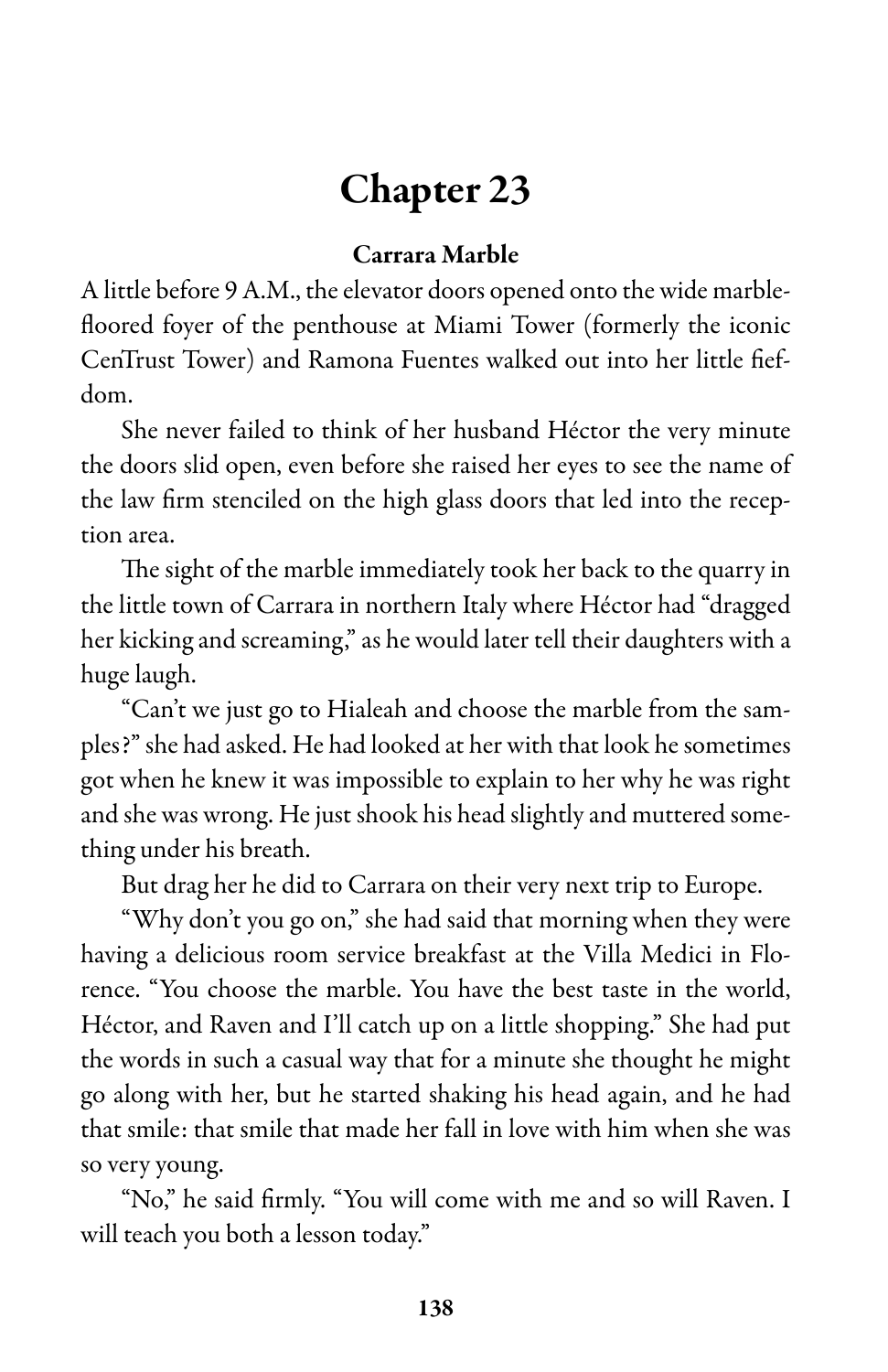So off they went in a hired car for the short drive (about sixty miles) northwest of Florence. The town lay along the Carrione River at the base of the Apuan Alps. Up they went as far as they could go by car until they had to get out and walk.

There they went into the quarries and together—the three of them—they chose the marble that would later adorn their law offices in Miami. Some of it was white and some of it was a bluish-gray.

"Porque aqui, papi?" asked Raven.

"You ask why here, Raven? I will show you 'why here'."

When they got back to Florence through a driving rainstorm, Héctor told the driver in perfect Italian (he had studied with a tutor after they got rich and made many trips to Italy thereafter) to take them to the Galleria dell'Accademia. They got out in the pouring rain in front of a not very imposing four-story building built in the 1500s and went in.

There was an eerie calm in the place. Héctor led them down a long corridor until they found themselves in the circular room called the Tribuna where they feasted upon the giant statue of David by Michelangelo.

They were silent for a long time until Héctor said, "Whenever you walk into our new office, you'll think of this moment and remember that you're walking on the same marble that made this masterpiece."

And Héctor—as always—was right. Only she and Raven had those feelings—the other two girls hadn't been along.

"¿Café con leche, Señora?" Lourdes said for the second time.

"Uh, si," said Ramona. "Si, si, por favor."

She had walked through into reception, not hearing the usual greetings from her colleagues and on down the long hallway to her corner office before coming out of her flashback.

"Mr. Gilbertson asked to see you the minute you came in," said Lourdes.

"Derek can wait until I've had my coffee."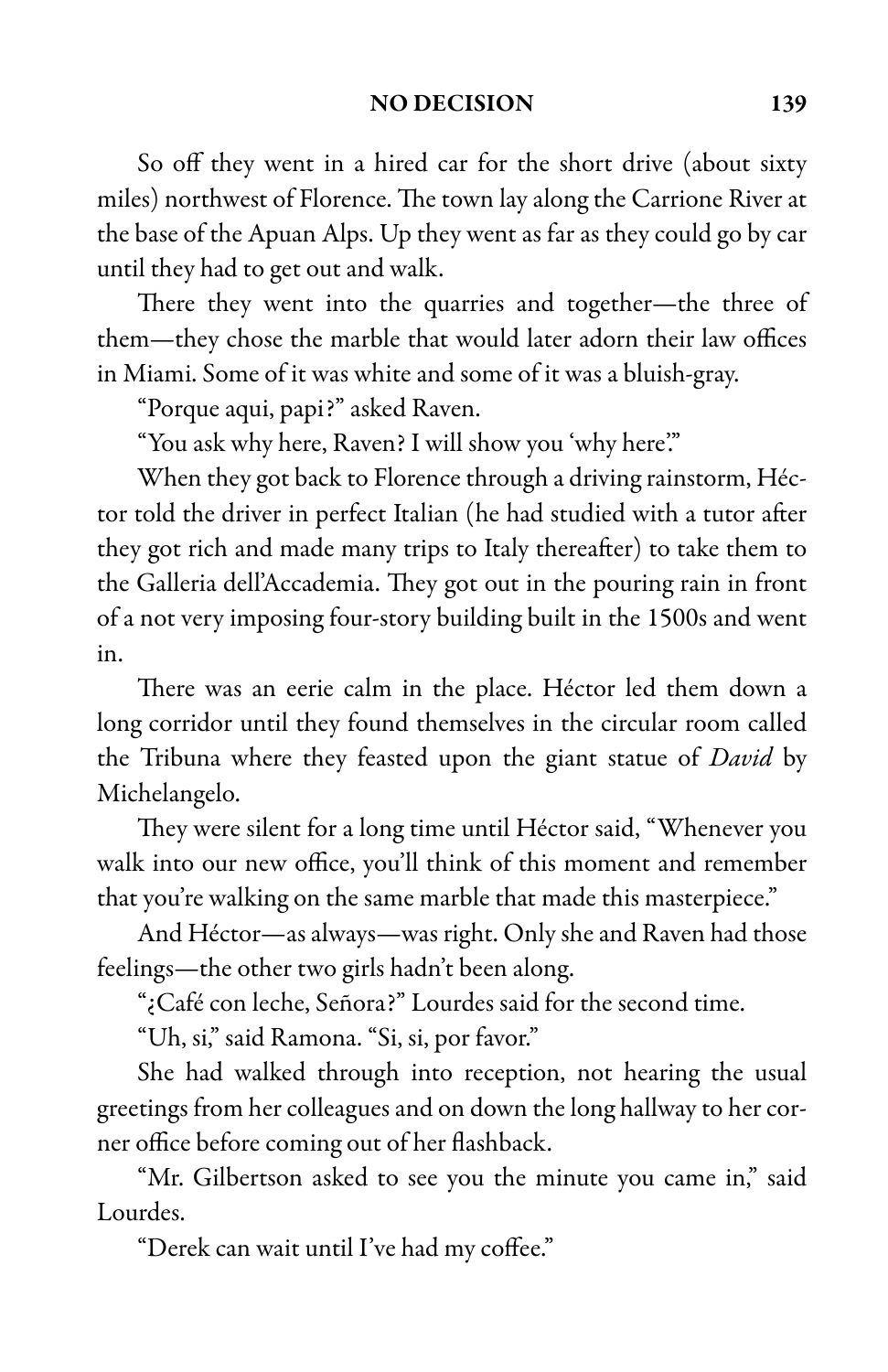"Si, Señora," said Lourdes, moving into the outer office.

Ramona swung around in her big leather chair and looked out over the expansive view of the Port of Miami and the inlet called Government Cut that the big ships used to get to the open ocean.

Her head was still ringing from last night—she'd had way too much to drink with Sofia and the girls at the Raleigh when they were celebrating not losing to Thurston. How Lourdes got in on time was beyond her.

Lourdes came back with the blessed coffee and Ramona immediately ordered another one. She was just beginning the second cup when Derek Gilbertson came barging into her reception area and made a beeline to her office before Lourdes could do anything but shrug to Ramona through the glass wall that separated the two rooms. Ramona nodded back to Lourdes that it didn't matter, he was here now.

"Good morning, Derek," she said as pleasantly as she could manage.

"Sorry I couldn't make the Raleigh last night."

"You missed a hell of a party, Derek."

"Well, he didn't win," Derek said with a twisted frown.

The glass is always half empty with Derek, she thought. She wondered who he'd been sleeping with last night.

"He didn't lose, either," she pointed out.

"Well, that's true."

"What's on your mind?"

"It's about those papers for Dade International Bank."

"DIB. That would be Howard Rothman, right?"

"Yes, Howard wants us to expedite them so he can get on with that series of transactions."

"I've sent them down to financial to be vetted. As soon as I get them back, I'll sign off on them."

Derek made that little sigh people do when they're impatient.

"Whatever you say, Ramona."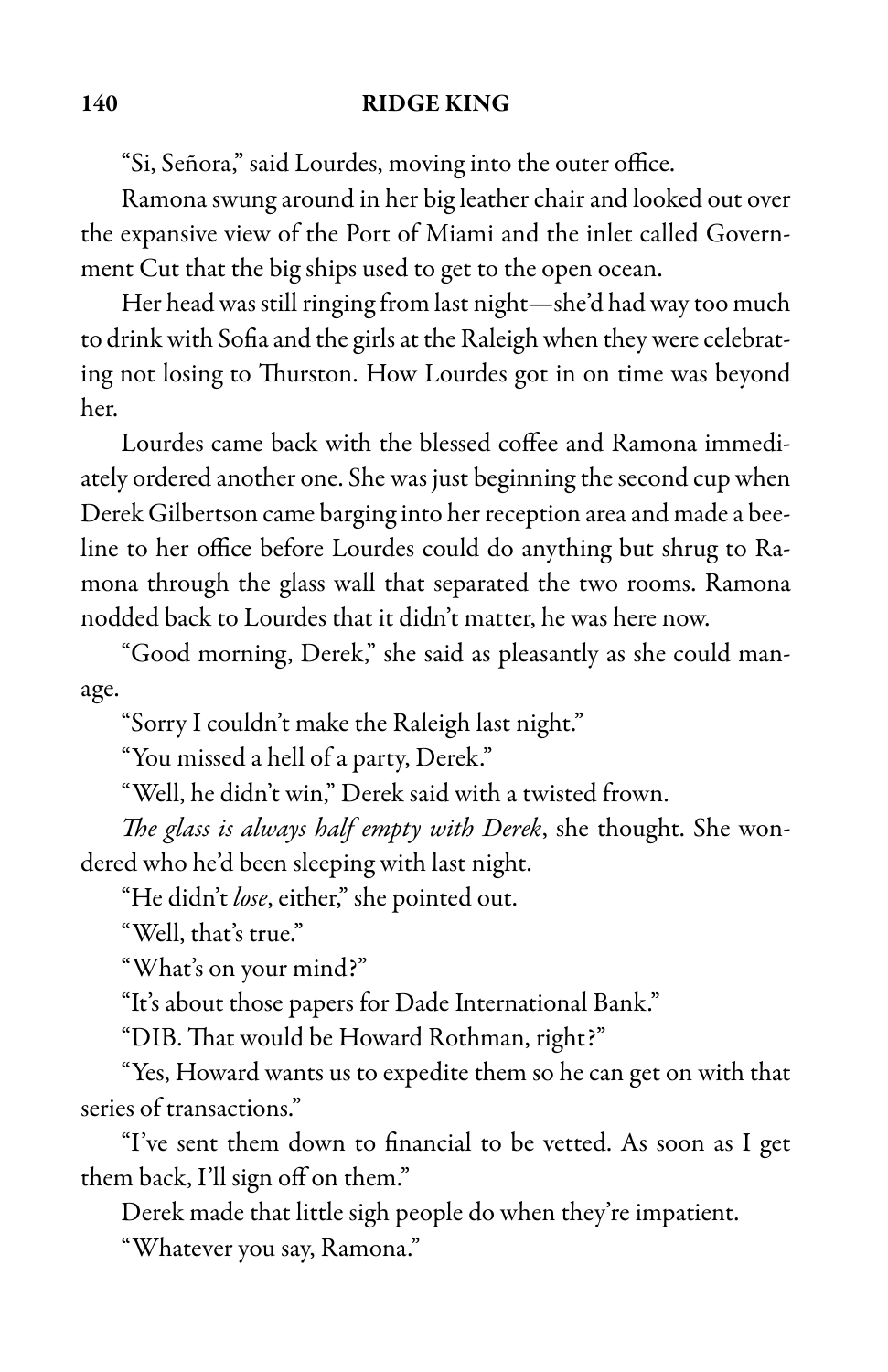"Yes, Derek, it is whatever I say. I just buried Héctor four weeks ago, so it's going to take me a little time to get up to speed, OK? You know I don't do financial analysis very well. I have to rely on other people's input. So I'd appreciate it if you'd cut me a little slack and not be such a spoiled turd."

"Sure, I'm sorry. I didn't mean to be insensitive."

Looking at this handsome blond stud, she could clearly see what Raven had found so attractive in him. Though she and Héctor begged her not to marry him, Raven wouldn't listen. She was as stubborn as her father in many ways. And she'd nagged them and nagged them until they agreed to bring him into the family firm, one of the top three in Miami.

"Don't worry, mi querida," Héctor had said back then. "I can handle the blond Nazi, Ramona, I can handle him."

Ramona had gone on to take a prestigious Federal judgeship, appointed by President Bush. She had to resign to come back to take over the firm after Héctor died suddenly.

Of course, by that time, Raven and Derek had been divorced for a couple of years.

So now she was stuck with Derek, stuck with the law firm and there was no Héctor to guide her.

Derek had begged her to let him take charge of the firm, told her that the last thing she should do was give up her position on the Federal bench, an achievement that had made her so incredibly proud once she had attained it.

But there was something Héctor had said on his deathbed, something about Derek.

"What is it, amorcito?" she remembered asking. "Tell me what it is."

"I want you to be careful," Héctor had said, his breath labored as he struggled to live a few more minutes. "There's something I have to tell you about DIB."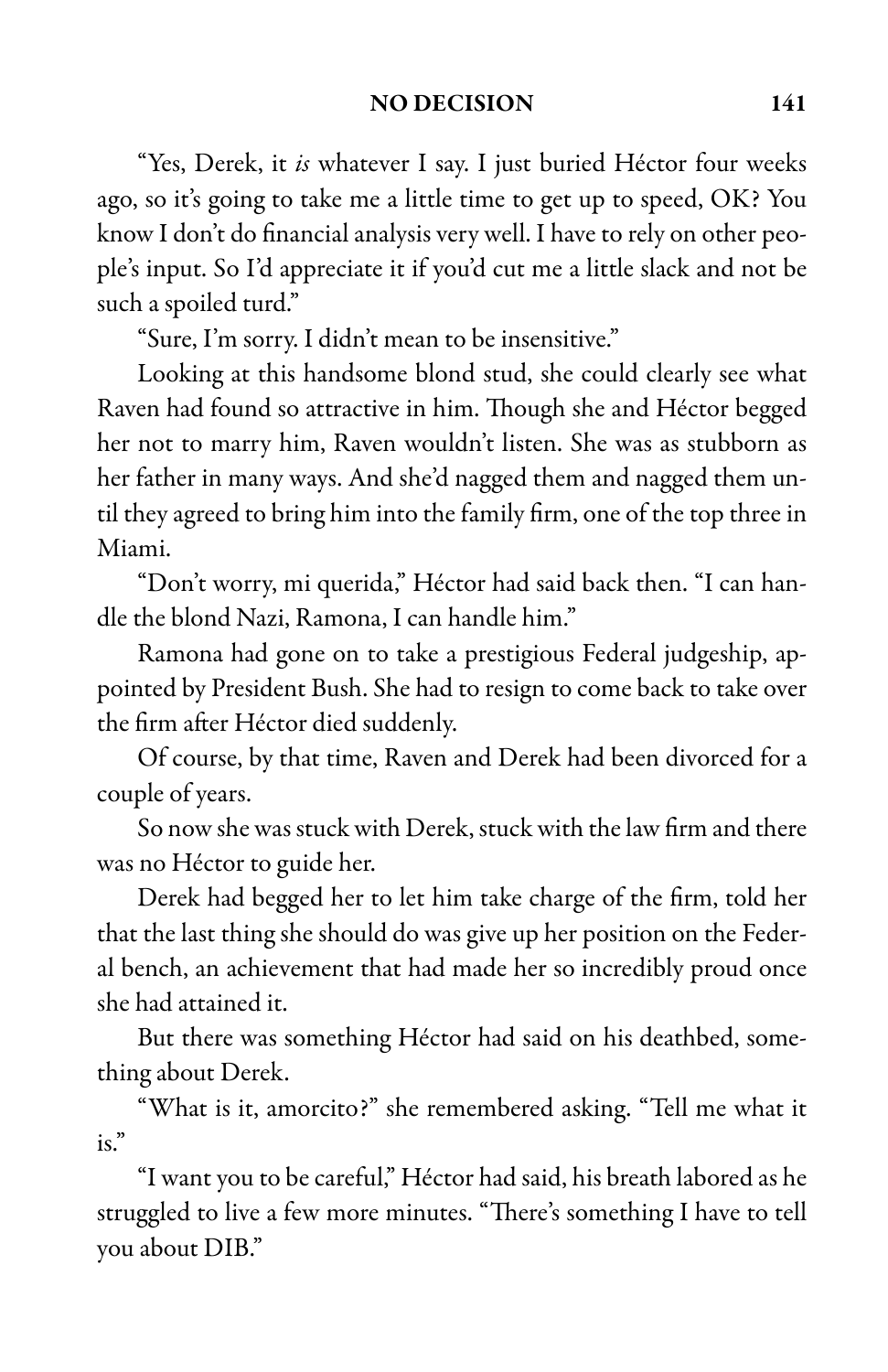"Dade International Bank?"

"Si. DIB. Something going on with DIB, down in Quito or Tegucigalpa."

"In Ecuador? What?"

"Derek, the Nazi, he's been pushing—"

"Derek?"

"It's something I've been meaning to tell you about, but—"

He clutched his chest and Ramona had made him settle back to rest. But he died before ever telling her what he was looking into, what he suspected Derek was up to down south.

"What do you want me to tell Rothman?" asked Derek, bringing her back to the present. He was still prodding her.

Lourdes came in.

"Your nine-thirty is here, Señora."

"All right. Send them in."

"Did you want to keep the reservation at Le Zoo for lunch with your daughter?"

Ramona caught a glance of Derek's eyebrow shoot up.

"Which daughter is it, if I may ask?"

"My daughter your ex-wife, Derek, if you must know. On the DIB matter, I'll get you an answer in a couple of days. Lourdes, confirm the reservation, get me another café con leche and also get me Barry in financial."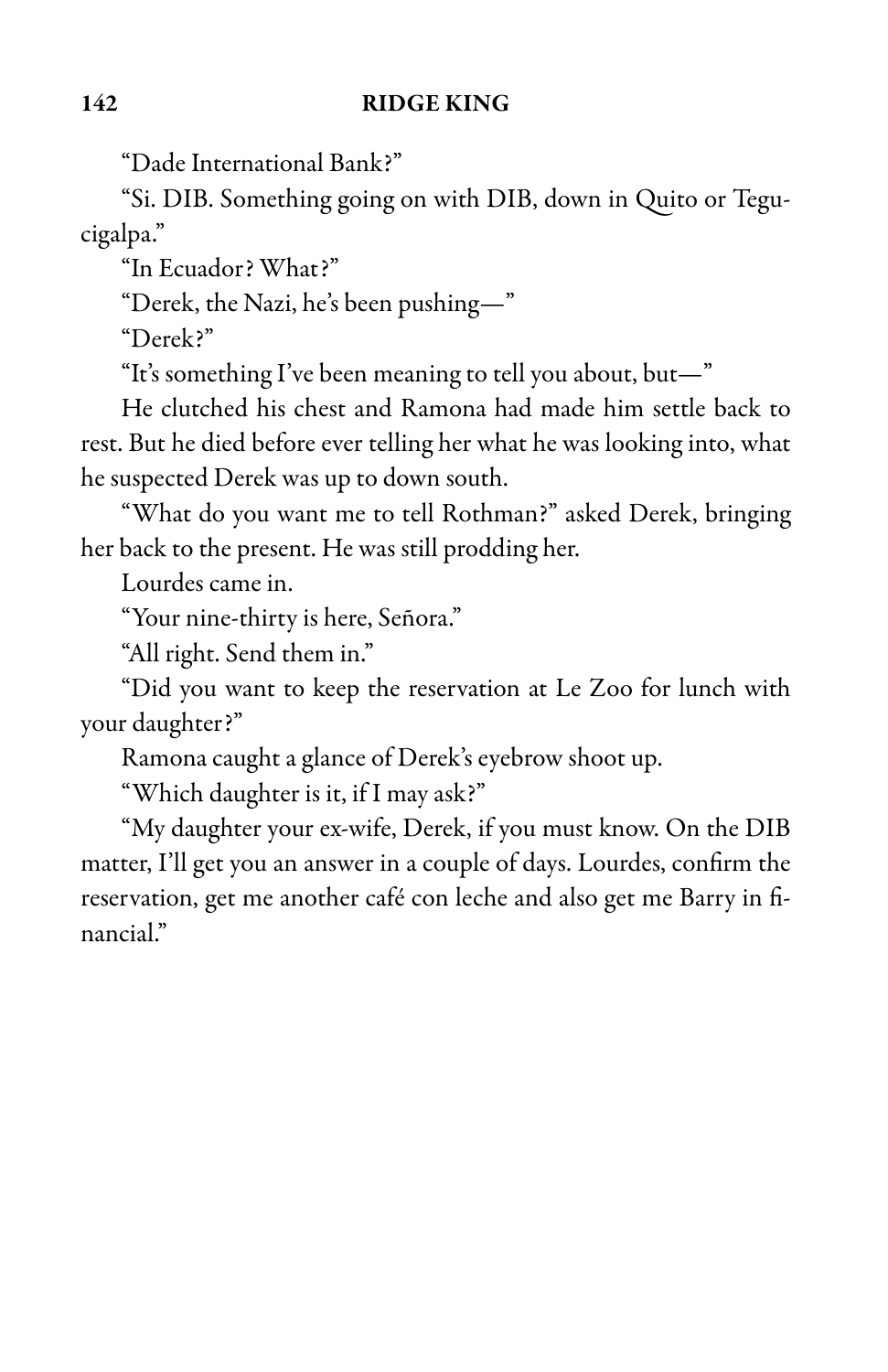## The Gilded Cage

At 9:15 A.M., Patricia Vaughan luxuriated in her bath. The hot water felt so good in the chill of the room.

Horizon, the old house where she lived on Prospect Road, was built in the 1910s, and as grand as it was, it was always a little drafty in the winter.

Of course, she was alone in the house except for the servants, her husband Jonathan preferring his Park Avenue penthouse to the house in Washington. As she relaxed in the warm, sudsy water, she marveled at how she could be estranged from Jonathan and still only be thirty years old. Though she spent quite a good deal of time thinking about her and Jonathan, she still hadn't figured it out.

He was the one with the socialite heritage. He was the scion of a family with a railroad fortune whose founder had been a vicious rival of Cornelius Vanderbilt. He was the one with all the money. He was the one who could have married anybody he wanted.

But he chose her, swept her off her feet with his dazzling good looks, whirlwind courtship, the stuff of fairy tales. She was the daughter of a successful New York lawyer, had lived in Georgetown, working at the U.S. Mint, and met Jonathan at an office party on N Street.

All right, she admitted, the sex had been a bit perfunctory: even more, downright dull, but she allowed herself to be swept up in all the high society, the money, the parties, all the goodies that went with the territory. She got along beautifully with Jonathan's mother, Bedelia, the grande dame of the family who lived on a nearby estate, Castledome. What more could she have wanted? She was determined to work on the quality of their sexual relationship once they settled into married life, but it didn't quite work out that way. She never had a chance.

About a month after the honeymoon, the intermittent sex died off completely, Jonathan started spending more time at their New York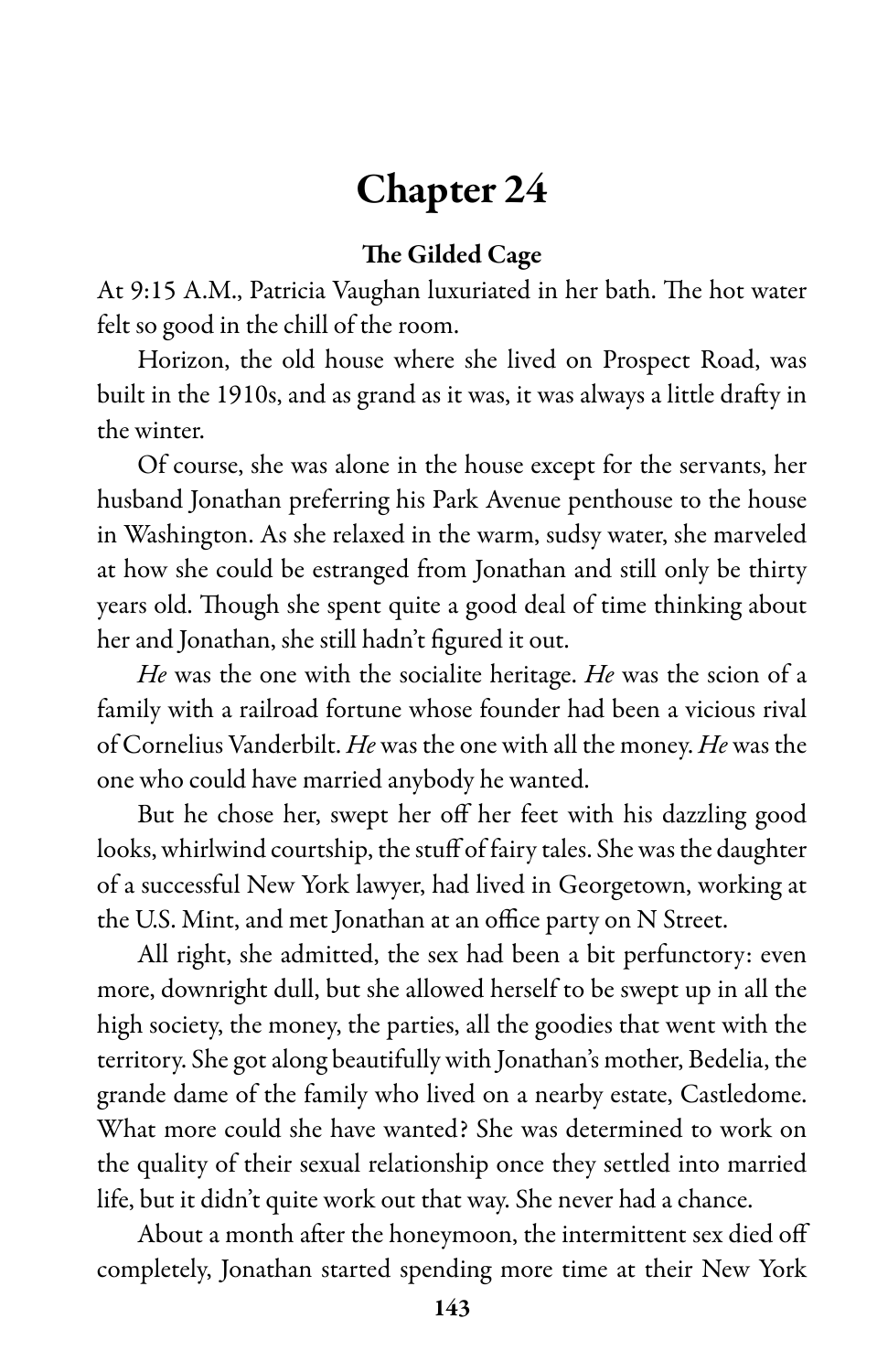residence, and finally she forced a confrontation with him and he admitted he had a boyfriend in New York: Rolando, a young diplomat with the U.N. legation from El Salvador.

"Where the hell's El Salvador?" she remembered screaming at him.

He said he loved her, nothing would change in her life, she'd have everything she needed, nothing to worry about.

"I simply won't be in your life anymore," he said nonchalantly, except on those rare social occasions when he had to make an appearance in Washington.

Then he'd walked out, saying he'd be staying at a suite at the Willard when he was in town with Rolando. When in town without Rolando, he said he'd stay with her at Horizon, "if it's all right with you."

Hell, it was *his* house.

It was all so matter-of-fact that she didn't feel *anything* the first few days. No tears, no screaming matches, no throwing of priceless vases or valuable china heirlooms. In fact, the first thing she did when she collected herself was to go to the musty library on the other side of the house where she found an atlas and looked for El Salvador. She wasn't even sure if it was in Central or South America. Not that it mattered.

Once, when Jonathan was in town without Rolando and staying overnight at Horizon, she'd made a catty comment.

"Rolando's from El Salvador?"

"Yes," Jonathan had said, interested for a moment that she was interested.

"I looked it up. It's a *small* country."

He wasn't having any of it and quickly put her in her place.

"Well, that would be the only thing about Rolando that's small," he'd said, and walked out to the garden.

Then, months later, she woke up one day, was being served a light breakfast in the morning room, and realized quite simply that she was all alone. She was thirty years old and all alone. Yes, both her parents were alive, and her brother and her sister.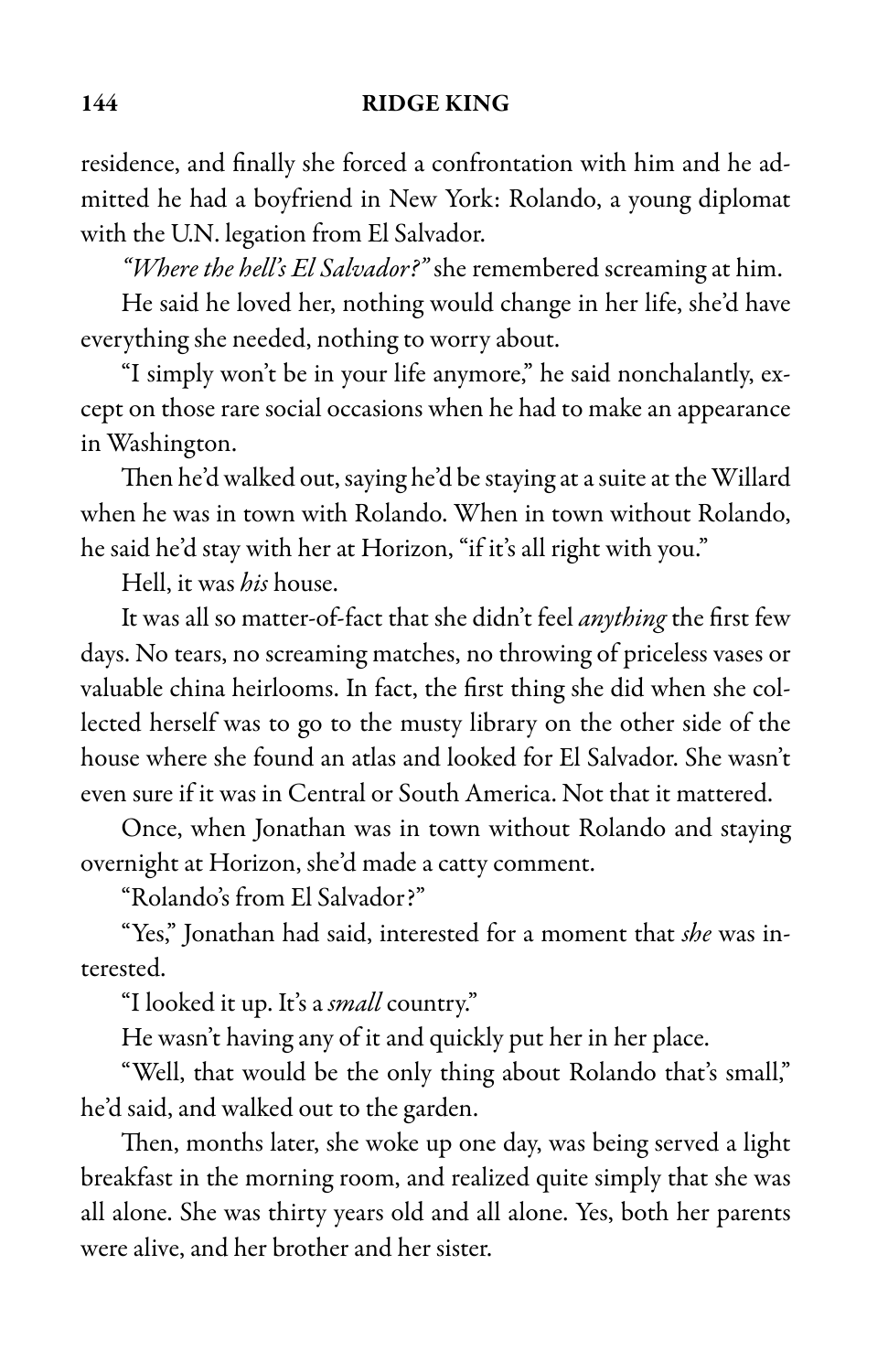But she was all alone. In the very way that no woman wants to be.

Though she cared nothing for politics, she still lived in Washington, and the town was all about politics whether she liked it or not. The lover she'd taken, about two months after Jonathan set off the bomb exploding their marriage into smithereens, was a politician—Neil Scott, a congressman from Montana. Nice guy. Patricia had the feeling that what Neil most enjoyed about their affair was he was cheating on his wife, and not getting caught. The "danger" of it all. Patricia thought the whole thing was a mess—and a bore—and she meant to end it all after the Inauguration in January, when Congress came back to town for the new session.

At the moment, though, she was deep in thought about the inconclusive election. She'd had a call early that morning from Bedelia, not known as an early riser, and Bedelia was all atwitter about the election.

"It's not the election, dear," Bedelia had said, "it's about your annual Thanksgiving party."

The fact was, all of Washington's top hostesses were out of town for the holidays and would be making—as of this morning—feverish plans to return to Washington to open their houses. But Patricia Vaughan's Thanksgiving party was in a mere two weeks.

"I hadn't really thought about that," Patricia had said to Bedelia.

"Why, dear, your party will be the most important social event prior to the Congress returning to name a new President. They'll crawl over each other to be there."

Bedelia said she would come over in a couple of hours to help Patricia revise and expand the invitation list.

As she drifted away in thought, Patricia was certain she didn't want to turn into Bedelia Vaughan, hooked on this or that power broker, playing the game of politics and society. Yes, Bedelia had made a life of it, but Patricia wanted something more.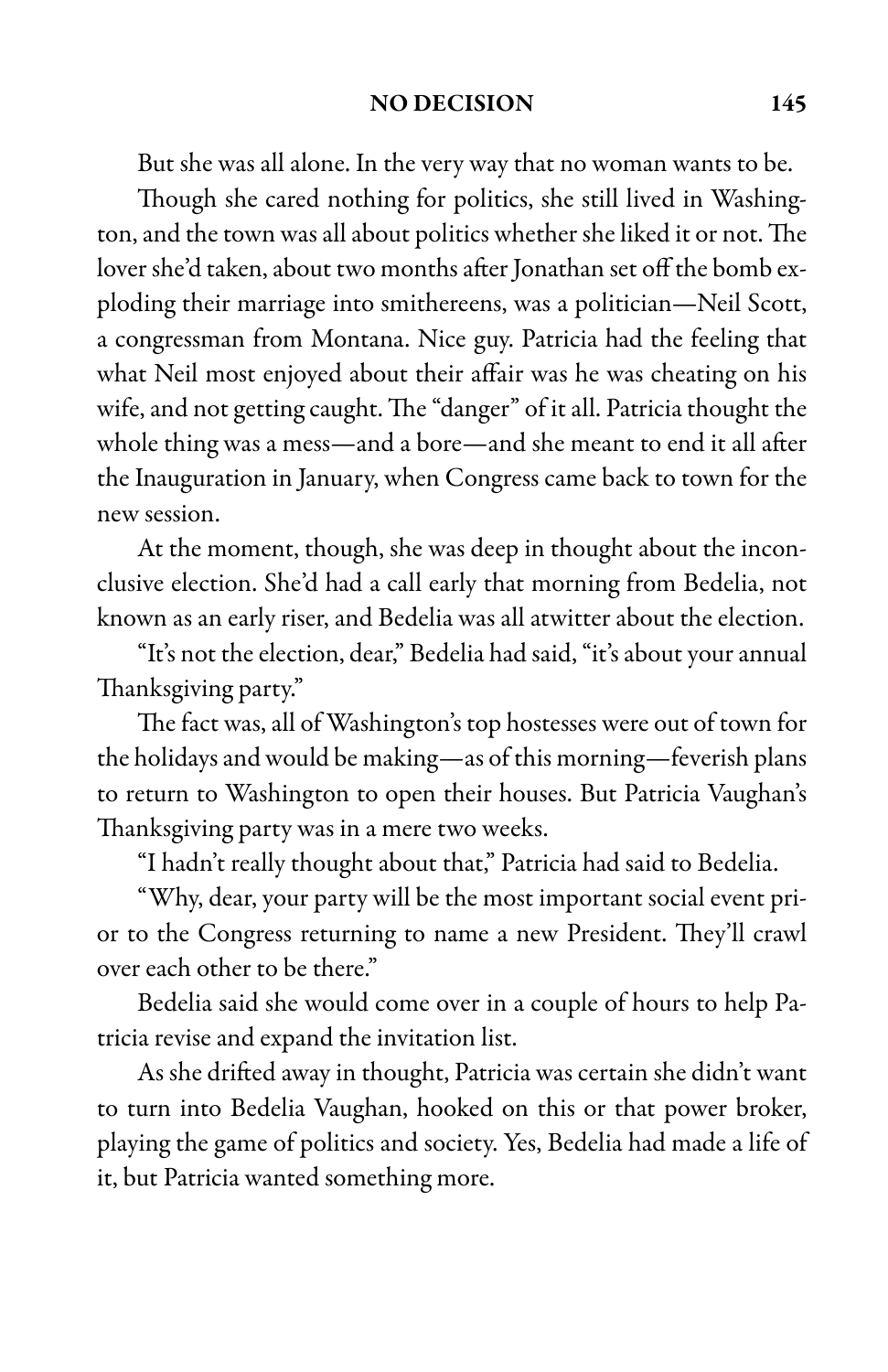It had never occurred to her when she first met Jonathan and he introduced her into this new world that her fairy tale would have a real fairy in it.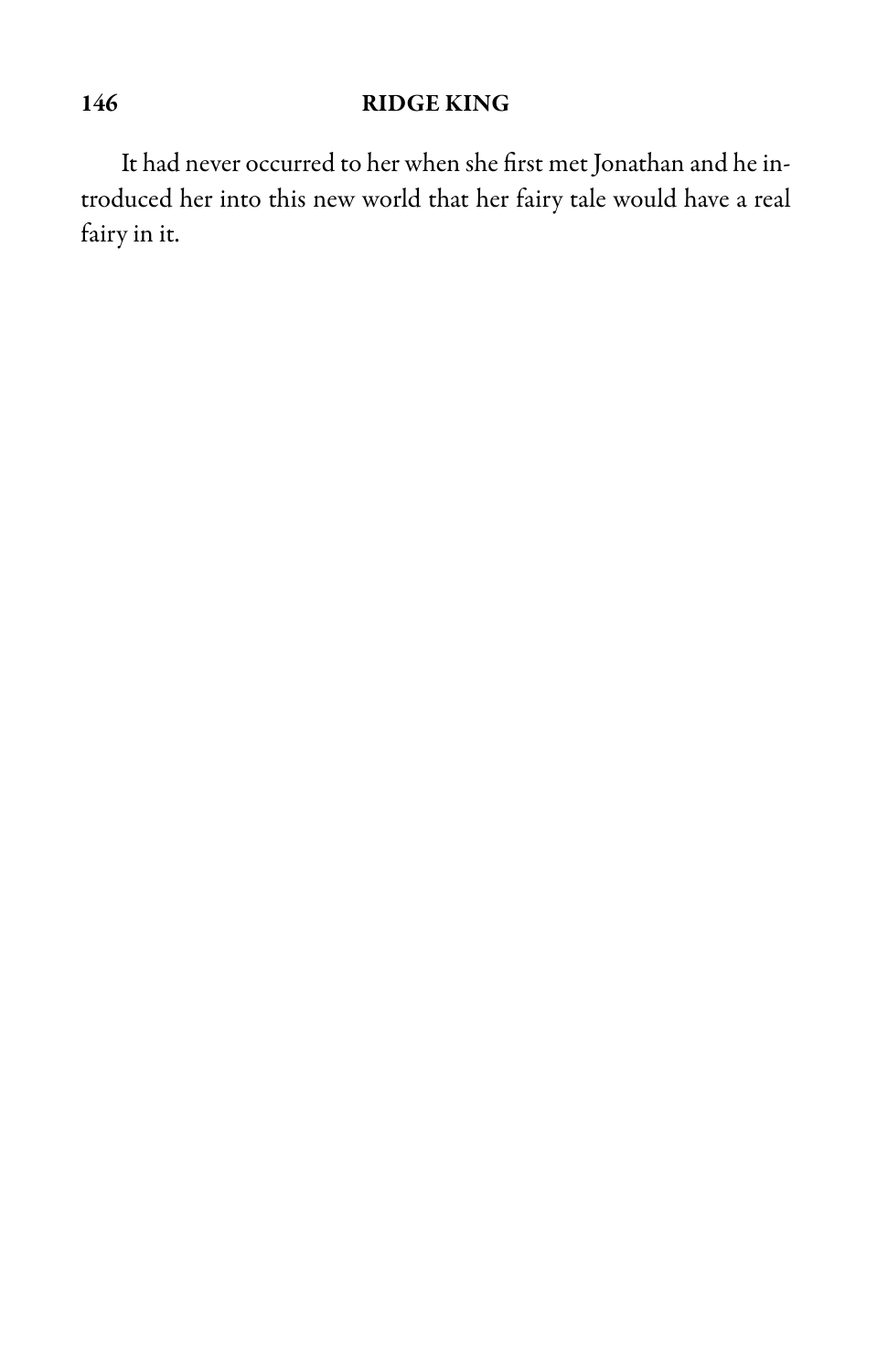## Beer and Coffee

Omer Flores arrived in Miami and left the plane with the flow of other passengers, walking what seemed like a mile to get to the main terminal building.

He scanned the crowd waiting for arrivals after he cleared customs, saw nothing (and no one) unusual, slipped into the nearest bar that was just opening and ordered a cold El Presidente and a café con leche and watched as his fellow passengers were greeted by friends, family and business associates.

Again, he saw nothing unusual.

After another beer and another coffee, he got up, grabbed his lightweight duffle and moved down to Concourse E where there was a bank of lockers. He opened one and took out a cell phone, powered it up and called Derek Gilbertson.

"Hey, it's Omer."

"You just getting in?" asked a groggy Derek.

"Yeah, delays and things. Wanna meet?"

"Can't right now."

"So, what's up?"

"I'm pushing things through as fast as I can without drawing too much attention. Héctor dying has slowed things down. I'll explain when we meet."

"And when's that gonna be?"

Derek paused.

"I'll call you later and set a time."

He hung up abruptly.

Omer Flores didn't like people hanging up on him.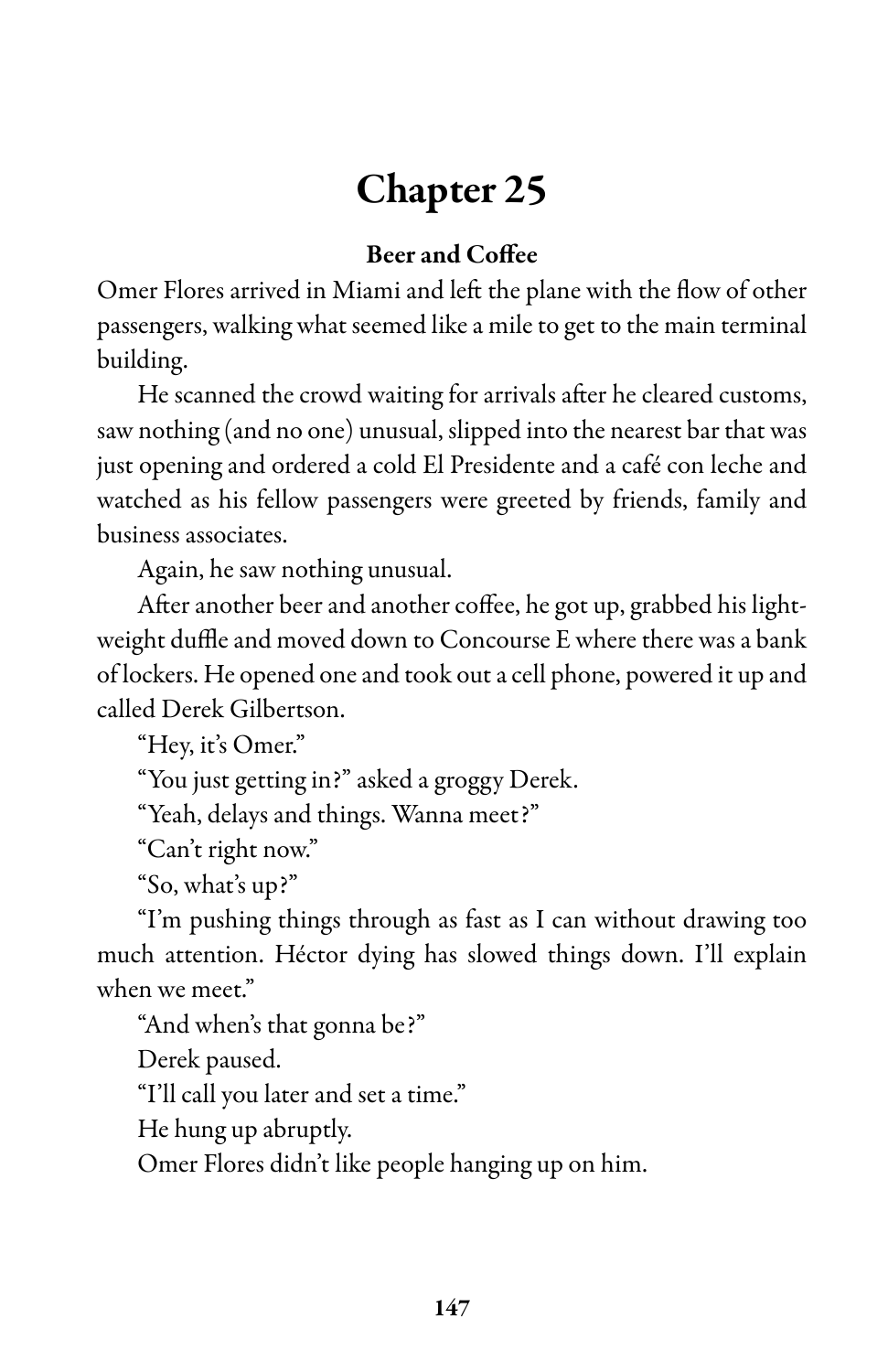### From Russia with Love

In Washington, Thomas Uptigrow rubbed his aching stomach, swallowed a pill and chased it with a glass of water as he fidgeted in the back of the limo taking him to the Russian Embassy.

He'd had to wake up three or four of his staff, order a car, alert his security detail—all the usual hassles involved in moving about in Washington these days. Of course, when queried why he wanted to go to the Russian Embassy, he had no answer because the son of a bitch Kornilevski wouldn't tell him. Once his wife needed a carton of milk for a cake she was baking. Could he just go out and drive to the nearest little market? Of course not. The taxpayers laid out several hundred dollars for that half-gallon of milk as five or six security agents got involved in getting it back to the house. Kansas City never looked so good.

The limo, led and followed by armored Suburbans carrying his security detail, slid unobtrusively onto a ramp leading to an underground garage below the Russian Embassy. In a few minutes, he was sitting in Kornilevski's office, watching the big bear of a Russian diplomat pace nervously back and forth behind his desk.

Uptigrow had always thought Kornilevski was the most unlikely diplomat he'd ever met. The poor man was so *nervous*. Uptigrow's mother would've called him a worrywart.

"If you'll tell me the problem, Mr. Ambassador, perhaps we can move on."

"I need for you to arrange a meeting with President Norwalk," said the flustered ambassador, wiping his brow with a sopping handkerchief. An aide was serving coffee, a strong brew the rich and satisfying aroma of which almost made Uptigrow swoon. He loved coffee, and the smell of this coffee was heavenly, but he knew what it would do to his stomach. Kornilevski couldn't even wait for the aide to bring the coffee to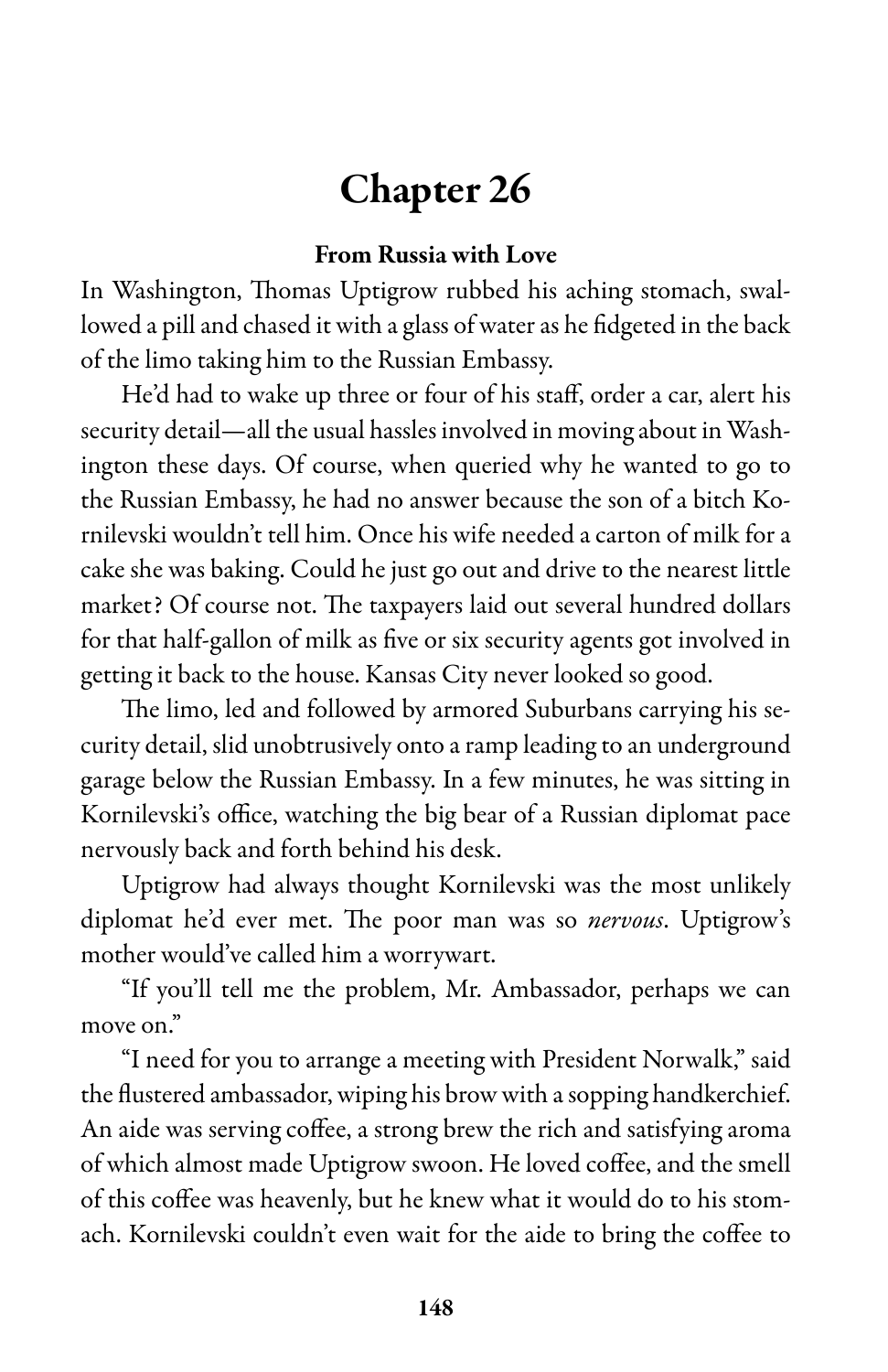him, but went over to the sideboard and picked up a cup as soon as it was poured.

"A cup for the secretary," Kornilevski snapped.

Uptigrow had to do it.

"A lot of cream," he said with a mischievous wink. He made a note not to tell his wife about the coffee later when he was doubled over in pain.

Uptigrow took a cautious sip of the steaming brew. A rare smile crept across his careworn face: the smile of satisfaction.

"And when exactly did you want to meet with the President, Mr. Ambassador? You know he's up to his neck with the election, and he has to address the nation today at one."

"I need for him to meet with us at eleven A.M., before he makes his speech."

"With us?" Uptigrow raised an eyebrow.

Kornilevski explained that Lebedyev was already in the air, due to arrive in Washington within two hours for a top-secret meeting with Norwalk.

"But what's he coming here for?" Uptigrow asked.

"Well, I'm, uh, I'm not, at liberty, uh ..."

Uptigrow looked at the pathetic Russian Bigfoot.

"Didn't they even tell you?"

"It's of the utmost importance, Mr. Secretary. That's all I'm allowed to say."

Which meant, of course, that they hadn't even told their own ambassador what the secret journey was all about.

Uptigrow signaled the aide standing by the sideboard.

"Let me have another cup of that coffee, will you?" The aide rushed over to get Uptigrow's cup. "It's so much better than the Folger's crap they'll give me when I get to the White House."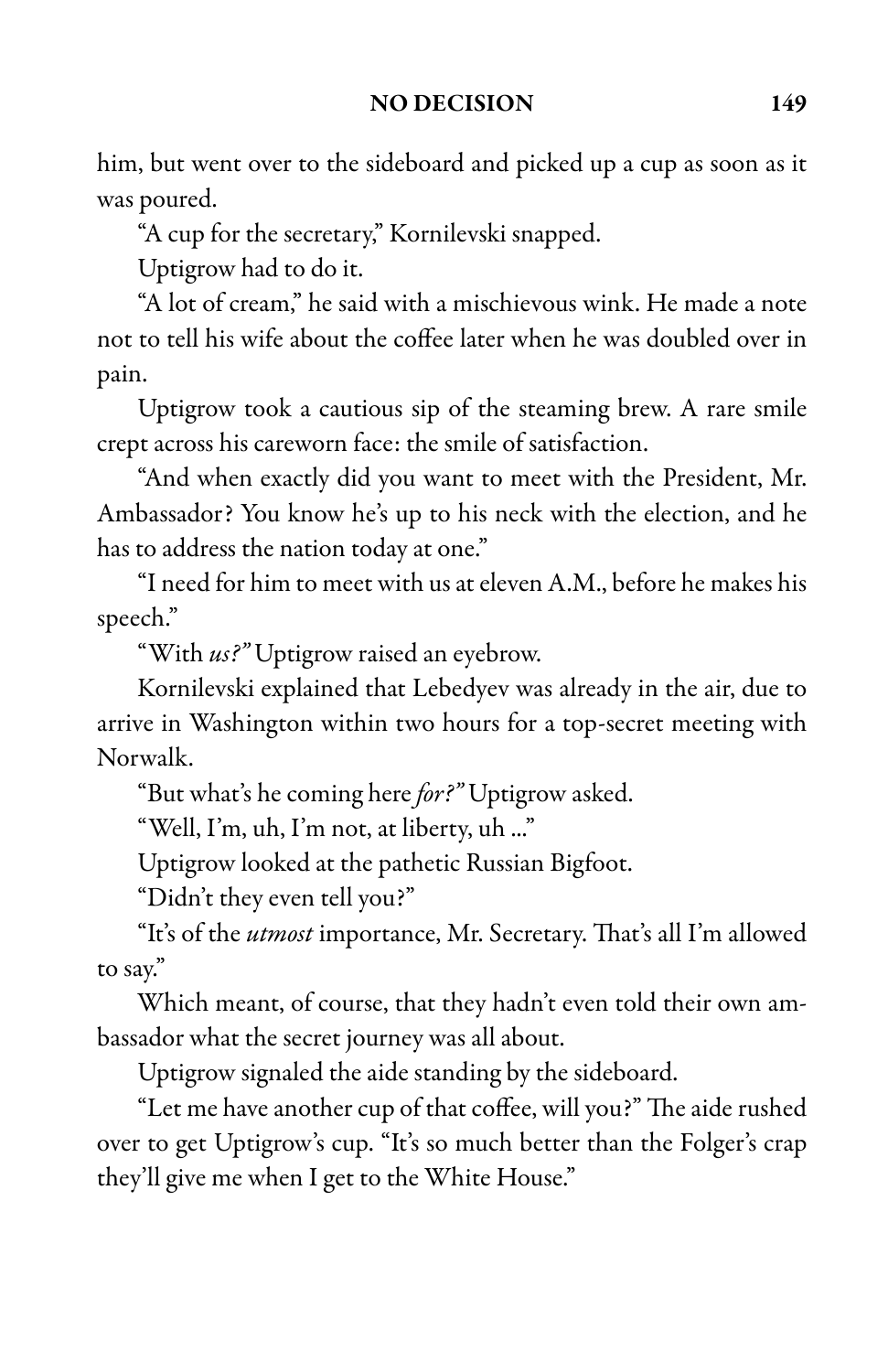### Four Heads

Harold Loughton, Ambassador Lord Ellsworth of Great Britain, placed his tea cup in the saucer and winced at the Royal Crown Derby design: Red Aves, it was called. He wasn't exactly sure what "aves" meant, but the English bone china was most certainly *red!* There just seemed to be too many birds cluttering up the design. They looked like large pheasants or some such fowl with long tails, somehow elegantly dangerous creatures—one of them even had a predatory look, rather like that bird in the painting pulling out the bloody heart of a most reluctant Prometheus. Was it Titian? Or Tiepolo? Or Rubens? They all used a lot of red, those Renaissance painters. One could not be entirely sure.

Lord Ellsworth was still pondering whether to ask someone about Prometheus and Titian when the first secretary buzzed him.

"It's the German ambassador, my Lord."

"Right. Show him in. You come along as well."

In a minute, Franz Meitner and Ellsworth's first secretary were sitting across the desk from him and a servant finished serving them tea.

"I'll have another cup, as well," he said. "Then leave us."

"Yes, my Lord."

The servant poured a dash of milk into Ellsworth's teacup as Ellsworth noticed Meitner looking at the Red Aves design. He would have to get it replaced. This was definitely a gift from some little old English lady who'd moved to America and wanted to give a gift to the embassy.

"Herr Meitner, I suggested this meeting for obvious reasons."

"What do we do—what can we do—about the election?"

"One could as easily ask what *should* we do?"

"Yes," Meitner said in a low voice. "But we agree that we ought to try to do something, yes?"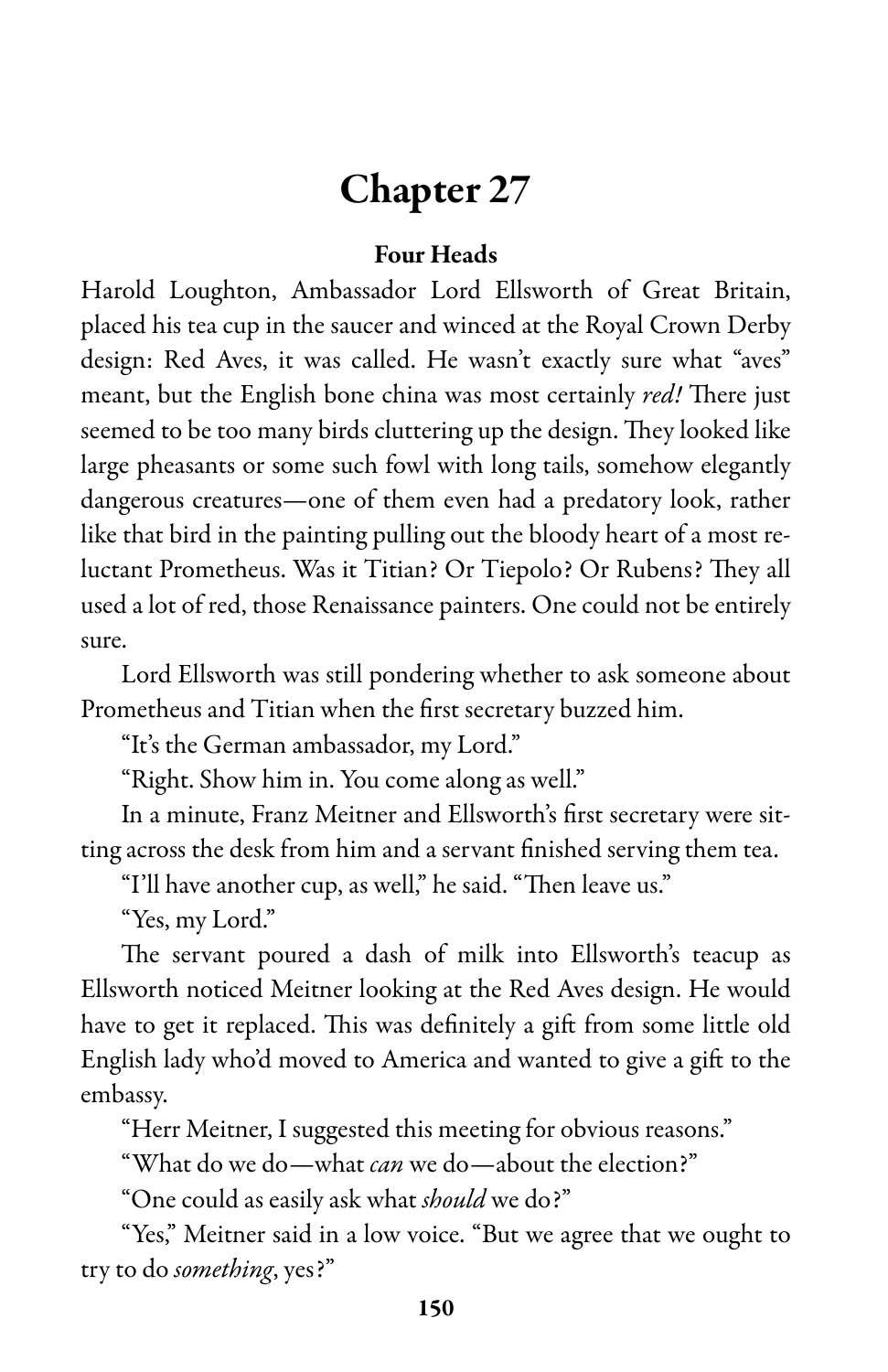"I think so, yes. You and I have long been in agreement that we must do whatever we can to influence the Americans to support the Russian position over the Chinese."

"But our governments both demand neutrality."

"Yes, but now, with the election ..."

"Undecided ..."

"I believe, Herr Meitner, that we should take the initiative and do what we can—behind the scenes—to influence the outcome of the election in Governor St. Clair's favor."

"And our governments?"

"We would have to move in secret, without telling them. That's why I called you here today. We have no time to lose."

"Ah," the German ambassador hesitated. Meitner was not what one thought of when one thought of a German ambassador—he was not the tall, blond, heel-clicking count one associated with members of the German diplomatic corps, but a short fellow with a bad complexion and curly black hair. And, curiously enough, nervous.

"If you agree with me that it's *essential* the Americans continue to support the Russian line ..."

"And I do agree."

"Then you'll agree we should at least explore our options?"

"Yes, of course, explore our options."

"Good," Ellsworth said, rising with a nod to the first secretary. "Show in the others."

"Others?" Meitner looked alarmed.

"I've taken the liberty of inviting the Japanese and French ambassadors to join us—I'm sure four heads will be better than one."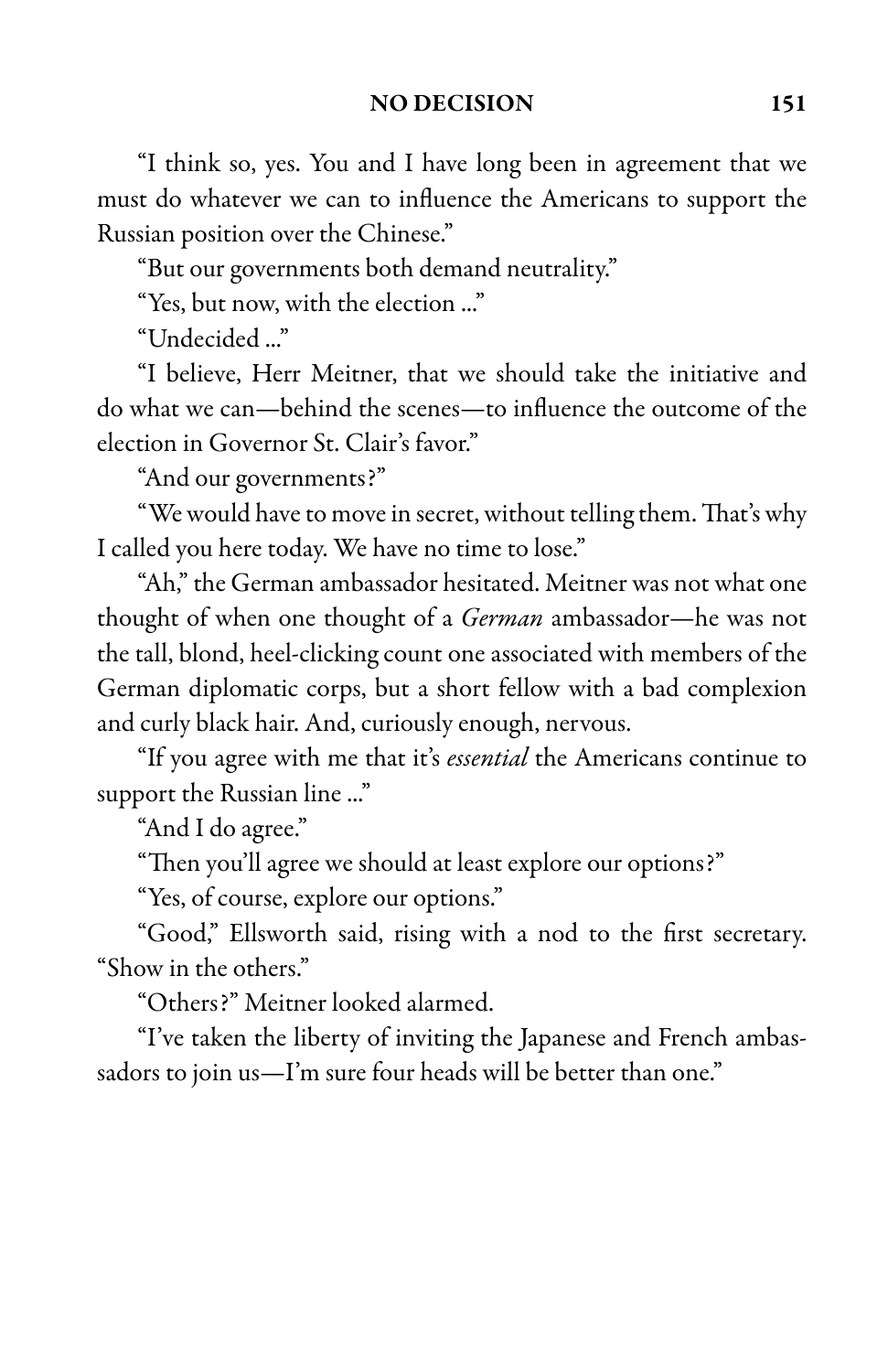### The Candidates React

A little later that morning, a big meeting was wrapping up in Thurston's campaign headquarters. Running mate Governor Dexter White of Nebraska had flown in, Niles Overton from Minnesota, all the important players on the Democratic side.

"If we could come up with some way to ensure electors vote the way they're supposed to vote, throw this thing into the House, why, we oughta be able to nail it," Overton said, summing up everyone's thinking.

"Well, if either side gets an elector to change their vote, it'll all end up in court," said Epstein.

"And neither side wants that," Thurston added.

"Not with the timetable—we've got to have an inauguration in January," White said.

"And we want to avoid the courts—remember the Bush-Gore fiasco?"

"And the current Court is full of Republican appointees."

"The best thing," Thurston said, "is to wait till Norwalk makes his speech, analyze it, and come up with our game plan then."

Mumbling all around as everyone agreed.

Niles came over to Thurston.

"I'll be locked up in a room a couple of floors down with my people vetting the members."

"Good."

"I'll know in a couple of days who's on our side a hundred percent and who we have to worry about."

"Okay."

"Then we'll mount a charm offensive, Mr. Candidate," Overton smiled, "and let you do what you do best."

"You mean wring their necks if they don't come over?"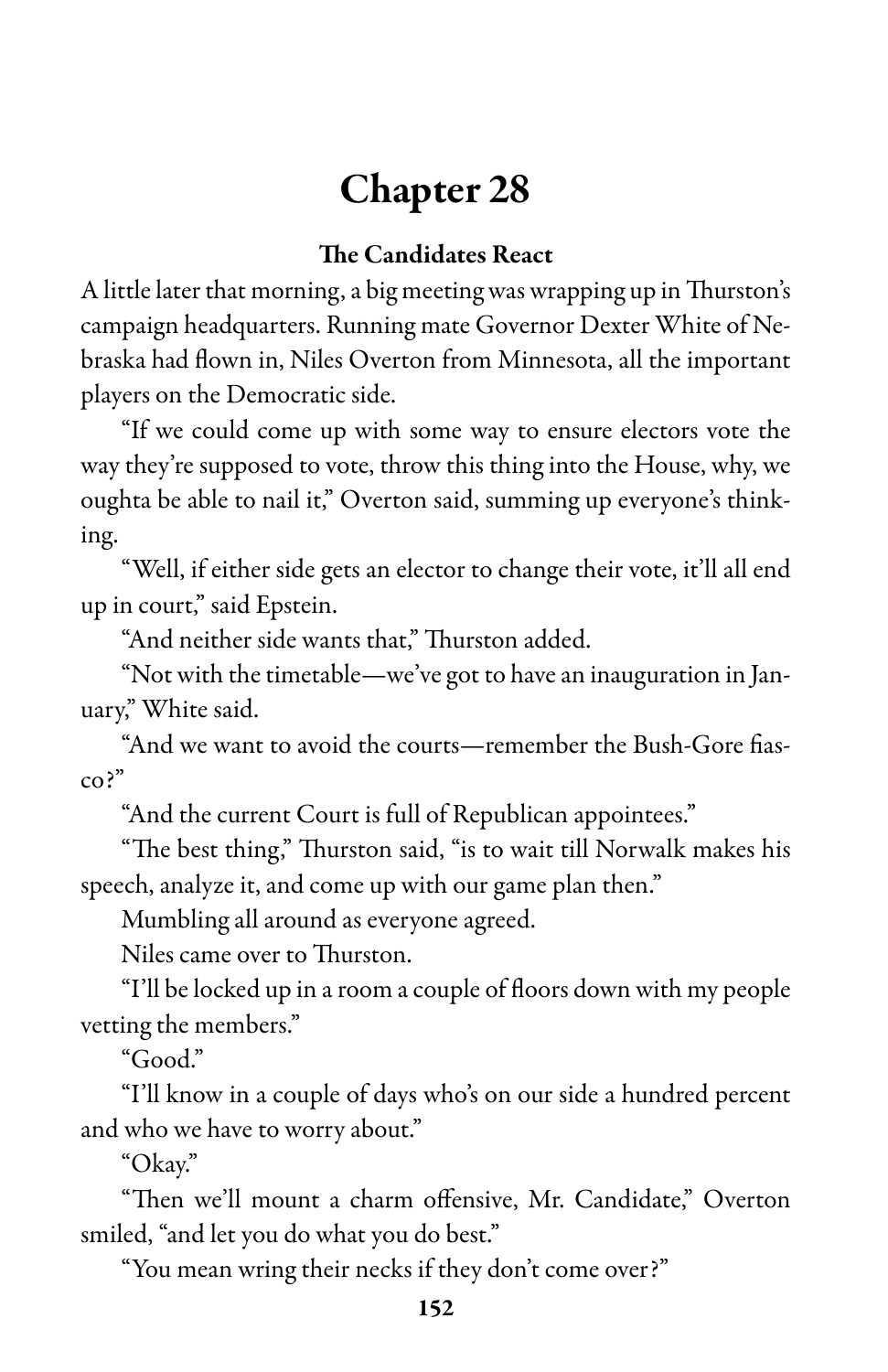"Hey, it's what you're good at—a velvet glove and a heart of nails."

Niles Overton went away with his aides, leaving Thurston momentarily alone to look out the window into the grimy city below.

Overton was right. Overton with his clear-rimmed eyeglasses and bulging eyes, hair receding too early, big ears. Obviously the last guy chosen for pick-up basketball games—if he'd ever even played one. No, he was always in the library poring over books, kind of the way he would be for the next two days cloistered with his staff and living off room service food till he had his final list of who needed to be "dealt with."

That's where the charming, good-looking, athletic candidate would come into the picture. Shake their hands, but don't let go, looking them in the eye face to face while the grip got ever-so-slightly tighter, getting them close enough to smell your cologne, the most intimate moment they'd ever had with a man—that was his secret. Mental intimidation that carried with it an almost physical threat. Very few could resist Frederick Thurston's full-court press. Old timers said he was better at it than Lyndon Johnson. (And a helluva lot better looking.)

\* \* \*

The mood was quite a bit more somber at St. Clair's headquarters. The Republicans had rented two entire low-rise buildings in Bay Harbor Islands just north of St. Clair Island and just west of Bal Harbour.

St. Clair and his closest advisors were huddled in a crammed conference room.

"I can't guarantee anything if this moves to the House," Duncan Olcott was saying. "The Democrats have us beat."

"But there's still eight split delegations," Senator Degraff added. The Vice Presidential candidate had flown in from Tulsa an hour ago.

"That's where we have to make up the difference," St. Clair said.

"Dunc already has a team working on the lists," said Lewis Ames, the campaign manager.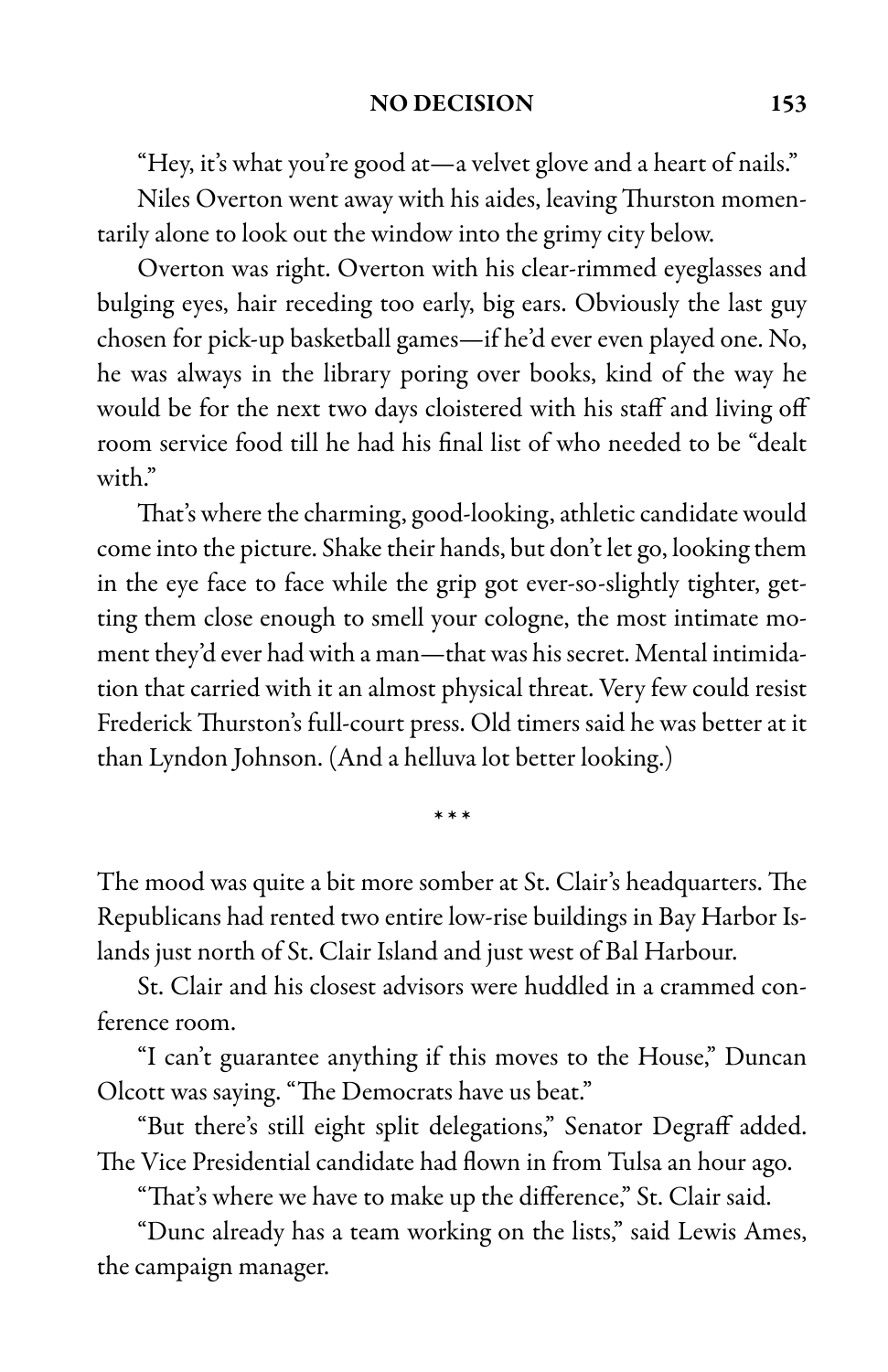"Yeah," said Jack, "we'll know by tomorrow morning where everybody stands. A lot of it will have to do not just with party affiliation but with where the members stand on the China–Russia issue."

"It sure looks like Norwalk has painted us into a corner," St. Clair said in a soft voice, not at all like the big roaring voice they were used to hearing.

Jack shook his head and winked at his dad.

"That man's up to something, Governor. It's not like him to throw in the towel."

"No, not like him at all," St. Clair agreed.

"Jeffrey Norwalk is no fool."

"No, he's no fool," St. Clair agreed with Jack again, twice in the same day.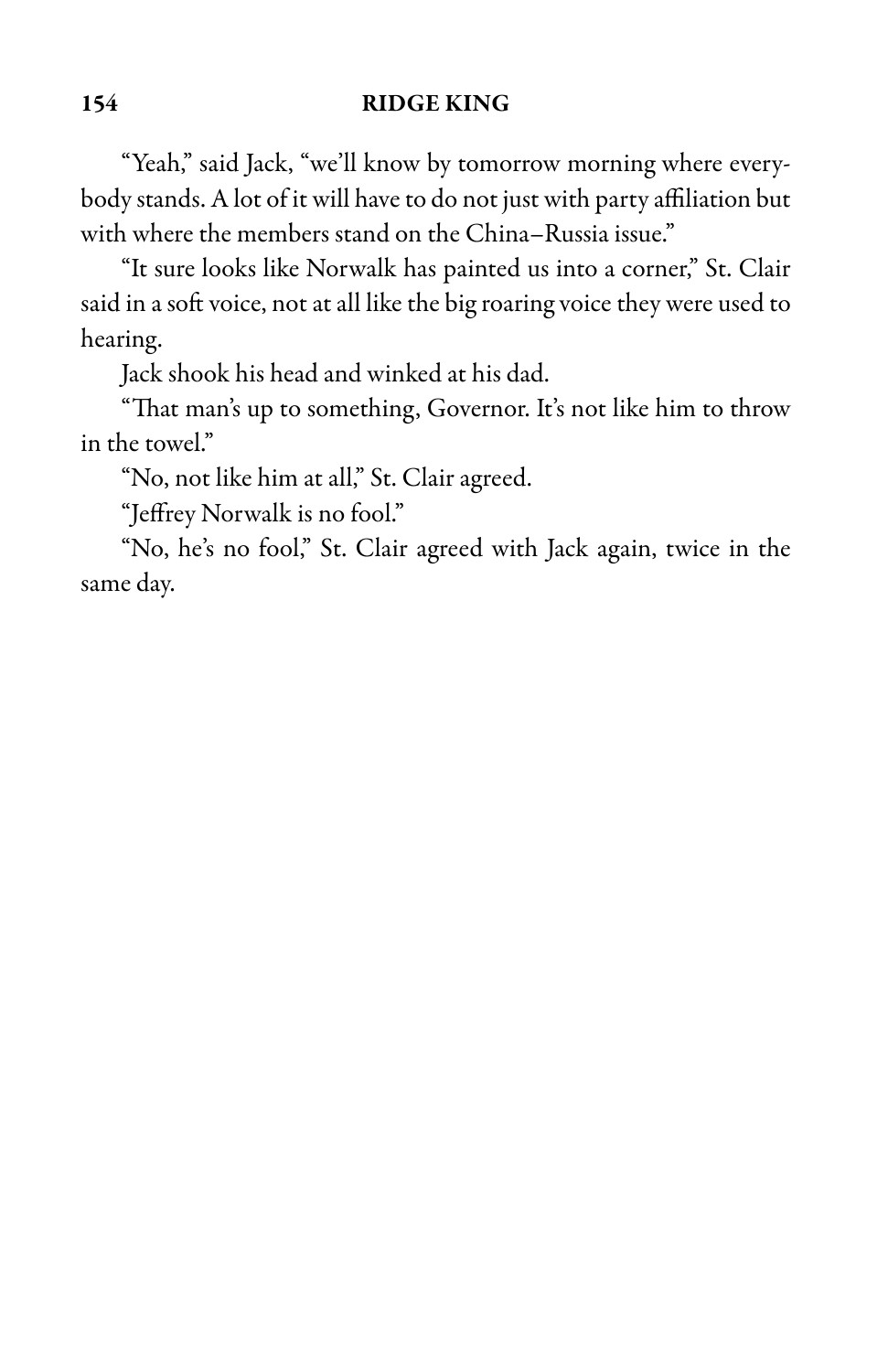### Joint Base Andrews

One of the good things about Joint Base Andrews was that a plane could land secretly with no press to record the fact and no prying eyes.

Uptigrow's people at State had set everything up, so when Lebedyev touched down at Andrews, he was there to greet him with Kornilevski. But before meeting with Kornilevski to go out to Andrews, when Uptigrow had been at the White House waiting for Norwalk to come down to talk about the meeting with Lebedyev, Uptigrow had gone down the hall to spend a few minutes with Norwalk's national security advisor. Just to "catch up" on any new intel on the Sino-Russian situation.

He'd been told only that there was great tension along both the Xinjiang and the Mongolian borders, that both sides were bolstering their reserves.

Back at Andrews, both Uptigrow and Kornilevski left the VIP lounge when told Lebedyev's plane had landed and the debarking airstairs ramp was wheeling up now. They hunched their shoulders against the stiff wind and the now more rapidly falling snow and made their way to the base of the airstairs as Lebedyev led the way down followed by his retinue.

"Welcome to Washington, Minister," Uptigrow said, shaking hands.

"Very good to see you again, Mr. Secretary," Lebedyev said wearily. "A long flight."

"Yes, I know."

Kornilevski held out his arm to an SUV, but Uptigrow raised his hand.

"Since this is not a formal visit and we're not standing on ceremony here, I thought it best if you come with me in my car and we'll talk on the way to your embassy."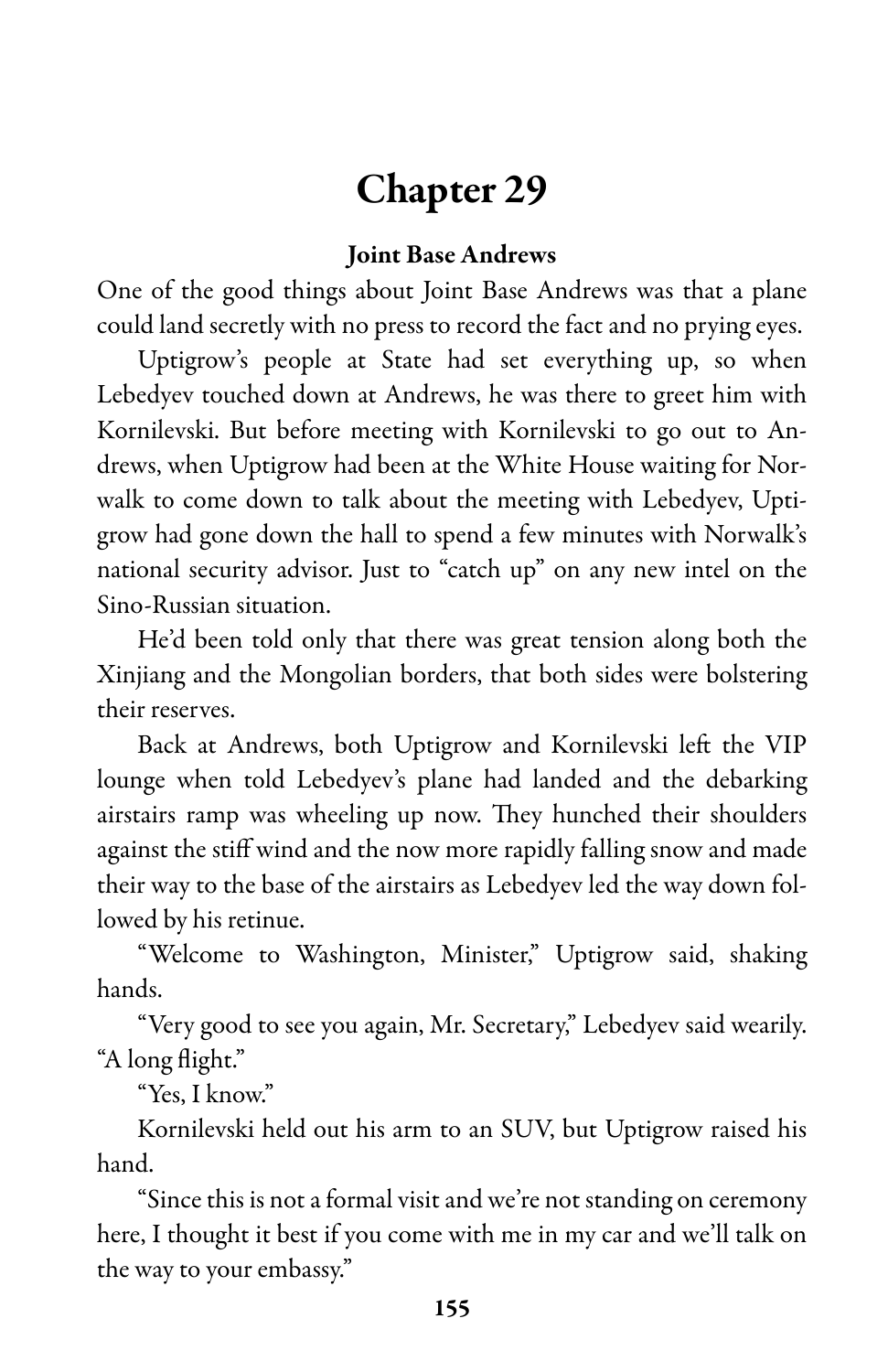Once he had them in his car and they moved out of the base in a nondescript motorcade, Uptigrow got down to business.

"Can you tell me what this is all about?"

"I'm sorry, Mr. Secretary, but my instructions are to deliver my message directly to the President. I would hope that you'd be present, of course."

"You know the President is extremely busy with, uh, with the election."

"Of course. It is the indecisiveness of the election that necessitates my trip."

"I went over some new intel when I was in the White House this morning. Our satellite reconnaissance shows quite a bit of activity along your borders."

Lebedyev raised his eyebrows.

"Which side?"

"Both, I'm afraid, but more on yours, both in the north and in the west."

"Will I be able to meet with the President before his speech?"

"No, there isn't time. I'll drop you at your embassy. You'll have a few minutes to freshen up, and then we'll send a team to bring you to the President immediately after his speech."

"But the message I bring from my President should be heard before President Norwalk makes his speech."

"The President's address will concern the election only. That's why he scheduled you after his speech."

"But ..."

Uptigrow shrugged indifferently.

"The President likes making speeches. If what you have to say is important enough, he can always make another one."

\* \* \*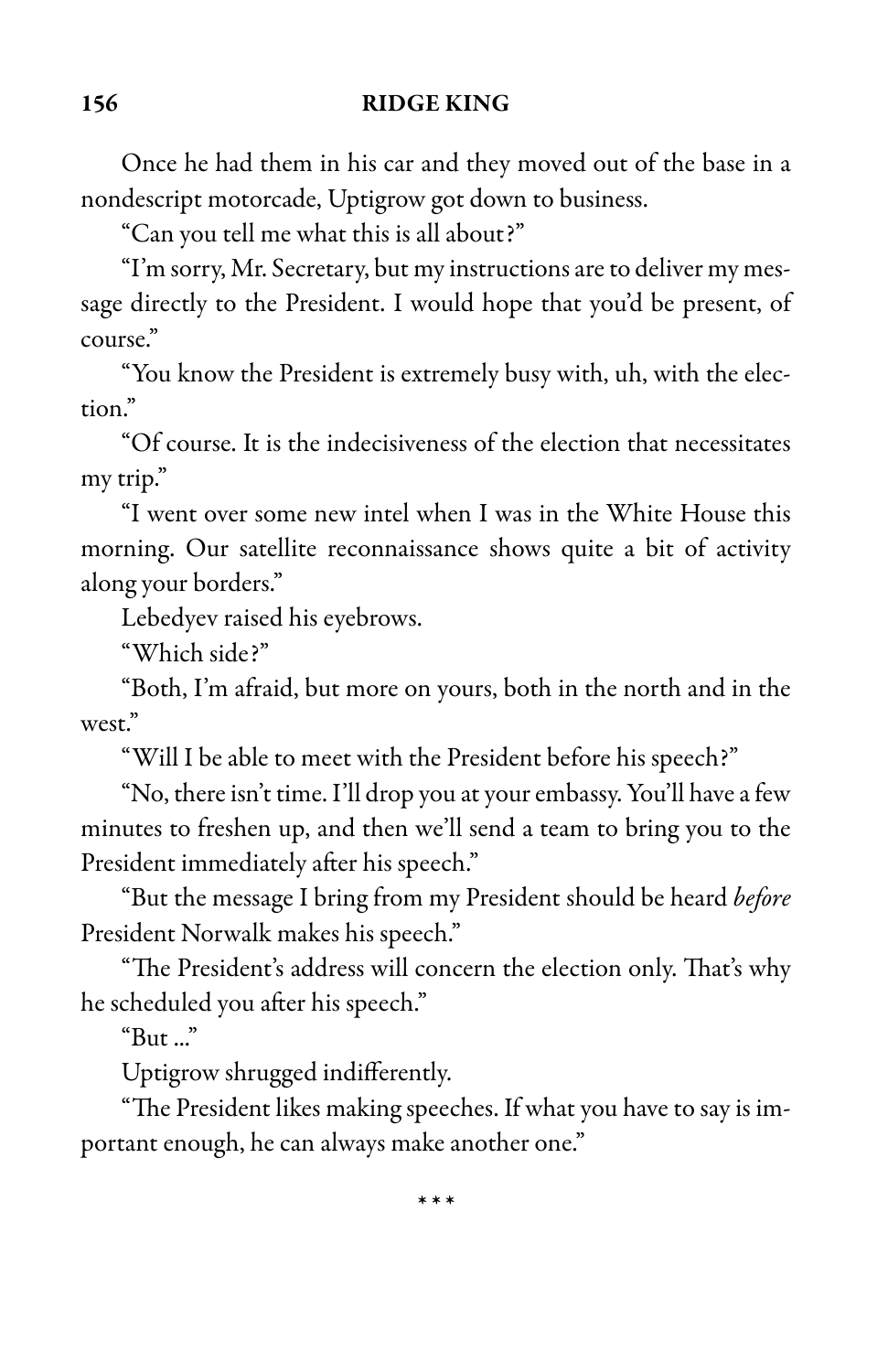Inside his office at the Chinese Embassy, Ambassador Yang Kuo-ting and his staff were busy trading hectic messages with Beijing. The back and forth flow had been going on ever since the election stalemate.

The foreign minister in Beijing kept asking for more intelligence on President Norwalk's "policy," and how it was likely to change between now and January when the new Congress convened, but as far as Yang Kuo-ting could tell, Norwalk's pro-Russian policy hadn't changed in eight years. Why it would suddenly change now, he couldn't imagine. But of course this is not what he cabled back to Beijing. They never wanted to hear the truth. They wanted to hear what they wanted to hear. So he told them he was "working on it."

All he was working on this minute, though, was a cup of hot tea.

His government was just days away from making the Mao Canal operational. For several weeks past, they'd reduced the flow of the Black Irtysh and kept the water confined to a huge reservoir—the largest in the world—almost daring the Russians to bomb it again. Now there was so much water bottled up in the reservoir that the Russians were fearful of what kind of calamity would result if the water was released all at once if the dams were bombed.

Soon the water would flow gently and steadily into the Mao Canal and over to the Karamai, effectively devastating Russian agriculture for generations to come.

But for all this to come to pass, Beijing needed time. Time, time and more time.

Beijing wanted Yang Kuo-ting to buy them this time.

By holding off the Americans from tilting one way or the other while Norwalk was still in power.

By the time a new President was installed in January, the powers in Beijing thought the balance would shift in their direction.

If they could make that happen, they were confident the Americans would not intervene. To stand between Russia and China in such a conflict would be suicide.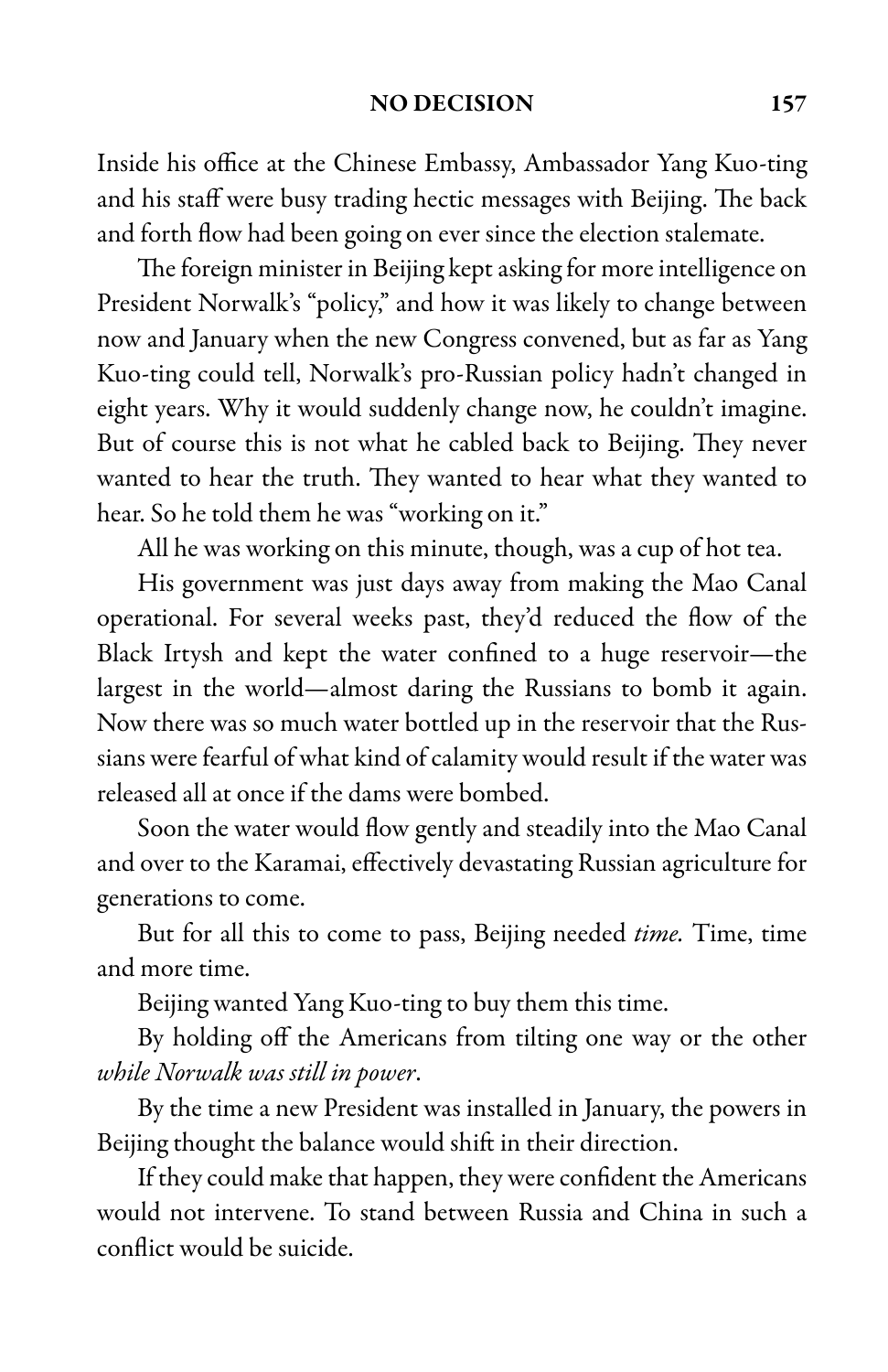## The Speech

Eric Stathis, Norwalk's chief of staff, made his way into the elevator for the short ride up to the living quarters of the White House.

He got out and went to the central hall where Norwalk was sitting by the large fan-shaped window at the far end making last minute changes to his speech. There'd been no speechwriters involved.

"It's time, Mr. President."

"All right, Eric."

Norwalk took a sip from the glass of iced tea on the table next to him, collected his papers and followed Stathis to the elevator.

"You sure you don't want the boys to go over your speech, Mr. President? They're waiting if you want them."

"I know what I want to say, Eric. One good thing about being a lame duck is you can quack all you want and they can't do a good God damn about it."

Stathis muffled a chuckle.

"That's right, Mr. President."

"So what are your career plans after all the grandeur and low pay you've experienced serving your country?"

"I guess I'll end up lobbying for one of the big agribusiness concerns I've been talking to."

"Make a bundle with those boys."

"Yes, sir. My retirement fund has been a little depleted in my years serving the country. My income plummeted, but my wife's bills at Neiman Marcus didn't. Not that it hasn't been an honor."

"Well, it's make up time, then."

"Yes, sir."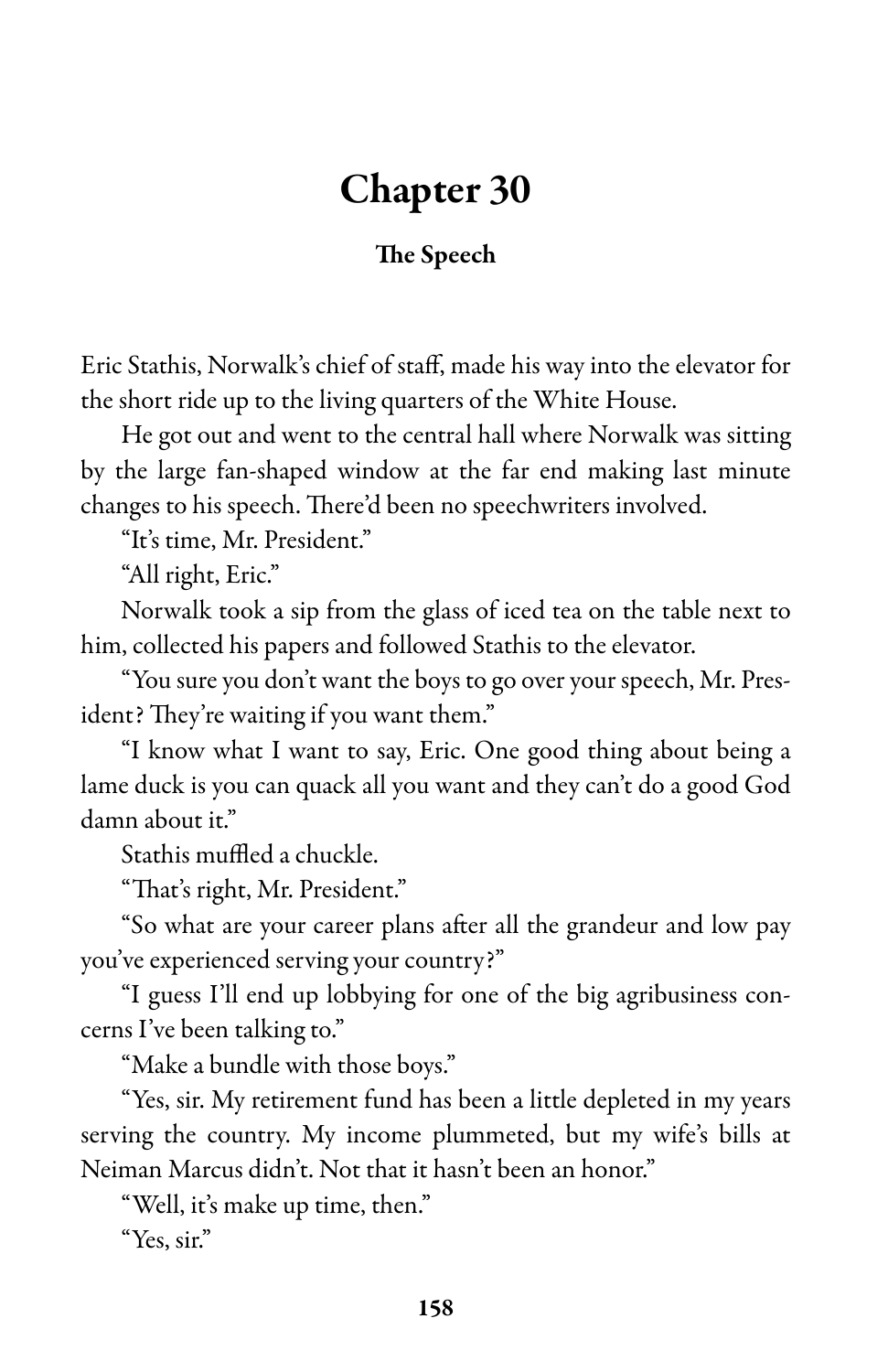What else could they do, really? When a President moves into office, he brings as many of the best minds with him as he can, and they take extraordinary pay cuts for the "honor" of serving their country. Of course, everyone knows (everyone but the voters) that they'll make up for the lean years big time when they go into lobbying or business after their years in government. His whole executive staff had been feathering their nests the last eighteen months of his administration, making plans to parachute out of office and into cushy jobs where the big money awaited them, and Eric Stathis would follow all the others—like ants—over to the deep pockets smelling of a rich, lush green in K Street where the lobbyists hung their hats and swung their dicks.

As for him, well, retired Presidents usually got paid handsome fees for making short speeches and giving good "Photo Op" to the assholes who hired them for such gigs. They'd send a private jet to bring a retired President to speak for fifteen minutes and then spend an hour or two taking photos with him. Reagan got a couple of million for one trip to Japan. Clinton had made untold millions after he left office. At least he was loquacious. The idiot George Bush (the son) made millions as well, though not as much as Clinton.

It was he, Norwalk, who had brought the Republican Party back from the mess it was left in by Bush, Cheney and the other arrogant neocons who had commandeered the party for their right wing agenda.

Norwalk had tried to raise salaries—dramatically raise salaries—to make government service more palatable, hoping that he could, if not stop, at least minimize what he called the Rape of the Treasury by special interests working with ex-government officials. But even his own people regarded such a move with horror. They knew if they just bided their time, they'd make out just fine down the road. The special interests would pay them for their access to government, and the out of the loop taxpayers would, as always, pay for it all.

"So, Eric, are you going to call me Jeff Norwalk after I'm not President anymore?"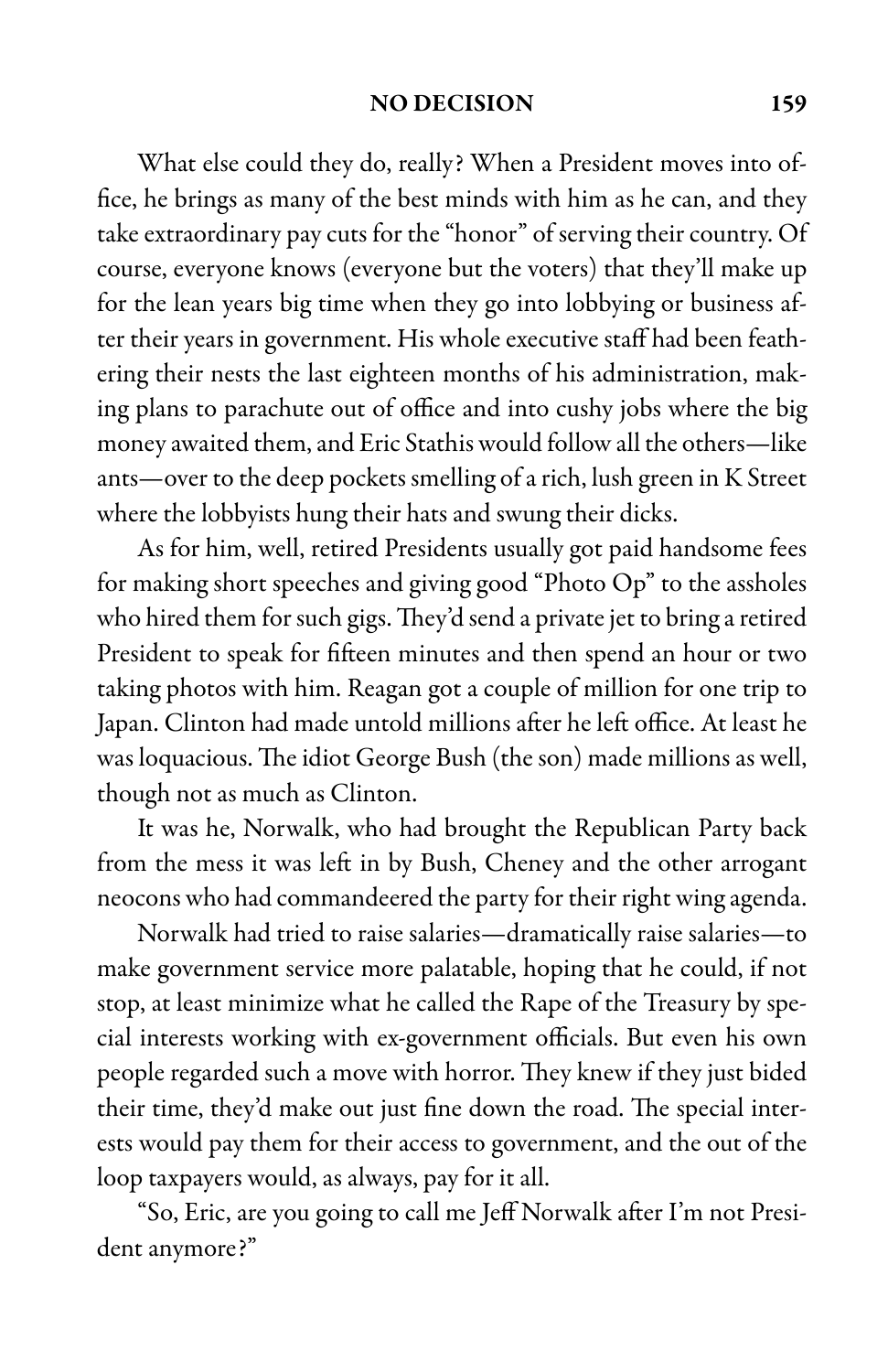"No, Mr. President."

Norwalk laughed, then glanced at the papers he was holding. He knew what he wanted to say, all right.

There were only two important items in his speech.

The first requested all governors in states not already legally compelling electors to vote for their slate to call special sessions of their legislatures *immediately* to pass laws within one week to force electors to vote properly. The stated motive was to ensure the will of the voters was not violated. His unstated motive was to make sure the current tie in the Electoral College *remained* that way, automatically sending the election to the House. In the House, he would have a little more wiggle room. No surprises from some anonymous elector from North Dakota who wanted to be a star. No, the four walls of the House chamber would be just enough working room for Norwalk's agenda to play out.

The second item called a special session of the lame-duck Congress to convene immediately, ostensibly to pass a resolution supporting the states in requiring electors to vote properly. The unstated motive was to get all current and future congressmen to Washington right away so Slanetti could go to work on them without any delay. There wasn't much time between this Wednesday in November and Inauguration Day in January. A lot had to happen, and it had to happen *fast*.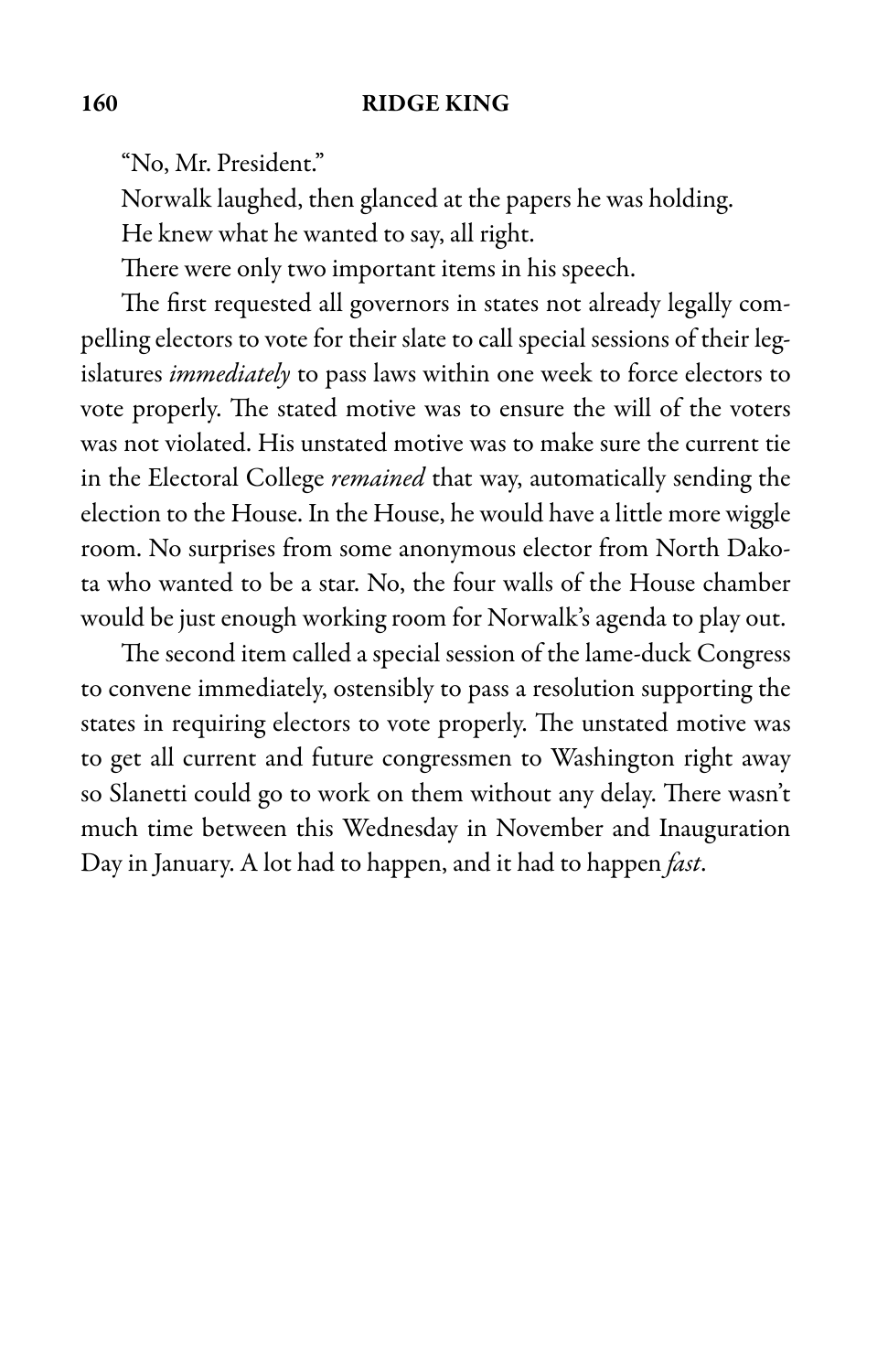### Camp David

"And I assure the American people—and our allies and adversaries around the world—that the American democracy that has been the fiercely burning light on the hill for over two hundred years is strong and solid. We will elect a new President according to the dictates of the Constitution. There *will* be a smooth transition. And there *will* be no interruption in the grand tradition of peaceful transfer of power from one administration to another. I give you my word, under God."

There was a round of applause from the staffers gathered in the Oval Office as he finished his speech.

Eric Stathis made sure everyone cleared out fast enough and then made his way over to Norwalk.

"They're already up at Camp David," he whispered.

"Good. Let's go."

Norwalk and Stathis moved immediately out through the French doors and onto the South Lawn on their way to Marine One. They were airborne in a couple of minutes. Some of the senior staff looking after them were puzzled. Norwalk usually traveled with a larger retinue, even when he went to Camp David.

Settled aboard the chopper, Norwalk thought it was a stroke of good planning to set the meeting up at Camp David. No wagging tongues would see them there.

He looked down at the horse farms around Frederick, Maryland, over which they passed on their seventy-mile trip. Up ahead, he saw the Appalachian Trail atop a ridge in the Catoctin Mountains near the site of Camp David. His second year in office, he told the Secret Service to get a detail together and some camping gear, and they went to the Trail and hiked all the way to Harper's Ferry. Took two days. The brilliance of the stars at night is what he most remembered—and the steepness of those god-awful inclines.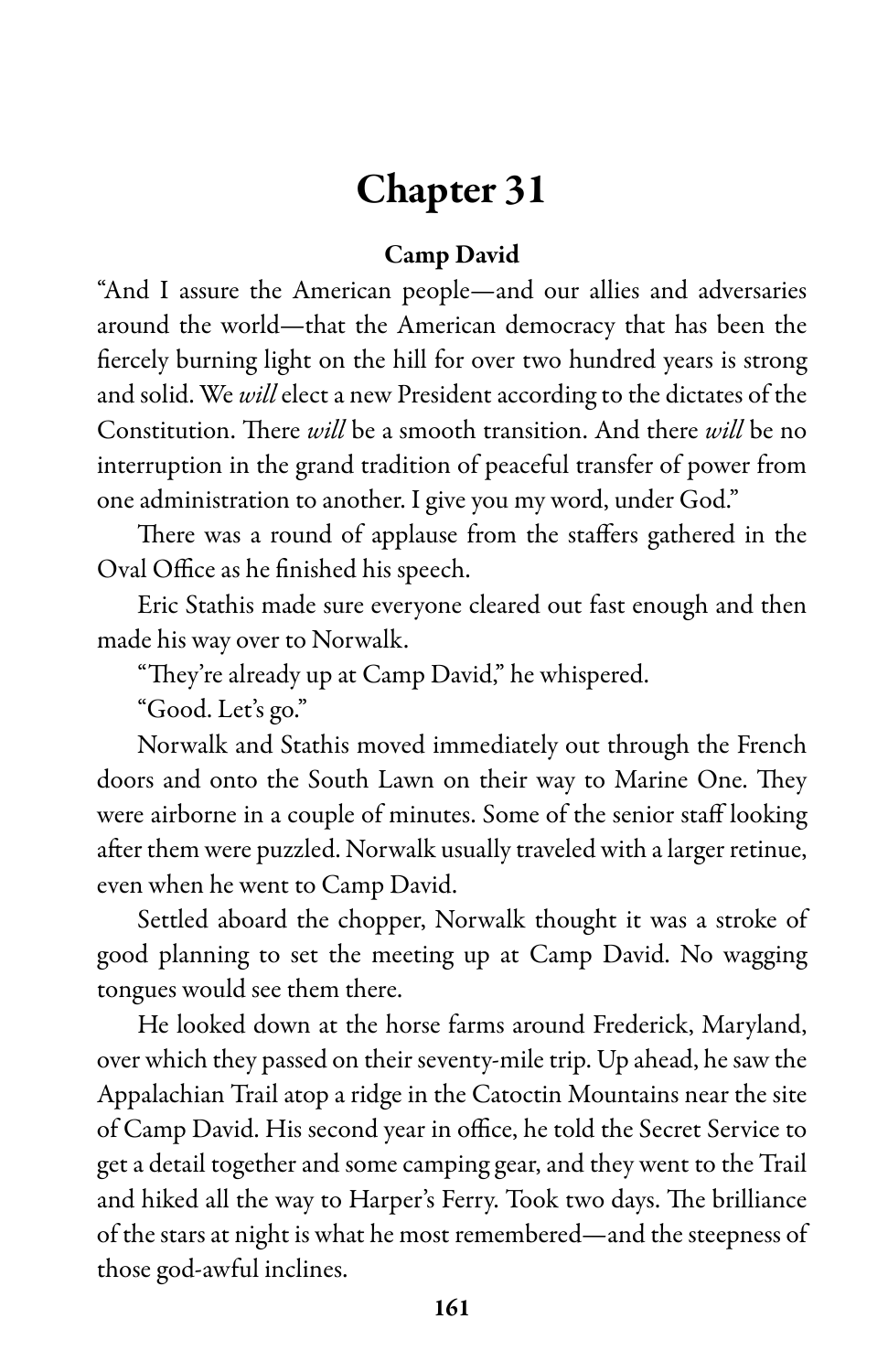Marine One touched down and Norwalk stepped off followed by Stathis. They went immediately to the Oak Lodge in the middle of the camp where Uptigrow would be waiting with Kornilevski and Lebedyev.

"What in God's name do you think this is all about?"

"Beats the hell out of me," said Stathis.

"To travel all this way so secretly."

"Doesn't look good."

"No," said Norwalk as they went through a door snapped open by a Secret Service agent waiting on the porch.

There were the usual warm greetings and salutations. Norwalk and Stathis were offered coffee by the Navy steward on hand.

"You know, it's after two o'clock," said Norwalk, "and I've already had a rough day. Bring me a Johnny Walker Black on the rocks."

Lebedyev and Kornilevski exchanged glances, put down their coffee and asked for vodka.

"Just a little more milk," Uptigrow asked the steward when he got around to the secretary of state's coffee.

Once they'd all taken generous gulps of their respective libations, Norwalk sent the stewards out, leaving the Americans and the Russians alone with their translators. But both Russians spoke in English.

"Mr. President, I regret the extreme secrecy of my trip, but my President thought it necessary given the circumstances."

"And what 'circumstances' would he be referring to?"

"Our intelligence has learned the Chinese are on the verge of opening the locks to the Mao Canal. To make the damned thing operational."

"When you say 'on the verge,"..."

"We mean by hours or days, not weeks."

"And?"

"We are convinced the current leaders in Beijing are mad enough to provoke us."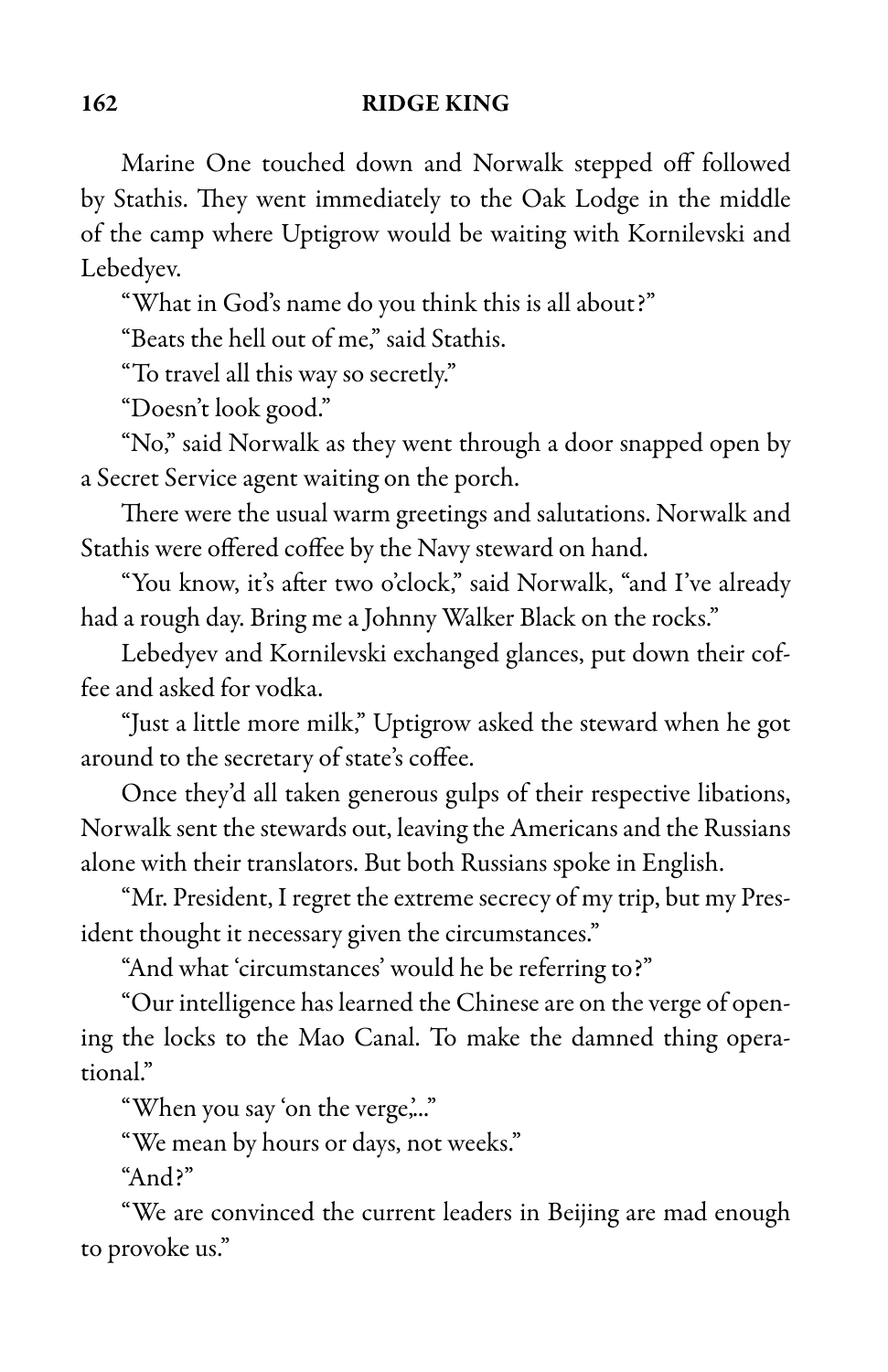"I cannot say I disagree with you. They are unstable, all the men at the top. Very dangerous." There was a pause. Norwalk looked sharply at the foreign minister. "And, have they provoked you to that point?"

Lebedyev swallowed hard and got on with it.

"We need to know this: will you condone a preventive attack to destroy this Mao Canal?"

"A 'preventive attack'?"

"Yes, in a way, it's no different from your own invasion of Iraq some years ago. You called that a preventive attack, a *defensive* measure."

Norwalk blushed. How many times had he been forced to listen to similar arguments?

"Well, that's not what Icalled it, not at the time. But I wasn't President then."

"We are gravely concerned about the Chinese."

"I know you are. So am I. But I do not think, considering I will be out of office in a matter of weeks, that I can launch so bold a foreign policy initiative on my own, leaving it to the next President to deal with. I can't do that."

"Then my instructions are to inform you that Russian land and air forces will launch a two-front *defensive* assault against China in exactly twenty-four hours."

Norwalk paused, measuring his words.

"Can I have your assurances that Russia has no long term interests in occupying the Chinese homeland?"

Lebedyev spread his arms and smiled.

"We can barely feed our own people. Who wants billions of Chinese mouths to feed?"

"I was thinking more of their coal," Norwalk lifted an eyebrow.

Norwalk had one of the translators bring him the bottle of Johnny Walker. He filled his glass.

"Fill the foreign minister's glass with vodka, will you?"

"Thank you," said Lebedyev.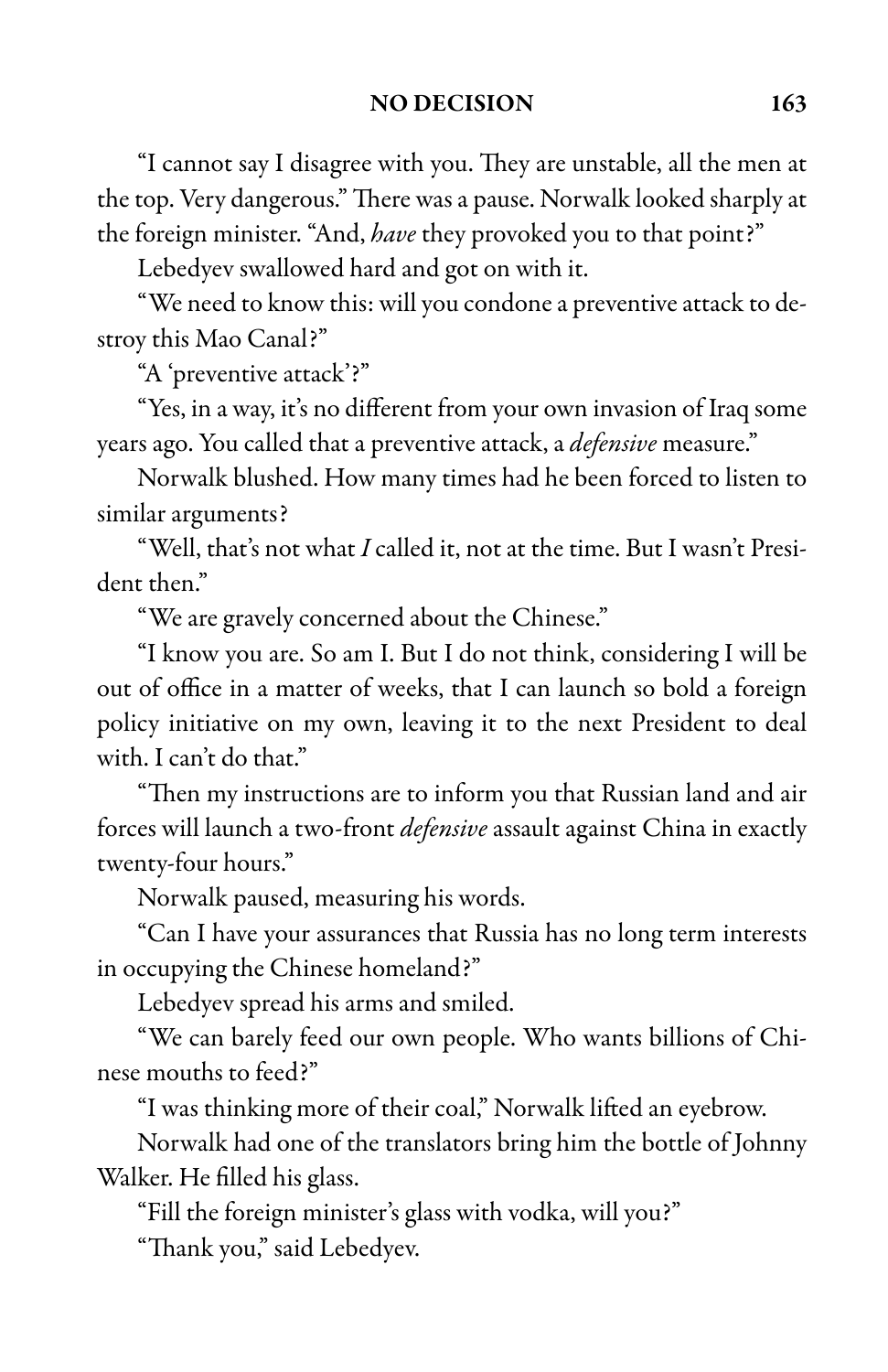"And the ambassador's as well."

"Thank you," said Kornilevski, wiping the sweat on his upper lip with the cuff of his jacket.

"Let's go for a walk, Nikolay Mikhailovich," Norwalk said as he got out of his comfortable chair by the fire, taking his glass with him.

The two of them drifted outside and started walking down a path in the woods. A light snow fell.

"It's important we prove to you our intentions. I cannot lie to you about our timing. We are most concerned about the Chinese pushing this Mao Canal to completion. Obviously they mean to finish it. Why build it in the first place? And now there's talk of another canal to divert waters from the Amur River. This is a river, Mr. President, that flows for a thousand miles once it passes from China into Russia. A loss of even twenty-five percent of its water would be even more disastrous than the loss we're facing with the Black Irtysh. And now we have your recent election to think about. We do not want to see Senator Thurston become the next President."

"That makes two of us."

"If Thurston does become President, we feel we will have at least made our move in time to prove our good intentions, that we have no claims on China other than our refusal to allow the diversion of so much water that has flowed unimpeded for thousands of years into Russia."

"I understand," Norwalk said, taking a sip of the burning whisky.

"We will use only conventional weapons in our attack. We will even use our advance troops as decoys. If the Chinese launch a nuclear weapon, it will prove to you our motives. And maybe then America will join Russia to rid the world of the Chinese menace."

"All right. I can live with that. As far as the American people know, we never had this meeting. You surprise me in twenty-four hours so I can pretend to be shocked."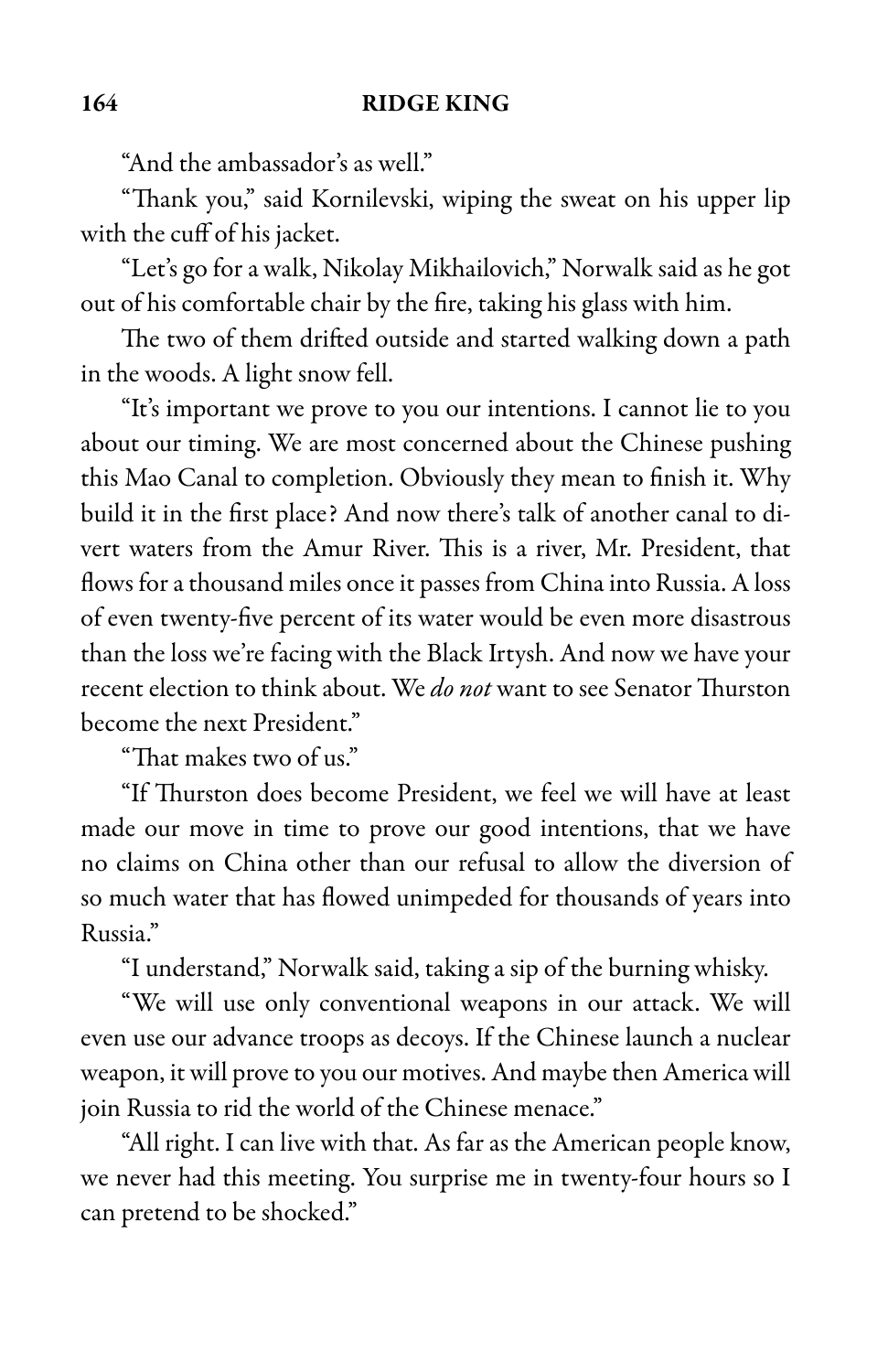Lebedyev nodded. It was the best he could hope for. Maybe the long trip was worth it, after all, leg cramps or not.

They turned back toward Oak Lodge.

"We will be sorry to see you leave office."

"I'll be sorry to leave—with so many things left to do."

"Amazing, with all your resources," Lebedyev allowed himself a little laugh as he shook his head.

"What do you mean?"

"In Russia, you would not have to leave office. And if you wanted to leave office, retire to a huge villa on the Crimea overlooking the Black Sea, with money and servants, there would be no question that Governor St. Clair would succeed you."

"Really?"

"Yes, in Russia those of us in power have ways to make sure we stay in power."

Norwalk drank the last of his whisky, clapped Lebedyev on the shoulder and smiled.

"Well, we have ways here, too, Nikolay Mikhailovich. It's just they're a little different, that's all. But they work." He shook the ice in his glass. "Let's have another drink before you leave for Moscow."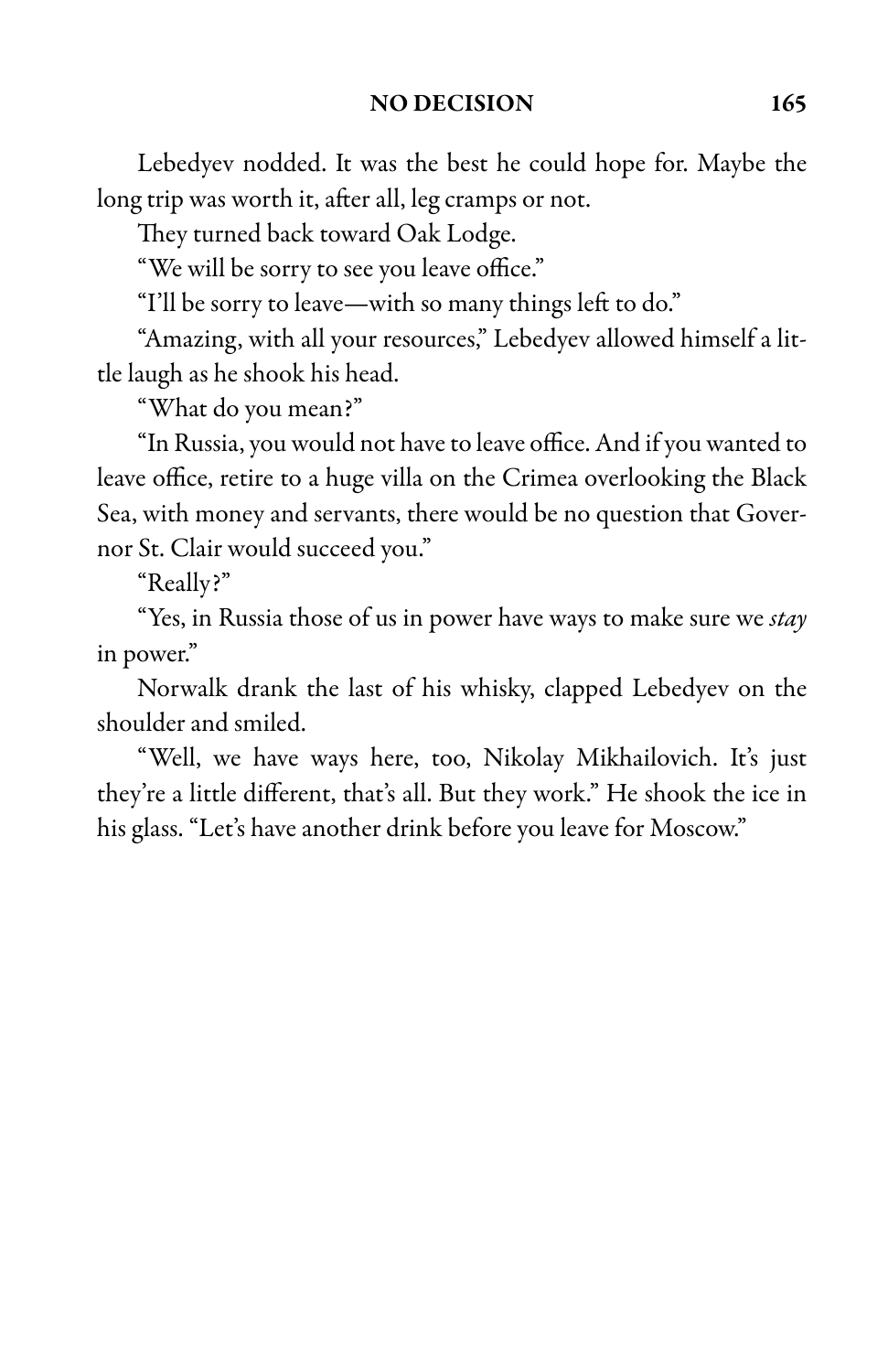### Fort Jefferson

On the bridge of the USCGC Fearless, Lieutenant Rafael St. Clair peered through his high-powered Bushnell S-type 4B series binoculars into the early morning gloom and saw the dark specter of Fort Jefferson appear on the horizon. St. Clair looked at his watch: 0512 hours.

The old fort, built in the 1840s and '50s in the Dry Tortugas and once known as the largest brick structure in the Western Hemisphere, had been abandoned by the Navy almost as soon as it was finished, having become obsolete in that short time. Now part of the National Park Service, the crumbling fort was an offbeat tourist attraction for daytrippers from Key West who came out on ferries and by seaplane to snorkel and scuba dive out on the reefs.

St. Clair knew that Fort Jefferson had been used as a prison by the Union forces in the Civil War. It was a remote place where most of the inmates were private soldiers who'd deserted. The most famous prisoner had been Dr. Samuel Mudd, who'd had the misfortune to set a splint on the broken leg of John Wilkes Booth, not knowing that Booth had the night before assassinated President Lincoln at Ford's Theatre.

St. Clair had to admit that, whatever it had been, Fort Jefferson made an impressive sight as its six-sided façade rose from the water. The sheer weight of all that masonry looked like it would sink the flat little island (called Garden Key) it stood on. The fort had been built around the entire perimeter of the island so that there was almost no land that wasn't enclosed within the dark weather-beaten walls. St. Clair guessed that the engineers decided on the six-sided structure because it roughly followed the contours of the existing landmass.

"Come left to course five-six-one," he said to the helmsman.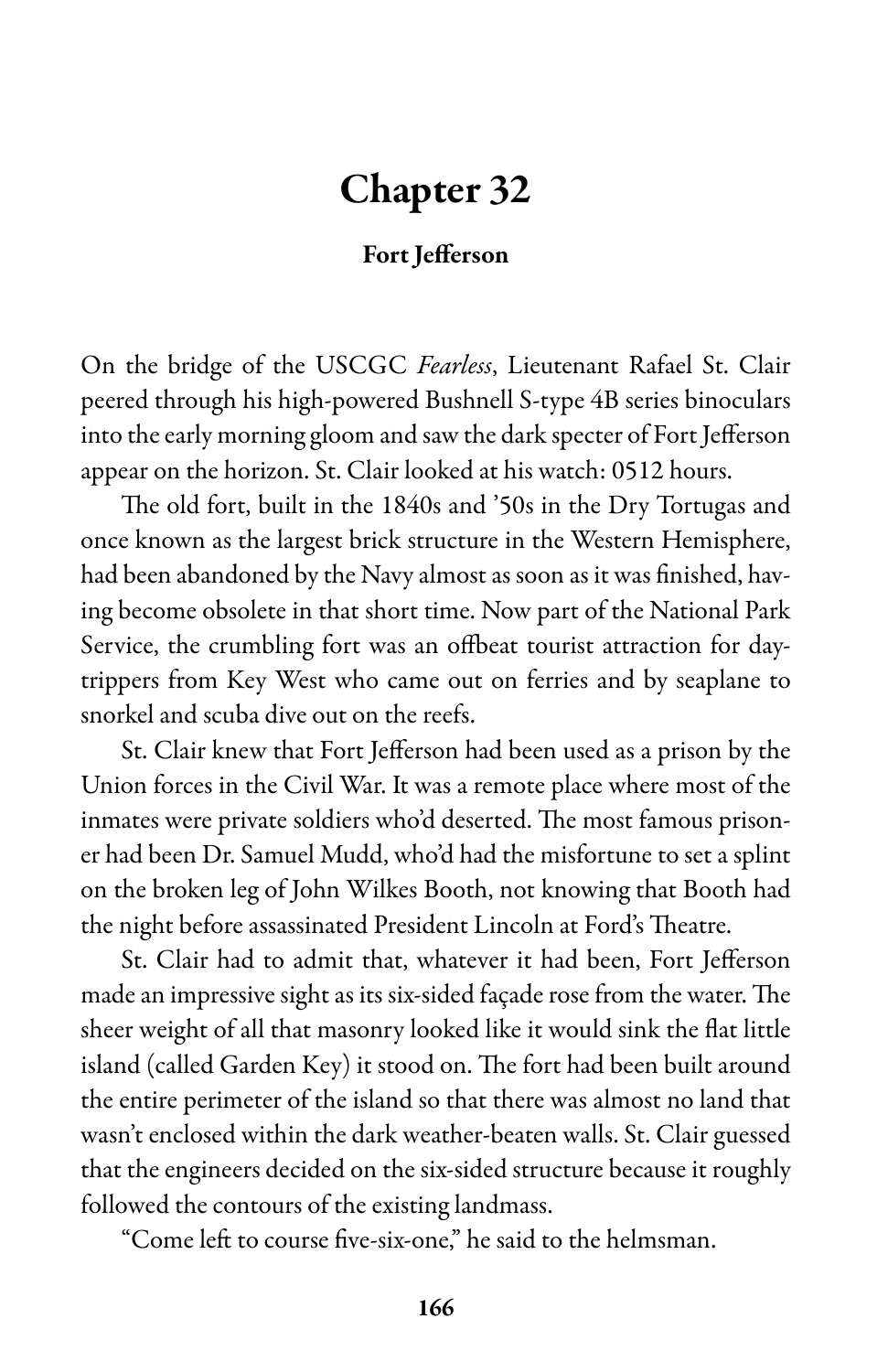"Port to course five-six-one, aye, sir," came the automatic reply.

"Should I wake the captain, sir?" asked Ensign Doheny, stepping forward.

"I don't think so, Ensign. Let's let the captain rest. We'll call him when we pass the reef."

"Aye, aye, sir," Doheny said, stepping back.

It would be just fine with Rafael St. Clair if they never called Captain Billings at all. This man was a thorn in Rafael's side like no other.

It was bad enough that Billings had a chip on his shoulder because he'd worked his way up through the ranks, unlike Rafael, who had attended the Coast Guard Academy in New London, Connecticut. There was often this sort of perceived friction between Academy graduates and "the others." Rafael did all he could to discourage any sense of "difference" between the two types of officers, but the tension was there nonetheless, especially strong among those who hadn't attended the Academy.

But that wasn't half of it, not with Skye Billings.

Rafael had to deal with the fact that his dad was the Governor, and to dispel any suggestion that he might be getting preferential treatment. With such a famous and powerful father, Rafael had been very scrupulous to avoid any idea of getting a break here and there along the way in his career. He actually thought he was treated worse because of his position.

But the biggest pain in his ass involved his captain's continuing affair with Raven Fuentes, his brother Jack's ex-girlfriend.

Skye and Raven had gotten together not long after Rafael came aboard Fearless as the new executive officer. There had been the usual tension between a captain and a newly installed first officer that was to be expected, but when a couple of months into his new post Billings mentioned he was seeing Raven Fuentes, Rafael's first reaction had been to laugh and say, "You are kidding, right?"

No, he hadn't been kidding at all.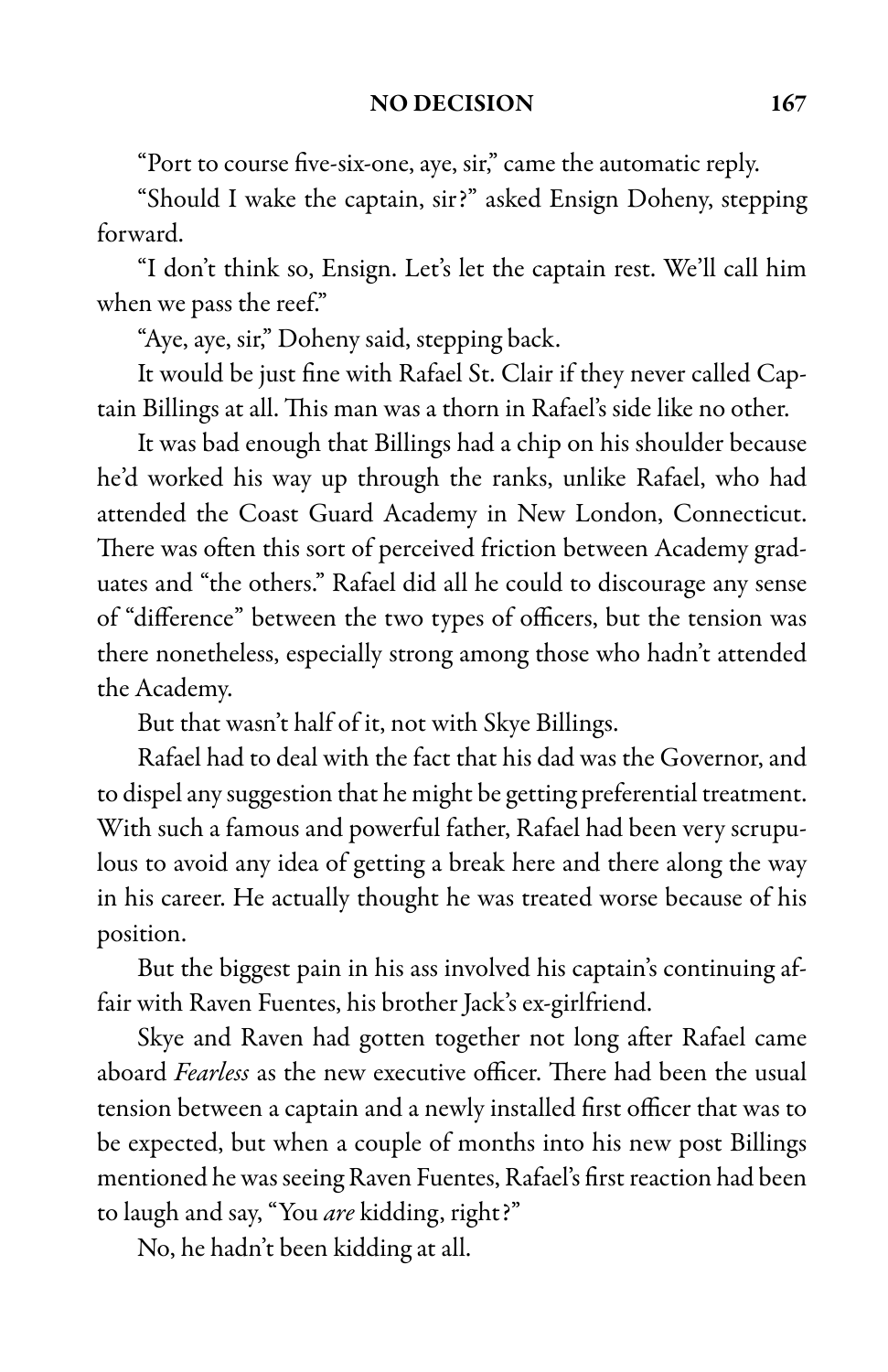The dark cloud that had passed over Billings's face that morning hadn't gone away in over a year, and in that year he'd done everything in his power to make Rafael's life fucking miserable.

Then, of course, Jack couldn't seem to get the Fuentes family out of his system after throwing over Raven, making Raven hell-bent on revenge. No, he had to start sleeping with her younger sister Babylon, further complicating things.

Fearless approached the main docks at Fort Jefferson and tied off. St. Clair observed all this from the port side of the bridge. Captain Billings came up behind him.

"Everything in order, Lieutenant?" he asked, glancing at a slip of paper in his hand.

"Yes, sir."

"Go ashore and see to the transfer. We got lucky. USS Runnymeade is making for San Juan from Miami and they will take our rafters back to Havana for us. We'll meet them at sea, transfer the rafters and make way for Miami from there."

"Very good news, sir."

Billings didn't like the lifelessness in St. Clair's tone or the emotionless way he spoke whenever they talked, but there wasn't much he could do about it.

"Go ashore, then, see to everything."

"Yes, sir."

St. Clair went down the gangway with some guardsmen and was greeted by a park ranger.

"Lieutenant St. Clair," he said as they shook hands.

"Chief Ranger Al Gonzalez, Lieutenant. Welcome to Fort Jefferson."

"Thanks. I've been here many times. One of my first diving trips was out here. My dad brought me and my brother in a seaplane."

"Yeah, you're the Governor's son, Rafael St. Clair, that's right!" St. Clair shrugged and smiled.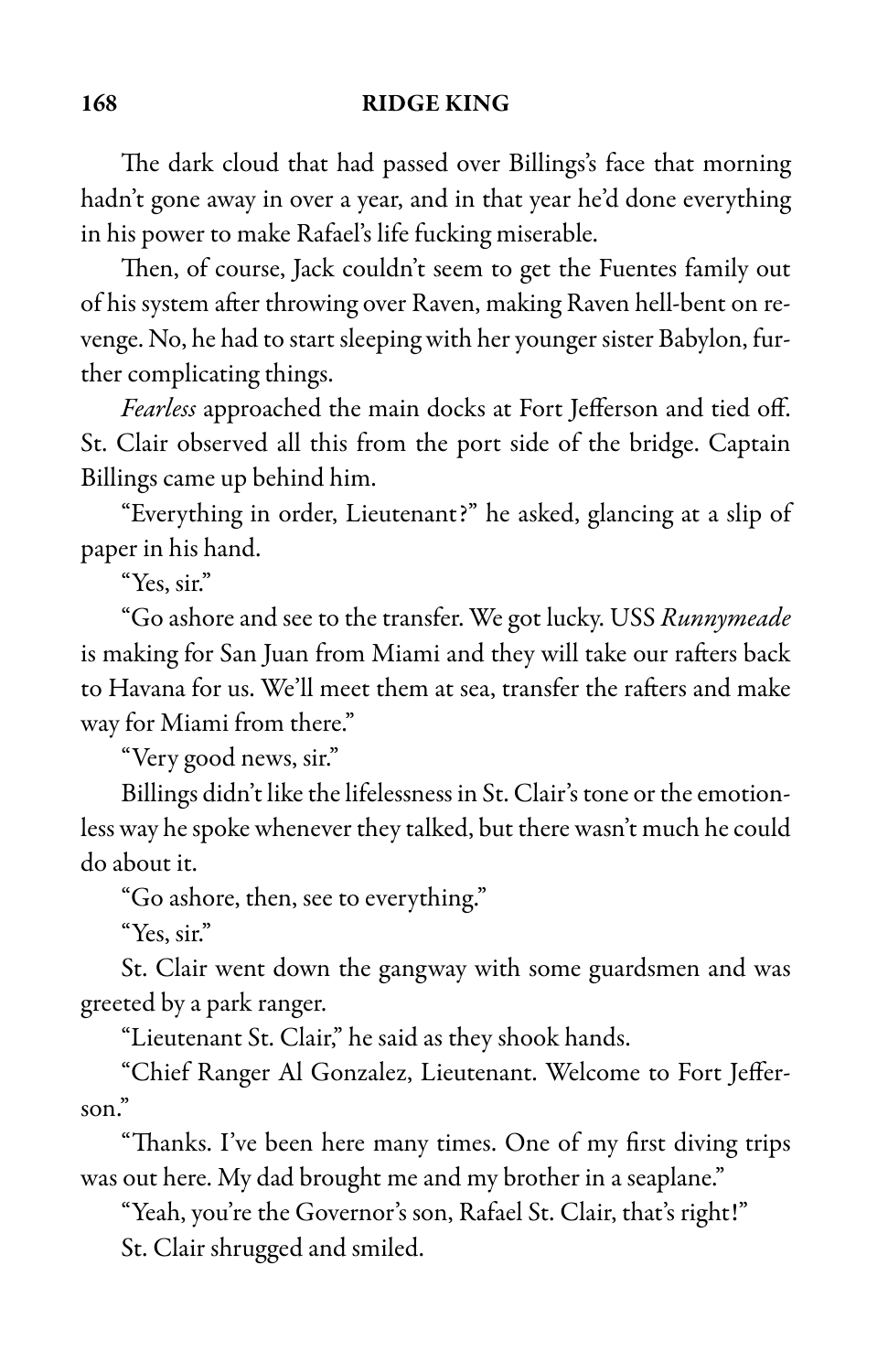"I confess. I am."

Gonzales started pumping his hand all over again, this time with an excited smile.

"Well, I want you to tell your dad that I voted for him. Everybody stationed here voted for him."

"I'll tell him that. Now, about the rafters ..."

"Yeah, I've sent word to bring them out."

Gonzalez turned around and St. Clair followed his gaze to a half dozen Cubans shuffling out to the dock, guarded by park rangers carrying rifles.

"If these guys landed here, they'd be covered by the 'wet foot, dry foot' policy. Why are they being repatriated?" The U.S. policy dictated that if Cuban refugees' feet touched dry land, they could come into the U.S., but if they were interdicted at sea, they would be immediately repatriated.

"One of our patrol boats caught 'em a half a mile out at sea."

"So they're 'wet feet,' then."

"Yeah."

"But there're not all rafters. One of them's a fisherman. We picked him up after his ship sank."

 $^{\omega}$ Ch<sup>2</sup>"

As the rafters walked by them, Rafael thought one of them gave him a searching look. More than that. A beseeching look. An imploring look that told Rafael he had something to share with him but was afraid to spill the beans in front of everyone. That kind of look.

"How do you even know these guys are Cuban?"

"I talked to a couple of them. They're Cuban. I'm Cuban myself."

"Yeah, me too," said Rafael.

"Funny thing, though," said Gonzalez.

"What?"

Gonzalez turned toward the other end of the dock and started walking. Rafael followed him. At the end, Gonzalez pointed down to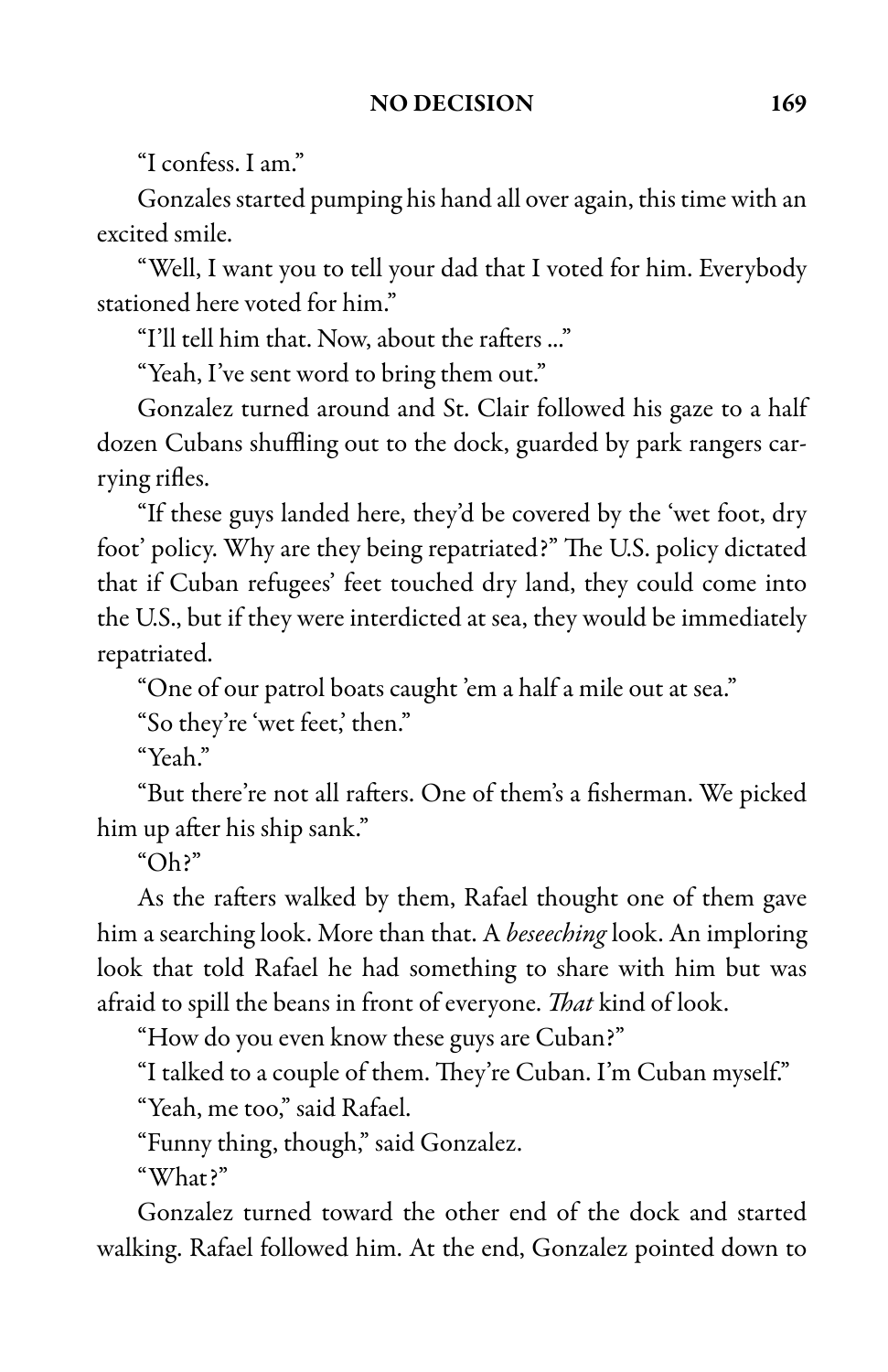a sparkling new Zodiac tied off at both ends. Next to it was a pathetic crumpled raft heavily beaten up by its time in the sea.

"The rafters came in that. The 'fisherman' came in that Zodiac."

"Nice Zodiac."

"Poor Cuban fishermen don't have boats like that on their ships."

Gonzalez pointed again to the Zodiac. But this was no simple inflatable boat. It was constructed more along the lines of a Combat Rubber Raiding Craft, or CRRC. This was one expensive Zodiac. From what Rafael could see, this inflatable might have been made to the strict specifications required by the SEALs or the USCG. (They had a similar boat aboard Fearless.) The engine looked like a 55 horsepower twostroke engine with a pumpjet propulsor. This had a "shrouded impeller," designed to reduce the risk of any injury to people in the water around it, so it was much less dangerous than an open prop.

Rafael looked back over his shoulder as the "rafters" were led up the gangway into Fearless. The man who'd looked at him before looked over his shoulder once more. He had that same imploring look. Something that said, Help me! This made Rafael determined to have a word with him once they cast off to rendezvous with Runnymeade.

"It does look odd," Rafael said to Gonzalez.

"Yeah."

"Which one is the fisherman?"

"The one looking at us right now."

"What'd he tell you?"

"That his ship sank and the other crew members went down with it. He just had time to get aboard the Zodiac. But then the engine died and he was adrift until we picked him up. But I went in and tried the engine."

"Yeah?"

"Worked perfectly," said Gonzalez with a snide smirk.

"So he's no fisherman."

"No way he's a fishermen. And another thing?"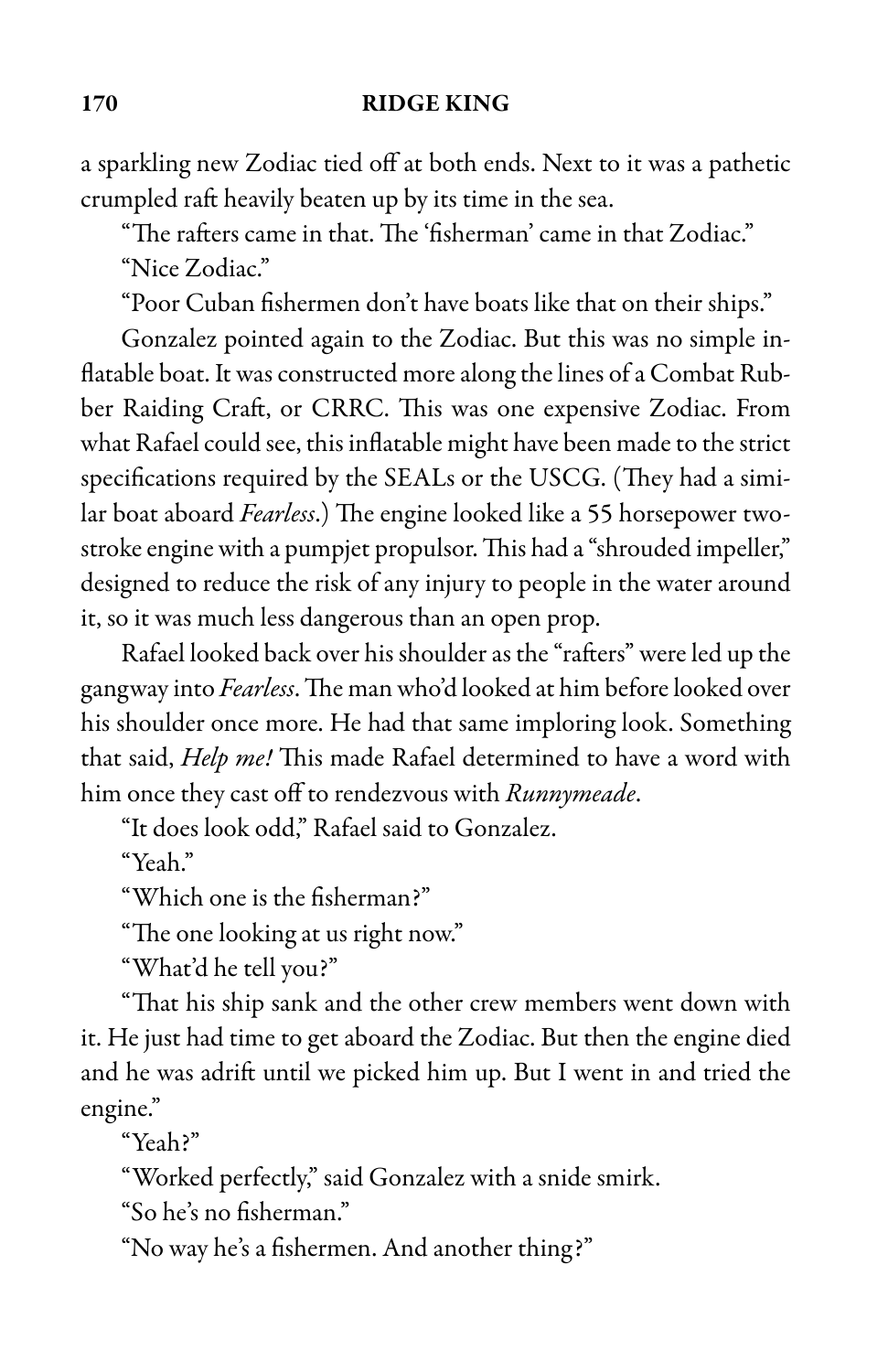"Yeah?"

"There was blood in the Zodiac. Mixed in with the seawater, there was blood. I know what blood smells like, you know?"

"Yeah. Find any weapons?"

Gonzalez extended his arm over the wide ocean vista.

"Plenty of places to hide weapons out here." He paused and looked at St. Clair. "Plenty o' places to hide *anything*, when you think about it."

"So you think he might've killed the crew? Some kind of drug thing, you think?"

"Could be," Gonzalez shrugged. "But then, could be anything. He's not saying, though."

"Huh," said Rafael. "Well, we see everything out here, you know?"

"Said he'd been adrift for two days. But I looked into the kit where the food and water are stored. Pristine condition. He never took a sip of water and never ate anything. For two whole days adrift at sea?"

"Yeah," said St. Clair with a reaffirming nod.

"That's for sure. And another thing about him."

"What?"

"Fishermen—they have a smell, a certain kind of smell, you know?" "Yeah."

"He didn't have it."

St. Clair nodded.

"I better get going."

"Sure."

"Nice to meet you. And tell your dad we're right behind him through all this election deadlock bullshit."

"I will. Thanks."

St. Clair shook hands with Gonzalez and walked briskly back to Fearless.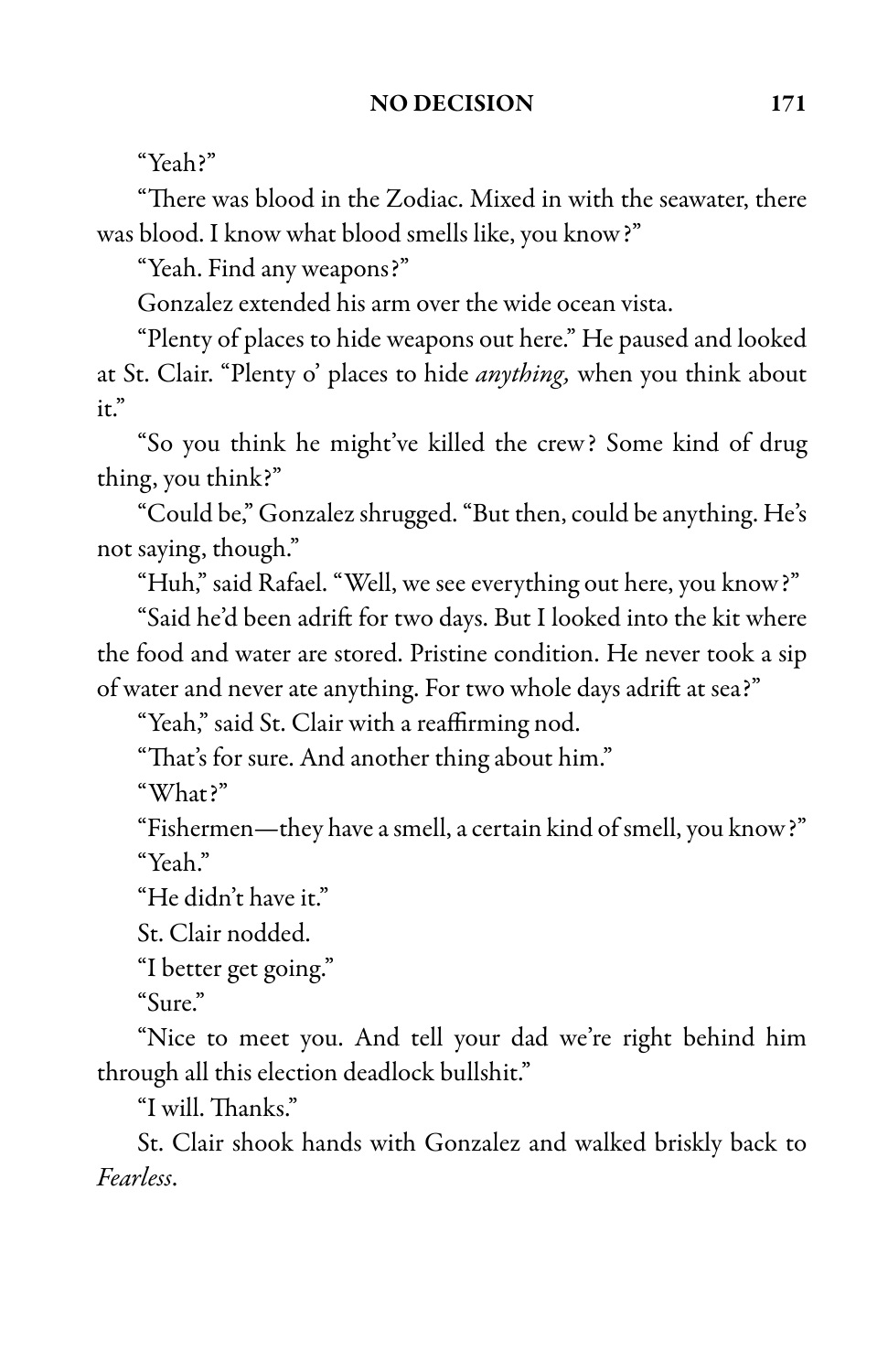## Coffee at Enriqueta's

Omer Flores pulled into the tiny parking lot of Enriqueta's on the corner of Second Avenue and 29th Street in Wynwood. He didn't see Derek Gilbertson's car. He parked and went up to the open window to order a colada and a café con leche.

He got the Styrofoam cups of steaming coffee and went to stand under a clump of palm trees to sip his colada. He was halfway through when he saw Gilbertson park on the other side of the street and come over to him.

"Hey, Omer," said Gilbertson.

"Hi, Derek," said Omer, handing Gilbertson the café con leche. Gilbertson immediately pulled the plastic lid off and took a gulp.

"Nothing like Enriqueta's, you know?"

"Yeah," Omer smiled.

"Good Cuban slop," said Gilbertson.

"I like it." Omer didn't like people who put down Cuban food.

"Best steak sandwich in town, though" said Gilbertson, getting the message.

"Yeah, I know. We've had enough of them, right?"

"Yeah."

"You've been through the mill traveling."

"Yeah, but it's over."

"For a while," said Omer.

"For a while, yeah."

"What's the update on the shipment."

"I couldn't talk on the phone," said Gilbertson.

"I understand," said Omer.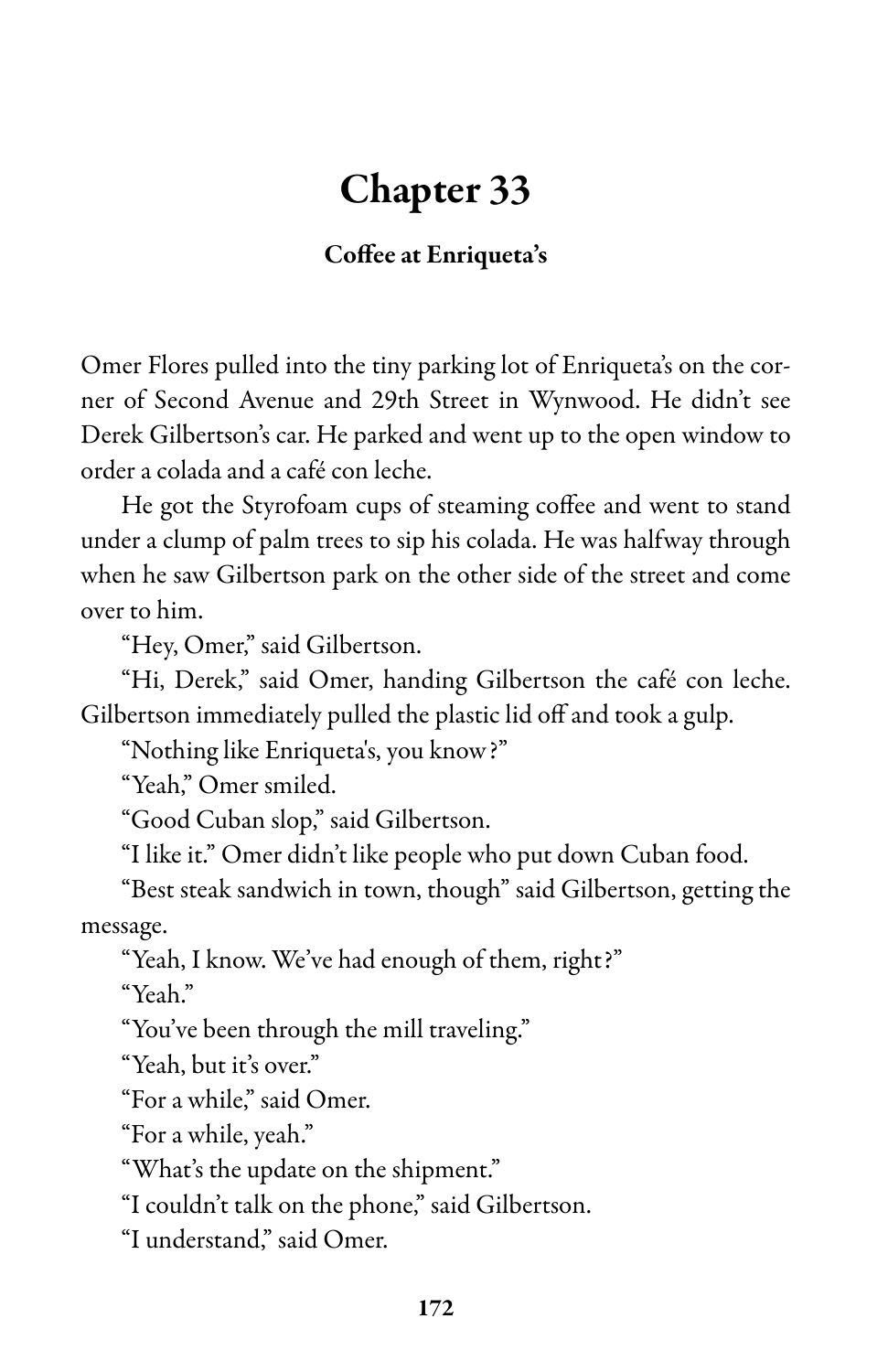A breeze came up and they both took sips from their cups.

"We got the last twenty million wired out through the usual shell companies."

"Including KLX?"

"Yeah, about three mil to KLX."

Flores nodded. The edge of his lips even twisted up slightly to form what Gilbertson thought might even be a smile. Omer Flores was not easily given over to the concept of smiling.

"That's nice," was all he said.

Gilbertson could see Flores doing the math in his head. The most recent \$500,000 deposited to KLX Corp. would bring its holdings to some \$8 million. And there were only four partners lined up to split this money.

"We got lucky on another front."

"Yeah?"

"I sent another ten million back in a empty sub after Sinaloa unloaded down in the Keys."

"Hey, that's great. Gives us a break from the wire transfers."

"That's what I thought. They were going back with God knows how much of their own money and had plenty of room, so I only had to pay a \$250,000 carriage fee."

"Who do we have on the other end?"

"My guy Mario at the other end. But we got extra lucky. Larry Duarte is with the sub's crew."

"That's too lucky to be true."

"But it is."

"Larry got word to me about the drop in the Keys, and I was able to broker the deal through their people here after Mario made the connection and this way we get the ten mil out through the sub."

"Very nice," said Flores.

"That gives us maybe two mil of the ten that we share, and it's not in the KLX accounts."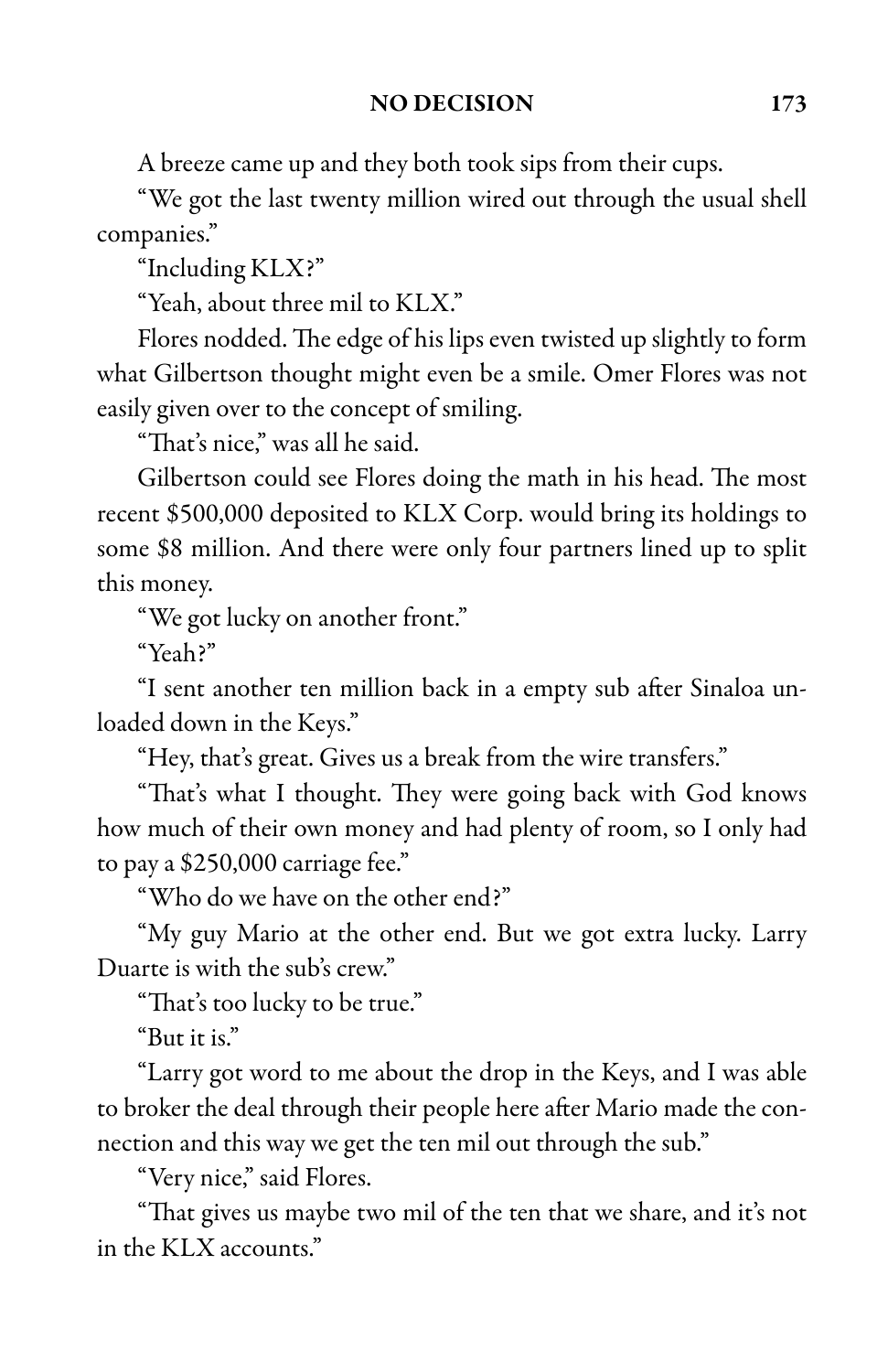"The usual four ways, right?" Flores said with a little jump in his right eyebrow.

Gilbertson knew this was Flores's way of questioning whether their fourth partner working on the inside at KLX was to share the extra \$2 million, or if Gilbertson planned on cutting out the fourth guy and splitting it between him and Larry Duarte.

Gilbertson pursed his lips, and tried to put on an expression that indicated he was mildly offended.

"No, Omer. It's for all four of us."

"Well, sure. It ought to be."

"Well, of course."

The breeze had died and now Gilbertson felt uncomfortable in his suit, a prickly sweat forming under his arms.

"When can we start drawing out of KLX?"

"Soon. Soon enough."

"It's been a while."

Gilbertson agreed that it had been a while since they got into business together. But everything had gone well so far, and he didn't want to make any suspicious moves till everybody involved was in the clear and disappeared below the radar.

"I just want to wait till Duarte gets out of DEA before we start moving the money out to us."

"I'm out in about six months."

"We'll meet with Duarte when he gets back from this assignment and see where he stands."

" $OK$ ."

The breeze picked up again, refreshing them both, the sound of the wind rustling through the dry palm fronds high overhead. Gilbertson felt the sweat on his forehead begin to cool. He wiped it away with the napkin that came with the coffee, but he had spilled a little on it, and felt the sticky, sugary coffee on his forehead.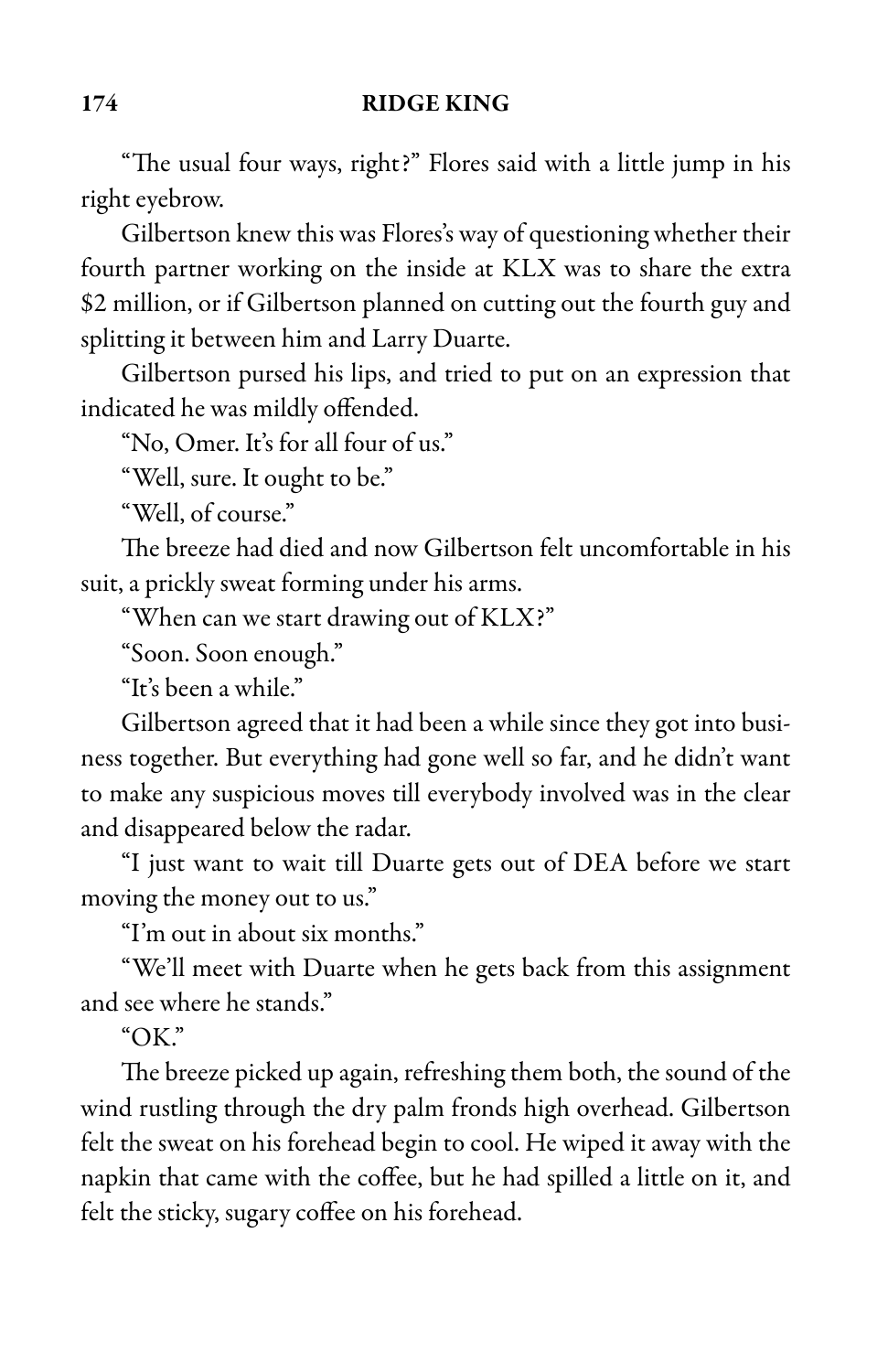"Crazy about the election, huh?" said Gilbertson, anxious to change the subject.

"Yeah, it's going to be a mess in Washington."

"Think it'll affect us in any way?" Gilbertson wondered.

"Doubt it. The last thing any President has any control over is DEA."

"Or much of anything else, really."

"Yeah. So many layers of people."

"With their own agendas," said Gilbertson.

Now Omer Flores really did laugh.

"What's so funny?" asked Gilbertson.

"Nothing. What you just said about people with their own agendas."

"Yeah?"

"People like us."

Now Gilbertson laughed as well.

In his car across the street, Sean Walsh took a few photos of the two men standing under the palm trees, put through the plate number on Flores's car, and made the usual notations PIs made when they surveilled somebody.

He was really pissed off because he could smell the coffee wafting out from the exhaust fans atop Enriquetta's roof. And he wanted a cup, bad.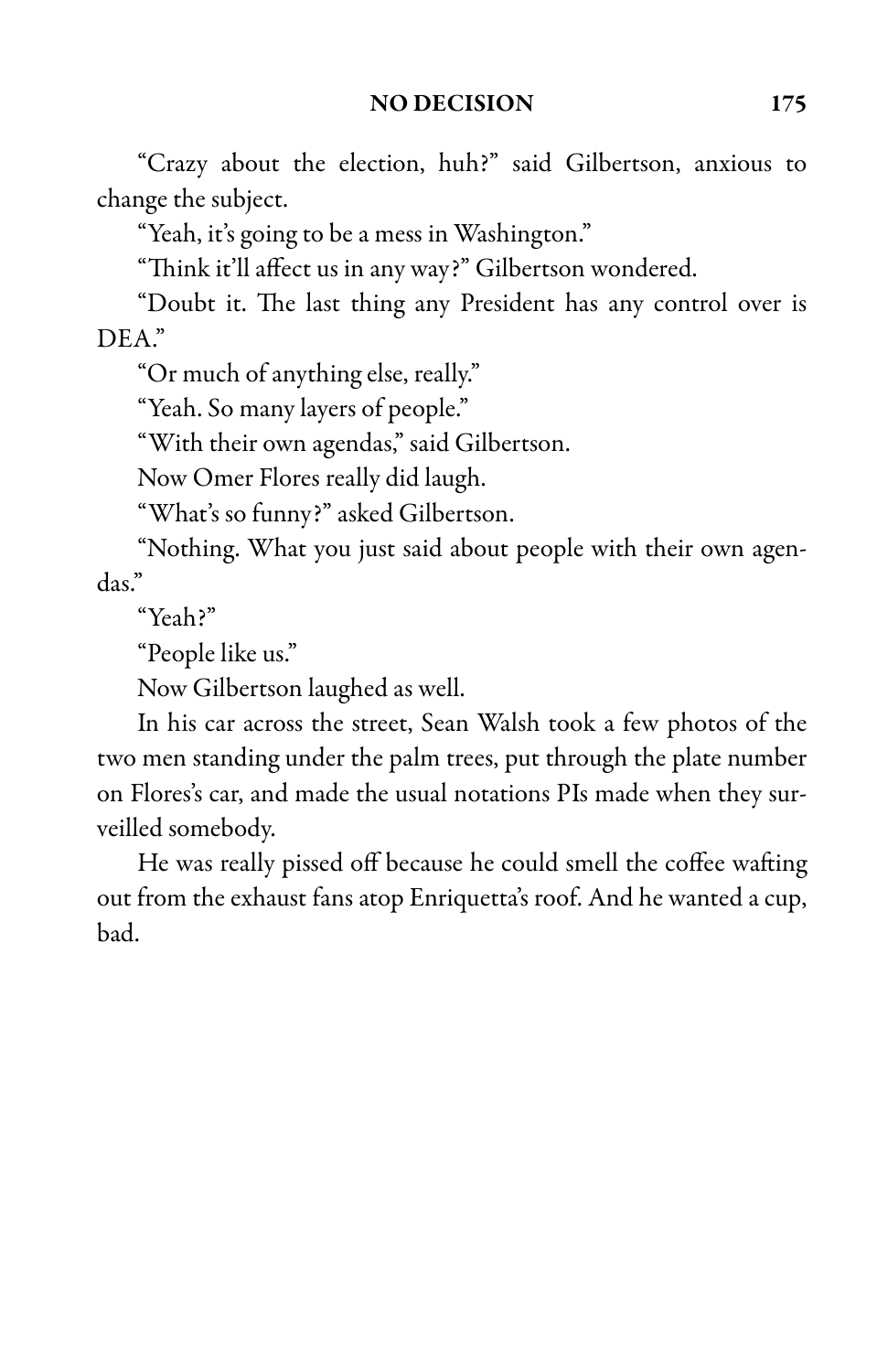## Loose Ends

Later, in a black SUV taking them to Joint Base Andrews, part of an allblack six-car motorcade, Lebedyev and Kornilevski rehashed the meeting.

"It's the best we can do, then," said Kornilevski.

"Yes, but this business will not be over tomorrow, even with the invasion. Thank God Norwalk is President while we launch the invasion. We still have to deal with Thurston if he is elected."

"Yes."

"Ambassador, have you put out the word among your associates, your, uh, contacts, how willing we would be to help ensure St. Clair's election?"

"I have been making discreet inquiries."

"Good. Make them faster. We must do everything in our power to help St. Clair, and we must get this Thurston out of the way. Ah, here we are."

\* \* \*

The reaction to Norwalk's speech at Thurston's headquarters was nothing short of jubilant. Thurston and Epstein watched as the staff, psyched after the speech, started packing for the move to Washington.

"I don't get it, Jess. It's like he's setting us up to win," said Thurston.

"Well," said Epstein, "what else could he do?"

"I don't know. It's not Norwalk."

"It's the fairest thing—make the electors vote the way they were elected to vote and let the House decide the contest according to the Constitution."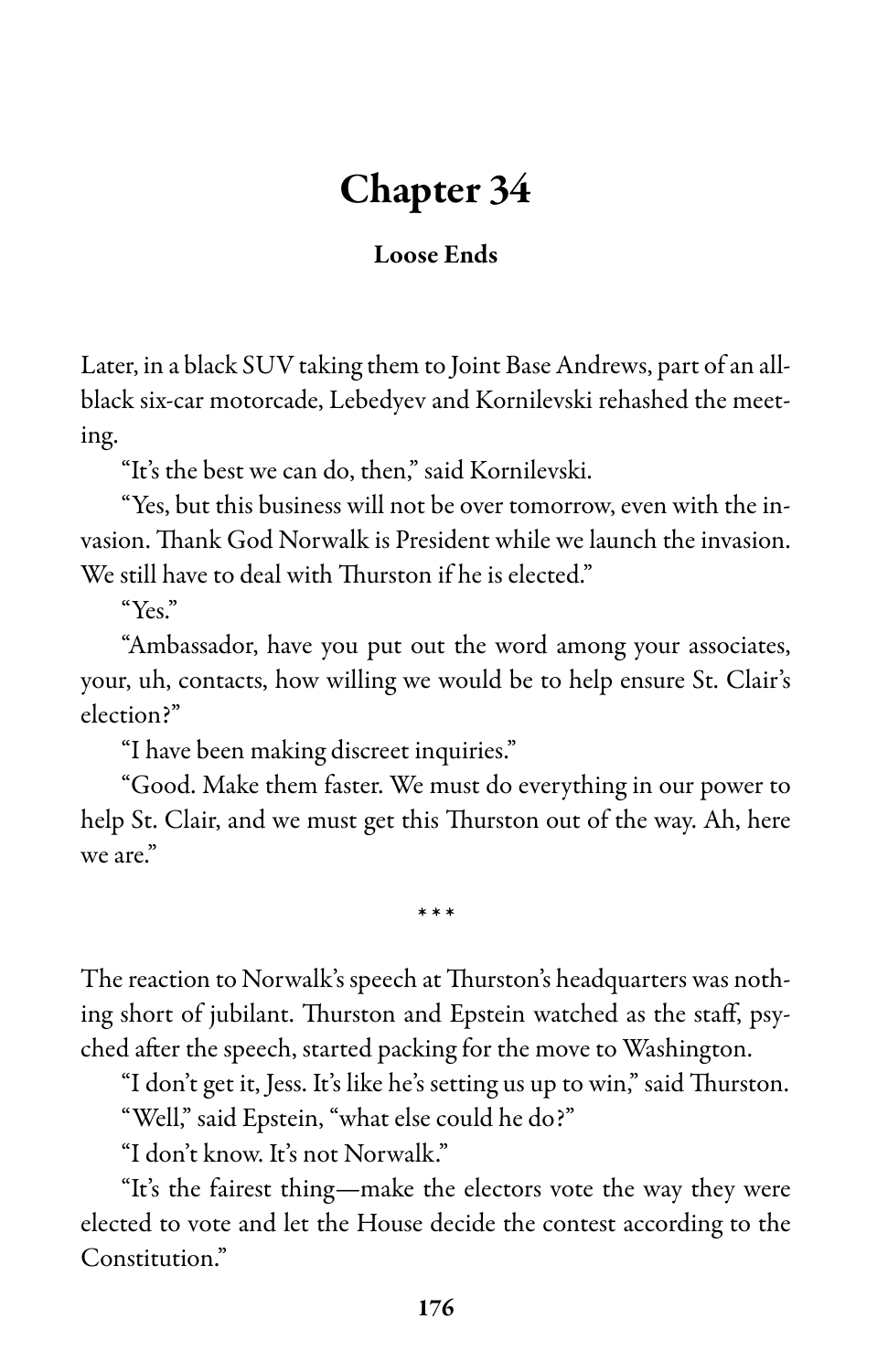"Still ..."

"Doesn't get any simpler than that," said Epstein.

"I'm sorry, Jess, but this is Jeffrey Norwalk we're dealing with here."

"I know, but we might as well celebrate good news, don't you think?"

\* \* \*

"Yeah, but, we'll see—nothing's in the bag yet."

In Miami, the opposite mood had taken hold of St. Clair's staff. A heavy malaise fell over the office as the staff started breaking down computer stations, packing up files, preparing for the move to St. Clair's Washington headquarters. Everybody from St. Clair on down tried to put a good face on what surely looked like bad news. St. Clair made the rounds, poking his head into every office and cubicle, doing what he could to elevate spirits.

But as his own spirits flagged, he retreated to his private office and enjoyed a moment alone before Jack came in.

"What the hell do you think that was all about?" asked Jack.

"Hell if I know, Jack," said St. Clair, rubbing his chin.

"Have you talked to Norwalk? Before the speech, I mean? Did he give you any indication what he was up to?"

"Nothing."

"And nobody on his team?"

"Nothing from anybody."

"So everything in the speech was news to you?"

"Yes. Everything."

St. Clair wasn't sure what he expected Norwalk to do to improve his chances, but by sending the election willy-nilly to the House, it seemed to St. Clair that his chances of prevailing were rapidly diminishing. A call came through from Duncan Olcott.

"Hey, Dunc. What do you think of that speech?"

They talked for a minute about the speech.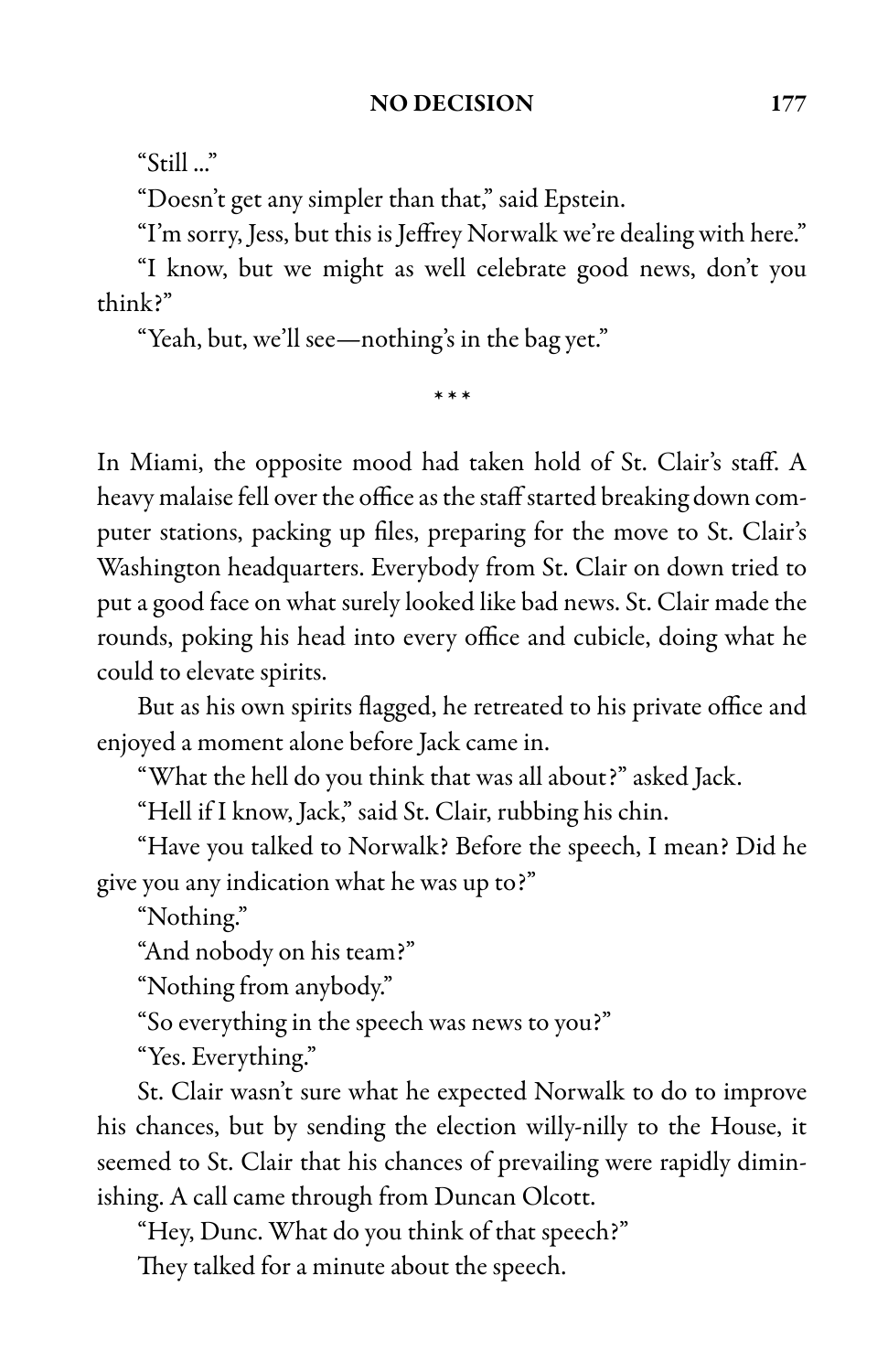"Don't worry, Sam," Olcott finally said. "We've got a shot in the House. I only say that because it's the only shot we have, good or bad. I'm not really calling about the speech. I'm calling about the list."

"Ah, yes, the list Norwalk wants. You got it ready?"

"Tomorrow we'll have it."

"OK, as soon as you have it. The President seems very interested in getting this list—the way you and your people see things—as soon as possible."

St. Clair hung up and looked at Jack, who shrugged.

"Maybe Norwalk has something up his sleeve."

"He'd better have something up there. We're gonna need it, Jack." "I know."

"Look, I really appreciate all the time you've taken away from running the island and the agency and everything else—just to help your old man."

"Rafael would be here doing the same thing if he wasn't on duty so much, you know that."

"Well, seeing as how we don't get along politically."

"Hey, Dad, it's the biggest joke on the campaign trail. A Republican candidate with a Democratic son."

"I just wanted to, uh, say it, you know?"

"Thanks, Dad. Whatever happens, I love you, don't forget that."

"I won't."

The buzzer sounded.

"Yes?"

"Babylon Fuentes is here for your son, Governor."

A smile came over the old man's face.

"Send her in."

"Ah, Babe!" said Jack.

St. Clair shook his head.

"You and these Fuentes women, for Christ's sake."

"This one was an accident," Jack protested.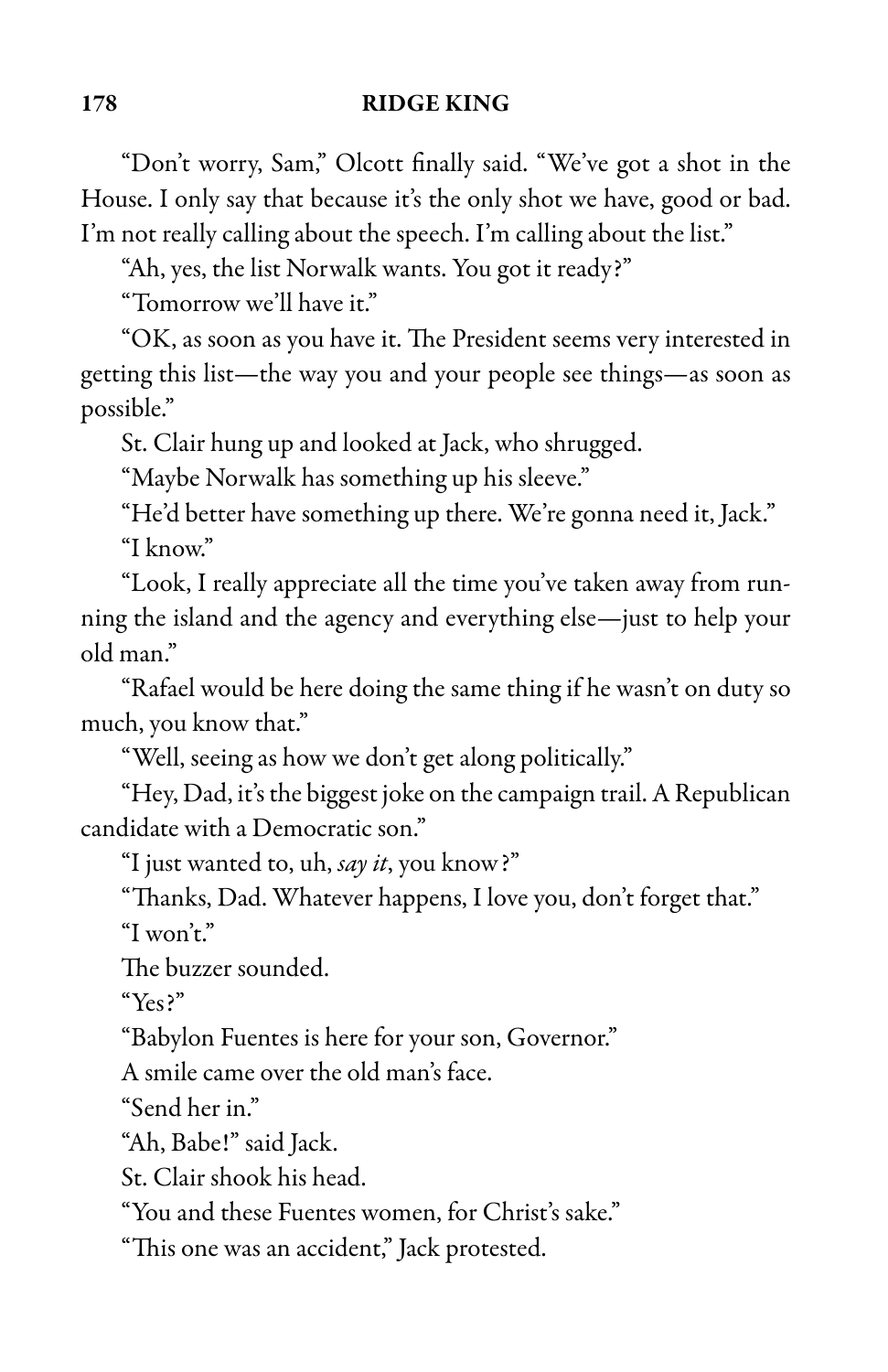"That whole family is an accident," St. Clair said with a laugh.

The darkly delicious Babe Fuentes came in and gave Jack a big hug.

"Hello, Jack," she said before going around the desk to give St. Clair a kiss on the cheek. "And you, Governor, how are you holding up? This whole thing must be a nightmare for you."

"It is."

"And Sofia? How is she?"

"Fine, a little tired like the rest of us, but she'll be all right."

"Give her my best, will you?"

"I will."

"You ready, Jack?"

"Yep."

"Where are you two headed?"

"I'm dropping Babe to meet her mother and sisters for lunch at Le Zoo. I've got to pick up a watch being repaired—the Rolex you gave me—and then I'm going home to finish packing with Gargrave."

"Are you bringing Gargrave up to Washington with you?"

"He'll be covering for me on the island, but he'll come up if we need him for anything."

"Good man you have there in Gargrave."

"Don't tell that to Babe."

"He's always creeping around," she said with a shudder. "I don't like it."

"He lives in the house same as I do, Babe. Get used to it." He took her in his arms and kissed her.

"All right. I'll get used to it."

"See ya later, Dad."

"Go on, you two. I've got some packing to do myself."

As the door closed behind them and he sank back into his deep leather chair, he remembered what Jack had said about Norwalk having something up his sleeve. If the old man had a trick or two remaining be-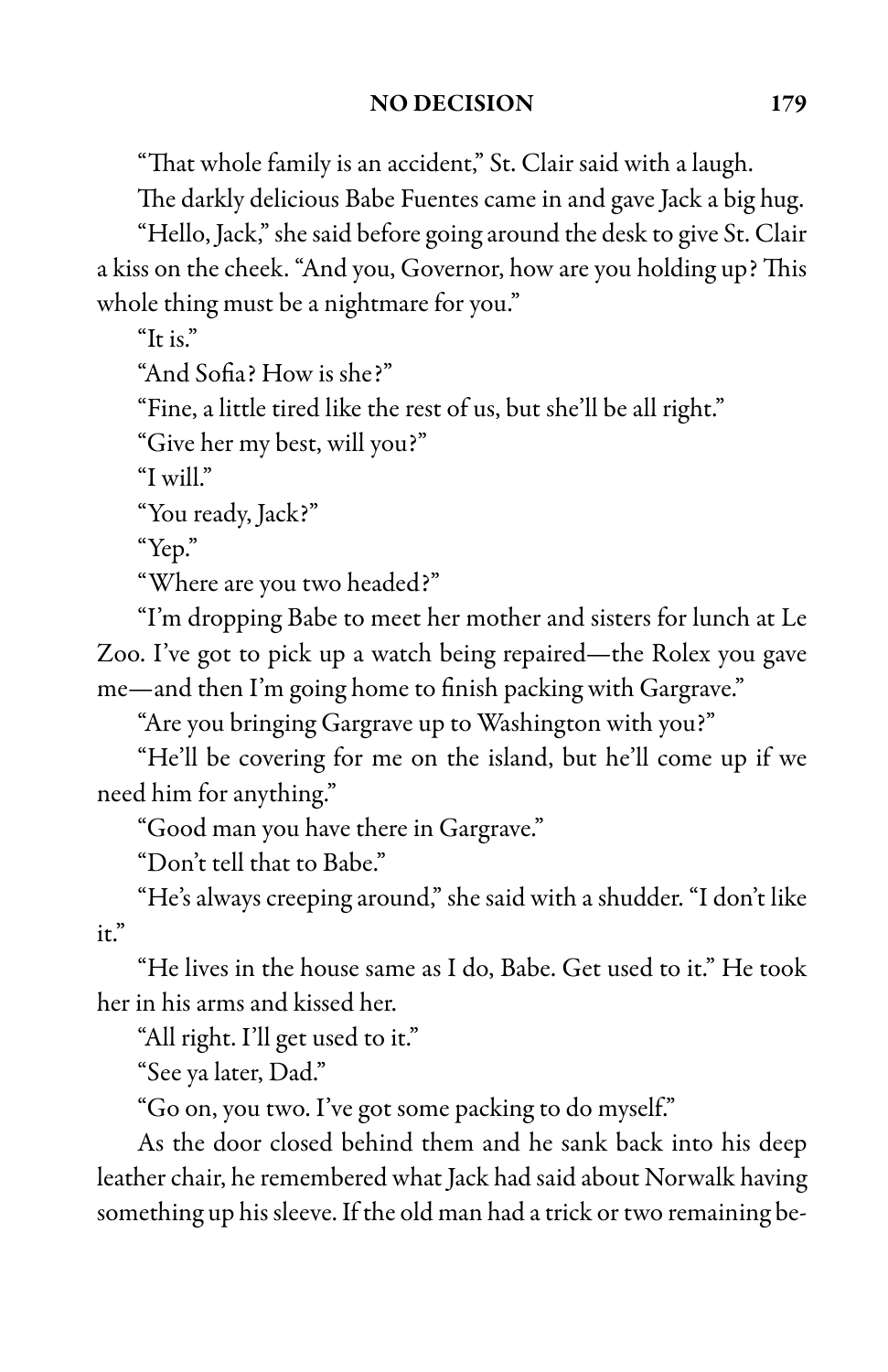fore he left the Oval Office forever, this was certainly the time to spring them.

He shook his head to try to clear away the cobwebs. He wouldn't know any more until he got that list Olcott was working up into Norwalk's hands.

\* \* \*

Babe stopped to talk to someone she knew on the campaign staff at the same time Jack got a call from Gargrave. He walked a couple of feet away and took it.

"What's up, Gargrave?"

"Just to let you know you're all packed for Washington, sir."

"I'll be coming back and forth, you know?"

"Yes, sir. Everything will be fine while you're gone, sir."

"Anything that needs attention?"

"Nothing. Walsh is on surveillance of Derek Gilbertson as you or-

dered. Might have something interesting for you."

"I see. Good."

Jack wondered what mischief Derek Gilbertson was up to.

"I'll go over pending cases at the agency with you, but otherwise, everything's in order," said Gargrave.

"See you shortly, then."

"Very good, sir."

He hung up and waited for Babe to finish her little chat.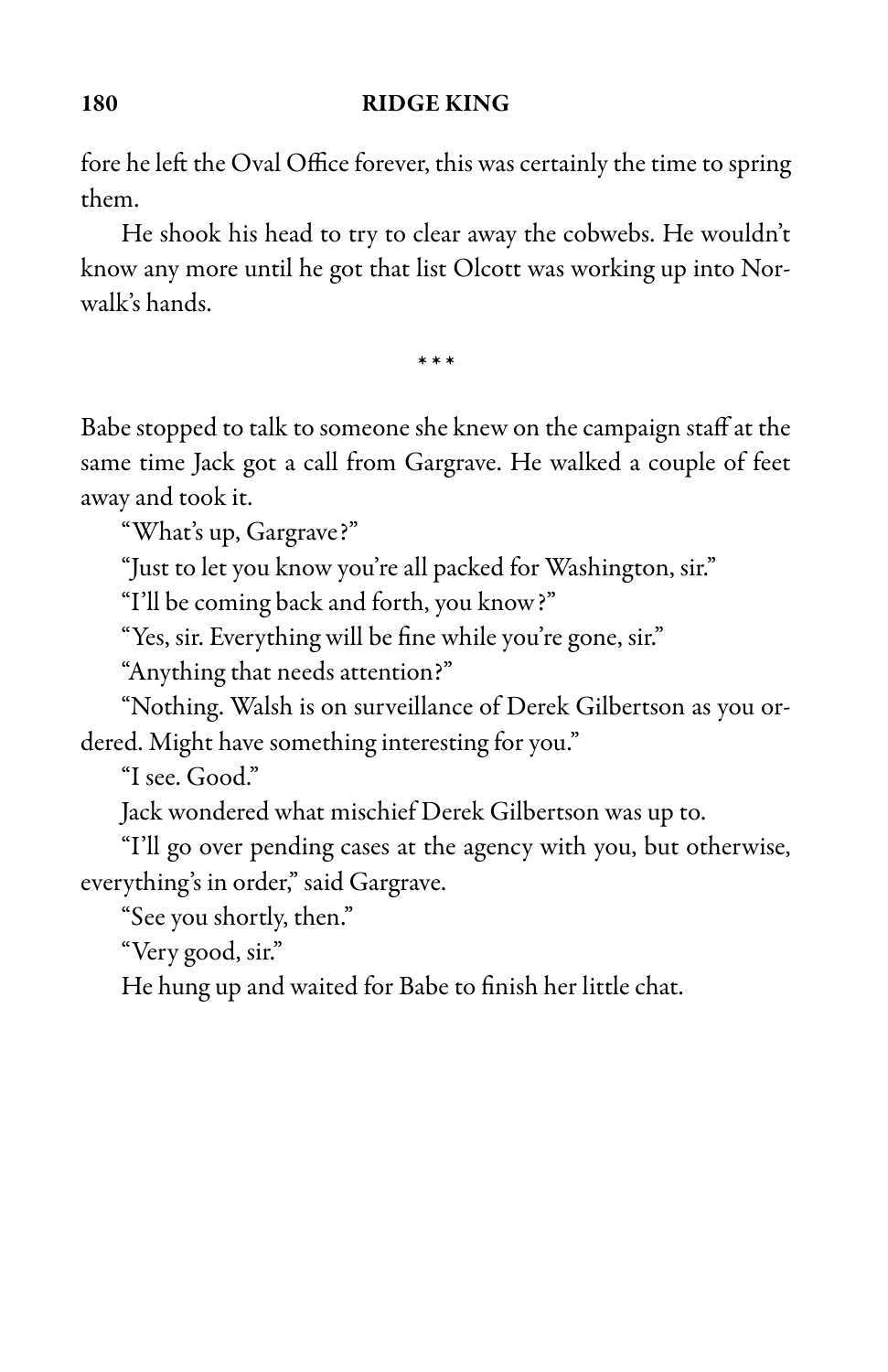# Ladies Who Lunch

Ramona Fuentes pulled up to the valet station in the Bal Harbour Shops and emerged from her midnight blue Mercedes CL-Class coupé in front of all the people having lunch at Le Zoo and Carpaccio. People's heads turned.

Some of the regulars at both restaurants knew who she was. Those who didn't knew she was Somebody because of her car, the way the valet smiled and bowed politely from the neck, her manner of dress and most of all, the way she carried herself. This was a formidable woman to be reckoned with.

As she walked around her car and felt the eyes staring at her, Ramona thought the designers of this open-air shopping mecca knew what they were doing when they placed the valet station directly in front of the two biggest restaurants: there would always be hundreds of people to gawk at the well-heeled clientele as they poured out of their Rollses, their Bentleys, their Maseratis, their Lamborghinis. To be acknowledged by the valet as a regular was "something." She wondered if that's why so many of her rich friends kept coming back here.

Just recently, Christian Louboutin had decamped for the rather tacky Design District. Developers were making a Big Push to draw the top tenants from Bal Harbour into the Design District, to give the sadsack area a little class, but with the Design District's huge number of colorless, bland buildings and hardly head-turning architecture—nothing more than a collection of former furniture showrooms and lowlevel warehouses with scarcely a tree on the sidewalks, Ramona didn't think they'd ever really compete with Bal Harbour with its lusher than lush landscaping and its gorgeous fountains gushing tons of water. The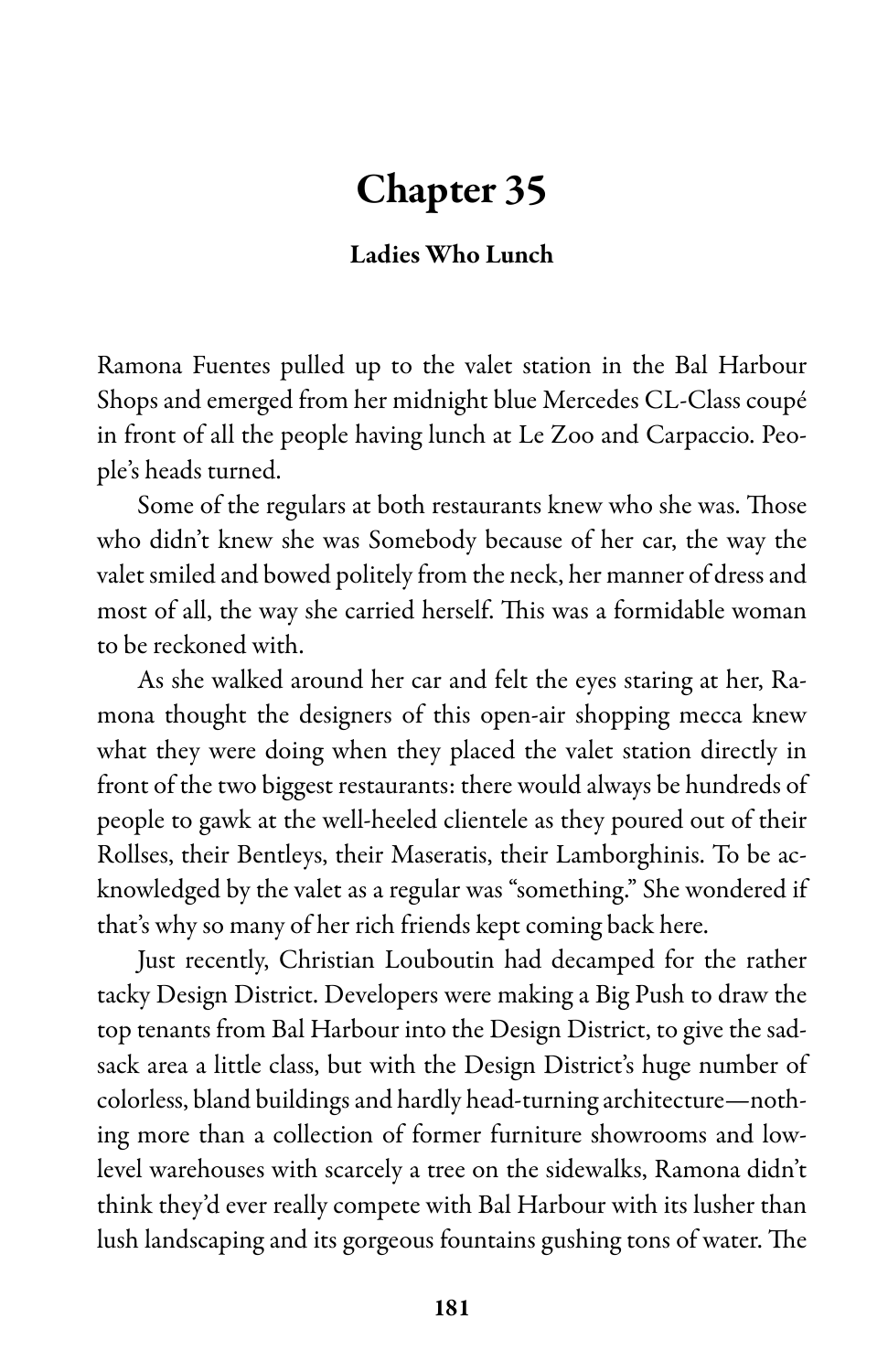fountains, she had noticed, were strategically placed so that just as the sound of the pulsating water from one fountain faded away, the sound of the next one began to rise. You couldn't go anywhere in Bal Harbour without hearing the exquisite sound of rushing water.

She and the girls alternated between Carpaccio and Le Zoo when they had their monthly luncheon meetings. As the girls got older and went out on their own, Ramona had decided that these meetings were essential if they were to maintain a tightly knit family unit.

She was even more convinced of this necessity after the sudden death of her beloved Héctor.

She approached the maître d' at Le Zoo. He greeted her warmly and took her to a table for four in the middle of the outside terrace. She wasn't there a minute before Antonia, her youngest, appeared, bright and peppy. She came over and gave Ramona a kiss and sat down next to her. Ramona didn't have to know her daughter as well as she did to tell she was madly excited about something. She felt certain that "something" was a man.

"Oh, Mother! You'll never guess who asked me out."

"A good reason not to try," Ramona said in a low voice, smiling. The waiter came over.

"Badoit to drink right now, and a Rioja, the Marques de Riscal, later."

"Mais oui, Madame."

"You give up?"

"A long time ago," said Ramona, touching a knife to Le Zoo's creamy butter and spreading it delicately on a piece of warm crusty bread.

The humor was lost on Antonia, who leaned in and whispered.

"Rafael St. Clair!"

Ramona rolled her eyes and put her buttered bread down.

"Are you insane, Antonia?"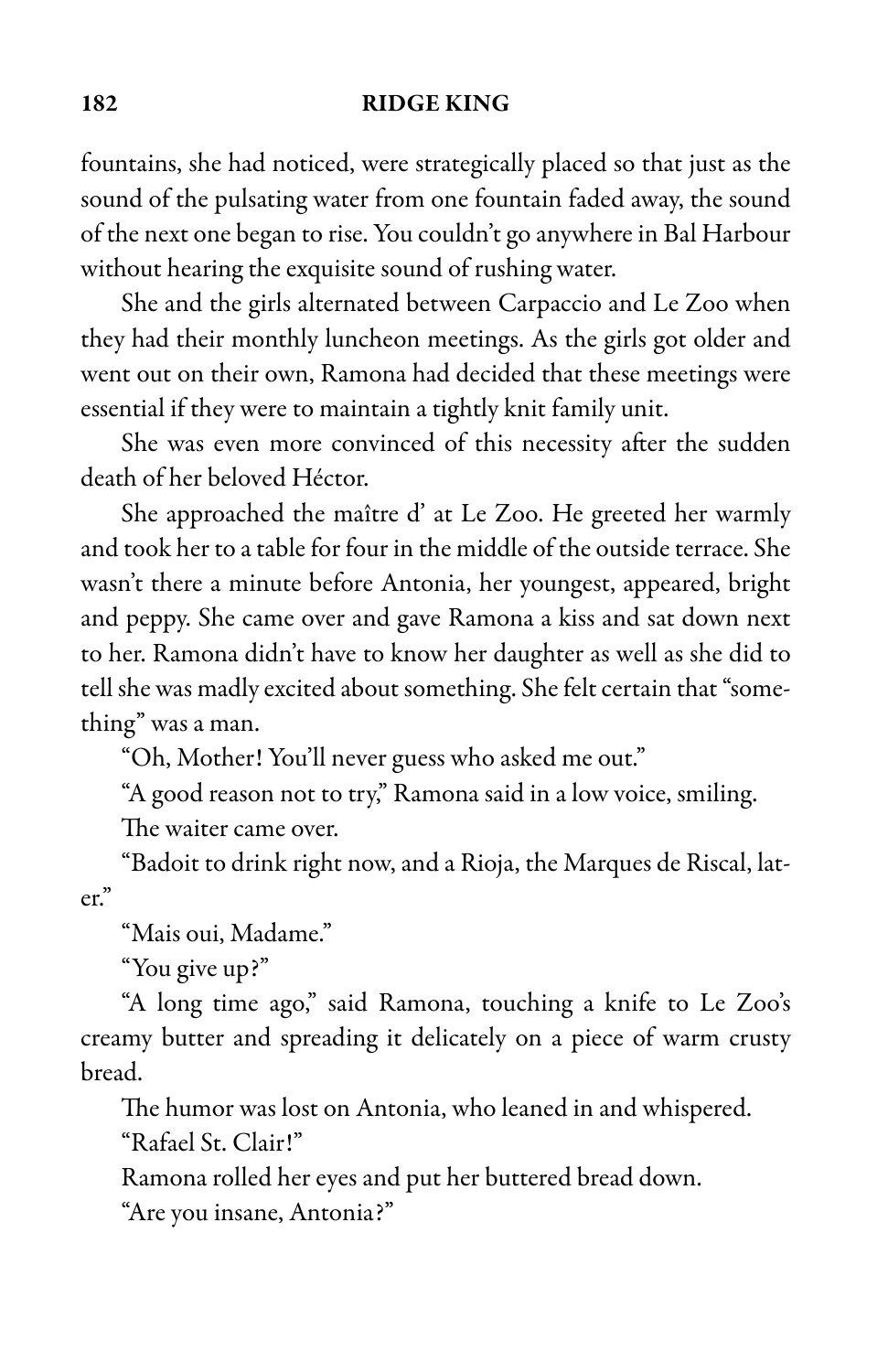Antonia sat up and straightened her back, a sign Ramona knew well: she was getting defensive.

"Just because Raven had an affair with Jack doesn't mean it won't work out better for me and Rafael. He's such a dreamboat."

The waiter returned and poured the Badoit sparkling water and opened the Rioja, leaving it on the table.

"He is very handsome, that Rafael," said Ramona, making a second attempt to eat the bread.

"And he's Cuban, Rafael. Jack's not."

"Rafael St. Clair is half Cuban," Ramona corrected.

"And you get along with Sofia."

"Of course I get along with Sofia. I've known Sofia my whole life. And Jack, for that matter."

"And Sam. You and Sam are old friends."

"Yes, Sam and I are old friends."

How old and how close she'd been with Sam was not something she cared to share with Antonia—or her other two daughters, either. The only one left who knew anything about her and Sam was Sofia—and she wasn't talking. But Ramona had the feeling Sofia felt the same way about the Fuentes family as Ramona felt about the St. Clairs. Though the families hadn't actually married into each other (though they had come close with Raven and Jack), it still seemed to Ramona that they were irrevocably joined at the hip. She was sure Sofia felt the same way. Question now was: how would all the intertwined relationships play out in the years ahead. And, considering how smart all the players were, how could you ever be sure what the other players were plotting. Was anyone pulling strings behind the scenes?

The fireworks were major league when Raven and Jack broke up—or, as Ramona liked to think, when Raven drove Jack away with her insane needs and jealous rantings—but things got even worse when she abruptly married Derek Gilbertson. She'd worked on Héctor to al-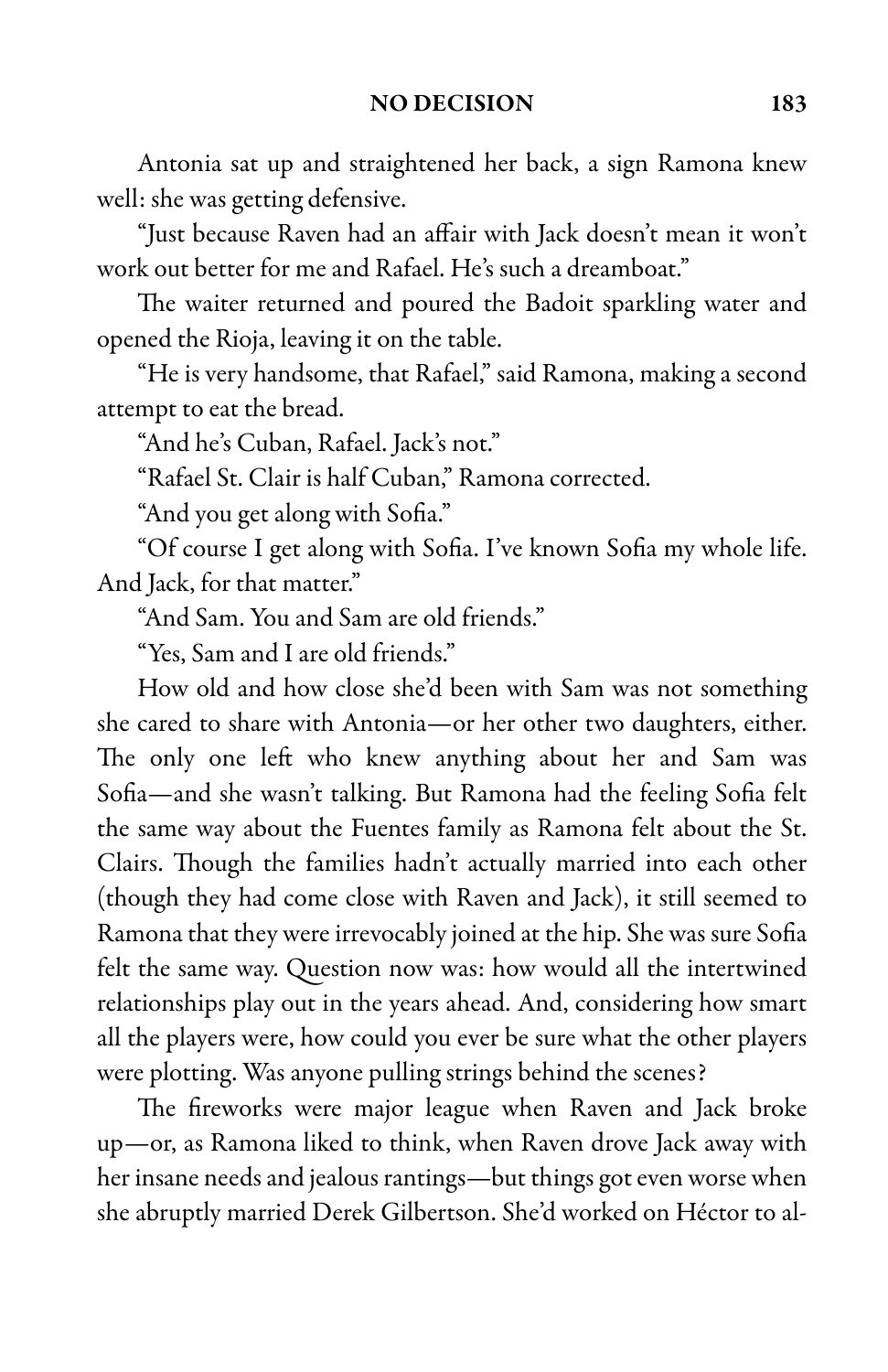low him to join the firm. Later, when she divorced Derek, she created even more bad blood in the family.

"I don't even blame Jack for breaking up with Raven. I blame her."

"She's so totally jealous. Poor Jack couldn't even glance at another woman without her climbing a tree and throwing coconuts down at everybody."

Antonia giggled at the very image of her sister, clad head-to-toe in Chanel, throwing coconuts from the top of a palm tree. Apparently, the image struck a chord with Ramona as well, because she giggled, too.

"But don't you think we've had enough of the St. Clair family for a while."

"Well, now that Babe is seeing Jack, I know it's a little complicated." "Yes, it is a little complicated."

"But you know how I've always felt about Rafael."

Ramona smiled.

How could she not know how Antonia felt about Rafael? How could anyone not know? Every time the handsome man showed up in his Coast Guard whites, his shining black hair slicked back over his beautiful head, Antonia practically melted. A blind man could see it.

Which meant that Raven saw it, too, and the very idea that Antonia would ever get close to Rafael drove Raven absolutely mad with jealousy. Meaningless, misdirected jealousy. There was something—what was the word—yes, bitterness, that consumed Raven that Ramona never saw in her other children. Ramona herself didn't have a deep sense of bitterness. Héctor surely never had it. Wherever she got it, she had it in spades.

Just then, looking over Antonia's shoulder, Ramona saw Jack Houston St. Clair escorting Babe past the maître d'. Babe had never looked more beautiful or fulfilled, which would make any mother happy.

"Let's not mention that you're going to see Rafael, all right?"

"All right, but it'll get out eventually."

"In this town, I'm sure it will. But not today, OK?"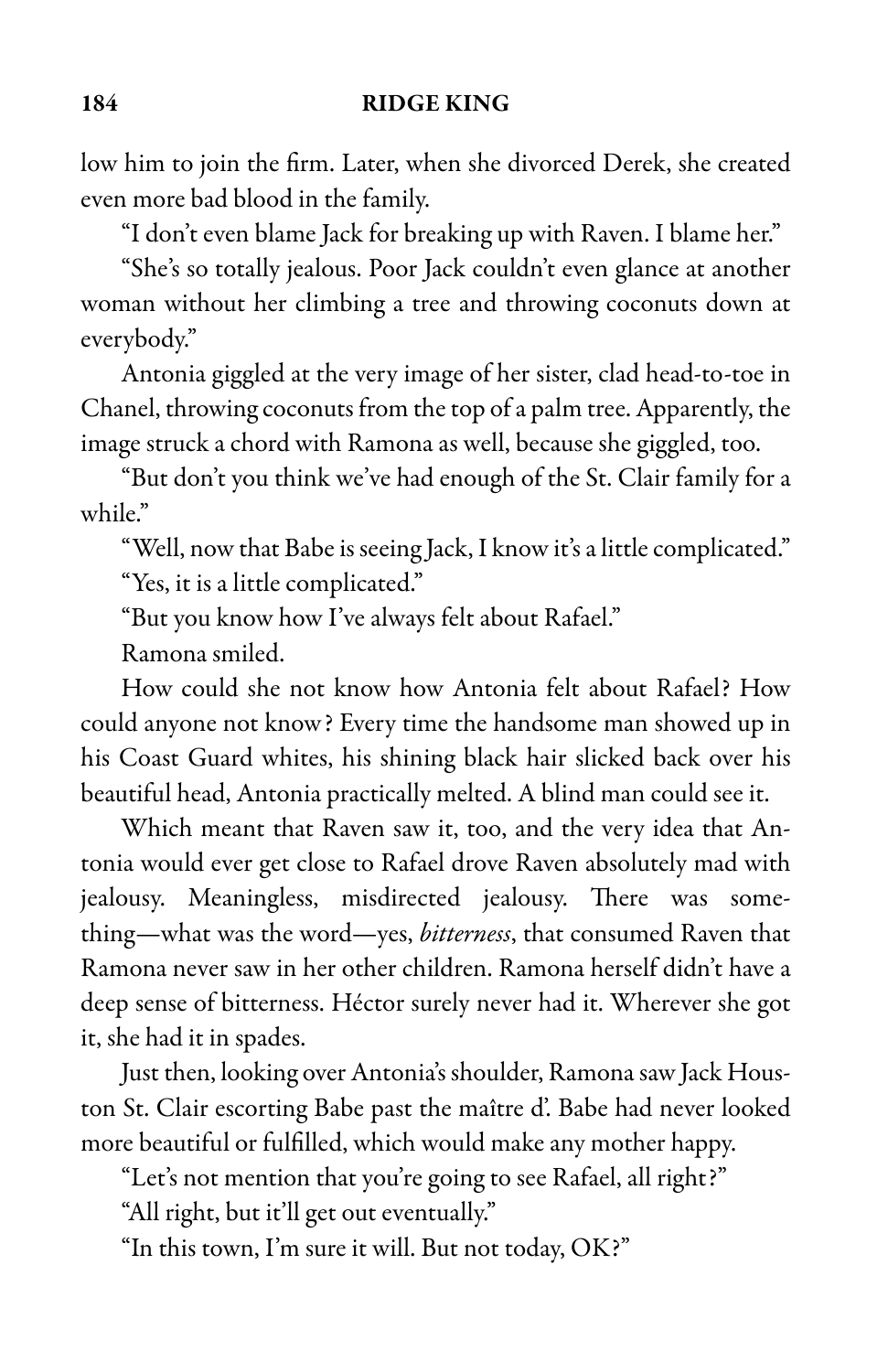"OK."

"Hello, Antonia," said Jack as Babe went over to give Ramona a kiss. Jack followed and kissed Ramona. "Ramona, you're looking as lovely as ever."

"You're an idle flatterer, Jack. Just keep it up."

Everybody laughed.

Jack tossed a furtive glance at the empty chair as he went around to kiss Antonia on the cheek.

"Antonia, how's everything?"

"Just great, Jack. It's really something about the election, huh?"

"Yeah, I'm running around crazy, getting ready to move up to Washington to help dad through this whole mess."

"What did Sam think of the speech?"

"He's confused by it. Seems like Norwalk is throwing Dad into the lions' den by forcing the issue into the House."

"What else could he do?"

"That's what we're asking ourselves."

"Maybe he has a plan."

"Somebody better have a plan," laughed Jack.

"I've got some business up in Washington next week, Jack," said Ramona. "Where are you staying?"

"Dad's got a big suite at the Willard, so I'll be there with him." Jack looked fine in a pair of khaki slacks, a light blue pin-striped shirt and a fitted Navy blue blazer with dark blue bone buttons.

"Maybe we'll squeeze in a lunch if you and your dad have time. Though I doubt he'll have any time, not with all he's got to go through."

"Definitely give me a call."

"That's right. It's only, like, ten weeks to the inauguration, correct?" said Antonia.

"Yes," mused Ramona. "A lot of arm-twisting to be done between now and then."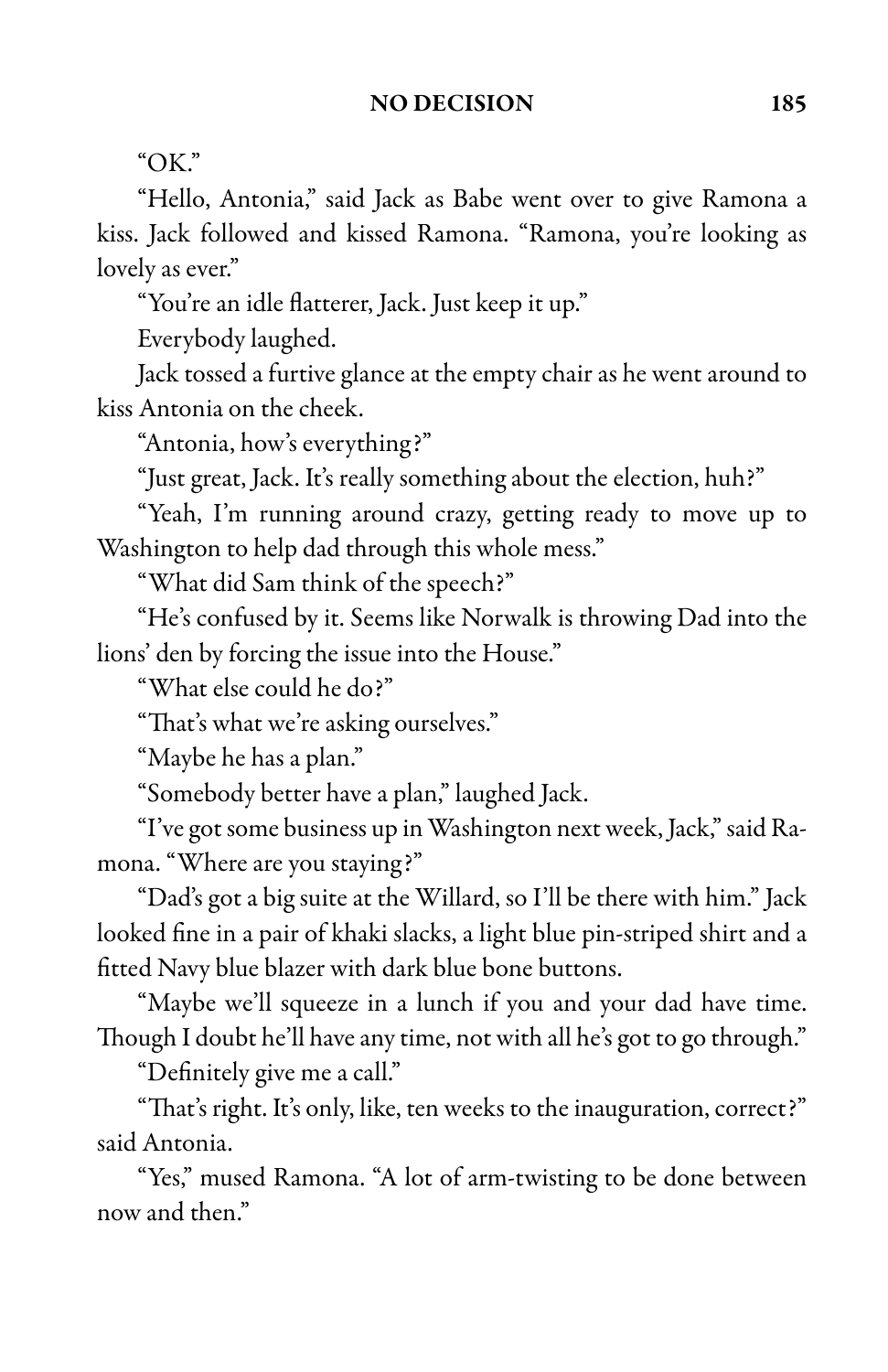"I'm going to go up for a few days, too," said Babe," tossing her lustrous black hair over her shoulder. "This is all so exciting."

She wiggled in her chair like a child, which of course to her mother she was and always would be. Ramona may have been middle aged, but that didn't mean she was beyond appreciating a fine specimen of the male body when she saw one. There was no question the qualities in Jack that had attracted first Raven and now Babylon. He was an ex-SEAL; having left the Navy under mysterious circumstances that nobody really knew anything about. And he had that thick but lean body shared by most of the men in Special Ops. His hands were large and rough looking, like a carpenter's, but when you touched them, they were smooth and gentle. He had a firm hard backside, broad shoulders that tapered down to a narrow waist and a flat stomach. The first (and last) word that you thought of when you thought of Jack Houston St. Clair was "masculine."

"Gotta run—a million things to do, you know?" said Jack with a quick wave and a broad smile, leaning down to kiss Babe on the cheek and turning to leave.

"Yes, go. Don't let us keep you. Our best to Sam," said Ramona.

"Thanks. I'll pass that along."

They all watched him go.

And they all watched him run into Raven Fuentes as she slipped past the maître d' and almost collided with Jack. Before he bumped into her, he stepped back, the way you might when confronted with a poisonous snake you wanted to give a wide berth. They exchanged a couple of words and then Jack disappeared around the corner.

"He's got to pick up a watch they're repairing," said Babe. "I'm glad Raven didn't bite his head off."

"I'll bet," said Antonia. "You want him all to yourself."

"Wouldn't you?" Babe smiled.

"I certainly would," said Antonia, "but I have my eye on something just as nice."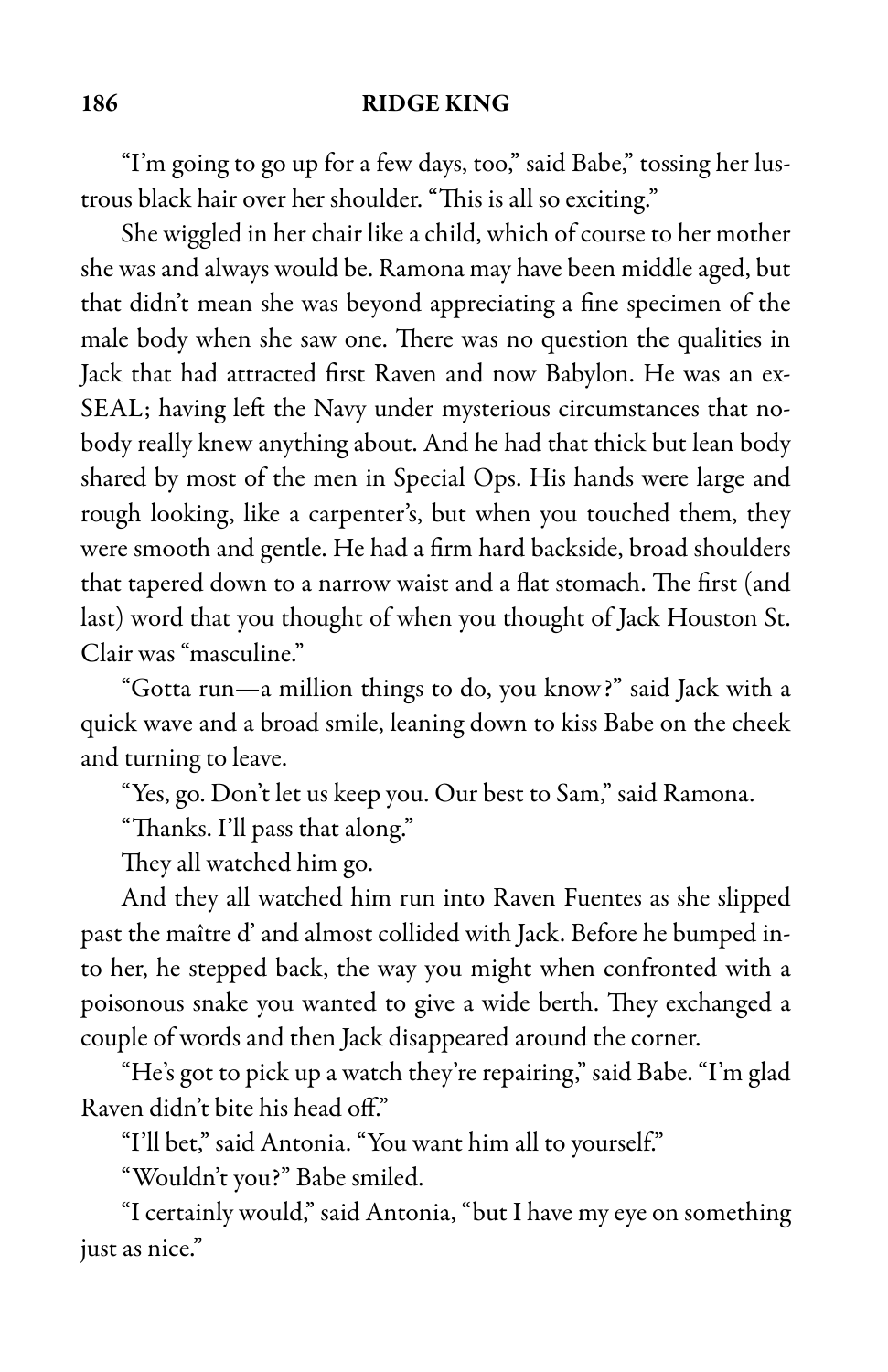Antonia winked at her mother, who raised an eyebrow in warning as she imperceptibly shook her head.

Raven came over clad in Chanel from head to toe except for the Hermès scarf folded delicately around her neck and flopped down in the chair across from her mother. The waiter appeared.

"Stoli on the rocks. Two limes." The waiter nodded.

"I'll have some wine now," said Ramona, and the waiter poured out some of the Rioja.

"Me, too," said Babe.

"I'll stick with the water for now," said Antonia.

The waiter disappeared, but not before Ramona noticed him giving Raven an admiring glance. To herself she thought, She's a firecracker, that one, but she still has what men love.

Raven turned to Babe, her eyebrow arched.

"So, Babylon, I see your babysitter dropped you off."

"You weren't complaining when he was babysitting you," Babe snapped back.

"Oh, Babe, you're so—"

"Girls, girls, girls," Ramona interrupted before things went too far. "We're here for lunch. Not a mud-wrestling match."

"Sorry," said Babe.

"Me, too," said Raven, though her tone made it quite clear she didn't mean it.

Ramona stole a look at Antonia, whose smile said, "If only these two knew about Rafael."

"I missed you at dinner the other night, Raven," said Ramona.

"Something came up at the last minute," said Raven, reaching for a piece of bread, thinking twice, returning it to the bread basket.

"You can't put bread back in the basket after you've touched it," said Antonia.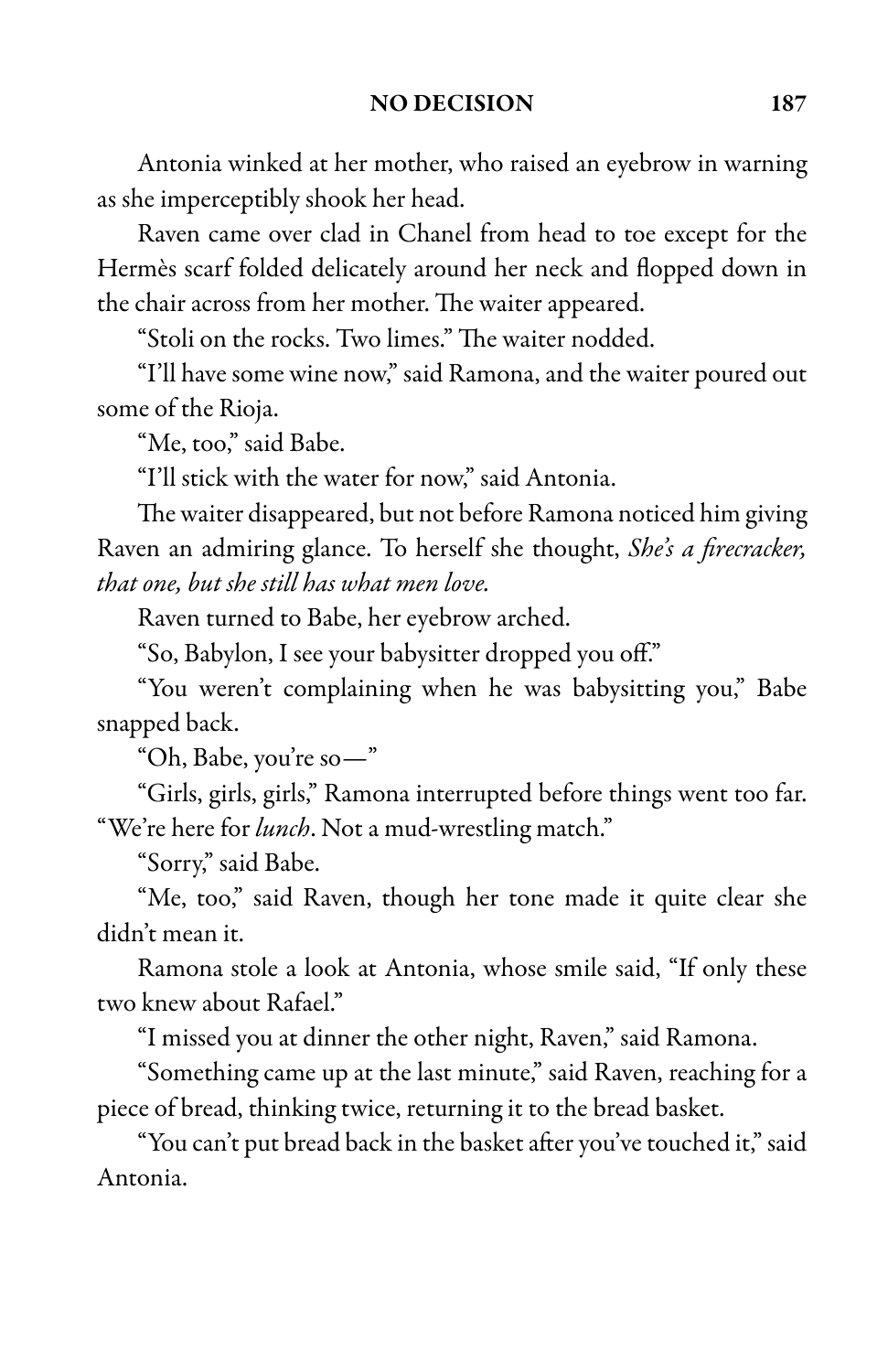Raven shook her head and squinted her eyes at Antonia, took the bread back from the basket and put it on her bread plate where she left it untouched.

"Oh, please. I'm just not eating any bread."

"It's the butter here that's so good," said Ramona, buttering up another piece of bread. "We had a good time at Casa Juancho. You missed their paella, your favorite."

"I know, I know. That's my favorite restaurant. It's just that I forgot about something I had to do."

There was a pause as the others waited for Raven to continue. She looked up.

"Something I had to do," she said in a tone that indicated that was all she was going to say about it.

What she wasn't telling them was she'd gotten a call that night from Skye Billings, who *had* to see her before leaving for a sudden assignment on Fearless.

There had been passionate men in her life before Skye, Jack most certainly being one of them, but there was something about this man that she found totally compelling.

And this was one romance she was not going to tell her family about, especially since Skye was the reason she'd broken up with Jack.

The waiter came back with his little pad.

"I'll have the salad Niçoise," said Ramona.

"Oh, God," said Raven as she looked over the menu. "I'll have the marinated white anchovies and the steak tartare. No main course."

"I'll have the steak frites," said Babe, "medium rare. After last night with Jack I've really worked up an appetite."

Raven looked at Ramona and shook her head.

"She won't quit, this little bitch."

"Hey—" Babe started.

"Stop it, girls, stop it right now!" Ramona commanded.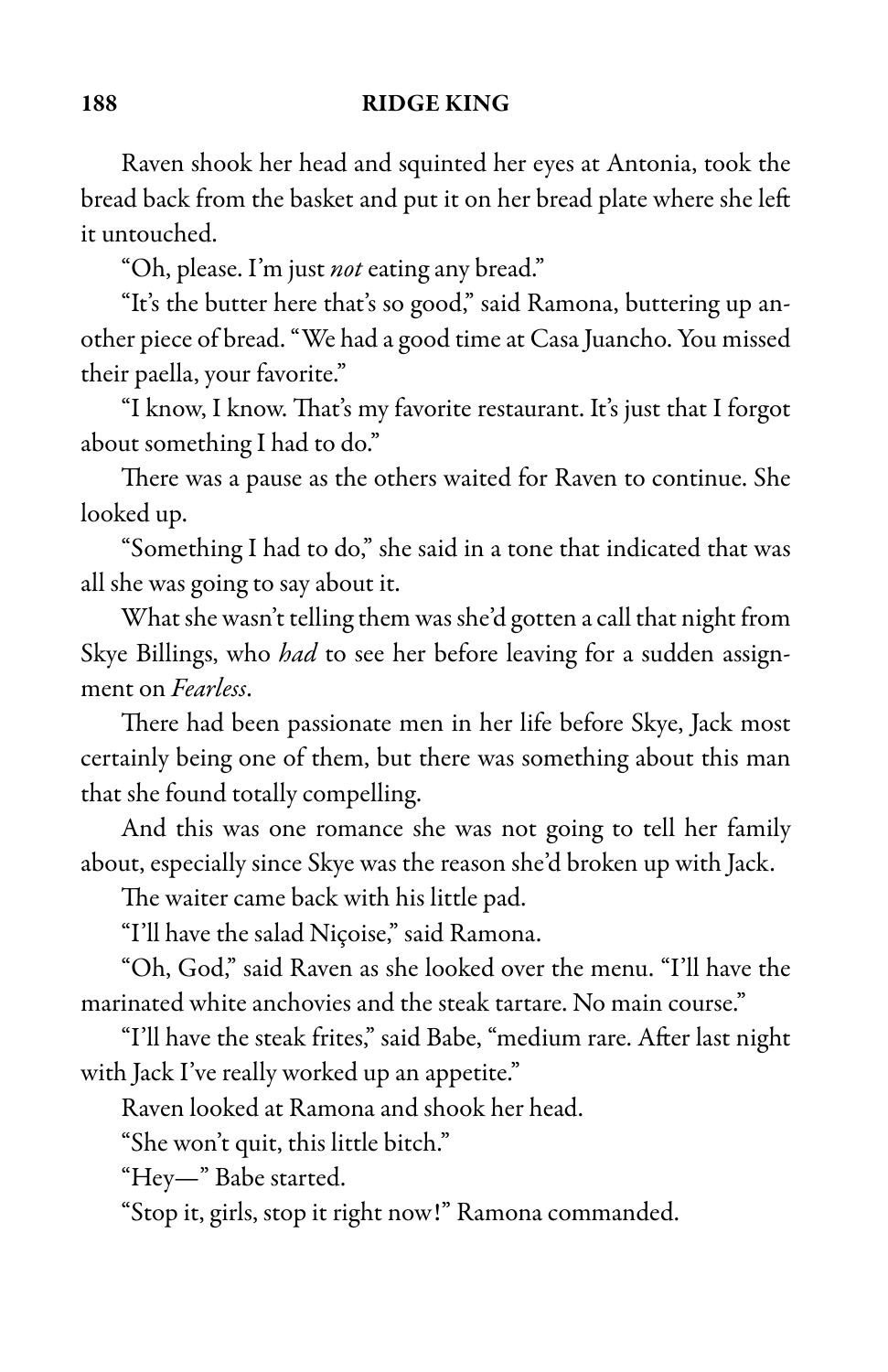"I'll have the salad Niçoise also," said Antonia, "but with a side of your fries. I just love those skinny fries they have here."

The waiter nodded and, after pouring more Rioja and Badoit, left.

"Girls, if I've told you once, I've told you a thousand times: you only have each other. I don't care who you marry, who you're sleeping with or anything else. You will always have each other, and you need to rely on each other like your lives depended on it."

"I know, Mother," said Babe, turning to Raven. "I'm sorry."

"I am, too," Raven said, leaning over to kiss her sister on the cheek.

"Do I have to be the first one to start crying?" asked Antonia, making everybody laugh.

"Oh, what the hell?" said Raven with a final laugh, snatching up her knife and spreading butter on the piece of bread she'd put aside.

"That's right, Raven, live!" said Antonia.

Raven thought how surprised Antonia would be if she knew how fully she had been living these last six or seven months since breaking up with Jack.

It wasn't something she'd planned. It all happened quite naturally, or so it seemed at the time.

The three girls had followed Ramona like the little obedient girls they were when Governor St. Clair invited them down for the ceremony installing Rafael as the new executive officer of Fearless. Given Ramona's close relationship with Sofia, there was no question that they'd attend. And Raven was seeing Jack at the time, so everything seemed fine.

When they went through the receiving line to meet the officers after the installation, Skye shook hands with Jack first, and then her, but the way he held her hand for those extra four or five seconds, combined with the way his blue eyes looked into hers—well, she knew she was hooked. She could feel a surge of white-hot heat flash through her body like a lightning strike.

A month later, things exploded between her and Jack.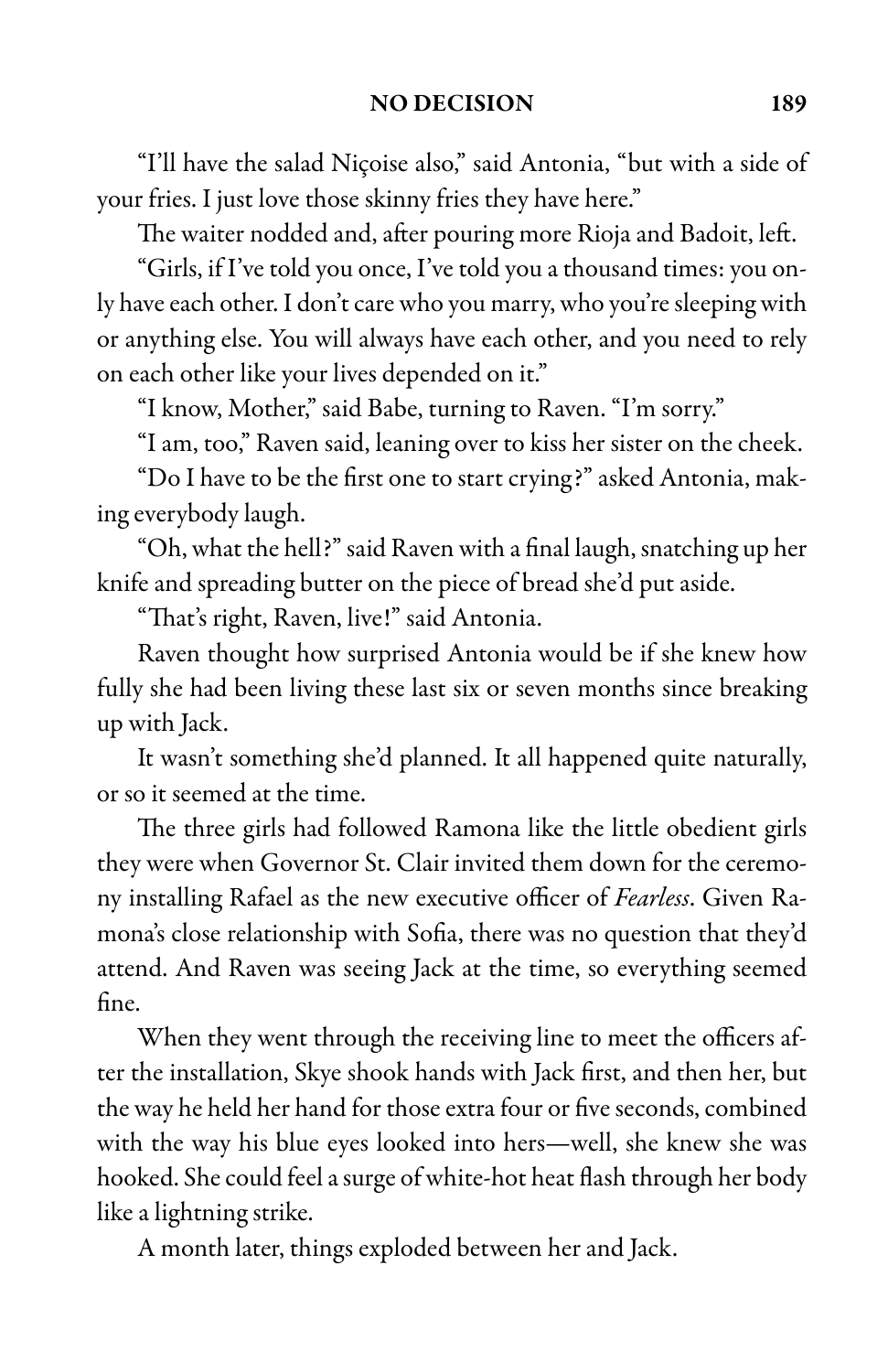No one knew why. And she wasn't about to tell. The truth was that she was furiously jealous of Jack, madly so, senselessly so. And, looking back, she knew it had all been in her mind. That he had loved her. And that it was her wild jealousy that had driven him away. It didn't help her ego that he was now sleeping with her younger sister.

"We haven't seen much of you around the house lately," said Antonia.

"I've been busy. I got four new clients last month alone."

"Like the one in Jamaica?" asked Babe.

"Yeah, I was there over two weeks."

Her family didn't need to know anything about the "client" in Jamaica. Even that there really was no client in Jamaica. The only person she'd visited during those two long steamy weeks in Jamaica was Skye Billings.

And she planned on keeping everything about their relationship a secret. At least until she knew where it was really going.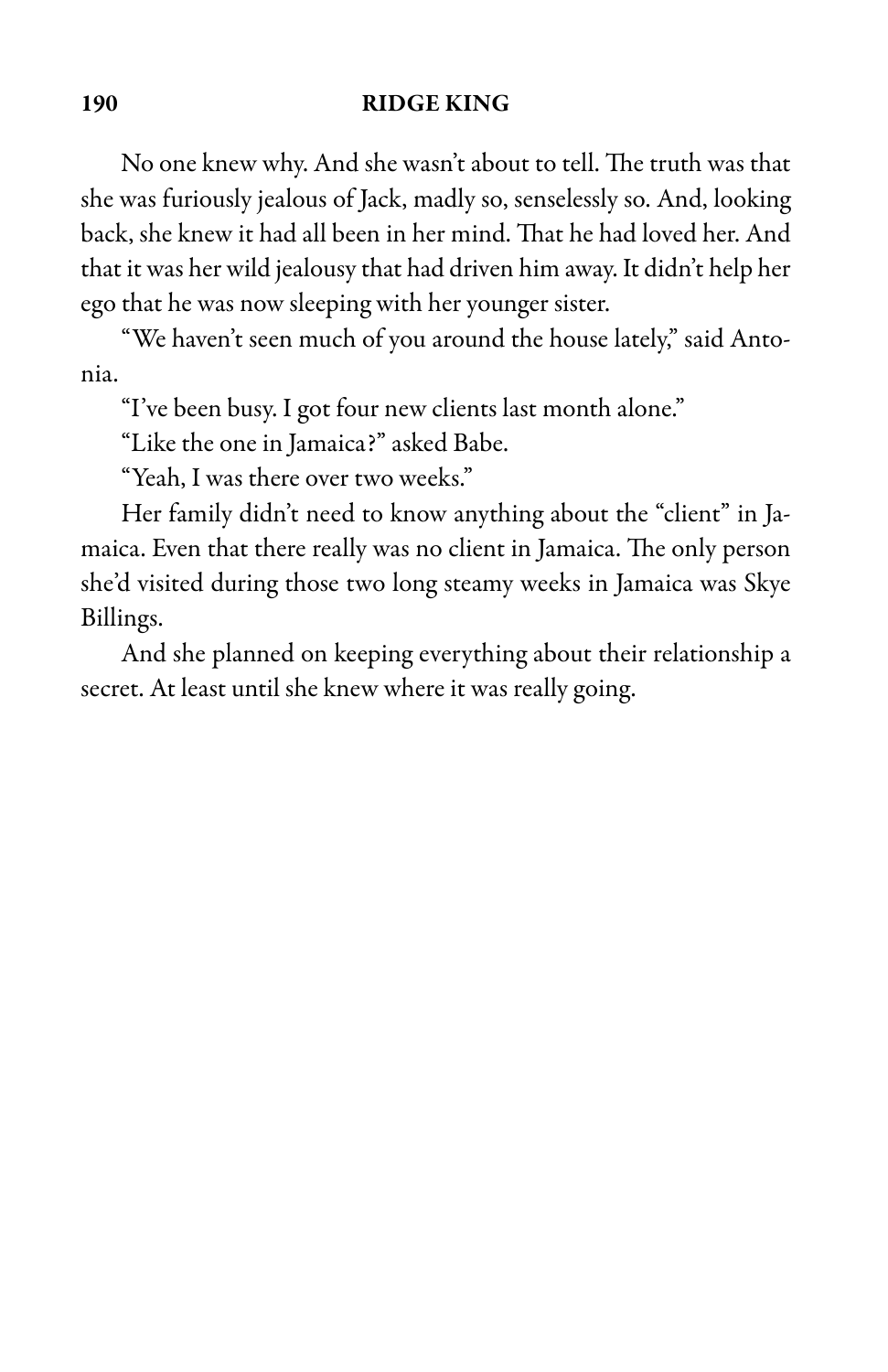# Perryman's Call

Later in the afternoon, Norwalk was in the Oval Office with his appointments secretary.

"What's this from Lamar Perryman?"

"Yes, Mr. President. The congressman called while you were up at Camp David."

That's curious, thought Norwalk. Wonder what the old coot wants. It had to be important—he wouldn't call otherwise.

"I'm going up for an hour or so."

"Yes, Mr. President."

Norwalk always tried to read for an hour or two in the afternoons if his schedule permitted it, and to take a half-hour nap. He remembered reading years ago that Winston Churchill always took an afternoon nap, even during the height of the Battle of Britain.

Up in the living quarters, Norwalk opened the book he was reading, David McCullough's John Adams, a fine book he'd put off too long. He settled down with a whisky and had the operator get Perryman on the line.

"Lamar, how are you? Congratulations on your reelection."

"Thank you, Mr. President. I would arrange a meeting with you, but given the circumstances, I don't see how we could meet without arousing suspicions."

"Suspicions? You and I have been on good terms for years—that's no secret."

"I know, but I want you to know that Senator Thurston has decided that the caucus name me speaker while Niles Overton works behind the scenes on the members to ensure his election."

"Well, actually, that makes a lot of sense," Norwalk nodded, taking a sip of his whisky. He'd had four drinks today, but he felt like he hadn't had any.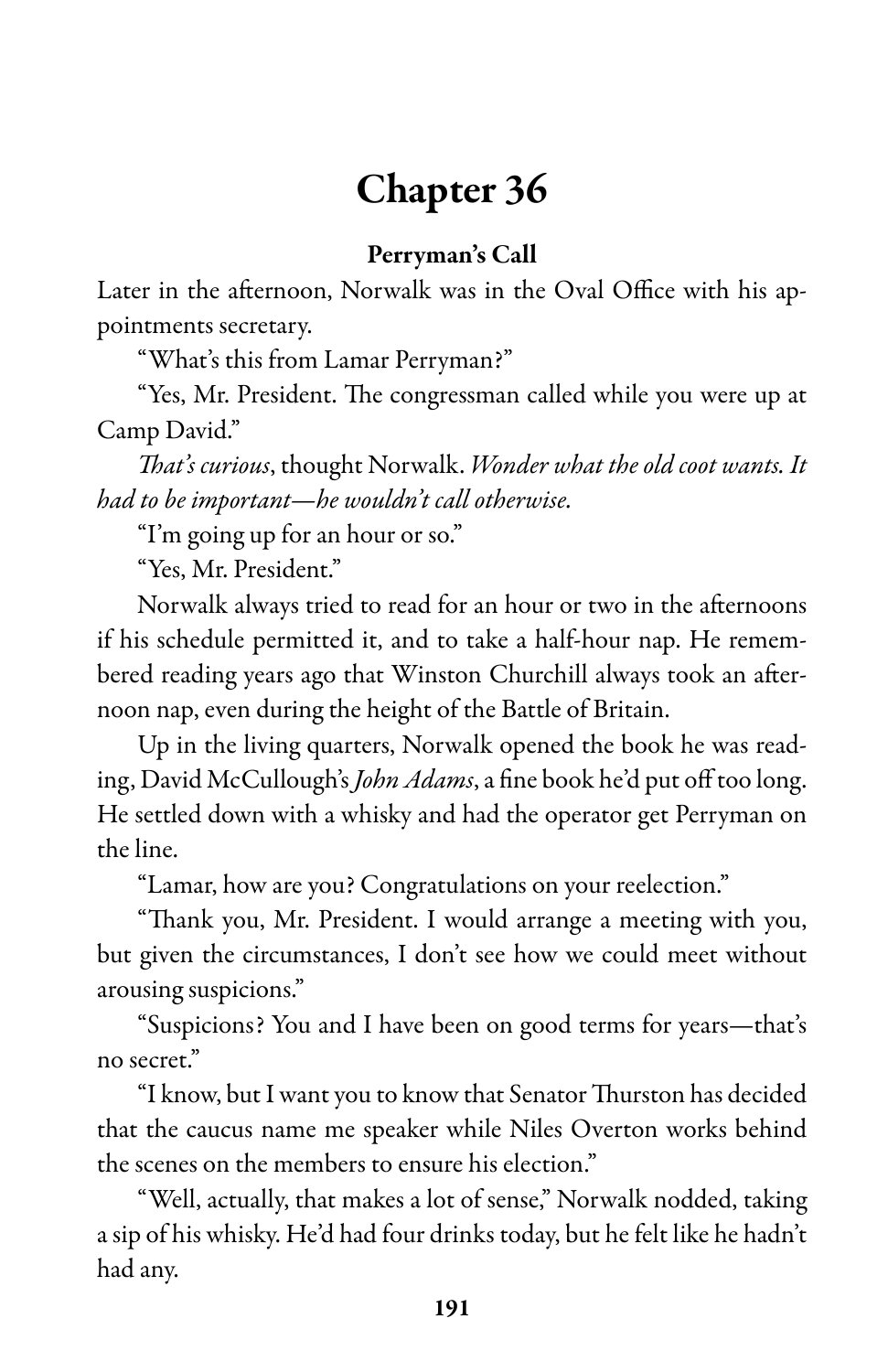"Not when you know that I fully support your position on the Sino-Russian situation, and that I will do everything I can to assure St. Clair wins the vote in the House."

Norwalk almost choked.

"But you've been very careful to stay out of this mess, Lamar."

"I've been keeping my own counsel because I never saw that my influence mattered. Now it counts."

"And Thurston has no idea?"

"Not a glimmer of suspicion."

"Lamar, when they make the announcement that you're the new speaker, I'll have you up to the White House for a courtesy lunch or a dinner, make it real formal, so we can get some time together without arousing their curiosity, and we'll talk. I'm gonna need you big time, Lamar."

"I know you will, Mr. President. And I know why you're calling the Congress back into session. We can't work on these people if they're scattered over fifty states, now can we?"

"No, we can't, Lamar."

"We have a lot of work to do."

"And we'll do it, Lamar, we'll do it."

"Goodbye, Mr. President."

"Wait, Lamar ..."

"Yes?"

"This is the best thing for the country."

"Much as I admire you, Mr. President, you know me well enough to know I wouldn't be doin' it if it weren't."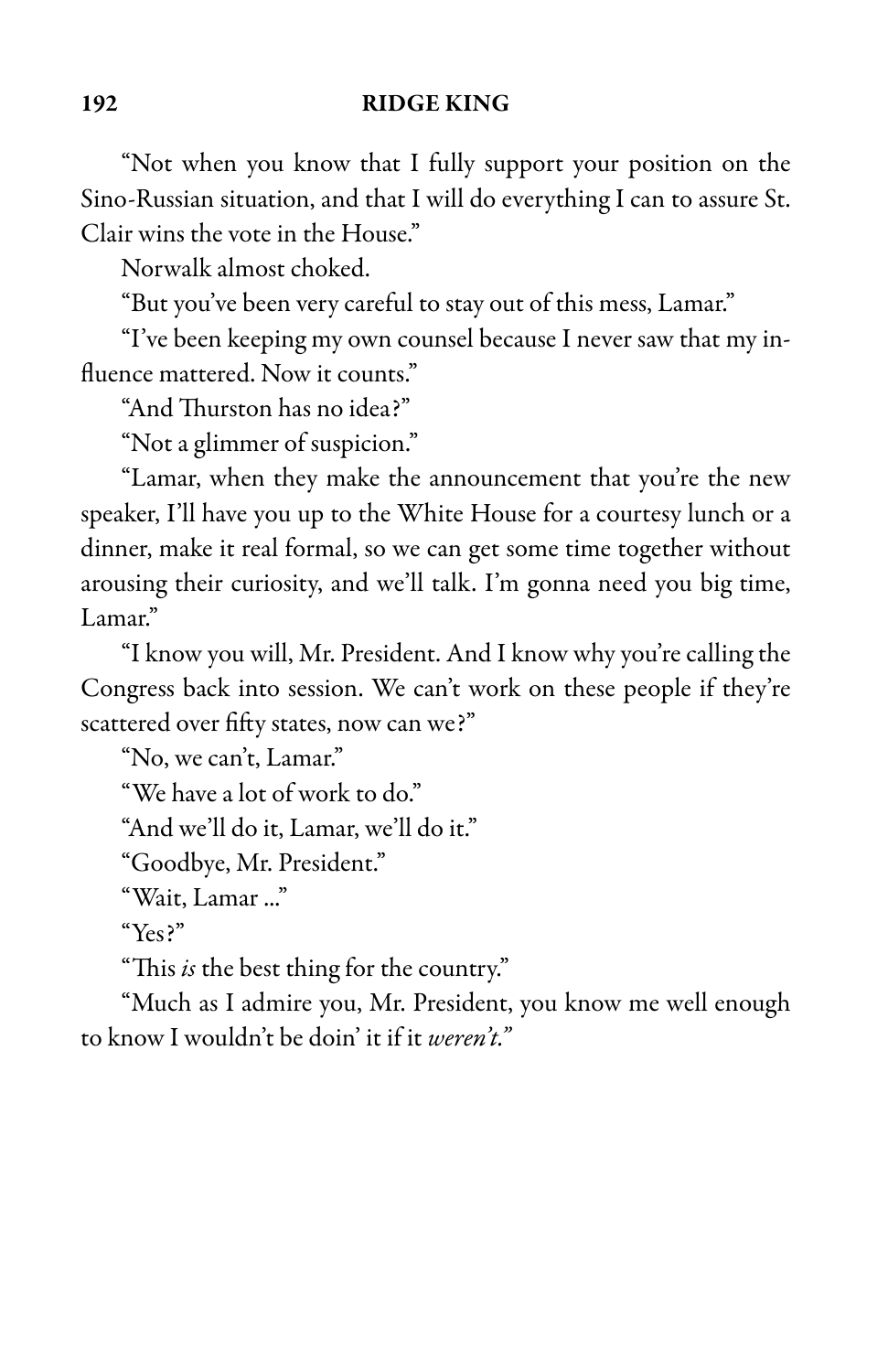# Earl Grey and Snow

At Horizon, Patricia Vaughan was sipping her Ashbys Earl Grey in the breakfast room and looking over The Washington Post.

Politics, politics, politics, she thought. Well, what else do you expect in this town?

The fact that she couldn't care less for politics made it that much stranger that she was a prisoner in Washington.

Well, she wasn't exactly a prisoner, and if she was, she most certainly dwelt in a gilded cage. There was no reason why she couldn't be in Palm Beach now—they had a place there. (People like Jonathan didn't have a "home" or a "house" in Rome or Paris. They had a "place.") Or she could be in New York. Not the Park Avenue penthouse with Jonathan and his disgusting boyfriend, but a suite at the Waldorf Towers, which is where Jonathan had an apartment that was hers to use.

She could be in London, or Paris, or anywhere the hell she wanted to be, but the reason she remained in Washington was—well, a malaise had settled over her. A listlessness. Lack of drive. Lack of desire. Lack of motivation. A lack of living is what it is, she thought suddenly, and she was even sadder than before when she realized exactly what was bothering her.

Something caught her eye and she looked up. It was snowing, just a little, but enough to get you excited.

Emily came in to clear just as Patricia took her tea bag out and put it on the bread plate.

"Emily, go get me one of your cigarettes," she said.

"But you don't smoke, Miss Patricia."

"Well, I do today."

"Yes, Miss."

Emily had a pack on her, and was just lighting the cigarette for Patricia when Simkins came in with some paperwork.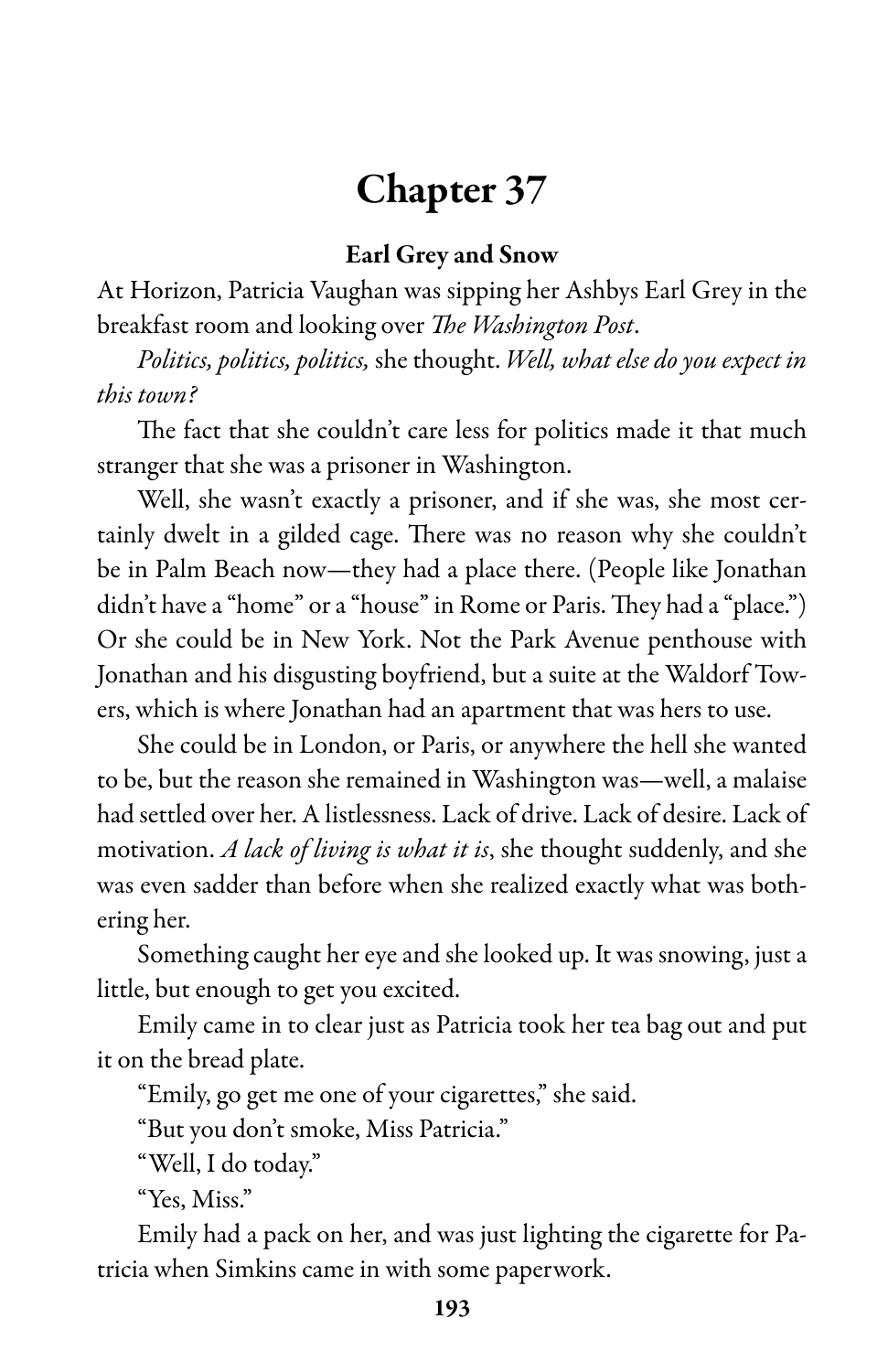"Ahem," Simkins said by way of announcing his presence.

Emily made quick business clearing the dishes.

"Yes, Simkins?"

"You have luncheon today with Mrs. Vaughan, Madam, and I wondered if I might suggest a menu."

"Suggest away, Simkins."

"Mrs. Vaughan is particularly fond of shrimp Louis and I thought a cucumber soup to start."

"Okay with the salad, but it's too cold for cucumber soup. Let's have that southwestern chili and chicken soup I made up for her a couple of months ago—Cook has the recipe. I made it from scratch. Bedelia loved it. She likes spicy food, did you know that, Simkins? Well, you worked for her for ... how many years?"

"For fifteen years, Madam. I learned of Mrs. Vaughan's extreme fondness for spiced foods when I was in her service."

"Look at the snow, Simkins. It's wonderful. Let's have lunch in here instead of the dining room. It's so nice out here when it's snowing."

"Very good, Madam," Simkins smiled a kindly smile. She knew Simkins liked her, even if she wasn't the most proper hostess in all Washington.

"By the way."

"Yes, Madam?"

"Were you called Simkins before you became a butler, or after?"

"Before I became a butler I was called Freddie, at least by my mother and by my wife."

"Maybe I should call you Freddie."

"Simkins is fine, Madam."

She reached out and took his hand.

"Thanks for being here with me, Simkins."

"It's my pleasure to serve you, Madam."

He withdrew and she turned her gaze to the yard outside, quickly turning white as the snow fell at a faster clip. She was very lucky that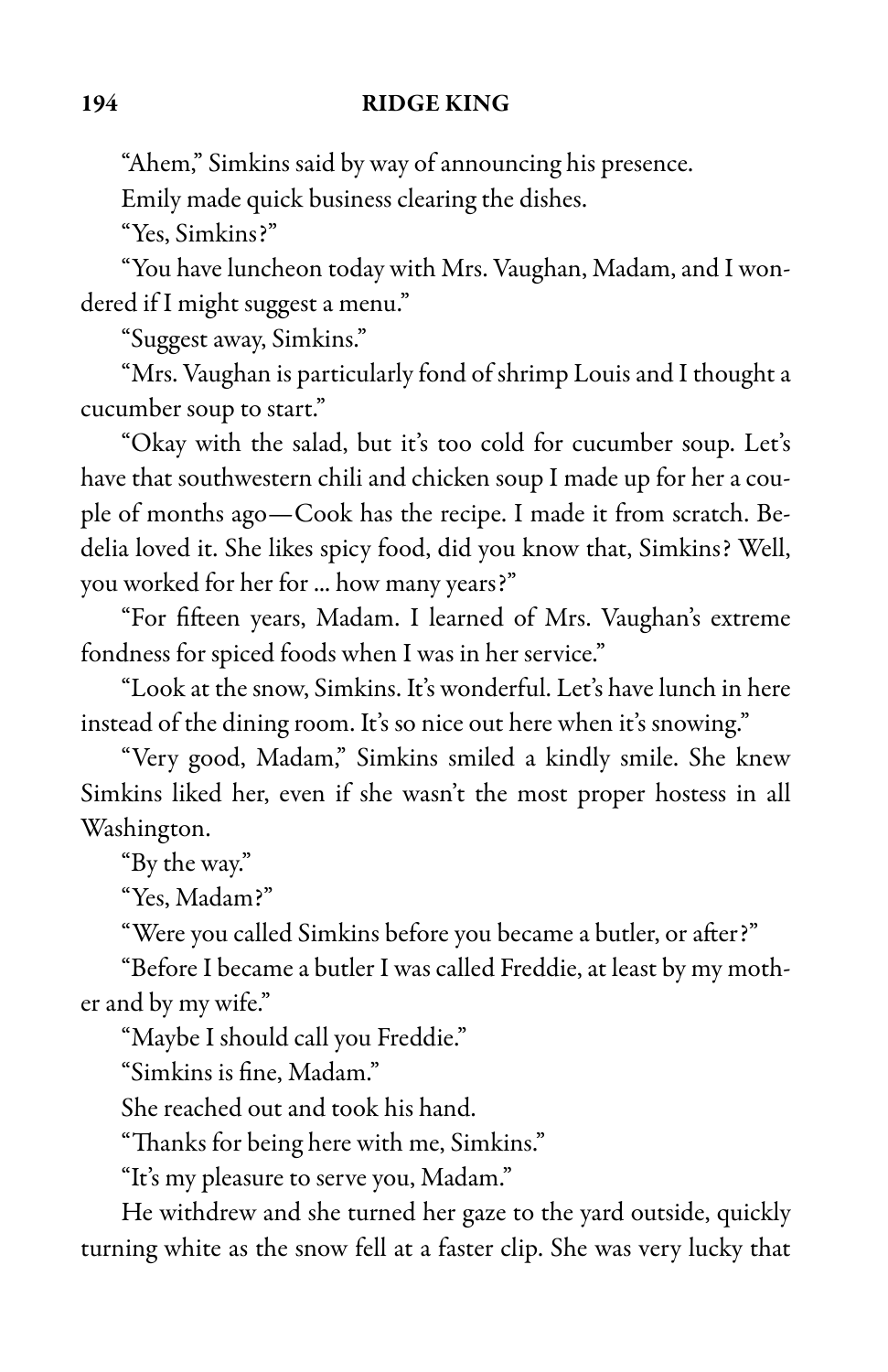Bedelia had sent Simkins over to run Horizon after Jonathan decamped for New York to be with Rolando, the hated boyfriend, taking his own butler with him.

Bedelia had been great through the whole process.

"What's another scandal in this family?" she'd said when word got out all over town that Jonathan was queer.

Patricia loved the breakfast room when it snowed. It had glass on three sides. On the side facing the garden, the whole wall was made up of large windowpanes, from floor to ceiling. Huge French doors on either end of the little room gave out into the yard. And the ceiling also was glass, with vines running up and down. It was quite romantic.

She even liked it at night, especially in the rain. She felt like she was in a little glass box, cozy and warm, with the rain pitter-pattering down.

Her smile faded and she frowned.

Correction.

Alone in a glass box.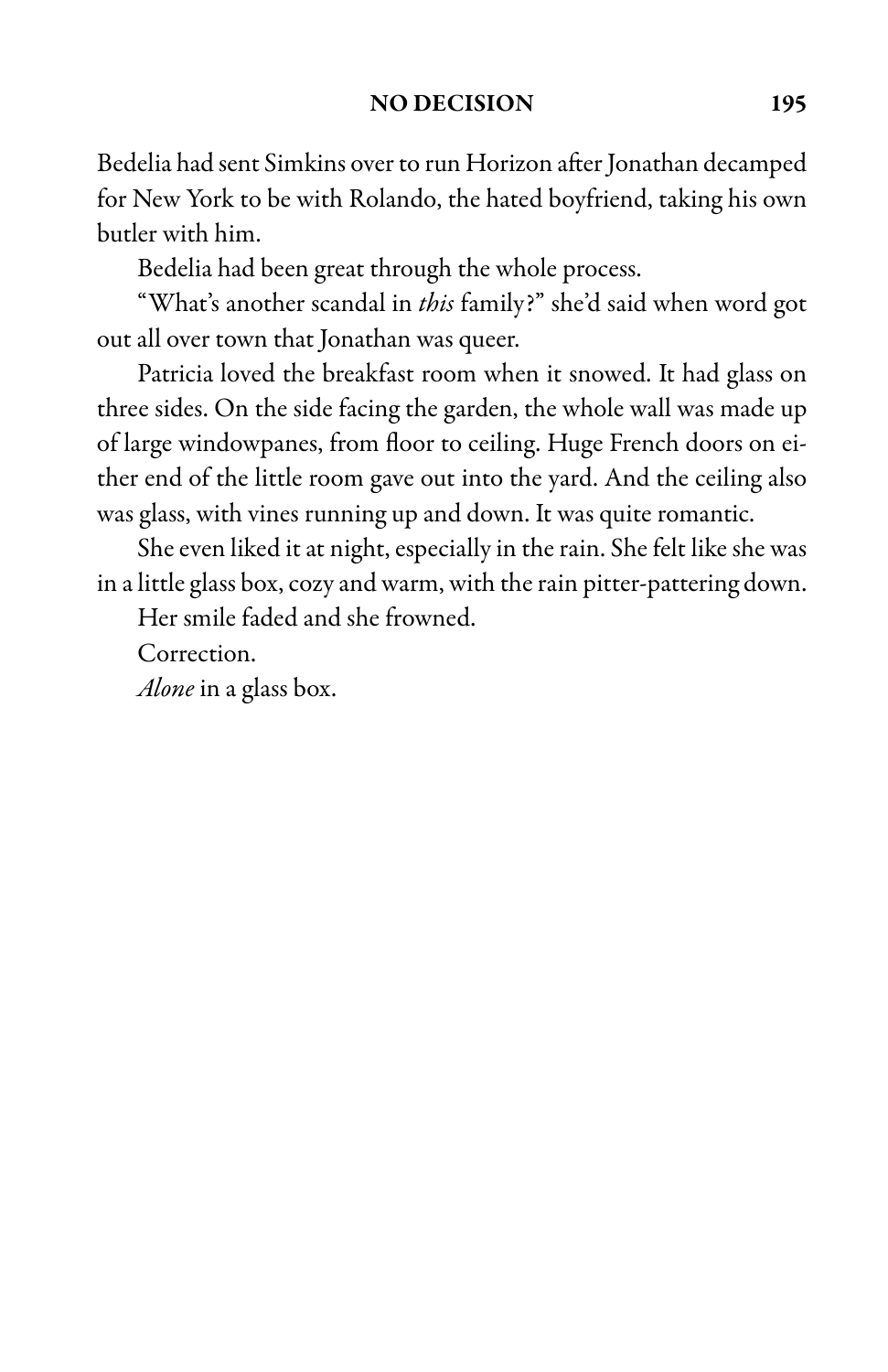# A Chinese Monkey Wrench

The next day, well before the Russian assault, Norwalk summoned the Chinese ambassador to the White House. He had a few hours before the Russians advanced into China and he wanted to make the most of them.

Uptigrow and his undersecretaries for Asian affairs were all there when they sat down in the Oval Office with Yang Kuo-ting and his people.

"I must congratulate you on your speech, Mr. President."

"Thank you, Mr. Ambassador."

"It will be a pleasant experience for me to deal with a President who believes in the integrity of the Chinese position."

"It would be a lot easier to support your government if your government would meet the international community half-way. Many perfectly authentic proposals have been put forward to help alleviate the water issues you're now using to create friction with Russia."

"You are being very—" Yang Kuo-ting looked at his translator and said something in Chinese and then turned to Norwalk—"you are being very *blunt*, Mr. President. Blunt."

Norwalk leaned forward, smiled and put his elbows on his desk, staring the ambassador dead in the eye.

"I only have a few more weeks in office, Mr. Ambassador, so I'll say what I want to say. I would advise you to do the same. Then maybe we might get somewhere."

It went on like this, back-and-forth, back-and-forth, with Norwalk failing to gain any traction with the man. It was obvious by Kuoting's superior manner that he was just going through the motions with Norwalk, doing him a courtesy, waiting until January when Thurston would be inaugurated and he would have a sympathetic shoulder to lean on.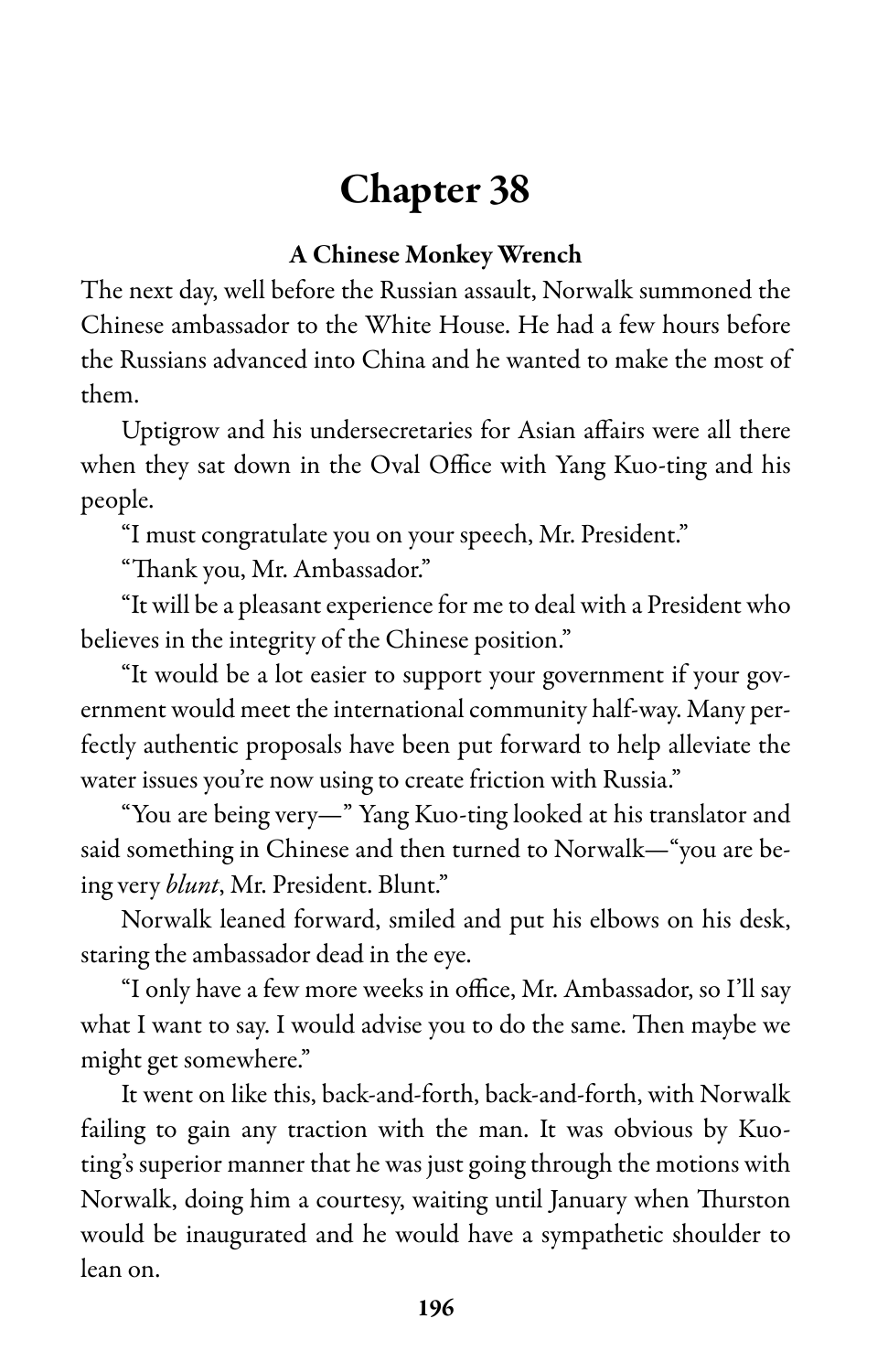After an hour, Norwalk gave up and sent the man packing with dire warnings about the dangers of provoking Russia. Norwalk even thought he detected a sneer on the Chinaman's face as he bade him farewell.

A few minutes after Kuo-ting left the White House, as his three-car motorcade (with motorcycle escorts front and rear) turned off Pennsylvania Avenue and made its way down M Street heading toward the embassy, a Ford Taurus station wagon coming in the other direction exploded just as it passed the middle car in the motorcade, the car carrying the Chinese ambassador.

Moments later, Eric Stathis called Norwalk in the living quarters where he'd gone to read a little more of *John Adams*.

"Oh, Christ!" Norwalk yelled, and tossed John Adams aside, "I'll be down right away."

By the time he got to the Oval Office, damage reports were already coming in. Both motorcycle cops in the rear were killed, one in the front. Two Chinese security people in the front car were killed, and the four in the car behind Kuo-ting were injured but alive. In Kuo-ting's car, the driver was killed and the first secretary sitting directly behind the driver was also killed, but Kuo-ting had lived, only because he was sitting on the side of the car away from the horrific blast.

"These things are like baseball," said Stathis. "A matter of inches." Kuo-ting was already on his way to the hospital.

"This has never happened in Washington, has it?" asked Norwalk. Stathis shook his head.

"I don't think so. A suicide car bomb? Never."

Norwalk turned to his national security advisor and his military aides.

"How could anybody know he was coming here this afternoon?" People shook their heads.

"And be prepared to move so quickly," said one of the military men.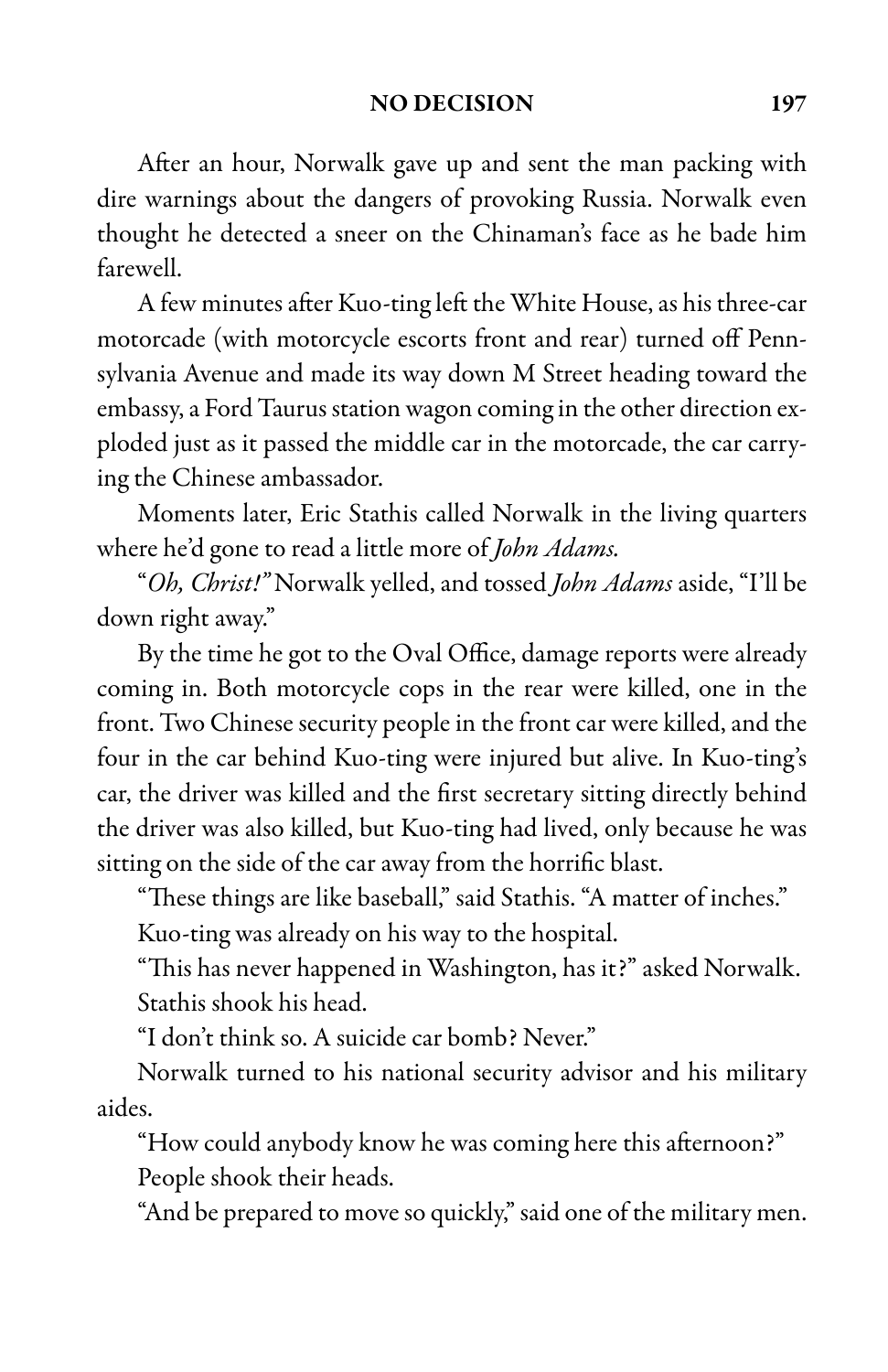"This is like Lebanon," said Uptigrow, who hadn't had a chance to leave the White House before the explosion.

"Well, you guys get started. Let's do what we have to. Big build-up at their embassy, military escorts whenever their people leave the embassy. Tighten it up. Everything."

"Yes, Mr. President."

"You know how the Chinese are, Mr. President," said Uptigrow warily. "They'll suspect we set him up."

"Set him up? You've got to be kidding."

"Who else knew he was coming here except for his people and our people?"

 $"Fuck!"$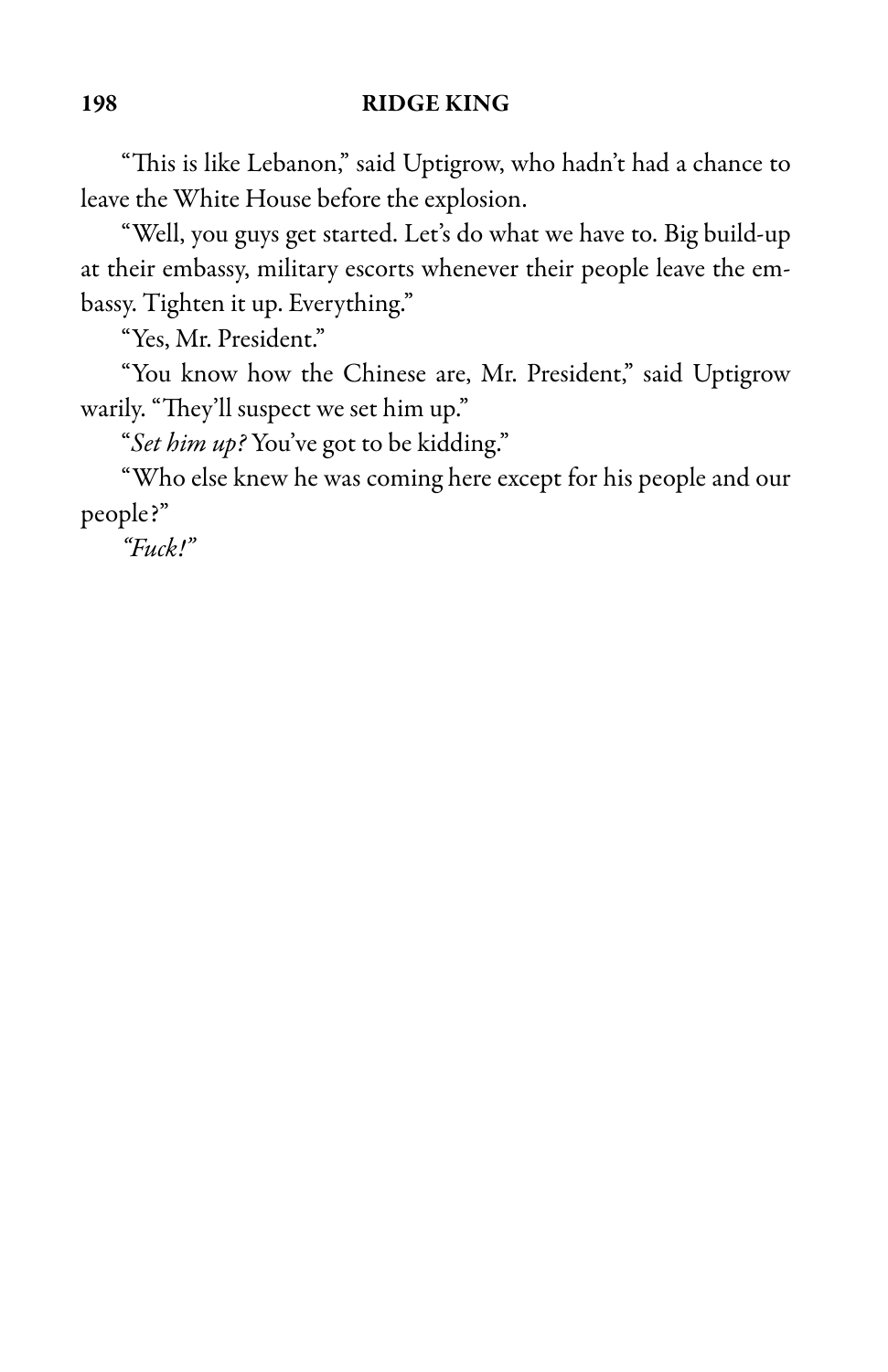# The "Fisherman"

Back on Fearless, Lieutenant St. Clair waited until they had cast off from Fort Jefferson and were well under way before he tried to talk to their detainees. Or, the one detainee he wanted to talk to, the "fisherman."

They'd gone below to be checked out for any basic medical problems, given something to eat and drink and then brought back on deck for some air. They were handcuffed to a long metal rail amidships under an awning so they were able to enjoy the fresh sea air and at the same time stay out of the sun.

Armed guards stood on both the port and starboard sides watching them, but St. Clair was able to approach them with what he wanted to project was a casual interest in their well-being.

He spoke to them in Spanish, asked where they were from, how long they'd been at sea, what hardships they'd endured, what family they might have in Miami or elsewhere in the U.S.

After a few minutes of this, the guards seemed to lose all interest in following the conversation.

"Do any of you speak English? Habla Inglés."

The "fisherman" nodded.

"I do," he said softly.

St. Clair came in a little closer and lowered his voice. The rafters went back to talking among themselves and the sentries weren't listening, so it was just as if they were alone.

"You do? How well?"

"Really well."

"You looked like you were trying to get my attention back there at Fort Jefferson."

"I was."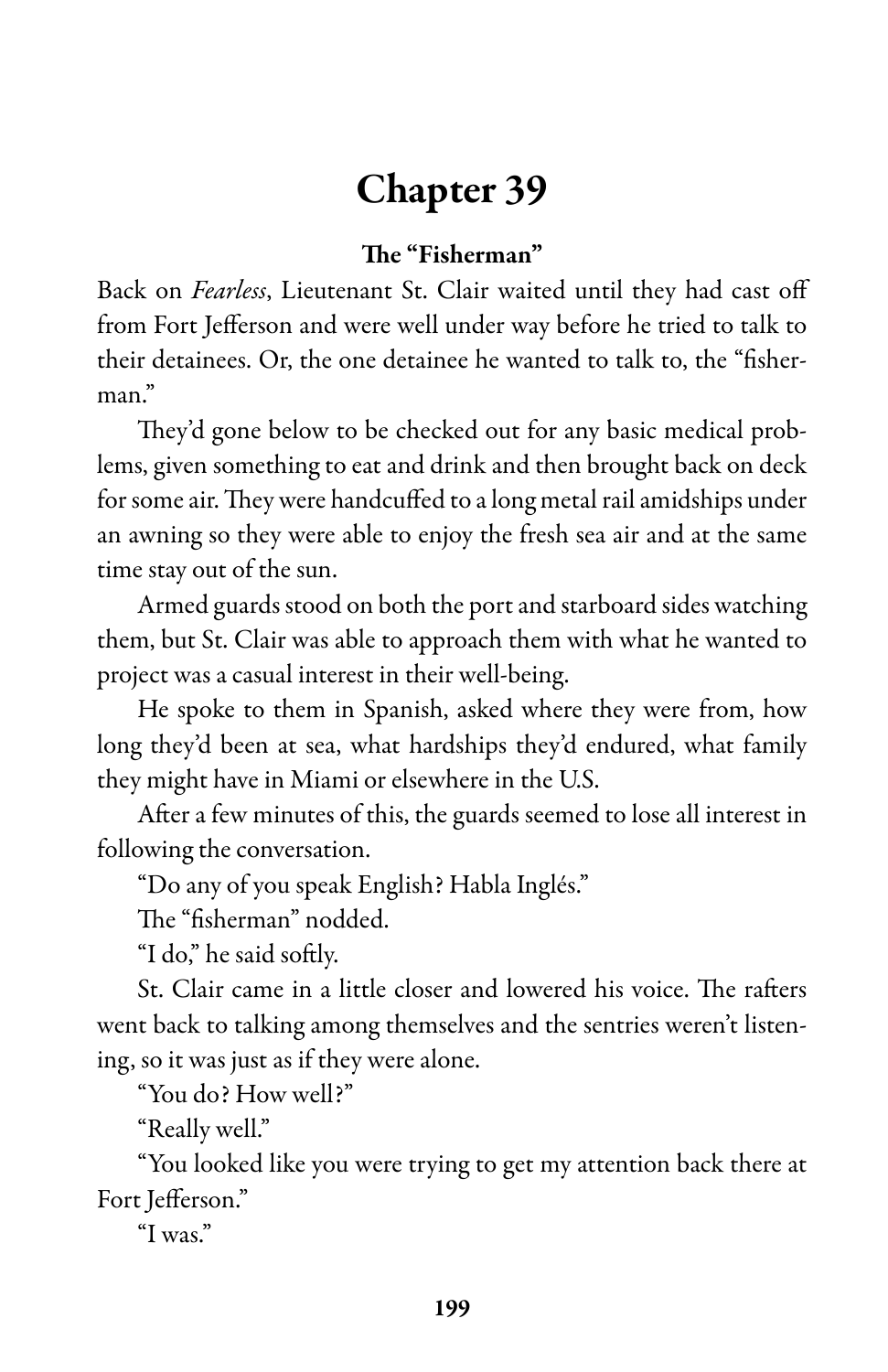"Something you want to tell me?" He looked at a slip of paper in his hands. "Paco Agular?"

"Yes, sir. But I didn't want to make a big scene. What I have to say is for your ears only. You and the captain, that is."

"Your English is really good."

"It ought to be. I'm American. Well, Cuban-American."

"You weren't on a fishing boat that sank, were you?"

"No."

"So, what was it?"

He looked around at the others, saw they weren't listening.

"First of all, I'm not Paco Agular, but Laurencio Duarte. And I'm a DEA undercover agent and I need to talk to you in private."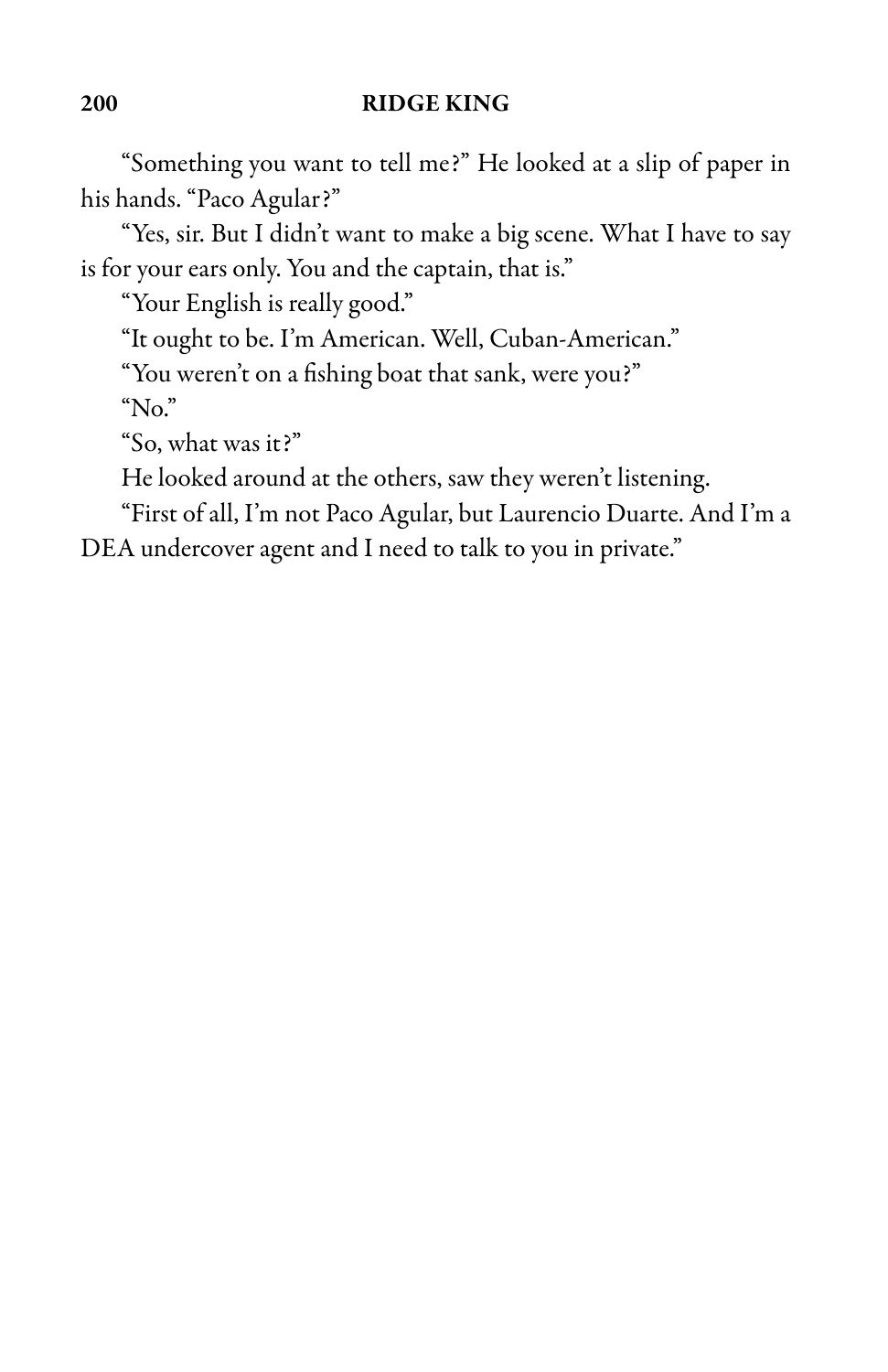# "No Comment"

Norwalk, Stathis and Uptigrow squeezed into a little niche off the Oval Office where there was a TV so they could watch Senator Thurston on NBC blast the terrorist elements that attacked the Chinese ambassador when anchor Aaron Cross abruptly cut him off to report the launch of the Russian invasion in the Xinjiang and Mongolia.

Norwalk couldn't contain a giggle.

"That'll shut him up for a minute."

"Only just," said Uptigrow.

Cross turned to Thurston, who was completely flustered.

"Do you have a comment on this Russian military action, Senator?"

"Well, I, uh, I'm totally surprised. I don't know what to, uh ... I think the Russians better have some kind of explanation for what's going on over there. Maybe these are maneuvers, or ..."

The anchor interrupted Thurston to report on Russian air strikes deep in Chinese territory.

Norwalk's console buzzed. He walked back into the Oval Office and touched a button.

"Yes?"

"The press secretary's here, Mr. President."

"I'm sure he is. Wonder what took him so long. Send him in."

Norwalk's press secretary came running into the room, breathing hard.

"Mr. President, what am I—?"

"No comment. We have no comment."

The poor man was aghast.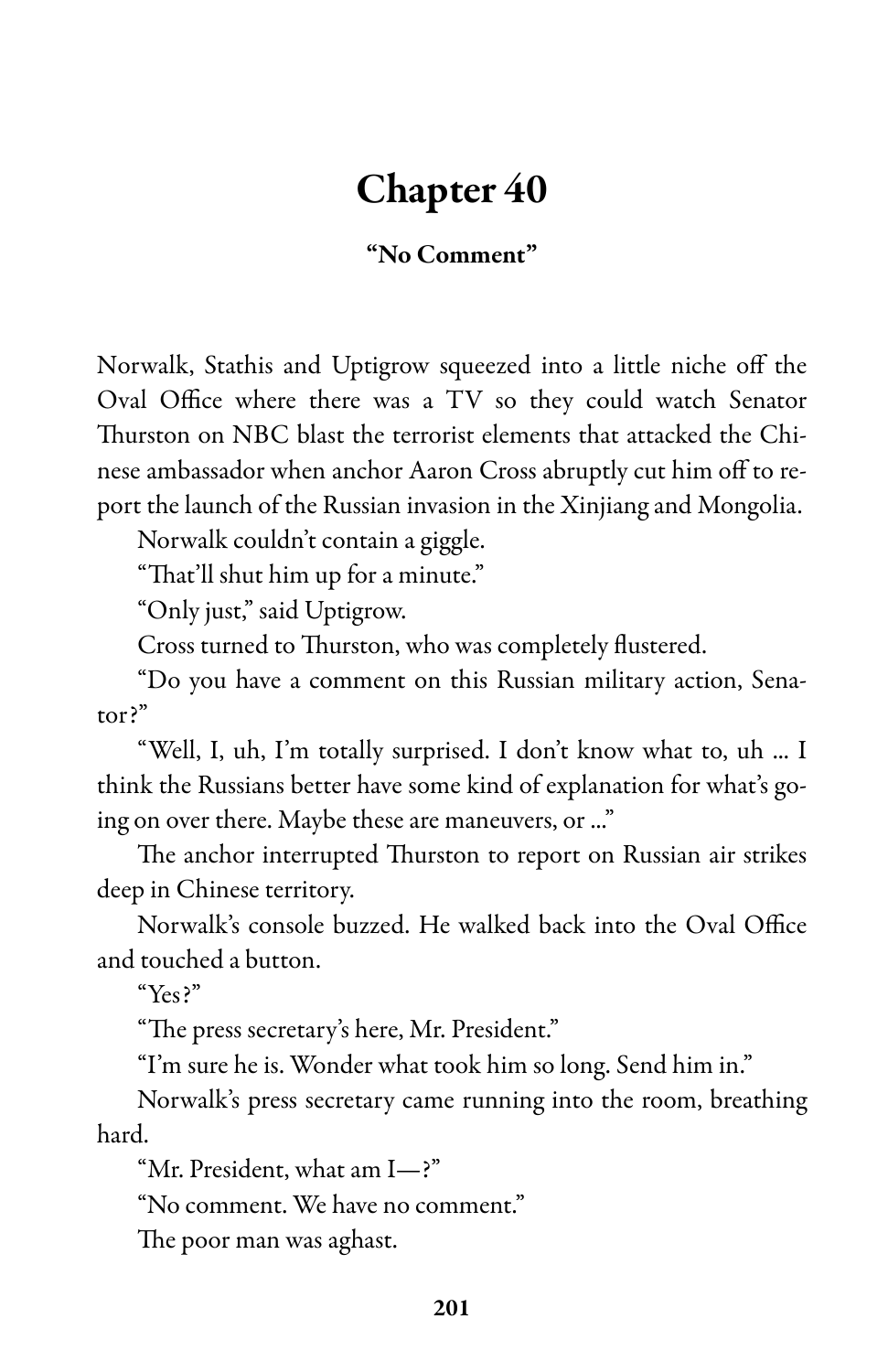"No comment?" "No comment, that's right." "But the whole press corps—" "Actually, I do have a comment." "Yes, sir." "We're studying the situation." "We're studying the situation?" "Yes."  $\textdegree$ But—" "And after we study the situation, we will have—no comment."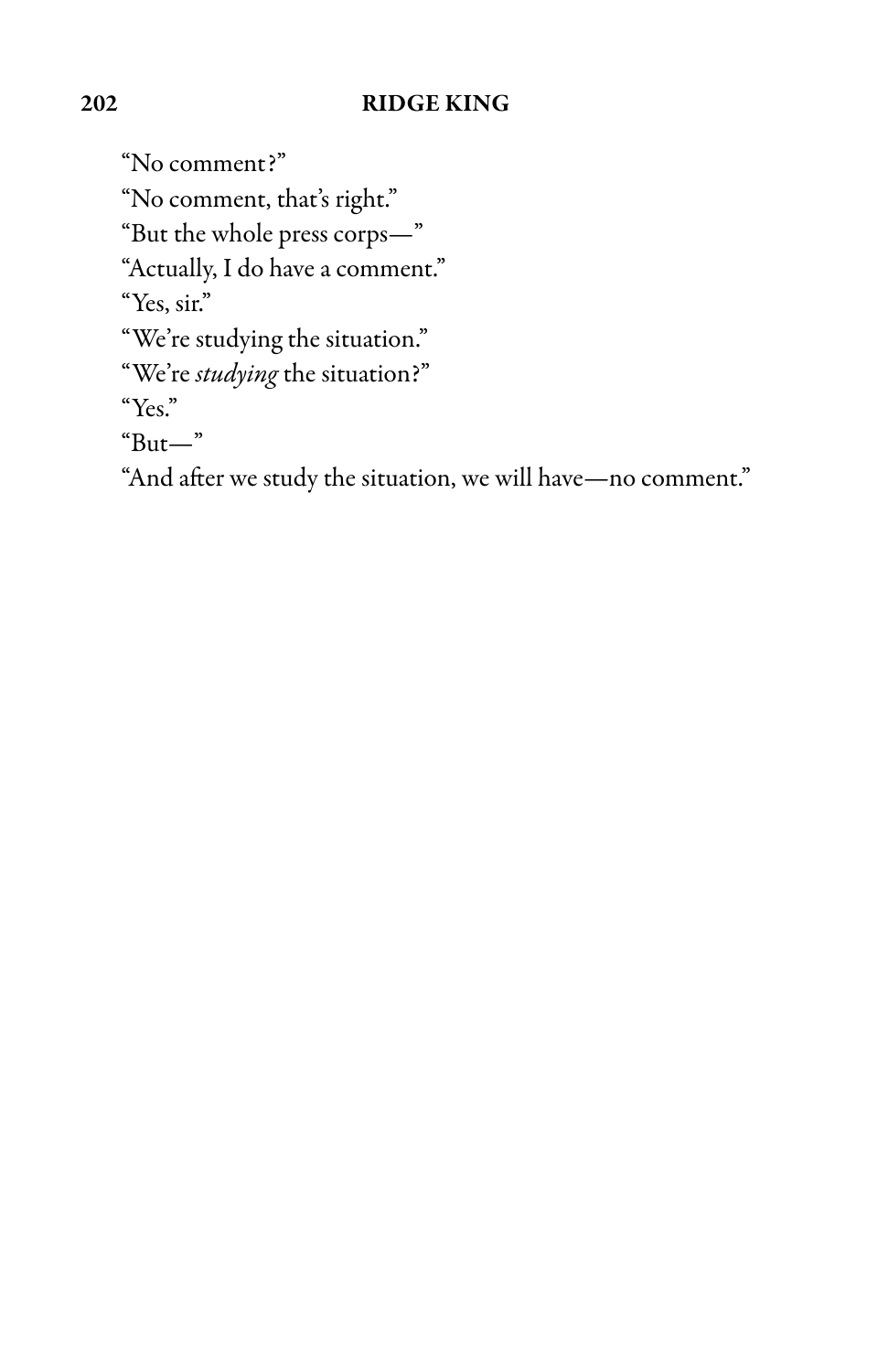# Bacon at the Betsy

Derek Gilbertson turned onto Ocean Drive and drove up to 14th Street in his Jaguar XJ and parked directly across the street from the Hotel Betsy. He laughed to himself at how easy it was to find a parking space on South Beach even in November. Yes, the town was packed, but it was also South Beach, and nobody—even the tourists—got up at 8 A.M. They were all sleeping off the debauchery of the night before.

Gilbertson got out of the car and looked at his watch. He was ten minutes early. The sound of chirping birds in the park separating Ocean Drive from the beach caught his ear and he walked through Lummus Park and out to the dune line where he saw the broad Atlantic stretch out limitlessly. The sun was already high enough to cause him to sweat under his shirt, but there was a fresh salty breeze coming in and he took a deep breath. Two freighters far out at sea passed each other as one made its way north and the other headed south to some far-flung exotic destination.

He had certainly been at the right place at the right time when Raven broke up with Jack Houston St. Clair. Being in the nightclub LIV in the Fontainebleau that night and watching her go off on the poor guy was a real education. Even the DJ was so impressed with Raven's fireworks that he stopped the music completely so everybody could listen to the bitch rip Jack a new asshole. And the guy hadn't done anything.

What he did do that benefitted Derek was to leave. He just picked up and left the club, leaving her there to scream after him.

Derek picked up the ball and ended up taking Raven home that night. He'd worked his way from between her legs into the family law firm and now he was poised to make millions through his Cartel and banking connections. And the best part: she divorced him, leaving him free to play the town, including such high wire acts as Wilma Kassman.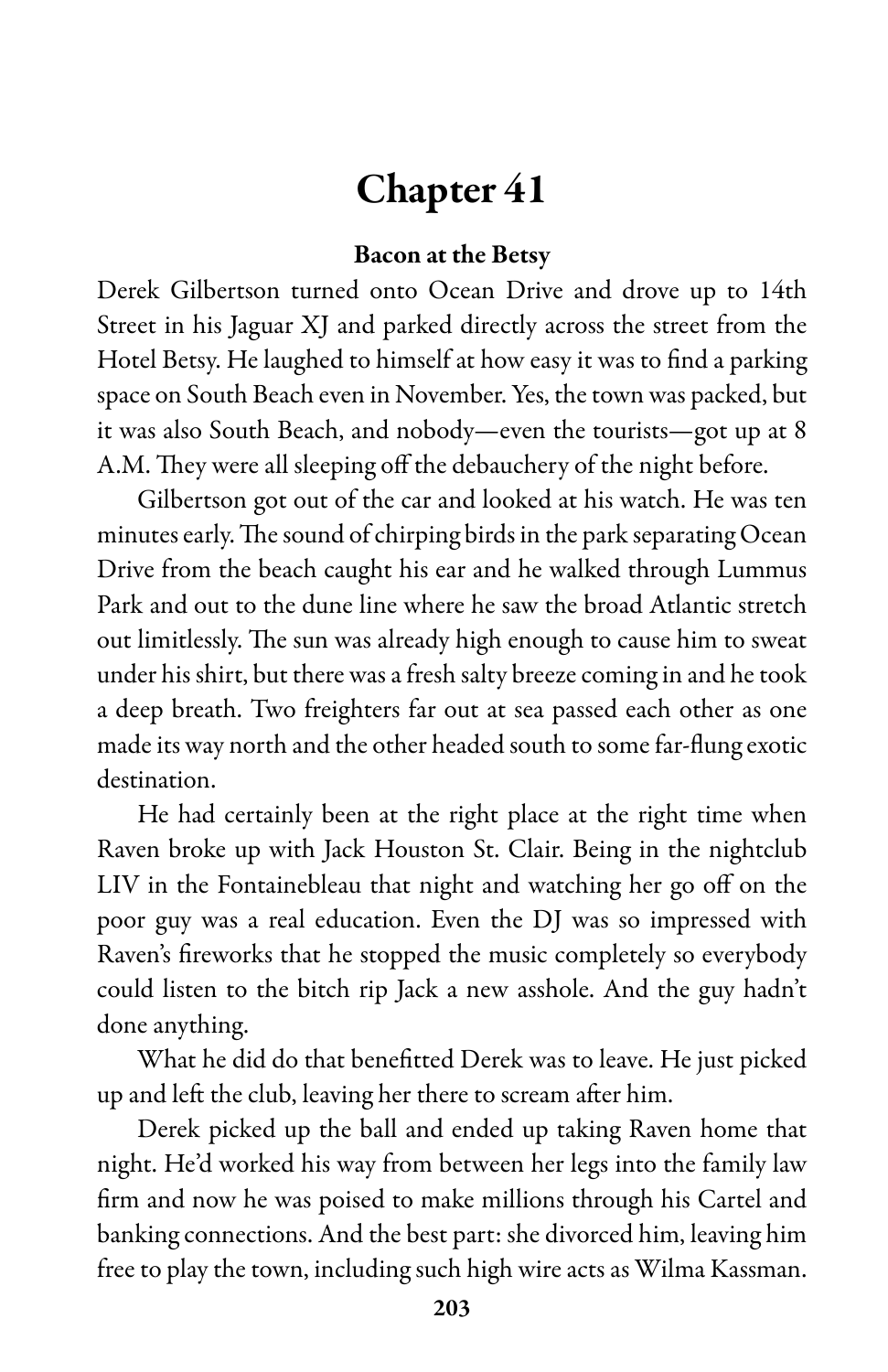Gilbertson looked over his shoulder and saw a couple of tourists in bathing gear and flip-flops settle into chairs on the porch of the Betsy, the sun bouncing off their sunglasses. He saw a Lexus he recognized pull up and park a couple of spots behind his car. Howard Rothman, overweight with his pale sagging skin, crawled out of the car and crossed the street, his body fat bouncing and jiggling as he went, going into the lobby. He worked with Howard because Howard was just as greedy as Derek acknowledged he himself was. Howard was also smart, but Derek thought he was just a little bit smarter than Howard. He was setting Howard up for a very big fall, but he still had to finish building the house of cards above Howard before he could pull the trigger and have them all drop down on his head. The pieces weren't in place yet.

"Oh, Howard," he said under his breath. "What are we going to do with you?"

He walked back through the park, crossed Ocean Drive and went up into the hotel, passing the tourists as they ordered the fruit plate and "that Cuban coffee you make down here, what's it called?"

Gilbertson smiled and passed into the lobby.

"American coffee," Rothman was just telling the waiter as Gilbertson walked up. He got up and shook hands.

"I'll have café con leche, please," said Gilbertson to the sleepy-eyed waiter as he sat down. He looked over his shoulder as another pair of tourists came out of the elevator and went outside to take a table on the porch in the glaring sunlight. He and Rothman were the only customers in the lobby portion of the restaurant.

"You know, I've never been here before," said Rothman. "Heard great things about it," he added as he surveyed the immaculate lobby.

"Oh, it's great. Super steaks."

"Some Frenchman's place, yeah?"

"Yeah. BLT is what they call it. Laurent Tourondel is the guy. Try some of the pastries. They're the best—and the bacon: they don't fry it; I think they bake it or something. Best bacon in town."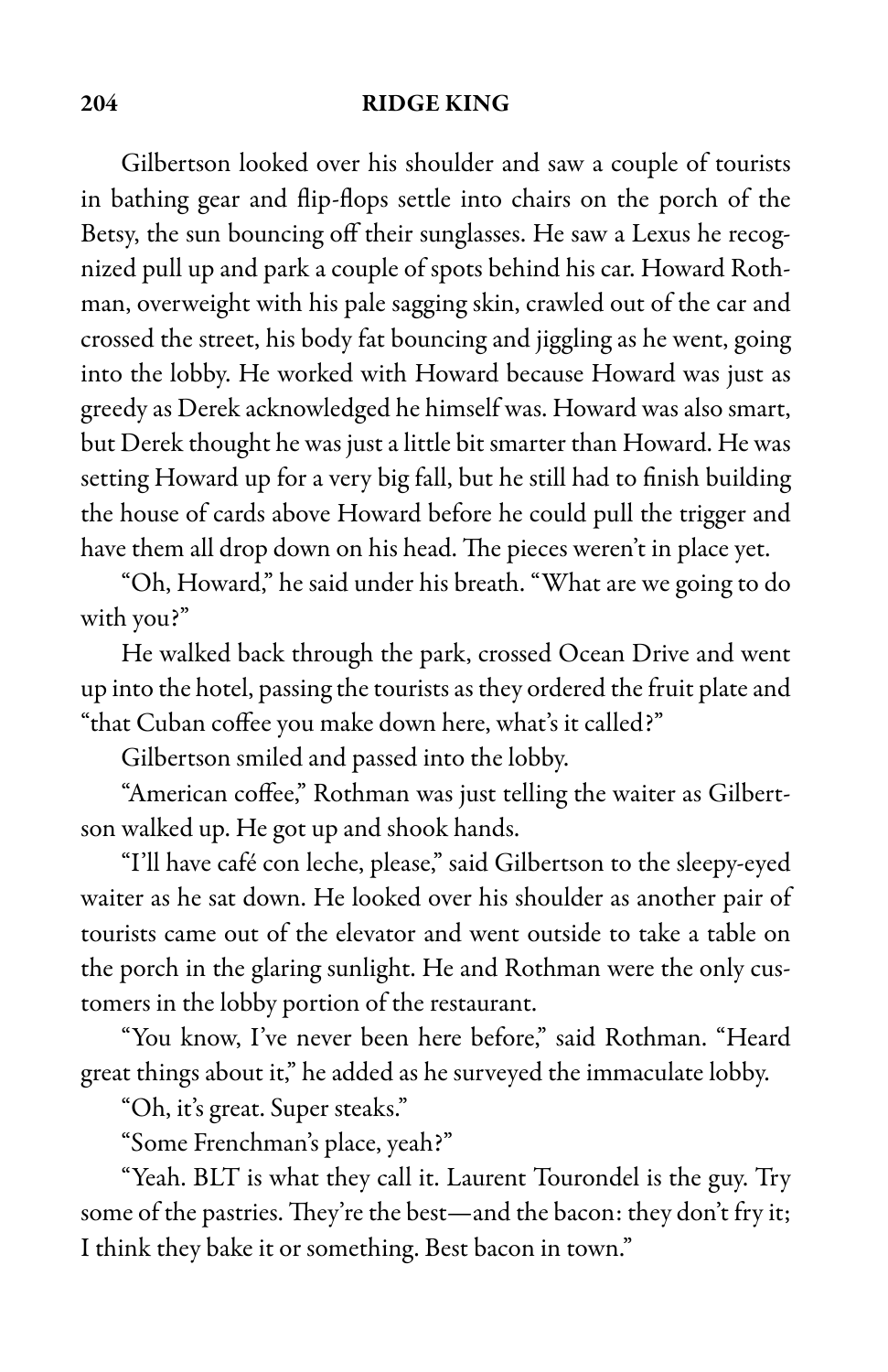"I better have the bacon then," said Rothman. "But only one or two pieces," he added, touching his flat stomach.

Rothman ordered an egg white spinach omelette, Derek the eggs Benedict.

"Raven used to love coming here."

"In better days."

"Yeah, in better days. Now I shudder when I think of her."

They got their coffee and ordered and then got down to business.

"What's the latest at the office?"

Gilbertson shrugged.

"There wasn't very much I could do after Héctor died so suddenly. Things at the firm just ground to a fucking halt."

"It was a shock all over town when he keeled over like that," said Rothman.

"And then waiting for Ramona to make up her mind about what she's going to do."

"Nobody thought she'd leave the bench to go back to the firm."

"That firm throws off millions of dollars a year, Howard, you know that. What was she making as a Federal judge?"

"Well, it's more of an honor to be a Federal judge. You don't do it for the money."

"Not if you have Héctor bringing in the cash, no. But Ramona's got those three daughters to think about, don't forget that. Antonia's not married yet. Raven and I are divorced and Raven needs a *lot* of money, I can swear to it. And Babe is sleeping with Jack Houston St. Clair."

They could smell the rich bacon even before the waiter got to the table with their orders.

"But he was an item with Raven before you," Rothman said.

"Yeah, before I married her. I think she still has a thing for Jack. It must be killing her that Babe is sleeping with him now."

There was a small pause.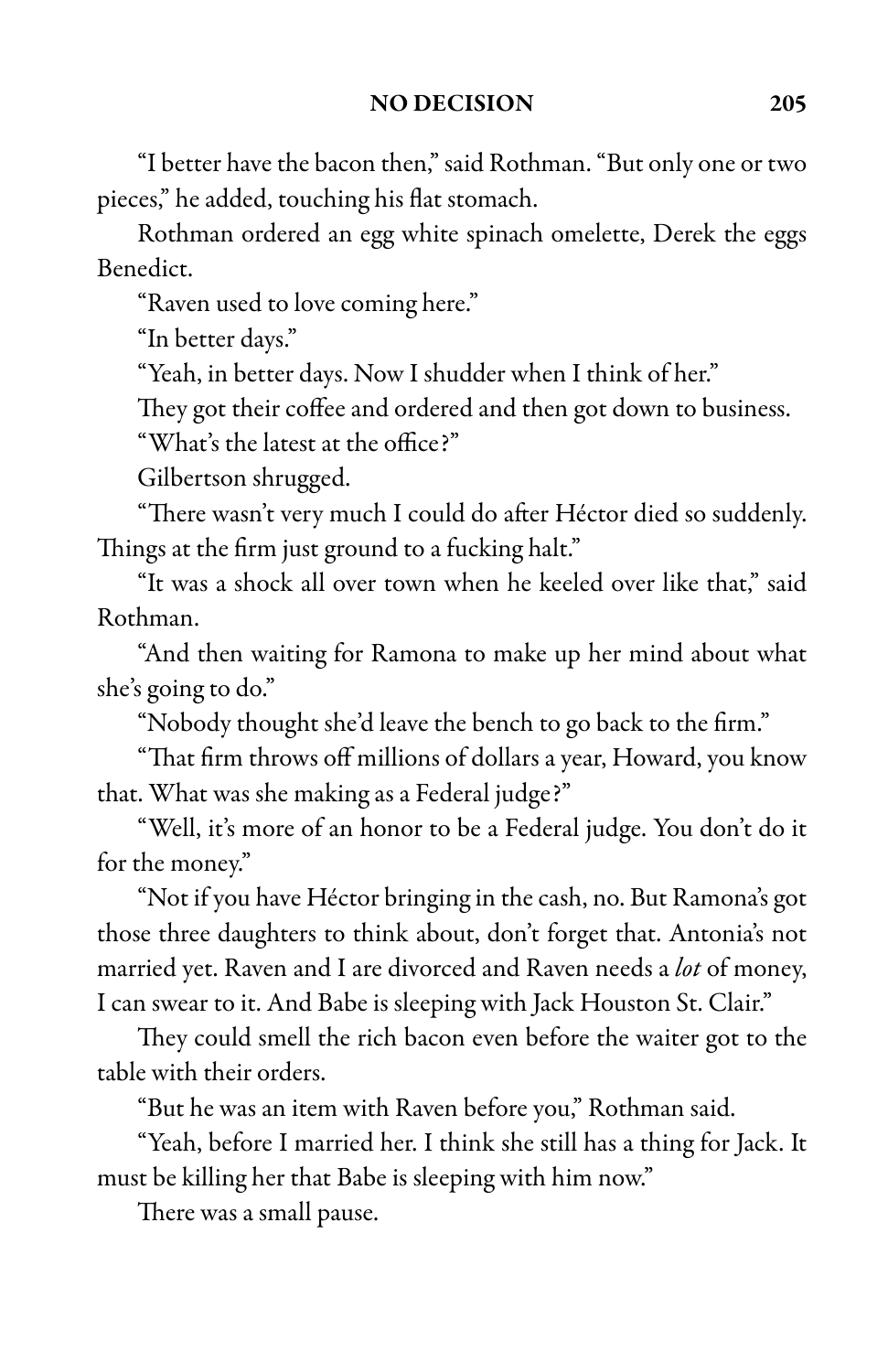"How long are we looking at before Ramona signs off on the wire transfers?" Rothman finally said.

"I'm not sure. She was going over things with a guy in our financial department. But it's all clean as a whistle."

"Till you look into it deeper."

The waiter brought fresh coffees and left them alone. Gilbertson leaned over the table.

"She won't look into it any deeper than Héctor did. If I can get this stuff by Héctor, I can get it by Ramona."

"So you think we oughta continue just the way we have been?"

"How much have you cleaned for us, Howard? You have any idea how much?"

Rothman shook his head.

"More than a couple of hundred million."

"It's closer to three hundred million, Howard. The little we shave off has made us rich just like everybody else along the pipeline. Why should we quit?"

Rothman brought both hands to his chest in a defensive gesture.

"I'm not saying we quit anything," he protested.

"All right, then," Gilbertson leaned back in his chair, picking up a piece of bacon.

"If you look at it objectively, what we're doing isn't really illegal." He caught a reproving glance from Gilbertson. "Well, technically, I mean."

"It's not illegal in Bolivia or Peru maybe, but it's illegal here." A sharp crack as Gilbertson bit into the bacon. "It's just good business, Howard. Like this bacon, it's a really good thing. Eat too much of it and you'll die of heart disease. As for our business, it's as good as the bacon. It's only bad for you if you get caught."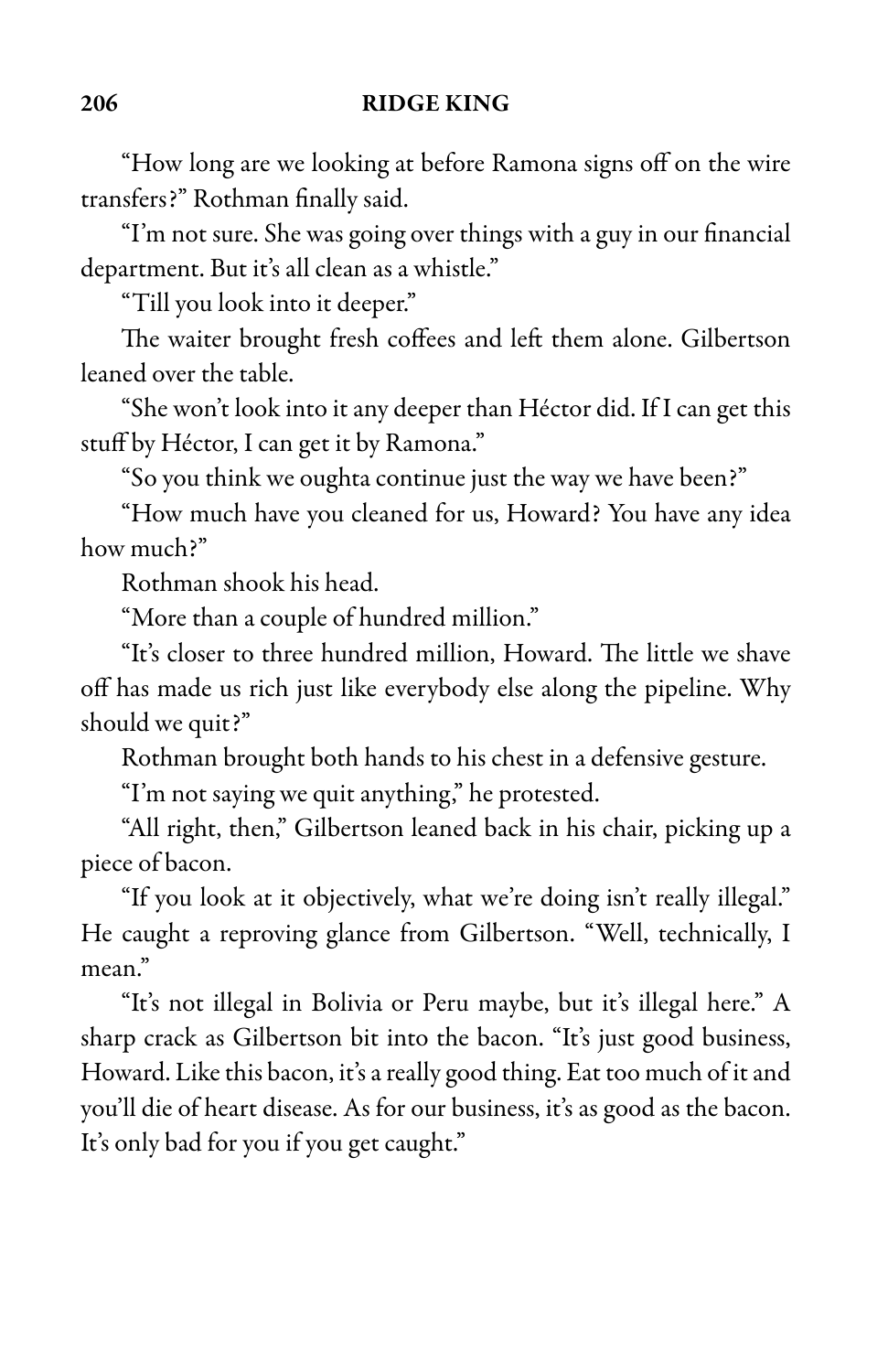# Laurencio Duarte

Laurencio Duarte had run through his story twenty times to get it all lined up so he'd have every chance of being believed. He knew he hadn't washed all the blood out of the Zodiac. He'd been working on that when the Fort Jefferson patrol boat came up to him so fast that he ran out of time. Since he hadn't been able to wash it away, it would have to be explained away.

After he revealed his identity to St. Clair, Duarte had been left on deck still cuffed to the railing, but before long, another guardsman came up, removed his cuffs from the rail (but not from his hands) and escorted him below decks to a small spare office. Moments later, Captain Billings and St. Clair came in.

"Wait in the passageway," Billings ordered the guardsman.

"Aye, aye, sir."

When the door was closed, Billings turned to him again.

"My first officer tells me you're DEA undercover."

"Yes, sir. Name's Larry Duarte and I've been working for the Sinaloa Cartel for four years."

"So tell us how you found yourself stranded at sea."

"We were returning to Colombia in a submersible from delivering a few tons of coke to pick-up units in the Keys, took on water and were forced to abandon ship."

Billings nibbled away at his lower lip, clearly transfixed by the story.

"Lieutenant St. Clair here tells me there was blood in the Zodiac. A park ranger saw it and showed it to him."

Duarte was ready for that one.

"I'd been suspected for a while, and when we got out of the sub into the Zodiac, the crew turned on me—well, there was just one of them. The other three went down with the ship. That's how fast it went down. Well, once in the Zodiac, this guy said he thought I had sabotaged the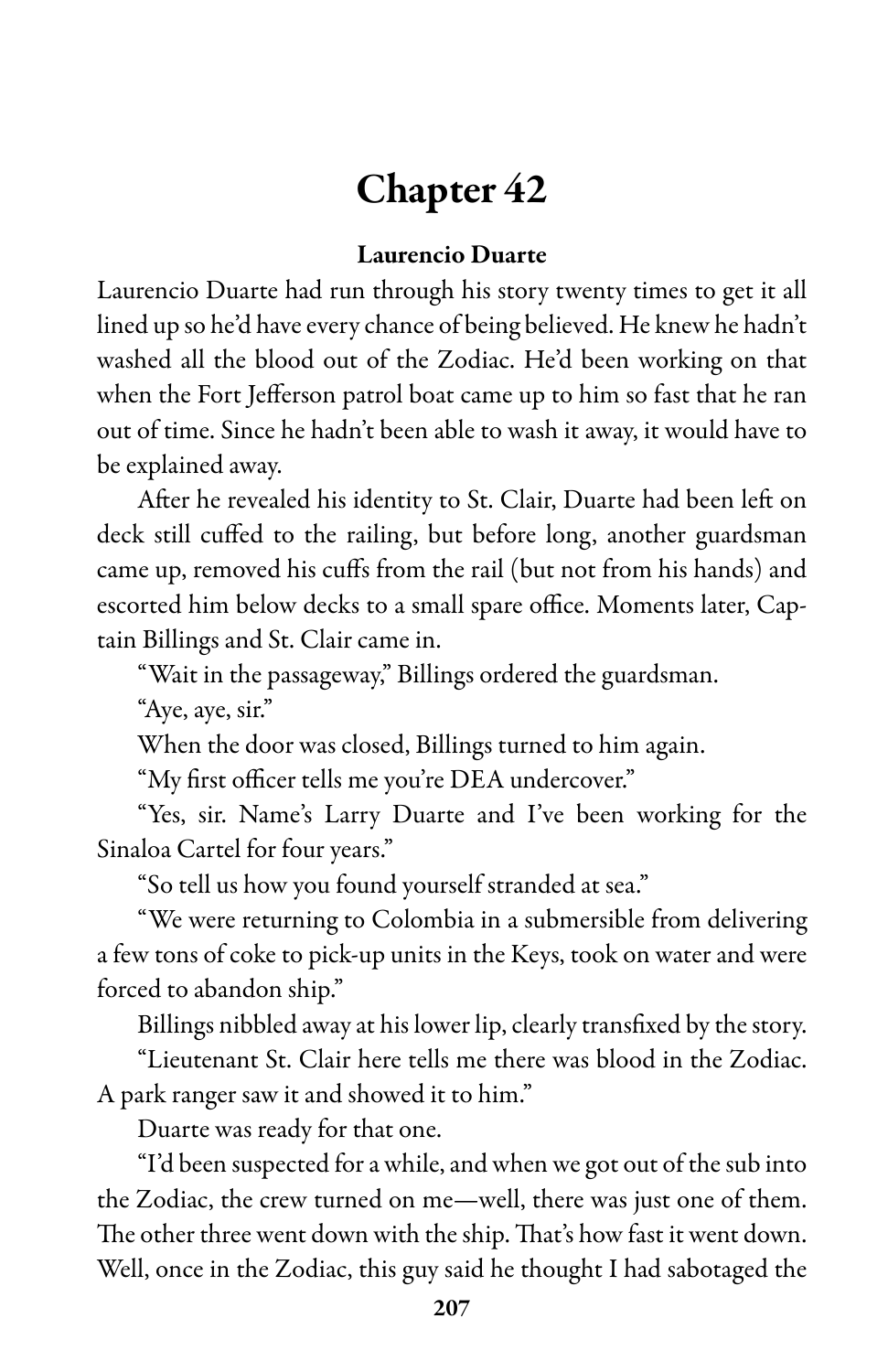ship because I was a spy. He attacked me. I had a small caliber weapon with me, and I shot him. But as we struggled, he got the gun away from me but I was able to push him overboard and he lost his grip on the gun and then the current took him away. That's how the blood got there."

"That's quite a story."

"Yes, sir, it was pretty scary."

"So after you push this guy overboard, you were adrift?"

"Yes, sir. The engine died on me."

"How long were you out there before the rangers at Fort Jefferson found you?"

"Two days. I had water and some food in the kit."

"Jesus. You could have ended up anywhere. You were about sixty miles from the Gulfstream—that could've taken you up to Canada."

"Yes, sir." Duarte wanted to change the subject.

"DEA section chief in Miami will verify my identity, both as Paco Agular and my real identity, Laurencio Duarte, and my status."

"We'll see to that right away. Until then, I'll have to keep you under guard."

"I understand, Captain."

Billings settled down into a chair, clearly mesmerized by all this.

"So you've been doing this for four years?"

"Yes, sir. This is my first year working in the submersibles. I've made six trips this year."

"I would *hate* being in one of those damn ships."

Duarte smiled.

"I've got claustrophobia. I know what you mean."

They chatted on for a bit until Billings was called when the Runnymeade was in sight.

"OK, then. We'll check with DEA in Miami and get you out of those cuffs, Laurencio."

"Larry, sir."

"Larry, sure."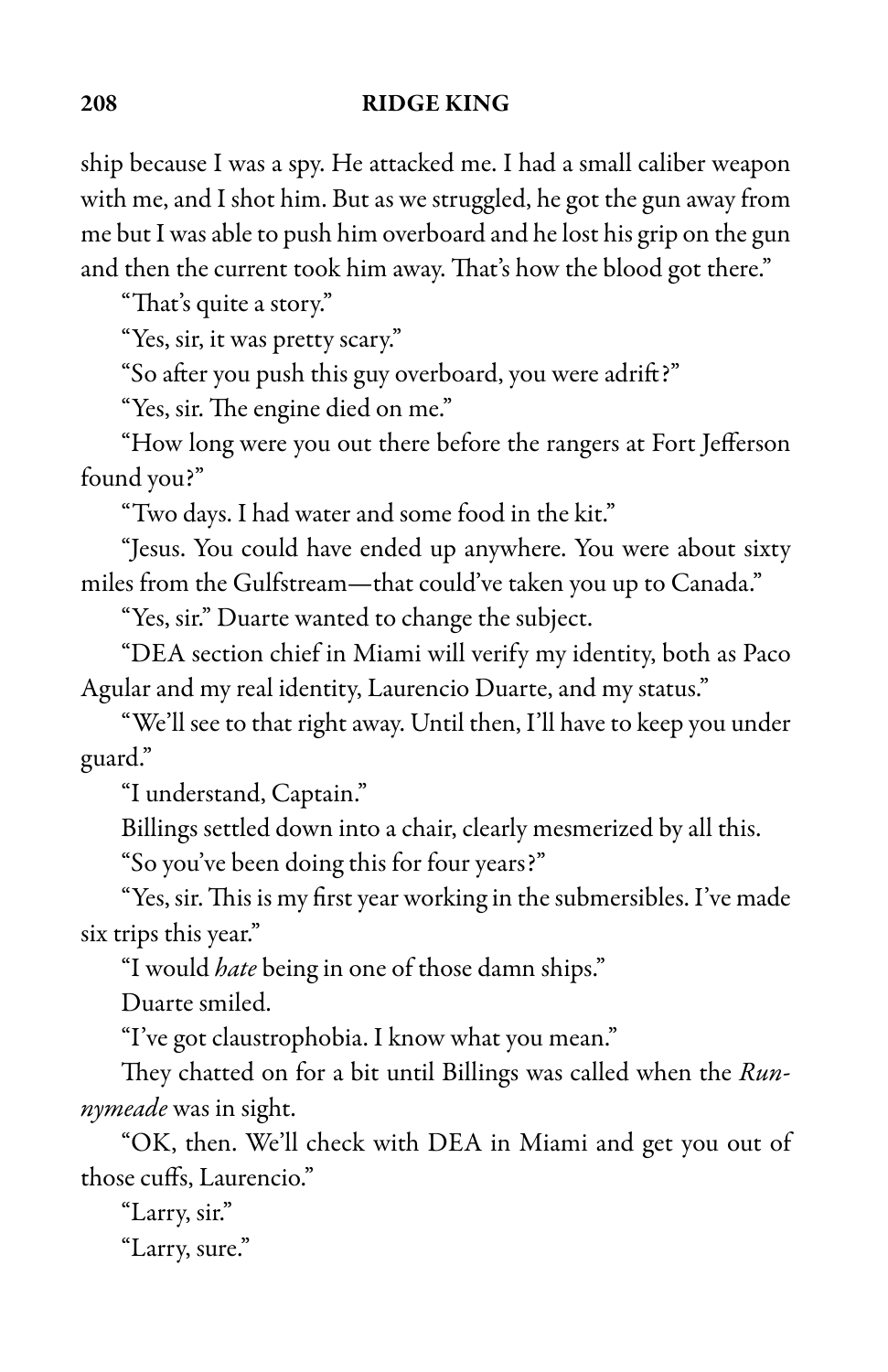They called the guardsman back and left him.

Duarte felt good about the way the interview had gone. They believed him completely. And he saw no reason why they wouldn't believe the same story when he got back to Miami. Why could they imagine he would lie about it? What was there to lie about? How could they know there were 65 million reasons to lie? But, given his life the past four years, he'd become quite adept at lying.

The main point was that nobody knew about the money in Mirta, except the people at the Cartel tracking her, but they didn't know where Mirta was.

When *Mirta* failed to show up, and none of the crew later showed up proving they'd been rescued, the Cartel would chalk it up to just another lost submersible. Happened all the time. The crew members' families would all get big cash payouts to maintain loyalty—and silence. It logically would be assumed that "Paco" had gone down with the ship along with everybody else.

The Cartel would have no way of knowing he'd returned to the U.S.

Since he really was an undercover DEA agent, his story would be corroborated within the hour and the cuffs would come off.

When they tied up in Miami, he'd be picked up by a DEA team and debriefed immediately. Once he got through that, they'd give him a month off and decide where to assign him next. As far as DEA would be concerned, "Paco" would indeed have gone down with the ship. The sooner Paco was history, the better for everybody involved.

Once Billings and St. Clair were out in the passageway, Billings sent St. Clair to contact the DEA in Miami to verify Duarte's story. But as he made his way to the radio shack, things didn't add up in St. Clair's mind.

The blood in the Zodiac—even diluted as it was by seawater—seemed like an awful lot from just one man with a wound. It couldn't have been too serious a wound because the stricken man was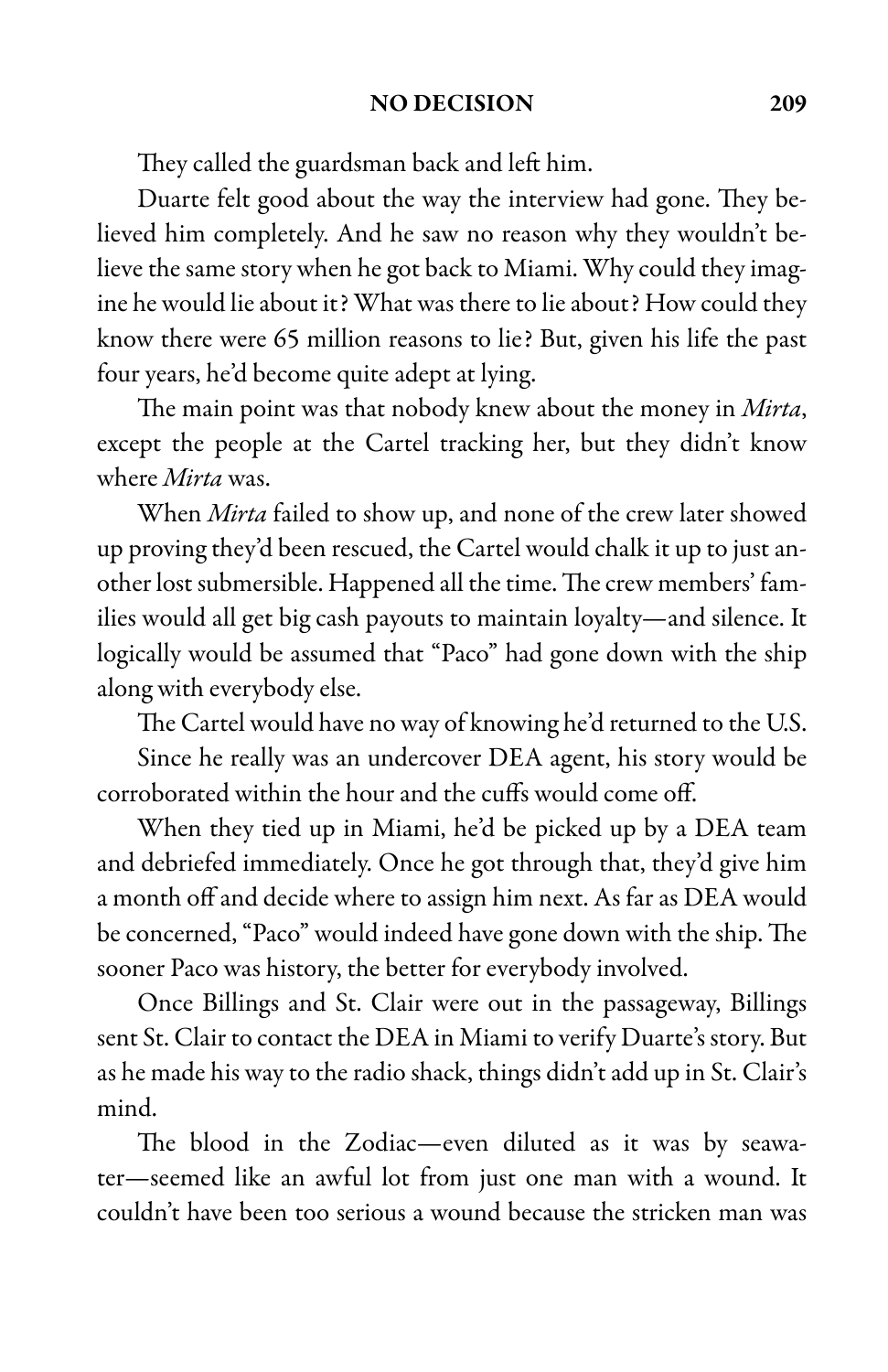still forceful enough to struggle with Duarte. But the story did answer Gonzalez's question about the blood.

Billings never mentioned the untouched food and water supplies. St. Clair knew he couldn't interrupt Billings—mostly for personal reasons—so he let it pass.

Duarte said the engine died on him. Gonzalez said it worked just fine.

There was no indication of any sunburn. Duarte's face and arms were perfectly pale, consistent for a man who'd been in a submersible. Not consistent with a man baking for two days in the hot Caribbean sun.

St. Clair wondered what he ought to do about these little inconsistencies when they got back to Miami. He didn't dare speak up in any way that might make Billings look like he hadn't thoroughly done his job vetting Duarte. Better to let Duarte slip through the fingers than cause Billings any trouble.

The main thing that bothered St. Clair was why a DEA agent would lie to them about any of this in the first place? What could he possibly have to gain? Maybe he was saving certain facts to reveal to DEA when they debriefed him, thinking it wasn't any business of a couple of average Coast Guard officers. That much made sense.

Up on deck a little later, as Fearless made for Runnymeade at full speed, they passed a group of three small boats anchored together.

By now, Duarte was out of his cuffs and standing on the after deck with Billings and St. Clair.

"Know what those boats are, Larry?"

"What?"

"Part of the team that guards the Atocha's wreck site."

"The Atocha! Hey, that's something."

The Atocha was short for Nuestra Señora de Atocha (Our Lady of Atocha), a Spanish treasure galleon that went down in a 1622 Labor Day hurricane 35 miles off Key West with millions of dollars worth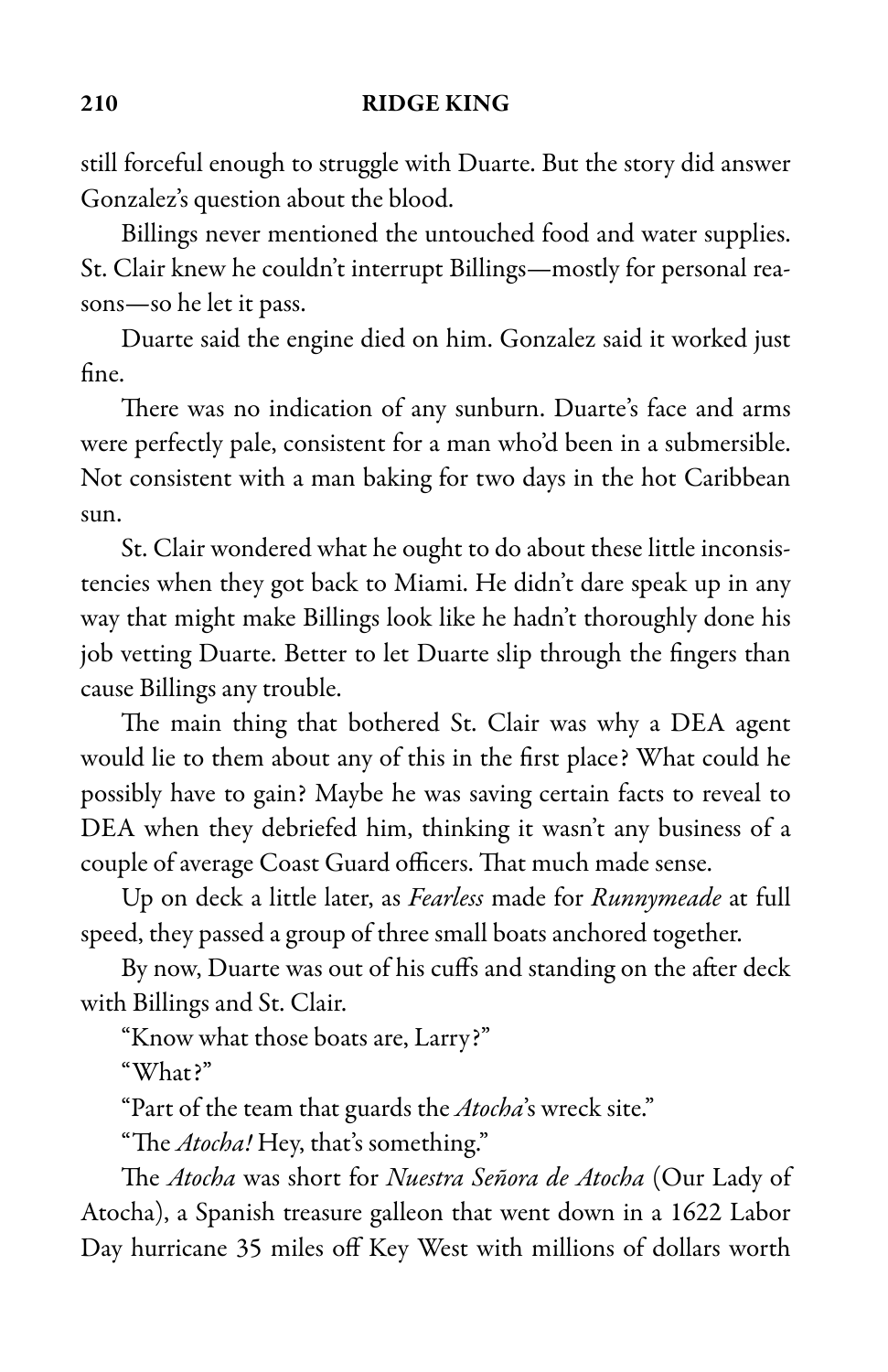of jewelry, silver and gold. Treasure hunter Mel Fisher discovered it in 1985.

Billings shook his head.

"They say they still haven't recovered a third of the treasure."

St. Clair turned to Duarte.

"Just imagine what's buried under all that water," he said with a laugh.

St. Clair found himself a little surprised when he saw Duarte's pale skin flush bright red.

"Yeah, just imagine," Duarte said in a whisper. Bright red, thought St. Clair. Bright red.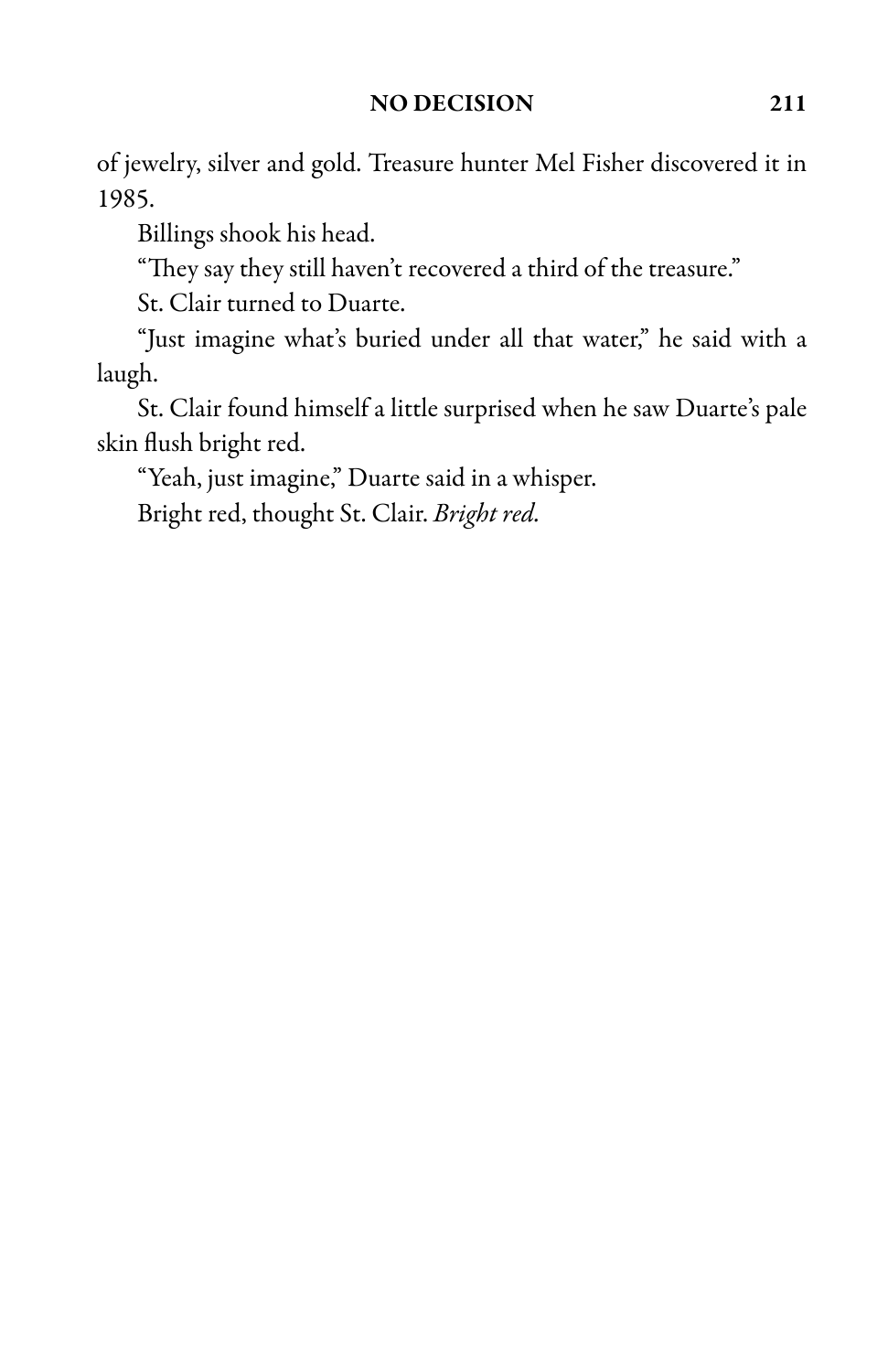# The Cowboy Freshman

Matt Hawkins arrived in Washington aboard Delta flight 432 direct from Cheyenne after a connection in Denver, just a couple of days after the election. But already a lot had happened: Yang Kuo-ting was in the hospital, the Russians had advanced into China and Mongolia, President Norwalk had called the old Congress into special session.

The long flight originated in the early morning. His new administrative assistant, David Murchison, and his secretary, Liz Woodbury, who'd traveled with him from Jackson to Cheyenne to catch the flight, were fast asleep. He, however, didn't close his eyes the whole trip.

He had plenty to think about. He'd heard about Yang's bombing the night before. And the Russian invasion of China a few hours later.

He continued to think about Norwalk's speech calling the current lame-duck Congress to Washington. He, too, was coming to town because the speech put beyond any doubt that the House would actually decide who the next President would be. He looked out of his window at the passing pre-dawn clouds. He hadn't thought it would happen. He'd assumed something would break in the Electoral College or that one or two states would throw the election either way after recounts. But now, this! He'd be in the thick of it. A witness to history.

Matt Hawkins felt queasy. He'd never felt queasy in his entire life, never found himself in circumstances where this feeling would come about. He felt butterflies in his stomach, similar to the feeling he had when he addressed his first Rotary Club, but it was much, much more than that. He kept telling himself throughout the flight that his vote would never be that crucial. He'd been over the figures with Dave Murchison on the new Congress. His party had twenty-two states already against the Republicans' twenty. It was just a matter of the House leadership convincing one representative from a few of the states with tied delegations to join them. Knowing what little he did about pow-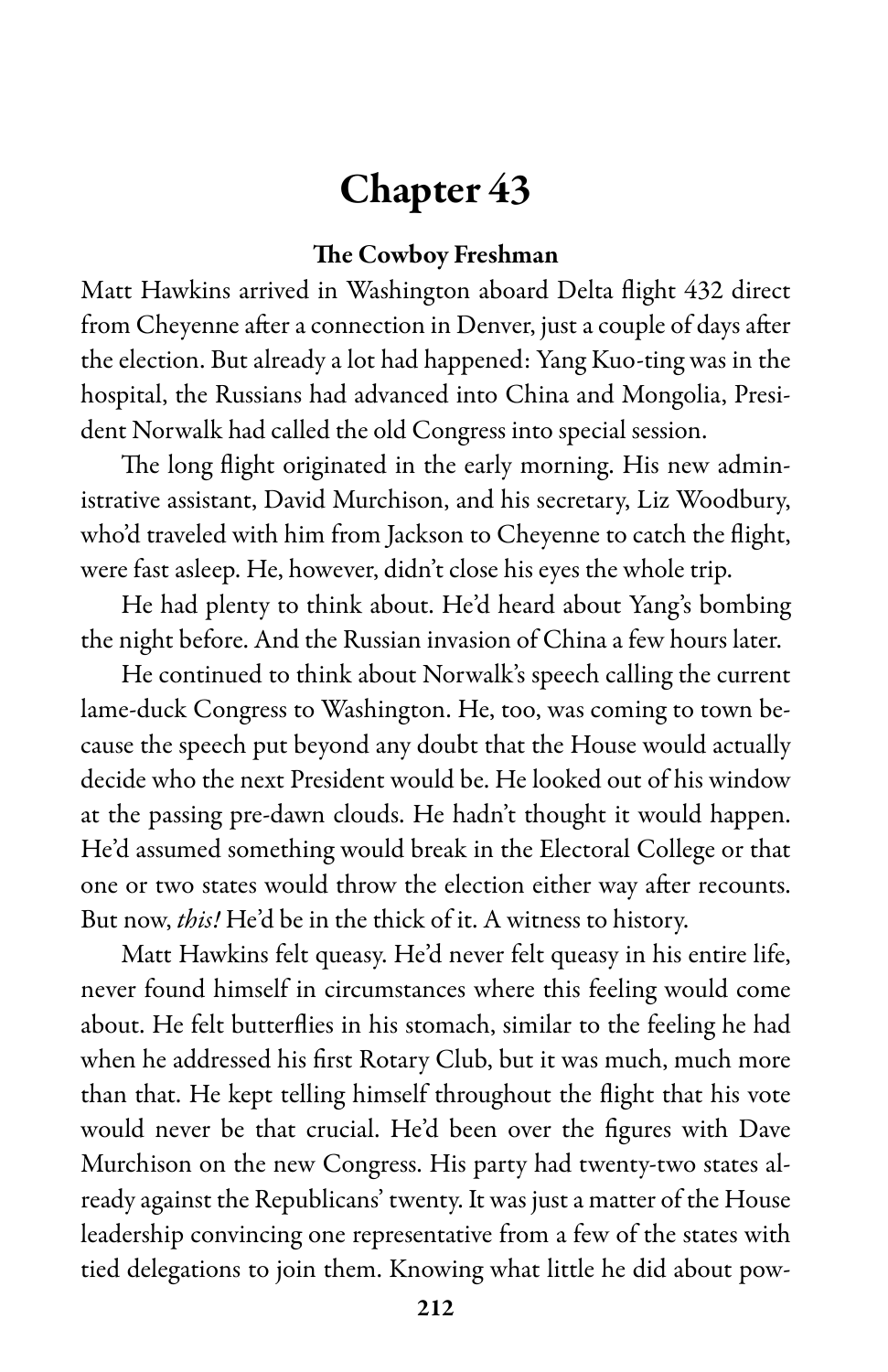er politics in Washington, he thought that wouldn't be too difficult for the House leadership.

If for some reason his vote became important later on, he knew how he'd respond. He'd supported Thurston wholeheartedly in the campaign, he believed in his China policy and though he'd never met the man, he felt a sudden closeness of spirit with the Democratic candidate. He knew his support wouldn't waver.

Also, he didn't completely trust President Norwalk. Why would a man who so obviously hated Senator Thurston (he had made that plain on earlier occasions) throw the election into a House dominated by that man's party? Hawkins didn't understand. He feared President Norwalk, but he couldn't put his finger on any actual reason. The President didn't even know who he was, so how could he fear him? The almost mystical power of "The Presidency" is what he imagined he feared.

He had to admit it: he was just a cocky mountain boy who was coming down from the hills into the real world. It was a little scary, no question about it, but scary in a very exciting way. He couldn't wait to get to Washington.

He was nervous at the prospect of entering Washington during such a crisis as the sole representative from the sovereign state of Wyoming. He felt the fear that any novice would feel, no matter what he was stepping into. He also felt the thrill rush through his blood and tingle his nerves when he thought of the challenge ahead of him. This was surely a peak higher than Grand Teton, he thought. He was strangely attracted to Washington as though to some higher goal, some idealized craggy Olympus that he felt the surging energy to race up and conquer, hard though it might be, and bruised though he might be when he got there. He felt the power that any man in his position would feel, so he knew the accompanying cold sensations of fear were not unusual. He knew he wouldn't feel the same if he'd been elected one of the twenty-nine representatives from New York or one of the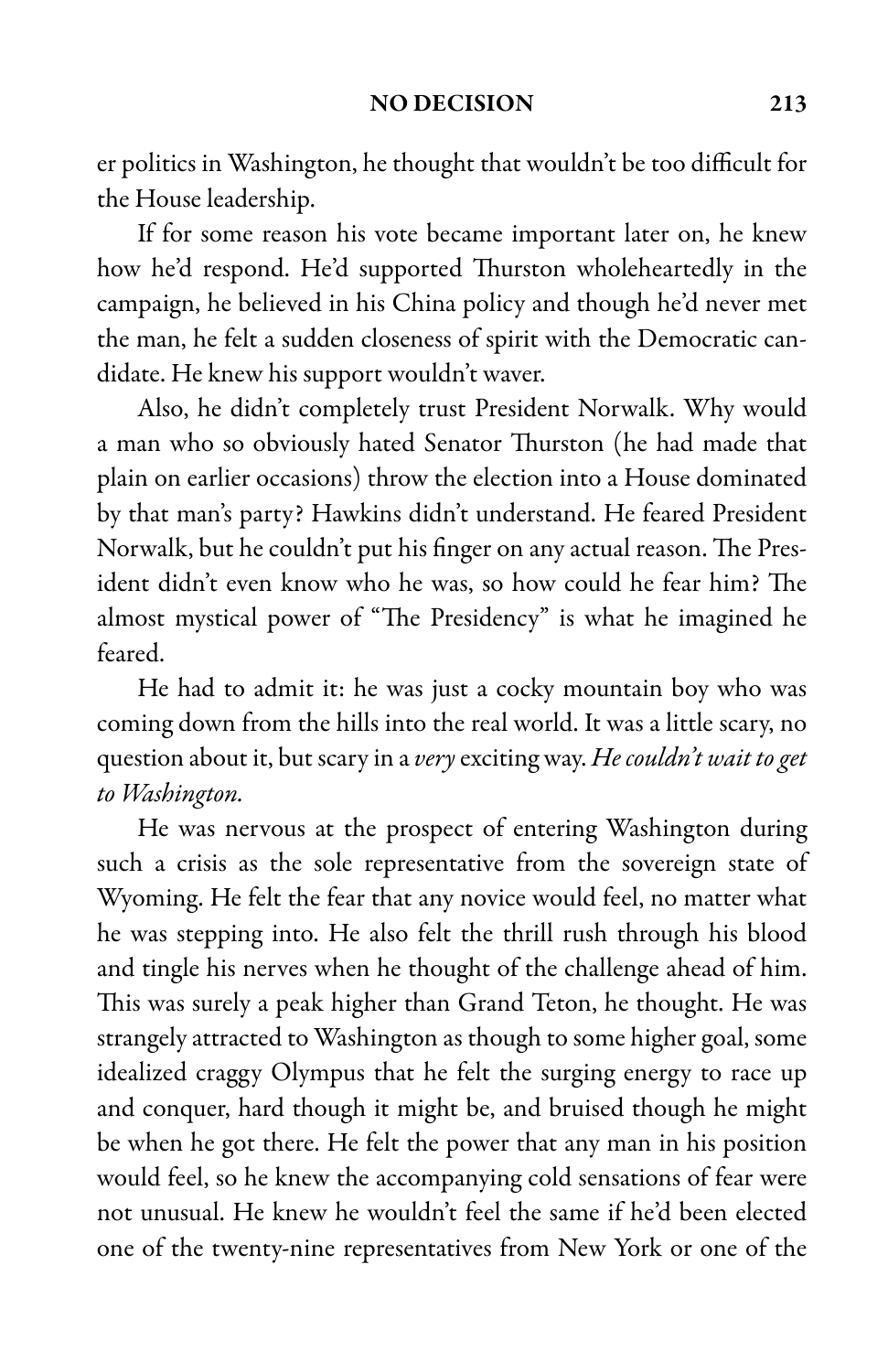fifty-three from California. A representative from New York could hardly be too important in the crisis confronting the Congress. The representative from Wyoming might be, could be. When he stood up on the floor of the House to cast his vote, he alone would speak for his state.

Although the President's speech was foremost on his mind, he was thinking also of Yang's bomb ing.

He wondered who did it, of course, and decided that Russianbacked commandos tried to blow up the ambassador. He wondered if the same bad guys would also shoot Thurston if they had the chance, or if they'd shoot anyone who stood for China against Russia.

Seldom had he been in a situation in which he had such a strong desire to have someone close to him. That desire came over him suddenly and he wanted Sue near him.

But Sue would remain in Jackson and Cheyenne for up to three weeks making all the arrangements that he might have seen to, had he stayed in Wyoming long enough.

He wanted to call Bill Crampton that night, if possible, and see him as soon as he could. Although he agreed election night to see Crampton before he left for Washington, neither he nor Crampton knew they'd both be leaving the next day.

He talked to the still current representative from Wyoming the day after the election immediately after hearing Norwalk's speech, and found out that Crampton was planning to fly to Washington a few hours later than Hawkins. Matt hoped they could see each other that night. He desperately wanted to hear what Crampton had to say about the situation and he still held the highest possible regard for him as a man, and his respect for Crampton's obvious practical political experience was leapfrogging by the hour, so anxiously did he feel the desire to have his counsel.

In talking to Crampton after Norwalk's speech, Crampton did not sound too sad about having lost.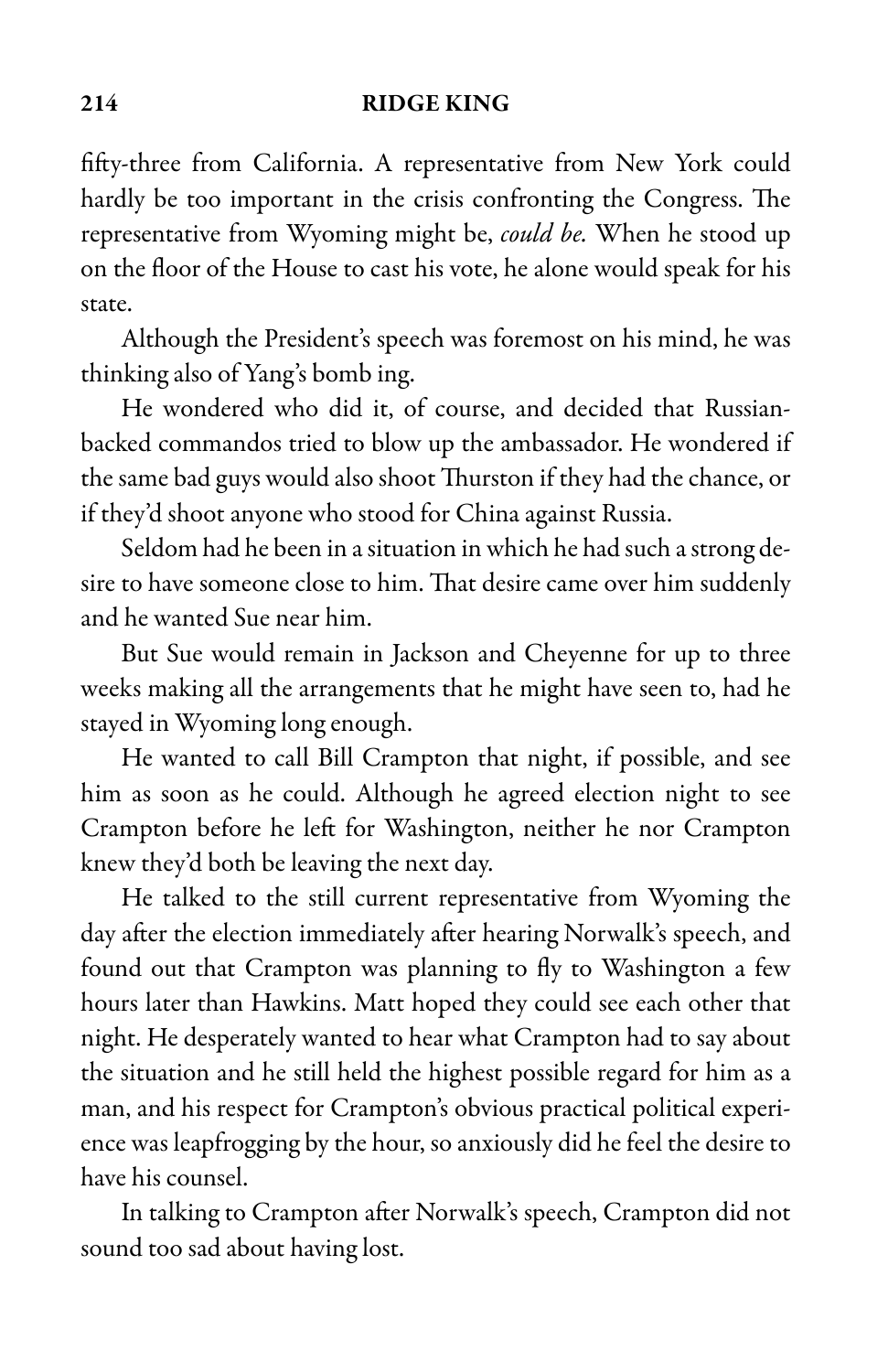"I'll bet, Mr. Congressman-elect, that you feel every single one of your twenty-nine years," he said.

Matt had to smile at that. Crampton was right.

"Yes sir, I certainly do."

"But it looks like we'll both be going to Washington. I'm leaving tomorrow at ten. When will you go?"

"We're going over to Cheyenne tonight to catch the early flight out just before dawn."

"Can't wait, huh?" said Crampton, laughing lightly. "I certainly wish I could be sitting in my old seat next January," Crampton said quite soberly. "I never thought anything like this would happen—not really happen. It's one thing to read about Jefferson and Burr, but this is different. It's happening to us today! Things are so different."

"How do you mean—different?" Matt asked, sensing already in Crampton's voice, the uniqueness of the situation.

"Well," Crampton said, hesitating, "methods are so different these days. It won't be a grand debate on constitutional forms and the integrity of one position over another. There won't be time for all that rhetoric—not with something like this. Things are much quicker now and the stakes—the stakes are so high."

"I'd like to see you when we get down."

"Of course, that's what I'd like, too. They'll probably keep the session going till after Thanksgiving."

"I don't know anybody down there—except you."

"Well, we'll talk about it more later."

"Okay, Bill, that's fine."

It was more than fine with him. Crampton's friendliness and his being in Washington meant a lot to Matt, because he literally knew no one down there. He met the Democratic National Committee chairman when the guy came to Wyoming to make a speech for him, and he met with liaisons from the national headquarters about finance and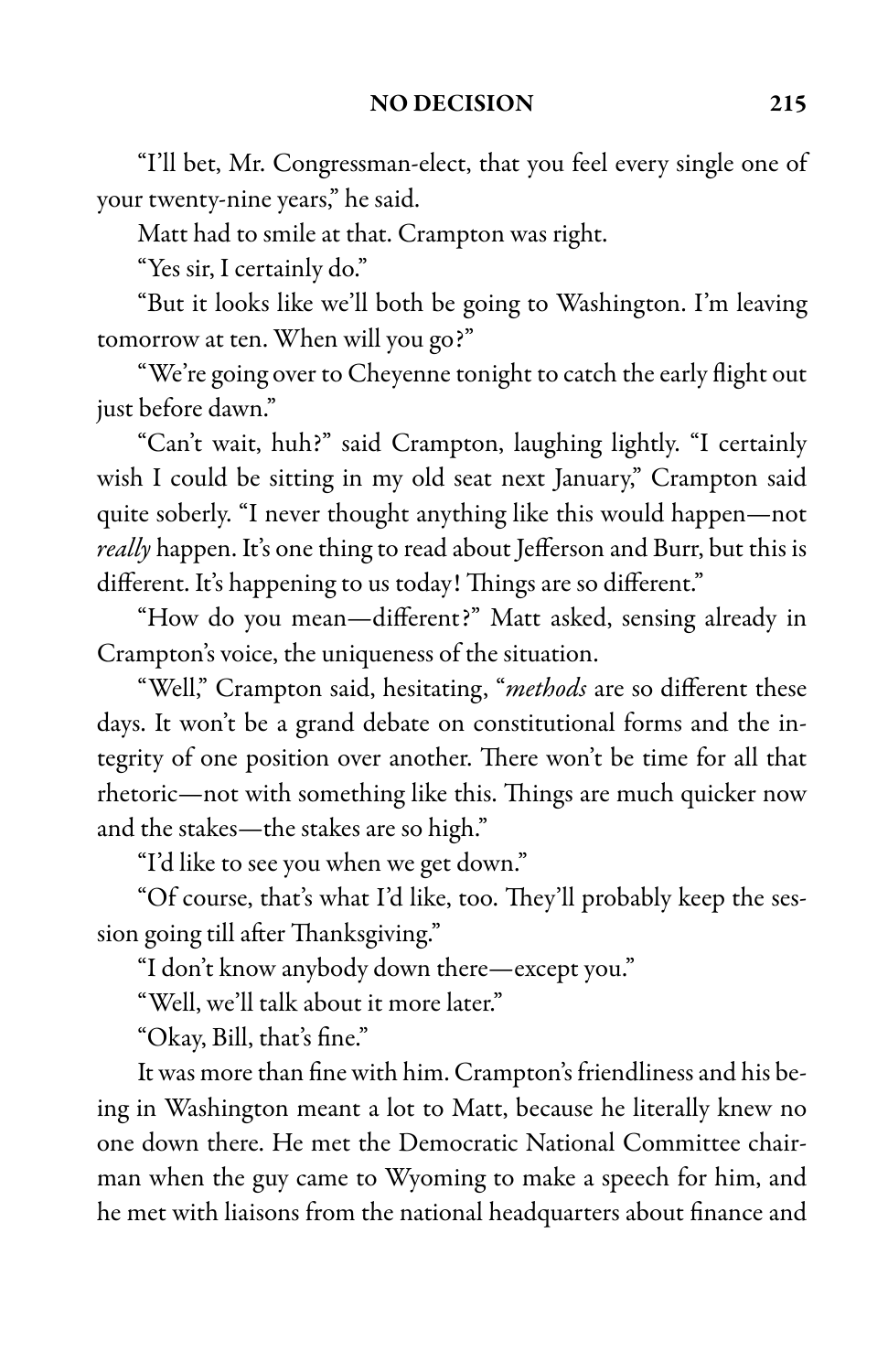the "thrust" of his campaign, but that was all. He was in another league now.

He'd called his parents before leaving to tell them goodbye. He knew he wouldn't be back until everything was settled and a new President was named. His mother cried and said she missed him already. He was always a little annoyed with her for not admitting to herself that he was twenty-nine years old.

He thought about various things not related to his immediate position, things separated by great gaps of time: the feeling of the mountain streams rushing over his naked body when he swam in them as a youth, the girl he made love to the night before climbing Eagle Peak alone, his wedding night with Sue, his graduation from law school and his mother's perennial tears and his father's proud smile and firm handshake when he came down from the platform, his first meeting with the head of the law firm he joined right after law school and how he'd so completely impressed him and his colleagues, about his initial private interview with Crampton before declaring against him, the campaign against Crampton and how valiantly the old man had fought him every inch of the way and about the early morning after the results were in when he made love to Sue—their last time together.

He again thought about the curious impulse that makes a man review all he is as he finds himself thrust into perilous circumstances that will test his body and soul so thoroughly. Although he'd been there not long before, he felt a long, way from the little town of Moran where he grew up.

David Murchison, his administrative assistant, was thirty-two years old, a former law student with him at the University of Wyoming and recently his partner in their own firm. He was always looking for the light side of life, seldom burdened with heavy thoughts. He used Dave as a release valve. When Matt asked him about taking the job, he said, "Sure, Matt, why not? I might as well be second banana in Washington as Cheyenne."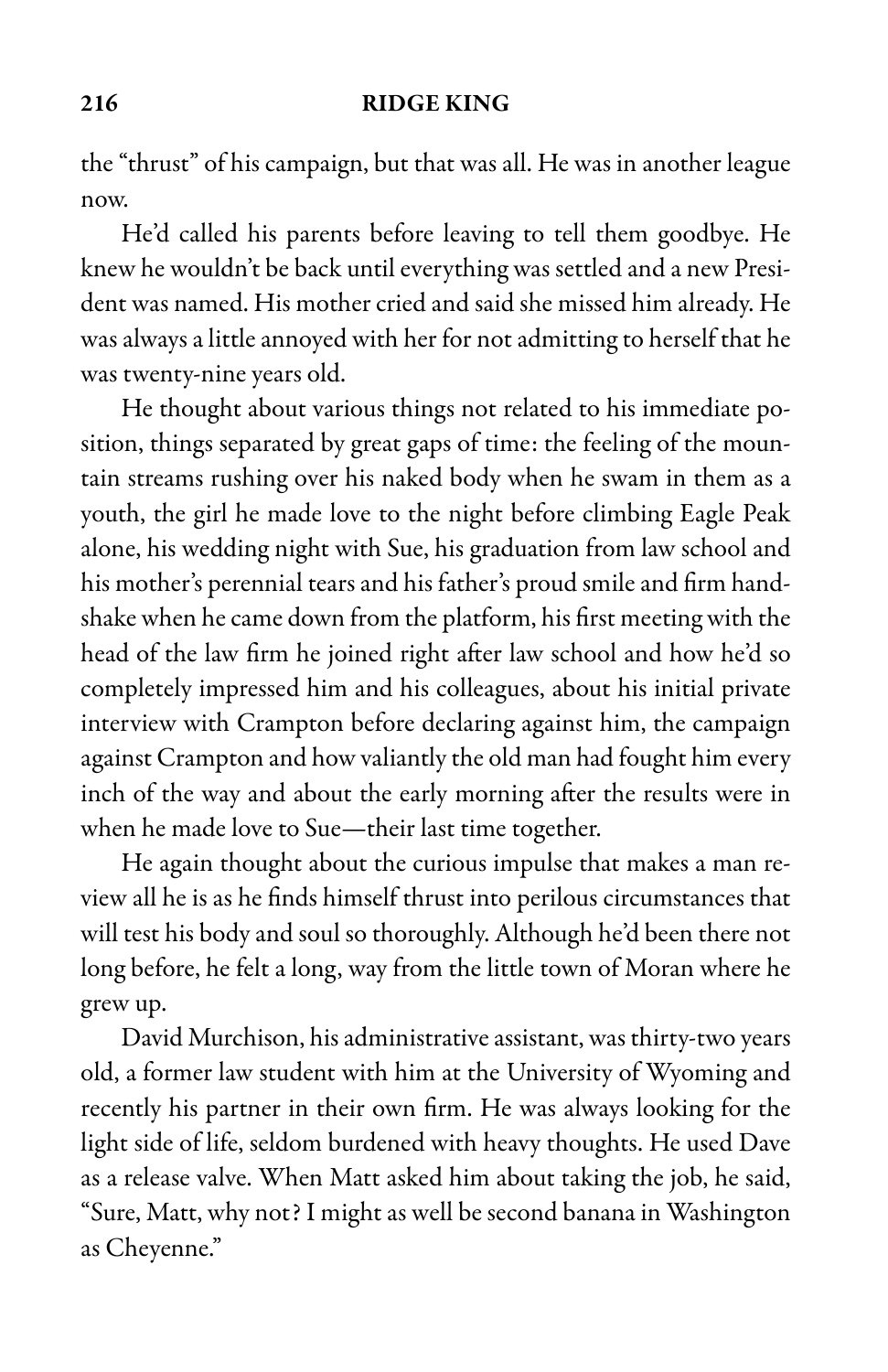Liz Woodbury was a middle-aged secretary he hired when he first joined the firm in Cheyenne. Matt liked her around because she reminded him somewhat of his mother, and he felt guilty for not visiting his parents more than he did. Liz Woodbury was slim and attractive for a fifty-three year old woman and went to certain pains to see that she was. It didn't matter to her what Matt Hawkins planned for her on Wednesdays at half past five. She was going to her hairdresser no matter what court case needed work.

At Dulles, they took a taxi into town to the Washington Hilton on Connecticut Avenue, which Liz chose because it had a good heated pool and she knew Matt liked to swim whenever he had a chance. The management, accustomed to much better than a mere representative from Wyoming, promptly installed him in suite 14K, with a living room, four bedrooms and a kitchen, where they would all live for the next two months.

During the thirty-minute drive from Dulles, Murchison went over various details they would have to see to. Matt had to call on the current speaker, Lamar Perryman, and also on Niles Overton, who was to be the speaker for the next Congress as far as Murchison or anyone else generally knew. Murchison would find out their office suite assignment and would be calling back to Wyoming to arrange for the rest of Hawkins's staff to come down, for files to be shipped, etc.

That night Hawkins went over to see Bill Crampton at his apartment in the old Watergate complex.

In the car, the driver said to him over his shoulder, "New in town?" Matt frowned. Was it that obvious?

"Yes, but I know my way around."

Matt hadn't learned that big-city car service drivers didn't know how to be insulted. Except when it came to a tip.

"Ain't we got a stupid gov'ment, buddy?"

"Oh, I don't know. How do you mean?" He was curious.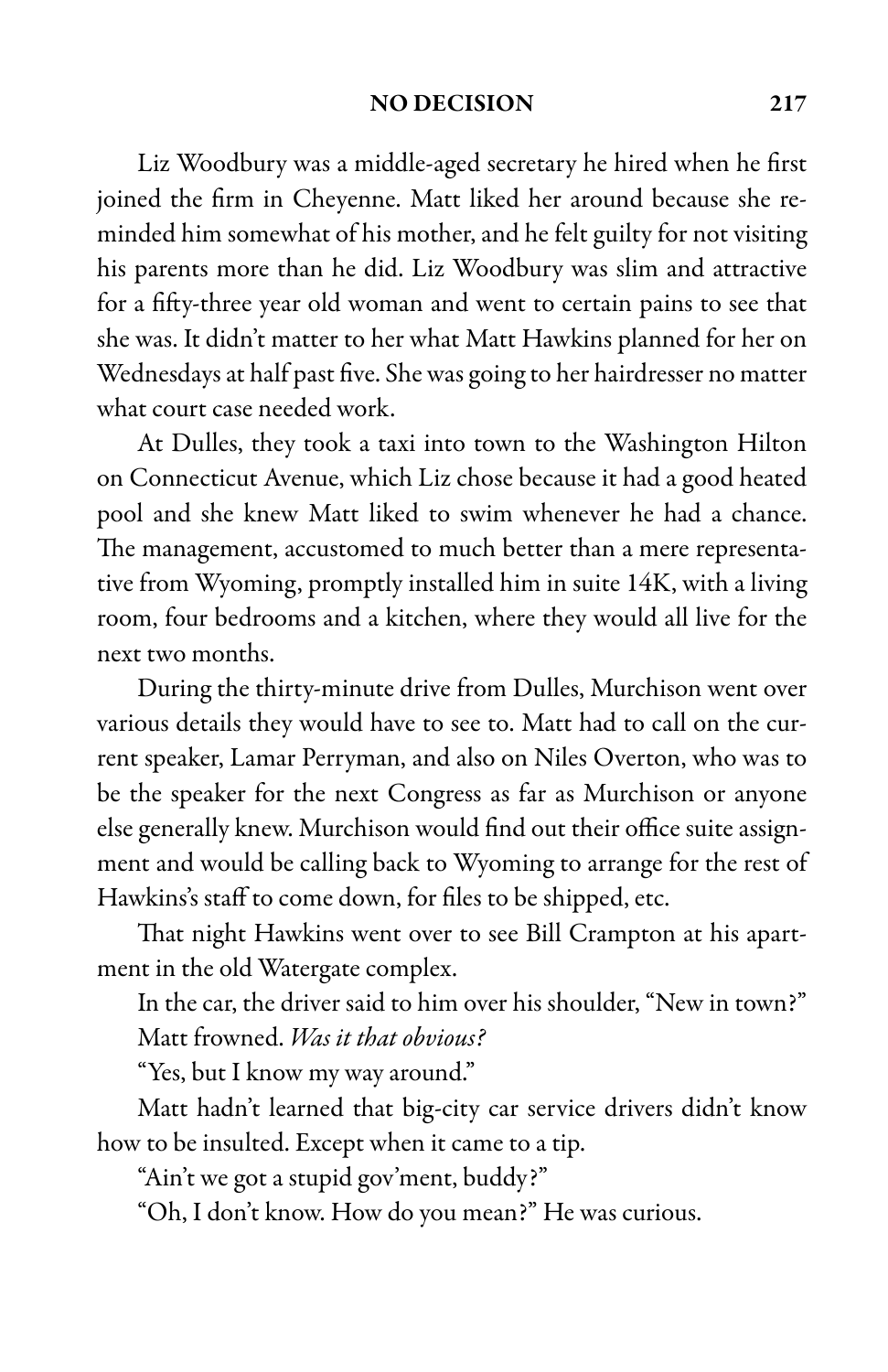"All this shit about that College and the House and the votin' they gotta do. You think they could cut some of the shit and reduce taxes first, wouldn't ya?"

"They might get around to it someday," Matt offered.

"And my God damn dick should drop off from bein' overworked," grunted the driver.

The car moved through the rain down Connecticut Avenue until it reached Pennsylvania Avenue and the White House. The driver didn't speak as they drove past the Executive Mansion and Matt looked at the white edifice, every inch of it shining, even in the downpour, under heavy stark lights.

He felt a shiver move down his spine quickly and the cold November air creep under his skin. He asked the driver to turn up the heat.

In Crampton's apartment Matt took off his raincoat and sat down. Crampton asked if he wanted a drink and he realized that he hadn't had one all day.

"Yes, Bill, Scotch and water." Crampton fixed Matt's drink and himself a Dickel on the rocks and came over to sit by him.

"I used to drink Scotch, too, but for the past ten years all I can stand is bourbon. I can thank Lamar Perryman for that."

"How well do you know the speaker, Bill?" Matt noticed that Crampton looked very tired.

"Well enough. We've both been in the House so long and suffer from the benign neglect of the leadership that we've developed things in common. One of them is bourbon. I like Lamar, though, but he's not easy to know, if you want the truth. A quiet-living, reflective, private man," said Crampton.

"You look as tired as I feel," said Matt, smiling and running a hand through his wavy hair.

"Why not?" laughed Crampton with a heavy groan. "I don't think there's a single politician in this country who's had a minute's sleep in the past forty-eight hours," he added with a laugh. Matt thought again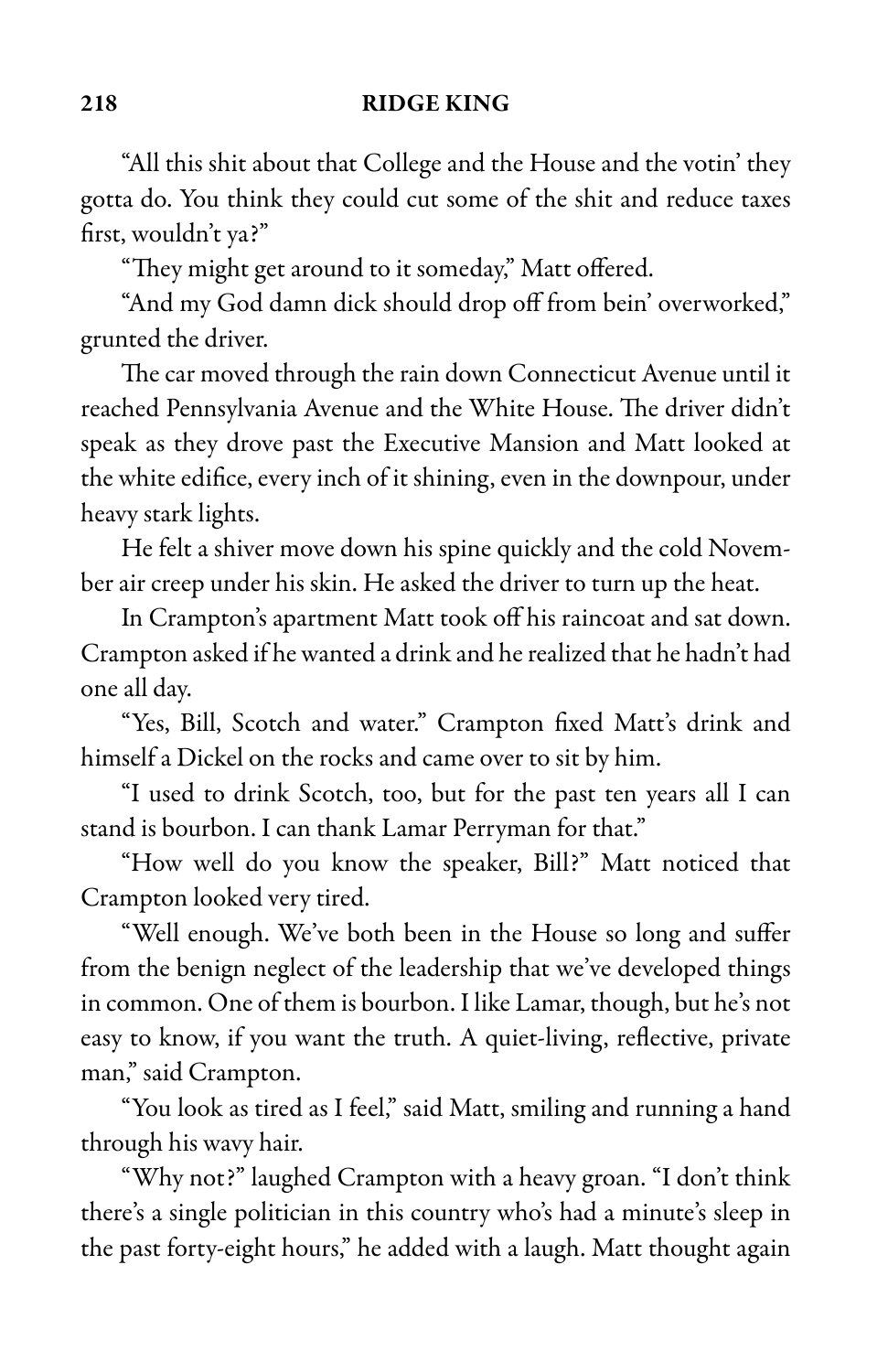of his good night's sleep and the sex with Sue after the results were in. When he had no clue what was going on.

"Let's talk about the House," said Matt.

Crampton grew serious.

"Well, actually, there's not much we *can* talk about till we caucus." Matt nodded. "It's one thing to tally up the votes strictly along party lines. But in the caucus we'll see how people plan to vote when they declare."

"How do you think it'll boil down as far as I'm concerned?"

Crampton raised his eyebrows for a moment and pursed his lips, sighing deeply.

"Well, again, you can't say till we caucus. By then you'll have a pretty good idea."

Matt smiled weakly. He'd been fingering the tassels on a needlepoint pillow beside him on the sofa. Crampton thought Matt Hawkins suddenly looked much younger than twenty-nine.

"My mother needlepoints," Matt said.

"My wife did that," said Crampton, getting up and returning to the bar by the fireplace to refill his glass.

Matt noticed he hadn't even touched his Scotch and water and quickly gulped it down, the hard liquor burning pleasantly in his throat.

"I'll take another one too, Bill. I need it." He got up and went over to the bar to stand beside Crampton. Matt mixed his own drink.

"You know, Matt, a guy can find out what kind of man he is in a place like Washington." He turned around and leaned against the mantelpiece beside the bar. "That may sound like a bunch of schoolboy malarkey, but," he said, taking a sip of his bourbon and smacking his lips together, "it's a fact. Yes sir, a mighty solid fact."

"Well, I won't let them push me into anything," said Matt, turning to look at Crampton.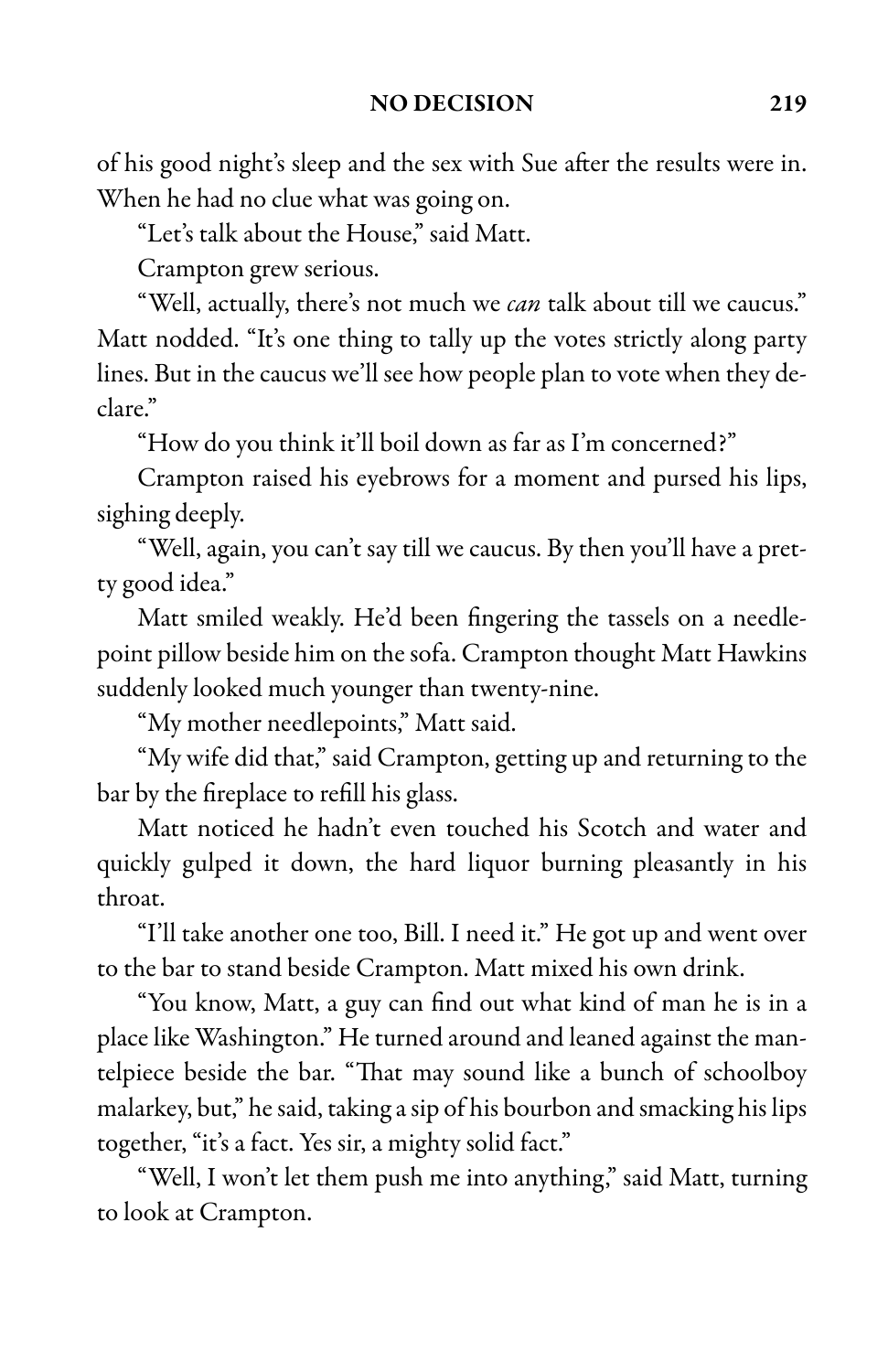"Let's not worry about what they can do to you until we find out how important you'll be," said Crampton smiling reassuringly. "They do have ways, though," he added, his smile gone, "of pulling a man across. They have ways you can't begin to imagine, and just like every man alive, they're all a little different."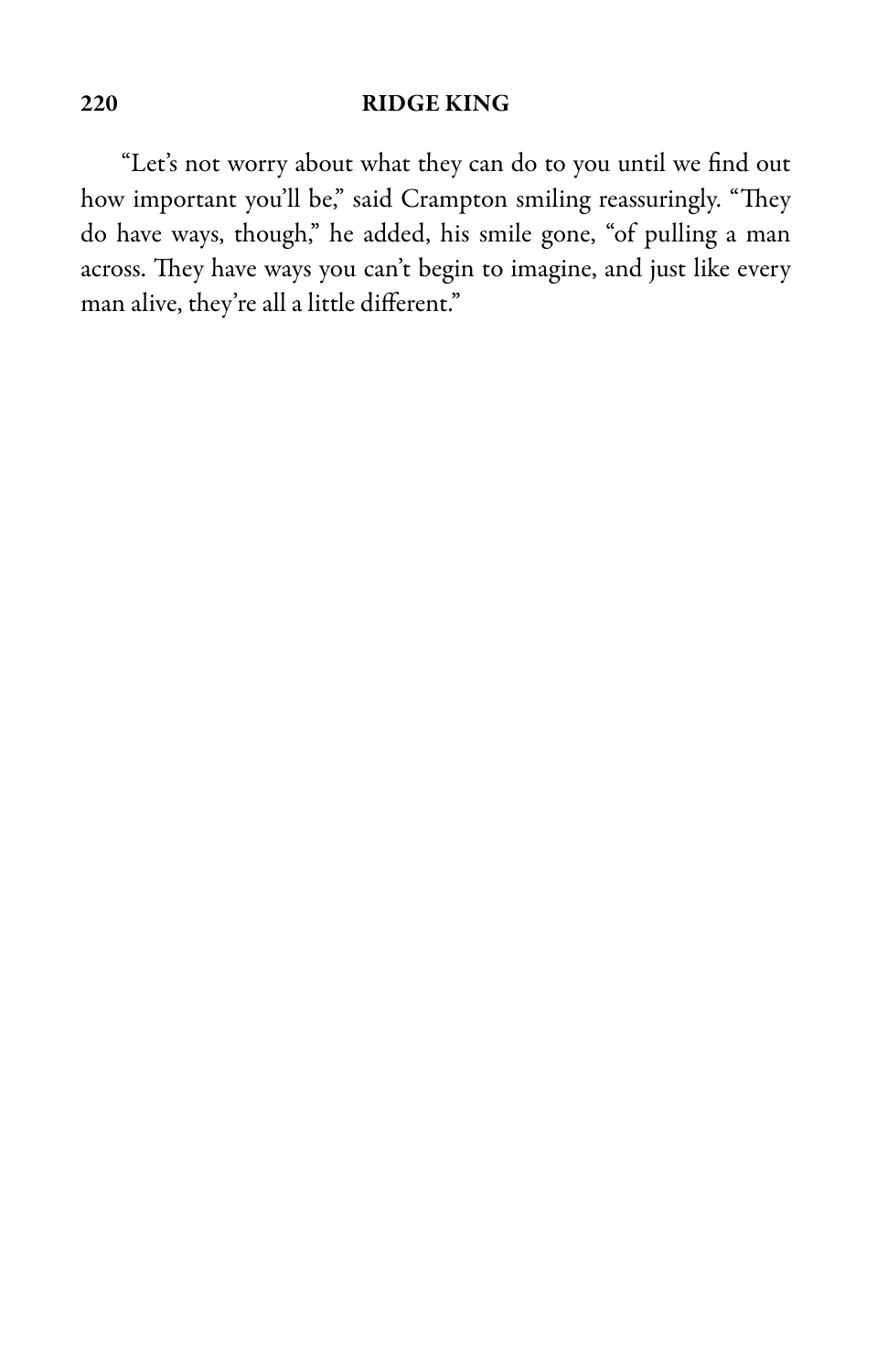# No Luggage

Derek Gilbertson didn't want to valet his car at the Hotel Victor on Ocean Drive because he didn't want to be seen standing in front of the place as he waited for them to bring it back later, so he walked the two blocks around the corner on Collins Avenue where he'd found a parking space and sent a text. The answer came back: "Rm 505."

He jogged up a few steps and entered the beautifully restored Art Deco lobby with its intricately designed terrazzo floor, went to the elevator and took it up a floor to the Vue Terrace Bar overlooking the pool deck. He had a Corona. When he finished, he went back to the elevator and took it to the fifth floor.

He didn't even notice the slightly overweight tourist wearing the faded Hawaiian shirt at the end of the bar drinking a Bud Lite. He mixed in so well with the tourists gathered around him that he virtually disappeared.

As soon as Gilbertson made for the elevator, Sean Walsh followed him and noted that the elevator stopped on the fifth floor. He took the stairs up and saw there was a little seating area at the end of the hallway. He moved a potted palm shrub that partially obscured his seat. Settling down with a magazine, he texted his partner, Wilfredo Zequiera, and told him to take up a position outside the hotel across the street and wait for Gilbertson to come out. Fredo would pick up the tail on Gilbertson and Walsh would follow the person Gilbertson was meeting in Room 505.

It took only fifty-five minutes for them to finish their business. Gilbertson, slipping on his suit jacket, came out adjusting his necktie and went for the stairs. Six minutes later, a dark-haired woman came out after him. She took the elevator.

Walsh knew he wouldn't have to do any background checks to find out her identity, because he already knew who she was. She was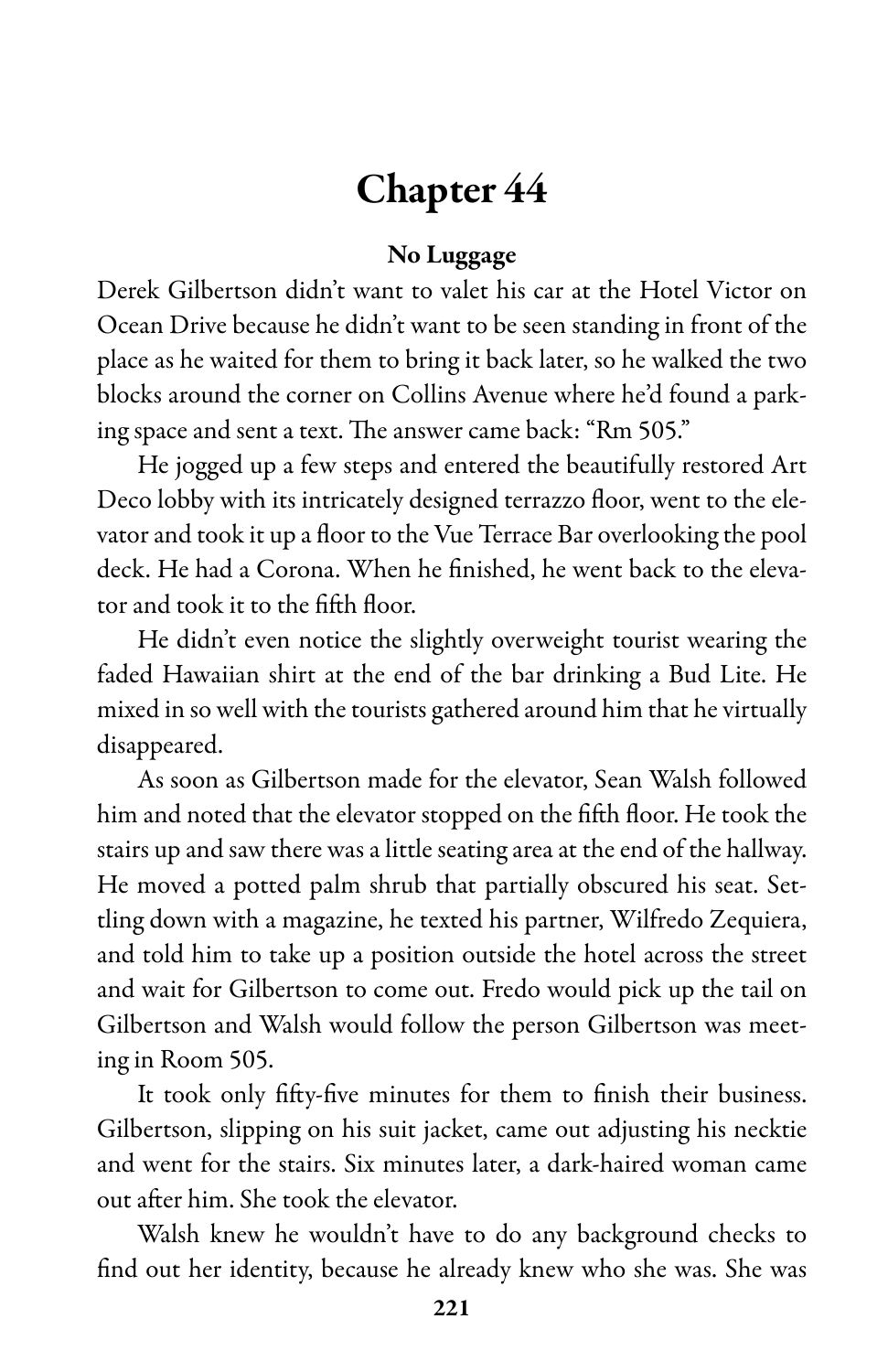Wilma Kassman, the tough-as-nails manager of the hottest nightclub in South Beach, the Kremlin. Walsh's eyebrows went up in admiration. He hadn't known Derek Gilbertson had it in him to be fucking one of the hottest chicks in town as well as one of the most powerful people in the South Beach nightlife industry.

But Walsh knew Gilbertson hadn't been in there for fifty-five minutes with Wilma playing Tiddlywinks.

He texted Fredo to let Gilbertson go and to meet him at the Vue Terrace Bar. They were done for the day.

Their boss Jack Houston St. Clair was going to buy them two welldeserved high-priced beers, and there was nothing he could do to stop it because he was in Washington.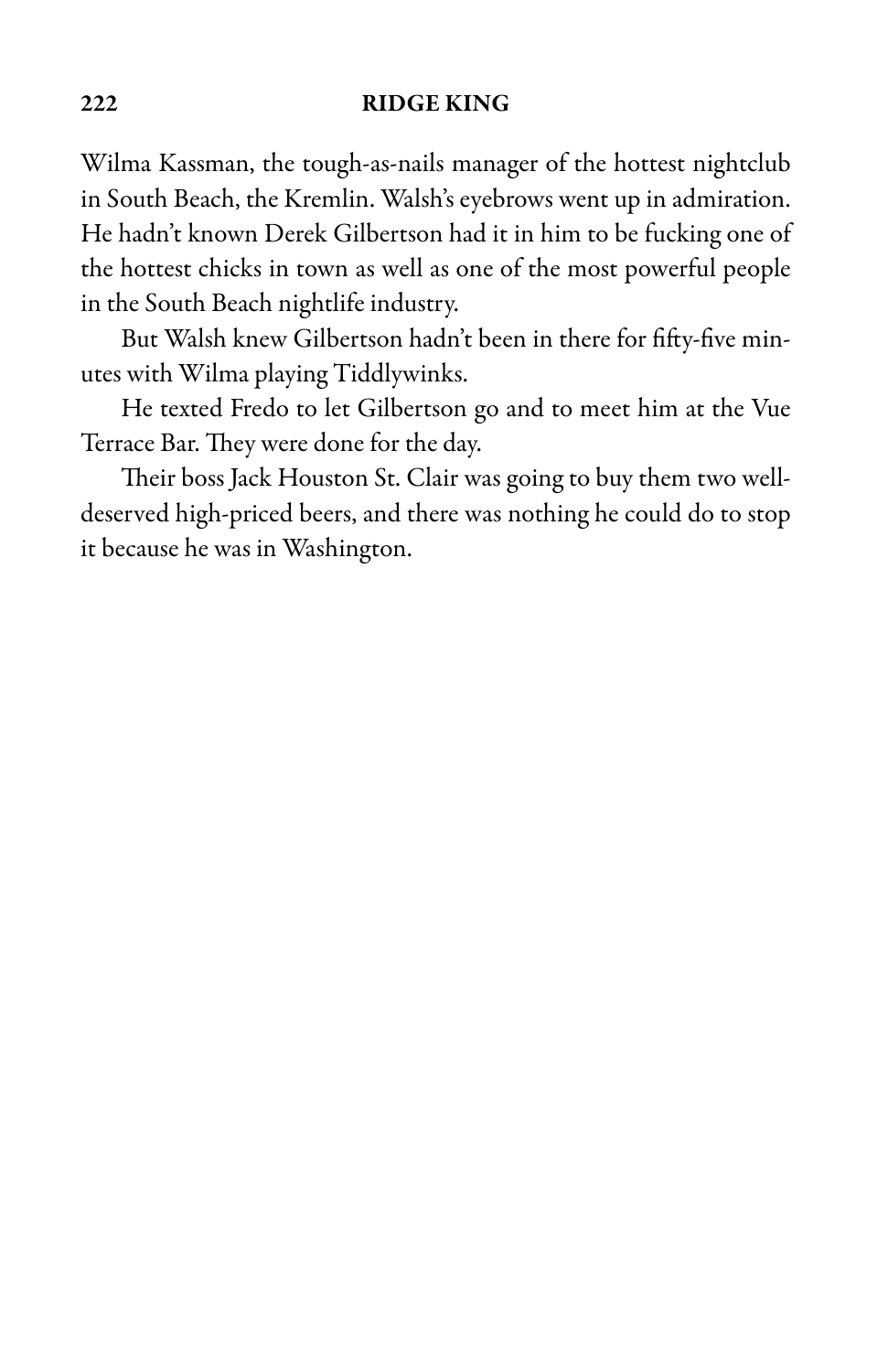# The Thomas Jefferson Suite

"Well, this is grand," said Governor St. Clair as he walked hand-inhand with Sofia into their suite at the Willard, followed by a bevy of staffers.

"You couldn't get a better location. We're at 1401 Pennsylvania Avenue," said Jack.

"You can walk to the White House," said Sofia.

"Let's hope we don't have to crawl," said St. Clair.

"And here, when you pick up the phone, you don't get the world on the other end," said Jack.

"No," said the Governor, "you get room service."

Everybody laughed.

The staff spread out in the living and dining rooms and bellmen took Jack's things to one of the rooms they'd added onto the suite. St. Clair's body man took charge of getting his clothes arranged and Sofia's assistant did the same thing.

Dunc Olcott and others came pouring in with a hundred things to go over.

"Thurston's making more noise at eleven," said Olcott.

"God, will the man never shut up," said St. Clair.

Over their shoulder, one of the staffers spoke into a cell phone.

"Yes, he's in the Thomas Jefferson Suite."

Olcott turned to St. Clair.

"Maybe after you've left the Presidency, they'll name a suite like this after you."

"I just hope I do better than a landfill," said St. Clair with a sardonic smile. "Turn on the TV and let's see what Thurston has to say."

\* \* \*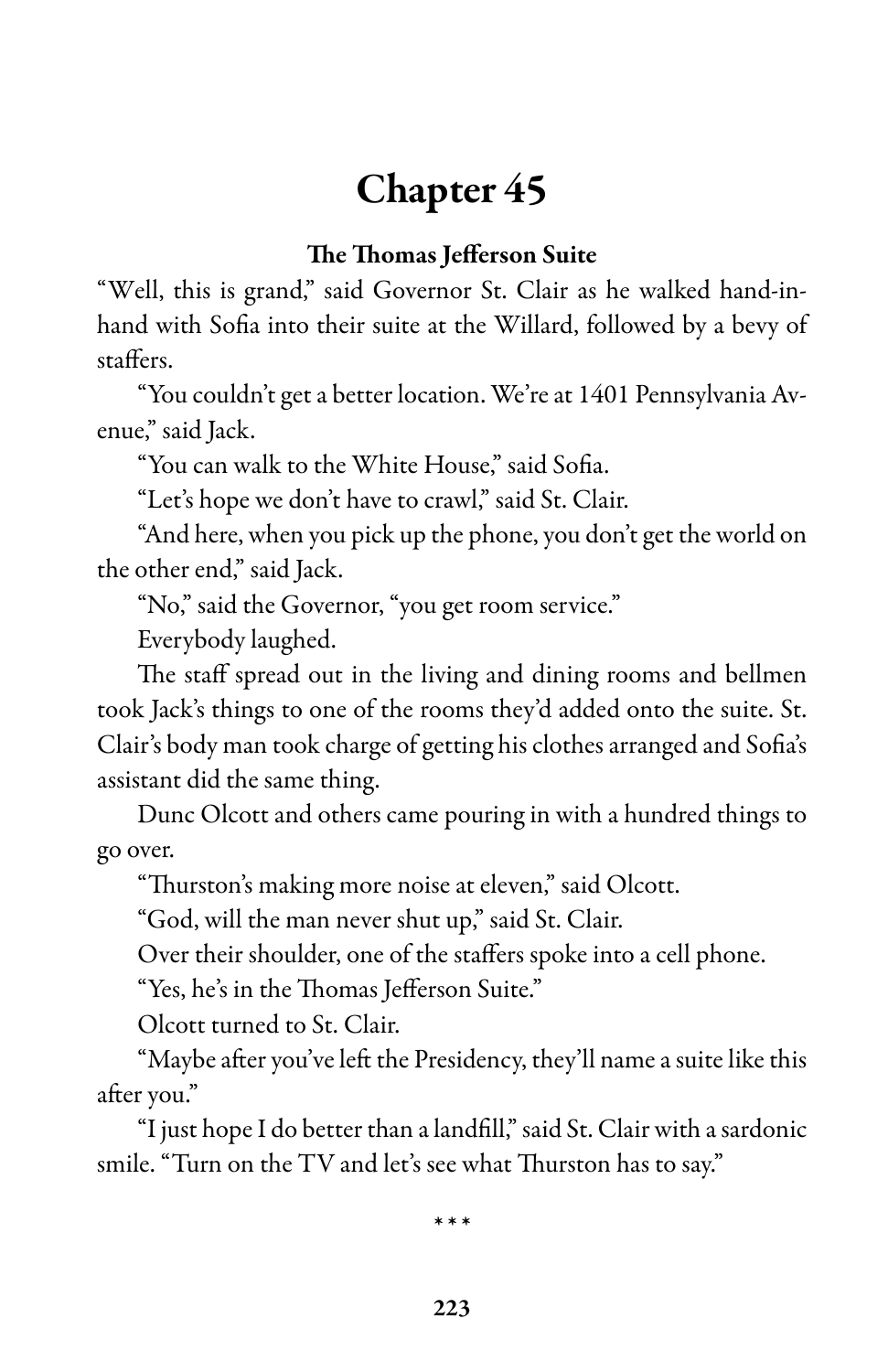While St. Clair had been relatively discreet with his public statements about the Russian invasion, Thurston had been burning up the airwaves, appearing on every news program that would have him: Fox, NBC, ABC, CBS, CNN, all of them—Good Morning America, the Today Show, everything. Just blasting away at the Russians. He blamed Norwalk for "encouraging" the Russians in their "reckless military adventures."

In the middle of Thurston's latest diatribe, all the networks cut him off when Norwalk appeared in the White House Press Room to denounce Thurston's hotheaded comments, saying they did not befit a potential President-elect who ought to examine his facts before shooting off his mouth.

"You all know I like to do a little reading before I retire, and last night I was cozying up to my latest thriller. And I'd like to point out that when I was reading *Congressional Record*, I took special note that Senator Thurston is Senator Thurston." There was laughter throughout the Press Room, which went silent the moment Norwalk's expression changed from playful to dead serious. "This man, this senator, is not even the President-elect. He has not won this election. Maybe he needs an elementary civics lesson. He does not represent the United States government." Norwalk jabbed himself in the chest three times. "I do."

The response was electric. Everybody—even Thurston's supporters, seemed to respect Norwalk for bringing Thurston down a notch. He was clearly getting too big for his britches.

St. Clair huddled with his advisors. He'd already issued a statement deploring the Russian advance. Now he issued another statement that said: Calm heads, we need calm heads.

Somebody came in and gave Dunc Olcott a sheath of papers marked URGENT.

"This is it, Governor," he said, passing it over to St. Clair.

"So this is the Who Stands Where List, eh?"

"That's right."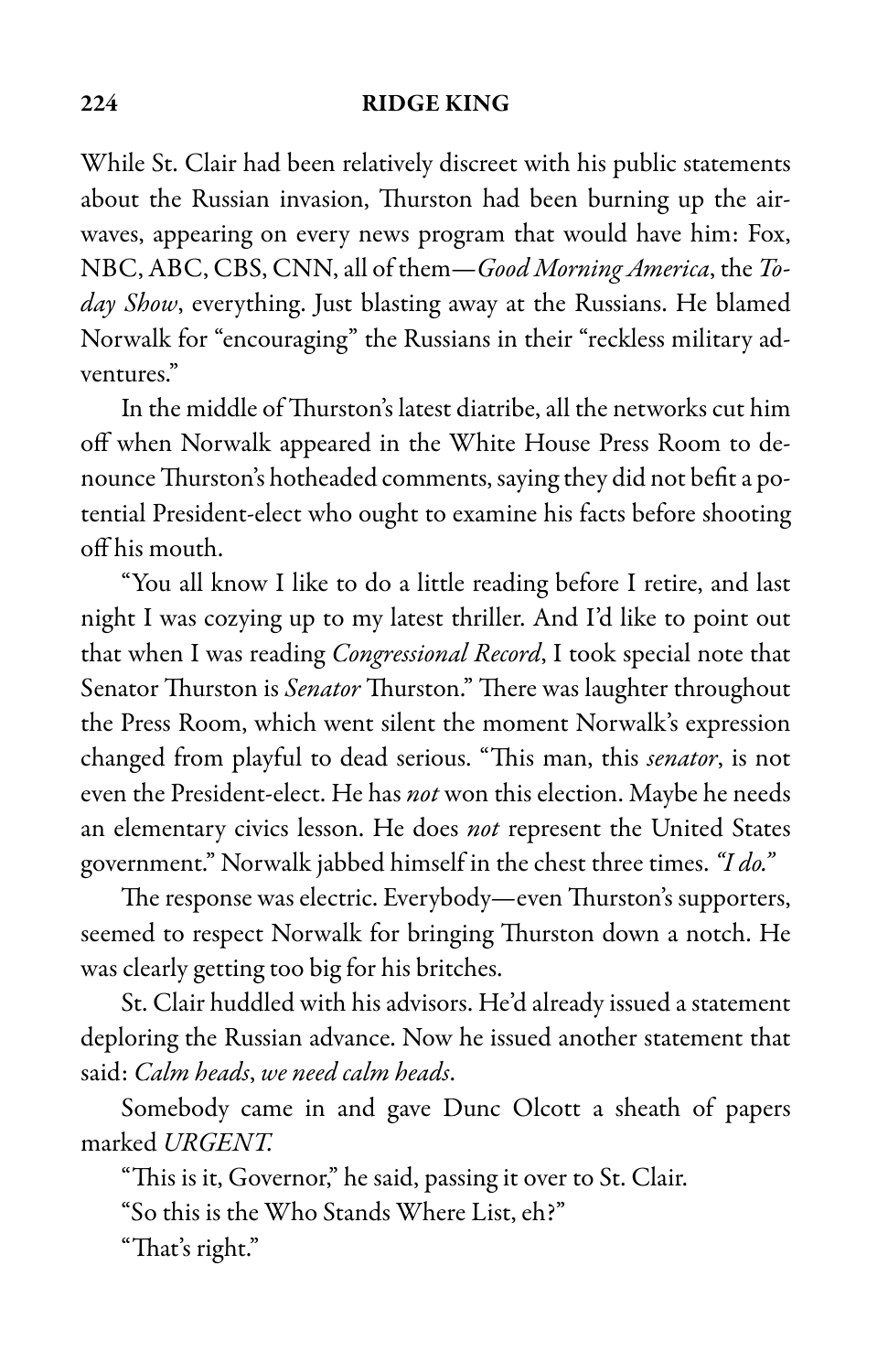"All right. Let's study it and then we'll have a senior staff meeting tomorrow morning."

St. Clair got Jack to clear everybody out of the suite, saying that he and Sofia needed a little quiet time to recover from the trip. Sofia actually did go into the beautifully appointed bedroom to lie down.

"Let's make that call," said St. Clair.

Jack picked up the phone.

"Get me the White House."

Jack handed the phone to his dad and poured them drinks from the bar against the wall. They put him through immediately and Jack could hear Norwalk's mellifluous voice in the background. The Governor didn't say much, mostly listened. He said "Yes, Mr. President" three or four times, but not much more. After he hung up, he turned to Jack and shrugged.

"He said not to worry too much about the Russian advance. That he knew all about it before it happened. Also to email this list over right away to Phil Slanetti. It'll be in your email inbox from Dunc."

"Slanetti. He's still Congressional Liaison, right?"

"Yeah. Slanetti or someone will contact us and we'll go from there. He said he was very optimistic about our chances in the House."

"Where the hell does he get this confidence?" asked Jack, taking the list from his dad.

"I'll be damned if I know. I don't see it at all."

"Neither do I."

"Jack, you're in the detective business."

"Well, a little."

"You see any positive direction in any of this crap?"

Now it was Jack's turn to shrug.

"No. I don't get it. Don't get it at all."

A knock at the door.

"Come in," said Sam.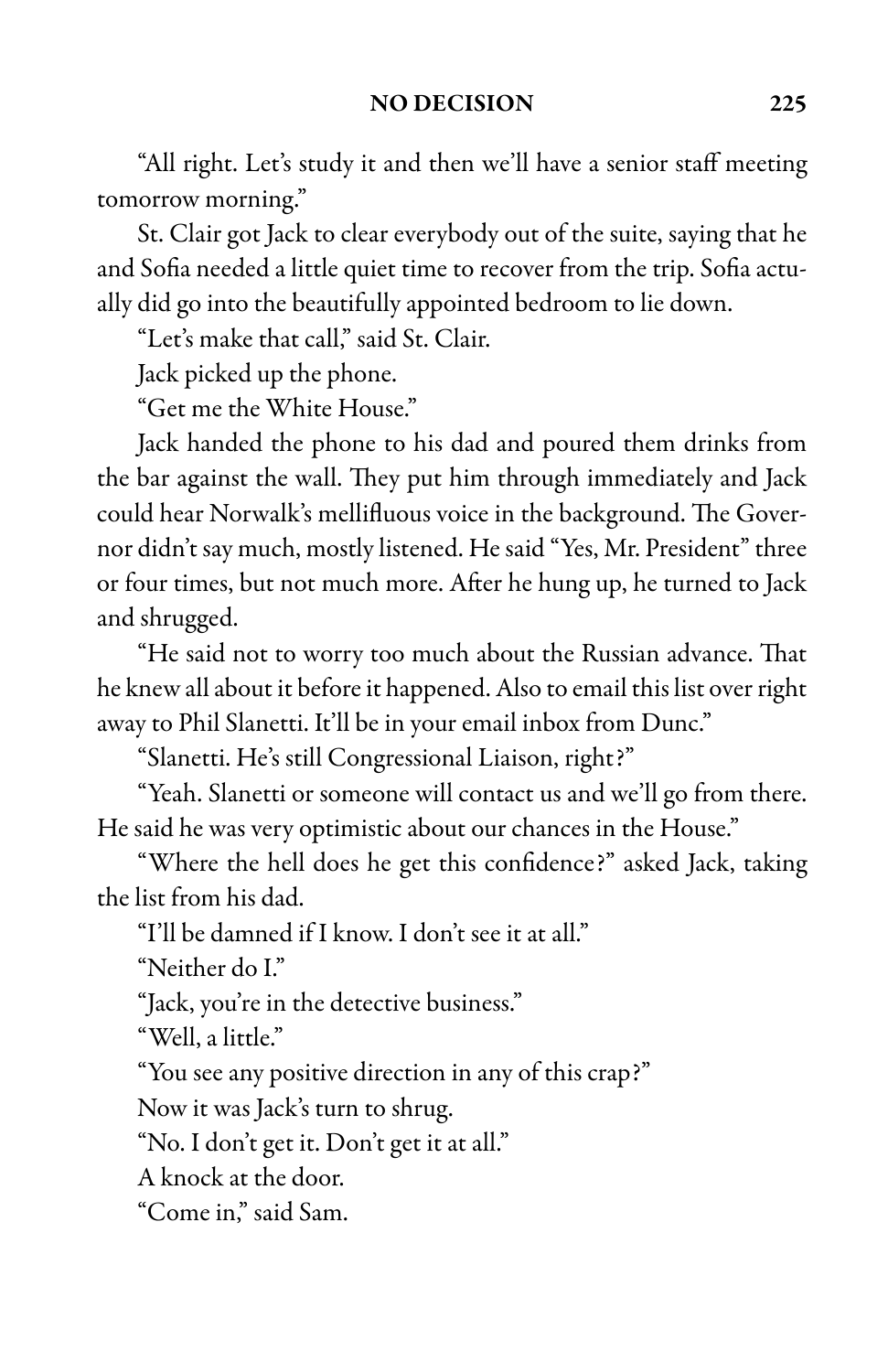Three or four staffers came in with other business for his dad. Jack held up the list.

"I'll take care of this, Dad,"

"Right."

Jack's iPhone buzzed in his pocket. He pulled it out and saw the call was from Ramona Fuentes. He went out into the hallway where people were rushing up and down as they worked to turn several rooms into makeshift offices.

"Ramona. Hey, how are you?"

"Fine, Jack, fine. Look, I know how swamped you are with the move to Washington and the suddenness of everything, but I'm curious to know—have you found out anything about Derek?"

"Ramona, let me check in with the office and I'll get back to you in five."

"Thanks for taking the time, Jack."

"No problem."

He hung up and walked down a couple of doors where some campaign operatives were setting up an office. He slipped into one that looked less hectic than the others and ran into a pretty blonde campaign staffer.

"Sorry. I just need a quiet corner to make a call."

"I have a quiet corner," she said. "In fact, four of them, including one with a window."

"Thanks," he smiled at her as he moved to the corner with the window overlooking Pennsylvania Avenue. He thought back to his tempestuous time with Raven and knew that if she'd seen him so much as smile at this cute little blonde that she'd rip his balls off and grind them up to put in that Cuban dish they called *picadillo*. He rolled his eyes and shook his head in disbelief that he could have been with Raven for so long. That woman, he thought.

He went to his email, found The List, and emailed it to Phil Slanetti. Then he called his office.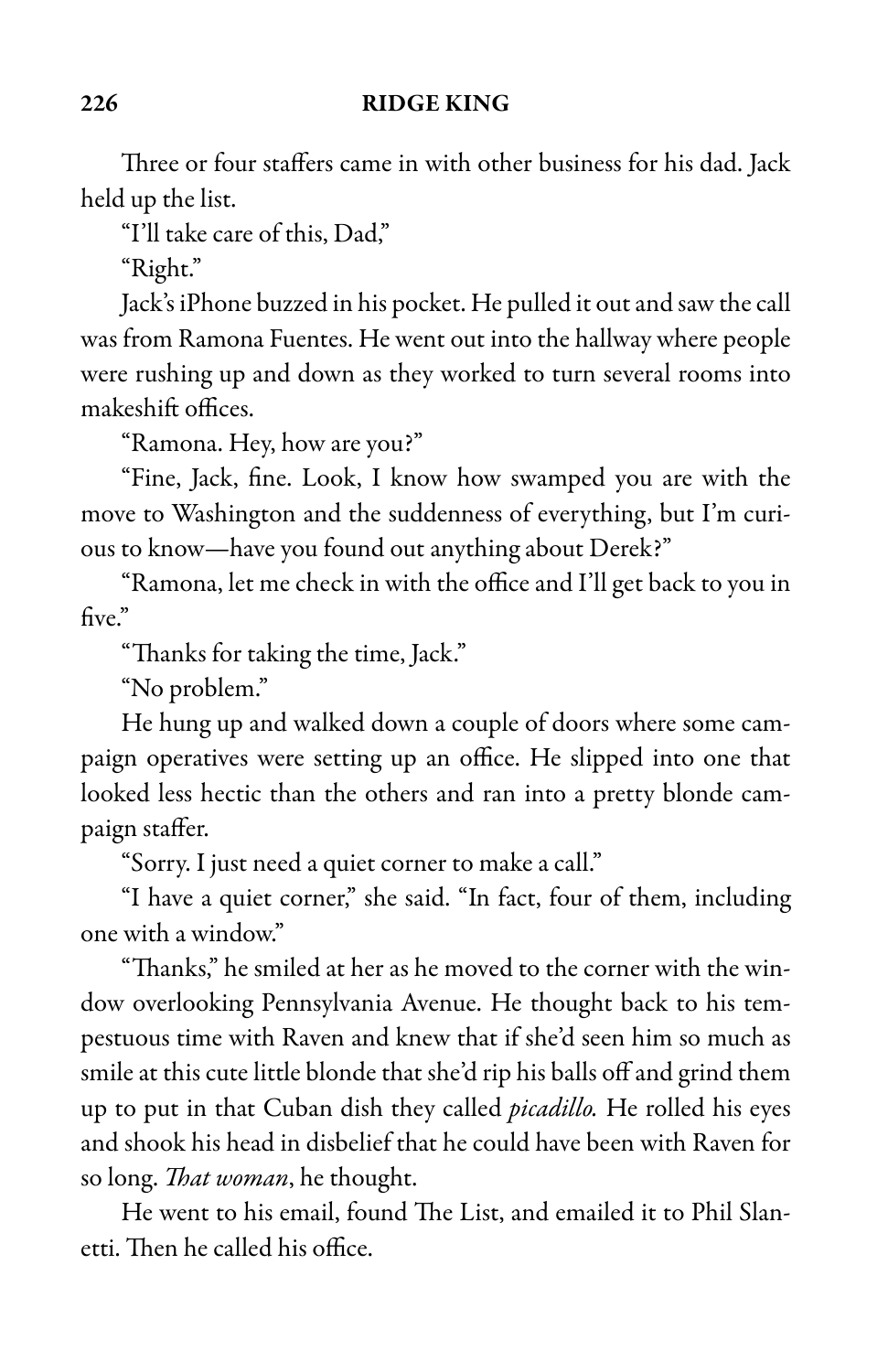"The St. Clair Agency," came Adele Teran's voice on the other end. "Hey, Adele. It's Jack."

"Yes, sir?"

"Who's around?"

"Sean's in the office, Fredo's in the field."

Sean Walsh came on the line.

"Yeah, boss?"

"What's the latest on the Gilbertson surveillance?"

Walsh told him that they'd tailed him to a meeting with a man, as yet unidentified, at Enriquetta's, and that later he visited Wilma Kassman at the Victor for what had to be, in Walsh's humble opinion, sex.

"Wow," Jack said in a low voice. "Wilma Kassman. That's saying something."

"It sure is," Walsh agreed.

"You sure it was sex?"

"He was pulling on his jacket, patting down his hair and tightening his tie when he came out the door, Jack."

"That looks like sex to me."

"Yeah. I left out the part with his shit-eatin' grin."

"You're a poet with words, Sean."

"That's me."

"The guy Derek met with at Enriquetta's—"

"His plate's registered to a company in Delaware. That's why he's been hard to ID. But I got some pretty good pics."

"OK. Keep on it. We need to know who that guy was."

"It's something, because they didn't even go into Enriquetta's, or hang out at the window where you get the coffee, you know? They stood outside under a clump of palm trees talking for about ten minutes."

"No one to overhear them."

"That's right."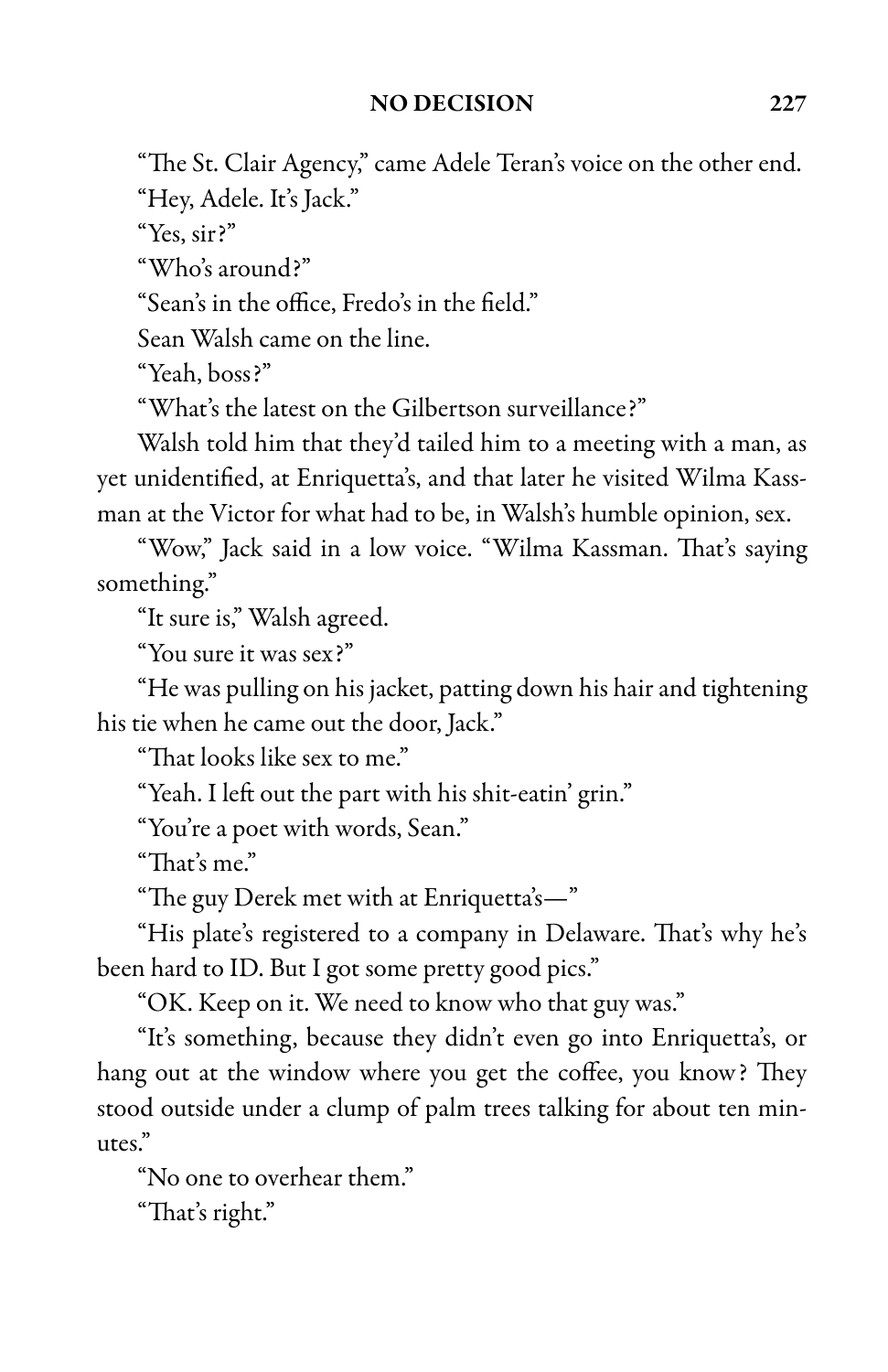"OK. I'll be back in a couple of days for an overnight, then back up here to help Dad."

"OK, boss. See you then."

"Yeah. And when you go out again on Gilbertson, take Fredo and the van. Get some audio."

"You got it, boss."

He hung up, thought a minute, much more about the guy under the palm trees than about Wilma Kassman (although that was something to think about as well—what could be behind that connection?), and then called Ramona back to fill her in.

"I think we're more interested in the man he met at Enriquetta's than we are Wilma Kassman."

"No question," Ramona agreed. "Stay on him. There's something, oh—not quite right about him. I just don't know what."

"We'll find out, Ramona."

"I'm sure you will, Jack. Best to Sam and Sofia."

"You bet."

Jack turned back to the pretty blonde staffer.

"Thank you," he smiled. "What's your name?"

"Shelly. Shelly Crenshaw."

"Well, thank you again, Shelly Crenshaw. Where are you from?" "Birmingham."

"Birmingham. I love Birmingham. Used to play golf at the Mountain Brook Club."

"It's still there," said Shelly, impressed. "Pretty ritzy, the Mountain Brook Club."

"Yes, it is. I'm sort of in the golf course business, so I've played a lot of them."

"I've seen pictures of the course on St. Clair Island."

"Not nearly as challenging as the Mountain Brook course."

"It's all those hills."

"Steep hills, as I recall."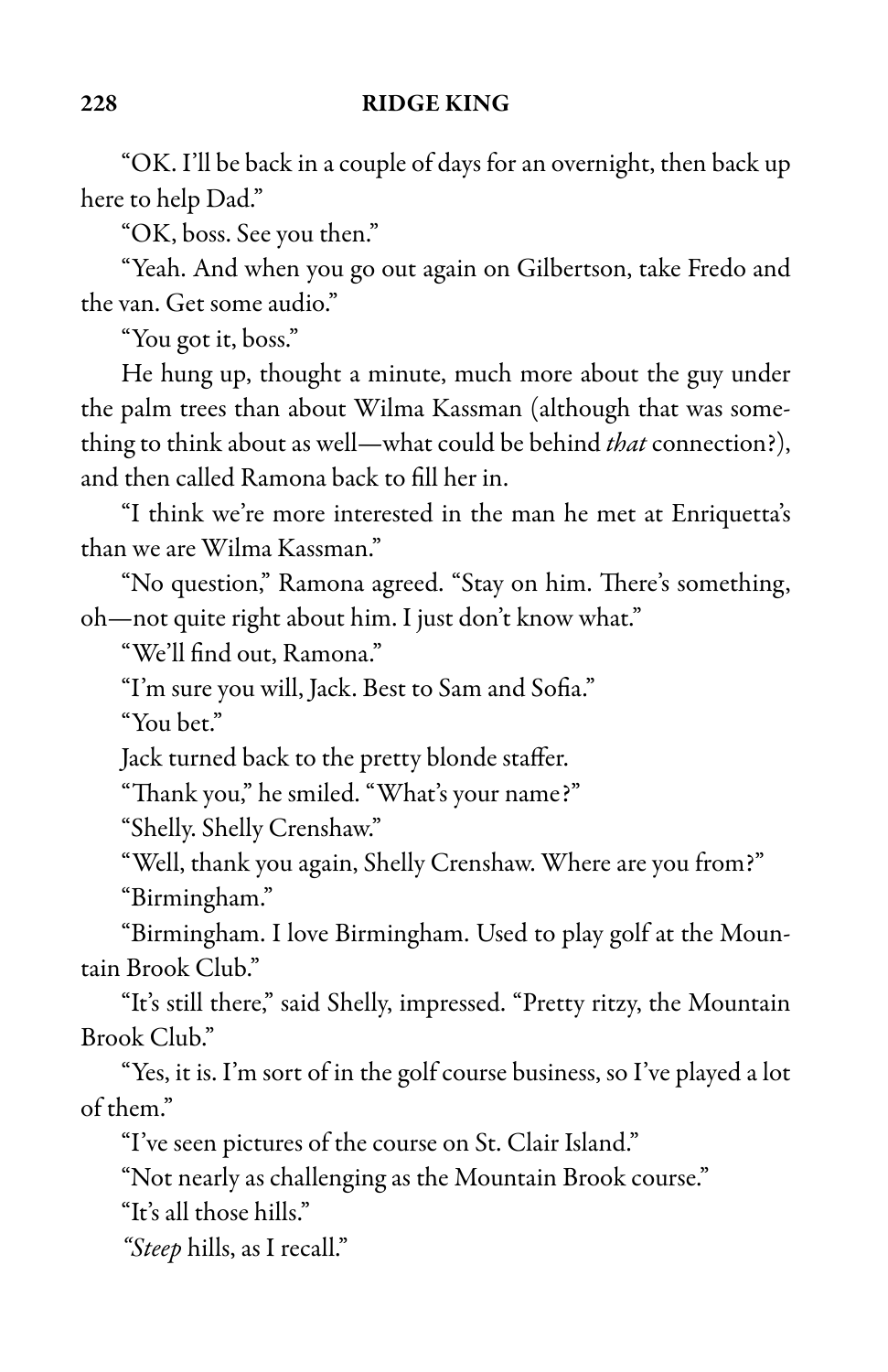She laughed. There was a slight pause that in another time of his life he would have filled with an offer to meet her later in the lobby bar for a drink, but since he was seeing Babe, he exiled the very idea of such a thought from his overworked mind.

"Well, thanks again," he said instead.

She nodded.

"Anytime."

Jack nodded back, bit his lower lip and went back out into the hallway.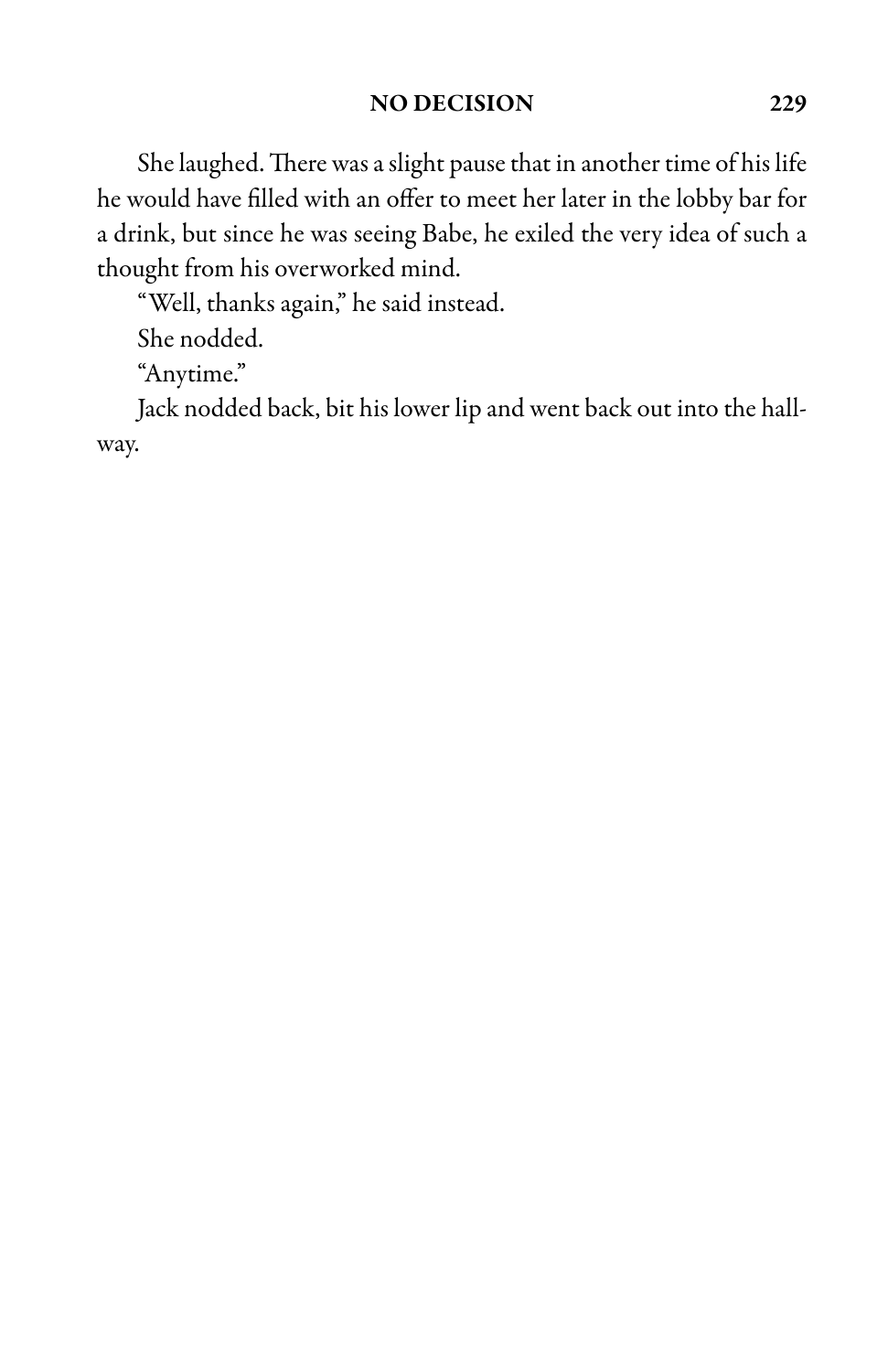# The Big Leagues

Matt and Liz watched the Security Council proceedings on TV from the Hilton. Dave was over in the New House Office Building seeing to their suite. The current Congress convened that morning and for that reason he didn't try to call either Perryman or Overton, knowing they'd be busy and have no time for him.

Matt watched the Russian ambassador to the United Nations as he gently pulled his earphone out and sipped delicately from a glass of water. He smiled and shook his head slowly at the man's calm actions. Liz was furious at his impertinence.

"Those Russians!" she said.

He got a call from Brian Gilbert of Thurston's staff. Gilbert asked him if his public statements supporting Thurston's China policy still stood and if he still supported the candidate.

"Yes, of course I do." he said.

"The senator asked me to thank you, Matt, and he'll be seeing you soon."

"I'm looking forward to meeting him, Brian."

"Well, he's looking forward to meeting you, too," said Gilbert, and Matt could tell he wanted to get off the phone and on to his next call.

"As you know, Matt, the senator is making a speech to the National Press Club this afternoon. We have a table and might be able to squeeze you in if you're free."

That afternoon, he and Murchison went to the National Press Club building where they sought out Brian Gilbert. When they found him, Gilbert greeted them as though he hadn't expected Hawkins to show up. He could get Hawkins in, but because they were so tight for space, Murchison would have to wait outside. Matt met a few congressmen at the table he was shown to, but most representatives were not freshman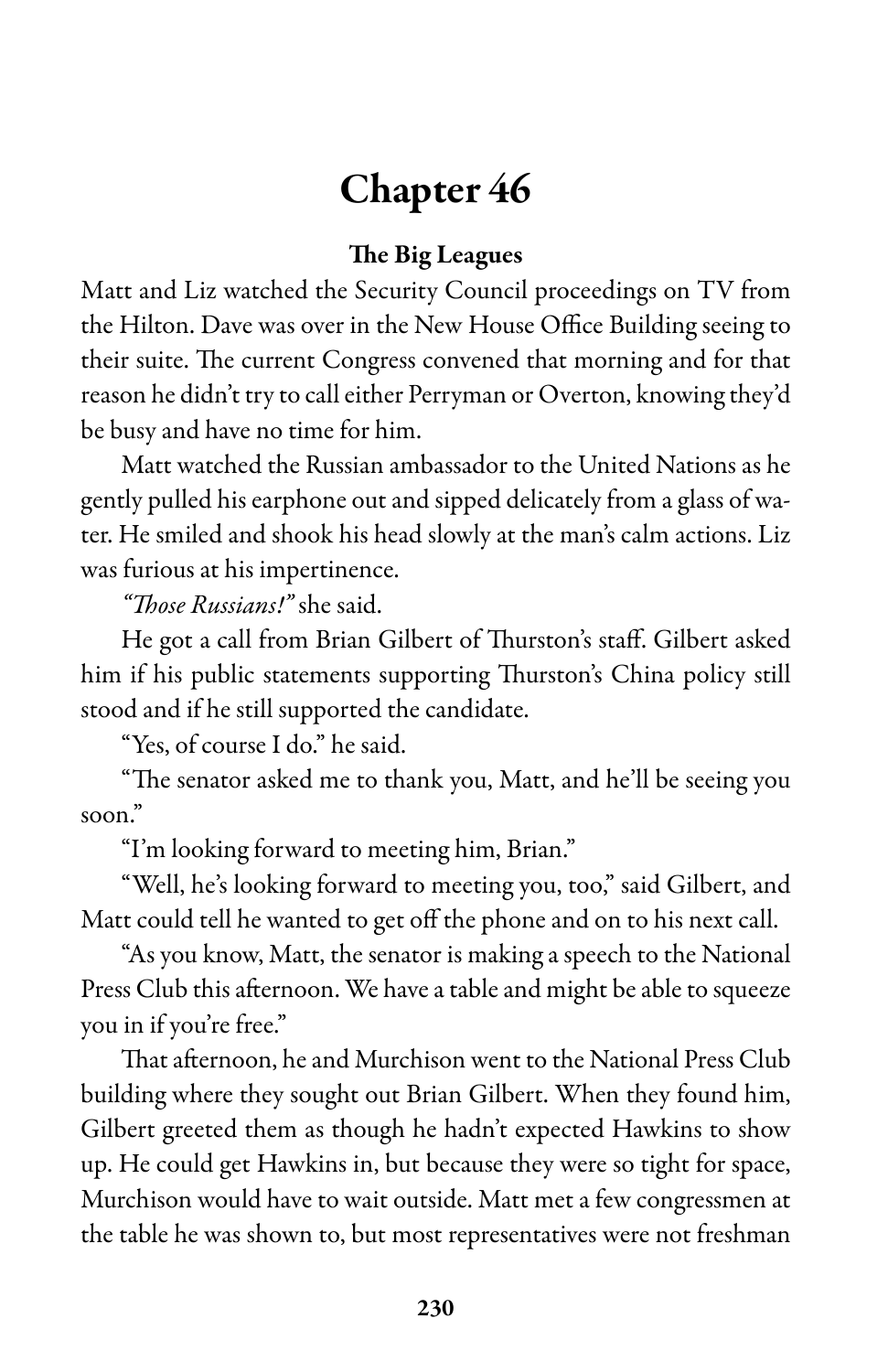and were busy with a million other things, mainly trying to persuade others in their delegations to switch sides.

There was no such arguing in the Wyoming delegation, because all of it sat with Matt Hawkins in the National Press Club.

He met Mayor Edward Healy and two other freshmen, Sam Carberry and Calvin Brown, who followed Healy around like two underpaid aides. He met a Democratic congressman from Arizona who told him he should be with Republican Ernest Rylsky trying to bring him over. Rylsky was one of four Republican congressmen from Arizona. But he was leaning with the four Democrats because he was staunchly for Thurston's China policy but not for Thurston. He was meeting right then with Governor St. Clair and this made the Democratic congressman from Arizona furious because he knew that if Rylsky didn't switch, the state's vote wouldn't be worth anything to St. Clair.

Hawkins also met Wade Trexler of Rhode Island, one of two Democrats from that state constituting the state delegation. Trexler told him, when he found out Matt supported Thurston, that he'd just met with his colleague from Rhode Island, who was strongly for St. Clair. If the other man voted for St. Clair, Trexler's vote wouldn't be any good to Thurston, either. Matt knew Trexler well from his reputation. He was a violently opinionated man and viciously hated St. Clair. He told Matt over and over again that he would somehow convince his Democratic colleague not to vote for St. Clair. Matt didn't doubt he could do it.

Matt listened carefully to Thurston's speech, full of passion and bombastic rhetoric against Russia, Norwalk and St. Clair. Afterward, he met Thurston briefly, Brian Gilbert whispering in his ear who Matt was, Thurston smiling as though Gilbert wasn't even there. He patted Matt on the back and told him he appreciated his support and would remember it when he was in office.

Outside was nuts: a crowded, hectic, screaming scene full of reporters yelling and screaming, trying to get near Thurston as he was led to his car by staff and his Secret Service detail. Matt's mind was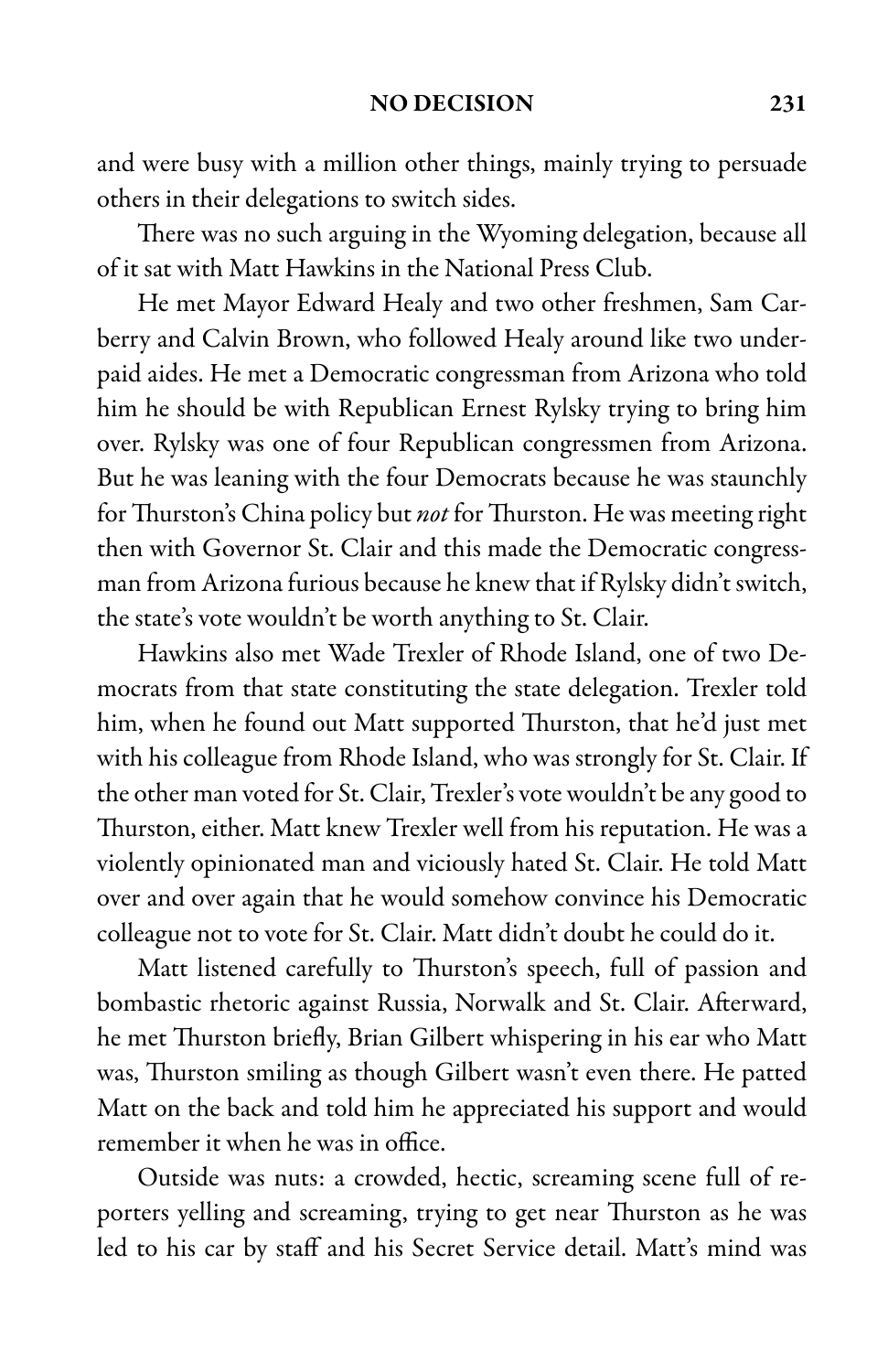full of the excitement, pushing, shoving, the flashing cameras and outstretched arms and microphones all around the candidate.

He happened to walk out of the room with Thurston (part of a gaggle of other people), and quite by accident, after reporters asked Thurston some questions, they turned to him.

"Congressman-elect Hawkins, isn't it?" asked one reporter.

"Yes?"

"What's your feeling about the Russian advance into China?"

"I'm furious that they'd take such a bold unilateral step," he began, trying to answer with the same forcefulness and directness he used back in Wyoming. He saw Thurston lean in towards an aide who whispered something in his ear. He let Matt go on for a few seconds before patting him on the shoulder and interrupting.

"The new representative from Wyoming completely supports my position."

"This is true," Hawkins said. "I do."

"That'll be all for now, everybody," said Thurston as he moved away.

As he left, he took the crowd with him, and Matt found himself alone with Murchison.

"Well, we're in the big leagues now, Matt."

"Yeah. The big leagues."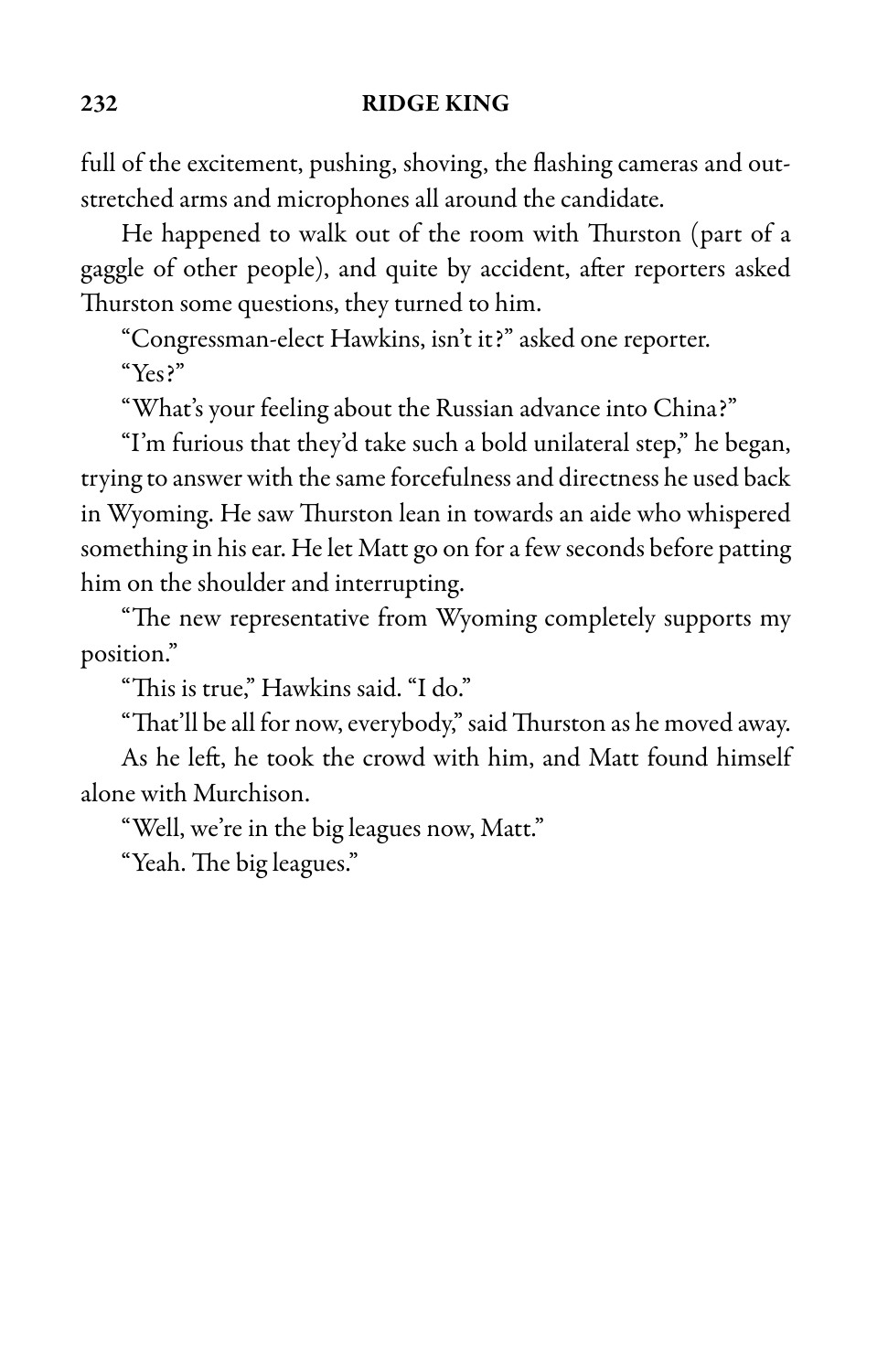## Special Session

William R. Crampton-that is, Congressman William R. Crampton, at least for another couple of months—sat in his customary seat in the House chamber and looked at the carved woodwork behind the speaker's chair in a way he'd never seen it before. He found himself noticing things he'd never noticed in his God knows how many years of service to the Cowboy State. He surmised it was because he knew he'd never get to look at all of it from the same perspective after Matt Hawkins took his place in the new Congress.

But here he was, a member of the lame-duck Congress called back to Washington by President Norwalk to pass a resolution supporting the fifty state legislatures in their emergency effort to pass laws enforcing electors to vote according to the "slates" they represented.

It was largely a symbolic measure. The Constitution relegated to the *states*, not the federal government, the right to set their own electoral rules when it came to Presidential elections.

The members were milling about chatting with one another before the House was called to order. Crampton watched as Lamar Perryman came down from the speaker's chair to go over a procedural matter with the clerk.

In a few minutes Perryman was working his way up the aisle and stopped by Crampton's seat.

"I'm sorry to hear you won't be with us next session, Bill," Perryman said in his drawl, sweet as molasses, resting a wrinkled hand on his shoulder.

"We all gotta go sometime, Lamar."

"I don't know what I'd do if they tossed me out."

"I feel the same way, Lamar."

- "You put up a pretty good fight going independent."
- "Not good enough to beat that Hawkins fella."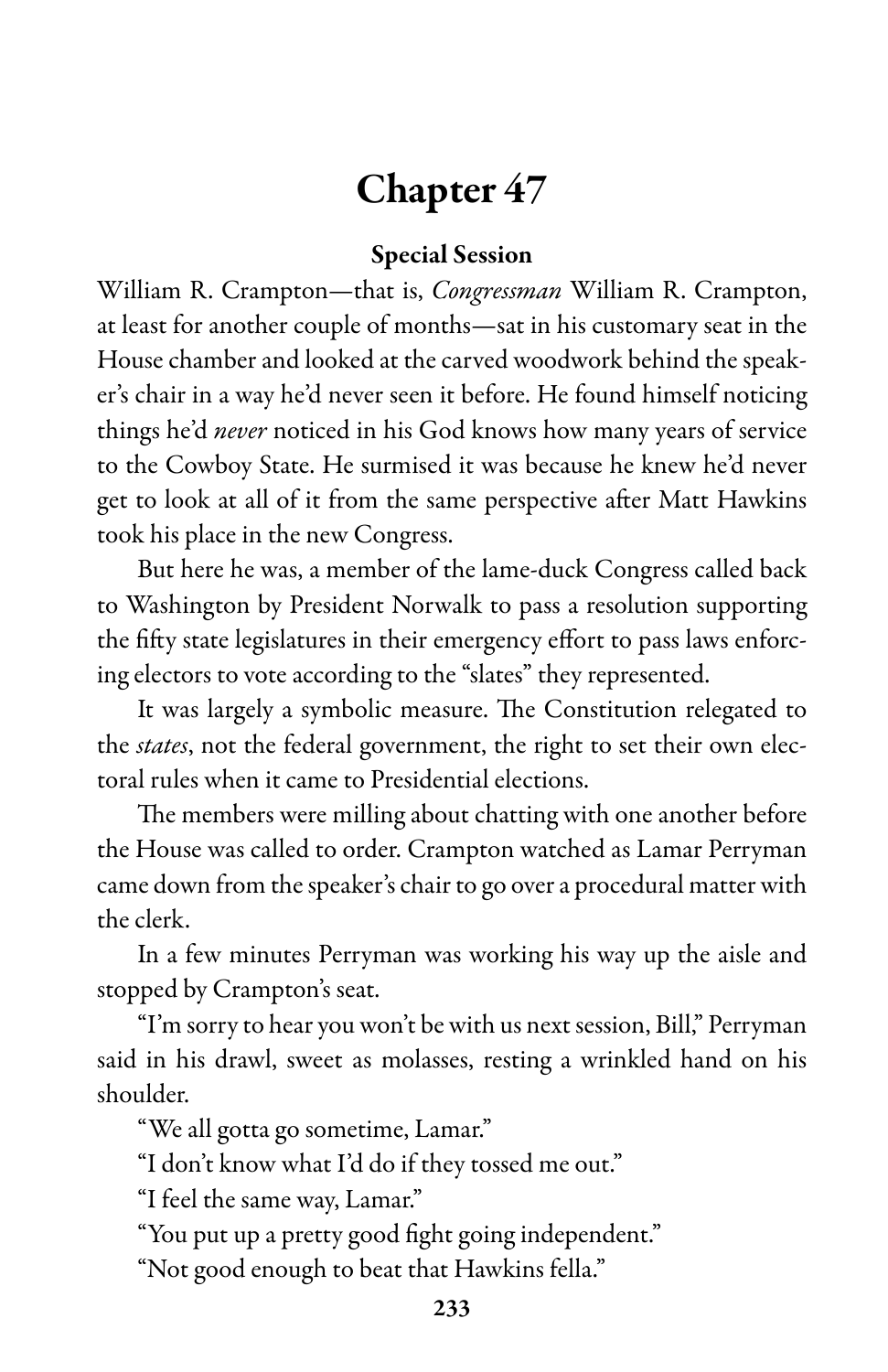"What kinda boy is he, Bill?"

Perryman was mindful that Wyoming was one of the few states that had a single congressman, a fact that could—might—make this Hawkins fellow important in the coming vote.

"Oh, he's a nice boy, Lamar. You'll like him. Never been out of the state of Wyoming before. Take him under your wing, will you?"

"I most certainly will take care of him, Bill. Are you staying in Washington or going back home after the special session."

"I'm thinking of staying, Lamar. I'm thinking I'd go crazy back home, day in, day out."

"Might drum up some lobbying work," Perryman suggested. "Worst thing in the world is havin' nothin' to do, nothin' to get up for. Stay here, old friend."

They set a date for dinner and parted ways when the sergeant at arms came to get Perryman to begin the session.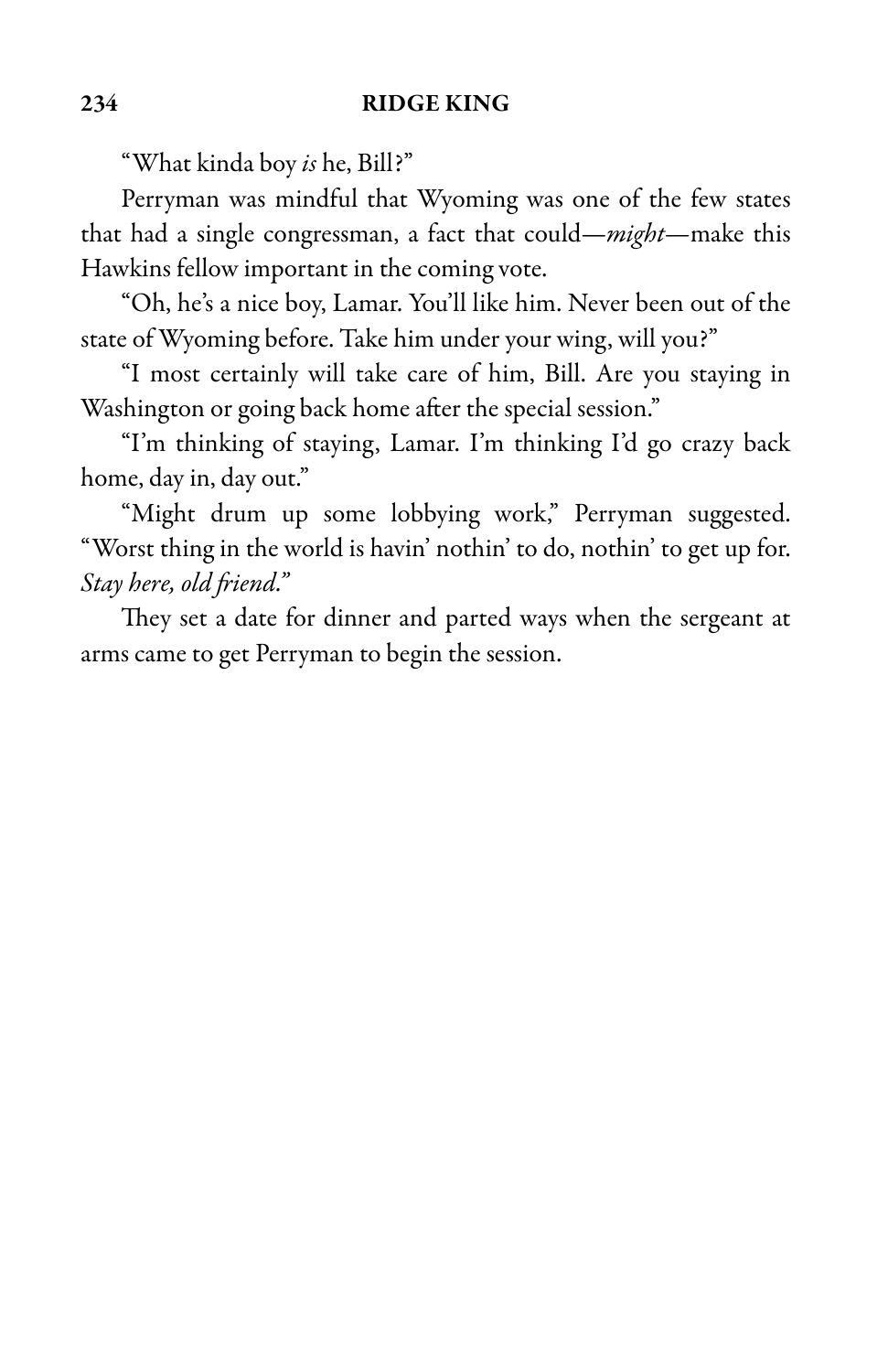# The Raging War

Meanwhile, an emergency session of the U.N. Security Council was currently under way in New York, called by China to denounce the Russian invasion.

Norwalk had been on the phone to the U.S. ambassador with strict instructions to *stay out* of the screaming match bound to ignite between the Chinese and Russian ambassadors.

And that's what he did when his turn came to speak. He deplored the invasion (without condemning it), appealed to all parties for calm (they were practically throwing their translation earpieces at each other), begged the Chinese to discontinue their provocative water policy (they adamantly refused), insisted (mildly) the Russians pull back across the borders (they refused).

The Russian and Chinese ambassadors resumed their cacophonous raging, each louder than the other, the Russian baritone sounding comically at odds with the high-pitched squeak of the Chinaman's prattle.

The ambassador glanced at his watch just as the secretary general called for a two hour break.

Perfect. The ambassador smiled. He wouldn't have to forego his lunch meeting at Thomas Keller's famed restaurant, Per Se, where an assistant was even now holding his place with a beautiful Puerto Rican hooker ("party of three?") arranged by a close friend in the French legation. His limo was waiting outside. An hour at Per Se, and hour at his assistant's apartment with the hot Puerto Rican hooker—he'd be back just in time for the afternoon session.

\* \* \*

On the other side of the world, the war raged in the Xinjiang desert on China's western frontier, and in Mongolia to the north.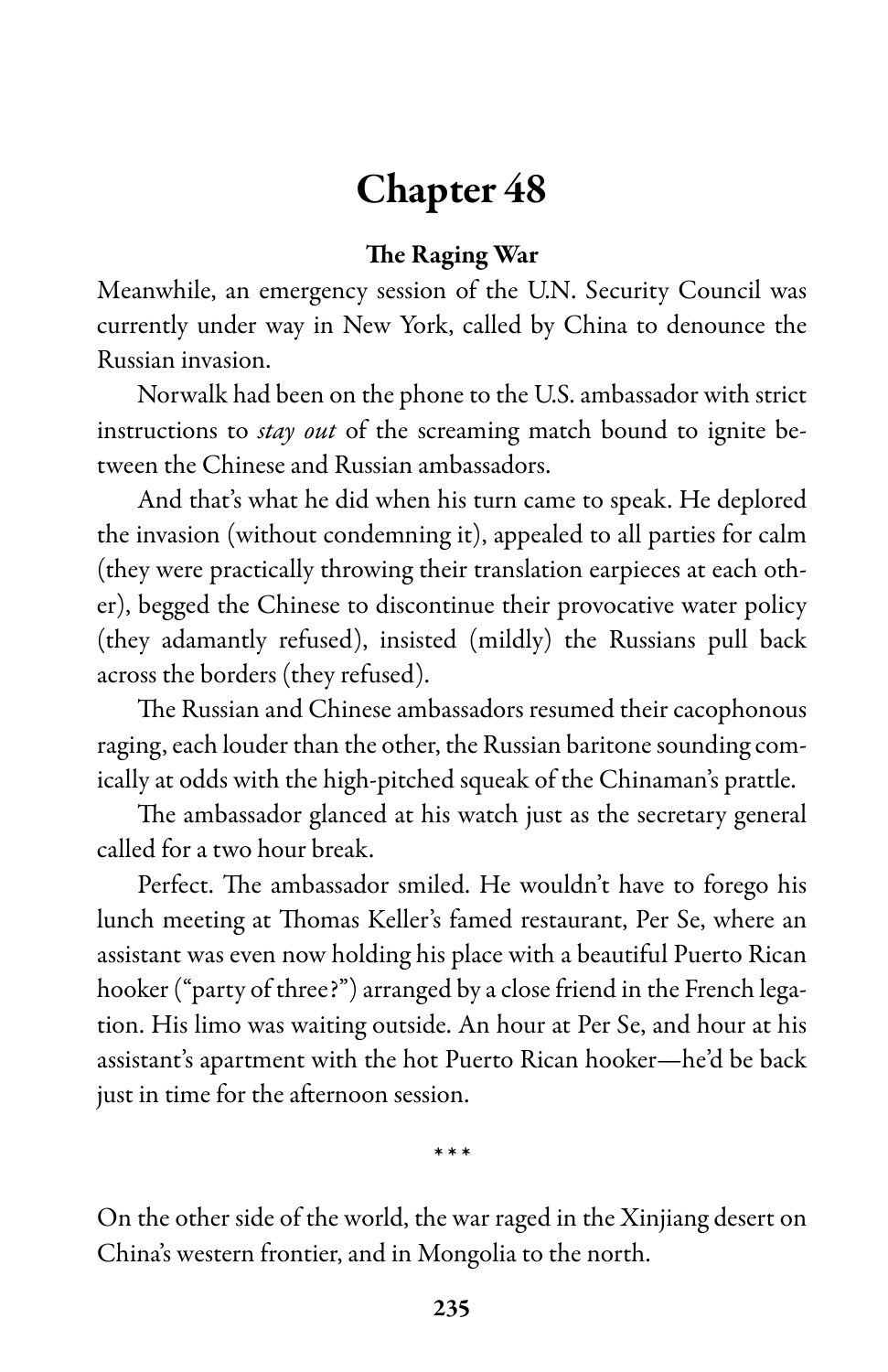After a strong initial assault, the main Russian advance force was cut off when hundreds of thousands of Chinese forces emerged from the hidden tunnels in the mountainous area of the Xinjiang's southwestern region. The Chinese effectively trapped the Russians in the worst part of the desert, and cut off their supply lines.

The Chinese Air Force battled valiantly the first two days, which kept the Russian land forces under great pressure, but superior Russian air power was starting to take its toll. Their fighter pilots were vastly more experienced than the Chinese. And the Chinese were outnumbered.

At night, most of the Chinese troops retreated to the relative comfort of their tunnels while the Russians had to maintain their position in the freezing nighttime desert. When a sandstorm rose up the second night, the Chinese for the most part were underground, and the Russians suffered mightily against the sand crystals whipping away at them at forty miles per hour.

The next morning half the Chinese forces drove the Russians even deeper into the desert while the other half staved off a fierce assault from the Russian rear guard sent in to rescue the army trapped in the desert.

Things were tilting in favor of the Russians in the north, however. When his forces threatened the Mongolian capital of Ulaanbaatar, Field Marshal Tulevgin hopped on a jet to personally oversee the operation. He caught some heat from his superiors in Moscow, but after only one day in the north supervising operations, his troops had surrounded Ulaanbaatar and forced it to surrender. This was enough to shut up the naysayers in Moscow.

The Chinese had been forced to bring in over a half million reinforcements to prevent the Russians from pouring south from Mongolia into China proper.

That was fine with Tulevgin, so he took the opportunity of this break in the action on the northern front to return immediately to the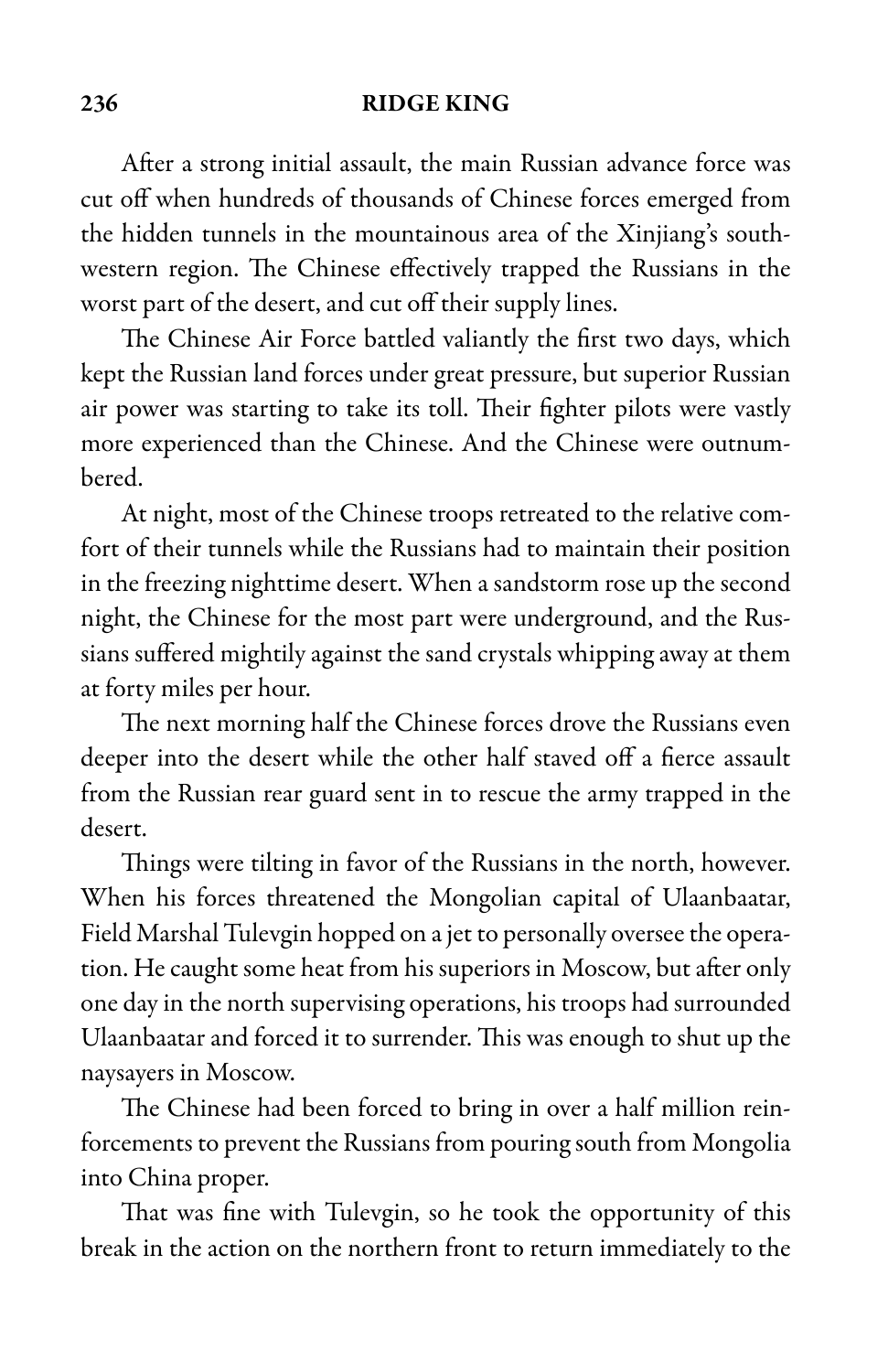Xinjiang, hoping to convince Moscow to let him bring in additional reinforcements to relieve the units trapped in the desert, which he was forced now to supply by air.

As Tulevgin's plane circled for a landing at a military airport outside Panfilov, he was looking out the window and still fuming about the fools up the chain of command in Moscow. They wouldn't let him move a full *half* of his troops up and throw them into the fight. They didn't want the international community to think they were being "too aggressive."

"Too aggressive!" he snapped to no one in particular.

"Excuse me, sir?" asked an aide.

"What? Oh, nothing. Nothing."

He looked back out the window and wondered how generals were expected to win wars if they were afraid of being "too aggressive."

\* \* \*

As Marshal Tulevgin's plane made its approach to the runway outside Panfilov, General Yin was begging his superiors in Beijing to maintain a "conservative defensive position." Many of the Chinese leaders wanted Yin to crush the Russians they had outmaneuvered in the Xinjiang.

General Yin argued—it was a delicate argument since he was not a politician and these men in Beijing were the first to remind him of it—that the Chinese should "contain" the Russians until the international community brought enough pressure on the Russians to withdraw. Then the Chinese would look like beneficent winners by opening their ranks to let the Russians return to their border—without the slaughter that would occur if Yin moved all his forces against them.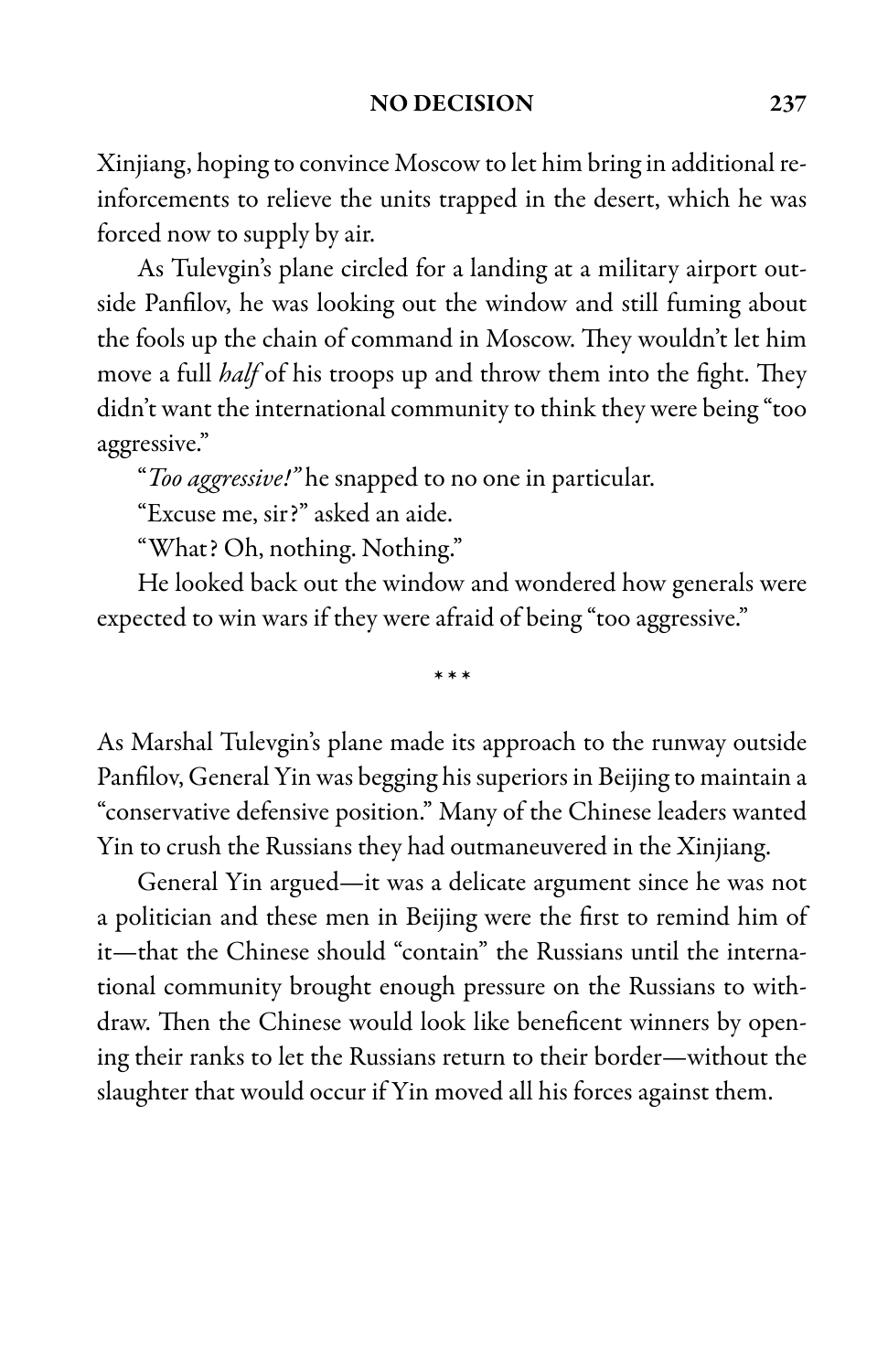# Pressure Points

The next day, Ambassador Kornilevski was called to a meeting at the White House, and when he was shown into the Oval Office, he found the President sitting there not only with Secretary of State Uptigrow, but also the Joint Chiefs of Staff. Eric Stathis stood in the corner.

"Welcome, Mr. Ambassador," Norwalk said as he rose from the sofa and shook the Russian's hand. He was served a cup of coffee and Norwalk got right to the point.

"We want assurances that Russia is not invading China to assert some old territorial claims you've had in the north."

"But we have given you every assurrance, Mr. President, and . . ."

"We need something more so I can sell this to the American people."

Kornilevski looked at the military men festooned with ribbons and medals.

"What did you have in mind?"

"We want you to halt your invasion at the captial of Ulaanbaatar, long enough for us to see if we can work on a ceasefire proposal at the U.N."

Kornilevski took a look at the grim faces on the sofa across from him. A warm fire crackled in the fireplace. He glanced over Norwalk's shoulder through the windows overlooking the South Lawn. Though it had stopped earlier, snow now drifted down.

"I'll contact Moscow and get back to you this afternoon, Mr. President."

Norwalk stood and shook the Russian's hand. Appointments Secretary Roebuck escorted Kornilevski from the room.

Norwalk glanced around to the others, let out a sigh of relief and sat back down in his chair by the fireplace.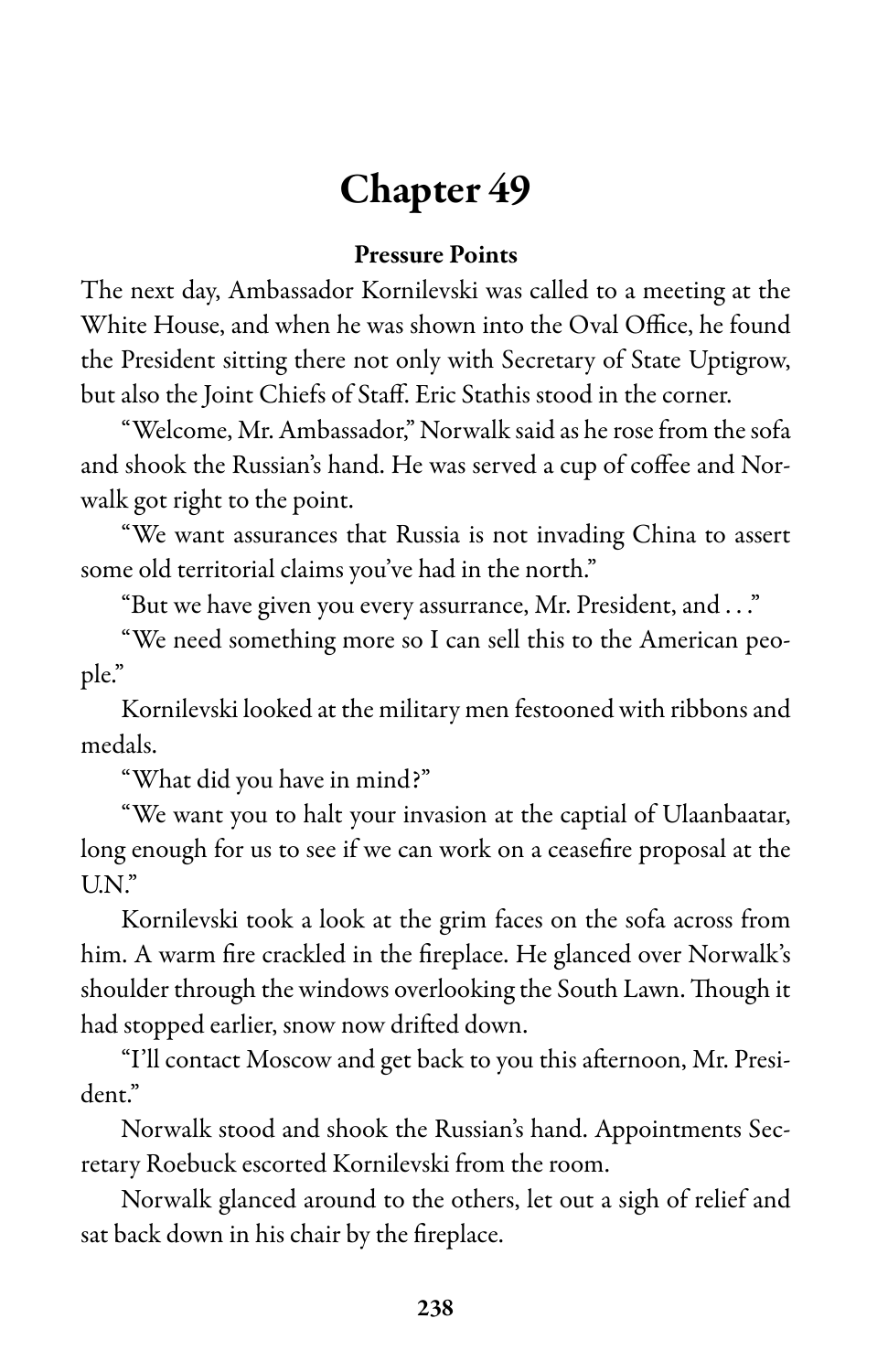"One of those meetings you have to have, just for the record, you know?"

Everybody murmured agreement as Eric Stathis moved forward, took a chair and nodded to Army Chief of Staff General Flanagan, who opened a slim folder.

"I have the status report on Operation Dim Sum, Mr. President." Stathis smiled.

"They've made significant progress, Mr. President."

"We've had several teams around the world working on this since you told us what Lebedyev came to see you about."

"I know it's pretty short notice to take out their computer systems, General," said Norwalk.

"Looks like one of the cyber teams at our base in Ramstein has broken through their firewalls."

"Yeah?"

"They should know in a couple of hours if the virus they planted will work."

"If it will work? And what about when it will work?"

"Yes, Mr. President, and when it will work."

Norwalk leaned back in his chair and rubbed his chin with his thumb and index finger.

"General, have our own people ever worked up a fake cyber attack on our national electrical grid?"

"Sir?"

"If we can take down systems using computer hackers—the way we're trying to do now in China and the way we did with the Iranian nuclear program—seems to me like these same weapons will be used against us someday."

"It's always possible, Mr. President."

Norwalk nodded.

"And those drones we use over there—forgive me, General—with such a devil-may-care attitude, killing civilians and then pretending we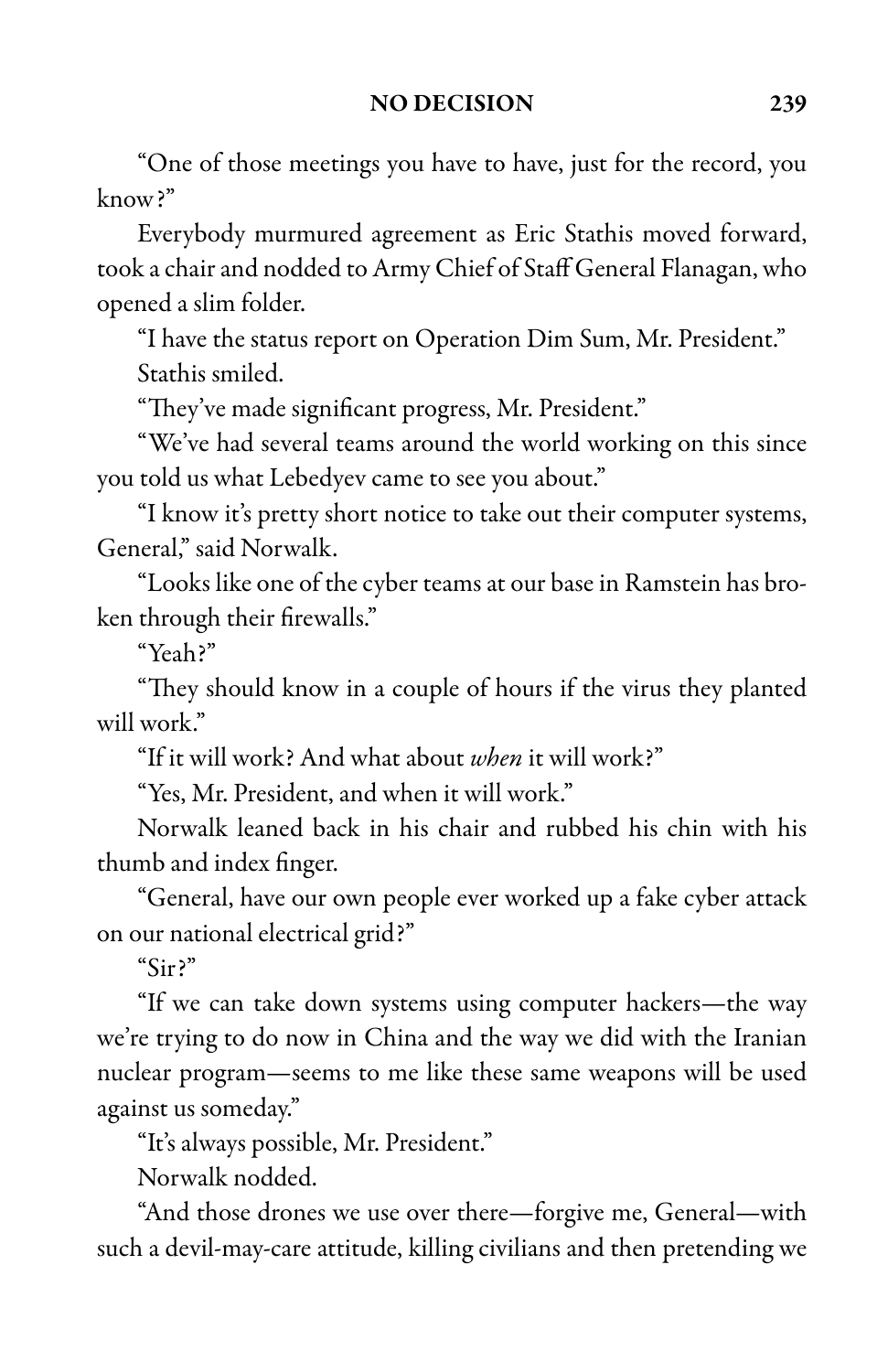didn't. What's going to happen when these terrorists get hold of them and start using them in New York or Charleston or wherever the hell they want?"

"We have to keep the technology out of their hands, Mr. President," said Flanagan.

Norwalk snorted.

"Said with a straight face, General. Yeah, we've done a really professional job protecting our technology," said Norwalk, doing nothing to disguise a hard edge of sarcasm. "The Chinese, the Russians—they're all master thieves. What a nightmare."

Everybody just stared at Norwalk until he realized he'd said too much, maybe gone too far. You could never be sure if these military types might not turn on you with no advance warning.

"That's all. Keep me advised—I want hour-by-hour updates—on all this cyber crap—you understand, General?"

"Yes, Mr. President."

\* \* \*

In Beijing two hours later, the defense minister brought the country's chief engineer along with his team to an urgent meeting with Chinese President Wu Qinglin.

A massive central computer malfunction had shut down the software that controled the water release systems and network of locks along the Mao Canal, derailing the timetable to open the massive project.

What?" screamed Qinglin. "My entire foreign policy is based on the timetable you gave me!" he thundered, the threat of death in his eye.

The engineer tried to explain the details, but Qinglin cut him off.

"I don't care about all that," he yelled. "How long? How long?"

"A week. A month. We can't be sure!"

"Get out!" Qinglin ordered. As soon as they were out, he called an emergency meeting of his closest advisors.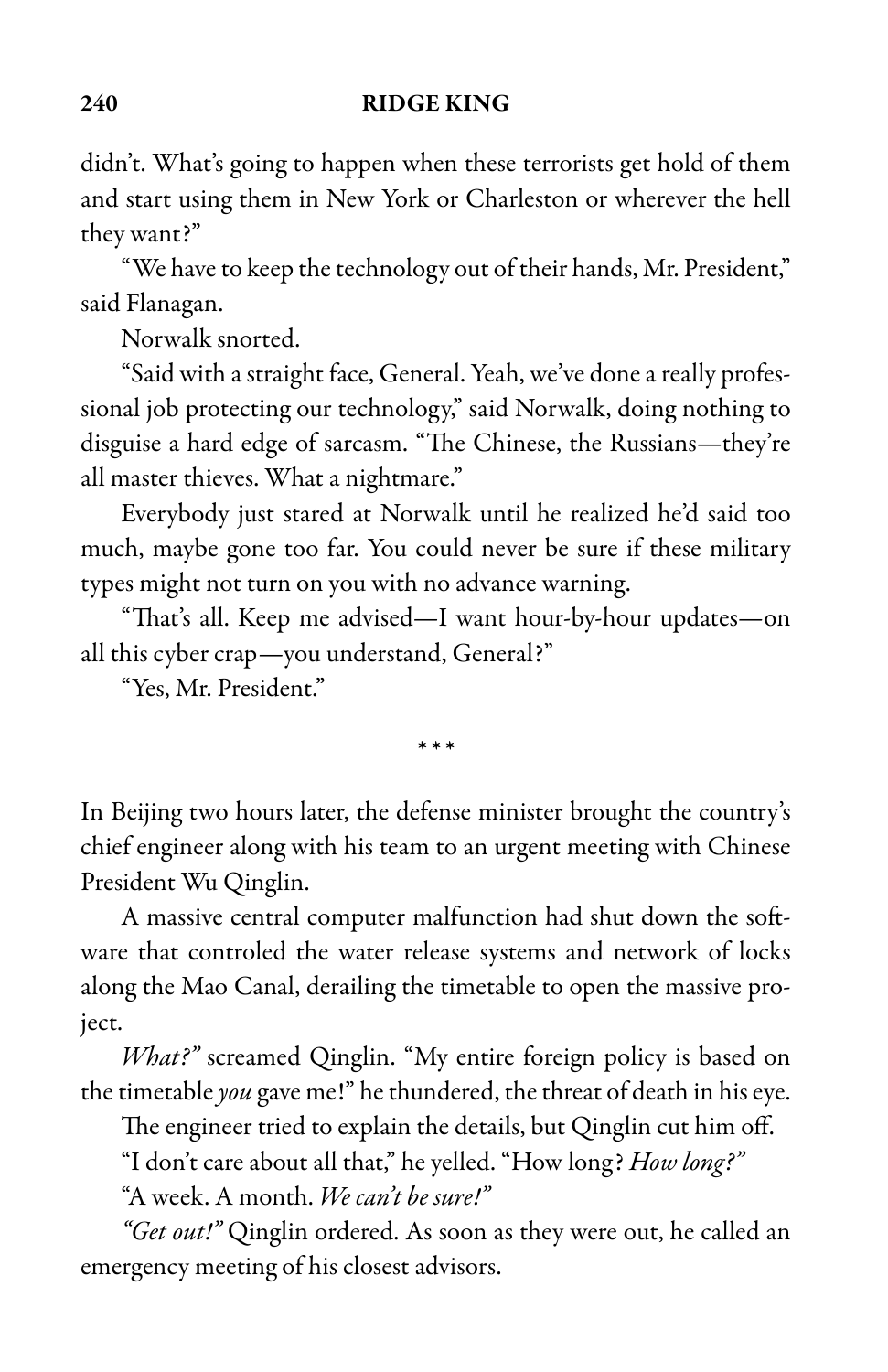An hour later China issued a communiqué announcing that Beijing had completed construction of the Mao Canal and was ready to activate it. But before diverting the waters of the Black Irtysh into it, China threatened to release the waters in the reservoir, immediately flooding hundreds of thousands of acres of Russian land unless the Russians halted their advance immediately.

It was the biggest bluff Qinglin had ever made in his life.

But it was enough to get the world's attention.

The Kremlin sent out orders within the hour to all Russian units to stop in their tracks and prepare defensive positions.

The armed forces of the United States, Great Britain, France, Germany, Japan, India, Canada and twenty-three other countries went on high alert.

\* \* \*

In New York, at the very moment the communiqué was issued, the Security Council was meeting after a longer-than-normal two-hour lunch break.

In the heat of accusatory speeches coming from the Russian and Chinese ambassadors, the French ambassador spontaneously proposed an immediate ceasefire—without consulting his government.

There was a sudden silence at the famous big round table, a rare enough occurrence on its own. Suddenly, all the ambassadors agreed to it, also without consulting their governments, and, to the shock of everyone in the diplomatic community everywhere in the world, an uneasy ceasefire took effect immediately.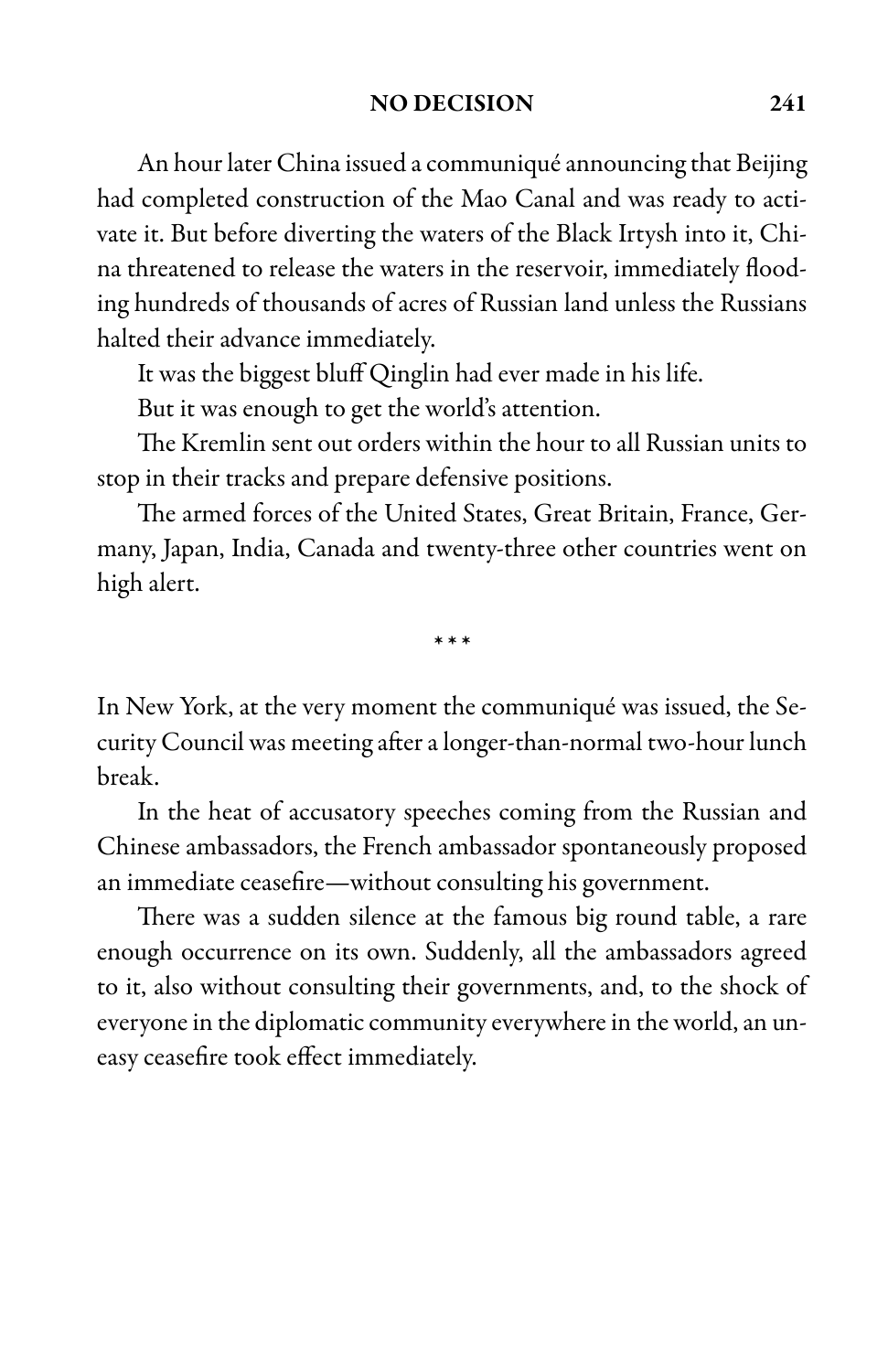# A NOTE FROM THE AUTHOR

# GET THE NEXT BOOK IN THIS SERIES – FREE

Building a relationship with my readers is the very best thing about writing.

I occasionally send newsletters with details on new releases, special offers and other bits of news relating to Jack Houston St. Clair and the world he lives in, as well as books I'm reading that I think might interest you.

As an encouragement to sign up for my mailing list, I'll send you the second book in the St. Clair series AB-SOLUTELY FREE, with no strings attached.

To get the Ebook for free, just send me an email so I will know where to end the download link. Click here so that I know where to send it:

ridge@ridgeking.com